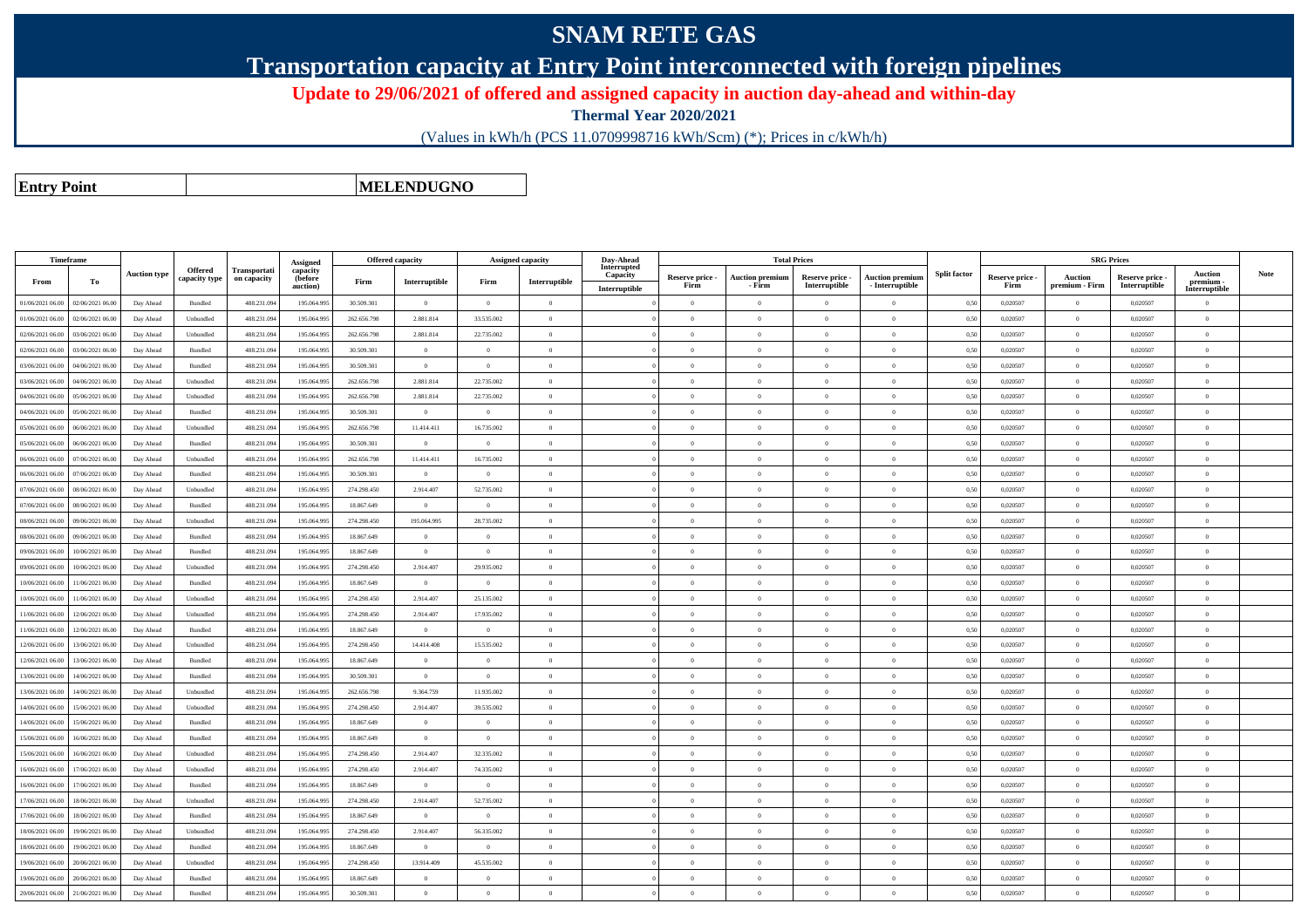| 20/06/2021 06:00 21/06/2021 06:00              | Day Ahead  | Unbundled | 488.231.094 | 195.064.995 | 262.656.798 | 13.914.409     | 45.535.002     |                | $\overline{0}$ | $\bf{0}$       | $\overline{0}$ | $\theta$       | 0,50 | 0,020507 | $\overline{0}$ | 0,020507       | $\bf{0}$       |  |
|------------------------------------------------|------------|-----------|-------------|-------------|-------------|----------------|----------------|----------------|----------------|----------------|----------------|----------------|------|----------|----------------|----------------|----------------|--|
|                                                |            |           |             |             |             |                |                |                |                |                |                |                |      |          |                |                |                |  |
| 21/06/2021 06:00<br>22/06/2021 06.00           | Day Ahead  | Unbundled | 488.231.09  | 195.064.99  | 262.656.798 | 2.914.407      | 26.335.002     | $\overline{0}$ | $\overline{0}$ | $\,$ 0         | $\overline{0}$ | $\bf{0}$       | 0,50 | 0,020507 | $\bf{0}$       | 0,020507       | $\,$ 0         |  |
| 21/06/2021 06:00<br>22/06/2021 06:00           | Day Ahead  | Bundled   | 488.231.094 | 195,064,995 | 30,509,301  | $\overline{0}$ | $\overline{0}$ | $\overline{0}$ | $\overline{0}$ | $\bf{0}$       | $\overline{0}$ | $\overline{0}$ | 0.50 | 0.020507 | $\overline{0}$ | 0.020507       | $\bf{0}$       |  |
| 22/06/2021 06:00<br>23/06/2021 06:00           | Day Ahead  | Unbundled | 488.231.09  | 195.064.995 | 274.298.451 | 166.064.998    | 32.335.002     | $\overline{0}$ | $\overline{0}$ | $\bf{0}$       | $\overline{0}$ | $\theta$       | 0,50 | 0,020507 | $\,$ 0 $\,$    | 0,020507       | $\overline{0}$ |  |
| 22/06/2021 06:00<br>23/06/2021 06.00           | Day Ahead  | Bundled   | 488.231.09  | 195.064.99  | 18.867.648  | $\overline{0}$ | $\overline{0}$ | $\overline{0}$ |                | $\bf{0}$       | $\overline{0}$ | $\bf{0}$       | 0,50 | 0,020507 | $\bf{0}$       | 0,020507       | $\bf{0}$       |  |
| 23/06/2021 06:00<br>24/06/2021 06:00           | Day Ahead  | Unbundled | 488.231.09  | 195,064.99  | 274.298.450 | 2.914.407      | 26.335.002     | $\overline{0}$ | $\overline{0}$ | $\bf{0}$       | $\overline{0}$ | $\overline{0}$ | 0.50 | 0.020507 | $\bf{0}$       | 0.020507       | $\bf{0}$       |  |
| 23/06/2021 06:00<br>24/06/2021 06:00           | Day Ahead  | Bundled   | 488.231.09  | 195.064.995 | 18.867.649  | $\overline{0}$ | $\overline{0}$ | $\overline{0}$ | $\overline{0}$ | $\,$ 0         | $\overline{0}$ | $\overline{0}$ | 0,50 | 0,020507 | $\,$ 0 $\,$    | 0,020507       | $\overline{0}$ |  |
| 24/06/2021 06:00<br>25/06/2021 06.00           | Day Ahead  | Unbundled | 488.231.09  | 195.064.99  | 274.298.450 | 9.914.412      | 20.335.002     | $\overline{0}$ |                | $\,$ 0         | $\overline{0}$ | $\bf{0}$       | 0,50 | 0,020507 | $\bf{0}$       | 0,020507       | $\bf{0}$       |  |
| 24/06/2021 06:00<br>25/06/2021 06:00           | Day Ahead  | Bundled   | 488.231.09  | 195,064.99  | 18,867,649  | $\mathbf{0}$   | $\mathbf{0}$   | $\overline{0}$ | $\overline{0}$ | $\bf{0}$       | $\overline{0}$ | $\overline{0}$ | 0.50 | 0.020507 | $\overline{0}$ | 0.020507       | $\bf{0}$       |  |
| 25/06/2021 06:00<br>26/06/2021 06:00           | Day Ahead  | Unbundled | 488.231.094 | 195.064.995 | 274.298.450 | 2.914.407      | 27.535.002     | $\overline{0}$ | $\overline{0}$ | $\bf{0}$       | $\overline{0}$ | $\overline{0}$ | 0,50 | 0,020507 | $\overline{0}$ | 0,020507       | $\overline{0}$ |  |
|                                                |            |           |             |             |             |                |                |                |                |                |                |                |      |          |                |                |                |  |
| 25/06/2021 06:00<br>26/06/2021 06.00           | Day Ahead  | Bundled   | 488.231.09  | 195.064.99  | 18.867.649  | $\overline{0}$ | $\bf{0}$       | $\overline{0}$ | $\overline{0}$ | $\,$ 0         | $\overline{0}$ | $\bf{0}$       | 0,50 | 0,020507 | $\bf{0}$       | 0,020507       | $\,$ 0         |  |
| 26/06/2021 06:00<br>27/06/2021 06:00           | Day Ahead  | Unbundled | 488.231.09  | 195,064,995 | 274.298.450 | 7.414.414      | 44.335.002     | $\overline{0}$ | $\overline{0}$ | $\,$ 0 $\,$    | $\overline{0}$ | $\overline{0}$ | 0.50 | 0.020507 | $\,$ 0 $\,$    | 0.020507       | $\bf{0}$       |  |
| 26/06/2021 06:00<br>27/06/2021 06:00           | Day Ahead  | Bundled   | 488.231.09  | 195.064.995 | 18.867.649  | $\overline{0}$ | $\overline{0}$ | $\overline{0}$ | $\overline{0}$ | $\bf{0}$       | $\overline{0}$ | $\theta$       | 0,50 | 0,020507 | $\,$ 0 $\,$    | 0,020507       | $\overline{0}$ |  |
| 27/06/2021 06:00<br>28/06/2021 06:00           | Day Ahead  | Bundled   | 488.231.09  | 195.064.99  | 30.509.301  | $\bf{0}$       | $\overline{0}$ | $\overline{0}$ |                | $\bf{0}$       | $\overline{0}$ | $\bf{0}$       | 0,50 | 0,020507 | $\bf{0}$       | 0,020507       | $\bf{0}$       |  |
| 27/06/2021 06:00<br>28/06/2021 06:00           | Day Ahead  | Unbundled | 488.231.09  | 195,064,995 | 262.656.798 | 12.414.410     | 45.535.002     | $\overline{0}$ | $\overline{0}$ | $\,$ 0         | $\overline{0}$ | $\overline{0}$ | 0.50 | 0.020507 | $\bf{0}$       | 0.020507       | $\bf{0}$       |  |
| 28/06/2021 06:00<br>29/06/2021 06:00           | Day Ahead  | Bundled   | 488.231.094 | 195.064.995 | 18.867.649  | $\overline{0}$ | $\overline{0}$ | $\overline{0}$ | $\overline{0}$ | $\bf{0}$       | $\overline{0}$ | $\overline{0}$ | 0,50 | 0,020507 | $\,$ 0 $\,$    | 0,020507       | $\overline{0}$ |  |
| 28/06/2021 06:00<br>29/06/2021 06.00           | Day Ahead  | Unbundled | 488.231.09  | 195.064.99  | 274.298.450 | 12.414.410     | 56.335.002     | $\overline{0}$ |                | $\,$ 0         | $\overline{0}$ | $\bf{0}$       | 0,50 | 0,020507 | $\bf{0}$       | 0,020507       | $\overline{0}$ |  |
| 29/06/2021 06:00<br>30/06/2021 06:00           | Day Ahead  | Bundled   | 488.231.09  | 195,064.99  | 18,867,649  | $\mathbf{0}$   | $\mathbf{0}$   | $\overline{0}$ | $\overline{0}$ | $\bf{0}$       | $\overline{0}$ | $\overline{0}$ | 0.50 | 0.020507 | $\overline{0}$ | 0.020507       | $\bf{0}$       |  |
| 29/06/2021 06:00<br>30/06/2021 06:00           | Day Ahead  | Unbundled | 488.231.094 | 195.064.995 | 274.298.450 | 2.914.407      | 56.335.002     | $\overline{0}$ | $\overline{0}$ | $\,$ 0         | $\overline{0}$ | $\overline{0}$ | 0,50 | 0,020507 | $\,$ 0 $\,$    | 0,020507       | $\overline{0}$ |  |
|                                                |            |           |             |             |             |                | $\bf{0}$       |                | $\overline{0}$ | $\,$ 0         |                |                |      |          | $\bf{0}$       |                | $\bf{0}$       |  |
| 30/06/2021 06:00<br>01/07/2021 06:00           | Day Ahead  | Bundled   | 488.231.09  | 195.064.99  | 18.867.649  | $\bf{0}$       |                | $\overline{0}$ |                |                | $\overline{0}$ | $\bf{0}$       | 0,50 | 0,020507 |                | 0,020507       |                |  |
| 30/06/2021 06:00<br>01/07/2021 06:00           | Day Ahead  | Unbundled | 488.231.09  | 195,064,995 | 274.298.450 | 10.614.409     | 63.535.002     | $\overline{0}$ | $\overline{0}$ | $\bf{0}$       | $\overline{0}$ | $\overline{0}$ | 0.50 | 0.020507 | $\overline{0}$ | 0.020507       | $\bf{0}$       |  |
| 01/06/2021 06:00<br>02/06/2021 06:00           | Within Day | Unbundled | 20.342.962  | 9.524.999   | 259.631.097 | $\overline{0}$ | $\overline{0}$ | $\overline{0}$ | $\overline{0}$ | $\bf{0}$       | $\overline{0}$ | $\overline{0}$ | 0,50 | 2,050686 | $\,$ 0 $\,$    | $\overline{0}$ | $\overline{0}$ |  |
| 01/06/2021 07:00<br>02/06/2021 06.00           | Within Day | Unbundled | 20.342.96   | 9.524.999   | 259.631.097 | $\bf{0}$       | $\theta$       | $\overline{0}$ | $\overline{0}$ | $\,$ 0         | $\overline{0}$ | $\bf{0}$       | 0,50 | 1,965241 | $\bf{0}$       | $\overline{0}$ | $\bf{0}$       |  |
| 01/06/2021 08:00<br>02/06/2021 06:00           | Within Day | Unbundled | 20.342.96   | 9.524.999   | 259.631.097 | $\overline{0}$ | $\overline{0}$ | $\overline{0}$ | $\overline{0}$ | $\bf{0}$       | $\overline{0}$ | $\overline{0}$ | 0.50 | 1.879796 | $\bf{0}$       | $\overline{0}$ | $\bf{0}$       |  |
| 01/06/2021 09:00<br>02/06/2021 06.00           | Within Day | Unbundled | 20.342.962  | 9.524.999   | 259.631.097 | $\overline{0}$ | $\overline{0}$ | $\overline{0}$ | $\overline{0}$ | $\bf{0}$       | $\overline{0}$ | $\overline{0}$ | 0,50 | 1,794350 | $\,0\,$        | $\overline{0}$ | $\overline{0}$ |  |
| 01/06/2021 10:00<br>02/06/2021 06.00           | Within Day | Unbundled | 20.342.96   | 9.524.999   | 259.631.097 | $\overline{0}$ | $\theta$       | $\overline{0}$ |                | $\,$ 0         | $\overline{0}$ | $\bf{0}$       | 0,50 | 1,708905 | $\bf{0}$       | $\overline{0}$ | $\,$ 0         |  |
| 01/06/2021 11:00<br>02/06/2021 06:00           | Within Day | Unbundled | 20.342.96   | 9.524.999   | 259.631.097 | $\overline{0}$ | $\overline{0}$ | $\overline{0}$ | $\overline{0}$ | $\bf{0}$       | $\overline{0}$ | $\overline{0}$ | 0.50 | 1.623460 | $\bf{0}$       | $\overline{0}$ | $\bf{0}$       |  |
| 01/06/2021 12:00<br>02/06/2021 06:00           | Within Day | Unbundled | 20.342.962  | 9.524.999   | 259.631.097 | $\overline{0}$ | $\overline{0}$ | $\overline{0}$ | $\overline{0}$ | $\bf{0}$       | $\overline{0}$ | $\overline{0}$ | 0,50 | 1,538015 | $\,0\,$        | $\overline{0}$ | $\overline{0}$ |  |
| 01/06/2021 13:00<br>02/06/2021 06.00           | Within Day | Unbundled | 20.342.96   | 9.524.999   | 259.631.097 | $\bf{0}$       | $\overline{0}$ | $\overline{0}$ | $\overline{0}$ | $\bf{0}$       | $\overline{0}$ | $\bf{0}$       | 0,50 | 1,452569 | $\bf{0}$       | $\overline{0}$ | $\bf{0}$       |  |
| 01/06/2021 14:00<br>02/06/2021 06:00           | Within Day | Unbundled | 20.342.962  | 9.524.999   | 259.631.097 | $\overline{0}$ | $\overline{0}$ | $\overline{0}$ | $\overline{0}$ | $\,$ 0 $\,$    | $\overline{0}$ | $\overline{0}$ | 0.50 | 1.367124 | $\,$ 0 $\,$    | $\overline{0}$ | $\bf{0}$       |  |
|                                                |            |           |             |             |             |                |                |                |                |                |                |                |      |          |                |                |                |  |
| 01/06/2021 15:00<br>02/06/2021 06:00           | Within Day | Unbundled | 20.342.962  | 9.524.999   | 259.631.097 | $\overline{0}$ | $\overline{0}$ | $\Omega$       | $\Omega$       | $\mathbf{0}$   | $\overline{0}$ | $\overline{0}$ | 0.50 | 1,281679 | $\mathbf{0}$   | $\overline{0}$ | $\overline{0}$ |  |
| 01/06/2021 16:00<br>02/06/2021 06.00           | Within Day | Unbundled | 20.342.96   | 9.524.999   | 259.631.097 | $\overline{0}$ | $\theta$       | $\overline{0}$ |                | $\,$ 0         | $\overline{0}$ | $\bf{0}$       | 0,50 | 1,196234 | $\bf{0}$       | $\overline{0}$ | $\,$ 0         |  |
| 01/06/2021 17:00<br>02/06/2021 06:00           | Within Day | Unbundled | 20.342.962  | 9.524.999   | 259.631.097 | $\overline{0}$ | $\overline{0}$ | $\overline{0}$ | $\overline{0}$ | $\,$ 0         | $\overline{0}$ | $\overline{0}$ | 0.50 | 1.110788 | $\bf{0}$       | $\overline{0}$ | $\bf{0}$       |  |
| 01/06/2021 18:00<br>02/06/2021 06:00           | Within Day | Unbundled | 20.342.962  | 9.524.999   | 259.631.097 | $\overline{0}$ | $\overline{0}$ | $\Omega$       | $\Omega$       | $\mathbf{0}$   | $\overline{0}$ | $\overline{0}$ | 0.50 | 1,025343 | $\mathbf{0}$   | $\overline{0}$ | $\overline{0}$ |  |
| 01/06/2021 19:00<br>02/06/2021 06.00           | Within Day | Unbundled | 20.342.96   | 9.524.999   | 259.631.097 | $\overline{0}$ | $\theta$       | $\overline{0}$ |                | $\,$ 0         | $\overline{0}$ | $\bf{0}$       | 0,50 | 0,939898 | $\bf{0}$       | $\overline{0}$ | $\bf{0}$       |  |
| 01/06/2021 20:00<br>02/06/2021 06:00           | Within Day | Unbundled | 20.342.96   | 9.524.999   | 259.631.097 | $\overline{0}$ | $\overline{0}$ | $\overline{0}$ | $\overline{0}$ | $\bf{0}$       | $\overline{0}$ | $\overline{0}$ | 0.50 | 0.854453 | $\bf{0}$       | $\overline{0}$ | $\bf{0}$       |  |
| 01/06/2021 21:00<br>02/06/2021 06:00           | Within Day | Unbundled | 20.342.962  | 9.524.999   | 259.631.097 | $\overline{0}$ | $\overline{0}$ | $\overline{0}$ | $\Omega$       | $\overline{0}$ | $\overline{0}$ | $\overline{0}$ | 0.50 | 0,769007 | $\mathbf{0}$   | $\overline{0}$ | $\overline{0}$ |  |
| 01/06/2021 22:00<br>02/06/2021 06.00           | Within Day | Unbundled | 20.342.96   | 9.524.999   | 259.631.097 | $\bf{0}$       | $\overline{0}$ | $\overline{0}$ | $\overline{0}$ | $\bf{0}$       | $\overline{0}$ | $\bf{0}$       | 0,50 | 0,683562 | $\bf{0}$       | $\overline{0}$ | $\bf{0}$       |  |
| 01/06/2021 23:00<br>02/06/2021 06:00           | Within Day | Unbundled | 20.342.962  | 9.524.999   | 259.631.097 | $\overline{0}$ | $\overline{0}$ | $\overline{0}$ | $\overline{0}$ | $\bf{0}$       | $\overline{0}$ | $\overline{0}$ | 0.50 | 0.598117 | $\overline{0}$ | $\overline{0}$ | $\bf{0}$       |  |
| 02/06/2021 00:00<br>02/06/2021 06:00           | Within Day | Unbundled | 20.342.962  | 9.524.999   | 259.631.097 | $\overline{0}$ | $\overline{0}$ | $\Omega$       | $\Omega$       | $\mathbf{0}$   | $\overline{0}$ | $\overline{0}$ | 0.50 | 0,512672 | $\mathbf{0}$   | $\overline{0}$ | $\overline{0}$ |  |
| 02/06/2021 06.00                               | Within Day | Unbundled | 20.342.96   | 9.524.999   | 259.631.097 | $\overline{0}$ | $\overline{0}$ | $\overline{0}$ | $\overline{0}$ | $\,$ 0         | $\overline{0}$ | $\bf{0}$       | 0,50 | 0,427226 | $\bf{0}$       | $\overline{0}$ | $\bf{0}$       |  |
| 02/06/2021 01:00                               |            |           |             |             |             |                |                |                |                |                |                |                |      |          |                |                |                |  |
| 02/06/2021 02:00<br>02/06/2021 06.00           | Within Day | Unbundled | 20.342.962  | 9.524.999   | 259.631.097 | $\overline{0}$ | $\theta$       | $\overline{0}$ | $\overline{0}$ | $\bf{0}$       | $\overline{0}$ | $\overline{0}$ | 0.50 | 0,341781 | $\bf{0}$       | $\overline{0}$ | $\bf{0}$       |  |
| 02/06/2021 03:00<br>02/06/2021 06:00           | Within Day | Unbundled | 20.342.962  | 9.524.999   | 259.631.097 | $\overline{0}$ | $\Omega$       | $\Omega$       | $\Omega$       | $\bf{0}$       | $\overline{0}$ | $\Omega$       | 0.50 | 0,256336 | $\mathbf{0}$   | $\overline{0}$ | $\overline{0}$ |  |
| 02/06/2021 04:00<br>02/06/2021 06:00           | Within Day | Unbundled | 20.342.96   | 9.524.999   | 259.631.097 | $\bf{0}$       | $\,$ 0 $\,$    | $\overline{0}$ | $\overline{0}$ | $\,$ 0         | $\overline{0}$ | $\bf{0}$       | 0,50 | 0,170891 | $\bf{0}$       | $\overline{0}$ | $\,$ 0         |  |
| $02/06/2021\; 05.00 \qquad 02/06/2021\; 06.00$ | Within Day | Unbundled | 20.342.962  | 9.524.999   | 259.631.097 | $\bf{0}$       | $\theta$       |                |                |                |                |                | 0,50 | 0.085445 | $\theta$       | $\Omega$       |                |  |
| 02/06/2021 06:00 03/06/2021 06:00              | Within Day | Unbundled | 20.342.962  | 9.075.000   | 270.431.097 | $\theta$       | $\overline{0}$ | $\Omega$       | $\Omega$       | $\mathbf{0}$   | $\overline{0}$ | $\mathbf{0}$   | 0,50 | 2,050686 | $\mathbf{0}$   | $\overline{0}$ | $\bf{0}$       |  |
| 02/06/2021 07:00<br>03/06/2021 06:00           | Within Day | Unbundled | 20.342.96   | 9.075.000   | 270.431.097 | $\bf{0}$       | $\overline{0}$ | $\overline{0}$ | $\bf{0}$       | $\overline{0}$ | $\overline{0}$ | $\mathbf{0}$   | 0,50 | 1,965241 | $\overline{0}$ | $\bf{0}$       | $\bf{0}$       |  |
| 02/06/2021 08:00 03/06/2021 06:00              | Within Day | Unbundled | 20.342.962  | 9.075.000   | 270.431.097 | $\overline{0}$ | $\overline{0}$ | $\overline{0}$ | $\overline{0}$ | $\,$ 0 $\,$    | $\overline{0}$ | $\mathbf{0}$   | 0.50 | 1,879796 | $\overline{0}$ | $\,$ 0 $\,$    | $\bf{0}$       |  |
| 02/06/2021 09:00 03/06/2021 06:00              | Within Day | Unbundled | 20.342.962  | 9.075.000   | 270.431.097 | $\overline{0}$ | $\overline{0}$ | $\overline{0}$ | $\overline{0}$ | $\mathbf{0}$   | $\overline{0}$ | $\overline{0}$ | 0,50 | 1,794350 | $\theta$       | $\overline{0}$ | $\bf{0}$       |  |
| 02/06/2021 10:00<br>03/06/2021 06:00           | Within Day | Unbundled | 20.342.962  | 9.075.000   | 270.431.097 | $\overline{0}$ | $\overline{0}$ | $\overline{0}$ | $\overline{0}$ | $\bf{0}$       | $\overline{0}$ | $\bf{0}$       | 0,50 | 1,708905 | $\,$ 0 $\,$    | $\overline{0}$ | $\bf{0}$       |  |
| 02/06/2021 11:00 03/06/2021 06:00              | Within Day | Unbundled | 20.342.962  | 9.075.000   | 270.431.097 | $\overline{0}$ | $\overline{0}$ | $\overline{0}$ | $\overline{0}$ | $\bf{0}$       | $\overline{0}$ | $\overline{0}$ | 0.50 | 1.623460 | $\overline{0}$ | $\overline{0}$ | $\bf{0}$       |  |
| 02/06/2021 12:00<br>03/06/2021 06:00           | Within Dav | Unbundled | 20.342.962  | 9.075.000   | 270.431.097 | $\overline{0}$ | $\overline{0}$ | $\overline{0}$ | $\overline{0}$ | $\overline{0}$ | $\overline{0}$ | $\overline{0}$ | 0,50 | 1,538015 | $\overline{0}$ | $\overline{0}$ | $\bf{0}$       |  |
|                                                |            |           |             |             |             |                |                |                |                |                |                |                |      |          |                |                |                |  |
| 02/06/2021 13:00<br>03/06/2021 06:00           | Within Day | Unbundled | 20.342.96   | 9.075.000   | 270.431.097 | $\overline{0}$ | $\,$ 0         | $\overline{0}$ | $\overline{0}$ | $\,$ 0 $\,$    | $\overline{0}$ | $\bf{0}$       | 0,50 | 1,452569 | $\overline{0}$ | $\,$ 0 $\,$    | $\bf{0}$       |  |
| 02/06/2021 14:00 03/06/2021 06:00              | Within Day | Unbundled | 20.342.962  | 9.075.000   | 270.431.097 | $\overline{0}$ | $\bf{0}$       | $\overline{0}$ | $\overline{0}$ | $\,$ 0 $\,$    | $\overline{0}$ | $\overline{0}$ | 0.50 | 1.367124 | $\overline{0}$ | $\overline{0}$ | $\bf{0}$       |  |
| 02/06/2021 15:00 03/06/2021 06:00              | Within Dav | Unbundled | 20.342.962  | 9.075.000   | 270.431.097 | $\overline{0}$ | $\overline{0}$ | $\overline{0}$ | $\overline{0}$ | $\overline{0}$ | $\overline{0}$ | $\overline{0}$ | 0,50 | 1,281679 | $\overline{0}$ | $\overline{0}$ | $\bf{0}$       |  |
| 02/06/2021 16:00<br>03/06/2021 06:00           | Within Day | Unbundled | 20.342.96   | 9.075.000   | 270.431.097 | $\overline{0}$ | $\overline{0}$ | $\overline{0}$ | $\overline{0}$ | $\bf{0}$       | $\overline{0}$ | $\bf{0}$       | 0,50 | 1,196234 | $\overline{0}$ | $\overline{0}$ | $\bf{0}$       |  |
| 02/06/2021 17:00 03/06/2021 06:00              | Within Day | Unbundled | 20.342.962  | 9.075.000   | 270.431.097 | $\overline{0}$ | $\bf{0}$       | $\overline{0}$ | $\overline{0}$ | $\,$ 0 $\,$    | $\overline{0}$ | $\overline{0}$ | 0,50 | 1,110788 | $\,$ 0 $\,$    | $\,$ 0 $\,$    | $\bf{0}$       |  |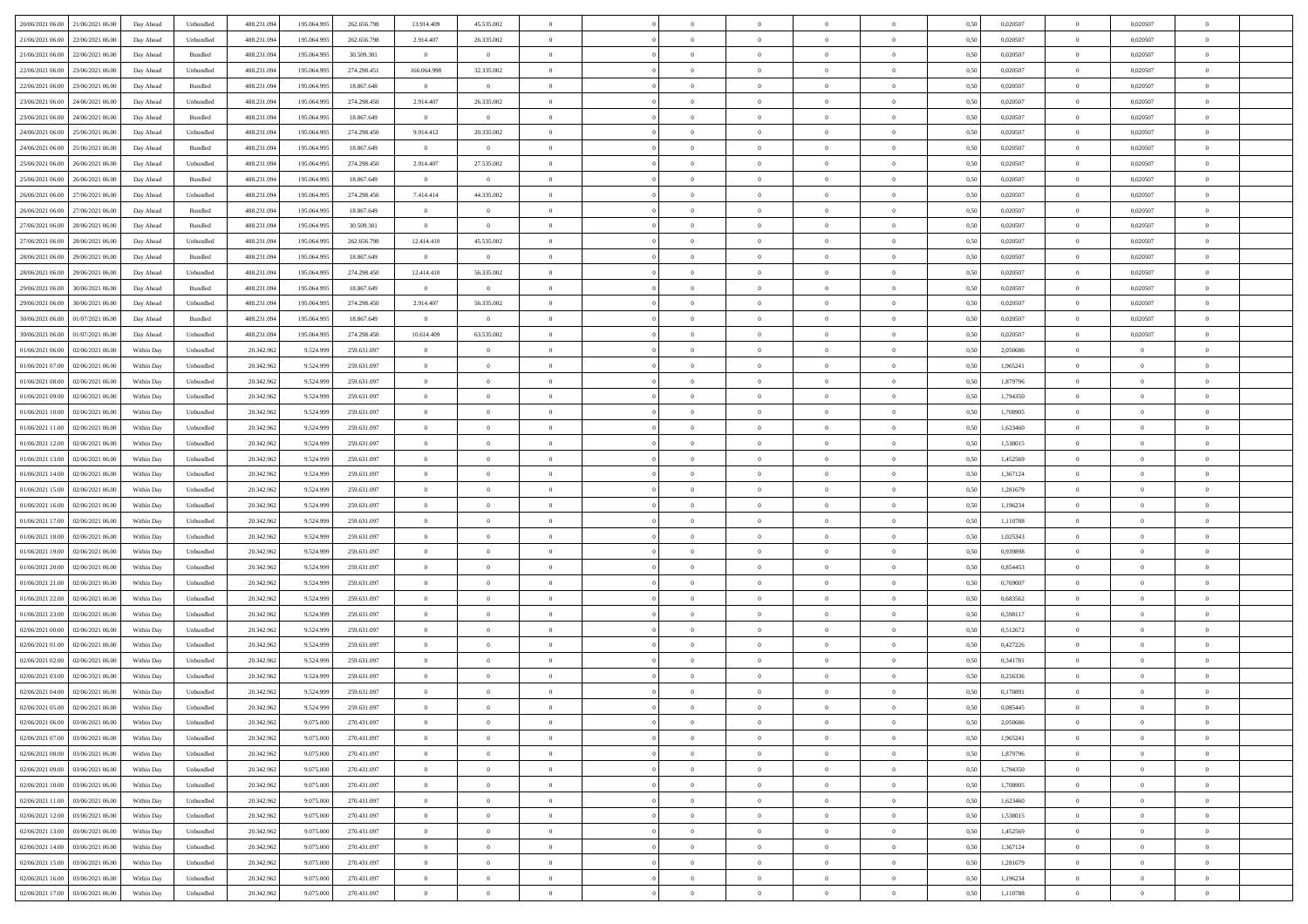| 02/06/2021 18:00<br>03/06/2021 06:00 | Within Day | Unbundled | 20.342.962 | 9.075.000  | 270.431.097 | $\overline{0}$ | $\overline{0}$ | $\overline{0}$ | $\theta$       | $\theta$       |                | $\overline{0}$ | 0,50 | 1,025343 | $\theta$       | $\theta$       | $\theta$       |  |
|--------------------------------------|------------|-----------|------------|------------|-------------|----------------|----------------|----------------|----------------|----------------|----------------|----------------|------|----------|----------------|----------------|----------------|--|
|                                      |            |           |            |            |             |                |                |                |                |                |                |                |      |          |                |                |                |  |
| 02/06/2021 19:00<br>03/06/2021 06.0  | Within Day | Unbundled | 20.342.96  | 9.075.000  | 270.431.097 | $\overline{0}$ | $\overline{0}$ | $\overline{0}$ | $\,$ 0 $\,$    | $\bf{0}$       | $\overline{0}$ | $\bf{0}$       | 0,50 | 0,939898 | $\,$ 0 $\,$    | $\theta$       | $\overline{0}$ |  |
| 02/06/2021 20.00<br>03/06/2021 06:00 | Within Day | Unbundled | 20.342.962 | 9.075.000  | 270.431.097 | $\overline{0}$ | $\overline{0}$ | $\overline{0}$ | $\bf{0}$       | $\bf{0}$       | $\overline{0}$ | $\mathbf{0}$   | 0.50 | 0.854453 | $\bf{0}$       | $\overline{0}$ | $\overline{0}$ |  |
| 02/06/2021 21.00<br>03/06/2021 06.00 | Within Day | Unbundled | 20.342.962 | 9.075.000  | 270.431.097 | $\overline{0}$ | $\overline{0}$ | $\overline{0}$ | $\overline{0}$ | $\overline{0}$ | $\overline{0}$ | $\bf{0}$       | 0,50 | 0,769007 | $\theta$       | $\theta$       | $\overline{0}$ |  |
| 02/06/2021 22.00<br>03/06/2021 06.0  | Within Day | Unbundled | 20.342.962 | 9.075.000  | 270.431.097 | $\overline{0}$ | $\overline{0}$ | $\bf{0}$       | $\bf{0}$       | $\overline{0}$ | $\overline{0}$ | $\bf{0}$       | 0,50 | 0,683562 | $\,$ 0 $\,$    | $\theta$       | $\overline{0}$ |  |
|                                      |            |           |            |            |             |                |                |                |                |                |                |                |      |          |                |                |                |  |
| 02/06/2021 23:00<br>03/06/2021 06:00 | Within Day | Unbundled | 20.342.962 | 9.075.000  | 270.431.097 | $\overline{0}$ | $\overline{0}$ | $\overline{0}$ | $\overline{0}$ | $\overline{0}$ | $\overline{0}$ | $\mathbf{0}$   | 0.50 | 0.598117 | $\bf{0}$       | $\theta$       | $\overline{0}$ |  |
| 03/06/2021 00:00<br>03/06/2021 06.00 | Within Day | Unbundled | 20.342.962 | 9.075.000  | 270.431.097 | $\overline{0}$ | $\overline{0}$ | $\overline{0}$ | $\overline{0}$ | $\overline{0}$ | $\overline{0}$ | $\bf{0}$       | 0,50 | 0,512672 | $\theta$       | $\theta$       | $\overline{0}$ |  |
| 03/06/2021 01.00<br>03/06/2021 06.00 | Within Day | Unbundled | 20.342.962 | 9.075.000  | 270.431.097 | $\overline{0}$ | $\overline{0}$ | $\overline{0}$ | $\bf{0}$       | $\overline{0}$ | $\overline{0}$ | $\bf{0}$       | 0,50 | 0,427226 | $\,$ 0 $\,$    | $\bf{0}$       | $\overline{0}$ |  |
| 03/06/2021 02.00<br>03/06/2021 06:00 | Within Day | Unbundled | 20.342.962 | 9.075.000  | 270.431.097 | $\overline{0}$ | $\overline{0}$ | $\overline{0}$ | $\overline{0}$ | $\overline{0}$ | $\overline{0}$ | $\mathbf{0}$   | 0.50 | 0.341781 | $\,$ 0 $\,$    | $\theta$       | $\overline{0}$ |  |
| 03/06/2021 03:00<br>03/06/2021 06:00 | Within Day | Unbundled | 20.342.962 | 9.075.000  | 270.431.097 | $\overline{0}$ | $\overline{0}$ | $\overline{0}$ | $\bf{0}$       | $\overline{0}$ | $\overline{0}$ | $\bf{0}$       | 0,50 | 0,256336 | $\,$ 0 $\,$    | $\theta$       | $\overline{0}$ |  |
|                                      |            |           |            |            |             |                | $\overline{0}$ | $\bf{0}$       |                |                | $\overline{0}$ | $\bf{0}$       |      |          | $\,$ 0 $\,$    | $\theta$       | $\overline{0}$ |  |
| 03/06/2021 04.00<br>03/06/2021 06.0  | Within Day | Unbundled | 20.342.962 | 9.075.000  | 270.431.097 | $\overline{0}$ |                |                | $\bf{0}$       | $\bf{0}$       |                |                | 0,50 | 0,170891 |                |                |                |  |
| 03/06/2021 05:00<br>03/06/2021 06:00 | Within Day | Unbundled | 20.342.962 | 9.075.000  | 270.431.097 | $\overline{0}$ | $\overline{0}$ | $\overline{0}$ | $\bf{0}$       | $\bf{0}$       | $\overline{0}$ | $\mathbf{0}$   | 0.50 | 0.085445 | $\bf{0}$       | $\overline{0}$ | $\bf{0}$       |  |
| 03/06/2021 06.00<br>04/06/2021 06:00 | Within Day | Unbundled | 20.342.962 | 9.075.000  | 270.431.097 | $\overline{0}$ | $\overline{0}$ | $\overline{0}$ | $\overline{0}$ | $\overline{0}$ | $\overline{0}$ | $\bf{0}$       | 0,50 | 2,050686 | $\theta$       | $\theta$       | $\overline{0}$ |  |
| 03/06/2021 07.00<br>04/06/2021 06.0  | Within Day | Unbundled | 20.342.962 | 9.075.000  | 270.431.097 | $\overline{0}$ | $\overline{0}$ | $\overline{0}$ | $\bf{0}$       | $\overline{0}$ | $\overline{0}$ | $\bf{0}$       | 0,50 | 1,965241 | $\,$ 0 $\,$    | $\bf{0}$       | $\overline{0}$ |  |
| 03/06/2021 08:00<br>04/06/2021 06:00 | Within Day | Unbundled | 20.342.962 | 9.075.000  | 270.431.097 | $\overline{0}$ | $\overline{0}$ | $\overline{0}$ | $\overline{0}$ | $\overline{0}$ | $\overline{0}$ | $\mathbf{0}$   | 0.50 | 1.879796 | $\,$ 0 $\,$    | $\theta$       | $\overline{0}$ |  |
| 03/06/2021 09:00<br>04/06/2021 06.00 | Within Day | Unbundled | 20.342.962 | 9.075.000  | 270.431.097 | $\overline{0}$ | $\overline{0}$ | $\overline{0}$ | $\overline{0}$ | $\overline{0}$ | $\overline{0}$ | $\bf{0}$       | 0,50 | 1,794350 | $\theta$       | $\theta$       | $\overline{0}$ |  |
|                                      |            |           |            |            |             |                |                |                |                |                |                |                |      |          |                |                |                |  |
| 03/06/2021 10.00<br>04/06/2021 06.0  | Within Day | Unbundled | 20.342.962 | 9.075.000  | 270.431.097 | $\overline{0}$ | $\overline{0}$ | $\overline{0}$ | $\bf{0}$       | $\overline{0}$ | $\overline{0}$ | $\bf{0}$       | 0,50 | 1,708905 | $\,$ 0 $\,$    | $\theta$       | $\overline{0}$ |  |
| 03/06/2021 11:00<br>04/06/2021 06:00 | Within Day | Unbundled | 20.342.962 | 9.075.000  | 270.431.097 | $\overline{0}$ | $\overline{0}$ | $\overline{0}$ | $\overline{0}$ | $\overline{0}$ | $\overline{0}$ | $\mathbf{0}$   | 0.50 | 1.623460 | $\,$ 0 $\,$    | $\overline{0}$ | $\overline{0}$ |  |
| 03/06/2021 12:00<br>04/06/2021 06.00 | Within Day | Unbundled | 20.342.962 | 9.075.000  | 270.431.097 | $\overline{0}$ | $\overline{0}$ | $\overline{0}$ | $\overline{0}$ | $\overline{0}$ | $\overline{0}$ | $\bf{0}$       | 0,50 | 1,538015 | $\,$ 0 $\,$    | $\theta$       | $\overline{0}$ |  |
| 03/06/2021 13.00<br>04/06/2021 06.0  | Within Day | Unbundled | 20.342.962 | 9.075.000  | 270.431.097 | $\overline{0}$ | $\overline{0}$ | $\overline{0}$ | $\bf{0}$       | $\bf{0}$       | $\overline{0}$ | $\bf{0}$       | 0,50 | 1,452569 | $\,$ 0 $\,$    | $\bf{0}$       | $\overline{0}$ |  |
| 03/06/2021 14:00<br>04/06/2021 06:00 | Within Day | Unbundled | 20.342.962 | 9.075.000  | 270.431.097 | $\overline{0}$ | $\overline{0}$ | $\overline{0}$ | $\bf{0}$       | $\bf{0}$       | $\overline{0}$ | $\mathbf{0}$   | 0.50 | 1.367124 | $\bf{0}$       | $\overline{0}$ | $\overline{0}$ |  |
| 03/06/2021 15:00<br>04/06/2021 06:00 | Within Day | Unbundled | 20.342.962 | 9.075.000  | 270.431.097 | $\overline{0}$ | $\overline{0}$ | $\overline{0}$ | $\overline{0}$ | $\overline{0}$ | $\overline{0}$ | $\,$ 0 $\,$    | 0,50 | 1,281679 | $\theta$       | $\theta$       | $\overline{0}$ |  |
|                                      |            |           |            |            |             |                |                |                |                |                |                |                |      |          |                |                |                |  |
| 03/06/2021 16.00<br>04/06/2021 06.0  | Within Day | Unbundled | 20.342.962 | 9.075.000  | 270.431.097 | $\overline{0}$ | $\overline{0}$ | $\bf{0}$       | $\bf{0}$       | $\overline{0}$ | $\overline{0}$ | $\bf{0}$       | 0,50 | 1,196234 | $\,$ 0 $\,$    | $\bf{0}$       | $\overline{0}$ |  |
| 03/06/2021 17.00<br>04/06/2021 06:00 | Within Day | Unbundled | 20.342.962 | 9.075.000  | 270.431.097 | $\overline{0}$ | $\overline{0}$ | $\overline{0}$ | $\overline{0}$ | $\overline{0}$ | $\overline{0}$ | $\mathbf{0}$   | 0.50 | 1.110788 | $\bf{0}$       | $\theta$       | $\overline{0}$ |  |
| 03/06/2021 18:00<br>04/06/2021 06.00 | Within Day | Unbundled | 20.342.962 | 9.075.000  | 270.431.097 | $\overline{0}$ | $\overline{0}$ | $\overline{0}$ | $\overline{0}$ | $\overline{0}$ | $\overline{0}$ | $\bf{0}$       | 0,50 | 1,025343 | $\theta$       | $\theta$       | $\overline{0}$ |  |
| 03/06/2021 19.00<br>04/06/2021 06.0  | Within Day | Unbundled | 20.342.962 | 9.075.000  | 270.431.097 | $\overline{0}$ | $\overline{0}$ | $\overline{0}$ | $\overline{0}$ | $\overline{0}$ | $\overline{0}$ | $\bf{0}$       | 0,50 | 0,939898 | $\,$ 0 $\,$    | $\theta$       | $\overline{0}$ |  |
| 03/06/2021 20:00<br>04/06/2021 06:00 | Within Day | Unbundled | 20.342.962 | 9.075.000  | 270.431.097 | $\overline{0}$ | $\overline{0}$ | $\overline{0}$ | $\overline{0}$ | $\bf{0}$       | $\overline{0}$ | $\mathbf{0}$   | 0.50 | 0.854453 | $\,$ 0 $\,$    | $\theta$       | $\overline{0}$ |  |
| 03/06/2021 21.00<br>04/06/2021 06:00 | Within Day | Unbundled | 20.342.962 | 9.075.000  | 270.431.097 | $\overline{0}$ | 6.000.000      | $\overline{0}$ | $\overline{0}$ | $\overline{0}$ | $\overline{0}$ | $\bf{0}$       | 0,50 | 0,769007 | $\theta$       | $\theta$       | $\overline{0}$ |  |
|                                      |            |           |            |            |             |                |                |                |                |                |                |                |      |          |                |                |                |  |
| 03/06/2021 22.00<br>04/06/2021 06.0  | Within Day | Unbundled | 20.342.96  | 15.075.000 | 264.431.097 | $\overline{0}$ | 11.250.000     | $\overline{0}$ | $\overline{0}$ | $\bf{0}$       | $\overline{0}$ | $\bf{0}$       | 0,50 | 0,683562 | $\,$ 0 $\,$    | $\bf{0}$       | $\overline{0}$ |  |
| 03/06/2021 23.00<br>04/06/2021 06:00 | Within Day | Unbundled | 20.342.962 | 26.325.000 | 253.181.097 | $\overline{0}$ | $\overline{0}$ | $\overline{0}$ | $\bf{0}$       | $\bf{0}$       | $\overline{0}$ | $\mathbf{0}$   | 0.50 | 0.598117 | $\bf{0}$       | $\overline{0}$ | $\overline{0}$ |  |
| 04/06/2021 00:00<br>04/06/2021 06:00 | Within Day | Unbundled | 20.342.962 | 26.325.000 | 253.181.097 | $\overline{0}$ | $\overline{0}$ | $\overline{0}$ | $\overline{0}$ | $\overline{0}$ | $\overline{0}$ | $\overline{0}$ | 0.50 | 0,512672 | $\theta$       | $\theta$       | $\overline{0}$ |  |
| 04/06/2021 01.00<br>04/06/2021 06.0  | Within Day | Unbundled | 20.342.96  | 26.325.000 | 253.181.097 | $\overline{0}$ | $\overline{0}$ | $\overline{0}$ | $\bf{0}$       | $\overline{0}$ | $\overline{0}$ | $\bf{0}$       | 0,50 | 0,427226 | $\,$ 0 $\,$    | $\bf{0}$       | $\overline{0}$ |  |
| 04/06/2021 02.00<br>04/06/2021 06:00 | Within Day | Unbundled | 20.342.962 | 26,325,000 | 253.181.097 | $\overline{0}$ | $\overline{0}$ | $\overline{0}$ | $\overline{0}$ | $\overline{0}$ | $\overline{0}$ | $\mathbf{0}$   | 0.50 | 0.341781 | $\,$ 0 $\,$    | $\theta$       | $\overline{0}$ |  |
| 04/06/2021 03:00<br>04/06/2021 06:00 | Within Day | Unbundled | 20.342.962 | 26.325.000 | 253.181.097 | $\overline{0}$ | $\overline{0}$ | $\overline{0}$ | $\overline{0}$ | $\overline{0}$ | $\Omega$       | $\overline{0}$ | 0.50 | 0,256336 | $\theta$       | $\theta$       | $\overline{0}$ |  |
|                                      |            |           |            |            |             |                |                |                |                |                |                |                |      |          |                |                |                |  |
| 04/06/2021 04:00<br>04/06/2021 06.0  | Within Day | Unbundled | 20.342.96  | 26.325.000 | 253.181.097 | $\overline{0}$ | $\overline{0}$ | $\overline{0}$ | $\bf{0}$       | $\overline{0}$ | $\overline{0}$ | $\bf{0}$       | 0,50 | 0,170891 | $\,$ 0 $\,$    | $\theta$       | $\overline{0}$ |  |
| 04/06/2021 05:00<br>04/06/2021 06:00 | Within Day | Unbundled | 20.342.962 | 26,325,000 | 253.181.097 | $\overline{0}$ | $\overline{0}$ | $\overline{0}$ | $\overline{0}$ | $\bf{0}$       | $\overline{0}$ | $\mathbf{0}$   | 0.50 | 0.085445 | $\,$ 0 $\,$    | $\theta$       | $\overline{0}$ |  |
| 04/06/2021 06:00<br>05/06/2021 06:00 | Within Day | Unbundled | 20.342.962 | 9.075.000  | 270.431.097 | $\overline{0}$ | $\overline{0}$ | $\overline{0}$ | $\overline{0}$ | $\overline{0}$ | $\overline{0}$ | $\overline{0}$ | 0.50 | 2.050686 | $\theta$       | $\theta$       | $\overline{0}$ |  |
| 04/06/2021 07.00<br>05/06/2021 06.0  | Within Day | Unbundled | 20.342.96  | 9.075.000  | 270.431.097 | $\overline{0}$ | $\overline{0}$ | $\overline{0}$ | $\,$ 0 $\,$    | $\bf{0}$       | $\overline{0}$ | $\bf{0}$       | 0,50 | 1,965241 | $\,$ 0 $\,$    | $\bf{0}$       | $\overline{0}$ |  |
| 04/06/2021 08.00<br>05/06/2021 06:00 | Within Day | Unbundled | 20.342.962 | 9.075.000  | 270.431.097 | $\overline{0}$ | $\overline{0}$ | $\overline{0}$ | $\bf{0}$       | $\bf{0}$       | $\overline{0}$ | $\mathbf{0}$   | 0.50 | 1.879796 | $\bf{0}$       | $\overline{0}$ | $\overline{0}$ |  |
| 04/06/2021 09:00<br>05/06/2021 06:00 | Within Day | Unbundled | 20.342.962 | 9.075.000  | 270.431.097 | $\overline{0}$ | $\overline{0}$ | $\overline{0}$ | $\overline{0}$ | $\overline{0}$ | $\overline{0}$ | $\overline{0}$ | 0.50 | 1,794350 | $\theta$       | $\theta$       | $\overline{0}$ |  |
|                                      |            |           |            |            |             |                |                |                |                |                |                |                |      |          |                |                |                |  |
| 04/06/2021 10.00<br>05/06/2021 06.0  | Within Day | Unbundled | 20.342.962 | 9.075.000  | 270.431.097 | $\overline{0}$ | $\overline{0}$ | $\overline{0}$ | $\bf{0}$       | $\bf{0}$       | $\overline{0}$ | $\bf{0}$       | 0,50 | 1,708905 | $\,$ 0 $\,$    | $\bf{0}$       | $\overline{0}$ |  |
| 04/06/2021 11:00<br>05/06/2021 06.00 | Within Day | Unbundled | 20.342.962 | 9.075.000  | 270.431.097 | $\overline{0}$ | $\overline{0}$ | $\overline{0}$ | $\overline{0}$ | $\overline{0}$ | $\Omega$       | $\overline{0}$ | 0.50 | 1.623460 | $\,$ 0 $\,$    | $\theta$       | $\overline{0}$ |  |
| 04/06/2021 12:00<br>05/06/2021 06:00 | Within Day | Unbundled | 20.342.962 | 9.075.000  | 270.431.097 | $\overline{0}$ | $\overline{0}$ | $\overline{0}$ | $\overline{0}$ | $\overline{0}$ | $\theta$       | $\overline{0}$ | 0.50 | 1,538015 | $\theta$       | $\theta$       | $\overline{0}$ |  |
| 04/06/2021 13:00<br>05/06/2021 06.00 | Within Day | Unbundled | 20.342.962 | 9.075.000  | 270.431.097 | $\overline{0}$ | $\overline{0}$ | $\bf{0}$       | $\overline{0}$ | $\bf{0}$       | $\overline{0}$ | $\bf{0}$       | 0,50 | 1,452569 | $\,$ 0 $\,$    | $\bf{0}$       | $\overline{0}$ |  |
| 04/06/2021 14:00  05/06/2021 06:00   | Within Day | Unbundled | 20.342.962 | 9.075.000  | 270.431.097 | $\bf{0}$       | $\,$ 0 $\,$    |                | $\bf{0}$       |                |                |                | 0,50 | 1,367124 | $\theta$       | $\overline{0}$ |                |  |
| 04/06/2021 15:00  05/06/2021 06:00   | Within Dav | Unbundled | 20.342.962 | 9.075.000  | 270.431.097 | $\overline{0}$ | $\overline{0}$ | $\overline{0}$ | $\overline{0}$ | $\overline{0}$ | $\overline{0}$ | $\overline{0}$ | 0,50 | 1,281679 | $\theta$       | $\theta$       | $\overline{0}$ |  |
|                                      |            |           |            |            |             |                |                |                |                |                |                |                |      |          |                |                |                |  |
| 04/06/2021 16:00<br>05/06/2021 06.0  | Within Day | Unbundled | 20.342.962 | 9.075.000  | 270.431.097 | $\overline{0}$ | $\overline{0}$ | $\overline{0}$ | $\bf{0}$       | $\overline{0}$ | $\overline{0}$ | $\mathbf{0}$   | 0,50 | 1,196234 | $\bf{0}$       | $\overline{0}$ | $\bf{0}$       |  |
| 04/06/2021 17:00<br>05/06/2021 06:00 | Within Day | Unbundled | 20.342.962 | 9.075.000  | 270.431.097 | $\overline{0}$ | $\overline{0}$ | $\overline{0}$ | $\bf{0}$       | $\bf{0}$       | $\overline{0}$ | $\mathbf{0}$   | 0.50 | 1.110788 | $\overline{0}$ | $\bf{0}$       | $\,$ 0 $\,$    |  |
| 04/06/2021 18:00<br>05/06/2021 06:00 | Within Dav | Unbundled | 20.342.962 | 9.075.000  | 270.431.097 | $\overline{0}$ | $\overline{0}$ | $\overline{0}$ | $\overline{0}$ | $\overline{0}$ | $\overline{0}$ | $\mathbf{0}$   | 0,50 | 1,025343 | $\overline{0}$ | $\theta$       | $\overline{0}$ |  |
| 04/06/2021 19:00<br>05/06/2021 06.00 | Within Day | Unbundled | 20.342.962 | 9.075.000  | 270.431.097 | $\overline{0}$ | $\overline{0}$ | $\overline{0}$ | $\overline{0}$ | $\bf{0}$       | $\overline{0}$ | $\mathbf{0}$   | 0,50 | 0,939898 | $\overline{0}$ | $\bf{0}$       | $\overline{0}$ |  |
| 04/06/2021 20.00<br>05/06/2021 06:00 | Within Day | Unbundled | 20.342.962 | 9.075.000  | 270.431.097 | $\overline{0}$ | $\overline{0}$ | $\overline{0}$ | $\bf{0}$       | $\overline{0}$ | $\overline{0}$ | $\mathbf{0}$   | 0.50 | 0.854453 | $\,$ 0 $\,$    | $\theta$       | $\,$ 0         |  |
| 04/06/2021 21:00<br>05/06/2021 06:00 | Within Dav | Unbundled | 20.342.962 | 9.075.000  | 270.431.097 | $\overline{0}$ | $\overline{0}$ | $\overline{0}$ | $\overline{0}$ | $\overline{0}$ | $\overline{0}$ | $\mathbf{0}$   | 0,50 | 0,769007 | $\overline{0}$ | $\theta$       | $\overline{0}$ |  |
| 04/06/2021 22.00<br>05/06/2021 06.00 | Within Day | Unbundled | 20.342.962 | 9.075.000  | 270.431.097 | $\overline{0}$ | $\overline{0}$ | $\overline{0}$ | $\bf{0}$       | $\bf{0}$       | $\overline{0}$ | $\,$ 0 $\,$    | 0,50 | 0,683562 | $\bf{0}$       | $\bf{0}$       | $\overline{0}$ |  |
|                                      |            |           |            |            |             |                |                |                |                |                |                |                |      |          |                |                |                |  |
| 04/06/2021 23:00<br>05/06/2021 06:00 | Within Day | Unbundled | 20.342.962 | 9.075.000  | 270.431.097 | $\overline{0}$ | $\overline{0}$ | $\overline{0}$ | $\bf{0}$       | $\bf{0}$       | $\overline{0}$ | $\,$ 0 $\,$    | 0.50 | 0.598117 | $\overline{0}$ | $\overline{0}$ | $\,$ 0         |  |
| 05/06/2021 00:00<br>05/06/2021 06:00 | Within Dav | Unbundled | 20.342.962 | 9.075.000  | 270.431.097 | $\overline{0}$ | $\overline{0}$ | $\overline{0}$ | $\overline{0}$ | $\overline{0}$ | $\overline{0}$ | $\mathbf{0}$   | 0,50 | 0,512672 | $\overline{0}$ | $\theta$       | $\overline{0}$ |  |
| 05/06/2021 01:00<br>05/06/2021 06.0  | Within Day | Unbundled | 20.342.962 | 9.075.000  | 270.431.097 | $\overline{0}$ | $\overline{0}$ | $\overline{0}$ | $\overline{0}$ | $\bf{0}$       | $\overline{0}$ | $\mathbf{0}$   | 0,50 | 0,427226 | $\bf{0}$       | $\bf{0}$       | $\overline{0}$ |  |
| 05/06/2021 02.00 05/06/2021 06:00    | Within Day | Unbundled | 20.342.962 | 9.075.000  | 270.431.097 | $\overline{0}$ | $\overline{0}$ | $\overline{0}$ | $\bf{0}$       | $\,$ 0         | $\overline{0}$ | $\,0\,$        | 0,50 | 0,341781 | $\overline{0}$ | $\,$ 0 $\,$    | $\,$ 0 $\,$    |  |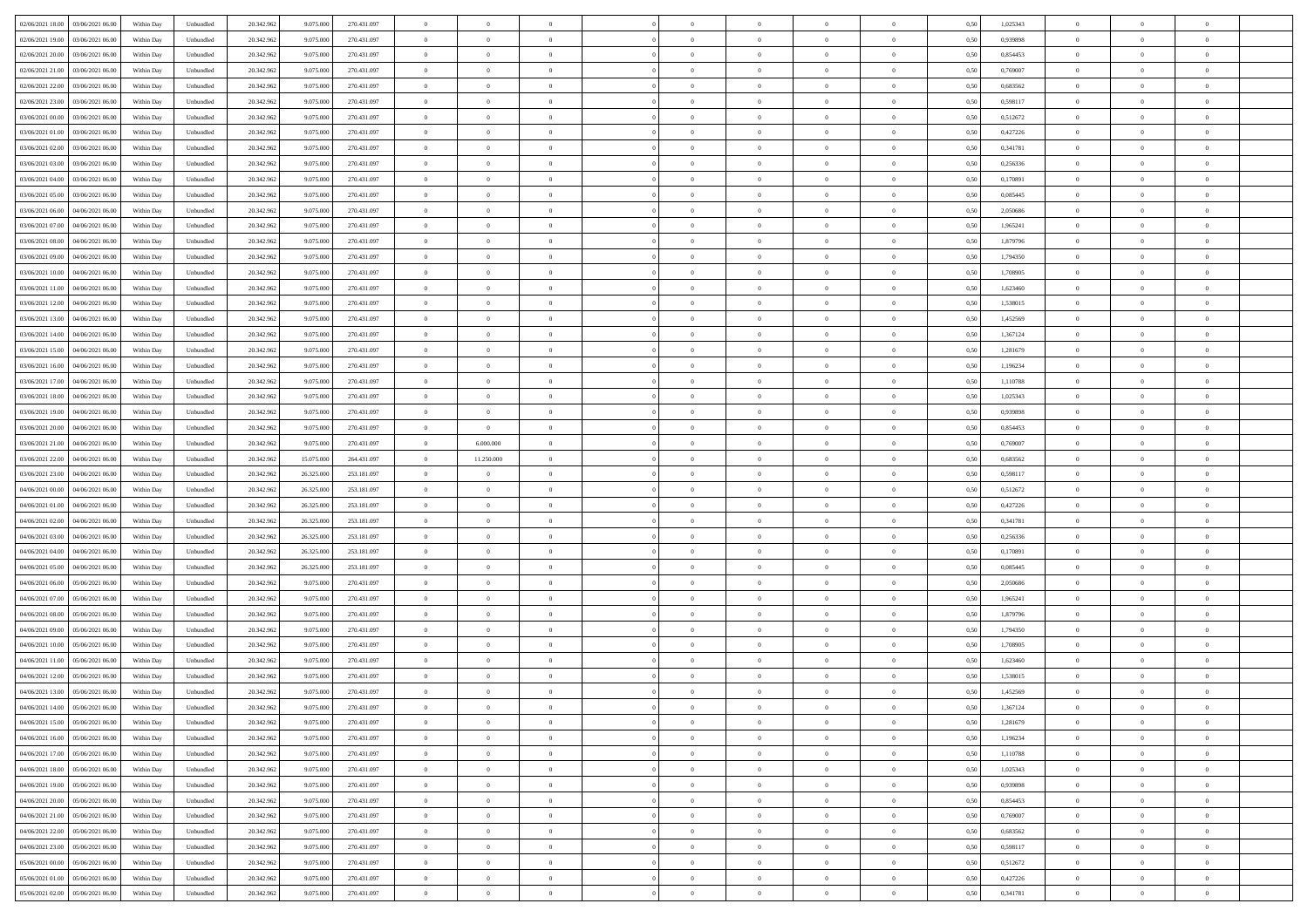| 05/06/2021 03:00<br>05/06/2021 06:00 | Within Day | Unbundled | 20.342.962 | 9.075.000  | 270.431.097 | $\overline{0}$ | $\overline{0}$ | $\overline{0}$ | $\theta$       | $\theta$       |                | $\overline{0}$ | 0,50 | 0,256336 | $\theta$       | $\theta$       | $\theta$       |  |
|--------------------------------------|------------|-----------|------------|------------|-------------|----------------|----------------|----------------|----------------|----------------|----------------|----------------|------|----------|----------------|----------------|----------------|--|
|                                      |            |           |            |            |             |                |                |                |                |                |                |                |      |          |                |                |                |  |
| 05/06/2021 04:00<br>05/06/2021 06.0  | Within Day | Unbundled | 20.342.96  | 9.075.000  | 270.431.097 | $\overline{0}$ | $\overline{0}$ | $\overline{0}$ | $\,$ 0 $\,$    | $\bf{0}$       | $\overline{0}$ | $\bf{0}$       | 0,50 | 0,170891 | $\,$ 0 $\,$    | $\theta$       | $\overline{0}$ |  |
| 05/06/2021 05:00<br>05/06/2021 06:00 | Within Day | Unbundled | 20.342.962 | 9.075.000  | 270.431.097 | $\overline{0}$ | $\overline{0}$ | $\overline{0}$ | $\bf{0}$       | $\bf{0}$       | $\overline{0}$ | $\mathbf{0}$   | 0.50 | 0.085445 | $\bf{0}$       | $\overline{0}$ | $\overline{0}$ |  |
| 05/06/2021 06:00<br>06/06/2021 06.00 | Within Day | Unbundled | 20.342.962 | 8.824.999  | 276.431.097 | $\overline{0}$ | $\overline{0}$ | $\overline{0}$ | $\overline{0}$ | $\overline{0}$ | $\overline{0}$ | $\bf{0}$       | 0,50 | 2,050686 | $\theta$       | $\theta$       | $\overline{0}$ |  |
| 05/06/2021 07:00<br>06/06/2021 06.0  | Within Day | Unbundled | 20.342.962 | 8.824.999  | 276.431.097 | $\overline{0}$ | $\overline{0}$ | $\bf{0}$       | $\bf{0}$       | $\overline{0}$ | $\overline{0}$ | $\bf{0}$       | 0,50 | 1,965241 | $\,$ 0 $\,$    | $\theta$       | $\overline{0}$ |  |
| 05/06/2021 08:00<br>06/06/2021 06:00 | Within Day | Unbundled | 20.342.962 | 8.824.999  | 276.431.097 | $\overline{0}$ | $\overline{0}$ | $\overline{0}$ | $\bf{0}$       | $\overline{0}$ | $\overline{0}$ | $\mathbf{0}$   | 0.50 | 1.879796 | $\,$ 0 $\,$    | $\theta$       | $\overline{0}$ |  |
| 05/06/2021 09:00<br>06/06/2021 06.00 | Within Day | Unbundled | 20.342.962 | 8.824.999  | 276.431.097 | $\overline{0}$ | $\overline{0}$ | $\overline{0}$ | $\overline{0}$ | $\overline{0}$ | $\overline{0}$ | $\bf{0}$       | 0,50 | 1,794350 | $\theta$       | $\theta$       | $\overline{0}$ |  |
| 05/06/2021 10:00<br>06/06/2021 06.0  | Within Day | Unbundled | 20.342.962 | 8.824.999  | 276.431.097 | $\overline{0}$ | $\overline{0}$ | $\overline{0}$ | $\bf{0}$       | $\bf{0}$       | $\overline{0}$ | $\bf{0}$       | 0,50 | 1,708905 | $\,$ 0 $\,$    | $\bf{0}$       | $\overline{0}$ |  |
|                                      |            |           |            |            |             |                |                |                |                |                |                |                |      |          |                |                |                |  |
| 05/06/2021 11:00<br>06/06/2021 06:00 | Within Day | Unbundled | 20.342.962 | 8.824.999  | 276.431.097 | $\overline{0}$ | $\overline{0}$ | $\overline{0}$ | $\bf{0}$       | $\overline{0}$ | $\overline{0}$ | $\mathbf{0}$   | 0.50 | 1.623460 | $\,$ 0 $\,$    | $\theta$       | $\overline{0}$ |  |
| 05/06/2021 12:00<br>06/06/2021 06:00 | Within Day | Unbundled | 20.342.962 | 8.824.999  | 276.431.097 | $\overline{0}$ | $\overline{0}$ | $\overline{0}$ | $\bf{0}$       | $\overline{0}$ | $\overline{0}$ | $\bf{0}$       | 0,50 | 1,538015 | $\,$ 0 $\,$    | $\theta$       | $\overline{0}$ |  |
| 05/06/2021 13:00<br>06/06/2021 06.0  | Within Day | Unbundled | 20.342.962 | 8.824.999  | 276.431.097 | $\overline{0}$ | $\overline{0}$ | $\bf{0}$       | $\bf{0}$       | $\overline{0}$ | $\overline{0}$ | $\bf{0}$       | 0,50 | 1,452569 | $\,$ 0 $\,$    | $\bf{0}$       | $\overline{0}$ |  |
| 05/06/2021 14:00<br>06/06/2021 06:00 | Within Day | Unbundled | 20.342.962 | 8.824.999  | 276.431.097 | $\overline{0}$ | $\overline{0}$ | $\overline{0}$ | $\bf{0}$       | $\bf{0}$       | $\overline{0}$ | $\mathbf{0}$   | 0.50 | 1.367124 | $\bf{0}$       | $\overline{0}$ | $\bf{0}$       |  |
| 05/06/2021 15:00<br>06/06/2021 06.00 | Within Day | Unbundled | 20.342.962 | 8.824.999  | 276.431.097 | $\overline{0}$ | $\overline{0}$ | $\overline{0}$ | $\overline{0}$ | $\overline{0}$ | $\overline{0}$ | $\bf{0}$       | 0,50 | 1,281679 | $\theta$       | $\theta$       | $\overline{0}$ |  |
| 05/06/2021 16:00<br>06/06/2021 06.0  | Within Day | Unbundled | 20.342.962 | 8.824.999  | 276.431.097 | $\overline{0}$ | $\overline{0}$ | $\overline{0}$ | $\bf{0}$       | $\overline{0}$ | $\overline{0}$ | $\bf{0}$       | 0,50 | 1,196234 | $\,$ 0 $\,$    | $\bf{0}$       | $\overline{0}$ |  |
| 05/06/2021 17.00<br>06/06/2021 06:00 | Within Day | Unbundled | 20.342.962 | 8.824.999  | 276.431.097 | $\overline{0}$ | $\overline{0}$ | $\overline{0}$ | $\overline{0}$ | $\overline{0}$ | $\overline{0}$ | $\mathbf{0}$   | 0.50 | 1.110788 | $\,$ 0 $\,$    | $\theta$       | $\overline{0}$ |  |
|                                      |            |           |            |            |             |                |                |                |                |                |                |                |      |          |                |                |                |  |
| 05/06/2021 18:00<br>06/06/2021 06.00 | Within Day | Unbundled | 20.342.962 | 8.824.999  | 276.431.097 | $\overline{0}$ | $\overline{0}$ | $\overline{0}$ | $\overline{0}$ | $\overline{0}$ | $\overline{0}$ | $\bf{0}$       | 0,50 | 1,025343 | $\theta$       | $\theta$       | $\overline{0}$ |  |
| 05/06/2021 19:00<br>06/06/2021 06.0  | Within Day | Unbundled | 20.342.962 | 8.824.999  | 276.431.097 | $\overline{0}$ | $\overline{0}$ | $\bf{0}$       | $\bf{0}$       | $\overline{0}$ | $\overline{0}$ | $\bf{0}$       | 0,50 | 0,939898 | $\,$ 0 $\,$    | $\theta$       | $\overline{0}$ |  |
| 05/06/2021 20:00<br>06/06/2021 06:00 | Within Day | Unbundled | 20.342.962 | 8.824.999  | 276.431.097 | $\overline{0}$ | $\overline{0}$ | $\overline{0}$ | $\bf{0}$       | $\overline{0}$ | $\overline{0}$ | $\mathbf{0}$   | 0.50 | 0.854453 | $\,$ 0 $\,$    | $\overline{0}$ | $\overline{0}$ |  |
| 05/06/2021 21:00<br>06/06/2021 06.00 | Within Day | Unbundled | 20.342.962 | 8.824.999  | 276.431.097 | $\overline{0}$ | $\overline{0}$ | $\overline{0}$ | $\overline{0}$ | $\overline{0}$ | $\overline{0}$ | $\bf{0}$       | 0,50 | 0,769007 | $\,$ 0 $\,$    | $\theta$       | $\overline{0}$ |  |
| 05/06/2021 22.00<br>06/06/2021 06.0  | Within Day | Unbundled | 20.342.962 | 8.824.999  | 276.431.097 | $\overline{0}$ | $\overline{0}$ | $\overline{0}$ | $\bf{0}$       | $\bf{0}$       | $\overline{0}$ | $\bf{0}$       | 0,50 | 0,683562 | $\,$ 0 $\,$    | $\bf{0}$       | $\overline{0}$ |  |
| 05/06/2021 23.00<br>06/06/2021 06:00 | Within Day | Unbundled | 20.342.962 | 8.824.999  | 276.431.097 | $\overline{0}$ | $\overline{0}$ | $\overline{0}$ | $\bf{0}$       | $\bf{0}$       | $\overline{0}$ | $\mathbf{0}$   | 0.50 | 0.598117 | $\bf{0}$       | $\overline{0}$ | $\overline{0}$ |  |
| 06/06/2021 00:00<br>06/06/2021 06:00 | Within Day | Unbundled | 20.342.962 | 8.824.999  | 276.431.097 | $\overline{0}$ | $\overline{0}$ | $\overline{0}$ | $\overline{0}$ | $\overline{0}$ | $\overline{0}$ | $\,$ 0 $\,$    | 0,50 | 0,512672 | $\theta$       | $\theta$       | $\overline{0}$ |  |
|                                      |            |           |            |            |             |                |                |                |                |                |                |                |      |          |                |                |                |  |
| 06/06/2021 01:00<br>06/06/2021 06.0  | Within Day | Unbundled | 20.342.962 | 8.824.999  | 276.431.097 | $\overline{0}$ | $\overline{0}$ | $\bf{0}$       | $\bf{0}$       | $\overline{0}$ | $\overline{0}$ | $\bf{0}$       | 0,50 | 0,427226 | $\,$ 0 $\,$    | $\bf{0}$       | $\overline{0}$ |  |
| 06/06/2021 02:00<br>06/06/2021 06:00 | Within Day | Unbundled | 20.342.962 | 8.824.999  | 276.431.097 | $\overline{0}$ | $\overline{0}$ | $\overline{0}$ | $\overline{0}$ | $\overline{0}$ | $\overline{0}$ | $\mathbf{0}$   | 0.50 | 0.341781 | $\,$ 0 $\,$    | $\theta$       | $\overline{0}$ |  |
| 06/06/2021 03:00<br>06/06/2021 06.00 | Within Day | Unbundled | 20.342.962 | 8.824.999  | 276.431.097 | $\overline{0}$ | $\overline{0}$ | $\overline{0}$ | $\overline{0}$ | $\overline{0}$ | $\overline{0}$ | $\bf{0}$       | 0,50 | 0,256336 | $\theta$       | $\theta$       | $\overline{0}$ |  |
| 06/06/2021 04:00<br>06/06/2021 06.00 | Within Day | Unbundled | 20.342.962 | 8.824.999  | 276.431.097 | $\overline{0}$ | $\overline{0}$ | $\overline{0}$ | $\bf{0}$       | $\overline{0}$ | $\overline{0}$ | $\bf{0}$       | 0,50 | 0,170891 | $\,$ 0 $\,$    | $\theta$       | $\overline{0}$ |  |
| 06/06/2021 05:00<br>06/06/2021 06:00 | Within Day | Unbundled | 20.342.962 | 8.824.999  | 276.431.097 | $\overline{0}$ | $\overline{0}$ | $\overline{0}$ | $\bf{0}$       | $\overline{0}$ | $\overline{0}$ | $\mathbf{0}$   | 0.50 | 0.085445 | $\,$ 0 $\,$    | $\theta$       | $\overline{0}$ |  |
| 06/06/2021 06:00<br>07/06/2021 06:00 | Within Day | Unbundled | 20.342.962 | 8.824.999  | 276.431.097 | $\overline{0}$ | $\overline{0}$ | $\overline{0}$ | $\overline{0}$ | $\overline{0}$ | $\overline{0}$ | $\bf{0}$       | 0,50 | 2,050686 | $\theta$       | $\theta$       | $\overline{0}$ |  |
|                                      |            |           |            |            |             |                | $\overline{0}$ |                | $\overline{0}$ | $\bf{0}$       | $\overline{0}$ | $\bf{0}$       |      |          | $\,$ 0 $\,$    | $\bf{0}$       | $\overline{0}$ |  |
| 06/06/2021 07:00<br>07/06/2021 06.0  | Within Day | Unbundled | 20.342.962 | 8.824.999  | 276.431.097 | $\overline{0}$ |                | $\overline{0}$ |                |                |                |                | 0,50 | 1,965241 |                |                |                |  |
| 06/06/2021 08:00<br>07/06/2021 06:00 | Within Day | Unbundled | 20.342.962 | 8.824.999  | 276.431.097 | $\overline{0}$ | $\overline{0}$ | $\overline{0}$ | $\bf{0}$       | $\bf{0}$       | $\overline{0}$ | $\mathbf{0}$   | 0.50 | 1.879796 | $\bf{0}$       | $\overline{0}$ | $\overline{0}$ |  |
| 06/06/2021 09:00<br>07/06/2021 06:00 | Within Day | Unbundled | 20.342.962 | 8.824.999  | 276.431.097 | $\overline{0}$ | $\overline{0}$ | $\overline{0}$ | $\overline{0}$ | $\overline{0}$ | $\overline{0}$ | $\overline{0}$ | 0.50 | 1,794350 | $\theta$       | $\theta$       | $\overline{0}$ |  |
| 06/06/2021 11:00<br>07/06/2021 06.00 | Within Day | Unbundled | 20.342.962 | 8.824.999  | 276.431.097 | $\overline{0}$ | $\overline{0}$ | $\overline{0}$ | $\bf{0}$       | $\overline{0}$ | $\overline{0}$ | $\bf{0}$       | 0,50 | 1,623460 | $\,$ 0 $\,$    | $\bf{0}$       | $\overline{0}$ |  |
| 06/06/2021 12:00<br>07/06/2021 06.00 | Within Day | Unbundled | 20.342.962 | 8.824.999  | 276.431.097 | $\overline{0}$ | $\overline{0}$ | $\overline{0}$ | $\overline{0}$ | $\overline{0}$ | $\overline{0}$ | $\mathbf{0}$   | 0.50 | 1.538015 | $\,$ 0 $\,$    | $\theta$       | $\overline{0}$ |  |
| 06/06/2021 13:00<br>07/06/2021 06:00 | Within Day | Unbundled | 20.342.962 | 8.824.999  | 276.431.097 | $\overline{0}$ | $\overline{0}$ | $\overline{0}$ | $\overline{0}$ | $\overline{0}$ | $\overline{0}$ | $\overline{0}$ | 0.50 | 1,452569 | $\theta$       | $\theta$       | $\overline{0}$ |  |
| 06/06/2021 14:00<br>07/06/2021 06.00 | Within Day | Unbundled | 20.342.962 | 8.824.999  | 276.431.097 | $\overline{0}$ | $\overline{0}$ | $\overline{0}$ | $\bf{0}$       | $\overline{0}$ | $\overline{0}$ | $\bf{0}$       | 0,50 | 1,367124 | $\,$ 0 $\,$    | $\bf{0}$       | $\overline{0}$ |  |
| 06/06/2021 15:00<br>07/06/2021 06:00 | Within Day | Unbundled | 20.342.962 | 8.824.999  | 276.431.097 | $\overline{0}$ | $\overline{0}$ | $\overline{0}$ | $\overline{0}$ | $\bf{0}$       | $\overline{0}$ | $\mathbf{0}$   | 0.50 | 1.281679 | $\,$ 0 $\,$    | $\theta$       | $\overline{0}$ |  |
| 06/06/2021 16:00<br>07/06/2021 06:00 | Within Day | Unbundled | 20.342.962 | 8.824.999  | 276.431.097 | $\overline{0}$ | $\overline{0}$ | $\overline{0}$ | $\overline{0}$ | $\overline{0}$ | $\overline{0}$ | $\overline{0}$ | 0.50 | 1,196234 | $\theta$       | $\theta$       | $\overline{0}$ |  |
|                                      |            |           |            |            |             |                |                |                |                |                |                |                |      |          |                |                |                |  |
| 06/06/2021 17:00<br>07/06/2021 06.0  | Within Day | Unbundled | 20.342.962 | 8.824.999  | 276.431.097 | $\overline{0}$ | $\overline{0}$ | $\overline{0}$ | $\,$ 0 $\,$    | $\bf{0}$       | $\overline{0}$ | $\bf{0}$       | 0,50 | 1,110788 | $\,$ 0 $\,$    | $\bf{0}$       | $\overline{0}$ |  |
| 06/06/2021 18:00<br>07/06/2021 06:00 | Within Day | Unbundled | 20.342.962 | 8.824.999  | 276.431.097 | $\overline{0}$ | $\overline{0}$ | $\overline{0}$ | $\bf{0}$       | $\bf{0}$       | $\overline{0}$ | $\mathbf{0}$   | 0.50 | 1.025343 | $\bf{0}$       | $\overline{0}$ | $\overline{0}$ |  |
| 06/06/2021 19:00<br>07/06/2021 06:00 | Within Day | Unbundled | 20.342.962 | 8.824.999  | 276.431.097 | $\overline{0}$ | $\overline{0}$ | $\overline{0}$ | $\overline{0}$ | $\overline{0}$ | $\overline{0}$ | $\overline{0}$ | 0.50 | 0,939898 | $\theta$       | $\theta$       | $\overline{0}$ |  |
| 06/06/2021 20:00<br>07/06/2021 06.00 | Within Day | Unbundled | 20.342.962 | 8.824.999  | 276.431.097 | $\overline{0}$ | $\overline{0}$ | $\overline{0}$ | $\bf{0}$       | $\bf{0}$       | $\overline{0}$ | $\bf{0}$       | 0,50 | 0,854453 | $\,$ 0 $\,$    | $\bf{0}$       | $\overline{0}$ |  |
| 06/06/2021 21.00<br>07/06/2021 06.00 | Within Day | Unbundled | 20.342.962 | 8.824.999  | 276.431.097 | $\overline{0}$ | $\overline{0}$ | $\overline{0}$ | $\overline{0}$ | $\overline{0}$ | $\Omega$       | $\overline{0}$ | 0.50 | 0.769007 | $\,$ 0 $\,$    | $\theta$       | $\overline{0}$ |  |
| 06/06/2021 22:00<br>07/06/2021 06:00 | Within Day | Unbundled | 20.342.962 | 8.824.999  | 276.431.097 | $\overline{0}$ | $\overline{0}$ | $\overline{0}$ | $\overline{0}$ | $\overline{0}$ | $\Omega$       | $\overline{0}$ | 0.5( | 0,683562 | $\theta$       | $\theta$       | $\overline{0}$ |  |
| 06/06/2021 23:00<br>07/06/2021 06.00 | Within Day | Unbundled | 20.342.962 | 8.824.999  | 276.431.097 | $\overline{0}$ | $\overline{0}$ | $\bf{0}$       | $\overline{0}$ | $\bf{0}$       | $\overline{0}$ | $\bf{0}$       | 0,50 | 0,598117 | $\,$ 0 $\,$    | $\bf{0}$       | $\overline{0}$ |  |
| 07/06/2021 00:00 07/06/2021 06:00    |            |           | 20.342.962 | 8.824.999  | 276.431.097 |                |                |                |                |                |                |                | 0,50 |          | $\theta$       | $\overline{0}$ |                |  |
|                                      | Within Day | Unbundled |            |            |             | $\bf{0}$       | $\,$ 0 $\,$    |                | $\bf{0}$       |                |                |                |      | 0,512672 |                |                |                |  |
| 07/06/2021 01:00<br>07/06/2021 06:00 | Within Dav | Unbundled | 20.342.962 | 8.824.999  | 276.431.097 | $\overline{0}$ | $\overline{0}$ | $\overline{0}$ | $\overline{0}$ | $\overline{0}$ | $\overline{0}$ | $\overline{0}$ | 0,50 | 0,427226 | $\theta$       | $\theta$       | $\overline{0}$ |  |
| 07/06/2021 02:00<br>07/06/2021 06.0  | Within Day | Unbundled | 20.342.962 | 8.824.999  | 276.431.097 | $\overline{0}$ | $\overline{0}$ | $\overline{0}$ | $\bf{0}$       | $\overline{0}$ | $\overline{0}$ | $\mathbf{0}$   | 0,50 | 0,341781 | $\bf{0}$       | $\overline{0}$ | $\bf{0}$       |  |
| 07/06/2021 03:00<br>07/06/2021 06:00 | Within Day | Unbundled | 20.342.962 | 8.824.999  | 276.431.097 | $\overline{0}$ | $\overline{0}$ | $\overline{0}$ | $\bf{0}$       | $\bf{0}$       | $\overline{0}$ | $\mathbf{0}$   | 0.50 | 0.256336 | $\,$ 0 $\,$    | $\bf{0}$       | $\,$ 0 $\,$    |  |
| 07/06/2021 04:00<br>07/06/2021 06:00 | Within Dav | Unbundled | 20.342.962 | 8.824.999  | 276.431.097 | $\overline{0}$ | $\overline{0}$ | $\overline{0}$ | $\overline{0}$ | $\overline{0}$ | $\overline{0}$ | $\mathbf{0}$   | 0,50 | 0,170891 | $\overline{0}$ | $\theta$       | $\overline{0}$ |  |
| 07/06/2021 05:00<br>07/06/2021 06.00 | Within Day | Unbundled | 20.342.962 | 8.824.999  | 276.431.097 | $\overline{0}$ | $\overline{0}$ | $\overline{0}$ | $\bf{0}$       | $\bf{0}$       | $\overline{0}$ | $\mathbf{0}$   | 0,50 | 0,085445 | $\overline{0}$ | $\bf{0}$       | $\overline{0}$ |  |
| 07/06/2021 06.00<br>08/06/2021 06:00 | Within Day | Unbundled | 20.342.962 | 10.324.999 | 240.431.097 | $\overline{0}$ | $\overline{0}$ | $\overline{0}$ | $\bf{0}$       | $\overline{0}$ | $\overline{0}$ | $\mathbf{0}$   | 0.50 | 2.050686 | $\,$ 0 $\,$    | $\theta$       | $\,$ 0         |  |
|                                      |            |           |            |            |             |                |                |                |                |                |                |                |      |          |                |                |                |  |
| 07/06/2021 07:00<br>08/06/2021 06:00 | Within Dav | Unbundled | 20.342.962 | 10.324.999 | 240.431.097 | $\overline{0}$ | $\overline{0}$ | $\overline{0}$ | $\overline{0}$ | $\overline{0}$ | $\overline{0}$ | $\mathbf{0}$   | 0,50 | 1,965241 | $\overline{0}$ | $\theta$       | $\overline{0}$ |  |
| 07/06/2021 08:00<br>08/06/2021 06.00 | Within Day | Unbundled | 20.342.962 | 10.324.999 | 240.431.097 | $\overline{0}$ | $\overline{0}$ | $\overline{0}$ | $\bf{0}$       | $\bf{0}$       | $\overline{0}$ | $\,$ 0 $\,$    | 0,50 | 1,879796 | $\bf{0}$       | $\bf{0}$       | $\overline{0}$ |  |
| 07/06/2021 09.00<br>08/06/2021 06:00 | Within Day | Unbundled | 20.342.962 | 10.324.999 | 240.431.097 | $\overline{0}$ | $\overline{0}$ | $\overline{0}$ | $\bf{0}$       | $\bf{0}$       | $\overline{0}$ | $\,$ 0 $\,$    | 0.50 | 1,794350 | $\overline{0}$ | $\overline{0}$ | $\,$ 0         |  |
| 07/06/2021 10:00<br>08/06/2021 06:00 | Within Dav | Unbundled | 20.342.962 | 10.324.999 | 240.431.097 | $\overline{0}$ | $\overline{0}$ | $\overline{0}$ | $\overline{0}$ | $\overline{0}$ | $\overline{0}$ | $\mathbf{0}$   | 0,50 | 1,708905 | $\overline{0}$ | $\theta$       | $\overline{0}$ |  |
| 07/06/2021 11:00<br>08/06/2021 06.00 | Within Day | Unbundled | 20.342.962 | 10.324.999 | 240.431.097 | $\overline{0}$ | $\overline{0}$ | $\overline{0}$ | $\overline{0}$ | $\bf{0}$       | $\overline{0}$ | $\mathbf{0}$   | 0,50 | 1,623460 | $\bf{0}$       | $\bf{0}$       | $\overline{0}$ |  |
| 07/06/2021 12:00 08/06/2021 06:00    | Within Day | Unbundled | 20.342.962 | 10.324.999 | 240.431.097 | $\overline{0}$ | $\overline{0}$ | $\overline{0}$ | $\bf{0}$       | $\,$ 0         | $\overline{0}$ | $\,0\,$        | 0,50 | 1,538015 | $\overline{0}$ | $\,$ 0 $\,$    | $\,$ 0 $\,$    |  |
|                                      |            |           |            |            |             |                |                |                |                |                |                |                |      |          |                |                |                |  |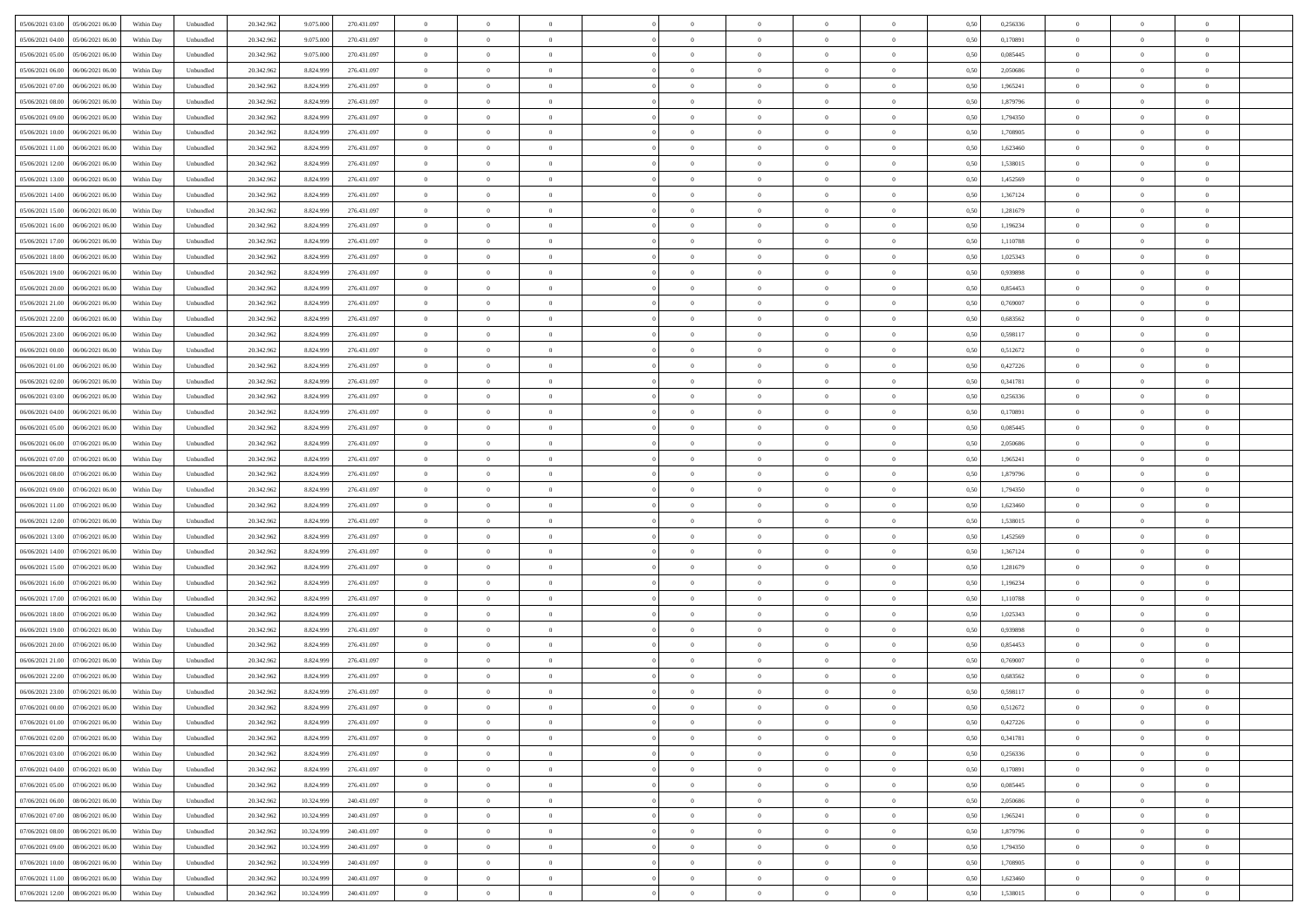| 07/06/2021 13:00<br>08/06/2021 06:00 | Within Day | Unbundled | 20.342.962 | 10.324.999 | 240.431.097 | $\overline{0}$ | $\overline{0}$ | $\overline{0}$ | $\theta$       | $\theta$       |                | $\overline{0}$ | 0,50 | 1,452569 | $\theta$       | $\theta$       | $\theta$       |  |
|--------------------------------------|------------|-----------|------------|------------|-------------|----------------|----------------|----------------|----------------|----------------|----------------|----------------|------|----------|----------------|----------------|----------------|--|
|                                      |            |           |            |            |             |                |                |                |                |                |                |                |      |          |                |                |                |  |
| 07/06/2021 14:00<br>08/06/2021 06.00 | Within Day | Unbundled | 20.342.96  | 10.324.999 | 240.431.097 | $\overline{0}$ | $\overline{0}$ | $\overline{0}$ | $\,$ 0 $\,$    | $\bf{0}$       | $\overline{0}$ | $\bf{0}$       | 0,50 | 1,367124 | $\,$ 0 $\,$    | $\theta$       | $\overline{0}$ |  |
| 07/06/2021 15:00<br>08/06/2021 06:00 | Within Day | Unbundled | 20.342.962 | 10.324.999 | 240.431.097 | $\overline{0}$ | $\overline{0}$ | $\overline{0}$ | $\bf{0}$       | $\bf{0}$       | $\overline{0}$ | $\mathbf{0}$   | 0.50 | 1,281679 | $\bf{0}$       | $\overline{0}$ | $\overline{0}$ |  |
| 07/06/2021 16.00<br>08/06/2021 06:00 | Within Day | Unbundled | 20.342.962 | 10.324.999 | 240.431.097 | $\overline{0}$ | $\overline{0}$ | $\overline{0}$ | $\overline{0}$ | $\overline{0}$ | $\overline{0}$ | $\bf{0}$       | 0,50 | 1,196234 | $\theta$       | $\theta$       | $\overline{0}$ |  |
| 07/06/2021 17.00<br>08/06/2021 06.00 | Within Day | Unbundled | 20.342.96  | 10.324.999 | 240.431.097 | $\overline{0}$ | $\overline{0}$ | $\bf{0}$       | $\bf{0}$       | $\overline{0}$ | $\overline{0}$ | $\bf{0}$       | 0,50 | 1,110788 | $\,$ 0 $\,$    | $\theta$       | $\overline{0}$ |  |
| 07/06/2021 18:00<br>08/06/2021 06:00 |            | Unbundled |            | 10.324.999 | 240.431.097 |                | $\overline{0}$ | $\overline{0}$ |                | $\overline{0}$ | $\overline{0}$ |                | 0.50 | 1.025343 |                | $\theta$       | $\overline{0}$ |  |
|                                      | Within Day |           | 20.342.962 |            |             | $\overline{0}$ |                |                | $\bf{0}$       |                |                | $\mathbf{0}$   |      |          | $\bf{0}$       |                |                |  |
| 07/06/2021 19:00<br>08/06/2021 06:00 | Within Day | Unbundled | 20.342.962 | 10.324.999 | 240.431.097 | $\overline{0}$ | $\overline{0}$ | $\overline{0}$ | $\overline{0}$ | $\overline{0}$ | $\overline{0}$ | $\bf{0}$       | 0,50 | 0,939898 | $\theta$       | $\theta$       | $\overline{0}$ |  |
| 07/06/2021 20.00<br>08/06/2021 06.00 | Within Day | Unbundled | 20.342.96  | 10.324.999 | 240.431.097 | $\overline{0}$ | $\overline{0}$ | $\overline{0}$ | $\bf{0}$       | $\bf{0}$       | $\overline{0}$ | $\bf{0}$       | 0,50 | 0,854453 | $\,$ 0 $\,$    | $\bf{0}$       | $\overline{0}$ |  |
| 07/06/2021 21.00<br>08/06/2021 06:00 | Within Day | Unbundled | 20.342.962 | 10.324.999 | 240.431.097 | $\overline{0}$ | $\overline{0}$ | $\overline{0}$ | $\bf{0}$       | $\overline{0}$ | $\overline{0}$ | $\mathbf{0}$   | 0.50 | 0.769007 | $\,$ 0 $\,$    | $\theta$       | $\overline{0}$ |  |
| 07/06/2021 22.00<br>08/06/2021 06:00 | Within Day | Unbundled | 20.342.962 | 10.324.999 | 240.431.097 | $\overline{0}$ | $\overline{0}$ | $\overline{0}$ | $\bf{0}$       | $\overline{0}$ | $\overline{0}$ | $\bf{0}$       | 0,50 | 0,683562 | $\,$ 0 $\,$    | $\theta$       | $\overline{0}$ |  |
| 07/06/2021 23.00<br>08/06/2021 06.00 | Within Day | Unbundled | 20.342.96  | 10.324.999 | 240.431.097 | $\overline{0}$ | $\overline{0}$ | $\bf{0}$       | $\bf{0}$       | $\bf{0}$       | $\overline{0}$ | $\bf{0}$       | 0,50 | 0,598117 | $\,$ 0 $\,$    | $\theta$       | $\overline{0}$ |  |
|                                      |            |           |            |            |             |                |                |                |                |                |                |                |      |          |                |                |                |  |
| 08/06/2021 00:00<br>08/06/2021 06:00 | Within Day | Unbundled | 20.342.962 | 10.324.999 | 240.431.097 | $\overline{0}$ | $\overline{0}$ | $\overline{0}$ | $\bf{0}$       | $\bf{0}$       | $\overline{0}$ | $\mathbf{0}$   | 0.50 | 0,512672 | $\bf{0}$       | $\overline{0}$ | $\bf{0}$       |  |
| 08/06/2021 01:00<br>08/06/2021 06:00 | Within Day | Unbundled | 20.342.962 | 10.324.999 | 240.431.097 | $\overline{0}$ | $\overline{0}$ | $\overline{0}$ | $\overline{0}$ | $\overline{0}$ | $\overline{0}$ | $\bf{0}$       | 0,50 | 0,427226 | $\theta$       | $\theta$       | $\overline{0}$ |  |
| 08/06/2021 02.00<br>08/06/2021 06.00 | Within Day | Unbundled | 20.342.96  | 10.324.999 | 240.431.097 | $\overline{0}$ | $\overline{0}$ | $\overline{0}$ | $\bf{0}$       | $\bf{0}$       | $\overline{0}$ | $\bf{0}$       | 0,50 | 0,341781 | $\,$ 0 $\,$    | $\bf{0}$       | $\overline{0}$ |  |
| 08/06/2021 03:00<br>08/06/2021 06:00 | Within Day | Unbundled | 20.342.962 | 10.324.999 | 240.431.097 | $\overline{0}$ | $\overline{0}$ | $\overline{0}$ | $\overline{0}$ | $\overline{0}$ | $\overline{0}$ | $\mathbf{0}$   | 0.50 | 0.256336 | $\,$ 0 $\,$    | $\theta$       | $\overline{0}$ |  |
| 08/06/2021 04:00<br>08/06/2021 06:00 | Within Day | Unbundled | 20.342.962 | 10.324.999 | 240.431.097 | $\overline{0}$ | $\overline{0}$ | $\overline{0}$ | $\overline{0}$ | $\overline{0}$ | $\overline{0}$ | $\bf{0}$       | 0,50 | 0,170891 | $\theta$       | $\theta$       | $\overline{0}$ |  |
| 08/06/2021 05:00<br>08/06/2021 06.00 | Within Day | Unbundled | 20.342.96  | 10.324.999 | 240.431.097 | $\overline{0}$ | $\overline{0}$ | $\overline{0}$ | $\bf{0}$       | $\overline{0}$ | $\overline{0}$ | $\bf{0}$       | 0,50 | 0,085445 | $\,$ 0 $\,$    | $\theta$       | $\overline{0}$ |  |
|                                      |            |           |            |            |             |                |                |                |                |                |                |                |      |          |                |                |                |  |
| 08/06/2021 06:00<br>09/06/2021 06:00 | Within Day | Unbundled | 20.342.962 | 9.324.999  | 264.431.097 | $\overline{0}$ | $\overline{0}$ | $\overline{0}$ | $\bf{0}$       | $\bf{0}$       | $\overline{0}$ | $\mathbf{0}$   | 0.50 | 2.050686 | $\,$ 0 $\,$    | $\overline{0}$ | $\overline{0}$ |  |
| 08/06/2021 07:00<br>09/06/2021 06.00 | Within Day | Unbundled | 20.342.962 | 9.324.999  | 264.431.097 | $\overline{0}$ | $\overline{0}$ | $\overline{0}$ | $\overline{0}$ | $\overline{0}$ | $\overline{0}$ | $\bf{0}$       | 0,50 | 1,965241 | $\,$ 0 $\,$    | $\theta$       | $\overline{0}$ |  |
| 08/06/2021 08:00<br>09/06/2021 06.0  | Within Day | Unbundled | 20.342.962 | 9.324.999  | 264.431.097 | $\overline{0}$ | $\overline{0}$ | $\overline{0}$ | $\bf{0}$       | $\bf{0}$       | $\overline{0}$ | $\bf{0}$       | 0,50 | 1,879796 | $\,$ 0 $\,$    | $\bf{0}$       | $\overline{0}$ |  |
| 08/06/2021 09:00<br>09/06/2021 06:00 | Within Day | Unbundled | 20.342.962 | 9.324.999  | 264.431.097 | $\overline{0}$ | $\overline{0}$ | $\overline{0}$ | $\bf{0}$       | $\bf{0}$       | $\overline{0}$ | $\mathbf{0}$   | 0.50 | 1,794350 | $\bf{0}$       | $\overline{0}$ | $\overline{0}$ |  |
| 08/06/2021 10:00<br>09/06/2021 06:00 | Within Day | Unbundled | 20.342.962 | 9.324.999  | 264.431.097 | $\overline{0}$ | $\overline{0}$ | $\overline{0}$ | $\overline{0}$ | $\overline{0}$ | $\overline{0}$ | $\,$ 0 $\,$    | 0,50 | 1,708905 | $\theta$       | $\theta$       | $\overline{0}$ |  |
| 08/06/2021 11:00<br>09/06/2021 06.0  | Within Day | Unbundled | 20.342.962 | 9.324.999  | 264.431.097 | $\overline{0}$ | $\overline{0}$ | $\bf{0}$       | $\bf{0}$       | $\overline{0}$ | $\overline{0}$ | $\bf{0}$       | 0,50 | 1,623460 | $\,$ 0 $\,$    | $\bf{0}$       | $\overline{0}$ |  |
|                                      |            |           |            |            |             |                |                |                |                |                |                |                |      |          |                |                |                |  |
| 08/06/2021 12:00<br>09/06/2021 06:00 | Within Day | Unbundled | 20.342.962 | 9.324.999  | 264.431.097 | $\overline{0}$ | $\overline{0}$ | $\overline{0}$ | $\overline{0}$ | $\overline{0}$ | $\overline{0}$ | $\mathbf{0}$   | 0.50 | 1.538015 | $\,$ 0 $\,$    | $\theta$       | $\overline{0}$ |  |
| 08/06/2021 13:00<br>09/06/2021 06.00 | Within Day | Unbundled | 20.342.962 | 9.324.999  | 264.431.097 | $\overline{0}$ | $\overline{0}$ | $\overline{0}$ | $\overline{0}$ | $\overline{0}$ | $\overline{0}$ | $\bf{0}$       | 0,50 | 1,452569 | $\theta$       | $\theta$       | $\overline{0}$ |  |
| 08/06/2021 14:00<br>09/06/2021 06.0  | Within Day | Unbundled | 20.342.962 | 9.324.999  | 264.431.097 | $\overline{0}$ | $\overline{0}$ | $\overline{0}$ | $\bf{0}$       | $\overline{0}$ | $\overline{0}$ | $\bf{0}$       | 0,50 | 1,367124 | $\,$ 0 $\,$    | $\theta$       | $\overline{0}$ |  |
| 08/06/2021 15:00<br>09/06/2021 06:00 | Within Day | Unbundled | 20.342.962 | 9.324.999  | 264.431.097 | $\overline{0}$ | $\overline{0}$ | $\overline{0}$ | $\bf{0}$       | $\overline{0}$ | $\overline{0}$ | $\mathbf{0}$   | 0.50 | 1.281679 | $\,$ 0 $\,$    | $\theta$       | $\overline{0}$ |  |
| 08/06/2021 16:00<br>09/06/2021 06:00 | Within Day | Unbundled | 20.342.962 | 9.324.999  | 264.431.097 | $\overline{0}$ | $\overline{0}$ | $\overline{0}$ | $\overline{0}$ | $\overline{0}$ | $\overline{0}$ | $\bf{0}$       | 0,50 | 1,196234 | $\theta$       | $\theta$       | $\overline{0}$ |  |
| 08/06/2021 17:00<br>09/06/2021 06.0  | Within Day | Unbundled | 20.342.962 | 9.324.999  | 264.431.097 | $\overline{0}$ | $\overline{0}$ | $\overline{0}$ | $\overline{0}$ | $\bf{0}$       | $\overline{0}$ | $\bf{0}$       | 0,50 | 1,110788 | $\,$ 0 $\,$    | $\bf{0}$       | $\overline{0}$ |  |
| 09/06/2021 06:00                     |            | Unbundled |            |            | 264.431.097 |                |                | $\overline{0}$ |                | $\bf{0}$       | $\overline{0}$ |                | 0.50 | 1.025343 | $\bf{0}$       | $\overline{0}$ | $\overline{0}$ |  |
| 08/06/2021 18:00                     | Within Day |           | 20.342.962 | 9.324.999  |             | $\overline{0}$ | $\overline{0}$ |                | $\bf{0}$       |                |                | $\mathbf{0}$   |      |          |                |                |                |  |
| 08/06/2021 19:00<br>09/06/2021 06:00 | Within Day | Unbundled | 20.342.962 | 9.324.999  | 264.431.097 | $\overline{0}$ | $\overline{0}$ | $\overline{0}$ | $\overline{0}$ | $\overline{0}$ | $\overline{0}$ | $\overline{0}$ | 0.50 | 0,939898 | $\theta$       | $\theta$       | $\overline{0}$ |  |
| 08/06/2021 20.00<br>09/06/2021 06.0  | Within Day | Unbundled | 20.342.962 | 9.324.999  | 264.431.097 | $\overline{0}$ | $\overline{0}$ | $\overline{0}$ | $\bf{0}$       | $\overline{0}$ | $\overline{0}$ | $\bf{0}$       | 0,50 | 0,854453 | $\,$ 0 $\,$    | $\bf{0}$       | $\overline{0}$ |  |
| 08/06/2021 21:00<br>09/06/2021 06.00 | Within Day | Unbundled | 20.342.962 | 9.324.999  | 264.431.097 | $\overline{0}$ | $\overline{0}$ | $\overline{0}$ | $\overline{0}$ | $\overline{0}$ | $\overline{0}$ | $\mathbf{0}$   | 0.50 | 0.769007 | $\,$ 0 $\,$    | $\theta$       | $\overline{0}$ |  |
| 08/06/2021 22:00<br>09/06/2021 06:00 | Within Day | Unbundled | 20.342.962 | 9.324.999  | 264.431.097 | $\overline{0}$ | $\overline{0}$ | $\overline{0}$ | $\overline{0}$ | $\overline{0}$ | $\overline{0}$ | $\overline{0}$ | 0.50 | 0,683562 | $\theta$       | $\theta$       | $\overline{0}$ |  |
| 08/06/2021 23:00<br>09/06/2021 06.0  | Within Day | Unbundled | 20.342.962 | 9.324.999  | 264.431.097 | $\overline{0}$ | $\overline{0}$ | $\overline{0}$ | $\bf{0}$       | $\overline{0}$ | $\overline{0}$ | $\bf{0}$       | 0,50 | 0,598117 | $\,$ 0 $\,$    | $\bf{0}$       | $\overline{0}$ |  |
| 09/06/2021 00:00<br>09/06/2021 06:00 | Within Day | Unbundled | 20.342.962 | 9.324.999  | 264.431.097 | $\overline{0}$ | $\overline{0}$ | $\overline{0}$ | $\overline{0}$ | $\bf{0}$       | $\overline{0}$ | $\mathbf{0}$   | 0.50 | 0.512672 | $\,$ 0 $\,$    | $\theta$       | $\overline{0}$ |  |
|                                      |            |           |            |            |             |                | $\overline{0}$ |                |                | $\overline{0}$ |                | $\overline{0}$ |      |          | $\theta$       | $\theta$       | $\overline{0}$ |  |
| 09/06/2021 01:00<br>09/06/2021 06:00 | Within Day | Unbundled | 20.342.962 | 9.324.999  | 264.431.097 | $\overline{0}$ |                | $\overline{0}$ | $\overline{0}$ |                | $\overline{0}$ |                | 0.50 | 0,427226 |                |                |                |  |
| 09/06/2021 02:00<br>09/06/2021 06.0  | Within Day | Unbundled | 20.342.962 | 9.324.999  | 264.431.097 | $\overline{0}$ | $\overline{0}$ | $\overline{0}$ | $\overline{0}$ | $\bf{0}$       | $\overline{0}$ | $\bf{0}$       | 0,50 | 0,341781 | $\,$ 0 $\,$    | $\bf{0}$       | $\overline{0}$ |  |
| 09/06/2021 03:00<br>09/06/2021 06:00 | Within Day | Unbundled | 20.342.962 | 9.324.999  | 264.431.097 | $\overline{0}$ | $\overline{0}$ | $\overline{0}$ | $\bf{0}$       | $\bf{0}$       | $\overline{0}$ | $\mathbf{0}$   | 0.50 | 0.256336 | $\bf{0}$       | $\overline{0}$ | $\overline{0}$ |  |
| 09/06/2021 04:00<br>09/06/2021 06:00 | Within Day | Unbundled | 20.342.962 | 9.324.999  | 264.431.097 | $\overline{0}$ | $\overline{0}$ | $\overline{0}$ | $\overline{0}$ | $\overline{0}$ | $\overline{0}$ | $\overline{0}$ | 0.50 | 0,170891 | $\theta$       | $\theta$       | $\overline{0}$ |  |
| 09/06/2021 05:00<br>09/06/2021 06.0  | Within Day | Unbundled | 20.342.962 | 9.324.999  | 264.431.097 | $\overline{0}$ | $\overline{0}$ | $\overline{0}$ | $\bf{0}$       | $\bf{0}$       | $\overline{0}$ | $\bf{0}$       | 0,50 | 0,085445 | $\,$ 0 $\,$    | $\bf{0}$       | $\overline{0}$ |  |
| 09/06/2021 06.00<br>10/06/2021 06:00 | Within Day | Unbundled | 20.342.962 | 9.374.999  | 263.231.097 | $\overline{0}$ | $\overline{0}$ | $\overline{0}$ | $\overline{0}$ | $\overline{0}$ | $\Omega$       | $\overline{0}$ | 0.50 | 2.050686 | $\,$ 0 $\,$    | $\theta$       | $\overline{0}$ |  |
| 09/06/2021 07:00<br>10/06/2021 06:00 | Within Day | Unbundled | 20.342.962 | 9.374.999  | 263.231.097 | $\overline{0}$ | $\overline{0}$ | $\overline{0}$ | $\overline{0}$ | $\overline{0}$ | $\Omega$       | $\overline{0}$ | 0.5( | 1,965241 | $\theta$       | $\theta$       | $\overline{0}$ |  |
|                                      |            |           |            |            |             |                | $\overline{0}$ | $\bf{0}$       | $\overline{0}$ | $\bf{0}$       | $\overline{0}$ | $\bf{0}$       |      |          | $\,$ 0 $\,$    | $\bf{0}$       | $\overline{0}$ |  |
| 09/06/2021 08:00<br>10/06/2021 06:00 | Within Day | Unbundled | 20.342.962 | 9.374.999  | 263.231.097 | $\overline{0}$ |                |                |                |                |                |                | 0,50 | 1,879796 |                |                |                |  |
| 09/06/2021 09:00 10/06/2021 06:00    | Within Day | Unbundled | 20.342.962 | 9.374.999  | 263.231.097 | $\bf{0}$       | $\,$ 0 $\,$    |                | $\bf{0}$       |                |                |                | 0,50 | 1,794350 | $\theta$       | $\overline{0}$ |                |  |
| 09/06/2021 10:00<br>10/06/2021 06:00 | Within Dav | Unbundled | 20.342.962 | 9.374.999  | 263.231.097 | $\overline{0}$ | $\overline{0}$ | $\overline{0}$ | $\overline{0}$ | $\overline{0}$ | $\overline{0}$ | $\overline{0}$ | 0,50 | 1,708905 | $\theta$       | $\theta$       | $\overline{0}$ |  |
| 09/06/2021 11:00<br>10/06/2021 06:00 | Within Day | Unbundled | 20.342.962 | 9.374.999  | 263.231.097 | $\overline{0}$ | $\overline{0}$ | $\overline{0}$ | $\bf{0}$       | $\overline{0}$ | $\overline{0}$ | $\mathbf{0}$   | 0,50 | 1,623460 | $\overline{0}$ | $\overline{0}$ | $\bf{0}$       |  |
| 09/06/2021 12:00<br>10/06/2021 06:00 | Within Day | Unbundled | 20.342.962 | 9.374.999  | 263.231.097 | $\overline{0}$ | $\overline{0}$ | $\overline{0}$ | $\overline{0}$ | $\bf{0}$       | $\overline{0}$ | $\mathbf{0}$   | 0.50 | 1.538015 | $\,$ 0 $\,$    | $\bf{0}$       | $\,$ 0 $\,$    |  |
| 09/06/2021 13:00<br>10/06/2021 06:00 | Within Dav | Unbundled | 20.342.962 | 9.374.999  | 263.231.097 | $\overline{0}$ | $\overline{0}$ | $\overline{0}$ | $\overline{0}$ | $\overline{0}$ | $\overline{0}$ | $\mathbf{0}$   | 0,50 | 1,452569 | $\overline{0}$ | $\theta$       | $\overline{0}$ |  |
| 09/06/2021 14:00<br>10/06/2021 06:00 | Within Day | Unbundled | 20.342.962 | 9.374.999  | 263.231.097 | $\overline{0}$ | $\overline{0}$ | $\overline{0}$ | $\bf{0}$       | $\bf{0}$       | $\overline{0}$ | $\mathbf{0}$   | 0,50 | 1,367124 | $\overline{0}$ | $\bf{0}$       | $\overline{0}$ |  |
|                                      |            |           |            |            |             |                |                |                |                |                |                |                |      |          |                |                |                |  |
| 09/06/2021 15.00<br>10/06/2021 06:00 | Within Day | Unbundled | 20.342.962 | 9.374.999  | 263.231.097 | $\overline{0}$ | $\overline{0}$ | $\overline{0}$ | $\bf{0}$       | $\overline{0}$ | $\overline{0}$ | $\mathbf{0}$   | 0.50 | 1.281679 | $\,$ 0 $\,$    | $\theta$       | $\,$ 0         |  |
| 09/06/2021 16:00<br>10/06/2021 06:00 | Within Day | Unbundled | 20.342.962 | 9.374.999  | 263.231.097 | $\overline{0}$ | $\overline{0}$ | $\overline{0}$ | $\overline{0}$ | $\overline{0}$ | $\overline{0}$ | $\mathbf{0}$   | 0,50 | 1,196234 | $\overline{0}$ | $\theta$       | $\overline{0}$ |  |
| 09/06/2021 17:00<br>10/06/2021 06:00 | Within Day | Unbundled | 20.342.962 | 9.374.999  | 263.231.097 | $\overline{0}$ | $\overline{0}$ | $\overline{0}$ | $\bf{0}$       | $\overline{0}$ | $\overline{0}$ | $\,$ 0 $\,$    | 0,50 | 1,110788 | $\bf{0}$       | $\bf{0}$       | $\overline{0}$ |  |
| 09/06/2021 18:00<br>10/06/2021 06:00 | Within Day | Unbundled | 20.342.962 | 9.374.999  | 263.231.097 | $\overline{0}$ | $\overline{0}$ | $\overline{0}$ | $\bf{0}$       | $\overline{0}$ | $\overline{0}$ | $\,$ 0 $\,$    | 0.50 | 1.025343 | $\overline{0}$ | $\bf{0}$       | $\,$ 0         |  |
| 09/06/2021 19:00<br>10/06/2021 06:00 | Within Dav | Unbundled | 20.342.962 | 9.374.999  | 263.231.097 | $\overline{0}$ | $\overline{0}$ | $\overline{0}$ | $\overline{0}$ | $\overline{0}$ | $\overline{0}$ | $\mathbf{0}$   | 0,50 | 0,939898 | $\overline{0}$ | $\theta$       | $\overline{0}$ |  |
| 09/06/2021 20.00<br>10/06/2021 06.0  | Within Day | Unbundled | 20.342.962 | 9.374.999  | 263.231.097 | $\overline{0}$ | $\overline{0}$ | $\overline{0}$ | $\overline{0}$ | $\bf{0}$       | $\overline{0}$ | $\mathbf{0}$   | 0,50 | 0,854453 | $\bf{0}$       | $\bf{0}$       | $\overline{0}$ |  |
|                                      |            |           |            |            |             |                |                |                |                |                |                |                |      |          |                |                |                |  |
| 09/06/2021 21:00 10/06/2021 06:00    | Within Day | Unbundled | 20.342.962 | 9.374.999  | 263.231.097 | $\overline{0}$ | $\overline{0}$ | $\overline{0}$ | $\bf{0}$       | $\,$ 0         | $\overline{0}$ | $\,0\,$        | 0,50 | 0,769007 | $\overline{0}$ | $\,$ 0 $\,$    | $\,$ 0 $\,$    |  |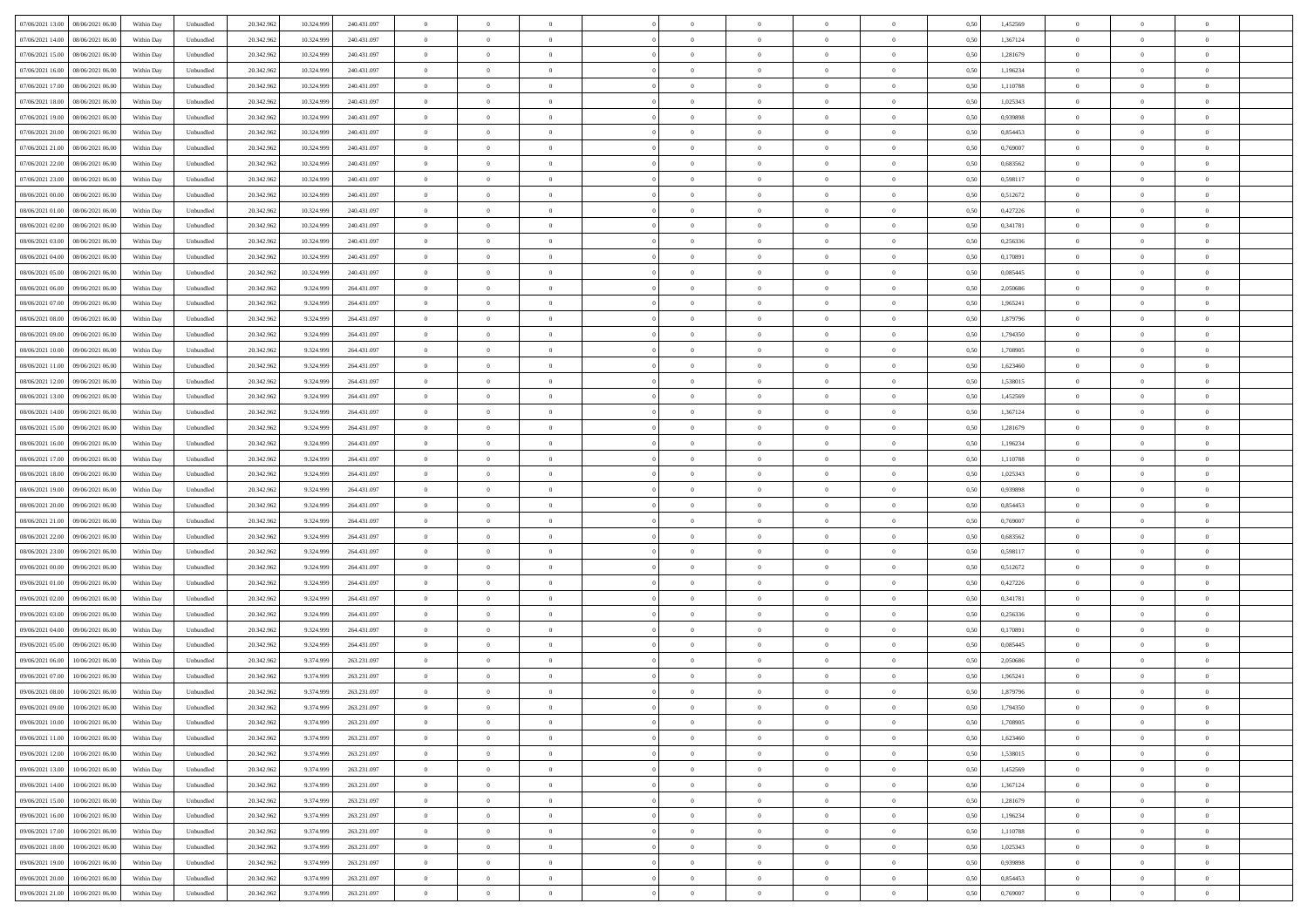| 09/06/2021 22.00<br>10/06/2021 06:00         | Within Day | Unbundled | 20.342.962 | 9.374.999 | 263.231.097 | $\overline{0}$ | $\overline{0}$ |                | $\overline{0}$ | $\theta$       |                | $\theta$       | 0,50 | 0,683562 | $\theta$       | $\theta$       | $\overline{0}$ |  |
|----------------------------------------------|------------|-----------|------------|-----------|-------------|----------------|----------------|----------------|----------------|----------------|----------------|----------------|------|----------|----------------|----------------|----------------|--|
| 09/06/2021 23:00<br>10/06/2021 06:00         | Within Day | Unbundled | 20.342.96  | 9.374.99  | 263.231.097 | $\bf{0}$       | $\overline{0}$ | $\bf{0}$       | $\overline{0}$ | $\bf{0}$       | $\overline{0}$ | $\bf{0}$       | 0,50 | 0,598117 | $\,$ 0 $\,$    | $\bf{0}$       | $\overline{0}$ |  |
| 10/06/2021 00:00<br>10/06/2021 06:00         | Within Day | Unbundled | 20.342.962 | 9.374.999 | 263.231.097 | $\overline{0}$ | $\bf{0}$       | $\overline{0}$ | $\bf{0}$       | $\bf{0}$       | $\overline{0}$ | $\bf{0}$       | 0.50 | 0,512672 | $\bf{0}$       | $\overline{0}$ | $\overline{0}$ |  |
| 10/06/2021 01:00                             |            |           | 20.342.962 |           |             | $\overline{0}$ | $\overline{0}$ | $\overline{0}$ | $\theta$       | $\theta$       | $\overline{0}$ | $\bf{0}$       |      | 0,427226 | $\theta$       | $\theta$       | $\overline{0}$ |  |
| 10/06/2021 06:00                             | Within Day | Unbundled |            | 9.374.999 | 263.231.097 |                |                |                |                |                |                |                | 0,50 |          |                |                |                |  |
| 10/06/2021 02:00<br>10/06/2021 06:00         | Within Day | Unbundled | 20.342.96  | 9.374.99  | 263.231.097 | $\overline{0}$ | $\overline{0}$ | $\overline{0}$ | $\overline{0}$ | $\theta$       | $\overline{0}$ | $\bf{0}$       | 0,50 | 0,341781 | $\,$ 0 $\,$    | $\bf{0}$       | $\overline{0}$ |  |
| 10/06/2021 03:00<br>10/06/2021 06:00         | Within Day | Unbundled | 20.342.962 | 9.374.999 | 263.231.097 | $\overline{0}$ | $\overline{0}$ | $\overline{0}$ | $\bf{0}$       | $\overline{0}$ | $\theta$       | $\bf{0}$       | 0.50 | 0.256336 | $\,$ 0 $\,$    | $\theta$       | $\overline{0}$ |  |
| 10/06/2021 04:00<br>10/06/2021 06:00         | Within Day | Unbundled | 20.342.962 | 9.374.999 | 263.231.097 | $\overline{0}$ | $\overline{0}$ | $\overline{0}$ | $\overline{0}$ | $\theta$       | $\overline{0}$ | $\bf{0}$       | 0,50 | 0,170891 | $\theta$       | $\theta$       | $\overline{0}$ |  |
|                                              |            |           |            |           |             |                |                |                |                |                |                |                |      |          |                |                |                |  |
| 10/06/2021 05:00<br>10/06/2021 06:00         | Within Day | Unbundled | 20.342.96  | 9.374.999 | 263.231.097 | $\bf{0}$       | $\overline{0}$ | $\overline{0}$ | $\overline{0}$ | $\theta$       | $\overline{0}$ | $\bf{0}$       | 0,50 | 0,085445 | $\,$ 0 $\,$    | $\bf{0}$       | $\overline{0}$ |  |
| 10/06/2021 06:00<br>11/06/2021 06:00         | Within Day | Unbundled | 20.342.96  | 9.174.999 | 268.031.097 | $\overline{0}$ | $\bf{0}$       | $\overline{0}$ | $\bf{0}$       | $\overline{0}$ | $\overline{0}$ | $\bf{0}$       | 0.50 | 2.050686 | $\bf{0}$       | $\overline{0}$ | $\overline{0}$ |  |
| 10/06/2021 07:00<br>11/06/2021 06:00         | Within Day | Unbundled | 20.342.962 | 9.174.999 | 268.031.097 | $\overline{0}$ | $\bf{0}$       | $\overline{0}$ | $\overline{0}$ | $\overline{0}$ | $\overline{0}$ | $\bf{0}$       | 0,50 | 1,965241 | $\,$ 0 $\,$    | $\theta$       | $\overline{0}$ |  |
| 10/06/2021 08:00<br>11/06/2021 06:00         | Within Day | Unbundled | 20.342.96  | 9.174.999 | 268.031.097 | $\bf{0}$       | $\overline{0}$ | $\bf{0}$       | $\bf{0}$       | $\bf{0}$       | $\overline{0}$ | $\bf{0}$       | 0,50 | 1,879796 | $\,$ 0 $\,$    | $\bf{0}$       | $\overline{0}$ |  |
|                                              |            |           |            |           |             |                |                |                |                |                |                |                |      |          |                |                |                |  |
| 10/06/2021 09:00<br>11/06/2021 06:00         | Within Day | Unbundled | 20.342.962 | 9.174.999 | 268.031.097 | $\overline{0}$ | $\bf{0}$       | $\overline{0}$ | $\bf{0}$       | $\bf{0}$       | $\overline{0}$ | $\bf{0}$       | 0.50 | 1,794350 | $\bf{0}$       | $\overline{0}$ | $\bf{0}$       |  |
| 10/06/2021 10:00<br>11/06/2021 06:00         | Within Day | Unbundled | 20.342.96  | 9.174.999 | 268.031.097 | $\overline{0}$ | $\overline{0}$ | $\overline{0}$ | $\overline{0}$ | $\theta$       | $\overline{0}$ | $\overline{0}$ | 0,50 | 1,708905 | $\,$ 0 $\,$    | $\theta$       | $\overline{0}$ |  |
| 10/06/2021 11:00<br>11/06/2021 06:00         | Within Day | Unbundled | 20.342.96  | 9.174.99  | 268.031.097 | $\bf{0}$       | $\overline{0}$ | $\bf{0}$       | $\overline{0}$ | $\theta$       | $\overline{0}$ | $\bf{0}$       | 0,50 | 1,623460 | $\,$ 0 $\,$    | $\bf{0}$       | $\overline{0}$ |  |
|                                              |            |           |            |           |             |                |                |                |                |                |                |                |      |          |                |                |                |  |
| 10/06/2021 12:00<br>11/06/2021 06:00         | Within Day | Unbundled | 20.342.962 | 9.174.999 | 268.031.097 | $\overline{0}$ | $\overline{0}$ | $\overline{0}$ | $\bf{0}$       | $\theta$       | $\Omega$       | $\bf{0}$       | 0.50 | 1.538015 | $\,$ 0 $\,$    | $\theta$       | $\overline{0}$ |  |
| 10/06/2021 13:00<br>11/06/2021 06:00         | Within Day | Unbundled | 20.342.962 | 9.174.999 | 268.031.097 | $\overline{0}$ | $\overline{0}$ | $\overline{0}$ | $\overline{0}$ | $\overline{0}$ | $\overline{0}$ | $\bf{0}$       | 0,50 | 1,452569 | $\theta$       | $\theta$       | $\overline{0}$ |  |
| 10/06/2021 14:00<br>11/06/2021 06:00         | Within Day | Unbundled | 20.342.96  | 9.174.999 | 268.031.097 | $\bf{0}$       | $\overline{0}$ | $\overline{0}$ | $\overline{0}$ | $\theta$       | $\overline{0}$ | $\bf{0}$       | 0,50 | 1,367124 | $\,$ 0 $\,$    | $\bf{0}$       | $\overline{0}$ |  |
| 10/06/2021 15:00<br>11/06/2021 06:00         | Within Day | Unbundled | 20.342.96  | 9.174.999 | 268.031.097 | $\overline{0}$ | $\bf{0}$       | $\overline{0}$ | $\bf{0}$       | $\overline{0}$ | $\overline{0}$ | $\bf{0}$       | 0.50 | 1.281679 | $\bf{0}$       | $\overline{0}$ | $\overline{0}$ |  |
|                                              |            |           |            |           |             | $\overline{0}$ | $\overline{0}$ | $\overline{0}$ | $\overline{0}$ | $\overline{0}$ | $\overline{0}$ |                |      |          | $\,$ 0 $\,$    | $\theta$       | $\overline{0}$ |  |
| 10/06/2021 16:00<br>11/06/2021 06:00         | Within Day | Unbundled | 20.342.962 | 9.174.999 | 268.031.097 |                |                |                |                |                |                | $\bf{0}$       | 0,50 | 1,196234 |                |                |                |  |
| 10/06/2021 17:00<br>11/06/2021 06:00         | Within Day | Unbundled | 20.342.96  | 9.174.999 | 268.031.097 | $\bf{0}$       | $\bf{0}$       | $\bf{0}$       | $\bf{0}$       | $\overline{0}$ | $\overline{0}$ | $\bf{0}$       | 0,50 | 1,110788 | $\,$ 0 $\,$    | $\bf{0}$       | $\overline{0}$ |  |
| 10/06/2021 18:00<br>11/06/2021 06:00         | Within Day | Unbundled | 20.342.962 | 9.174.999 | 268.031.097 | $\overline{0}$ | $\bf{0}$       | $\overline{0}$ | $\bf{0}$       | $\bf{0}$       | $\overline{0}$ | $\bf{0}$       | 0.50 | 1.025343 | $\bf{0}$       | $\overline{0}$ | $\bf{0}$       |  |
| 10/06/2021 19:00<br>11/06/2021 06:00         | Within Day | Unbundled | 20.342.962 | 9.174.999 | 268.031.097 | $\overline{0}$ | $\overline{0}$ | $\overline{0}$ | $\theta$       | $\theta$       | $\overline{0}$ | $\bf{0}$       | 0,50 | 0,939898 | $\theta$       | $\theta$       | $\overline{0}$ |  |
|                                              |            |           |            |           |             |                | $\overline{0}$ |                |                | $\bf{0}$       | $\overline{0}$ |                |      |          | $\,$ 0 $\,$    | $\bf{0}$       | $\overline{0}$ |  |
| 10/06/2021 20:00<br>11/06/2021 06:00         | Within Day | Unbundled | 20.342.96  | 9.174.999 | 268.031.097 | $\bf{0}$       |                | $\bf{0}$       | $\bf{0}$       |                |                | $\bf{0}$       | 0,50 | 0,854453 |                |                |                |  |
| 10/06/2021 21:00<br>11/06/2021 06:00         | Within Day | Unbundled | 20.342.962 | 9.174.999 | 268.031.097 | $\overline{0}$ | $\overline{0}$ | $\overline{0}$ | $\overline{0}$ | $\overline{0}$ | $\Omega$       | $\bf{0}$       | 0.50 | 0.769007 | $\bf{0}$       | $\theta$       | $\overline{0}$ |  |
| 10/06/2021 22:00<br>11/06/2021 06:00         | Within Day | Unbundled | 20.342.962 | 9.174.999 | 268.031.097 | $\overline{0}$ | $\overline{0}$ | $\overline{0}$ | $\overline{0}$ | $\theta$       | $\overline{0}$ | $\bf{0}$       | 0,50 | 0,683562 | $\theta$       | $\theta$       | $\overline{0}$ |  |
| 10/06/2021 23:00<br>11/06/2021 06:00         | Within Day | Unbundled | 20.342.96  | 9.174.999 | 268.031.097 | $\bf{0}$       | $\overline{0}$ | $\bf{0}$       | $\overline{0}$ | $\theta$       | $\overline{0}$ | $\bf{0}$       | 0,50 | 0,598117 | $\,$ 0 $\,$    | $\bf{0}$       | $\overline{0}$ |  |
| 11/06/2021 00:00<br>11/06/2021 06:00         | Within Day | Unbundled | 20.342.96  | 9.174.999 | 268.031.097 | $\overline{0}$ | $\bf{0}$       | $\overline{0}$ | $\bf{0}$       | $\overline{0}$ | $\overline{0}$ | $\bf{0}$       | 0.50 | 0,512672 | $\bf{0}$       | $\overline{0}$ | $\overline{0}$ |  |
|                                              |            |           |            |           |             |                |                |                |                |                |                |                |      |          |                |                |                |  |
| 11/06/2021 01:00<br>11/06/2021 06:00         | Within Day | Unbundled | 20.342.962 | 9.174.999 | 268.031.097 | $\overline{0}$ | $\overline{0}$ | $\overline{0}$ | $\overline{0}$ | $\overline{0}$ | $\overline{0}$ | $\bf{0}$       | 0,50 | 0,427226 | $\theta$       | $\theta$       | $\overline{0}$ |  |
| 11/06/2021 02:00<br>11/06/2021 06:00         | Within Day | Unbundled | 20.342.96  | 9.174.999 | 268.031.097 | $\bf{0}$       | $\bf{0}$       | $\bf{0}$       | $\bf{0}$       | $\overline{0}$ | $\overline{0}$ | $\bf{0}$       | 0,50 | 0,341781 | $\,$ 0 $\,$    | $\bf{0}$       | $\overline{0}$ |  |
| 11/06/2021 03:00<br>11/06/2021 06:00         | Within Day | Unbundled | 20.342.962 | 9.174.999 | 268.031.097 | $\overline{0}$ | $\bf{0}$       | $\overline{0}$ | $\bf{0}$       | $\bf{0}$       | $\overline{0}$ | $\bf{0}$       | 0.50 | 0,256336 | $\bf{0}$       | $\overline{0}$ | $\bf{0}$       |  |
| 11/06/2021 04:00<br>11/06/2021 06:00         | Within Day | Unbundled | 20.342.962 | 9.174.999 | 268,031,097 | $\overline{0}$ | $\overline{0}$ | $\overline{0}$ | $\overline{0}$ | $\overline{0}$ | $\overline{0}$ | $\bf{0}$       | 0.5( | 0,170891 | $\theta$       | $\theta$       | $\overline{0}$ |  |
|                                              |            |           |            |           |             |                |                |                |                |                |                |                |      |          |                |                |                |  |
| 11/06/2021 05:00<br>11/06/2021 06:00         | Within Day | Unbundled | 20.342.96  | 9.174.99  | 268.031.097 | $\bf{0}$       | $\overline{0}$ | $\bf{0}$       | $\bf{0}$       | $\overline{0}$ | $\overline{0}$ | $\bf{0}$       | 0,50 | 0,085445 | $\,$ 0 $\,$    | $\bf{0}$       | $\overline{0}$ |  |
| 11/06/2021 06:00<br>12/06/2021 06:00         | Within Day | Unbundled | 20.342.962 | 8.874.999 | 275.231.097 | $\overline{0}$ | $\overline{0}$ | $\overline{0}$ | $\bf{0}$       | $\overline{0}$ | $\Omega$       | $\bf{0}$       | 0.50 | 2.050686 | $\,$ 0 $\,$    | $\theta$       | $\overline{0}$ |  |
| 11/06/2021 07:00<br>12/06/2021 06:00         | Within Dav | Unbundled | 20.342.962 | 8.874.999 | 275.231.097 | $\overline{0}$ | $\overline{0}$ | $\overline{0}$ | $\overline{0}$ | $\overline{0}$ | $\overline{0}$ | $\overline{0}$ | 0.5( | 1,965241 | $\theta$       | $\theta$       | $\overline{0}$ |  |
| 11/06/2021 08:00<br>12/06/2021 06:00         | Within Day | Unbundled | 20.342.96  | 8.874.999 | 275.231.097 | $\bf{0}$       | $\overline{0}$ | $\bf{0}$       | $\overline{0}$ | $\bf{0}$       | $\overline{0}$ | $\bf{0}$       | 0,50 | 1,879796 | $\,$ 0 $\,$    | $\bf{0}$       | $\overline{0}$ |  |
| 12/06/2021 06:00                             |            | Unbundled | 20.342.96  | 8.874.999 | 275.231.097 |                | $\bf{0}$       | $\overline{0}$ |                | $\overline{0}$ | $\overline{0}$ |                | 0.50 | 1,794350 | $\bf{0}$       | $\overline{0}$ | $\overline{0}$ |  |
| 11/06/2021 09:00                             | Within Day |           |            |           |             | $\overline{0}$ |                |                | $\bf{0}$       |                |                | $\bf{0}$       |      |          |                |                |                |  |
| 11/06/2021 10:00<br>12/06/2021 06:00         | Within Dav | Unbundled | 20.342.962 | 8.874.999 | 275.231.097 | $\overline{0}$ | $\overline{0}$ | $\overline{0}$ | $\overline{0}$ | $\overline{0}$ | $\overline{0}$ | $\overline{0}$ | 0.50 | 1,708905 | $\theta$       | $\theta$       | $\overline{0}$ |  |
| 11/06/2021 11:00<br>12/06/2021 06:00         | Within Day | Unbundled | 20.342.96  | 8.874.99  | 275.231.097 | $\bf{0}$       | $\bf{0}$       | $\bf{0}$       | $\bf{0}$       | $\overline{0}$ | $\overline{0}$ | $\bf{0}$       | 0,50 | 1,623460 | $\,$ 0 $\,$    | $\bf{0}$       | $\overline{0}$ |  |
| 11/06/2021 12:00<br>12/06/2021 06:00         | Within Day | Unbundled | 20.342.962 | 8.874.999 | 275.231.097 | $\overline{0}$ | $\bf{0}$       | $\overline{0}$ | $\bf{0}$       | $\bf{0}$       | $\overline{0}$ | $\bf{0}$       | 0.50 | 1.538015 | $\bf{0}$       | $\overline{0}$ | $\overline{0}$ |  |
| 11/06/2021 13:00<br>12/06/2021 06:00         | Within Dav | Unbundled | 20.342.962 | 8.874.999 | 275.231.097 | $\overline{0}$ | $\overline{0}$ | $\overline{0}$ | $\overline{0}$ | $\theta$       | $\overline{0}$ | $\bf{0}$       | 0.5( | 1,452569 | $\theta$       | $\theta$       | $\overline{0}$ |  |
|                                              |            |           |            |           |             |                |                |                |                |                |                |                |      |          |                |                |                |  |
| 11/06/2021 14:00<br>12/06/2021 06:00         | Within Day | Unbundled | 20.342.96  | 8.874.99  | 275.231.097 | $\bf{0}$       | $\overline{0}$ | $\bf{0}$       | $\bf{0}$       | $\overline{0}$ | $\overline{0}$ | $\bf{0}$       | 0,50 | 1,367124 | $\,$ 0 $\,$    | $\bf{0}$       | $\overline{0}$ |  |
| 11/06/2021 15:00<br>12/06/2021 06:00         | Within Day | Unbundled | 20.342.962 | 8.874.999 | 275.231.097 | $\overline{0}$ | $\overline{0}$ | $\Omega$       | $\overline{0}$ | $\theta$       | $\theta$       | $\bf{0}$       | 0.50 | 1.281679 | $\bf{0}$       | $\theta$       | $\overline{0}$ |  |
| 11/06/2021 16:00<br>12/06/2021 06:00         | Within Dav | Unbundled | 20.342.962 | 8.874.999 | 275.231.097 | $\overline{0}$ | $\overline{0}$ | $\Omega$       | $\overline{0}$ | $\theta$       | $\Omega$       | $\overline{0}$ | 0.5( | 1,196234 | $\theta$       | $\theta$       | $\overline{0}$ |  |
| 11/06/2021 17:00<br>12/06/2021 06:00         | Within Day | Unbundled | 20.342.96  | 8.874.999 | 275.231.097 | $\bf{0}$       | $\bf{0}$       | $\overline{0}$ | $\bf{0}$       | $\bf{0}$       | $\overline{0}$ | $\bf{0}$       | 0,50 | 1,110788 | $\,$ 0 $\,$    | $\bf{0}$       | $\overline{0}$ |  |
|                                              |            |           |            |           |             |                |                |                |                |                |                |                |      |          |                |                |                |  |
| $11/06/2021\ 18.00 \qquad 12/06/2021\ 06.00$ | Within Day | Unbundled | 20.342.962 | 8.874.999 | 275.231.097 | $\overline{0}$ | $\Omega$       |                | $\Omega$       |                |                |                | 0,50 | 1,025343 | $\theta$       | $\overline{0}$ |                |  |
| 11/06/2021 19:00 12/06/2021 06:00            | Within Day | Unbundled | 20.342.962 | 8.874.999 | 275.231.097 | $\overline{0}$ | $\theta$       | $\Omega$       | $\theta$       | $\theta$       | $\overline{0}$ | $\bf{0}$       | 0,50 | 0,939898 | $\theta$       | $\theta$       | $\overline{0}$ |  |
| 11/06/2021 20:00<br>12/06/2021 06:00         | Within Day | Unbundled | 20.342.96  | 8.874.999 | 275.231.097 | $\overline{0}$ | $\bf{0}$       | $\overline{0}$ | $\overline{0}$ | $\bf{0}$       | $\overline{0}$ | $\bf{0}$       | 0,50 | 0,854453 | $\bf{0}$       | $\overline{0}$ | $\bf{0}$       |  |
| 11/06/2021 21:00 12/06/2021 06:00            | Within Day | Unbundled | 20.342.962 | 8.874.999 | 275.231.097 | $\overline{0}$ | $\bf{0}$       | $\overline{0}$ | $\overline{0}$ | $\overline{0}$ | $\overline{0}$ | $\,$ 0 $\,$    | 0.50 | 0.769007 | $\overline{0}$ | $\bf{0}$       | $\,$ 0 $\,$    |  |
|                                              |            |           |            |           |             |                |                |                |                |                |                |                |      |          |                |                |                |  |
| 11/06/2021 22:00 12/06/2021 06:00            | Within Day | Unbundled | 20.342.962 | 8.874.999 | 275.231.097 | $\overline{0}$ | $\overline{0}$ | $\overline{0}$ | $\overline{0}$ | $\overline{0}$ | $\overline{0}$ | $\bf{0}$       | 0,50 | 0,683562 | $\theta$       | $\theta$       | $\overline{0}$ |  |
| 11/06/2021 23:00<br>12/06/2021 06:00         | Within Day | Unbundled | 20.342.962 | 8.874.999 | 275.231.097 | $\overline{0}$ | $\bf{0}$       | $\overline{0}$ | $\bf{0}$       | $\overline{0}$ | $\overline{0}$ | $\bf{0}$       | 0,50 | 0,598117 | $\bf{0}$       | $\bf{0}$       | $\overline{0}$ |  |
| 12/06/2021 06:00<br>12/06/2021 00:00         | Within Day | Unbundled | 20.342.962 | 8.874.999 | 275.231.097 | $\overline{0}$ | $\bf{0}$       | $\overline{0}$ | $\overline{0}$ | $\overline{0}$ | $\overline{0}$ | $\bf{0}$       | 0.50 | 0,512672 | $\,$ 0 $\,$    | $\theta$       | $\overline{0}$ |  |
| 12/06/2021 01:00<br>12/06/2021 06:00         | Within Dav | Unbundled | 20.342.962 | 8.874.999 | 275.231.097 | $\overline{0}$ | $\overline{0}$ | $\overline{0}$ | $\overline{0}$ | $\overline{0}$ | $\overline{0}$ | $\bf{0}$       | 0,50 | 0,427226 | $\overline{0}$ | $\theta$       | $\overline{0}$ |  |
|                                              |            |           |            |           |             |                |                |                |                |                |                |                |      |          |                |                |                |  |
| 12/06/2021 02:00<br>12/06/2021 06:00         | Within Day | Unbundled | 20.342.96  | 8.874.999 | 275.231.097 | $\overline{0}$ | $\overline{0}$ | $\overline{0}$ | $\overline{0}$ | $\overline{0}$ | $\overline{0}$ | $\bf{0}$       | 0,50 | 0,341781 | $\bf{0}$       | $\,$ 0 $\,$    | $\overline{0}$ |  |
| 12/06/2021 03:00<br>12/06/2021 06:00         | Within Day | Unbundled | 20.342.962 | 8.874.999 | 275.231.097 | $\overline{0}$ | $\overline{0}$ | $\overline{0}$ | $\overline{0}$ | $\bf{0}$       | $\overline{0}$ | $\bf{0}$       | 0.50 | 0.256336 | $\overline{0}$ | $\,$ 0 $\,$    | $\,$ 0         |  |
| 12/06/2021 04:00 12/06/2021 06:00            | Within Dav | Unbundled | 20.342.962 | 8.874.999 | 275.231.097 | $\overline{0}$ | $\overline{0}$ | $\overline{0}$ | $\overline{0}$ | $\overline{0}$ | $\overline{0}$ | $\bf{0}$       | 0,50 | 0,170891 | $\overline{0}$ | $\theta$       | $\overline{0}$ |  |
| 12/06/2021 05:00<br>12/06/2021 06:00         | Within Day | Unbundled | 20.342.96  | 8.874.999 | 275.231.097 | $\overline{0}$ | $\bf{0}$       | $\overline{0}$ | $\bf{0}$       | $\overline{0}$ | $\overline{0}$ | $\bf{0}$       | 0,50 | 0,085445 | $\bf{0}$       | $\bf{0}$       | $\overline{0}$ |  |
|                                              |            |           |            |           |             |                |                |                |                |                |                |                |      |          |                |                |                |  |
| 12/06/2021 06:00 13/06/2021 06:00            | Within Day | Unbundled | 20.342.962 | 8.774.999 | 277.631.097 | $\overline{0}$ | $\bf{0}$       | $\overline{0}$ | $\overline{0}$ | $\,$ 0 $\,$    | $\overline{0}$ | $\bf{0}$       | 0,50 | 2,050686 | $\overline{0}$ | $\,$ 0 $\,$    | $\,$ 0 $\,$    |  |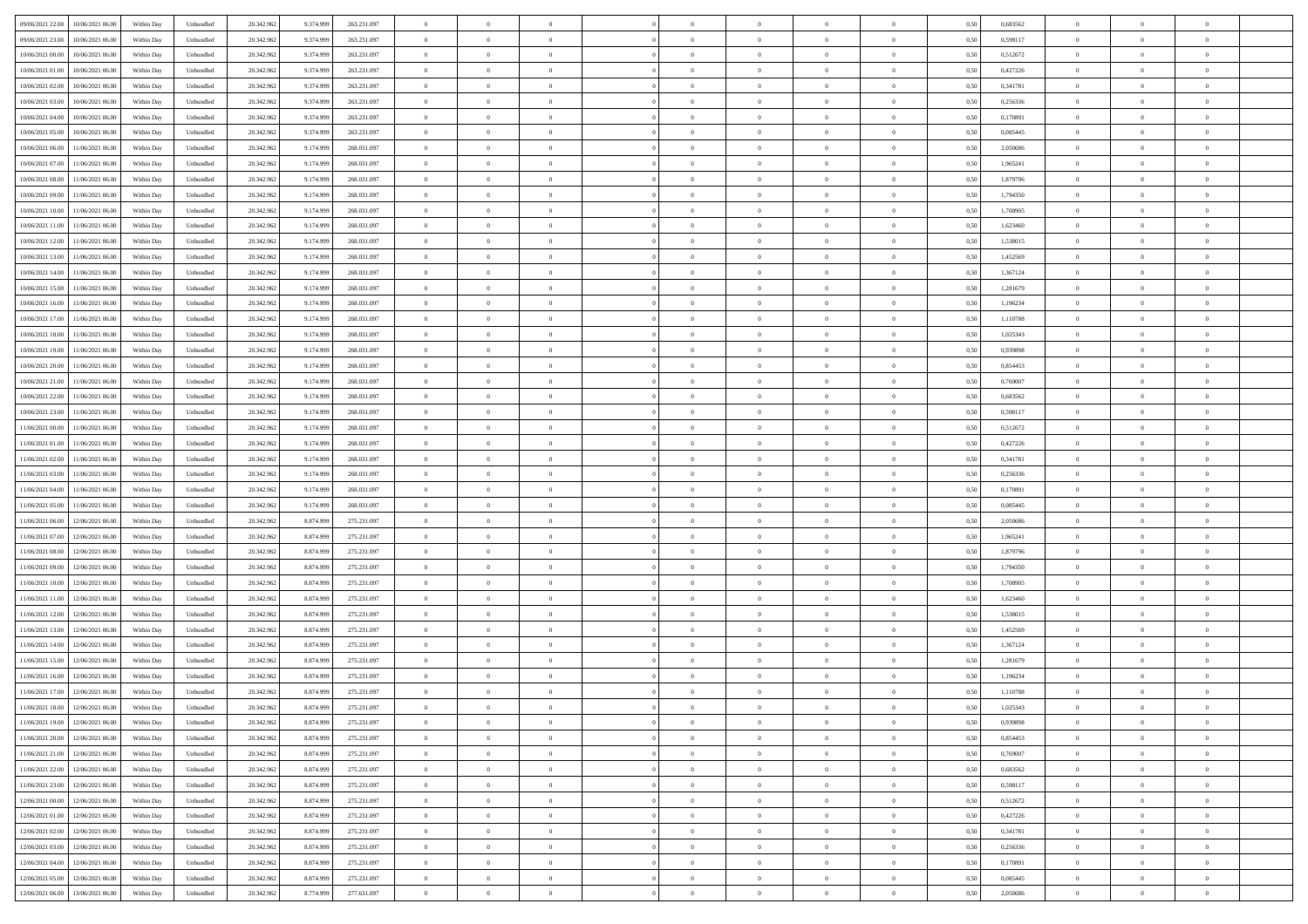| 12/06/2021 07:00 13/06/2021 06:00<br>20.342.962<br>Within Day<br>Unbundled<br>8.774.999<br>277.631.097<br>$\overline{0}$<br>$\overline{0}$<br>$\overline{0}$<br>$\theta$<br>$\theta$<br>12/06/2021 08:00<br>13/06/2021 06:00<br>Within Day<br>Unbundled<br>20.342.96<br>8.774.99<br>277.631.097<br>$\overline{0}$<br>$\bf{0}$<br>$\overline{0}$<br>$\bf{0}$<br>$\bf{0}$<br>$\bf{0}$<br>$\overline{0}$<br>12/06/2021 09:00<br>13/06/2021 06:00<br>Unbundled<br>20.342.962<br>8.774.999<br>277.631.097<br>$\overline{0}$<br>$\bf{0}$<br>$\bf{0}$<br>$\overline{0}$<br>$\bf{0}$<br>Within Day<br>$\overline{0}$<br>$\bf{0}$ |                  | $\theta$       | $\theta$       | $\overline{0}$ |  |
|--------------------------------------------------------------------------------------------------------------------------------------------------------------------------------------------------------------------------------------------------------------------------------------------------------------------------------------------------------------------------------------------------------------------------------------------------------------------------------------------------------------------------------------------------------------------------------------------------------------------------|------------------|----------------|----------------|----------------|--|
|                                                                                                                                                                                                                                                                                                                                                                                                                                                                                                                                                                                                                          | 1,965241<br>0,50 |                |                |                |  |
|                                                                                                                                                                                                                                                                                                                                                                                                                                                                                                                                                                                                                          | 0,50<br>1,879796 | $\,$ 0 $\,$    | $\bf{0}$       | $\overline{0}$ |  |
|                                                                                                                                                                                                                                                                                                                                                                                                                                                                                                                                                                                                                          | 1,794350<br>0.50 | $\bf{0}$       | $\overline{0}$ | $\overline{0}$ |  |
| 12/06/2021 10:00<br>20.342.962<br>$\overline{0}$<br>$\overline{0}$<br>$\overline{0}$<br>$\theta$<br>$\theta$<br>$\overline{0}$<br>$\bf{0}$                                                                                                                                                                                                                                                                                                                                                                                                                                                                               |                  | $\theta$       | $\theta$       | $\overline{0}$ |  |
| 13/06/2021 06:00<br>Within Day<br>Unbundled<br>8.774.999<br>277.631.097                                                                                                                                                                                                                                                                                                                                                                                                                                                                                                                                                  | 0,50<br>1,708905 |                |                |                |  |
| 12/06/2021 11:00<br>13/06/2021 06:00<br>Within Day<br>Unbundled<br>20.342.96<br>8.774.99<br>277.631.097<br>$\bf{0}$<br>$\bf{0}$<br>$\theta$<br>$\bf{0}$<br>$\overline{0}$<br>$\theta$<br>$\overline{0}$                                                                                                                                                                                                                                                                                                                                                                                                                  | 0,50<br>1,623460 | $\,$ 0 $\,$    | $\bf{0}$       | $\overline{0}$ |  |
| 12/06/2021 12:00<br>13/06/2021 06:00<br>Unbundled<br>20.342.962<br>8.774.999<br>277.631.097<br>$\overline{0}$<br>$\bf{0}$<br>Within Day<br>$\overline{0}$<br>$\overline{0}$<br>$\overline{0}$<br>$\bf{0}$<br>$\Omega$                                                                                                                                                                                                                                                                                                                                                                                                    | 0.50<br>1.538015 | $\,$ 0 $\,$    | $\theta$       | $\overline{0}$ |  |
| 12/06/2021 13:00<br>13/06/2021 06:00<br>Within Day<br>Unbundled<br>20.342.962<br>8.774.999<br>277.631.097<br>$\overline{0}$<br>$\overline{0}$<br>$\overline{0}$<br>$\overline{0}$<br>$\theta$<br>$\overline{0}$<br>$\bf{0}$                                                                                                                                                                                                                                                                                                                                                                                              | 0,50<br>1,452569 | $\theta$       | $\theta$       | $\overline{0}$ |  |
|                                                                                                                                                                                                                                                                                                                                                                                                                                                                                                                                                                                                                          |                  |                |                |                |  |
| 12/06/2021 14:00<br>13/06/2021 06:00<br>Within Day<br>Unbundled<br>20.342.96<br>8.774.99<br>277.631.097<br>$\overline{0}$<br>$\theta$<br>$\overline{0}$<br>$\bf{0}$<br>$\bf{0}$<br>$\overline{0}$<br>$\overline{0}$                                                                                                                                                                                                                                                                                                                                                                                                      | 0,50<br>1,367124 | $\,$ 0 $\,$    | $\bf{0}$       | $\overline{0}$ |  |
| 12/06/2021 15:00<br>13/06/2021 06:00<br>Unbundled<br>20.342.96<br>8.774.999<br>277.631.097<br>$\overline{0}$<br>$\bf{0}$<br>$\overline{0}$<br>$\overline{0}$<br>$\bf{0}$<br>Within Day<br>$\overline{0}$<br>$\bf{0}$                                                                                                                                                                                                                                                                                                                                                                                                     | 0.50<br>1.281679 | $\bf{0}$       | $\theta$       | $\overline{0}$ |  |
| 12/06/2021 16:00<br>13/06/2021 06:00<br>Within Day<br>Unbundled<br>20.342.962<br>8.774.999<br>277.631.097<br>$\overline{0}$<br>$\bf{0}$<br>$\overline{0}$<br>$\overline{0}$<br>$\overline{0}$<br>$\overline{0}$<br>$\bf{0}$                                                                                                                                                                                                                                                                                                                                                                                              | 0,50<br>1,196234 | $\,$ 0 $\,$    | $\theta$       | $\overline{0}$ |  |
|                                                                                                                                                                                                                                                                                                                                                                                                                                                                                                                                                                                                                          |                  |                |                |                |  |
| 12/06/2021 17:00<br>13/06/2021 06:00<br>Within Day<br>Unbundled<br>20.342.96<br>8.774.999<br>277.631.097<br>$\bf{0}$<br>$\overline{0}$<br>$\bf{0}$<br>$\bf{0}$<br>$\bf{0}$<br>$\overline{0}$<br>$\overline{0}$                                                                                                                                                                                                                                                                                                                                                                                                           | 0,50<br>1,110788 | $\,$ 0 $\,$    | $\bf{0}$       | $\overline{0}$ |  |
| 12/06/2021 18:00<br>13/06/2021 06:00<br>Unbundled<br>20.342.962<br>8.774.999<br>277.631.097<br>$\overline{0}$<br>$\bf{0}$<br>$\bf{0}$<br>$\overline{0}$<br>$\bf{0}$<br>Within Day<br>$\overline{0}$<br>$\bf{0}$                                                                                                                                                                                                                                                                                                                                                                                                          | 1.025343<br>0.50 | $\bf{0}$       | $\overline{0}$ | $\overline{0}$ |  |
| 12/06/2021 19:00<br>13/06/2021 06:00<br>20.342.96<br>$\overline{0}$<br>Within Day<br>Unbundled<br>8.774.999<br>277.631.097<br>$\overline{0}$<br>$\overline{0}$<br>$\overline{0}$<br>$\theta$<br>$\overline{0}$<br>$\overline{0}$                                                                                                                                                                                                                                                                                                                                                                                         | 0,50<br>0,939898 | $\,$ 0 $\,$    | $\theta$       | $\overline{0}$ |  |
| 12/06/2021 20:00<br>13/06/2021 06:00<br>Within Day<br>Unbundled<br>20.342.96<br>8.774.99<br>277.631.097<br>$\bf{0}$<br>$\bf{0}$<br>$\theta$<br>$\bf{0}$<br>$\overline{0}$<br>$\theta$<br>$\overline{0}$                                                                                                                                                                                                                                                                                                                                                                                                                  | 0,50<br>0,854453 | $\bf{0}$       | $\bf{0}$       | $\overline{0}$ |  |
|                                                                                                                                                                                                                                                                                                                                                                                                                                                                                                                                                                                                                          |                  |                |                |                |  |
| 12/06/2021 21:00<br>13/06/2021 06:00<br>Unbundled<br>20.342.962<br>8.774.999<br>277.631.097<br>$\theta$<br>$\bf{0}$<br>Within Day<br>$\overline{0}$<br>$\overline{0}$<br>$\overline{0}$<br>$\bf{0}$<br>$\Omega$                                                                                                                                                                                                                                                                                                                                                                                                          | 0.50<br>0.769007 | $\theta$       | $\theta$       | $\overline{0}$ |  |
| 12/06/2021 22:00<br>20.342.962<br>13/06/2021 06:00<br>Within Day<br>Unbundled<br>8.774.999<br>277.631.097<br>$\overline{0}$<br>$\overline{0}$<br>$\overline{0}$<br>$\overline{0}$<br>$\theta$<br>$\overline{0}$<br>$\bf{0}$                                                                                                                                                                                                                                                                                                                                                                                              | 0,50<br>0,683562 | $\theta$       | $\theta$       | $\overline{0}$ |  |
| 12/06/2021 23:00<br>13/06/2021 06:00<br>Within Day<br>Unbundled<br>20.342.96<br>8.774.999<br>277.631.097<br>$\bf{0}$<br>$\overline{0}$<br>$\theta$<br>$\overline{0}$<br>$\bf{0}$<br>$\overline{0}$<br>$\overline{0}$                                                                                                                                                                                                                                                                                                                                                                                                     | 0,50<br>0,598117 | $\,$ 0 $\,$    | $\bf{0}$       | $\overline{0}$ |  |
| 13/06/2021 00:00<br>13/06/2021 06:00<br>Unbundled<br>20.342.96<br>8.774.999<br>277.631.097<br>$\overline{0}$<br>$\bf{0}$<br>$\overline{0}$<br>$\overline{0}$<br>$\bf{0}$<br>Within Day<br>$\overline{0}$<br>$\bf{0}$                                                                                                                                                                                                                                                                                                                                                                                                     | 0.50<br>0,512672 | $\bf{0}$       | $\overline{0}$ | $\overline{0}$ |  |
|                                                                                                                                                                                                                                                                                                                                                                                                                                                                                                                                                                                                                          |                  |                |                |                |  |
| 13/06/2021 01:00<br>13/06/2021 06:00<br>Within Day<br>Unbundled<br>20.342.962<br>8.774.999<br>277.631.097<br>$\bf{0}$<br>$\overline{0}$<br>$\overline{0}$<br>$\overline{0}$<br>$\overline{0}$<br>$\overline{0}$<br>$\bf{0}$                                                                                                                                                                                                                                                                                                                                                                                              | 0,50<br>0,427226 | $\,$ 0 $\,$    | $\theta$       | $\overline{0}$ |  |
| 13/06/2021 02:00<br>13/06/2021 06:00<br>Within Day<br>Unbundled<br>20.342.96<br>8.774.99<br>277.631.097<br>$\bf{0}$<br>$\overline{0}$<br>$\bf{0}$<br>$\overline{0}$<br>$\overline{0}$<br>$\bf{0}$<br>$\bf{0}$                                                                                                                                                                                                                                                                                                                                                                                                            | 0,50<br>0,341781 | $\,$ 0 $\,$    | $\bf{0}$       | $\overline{0}$ |  |
| $13/06/2021\ 03.00$<br>13/06/2021 06:00<br>Unbundled<br>20.342.962<br>8.774.999<br>277.631.097<br>$\overline{0}$<br>$\bf{0}$<br>$\bf{0}$<br>$\overline{0}$<br>$\bf{0}$<br>Within Day<br>$\overline{0}$<br>$\bf{0}$                                                                                                                                                                                                                                                                                                                                                                                                       | 0,256336<br>0.50 | $\bf{0}$       | $\overline{0}$ | $\overline{0}$ |  |
| 13/06/2021 04:00<br>13/06/2021 06:00<br>20.342.962<br>$\overline{0}$<br>Within Day<br>Unbundled<br>8.774.999<br>277.631.097<br>$\overline{0}$<br>$\overline{0}$<br>$\theta$<br>$\theta$<br>$\overline{0}$<br>$\bf{0}$                                                                                                                                                                                                                                                                                                                                                                                                    | 0,170891<br>0,50 | $\theta$       | $\theta$       | $\overline{0}$ |  |
|                                                                                                                                                                                                                                                                                                                                                                                                                                                                                                                                                                                                                          |                  |                |                |                |  |
| 13/06/2021 05:00<br>13/06/2021 06:00<br>Within Day<br>Unbundled<br>20.342.96<br>8.774.99<br>277.631.097<br>$\overline{0}$<br>$\bf{0}$<br>$\bf{0}$<br>$\bf{0}$<br>$\bf{0}$<br>$\overline{0}$<br>$\overline{0}$                                                                                                                                                                                                                                                                                                                                                                                                            | 0,50<br>0,085445 | $\,$ 0 $\,$    | $\bf{0}$       | $\overline{0}$ |  |
| 13/06/2021 06:00<br>14/06/2021 06:00<br>20.342.962<br>281.231.097<br>$\overline{0}$<br>$\bf{0}$<br>Within Day<br>Unbundled<br>8.624.999<br>$\overline{0}$<br>$\overline{0}$<br>$\overline{0}$<br>$\overline{0}$<br>$\Omega$                                                                                                                                                                                                                                                                                                                                                                                              | 0.50<br>2.050686 | $\,$ 0 $\,$    | $\theta$       | $\overline{0}$ |  |
| 13/06/2021 07:00<br>14/06/2021 06.00<br>Within Day<br>Unbundled<br>20.342.962<br>8.624.999<br>281.231.097<br>$\overline{0}$<br>$\overline{0}$<br>$\overline{0}$<br>$\overline{0}$<br>$\theta$<br>$\overline{0}$<br>$\bf{0}$                                                                                                                                                                                                                                                                                                                                                                                              | 0,50<br>1,965241 | $\,$ 0 $\,$    | $\theta$       | $\overline{0}$ |  |
| 13/06/2021 08:00<br>14/06/2021 06.00<br>Within Day<br>Unbundled<br>20.342.96<br>8.624.99<br>281.231.097<br>$\bf{0}$<br>$\overline{0}$<br>$\bf{0}$<br>$\theta$<br>$\overline{0}$<br>$\bf{0}$<br>$\overline{0}$                                                                                                                                                                                                                                                                                                                                                                                                            | 0,50<br>1,879796 | $\,$ 0 $\,$    | $\bf{0}$       | $\overline{0}$ |  |
|                                                                                                                                                                                                                                                                                                                                                                                                                                                                                                                                                                                                                          |                  |                |                |                |  |
| 13/06/2021 11:00<br>14/06/2021 06:00<br>Unbundled<br>20.342.96<br>281.231.097<br>$\overline{0}$<br>$\bf{0}$<br>$\overline{0}$<br>$\overline{0}$<br>$\bf{0}$<br>Within Day<br>8.624.999<br>$\overline{0}$<br>$\bf{0}$                                                                                                                                                                                                                                                                                                                                                                                                     | 0.50<br>1.623460 | $\bf{0}$       | $\overline{0}$ | $\overline{0}$ |  |
| 13/06/2021 12:00<br>14/06/2021 06:00<br>20.342.962<br>Within Day<br>Unbundled<br>8.624.999<br>281.231.097<br>$\overline{0}$<br>$\overline{0}$<br>$\overline{0}$<br>$\overline{0}$<br>$\overline{0}$<br>$\overline{0}$<br>$\bf{0}$                                                                                                                                                                                                                                                                                                                                                                                        | 0,50<br>1,538015 | $\theta$       | $\theta$       | $\overline{0}$ |  |
| 13/06/2021 13:00<br>14/06/2021 06.00<br>Within Day<br>Unbundled<br>20.342.96<br>8.624.999<br>281.231.097<br>$\bf{0}$<br>$\bf{0}$<br>$\overline{0}$<br>$\overline{0}$<br>$\bf{0}$<br>$\bf{0}$<br>$\bf{0}$                                                                                                                                                                                                                                                                                                                                                                                                                 | 0,50<br>1,452569 | $\,$ 0 $\,$    | $\bf{0}$       | $\overline{0}$ |  |
| 13/06/2021 14:00<br>14/06/2021 06:00<br>Unbundled<br>20.342.962<br>281.231.097<br>$\overline{0}$<br>$\bf{0}$<br>$\bf{0}$<br>$\overline{0}$<br>$\bf{0}$<br>Within Day<br>8.624.999<br>$\overline{0}$<br>$\bf{0}$                                                                                                                                                                                                                                                                                                                                                                                                          | 1.367124<br>0.50 | $\bf{0}$       | $\overline{0}$ | $\overline{0}$ |  |
|                                                                                                                                                                                                                                                                                                                                                                                                                                                                                                                                                                                                                          |                  |                |                |                |  |
| 13/06/2021 15:00<br>14/06/2021 06:00<br>20.342.962<br>$\overline{0}$<br>$\overline{0}$<br>$\overline{0}$<br>$\bf{0}$<br>Within Day<br>Unbundled<br>8.624.999<br>281.231.097<br>$\overline{0}$<br>$\overline{0}$<br>$\overline{0}$                                                                                                                                                                                                                                                                                                                                                                                        | 1,281679<br>0.5( | $\theta$       | $\theta$       | $\overline{0}$ |  |
| 13/06/2021 16:00<br>14/06/2021 06.00<br>Within Day<br>Unbundled<br>20.342.96<br>8.624.99<br>281.231.097<br>$\bf{0}$<br>$\overline{0}$<br>$\overline{0}$<br>$\overline{0}$<br>$\bf{0}$<br>$\bf{0}$<br>$\overline{0}$                                                                                                                                                                                                                                                                                                                                                                                                      | 0,50<br>1,196234 | $\,$ 0 $\,$    | $\bf{0}$       | $\overline{0}$ |  |
| 13/06/2021 17:00<br>14/06/2021 06:00<br>Unbundled<br>20.342.962<br>281.231.097<br>$\bf{0}$<br>$\bf{0}$<br>Within Day<br>8.624.999<br>$\overline{0}$<br>$\overline{0}$<br>$\overline{0}$<br>$\bf{0}$<br>$\Omega$                                                                                                                                                                                                                                                                                                                                                                                                          | 1.110788<br>0.50 | $\,$ 0 $\,$    | $\theta$       | $\overline{0}$ |  |
| 13/06/2021 18:00<br>14/06/2021 06:00<br>Unbundled<br>20.342.962<br>8.624.999<br>281.231.097<br>$\overline{0}$<br>$\overline{0}$<br>Within Dav<br>$\overline{0}$<br>$\overline{0}$<br>$\theta$<br>$\overline{0}$<br>$\overline{0}$                                                                                                                                                                                                                                                                                                                                                                                        | 1,025343<br>0.5( | $\theta$       | $\theta$       | $\overline{0}$ |  |
|                                                                                                                                                                                                                                                                                                                                                                                                                                                                                                                                                                                                                          |                  |                |                |                |  |
| 13/06/2021 19:00<br>14/06/2021 06.00<br>Within Day<br>Unbundled<br>20.342.96<br>8.624.999<br>281.231.097<br>$\bf{0}$<br>$\overline{0}$<br>$\bf{0}$<br>$\bf{0}$<br>$\overline{0}$<br>$\bf{0}$<br>$\overline{0}$                                                                                                                                                                                                                                                                                                                                                                                                           | 0,50<br>0,939898 | $\,$ 0 $\,$    | $\bf{0}$       | $\overline{0}$ |  |
| 13/06/2021 20:00<br>14/06/2021 06:00<br>Unbundled<br>20.342.96<br>281.231.097<br>$\overline{0}$<br>$\bf{0}$<br>$\overline{0}$<br>$\overline{0}$<br>$\bf{0}$<br>Within Day<br>8.624.999<br>$\overline{0}$<br>$\bf{0}$                                                                                                                                                                                                                                                                                                                                                                                                     | 0.50<br>0.854453 | $\bf{0}$       | $\overline{0}$ | $\overline{0}$ |  |
| 13/06/2021 21:00<br>14/06/2021 06:00<br>20.342.962<br>$\overline{0}$<br>Within Dav<br>Unbundled<br>8.624.999<br>281.231.097<br>$\overline{0}$<br>$\overline{0}$<br>$\overline{0}$<br>$\overline{0}$<br>$\overline{0}$<br>$\overline{0}$                                                                                                                                                                                                                                                                                                                                                                                  | 0,769007<br>0.50 | $\theta$       | $\theta$       | $\overline{0}$ |  |
| 13/06/2021 22:00<br>14/06/2021 06.00<br>Within Day<br>Unbundled<br>20.342.96<br>8.624.99<br>281.231.097<br>$\bf{0}$<br>$\bf{0}$<br>$\bf{0}$<br>$\overline{0}$<br>$\overline{0}$<br>$\bf{0}$<br>$\bf{0}$                                                                                                                                                                                                                                                                                                                                                                                                                  | 0,50<br>0,683562 | $\,$ 0 $\,$    | $\bf{0}$       | $\overline{0}$ |  |
| 14/06/2021 06:00<br>Unbundled<br>$\bf{0}$<br>$\bf{0}$<br>$\overline{0}$<br>$\overline{0}$                                                                                                                                                                                                                                                                                                                                                                                                                                                                                                                                | 0.598117<br>0.50 | $\bf{0}$       | $\overline{0}$ | $\overline{0}$ |  |
| 13/06/2021 23:00<br>20.342.962<br>8.624.999<br>281.231.097<br>$\overline{0}$<br>$\bf{0}$<br>Within Day<br>$\bf{0}$                                                                                                                                                                                                                                                                                                                                                                                                                                                                                                       |                  |                |                |                |  |
|                                                                                                                                                                                                                                                                                                                                                                                                                                                                                                                                                                                                                          | 0,512672<br>0.5( | $\theta$       | $\theta$       | $\overline{0}$ |  |
| 14/06/2021 00:00<br>14/06/2021 06:00<br>20.342.962<br>8.624.999<br>$\overline{0}$<br>$\overline{0}$<br>$\theta$<br>$\bf{0}$<br>Within Dav<br>Unbundled<br>281.231.097<br>$\overline{0}$<br>$\overline{0}$<br>$\overline{0}$                                                                                                                                                                                                                                                                                                                                                                                              | 0,50<br>0,427226 | $\,$ 0 $\,$    | $\bf{0}$       | $\overline{0}$ |  |
| 14/06/2021 01:00<br>14/06/2021 06.00<br>Within Day<br>Unbundled<br>20.342.96<br>8.624.99<br>281.231.097<br>$\bf{0}$<br>$\overline{0}$<br>$\bf{0}$<br>$\overline{0}$<br>$\overline{0}$<br>$\bf{0}$<br>$\bf{0}$                                                                                                                                                                                                                                                                                                                                                                                                            |                  |                |                |                |  |
| 14/06/2021 02:00<br>14/06/2021 06.00<br>20.342.962<br>281.231.097<br>Within Day<br>Unbundled<br>8.624.999<br>$\overline{0}$<br>$\overline{0}$<br>$\Omega$<br>$\overline{0}$<br>$\theta$<br>$\theta$<br>$\bf{0}$                                                                                                                                                                                                                                                                                                                                                                                                          | 0.341781<br>0.50 | $\bf{0}$       | $\theta$       | $\overline{0}$ |  |
|                                                                                                                                                                                                                                                                                                                                                                                                                                                                                                                                                                                                                          |                  |                |                |                |  |
| 14/06/2021 03:00<br>14/06/2021 06:00<br>20.342.962<br>$\overline{0}$<br>Within Dav<br>Unbundled<br>8.624.999<br>281.231.097<br>$\overline{0}$<br>$\theta$<br>$\Omega$<br>$\overline{0}$<br>$\Omega$<br>$\overline{0}$                                                                                                                                                                                                                                                                                                                                                                                                    | 0,256336<br>0.5( | $\theta$       | $\theta$       | $\overline{0}$ |  |
| 14/06/2021 04:00<br>14/06/2021 06.00<br>Within Day<br>Unbundled<br>20.342.96<br>8.624.999<br>281.231.097<br>$\bf{0}$<br>$\bf{0}$<br>$\bf{0}$<br>$\bf{0}$<br>$\overline{0}$<br>$\bf{0}$<br>$\overline{0}$                                                                                                                                                                                                                                                                                                                                                                                                                 | 0,50<br>0,170891 | $\,$ 0 $\,$    | $\bf{0}$       | $\overline{0}$ |  |
| $14/06/2021\;05.00\qquad 14/06/2021\;06.00$<br>20.342.962<br>8.624.999<br>Within Day<br>Unbundled<br>281.231.097<br>$\overline{0}$<br>$\Omega$<br>$\Omega$                                                                                                                                                                                                                                                                                                                                                                                                                                                               | 0,50<br>0.085445 | $\theta$       | $\overline{0}$ |                |  |
| 14/06/2021 06:00 15/06/2021 06:00<br>Within Day<br>Unbundled<br>20.342.962<br>9.775.000<br>253.631.097<br>$\overline{0}$<br>$\theta$<br>$\theta$<br>$\overline{0}$<br>$\overline{0}$<br>$\bf{0}$<br>$\overline{0}$                                                                                                                                                                                                                                                                                                                                                                                                       | 0,50<br>2,050686 | $\theta$       | $\theta$       | $\overline{0}$ |  |
|                                                                                                                                                                                                                                                                                                                                                                                                                                                                                                                                                                                                                          |                  |                |                |                |  |
| 14/06/2021 07:00<br>15/06/2021 06:00<br>Within Day<br>Unbundled<br>20.342.96<br>9.775.000<br>253.631.097<br>$\overline{0}$<br>$\bf{0}$<br>$\overline{0}$<br>$\overline{0}$<br>$\bf{0}$<br>$\overline{0}$<br>$\bf{0}$                                                                                                                                                                                                                                                                                                                                                                                                     | 0,50<br>1,965241 | $\bf{0}$       | $\overline{0}$ | $\bf{0}$       |  |
| 14/06/2021 08:00 15/06/2021 06:00<br>253.631.097<br>$\overline{0}$<br>$\bf{0}$<br>$\overline{0}$<br>$\overline{0}$<br>Within Day<br>Unbundled<br>20.342.962<br>9.775.000<br>$\overline{0}$<br>$\overline{0}$<br>$\bf{0}$                                                                                                                                                                                                                                                                                                                                                                                                 | 0.50<br>1.879796 | $\overline{0}$ | $\bf{0}$       | $\,$ 0 $\,$    |  |
| 14/06/2021 09:00 15/06/2021 06:00<br>Within Day<br>Unbundled<br>20.342.962<br>9.775.000<br>253.631.097<br>$\overline{0}$<br>$\overline{0}$<br>$\overline{0}$<br>$\overline{0}$<br>$\overline{0}$<br>$\overline{0}$<br>$\bf{0}$                                                                                                                                                                                                                                                                                                                                                                                           | 0,50<br>1,794350 | $\theta$       | $\theta$       | $\overline{0}$ |  |
| 14/06/2021 10:00<br>15/06/2021 06:00<br>Within Day<br>Unbundled<br>20.342.962<br>9.775.000<br>253.631.097<br>$\overline{0}$<br>$\bf{0}$<br>$\overline{0}$<br>$\bf{0}$<br>$\overline{0}$<br>$\bf{0}$<br>$\bf{0}$                                                                                                                                                                                                                                                                                                                                                                                                          | 0,50<br>1,708905 | $\overline{0}$ | $\bf{0}$       | $\overline{0}$ |  |
|                                                                                                                                                                                                                                                                                                                                                                                                                                                                                                                                                                                                                          |                  |                |                |                |  |
| 15/06/2021 06:00<br>14/06/2021 11:00<br>Within Day<br>Unbundled<br>20.342.962<br>9.775.000<br>253.631.097<br>$\overline{0}$<br>$\bf{0}$<br>$\overline{0}$<br>$\overline{0}$<br>$\overline{0}$<br>$\bf{0}$<br>$\overline{0}$                                                                                                                                                                                                                                                                                                                                                                                              | 0.50<br>1.623460 | $\,$ 0 $\,$    | $\theta$       | $\overline{0}$ |  |
| 14/06/2021 12:00<br>15/06/2021 06:00<br>Unbundled<br>20.342.962<br>9.775.000<br>253.631.097<br>$\overline{0}$<br>$\overline{0}$<br>$\overline{0}$<br>$\overline{0}$<br>$\overline{0}$<br>$\bf{0}$<br>Within Dav<br>$\overline{0}$                                                                                                                                                                                                                                                                                                                                                                                        | 0,50<br>1,538015 | $\overline{0}$ | $\theta$       | $\overline{0}$ |  |
| $\overline{0}$<br>$\overline{0}$<br>14/06/2021 13:00<br>15/06/2021 06:00<br>Within Day<br>Unbundled<br>20.342.96<br>9.775.000<br>253.631.097<br>$\overline{0}$<br>$\overline{0}$<br>$\overline{0}$<br>$\overline{0}$<br>$\bf{0}$                                                                                                                                                                                                                                                                                                                                                                                         | 0,50<br>1,452569 | $\bf{0}$       | $\bf{0}$       | $\overline{0}$ |  |
| 15/06/2021 06:00<br>$\overline{0}$<br>$\overline{0}$<br>14/06/2021 14:00<br>Within Day<br>Unbundled<br>20.342.962<br>9.775.000<br>253.631.097<br>$\overline{0}$<br>$\overline{0}$<br>$\bf{0}$<br>$\overline{0}$<br>$\bf{0}$                                                                                                                                                                                                                                                                                                                                                                                              | 0.50<br>1.367124 | $\overline{0}$ | $\,$ 0 $\,$    | $\,$ 0         |  |
|                                                                                                                                                                                                                                                                                                                                                                                                                                                                                                                                                                                                                          |                  |                |                |                |  |
| 14/06/2021 15:00<br>15/06/2021 06:00<br>Unbundled<br>20.342.962<br>9.775.000<br>253.631.097<br>$\overline{0}$<br>$\overline{0}$<br>$\overline{0}$<br>$\overline{0}$<br>$\overline{0}$<br>$\bf{0}$<br>Within Dav<br>$\overline{0}$                                                                                                                                                                                                                                                                                                                                                                                        | 0,50<br>1,281679 | $\overline{0}$ | $\theta$       | $\overline{0}$ |  |
| 14/06/2021 16:00<br>15/06/2021 06:00<br>Within Day<br>Unbundled<br>20.342.96<br>9.775.000<br>253.631.097<br>$\overline{0}$<br>$\bf{0}$<br>$\overline{0}$<br>$\bf{0}$<br>$\overline{0}$<br>$\bf{0}$<br>$\bf{0}$                                                                                                                                                                                                                                                                                                                                                                                                           | 0,50<br>1,196234 | $\bf{0}$       | $\bf{0}$       | $\overline{0}$ |  |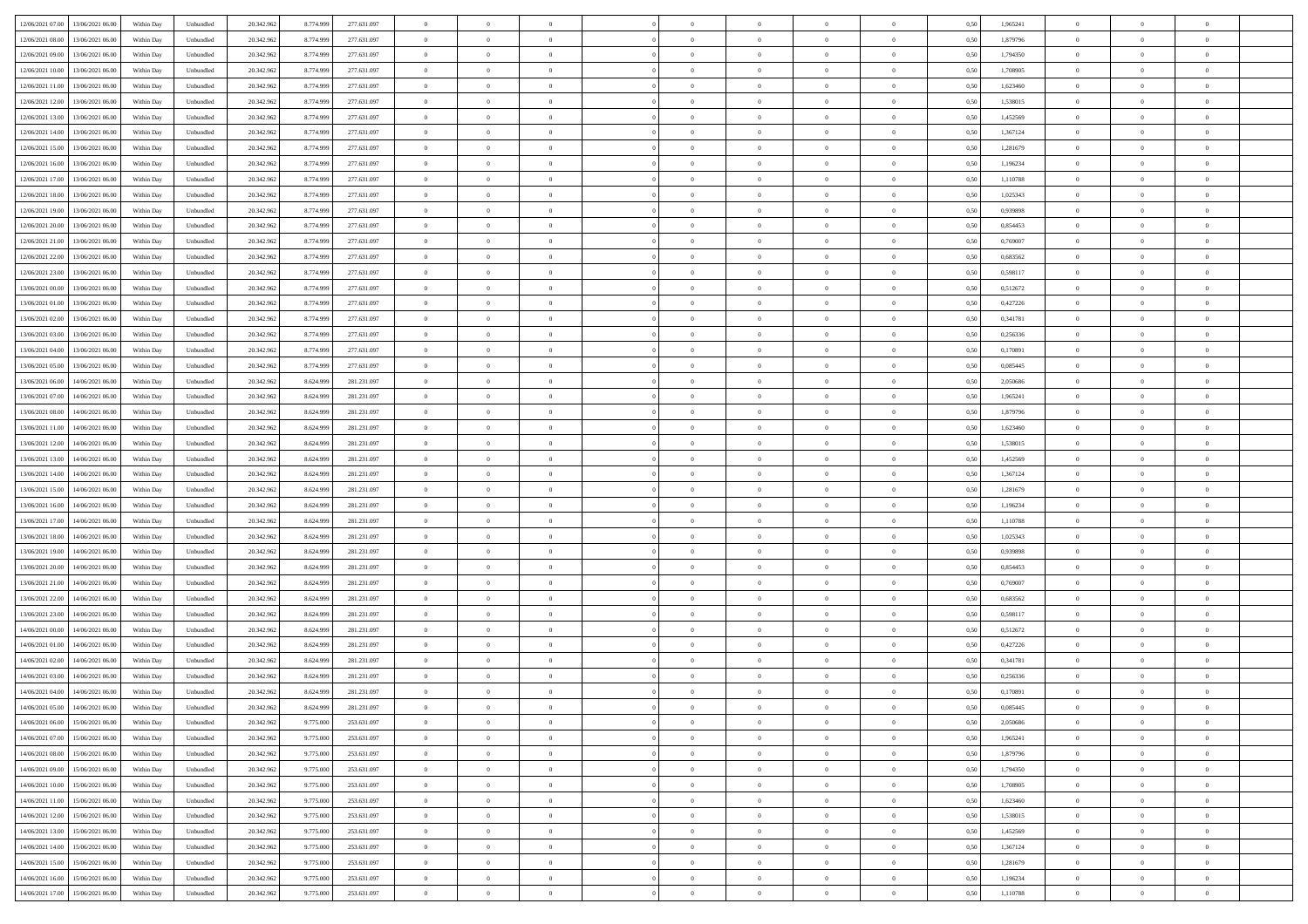| 14/06/2021 18:00 15/06/2021 06:00            |            |           | 20.342.962 |            |             | $\overline{0}$ | $\overline{0}$ |                | $\overline{0}$ | $\theta$       |                | $\theta$       |      | 1,025343 | $\theta$       | $\theta$       | $\overline{0}$ |  |
|----------------------------------------------|------------|-----------|------------|------------|-------------|----------------|----------------|----------------|----------------|----------------|----------------|----------------|------|----------|----------------|----------------|----------------|--|
|                                              | Within Day | Unbundled |            | 9.775.000  | 253.631.097 |                |                |                |                |                |                |                | 0,50 |          |                |                |                |  |
| 14/06/2021 19:00<br>15/06/2021 06:00         | Within Day | Unbundled | 20.342.96  | 9.775.00   | 253.631.097 | $\bf{0}$       | $\overline{0}$ | $\overline{0}$ | $\overline{0}$ | $\bf{0}$       | $\overline{0}$ | $\bf{0}$       | 0,50 | 0,939898 | $\,$ 0 $\,$    | $\bf{0}$       | $\overline{0}$ |  |
| 14/06/2021 20:00<br>15/06/2021 06:00         | Within Day | Unbundled | 20.342.962 | 9.775.000  | 253.631.097 | $\overline{0}$ | $\overline{0}$ | $\overline{0}$ | $\bf{0}$       | $\bf{0}$       | $\overline{0}$ | $\bf{0}$       | 0.50 | 0.854453 | $\bf{0}$       | $\overline{0}$ | $\overline{0}$ |  |
| 14/06/2021 21:00<br>15/06/2021 06:00         | Within Day | Unbundled | 20.342.962 | 9.775.000  | 253.631.097 | $\overline{0}$ | $\overline{0}$ | $\overline{0}$ | $\theta$       | $\theta$       | $\overline{0}$ | $\overline{0}$ | 0,50 | 0,769007 | $\theta$       | $\theta$       | $\overline{0}$ |  |
|                                              |            |           |            |            |             |                |                |                |                |                |                |                |      |          |                |                |                |  |
| 14/06/2021 22:00<br>15/06/2021 06:00         | Within Day | Unbundled | 20.342.96  | 9.775.00   | 253.631.097 | $\overline{0}$ | $\theta$       | $\overline{0}$ | $\overline{0}$ | $\theta$       | $\overline{0}$ | $\bf{0}$       | 0,50 | 0,683562 | $\bf{0}$       | $\bf{0}$       | $\overline{0}$ |  |
| 14/06/2021 23:00<br>15/06/2021 06:00         | Within Day | Unbundled | 20.342.962 | 9.775.00   | 253.631.097 | $\overline{0}$ | $\overline{0}$ | $\overline{0}$ | $\overline{0}$ | $\overline{0}$ | $\Omega$       | $\bf{0}$       | 0.50 | 0.598117 | $\bf{0}$       | $\theta$       | $\overline{0}$ |  |
| 15/06/2021 00:00<br>15/06/2021 06:00         | Within Day | Unbundled | 20.342.962 | 9.775.000  | 253.631.097 | $\overline{0}$ | $\overline{0}$ | $\overline{0}$ | $\overline{0}$ | $\theta$       | $\overline{0}$ | $\bf{0}$       | 0,50 | 0,512672 | $\theta$       | $\theta$       | $\overline{0}$ |  |
| 15/06/2021 01:00<br>15/06/2021 06:00         | Within Day | Unbundled | 20.342.96  | 9.775.00   | 253.631.097 | $\bf{0}$       | $\overline{0}$ | $\overline{0}$ | $\overline{0}$ | $\theta$       | $\overline{0}$ | $\bf{0}$       | 0,50 | 0,427226 | $\,$ 0 $\,$    | $\bf{0}$       | $\overline{0}$ |  |
| 15/06/2021 06:00                             |            | Unbundled | 20.342.96  |            | 253.631.097 | $\overline{0}$ | $\overline{0}$ |                |                |                | $\overline{0}$ |                |      | 0.341781 |                | $\theta$       | $\overline{0}$ |  |
| 15/06/2021 02:00                             | Within Day |           |            | 9.775.00   |             |                |                | $\overline{0}$ | $\bf{0}$       | $\overline{0}$ |                | $\bf{0}$       | 0.50 |          | $\bf{0}$       |                |                |  |
| 15/06/2021 03:00<br>15/06/2021 06:00         | Within Day | Unbundled | 20.342.962 | 9.775.000  | 253.631.097 | $\bf{0}$       | $\bf{0}$       | $\overline{0}$ | $\overline{0}$ | $\theta$       | $\overline{0}$ | $\bf{0}$       | 0,50 | 0,256336 | $\,$ 0 $\,$    | $\theta$       | $\overline{0}$ |  |
| 15/06/2021 04:00<br>15/06/2021 06:00         | Within Day | Unbundled | 20.342.96  | 9.775.000  | 253.631.097 | $\bf{0}$       | $\overline{0}$ | $\bf{0}$       | $\overline{0}$ | $\bf{0}$       | $\overline{0}$ | $\bf{0}$       | 0,50 | 0,170891 | $\,$ 0 $\,$    | $\bf{0}$       | $\overline{0}$ |  |
| 15/06/2021 05:00<br>15/06/2021 06:00         | Within Day | Unbundled | 20.342.962 | 9.775.000  | 253.631.097 | $\overline{0}$ | $\overline{0}$ | $\overline{0}$ | $\bf{0}$       | $\bf{0}$       | $\overline{0}$ | $\bf{0}$       | 0.50 | 0.085445 | $\bf{0}$       | $\overline{0}$ | $\overline{0}$ |  |
| 15/06/2021 06:00<br>16/06/2021 06:00         | Within Day | Unbundled | 20.342.96  | 9.474.999  | 260.831.097 | $\overline{0}$ | $\overline{0}$ | $\overline{0}$ | $\overline{0}$ | $\theta$       | $\overline{0}$ | $\overline{0}$ | 0,50 | 2,050686 | $\,$ 0 $\,$    | $\theta$       | $\overline{0}$ |  |
|                                              |            |           |            |            |             |                |                |                |                |                |                |                |      |          |                |                |                |  |
| 15/06/2021 07:00<br>16/06/2021 06:00         | Within Day | Unbundled | 20.342.96  | 9.474.99   | 260.831.097 | $\bf{0}$       | $\theta$       | $\bf{0}$       | $\overline{0}$ | $\theta$       | $\overline{0}$ | $\bf{0}$       | 0,50 | 1,965241 | $\,$ 0 $\,$    | $\bf{0}$       | $\overline{0}$ |  |
| 15/06/2021 08:00<br>16/06/2021 06:00         | Within Day | Unbundled | 20.342.962 | 9.474.999  | 260.831.097 | $\overline{0}$ | $\overline{0}$ | $\overline{0}$ | $\bf{0}$       | $\theta$       | $\theta$       | $\bf{0}$       | 0.50 | 1.879796 | $\theta$       | $\overline{0}$ | $\overline{0}$ |  |
| 15/06/2021 09:00<br>16/06/2021 06:00         | Within Day | Unbundled | 20.342.962 | 9.474.999  | 260.831.097 | $\overline{0}$ | $\overline{0}$ | $\overline{0}$ | $\overline{0}$ | $\overline{0}$ | $\overline{0}$ | $\bf{0}$       | 0,50 | 1,794350 | $\theta$       | $\theta$       | $\overline{0}$ |  |
| 15/06/2021 10:00<br>16/06/2021 06:00         | Within Day | Unbundled | 20.342.96  | 9.474.999  | 260.831.097 | $\bf{0}$       | $\overline{0}$ | $\overline{0}$ | $\overline{0}$ | $\theta$       | $\overline{0}$ | $\bf{0}$       | 0,50 | 1,708905 | $\,$ 0 $\,$    | $\bf{0}$       | $\overline{0}$ |  |
| 15/06/2021 11:00<br>16/06/2021 06:00         | Within Day | Unbundled | 20.342.96  | 9.474.999  | 260.831.097 | $\overline{0}$ | $\overline{0}$ | $\overline{0}$ | $\bf{0}$       | $\overline{0}$ | $\overline{0}$ | $\bf{0}$       | 0.50 | 1.623460 | $\bf{0}$       | $\overline{0}$ | $\overline{0}$ |  |
|                                              |            |           |            |            |             |                |                |                |                |                |                |                |      |          |                |                |                |  |
| 15/06/2021 12:00<br>16/06/2021 06:00         | Within Day | Unbundled | 20.342.962 | 9.474.999  | 260.831.097 | $\bf{0}$       | $\overline{0}$ | $\overline{0}$ | $\overline{0}$ | $\theta$       | $\overline{0}$ | $\bf{0}$       | 0,50 | 1,538015 | $\,$ 0 $\,$    | $\theta$       | $\overline{0}$ |  |
| 15/06/2021 13:00<br>16/06/2021 06:00         | Within Day | Unbundled | 20.342.96  | 9.474.99   | 260.831.097 | $\bf{0}$       | $\overline{0}$ | $\bf{0}$       | $\bf{0}$       | $\overline{0}$ | $\overline{0}$ | $\bf{0}$       | 0,50 | 1,452569 | $\,$ 0 $\,$    | $\bf{0}$       | $\overline{0}$ |  |
| 15/06/2021 14:00<br>16/06/2021 06:00         | Within Day | Unbundled | 20.342.962 | 9.474.999  | 260.831.097 | $\overline{0}$ | $\overline{0}$ | $\overline{0}$ | $\bf{0}$       | $\overline{0}$ | $\overline{0}$ | $\bf{0}$       | 0.50 | 1.367124 | $\bf{0}$       | $\overline{0}$ | $\overline{0}$ |  |
| 15/06/2021 15:00<br>16/06/2021 06:00         | Within Day | Unbundled | 20.342.962 | 9.474.999  | 260.831.097 | $\overline{0}$ | $\overline{0}$ | $\overline{0}$ | $\overline{0}$ | $\theta$       | $\overline{0}$ | $\bf{0}$       | 0,50 | 1,281679 | $\theta$       | $\theta$       | $\overline{0}$ |  |
| 16/06/2021 06:00                             | Within Day | Unbundled | 20.342.96  | 9.474.999  | 260.831.097 | $\bf{0}$       | $\overline{0}$ | $\bf{0}$       | $\bf{0}$       | $\theta$       | $\overline{0}$ | $\bf{0}$       | 0,50 | 1,196234 | $\,$ 0 $\,$    | $\bf{0}$       | $\overline{0}$ |  |
| 15/06/2021 16:00                             |            |           |            |            |             |                |                |                |                |                |                |                |      |          |                |                |                |  |
| 15/06/2021 17:00<br>16/06/2021 06:00         | Within Day | Unbundled | 20.342.962 | 9.474.999  | 260.831.097 | $\overline{0}$ | $\overline{0}$ | $\overline{0}$ | $\overline{0}$ | $\overline{0}$ | $\Omega$       | $\bf{0}$       | 0.50 | 1.110788 | $\bf{0}$       | $\theta$       | $\overline{0}$ |  |
| 15/06/2021 18:00<br>16/06/2021 06:00         | Within Day | Unbundled | 20.342.962 | 9.474.999  | 260.831.097 | $\overline{0}$ | $\overline{0}$ | $\overline{0}$ | $\overline{0}$ | $\theta$       | $\overline{0}$ | $\bf{0}$       | 0,50 | 1,025343 | $\theta$       | $\theta$       | $\overline{0}$ |  |
| 15/06/2021 19:00<br>16/06/2021 06:00         | Within Day | Unbundled | 20.342.96  | 9.474.999  | 260.831.097 | $\bf{0}$       | $\overline{0}$ | $\overline{0}$ | $\overline{0}$ | $\theta$       | $\overline{0}$ | $\bf{0}$       | 0,50 | 0,939898 | $\,$ 0 $\,$    | $\bf{0}$       | $\overline{0}$ |  |
| 15/06/2021 20:00<br>16/06/2021 06:00         | Within Day | Unbundled | 20.342.96  | 9.474.999  | 260.831.097 | $\overline{0}$ | $\overline{0}$ | $\overline{0}$ | $\bf{0}$       | $\overline{0}$ | $\overline{0}$ | $\bf{0}$       | 0.50 | 0.854453 | $\bf{0}$       | $\theta$       | $\overline{0}$ |  |
| 15/06/2021 21:00<br>16/06/2021 06:00         | Within Day | Unbundled | 20.342.962 | 9.474.999  | 260.831.097 | $\overline{0}$ | $\overline{0}$ | $\overline{0}$ | $\overline{0}$ | $\theta$       | $\overline{0}$ | $\bf{0}$       | 0,50 | 0,769007 | $\theta$       | $\theta$       | $\overline{0}$ |  |
|                                              |            |           |            |            |             |                |                |                |                |                |                |                |      |          |                |                |                |  |
| 15/06/2021 22:00<br>16/06/2021 06:00         | Within Day | Unbundled | 20.342.96  | 9.474.999  | 260.831.097 | $\bf{0}$       | $\bf{0}$       | $\bf{0}$       | $\bf{0}$       | $\overline{0}$ | $\overline{0}$ | $\bf{0}$       | 0,50 | 0,683562 | $\,$ 0 $\,$    | $\bf{0}$       | $\overline{0}$ |  |
| 15/06/2021 23:00<br>16/06/2021 06:00         | Within Day | Unbundled | 20.342.962 | 9.474.999  | 260.831.097 | $\overline{0}$ | $\bf{0}$       | $\overline{0}$ | $\bf{0}$       | $\bf{0}$       | $\overline{0}$ | $\bf{0}$       | 0.50 | 0.598117 | $\bf{0}$       | $\overline{0}$ | $\overline{0}$ |  |
| 16/06/2021 00:00<br>16/06/2021 06:00         | Within Day | Unbundled | 20.342.962 | 9.474.999  | 260,831,097 | $\overline{0}$ | $\overline{0}$ | $\overline{0}$ | $\overline{0}$ | $\theta$       | $\overline{0}$ | $\bf{0}$       | 0.5( | 0,512672 | $\theta$       | $\theta$       | $\overline{0}$ |  |
| 16/06/2021 01:00<br>16/06/2021 06:00         | Within Day | Unbundled | 20.342.96  | 9.474.99   | 260.831.097 | $\bf{0}$       | $\overline{0}$ | $\bf{0}$       | $\overline{0}$ | $\overline{0}$ | $\overline{0}$ | $\bf{0}$       | 0,50 | 0,427226 | $\,$ 0 $\,$    | $\bf{0}$       | $\overline{0}$ |  |
| 16/06/2021 02:00<br>16/06/2021 06:00         | Within Day | Unbundled | 20.342.962 | 9.474.999  | 260.831.097 | $\overline{0}$ | $\overline{0}$ | $\overline{0}$ | $\bf{0}$       | $\theta$       | $\Omega$       | $\bf{0}$       | 0.50 | 0.341781 | $\,$ 0 $\,$    | $\overline{0}$ | $\overline{0}$ |  |
|                                              |            |           |            |            |             |                |                |                |                |                |                |                |      |          |                |                |                |  |
| 16/06/2021 03:00<br>16/06/2021 06:00         | Within Dav | Unbundled | 20.342.962 | 9.474.999  | 260.831.097 | $\overline{0}$ | $\overline{0}$ | $\overline{0}$ | $\overline{0}$ | $\theta$       | $\overline{0}$ | $\overline{0}$ | 0.5( | 0,256336 | $\theta$       | $\theta$       | $\overline{0}$ |  |
| 16/06/2021 04:00<br>16/06/2021 06:00         | Within Day | Unbundled | 20.342.96  | 9.474.999  | 260.831.097 | $\bf{0}$       | $\overline{0}$ | $\bf{0}$       | $\overline{0}$ | $\bf{0}$       | $\overline{0}$ | $\bf{0}$       | 0,50 | 0,170891 | $\,$ 0 $\,$    | $\bf{0}$       | $\overline{0}$ |  |
| 16/06/2021 05:00<br>16/06/2021 06:00         | Within Day | Unbundled | 20.342.96  | 9.474.999  | 260.831.097 | $\overline{0}$ | $\overline{0}$ | $\overline{0}$ | $\bf{0}$       | $\overline{0}$ | $\overline{0}$ | $\bf{0}$       | 0.50 | 0.085445 | $\bf{0}$       | $\overline{0}$ | $\overline{0}$ |  |
| 16/06/2021 06:00<br>17/06/2021 06:00         | Within Dav | Unbundled | 20.342.96  | 11.224.999 | 218,831,097 | $\overline{0}$ | $\overline{0}$ | $\overline{0}$ | $\overline{0}$ | $\overline{0}$ | $\overline{0}$ | $\overline{0}$ | 0.50 | 2.050686 | $\theta$       | $\theta$       | $\overline{0}$ |  |
| 16/06/2021 07:00<br>17/06/2021 06:00         | Within Day | Unbundled | 20.342.96  | 11.224.99  | 218.831.097 | $\bf{0}$       | $\bf{0}$       | $\bf{0}$       | $\bf{0}$       | $\overline{0}$ | $\overline{0}$ | $\bf{0}$       | 0,50 | 1,965241 | $\,$ 0 $\,$    | $\bf{0}$       | $\overline{0}$ |  |
|                                              |            |           |            |            |             |                |                |                |                |                |                |                |      |          |                |                |                |  |
| 16/06/2021 08:00<br>17/06/2021 06:00         | Within Day | Unbundled | 20.342.962 | 11.224.999 | 218.831.097 | $\overline{0}$ | $\bf{0}$       | $\overline{0}$ | $\bf{0}$       | $\bf{0}$       | $\overline{0}$ | $\bf{0}$       | 0.50 | 1.879796 | $\bf{0}$       | $\overline{0}$ | $\overline{0}$ |  |
| 16/06/2021 09:00<br>17/06/2021 06:00         | Within Dav | Unbundled | 20.342.96  | 11.224.999 | 218.831.097 | $\overline{0}$ | $\overline{0}$ | $\Omega$       | $\overline{0}$ | $\theta$       | $\overline{0}$ | $\bf{0}$       | 0.5( | 1,794350 | $\theta$       | $\theta$       | $\overline{0}$ |  |
| 16/06/2021 10:00<br>17/06/2021 06:00         | Within Day | Unbundled | 20.342.96  | 11.224.99  | 218.831.097 | $\bf{0}$       | $\overline{0}$ | $\bf{0}$       | $\overline{0}$ | $\theta$       | $\overline{0}$ | $\bf{0}$       | 0,50 | 1,708905 | $\,$ 0 $\,$    | $\bf{0}$       | $\overline{0}$ |  |
| 16/06/2021 11:00<br>17/06/2021 06:00         | Within Day | Unbundled | 20.342.96  | 11.224.999 | 218.831.097 | $\overline{0}$ | $\overline{0}$ | $\Omega$       | $\overline{0}$ | $\theta$       | $\theta$       | $\bf{0}$       | 0.50 | 1.623460 | $\,$ 0 $\,$    | $\overline{0}$ | $\overline{0}$ |  |
| 16/06/2021 12:00<br>17/06/2021 06:00         | Within Dav | Unbundled | 20.342.96  | 11.224.999 | 218.831.097 | $\overline{0}$ | $\overline{0}$ | $\Omega$       | $\overline{0}$ | $\theta$       | $\Omega$       | $\overline{0}$ | 0.5( | 1,538015 | $\theta$       | $\theta$       | $\overline{0}$ |  |
|                                              |            |           |            |            |             | $\bf{0}$       | $\bf{0}$       | $\overline{0}$ | $\bf{0}$       | $\bf{0}$       | $\overline{0}$ |                |      |          | $\,$ 0 $\,$    | $\bf{0}$       | $\overline{0}$ |  |
| 16/06/2021 13:00<br>17/06/2021 06:00         | Within Day | Unbundled | 20.342.96  | 11.224.999 | 218.831.097 |                |                |                |                |                |                | $\bf{0}$       | 0,50 | 1,452569 |                |                |                |  |
| $16/06/2021\ 14.00 \qquad 17/06/2021\ 06.00$ | Within Day | Unbundled | 20.342.962 | 11.224.999 | 218.831.097 | $\overline{0}$ | $\Omega$       |                | $\Omega$       |                |                |                | 0,50 | 1,367124 | $\theta$       | $\overline{0}$ |                |  |
| 16/06/2021 15:00 17/06/2021 06:00            | Within Day | Unbundled | 20.342.962 | 11.224.999 | 218.831.097 | $\overline{0}$ | $\theta$       | $\overline{0}$ | $\overline{0}$ | $\overline{0}$ | $\overline{0}$ | $\bf{0}$       | 0,50 | 1,281679 | $\theta$       | $\theta$       | $\overline{0}$ |  |
| 16/06/2021 16:00<br>17/06/2021 06.00         | Within Day | Unbundled | 20.342.96  | 11.224.999 | 218.831.097 | $\overline{0}$ | $\bf{0}$       | $\overline{0}$ | $\overline{0}$ | $\bf{0}$       | $\overline{0}$ | $\bf{0}$       | 0,50 | 1,196234 | $\bf{0}$       | $\overline{0}$ | $\bf{0}$       |  |
| 16/06/2021 17:00 17/06/2021 06:00            | Within Day | Unbundled | 20.342.962 | 11.224.999 | 218.831.097 | $\overline{0}$ | $\bf{0}$       | $\overline{0}$ | $\overline{0}$ | $\overline{0}$ | $\overline{0}$ | $\bf{0}$       | 0.50 | 1.110788 | $\mathbf{0}$   | $\bf{0}$       | $\,$ 0 $\,$    |  |
|                                              |            |           |            |            |             |                | $\overline{0}$ |                |                | $\overline{0}$ |                |                |      |          | $\theta$       | $\theta$       | $\overline{0}$ |  |
| 16/06/2021 18:00 17/06/2021 06:00            | Within Day | Unbundled | 20.342.962 | 11.224.999 | 218.831.097 | $\overline{0}$ |                | $\overline{0}$ | $\overline{0}$ |                | $\overline{0}$ | $\bf{0}$       | 0,50 | 1,025343 |                |                |                |  |
| 16/06/2021 19:00<br>17/06/2021 06.00         | Within Day | Unbundled | 20.342.962 | 11.224.999 | 218.831.097 | $\overline{0}$ | $\bf{0}$       | $\overline{0}$ | $\bf{0}$       | $\overline{0}$ | $\overline{0}$ | $\bf{0}$       | 0,50 | 0,939898 | $\overline{0}$ | $\bf{0}$       | $\overline{0}$ |  |
| 17/06/2021 06:00<br>16/06/2021 20:00         | Within Day | Unbundled | 20.342.962 | 11.224.999 | 218.831.097 | $\overline{0}$ | $\bf{0}$       | $\overline{0}$ | $\overline{0}$ | $\overline{0}$ | $\overline{0}$ | $\bf{0}$       | 0.50 | 0.854453 | $\,$ 0 $\,$    | $\theta$       | $\overline{0}$ |  |
| 16/06/2021 21:00<br>17/06/2021 06:00         | Within Dav | Unbundled | 20.342.962 | 11.224.999 | 218.831.097 | $\overline{0}$ | $\overline{0}$ | $\overline{0}$ | $\overline{0}$ | $\overline{0}$ | $\overline{0}$ | $\bf{0}$       | 0.50 | 0,769007 | $\overline{0}$ | $\theta$       | $\overline{0}$ |  |
| 16/06/2021 22:00<br>17/06/2021 06.00         | Within Day | Unbundled | 20.342.96  | 11.224.999 | 218.831.097 | $\overline{0}$ | $\overline{0}$ | $\overline{0}$ | $\overline{0}$ | $\bf{0}$       | $\overline{0}$ | $\bf{0}$       | 0,50 | 0,683562 | $\bf{0}$       | $\bf{0}$       | $\overline{0}$ |  |
|                                              |            |           |            |            |             |                |                |                |                |                |                |                |      |          |                |                |                |  |
| 16/06/2021 23:00<br>17/06/2021 06:00         | Within Day | Unbundled | 20.342.96  | 11.224.999 | 218,831,097 | $\overline{0}$ | $\overline{0}$ | $\overline{0}$ | $\overline{0}$ | $\bf{0}$       | $\overline{0}$ | $\bf{0}$       | 0.50 | 0.598117 | $\overline{0}$ | $\,$ 0 $\,$    | $\,$ 0         |  |
| 17/06/2021 00:00<br>17/06/2021 06:00         | Within Dav | Unbundled | 20.342.962 | 11.224.999 | 218.831.097 | $\overline{0}$ | $\overline{0}$ | $\overline{0}$ | $\overline{0}$ | $\overline{0}$ | $\overline{0}$ | $\bf{0}$       | 0,50 | 0,512672 | $\overline{0}$ | $\theta$       | $\overline{0}$ |  |
| 17/06/2021 01:00<br>17/06/2021 06:00         | Within Day | Unbundled | 20.342.96  | 11.224.999 | 218.831.097 | $\overline{0}$ | $\bf{0}$       | $\overline{0}$ | $\bf{0}$       | $\overline{0}$ | $\overline{0}$ | $\bf{0}$       | 0,50 | 0,427226 | $\bf{0}$       | $\bf{0}$       | $\overline{0}$ |  |
| 17/06/2021 02:00 17/06/2021 06:00            | Within Day | Unbundled | 20.342.962 | 11.224.999 | 218.831.097 | $\overline{0}$ | $\bf{0}$       | $\overline{0}$ | $\overline{0}$ | $\,$ 0 $\,$    | $\overline{0}$ | $\bf{0}$       | 0,50 | 0,341781 | $\overline{0}$ | $\,$ 0 $\,$    | $\,$ 0 $\,$    |  |
|                                              |            |           |            |            |             |                |                |                |                |                |                |                |      |          |                |                |                |  |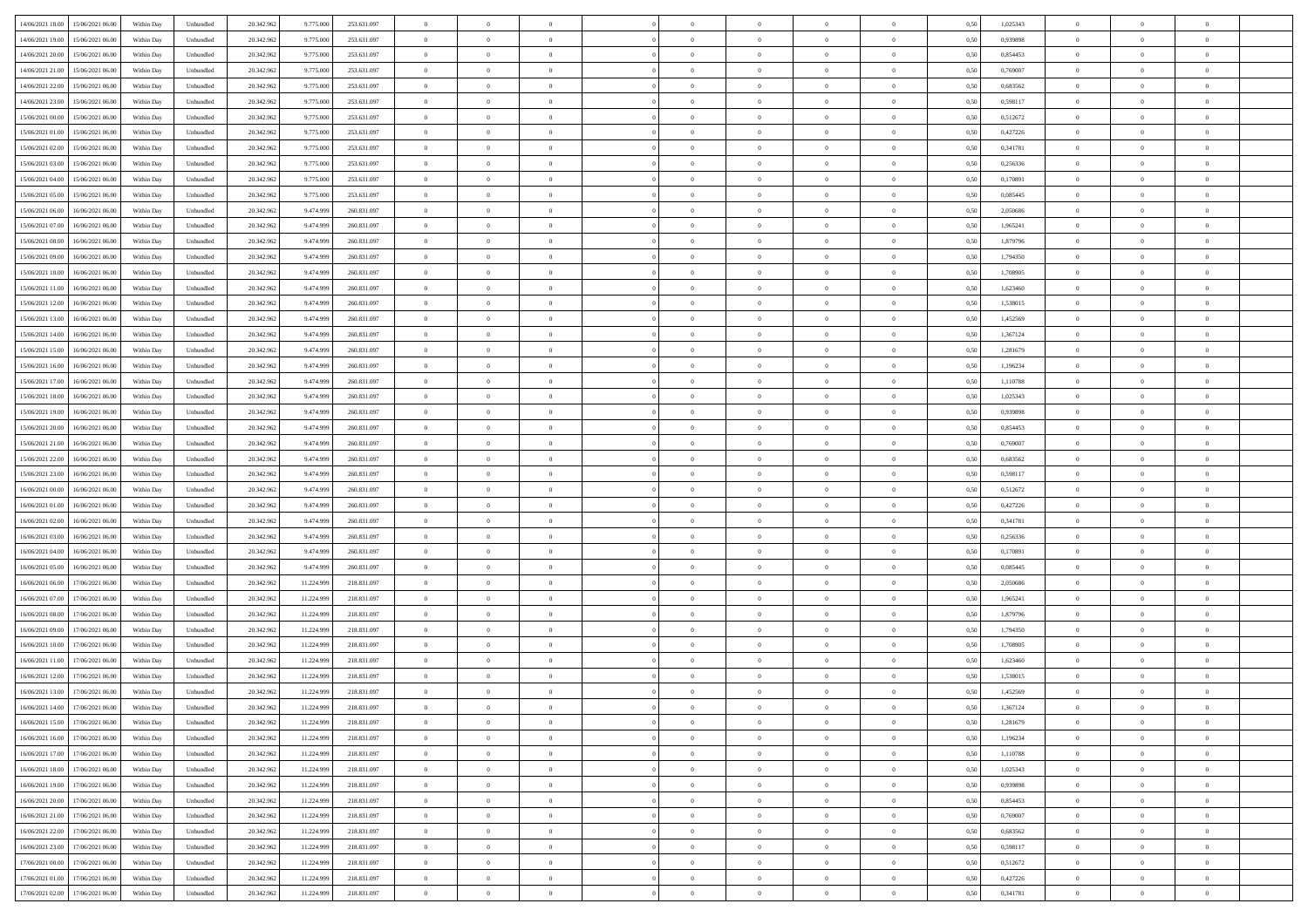| 17/06/2021 03:00 17/06/2021 06:00            | Within Day | Unbundled | 20.342.962 | 11.224.999 | 218.831.097 | $\overline{0}$ | $\overline{0}$ |                | $\overline{0}$ | $\theta$       |                | $\theta$       | 0,50 | 0,256336 | $\theta$       | $\theta$       | $\overline{0}$ |  |
|----------------------------------------------|------------|-----------|------------|------------|-------------|----------------|----------------|----------------|----------------|----------------|----------------|----------------|------|----------|----------------|----------------|----------------|--|
| 17/06/2021 04:00<br>17/06/2021 06:00         | Within Day | Unbundled | 20.342.96  | 11.224.99  | 218.831.097 | $\bf{0}$       | $\overline{0}$ | $\overline{0}$ | $\overline{0}$ | $\bf{0}$       | $\overline{0}$ | $\bf{0}$       | 0,50 | 0,170891 | $\,$ 0 $\,$    | $\bf{0}$       | $\overline{0}$ |  |
| 17/06/2021 05:00<br>17/06/2021 06:00         | Within Day | Unbundled | 20.342.962 | 11.224.999 | 218.831.097 | $\overline{0}$ | $\bf{0}$       | $\overline{0}$ | $\bf{0}$       | $\bf{0}$       | $\overline{0}$ | $\bf{0}$       | 0.50 | 0.085445 | $\bf{0}$       | $\overline{0}$ | $\overline{0}$ |  |
| 17/06/2021 06:00<br>18/06/2021 06:00         |            |           |            |            |             | $\overline{0}$ | $\overline{0}$ | $\overline{0}$ | $\theta$       | $\theta$       | $\overline{0}$ | $\bf{0}$       |      |          | $\theta$       | $\theta$       | $\overline{0}$ |  |
|                                              | Within Day | Unbundled | 20.342.96  | 10.324.999 | 240.431.097 |                |                |                |                |                |                |                | 0,50 | 2,050686 |                |                |                |  |
| 17/06/2021 07:00<br>18/06/2021 06:00         | Within Day | Unbundled | 20.342.96  | 10.324.99  | 240.431.097 | $\overline{0}$ | $\theta$       | $\overline{0}$ | $\overline{0}$ | $\theta$       | $\overline{0}$ | $\bf{0}$       | 0,50 | 1,965241 | $\,$ 0 $\,$    | $\bf{0}$       | $\overline{0}$ |  |
| 17/06/2021 08:00<br>18/06/2021 06:00         | Within Day | Unbundled | 20.342.962 | 10.324.999 | 240.431.097 | $\overline{0}$ | $\overline{0}$ | $\overline{0}$ | $\bf{0}$       | $\overline{0}$ | $\Omega$       | $\bf{0}$       | 0.50 | 1.879796 | $\,$ 0 $\,$    | $\theta$       | $\overline{0}$ |  |
| 17/06/2021 09:00<br>18/06/2021 06:00         | Within Day | Unbundled | 20.342.96  | 10.324.999 | 240.431.097 | $\overline{0}$ | $\overline{0}$ | $\overline{0}$ | $\overline{0}$ | $\theta$       | $\overline{0}$ | $\bf{0}$       | 0,50 | 1,794350 | $\,$ 0 $\,$    | $\theta$       | $\overline{0}$ |  |
|                                              |            |           |            |            |             |                |                |                |                |                |                |                |      |          |                |                |                |  |
| 17/06/2021 10:00<br>18/06/2021 06:00         | Within Day | Unbundled | 20.342.96  | 10.324.99  | 240.431.097 | $\bf{0}$       | $\overline{0}$ | $\overline{0}$ | $\overline{0}$ | $\theta$       | $\overline{0}$ | $\bf{0}$       | 0,50 | 1,708905 | $\,$ 0 $\,$    | $\bf{0}$       | $\overline{0}$ |  |
| 17/06/2021 11:00<br>18/06/2021 06:00         | Within Day | Unbundled | 20.342.96  | 10.324.999 | 240.431.097 | $\overline{0}$ | $\bf{0}$       | $\overline{0}$ | $\bf{0}$       | $\overline{0}$ | $\overline{0}$ | $\bf{0}$       | 0.50 | 1.623460 | $\bf{0}$       | $\theta$       | $\overline{0}$ |  |
| 17/06/2021 12:00<br>18/06/2021 06:00         | Within Day | Unbundled | 20.342.962 | 10.324.999 | 240.431.097 | $\bf{0}$       | $\bf{0}$       | $\overline{0}$ | $\overline{0}$ | $\theta$       | $\overline{0}$ | $\bf{0}$       | 0,50 | 1,538015 | $\,$ 0 $\,$    | $\theta$       | $\overline{0}$ |  |
| 17/06/2021 13:00<br>18/06/2021 06:00         | Within Day | Unbundled | 20.342.96  | 10.324.99  | 240.431.097 | $\bf{0}$       | $\overline{0}$ | $\bf{0}$       | $\bf{0}$       | $\bf{0}$       | $\overline{0}$ | $\bf{0}$       | 0,50 | 1,452569 | $\,$ 0 $\,$    | $\bf{0}$       | $\overline{0}$ |  |
|                                              |            |           |            |            |             |                |                |                |                |                |                |                |      |          |                |                |                |  |
| 17/06/2021 14:00<br>18/06/2021 06:00         | Within Day | Unbundled | 20.342.962 | 10.324.999 | 240.431.097 | $\overline{0}$ | $\bf{0}$       | $\overline{0}$ | $\bf{0}$       | $\bf{0}$       | $\overline{0}$ | $\bf{0}$       | 0.50 | 1.367124 | $\bf{0}$       | $\overline{0}$ | $\overline{0}$ |  |
| 17/06/2021 15:00<br>18/06/2021 06:00         | Within Day | Unbundled | 20.342.96  | 10.324.999 | 240.431.097 | $\overline{0}$ | $\overline{0}$ | $\overline{0}$ | $\overline{0}$ | $\theta$       | $\overline{0}$ | $\overline{0}$ | 0,50 | 1,281679 | $\,$ 0 $\,$    | $\theta$       | $\overline{0}$ |  |
| 17/06/2021 16:00<br>18/06/2021 06:00         | Within Day | Unbundled | 20.342.96  | 10.324.99  | 240.431.097 | $\bf{0}$       | $\theta$       | $\bf{0}$       | $\overline{0}$ | $\theta$       | $\overline{0}$ | $\bf{0}$       | 0,50 | 1,196234 | $\,$ 0 $\,$    | $\bf{0}$       | $\overline{0}$ |  |
|                                              |            |           |            |            |             |                |                |                |                |                |                |                |      |          |                |                |                |  |
| 17/06/2021 17:00<br>18/06/2021 06:00         | Within Day | Unbundled | 20.342.962 | 10.324.999 | 240.431.097 | $\overline{0}$ | $\overline{0}$ | $\overline{0}$ | $\bf{0}$       | $\theta$       | $\theta$       | $\bf{0}$       | 0.50 | 1.110788 | $\,$ 0 $\,$    | $\theta$       | $\overline{0}$ |  |
| 17/06/2021 18:00<br>18/06/2021 06:00         | Within Day | Unbundled | 20.342.962 | 10.324.999 | 240.431.097 | $\overline{0}$ | $\overline{0}$ | $\overline{0}$ | $\overline{0}$ | $\overline{0}$ | $\overline{0}$ | $\bf{0}$       | 0,50 | 1,025343 | $\theta$       | $\theta$       | $\overline{0}$ |  |
| 17/06/2021 19:00<br>18/06/2021 06:00         | Within Day | Unbundled | 20.342.96  | 10.324.99  | 240.431.097 | $\bf{0}$       | $\overline{0}$ | $\overline{0}$ | $\overline{0}$ | $\theta$       | $\overline{0}$ | $\bf{0}$       | 0,50 | 0,939898 | $\,$ 0 $\,$    | $\bf{0}$       | $\overline{0}$ |  |
| 17/06/2021 20:00<br>18/06/2021 06:00         | Within Day | Unbundled | 20,342.96  | 10.324.999 | 240.431.097 | $\overline{0}$ | $\bf{0}$       | $\overline{0}$ | $\bf{0}$       | $\overline{0}$ | $\overline{0}$ | $\bf{0}$       | 0.50 | 0.854453 | $\bf{0}$       | $\overline{0}$ | $\overline{0}$ |  |
|                                              |            |           |            |            |             |                | $\overline{0}$ | $\overline{0}$ | $\overline{0}$ | $\overline{0}$ | $\overline{0}$ |                |      |          | $\,$ 0 $\,$    |                | $\overline{0}$ |  |
| 17/06/2021 21:00<br>18/06/2021 06:00         | Within Day | Unbundled | 20.342.962 | 10.324.999 | 240.431.097 | $\bf{0}$       |                |                |                |                |                | $\bf{0}$       | 0,50 | 0,769007 |                | $\bf{0}$       |                |  |
| 17/06/2021 22:00<br>18/06/2021 06:00         | Within Day | Unbundled | 20.342.96  | 10.324.99  | 240.431.097 | $\bf{0}$       | $\overline{0}$ | $\bf{0}$       | $\bf{0}$       | $\overline{0}$ | $\overline{0}$ | $\bf{0}$       | 0,50 | 0,683562 | $\,$ 0 $\,$    | $\bf{0}$       | $\overline{0}$ |  |
| 17/06/2021 23:00<br>18/06/2021 06:00         | Within Day | Unbundled | 20.342.962 | 10.324.999 | 240.431.097 | $\overline{0}$ | $\bf{0}$       | $\overline{0}$ | $\bf{0}$       | $\bf{0}$       | $\overline{0}$ | $\bf{0}$       | 0.50 | 0.598117 | $\bf{0}$       | $\overline{0}$ | $\overline{0}$ |  |
| 18/06/2021 00:00<br>18/06/2021 06:00         | Within Day | Unbundled | 20.342.96  | 10.324.999 | 240.431.097 | $\overline{0}$ | $\overline{0}$ | $\overline{0}$ | $\theta$       | $\theta$       | $\overline{0}$ | $\bf{0}$       | 0,50 | 0,512672 | $\theta$       | $\theta$       | $\overline{0}$ |  |
|                                              |            |           |            |            |             |                | $\overline{0}$ |                |                | $\bf{0}$       | $\overline{0}$ |                |      |          | $\,$ 0 $\,$    | $\bf{0}$       | $\overline{0}$ |  |
| 18/06/2021 01:00<br>18/06/2021 06:00         | Within Day | Unbundled | 20.342.96  | 10.324.99  | 240.431.097 | $\bf{0}$       |                | $\bf{0}$       | $\bf{0}$       |                |                | $\bf{0}$       | 0,50 | 0,427226 |                |                |                |  |
| 18/06/2021 02:00<br>18/06/2021 06:00         | Within Day | Unbundled | 20.342.962 | 10.324.999 | 240.431.097 | $\overline{0}$ | $\overline{0}$ | $\overline{0}$ | $\overline{0}$ | $\overline{0}$ | $\Omega$       | $\bf{0}$       | 0.50 | 0.341781 | $\,$ 0 $\,$    | $\theta$       | $\overline{0}$ |  |
| 18/06/2021 03:00<br>18/06/2021 06:00         | Within Day | Unbundled | 20.342.962 | 10.324.999 | 240.431.097 | $\overline{0}$ | $\overline{0}$ | $\overline{0}$ | $\overline{0}$ | $\theta$       | $\overline{0}$ | $\bf{0}$       | 0,50 | 0,256336 | $\,$ 0 $\,$    | $\theta$       | $\overline{0}$ |  |
| 18/06/2021 04:00<br>18/06/2021 06:00         | Within Day | Unbundled | 20.342.96  | 10.324.99  | 240.431.097 | $\bf{0}$       | $\theta$       | $\bf{0}$       | $\overline{0}$ | $\theta$       | $\overline{0}$ | $\bf{0}$       | 0,50 | 0,170891 | $\,$ 0 $\,$    | $\bf{0}$       | $\overline{0}$ |  |
| 18/06/2021 05:00<br>18/06/2021 06:00         | Within Day | Unbundled | 20.342.96  | 10.324.999 | 240.431.097 | $\overline{0}$ | $\bf{0}$       | $\overline{0}$ | $\bf{0}$       | $\overline{0}$ | $\overline{0}$ | $\bf{0}$       | 0.50 | 0.085445 | $\bf{0}$       | $\theta$       | $\overline{0}$ |  |
|                                              |            |           |            |            |             |                |                |                |                |                |                |                |      |          |                |                |                |  |
| 18/06/2021 06:00<br>19/06/2021 06:00         | Within Day | Unbundled | 20.342.962 | 10.474.999 | 236.831.097 | $\overline{0}$ | $\overline{0}$ | $\overline{0}$ | $\overline{0}$ | $\overline{0}$ | $\overline{0}$ | $\bf{0}$       | 0,50 | 2,050686 | $\theta$       | $\theta$       | $\overline{0}$ |  |
| 18/06/2021 07:00<br>19/06/2021 06:00         | Within Day | Unbundled | 20.342.96  | 10.474.99  | 236.831.097 | $\bf{0}$       | $\bf{0}$       | $\bf{0}$       | $\bf{0}$       | $\overline{0}$ | $\overline{0}$ | $\bf{0}$       | 0,50 | 1,965241 | $\,$ 0 $\,$    | $\bf{0}$       | $\overline{0}$ |  |
| 18/06/2021 08:00<br>19/06/2021 06:00         | Within Day | Unbundled | 20.342.962 | 10.474.999 | 236,831,097 | $\overline{0}$ | $\bf{0}$       | $\overline{0}$ | $\bf{0}$       | $\bf{0}$       | $\overline{0}$ | $\bf{0}$       | 0.50 | 1.879796 | $\bf{0}$       | $\overline{0}$ | $\overline{0}$ |  |
| 18/06/2021 09:00<br>19/06/2021 06:00         | Within Day | Unbundled | 20.342.96  | 10.474.999 | 236.831.097 | $\overline{0}$ | $\overline{0}$ | $\overline{0}$ | $\overline{0}$ | $\theta$       | $\overline{0}$ | $\bf{0}$       | 0.5( | 1,794350 | $\theta$       | $\theta$       | $\overline{0}$ |  |
|                                              |            |           |            |            |             |                |                |                |                |                |                |                |      |          |                |                |                |  |
| 18/06/2021 10:00<br>19/06/2021 06:00         | Within Day | Unbundled | 20.342.96  | 10.474.99  | 236.831.097 | $\bf{0}$       | $\overline{0}$ | $\bf{0}$       | $\overline{0}$ | $\overline{0}$ | $\overline{0}$ | $\bf{0}$       | 0,50 | 1,708905 | $\,$ 0 $\,$    | $\bf{0}$       | $\overline{0}$ |  |
| 18/06/2021 11:00<br>19/06/2021 06:00         | Within Day | Unbundled | 20.342.962 | 10.474.999 | 236,831,097 | $\overline{0}$ | $\overline{0}$ | $\overline{0}$ | $\bf{0}$       | $\theta$       | $\Omega$       | $\bf{0}$       | 0.50 | 1.623460 | $\,$ 0 $\,$    | $\overline{0}$ | $\overline{0}$ |  |
| 18/06/2021 12:00<br>19/06/2021 06:00         | Within Dav | Unbundled | 20.342.96  | 10.474.999 | 236.831.097 | $\overline{0}$ | $\overline{0}$ | $\overline{0}$ | $\overline{0}$ | $\theta$       | $\overline{0}$ | $\overline{0}$ | 0.5( | 1,538015 | $\theta$       | $\theta$       | $\overline{0}$ |  |
| 18/06/2021 13:00<br>19/06/2021 06:00         | Within Day | Unbundled | 20.342.96  | 10.474.999 | 236.831.097 | $\bf{0}$       | $\overline{0}$ | $\bf{0}$       | $\overline{0}$ | $\bf{0}$       | $\overline{0}$ | $\bf{0}$       | 0,50 | 1,452569 | $\,$ 0 $\,$    | $\bf{0}$       | $\overline{0}$ |  |
| 18/06/2021 14:00<br>19/06/2021 06:00         | Within Day | Unbundled | 20,342.96  | 10.474.999 | 236,831,097 | $\overline{0}$ | $\bf{0}$       | $\overline{0}$ | $\bf{0}$       | $\overline{0}$ | $\overline{0}$ | $\bf{0}$       | 0.50 | 1.367124 | $\bf{0}$       | $\overline{0}$ | $\overline{0}$ |  |
|                                              |            |           |            |            |             |                |                |                |                |                |                |                |      |          |                |                |                |  |
| 18/06/2021 15:00<br>19/06/2021 06:00         | Within Dav | Unbundled | 20.342.96  | 10.474.999 | 236,831,097 | $\overline{0}$ | $\overline{0}$ | $\overline{0}$ | $\overline{0}$ | $\overline{0}$ | $\overline{0}$ | $\overline{0}$ | 0.50 | 1,281679 | $\theta$       | $\theta$       | $\overline{0}$ |  |
| 18/06/2021 16:00<br>19/06/2021 06:00         | Within Day | Unbundled | 20.342.96  | 10.474.99  | 236.831.097 | $\bf{0}$       | $\bf{0}$       | $\bf{0}$       | $\bf{0}$       | $\overline{0}$ | $\overline{0}$ | $\bf{0}$       | 0,50 | 1,196234 | $\,$ 0 $\,$    | $\bf{0}$       | $\overline{0}$ |  |
| 18/06/2021 17:00<br>19/06/2021 06:00         | Within Day | Unbundled | 20.342.962 | 10.474.999 | 236,831,097 | $\overline{0}$ | $\bf{0}$       | $\overline{0}$ | $\bf{0}$       | $\bf{0}$       | $\overline{0}$ | $\bf{0}$       | 0.50 | 1.110788 | $\bf{0}$       | $\overline{0}$ | $\overline{0}$ |  |
| 18/06/2021 18:00<br>19/06/2021 06:00         | Within Dav | Unbundled | 20.342.96  | 10.474.999 | 236.831.097 | $\overline{0}$ | $\overline{0}$ | $\overline{0}$ | $\overline{0}$ | $\theta$       | $\overline{0}$ | $\bf{0}$       | 0.5( | 1,025343 | $\theta$       | $\theta$       | $\overline{0}$ |  |
|                                              |            |           |            |            |             |                |                |                |                |                |                |                |      |          |                |                |                |  |
| 18/06/2021 19:00<br>19/06/2021 06:00         | Within Day | Unbundled | 20.342.96  | 10.474.99  | 236.831.097 | $\bf{0}$       | $\overline{0}$ | $\bf{0}$       | $\bf{0}$       | $\theta$       | $\overline{0}$ | $\bf{0}$       | 0,50 | 0,939898 | $\,$ 0 $\,$    | $\bf{0}$       | $\overline{0}$ |  |
| 18/06/2021 20:00<br>19/06/2021 06:00         | Within Day | Unbundled | 20.342.96  | 10.474.999 | 236,831,097 | $\overline{0}$ | $\overline{0}$ | $\Omega$       | $\overline{0}$ | $\theta$       | $\theta$       | $\bf{0}$       | 0.50 | 0.854453 | $\,$ 0 $\,$    | $\theta$       | $\overline{0}$ |  |
| 18/06/2021 21:00<br>19/06/2021 06:00         | Within Dav | Unbundled | 20.342.96  | 10.474.999 | 236,831,097 | $\overline{0}$ | $\overline{0}$ | $\Omega$       | $\overline{0}$ | $\theta$       | $\Omega$       | $\overline{0}$ | 0.5( | 0,769007 | $\theta$       | $\theta$       | $\overline{0}$ |  |
| 18/06/2021 22:00<br>19/06/2021 06:00         | Within Day | Unbundled | 20.342.96  | 10.474.999 | 236.831.097 | $\bf{0}$       | $\bf{0}$       | $\bf{0}$       | $\bf{0}$       | $\bf{0}$       | $\overline{0}$ | $\bf{0}$       | 0,50 | 0,683562 | $\,$ 0 $\,$    | $\bf{0}$       | $\overline{0}$ |  |
|                                              |            |           |            |            | 236 831 097 |                |                |                |                |                |                |                |      |          |                |                |                |  |
| $18/06/2021\ 23.00 \qquad 19/06/2021\ 06.00$ | Within Day | Unbundled | 20.342.962 | 10.474.999 |             | $\overline{0}$ | $\Omega$       |                | $\Omega$       |                |                |                | 0,50 | 0.598117 | $\theta$       | $\overline{0}$ |                |  |
| 19/06/2021 00:00 19/06/2021 06:00            | Within Day | Unbundled | 20.342.962 | 10.474.999 | 236.831.097 | $\overline{0}$ | $\theta$       | $\overline{0}$ | $\overline{0}$ | $\theta$       | $\overline{0}$ | $\bf{0}$       | 0,50 | 0,512672 | $\theta$       | $\theta$       | $\overline{0}$ |  |
| 19/06/2021 01:00<br>19/06/2021 06:00         | Within Day | Unbundled | 20.342.96  | 10.474.999 | 236.831.097 | $\overline{0}$ | $\bf{0}$       | $\overline{0}$ | $\overline{0}$ | $\bf{0}$       | $\overline{0}$ | $\bf{0}$       | 0,50 | 0,427226 | $\bf{0}$       | $\overline{0}$ | $\bf{0}$       |  |
| 19/06/2021 02:00 19/06/2021 06:00            | Within Day | Unbundled | 20.342.962 | 10.474.999 | 236.831.097 | $\overline{0}$ | $\bf{0}$       | $\overline{0}$ | $\overline{0}$ | $\overline{0}$ | $\overline{0}$ | $\bf{0}$       | 0.50 | 0,341781 | $\overline{0}$ | $\bf{0}$       | $\,$ 0 $\,$    |  |
|                                              |            |           |            |            |             |                | $\overline{0}$ |                |                | $\overline{0}$ |                |                |      |          | $\theta$       | $\theta$       | $\overline{0}$ |  |
| 19/06/2021 03:00 19/06/2021 06:00            | Within Day | Unbundled | 20.342.962 | 10.474.999 | 236.831.097 | $\overline{0}$ |                | $\overline{0}$ | $\overline{0}$ |                | $\overline{0}$ | $\bf{0}$       | 0,50 | 0,256336 |                |                |                |  |
| 19/06/2021 04:00<br>19/06/2021 06:00         | Within Day | Unbundled | 20.342.962 | 10.474.999 | 236.831.097 | $\overline{0}$ | $\bf{0}$       | $\overline{0}$ | $\bf{0}$       | $\overline{0}$ | $\bf{0}$       | $\bf{0}$       | 0,50 | 0,170891 | $\overline{0}$ | $\bf{0}$       | $\overline{0}$ |  |
| 19/06/2021 05:00<br>19/06/2021 06:00         | Within Day | Unbundled | 20.342.962 | 10.474.999 | 236,831,097 | $\overline{0}$ | $\bf{0}$       | $\overline{0}$ | $\overline{0}$ | $\overline{0}$ | $\overline{0}$ | $\bf{0}$       | 0.50 | 0.085445 | $\,$ 0 $\,$    | $\theta$       | $\overline{0}$ |  |
| 19/06/2021 06:00<br>20/06/2021 06:00         | Within Dav | Unbundled | 20.342.962 | 10.024.999 | 247.631.097 | $\overline{0}$ | $\overline{0}$ | $\overline{0}$ | $\overline{0}$ | $\overline{0}$ | $\overline{0}$ | $\bf{0}$       | 0.50 | 2,050686 | $\overline{0}$ | $\theta$       | $\overline{0}$ |  |
|                                              |            |           |            |            |             |                | $\overline{0}$ |                |                |                |                |                |      |          | $\bf{0}$       |                | $\overline{0}$ |  |
| 19/06/2021 07:00<br>20/06/2021 06:00         | Within Day | Unbundled | 20.342.96  | 10.024.999 | 247.631.097 | $\overline{0}$ |                | $\overline{0}$ | $\overline{0}$ | $\bf{0}$       | $\overline{0}$ | $\bf{0}$       | 0,50 | 1,965241 |                | $\bf{0}$       |                |  |
| 19/06/2021 08:00<br>20/06/2021 06:00         | Within Day | Unbundled | 20.342.962 | 10.024.999 | 247.631.097 | $\overline{0}$ | $\overline{0}$ | $\overline{0}$ | $\overline{0}$ | $\bf{0}$       | $\overline{0}$ | $\bf{0}$       | 0.50 | 1.879796 | $\overline{0}$ | $\,$ 0 $\,$    | $\,$ 0         |  |
| 19/06/2021 09:00 20/06/2021 06:00            | Within Dav | Unbundled | 20.342.962 | 10.024.999 | 247.631.097 | $\overline{0}$ | $\overline{0}$ | $\overline{0}$ | $\overline{0}$ | $\overline{0}$ | $\overline{0}$ | $\bf{0}$       | 0,50 | 1,794350 | $\overline{0}$ | $\theta$       | $\overline{0}$ |  |
| 19/06/2021 10:00<br>20/06/2021 06:00         | Within Day | Unbundled | 20.342.96  | 10.024.999 | 247.631.097 | $\overline{0}$ | $\bf{0}$       | $\overline{0}$ | $\bf{0}$       | $\overline{0}$ | $\bf{0}$       | $\bf{0}$       | 0,50 | 1,708905 | $\bf{0}$       | $\bf{0}$       | $\overline{0}$ |  |
|                                              |            |           |            |            |             |                |                |                |                |                |                |                |      |          |                |                |                |  |
| 19/06/2021 11:00 20/06/2021 06:00            | Within Day | Unbundled | 20.342.962 | 10.024.999 | 247.631.097 | $\overline{0}$ | $\bf{0}$       | $\overline{0}$ | $\overline{0}$ | $\,$ 0 $\,$    | $\overline{0}$ | $\bf{0}$       | 0,50 | 1,623460 | $\overline{0}$ | $\,$ 0 $\,$    | $\,$ 0 $\,$    |  |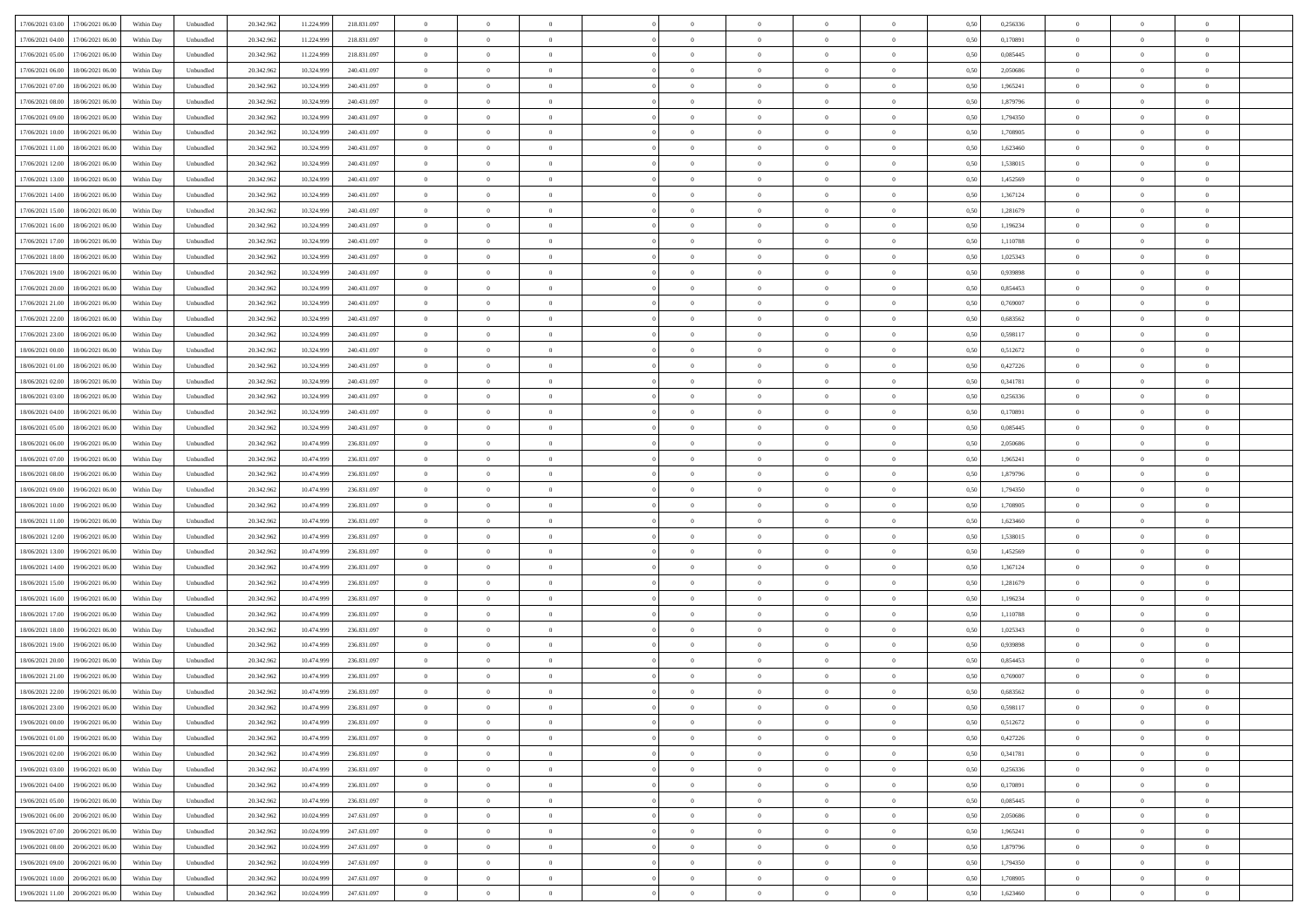| 19/06/2021 12:00<br>20/06/2021 06:00 | Within Day | Unbundled | 20.342.962 | 10.024.999 | 247.631.097 | $\overline{0}$ | $\overline{0}$ | $\overline{0}$ | $\theta$       | $\theta$       |                | $\overline{0}$ | 0,50 | 1,538015 | $\theta$       | $\theta$       | $\overline{0}$ |  |
|--------------------------------------|------------|-----------|------------|------------|-------------|----------------|----------------|----------------|----------------|----------------|----------------|----------------|------|----------|----------------|----------------|----------------|--|
|                                      |            |           |            |            |             |                |                |                |                |                |                |                |      |          |                |                |                |  |
| 19/06/2021 13:00<br>20/06/2021 06.0  | Within Day | Unbundled | 20.342.96  | 10.024.999 | 247.631.097 | $\overline{0}$ | $\overline{0}$ | $\overline{0}$ | $\,$ 0 $\,$    | $\bf{0}$       | $\overline{0}$ | $\bf{0}$       | 0,50 | 1,452569 | $\,$ 0 $\,$    | $\theta$       | $\overline{0}$ |  |
| 19/06/2021 14:00<br>20/06/2021 06:00 | Within Day | Unbundled | 20.342.962 | 10.024.999 | 247.631.097 | $\overline{0}$ | $\overline{0}$ | $\overline{0}$ | $\bf{0}$       | $\bf{0}$       | $\overline{0}$ | $\mathbf{0}$   | 0.50 | 1.367124 | $\bf{0}$       | $\overline{0}$ | $\overline{0}$ |  |
| 19/06/2021 15:00<br>20/06/2021 06:00 | Within Day | Unbundled | 20.342.962 | 10.024.999 | 247.631.097 | $\overline{0}$ | $\overline{0}$ | $\overline{0}$ | $\overline{0}$ | $\overline{0}$ | $\overline{0}$ | $\bf{0}$       | 0,50 | 1,281679 | $\theta$       | $\theta$       | $\overline{0}$ |  |
| 19/06/2021 16.00<br>20/06/2021 06.0  | Within Day | Unbundled | 20.342.96  | 10.024.999 | 247.631.097 | $\overline{0}$ | $\overline{0}$ | $\bf{0}$       | $\bf{0}$       | $\overline{0}$ | $\overline{0}$ | $\bf{0}$       | 0,50 | 1,196234 | $\,$ 0 $\,$    | $\theta$       | $\overline{0}$ |  |
|                                      |            |           |            |            |             |                |                |                |                |                |                |                |      |          |                |                |                |  |
| 19/06/2021 17.00<br>20/06/2021 06:00 | Within Day | Unbundled | 20.342.962 | 10.024.999 | 247.631.097 | $\overline{0}$ | $\overline{0}$ | $\overline{0}$ | $\overline{0}$ | $\overline{0}$ | $\overline{0}$ | $\mathbf{0}$   | 0.50 | 1.110788 | $\bf{0}$       | $\theta$       | $\overline{0}$ |  |
| 19/06/2021 18:00<br>20/06/2021 06:00 | Within Day | Unbundled | 20.342.962 | 10.024.999 | 247.631.097 | $\overline{0}$ | $\overline{0}$ | $\overline{0}$ | $\overline{0}$ | $\overline{0}$ | $\overline{0}$ | $\bf{0}$       | 0,50 | 1,025343 | $\theta$       | $\theta$       | $\overline{0}$ |  |
| 19/06/2021 19:00<br>20/06/2021 06.0  | Within Day | Unbundled | 20.342.96  | 10.024.999 | 247.631.097 | $\overline{0}$ | $\overline{0}$ | $\overline{0}$ | $\bf{0}$       | $\overline{0}$ | $\overline{0}$ | $\bf{0}$       | 0,50 | 0,939898 | $\,$ 0 $\,$    | $\bf{0}$       | $\overline{0}$ |  |
| 19/06/2021 20:00<br>20/06/2021 06:00 | Within Day | Unbundled | 20.342.962 | 10.024.999 | 247.631.097 | $\overline{0}$ | $\overline{0}$ | $\overline{0}$ | $\overline{0}$ | $\overline{0}$ | $\overline{0}$ | $\mathbf{0}$   | 0.50 | 0.854453 | $\,$ 0 $\,$    | $\theta$       | $\overline{0}$ |  |
| 19/06/2021 21.00<br>20/06/2021 06:00 | Within Day | Unbundled | 20.342.962 | 10.024.999 | 247.631.097 | $\overline{0}$ | $\overline{0}$ | $\overline{0}$ | $\overline{0}$ | $\overline{0}$ | $\overline{0}$ | $\bf{0}$       | 0,50 | 0,769007 | $\theta$       | $\theta$       | $\overline{0}$ |  |
|                                      |            |           |            |            |             |                | $\overline{0}$ |                |                |                | $\overline{0}$ | $\bf{0}$       |      |          | $\,$ 0 $\,$    | $\theta$       | $\overline{0}$ |  |
| 19/06/2021 22.00<br>20/06/2021 06.0  | Within Day | Unbundled | 20.342.96  | 10.024.999 | 247.631.097 | $\overline{0}$ |                | $\overline{0}$ | $\bf{0}$       | $\overline{0}$ |                |                | 0,50 | 0,683562 |                |                |                |  |
| 19/06/2021 23.00<br>20/06/2021 06:00 | Within Day | Unbundled | 20.342.962 | 10.024.999 | 247.631.097 | $\overline{0}$ | $\overline{0}$ | $\overline{0}$ | $\bf{0}$       | $\bf{0}$       | $\overline{0}$ | $\mathbf{0}$   | 0.50 | 0.598117 | $\bf{0}$       | $\overline{0}$ | $\bf{0}$       |  |
| 20/06/2021 00:00<br>20/06/2021 06.00 | Within Day | Unbundled | 20.342.962 | 10.024.999 | 247.631.097 | $\overline{0}$ | $\overline{0}$ | $\overline{0}$ | $\overline{0}$ | $\overline{0}$ | $\overline{0}$ | $\bf{0}$       | 0,50 | 0,512672 | $\theta$       | $\theta$       | $\overline{0}$ |  |
| 20/06/2021 01:00<br>20/06/2021 06.0  | Within Day | Unbundled | 20.342.962 | 10.024.999 | 247.631.097 | $\overline{0}$ | $\overline{0}$ | $\overline{0}$ | $\bf{0}$       | $\overline{0}$ | $\overline{0}$ | $\bf{0}$       | 0,50 | 0,427226 | $\,$ 0 $\,$    | $\bf{0}$       | $\overline{0}$ |  |
| 20/06/2021 02.00<br>20/06/2021 06:00 | Within Day | Unbundled | 20.342.962 | 10.024.999 | 247.631.097 | $\overline{0}$ | $\overline{0}$ | $\overline{0}$ | $\overline{0}$ | $\overline{0}$ | $\overline{0}$ | $\mathbf{0}$   | 0.50 | 0.341781 | $\,$ 0 $\,$    | $\theta$       | $\overline{0}$ |  |
| 20/06/2021 03:00<br>20/06/2021 06:00 | Within Day | Unbundled | 20.342.962 | 10.024.999 | 247.631.097 | $\overline{0}$ | $\overline{0}$ | $\overline{0}$ | $\overline{0}$ | $\overline{0}$ | $\overline{0}$ | $\bf{0}$       | 0,50 | 0,256336 | $\theta$       | $\theta$       | $\overline{0}$ |  |
|                                      |            |           |            |            |             |                |                |                |                |                |                |                |      |          |                |                |                |  |
| 20/06/2021 04:00<br>20/06/2021 06.0  | Within Day | Unbundled | 20.342.96  | 10.024.999 | 247.631.097 | $\overline{0}$ | $\overline{0}$ | $\overline{0}$ | $\bf{0}$       | $\overline{0}$ | $\overline{0}$ | $\bf{0}$       | 0,50 | 0,170891 | $\,$ 0 $\,$    | $\theta$       | $\overline{0}$ |  |
| 20/06/2021 05:00<br>20/06/2021 06:00 | Within Day | Unbundled | 20.342.962 | 10.024.999 | 247.631.097 | $\overline{0}$ | $\overline{0}$ | $\overline{0}$ | $\overline{0}$ | $\bf{0}$       | $\overline{0}$ | $\mathbf{0}$   | 0.50 | 0.085445 | $\,$ 0 $\,$    | $\overline{0}$ | $\overline{0}$ |  |
| 20/06/2021 06:00<br>21/06/2021 06:00 | Within Day | Unbundled | 20.342.962 | 10.024.999 | 247.631.097 | $\overline{0}$ | $\overline{0}$ | $\overline{0}$ | $\overline{0}$ | $\overline{0}$ | $\overline{0}$ | $\bf{0}$       | 0,50 | 2,050686 | $\,$ 0 $\,$    | $\theta$       | $\overline{0}$ |  |
| 20/06/2021 07:00<br>21/06/2021 06.00 | Within Day | Unbundled | 20.342.96  | 10.024.999 | 247.631.097 | $\overline{0}$ | $\overline{0}$ | $\overline{0}$ | $\bf{0}$       | $\bf{0}$       | $\overline{0}$ | $\bf{0}$       | 0,50 | 1,965241 | $\,$ 0 $\,$    | $\bf{0}$       | $\overline{0}$ |  |
| 20/06/2021 08:00<br>21/06/2021 06:00 | Within Day | Unbundled | 20.342.962 | 10.024.999 | 247.631.097 | $\overline{0}$ | $\overline{0}$ | $\overline{0}$ | $\bf{0}$       | $\bf{0}$       | $\overline{0}$ | $\mathbf{0}$   | 0.50 | 1.879796 | $\bf{0}$       | $\overline{0}$ | $\bf{0}$       |  |
| 20/06/2021 09:00<br>21/06/2021 06:00 | Within Day | Unbundled | 20.342.962 | 10.024.999 | 247.631.097 | $\overline{0}$ | $\overline{0}$ | $\overline{0}$ | $\overline{0}$ | $\overline{0}$ | $\overline{0}$ | $\,$ 0 $\,$    | 0,50 | 1,794350 | $\theta$       | $\theta$       | $\overline{0}$ |  |
|                                      |            |           |            |            |             |                |                |                |                |                |                |                |      |          |                |                |                |  |
| 20/06/2021 11:00<br>21/06/2021 06.00 | Within Day | Unbundled | 20.342.96  | 10.024.999 | 247.631.097 | $\overline{0}$ | $\overline{0}$ | $\bf{0}$       | $\bf{0}$       | $\overline{0}$ | $\overline{0}$ | $\bf{0}$       | 0,50 | 1,623460 | $\,$ 0 $\,$    | $\bf{0}$       | $\overline{0}$ |  |
| 20/06/2021 12:00<br>21/06/2021 06:00 | Within Day | Unbundled | 20.342.962 | 10.024.999 | 247.631.097 | $\overline{0}$ | $\overline{0}$ | $\overline{0}$ | $\overline{0}$ | $\overline{0}$ | $\overline{0}$ | $\mathbf{0}$   | 0.50 | 1.538015 | $\bf{0}$       | $\theta$       | $\overline{0}$ |  |
| 20/06/2021 13:00<br>21/06/2021 06.00 | Within Day | Unbundled | 20.342.962 | 10.024.999 | 247.631.097 | $\overline{0}$ | $\overline{0}$ | $\overline{0}$ | $\overline{0}$ | $\overline{0}$ | $\overline{0}$ | $\bf{0}$       | 0,50 | 1,452569 | $\theta$       | $\theta$       | $\overline{0}$ |  |
| 20/06/2021 14:00<br>21/06/2021 06.00 | Within Day | Unbundled | 20.342.96  | 10.024.999 | 247.631.097 | $\overline{0}$ | $\overline{0}$ | $\overline{0}$ | $\overline{0}$ | $\overline{0}$ | $\overline{0}$ | $\bf{0}$       | 0,50 | 1,367124 | $\,$ 0 $\,$    | $\theta$       | $\overline{0}$ |  |
| 20/06/2021 15:00<br>21/06/2021 06:00 | Within Day | Unbundled | 20.342.962 | 10.024.999 | 247.631.097 | $\overline{0}$ | $\overline{0}$ | $\overline{0}$ | $\overline{0}$ | $\overline{0}$ | $\overline{0}$ | $\mathbf{0}$   | 0.50 | 1.281679 | $\,$ 0 $\,$    | $\theta$       | $\overline{0}$ |  |
| 20/06/2021 16:00<br>21/06/2021 06:00 | Within Day | Unbundled | 20.342.962 | 10.024.999 | 247.631.097 | $\overline{0}$ | $\overline{0}$ | $\overline{0}$ | $\overline{0}$ | $\overline{0}$ | $\overline{0}$ | $\bf{0}$       | 0,50 | 1,196234 | $\theta$       | $\theta$       | $\overline{0}$ |  |
|                                      |            |           |            |            |             |                |                |                |                |                |                |                |      |          |                |                |                |  |
| 20/06/2021 17:00<br>21/06/2021 06.00 | Within Day | Unbundled | 20.342.96  | 10.024.999 | 247.631.097 | $\overline{0}$ | $\overline{0}$ | $\overline{0}$ | $\overline{0}$ | $\bf{0}$       | $\overline{0}$ | $\bf{0}$       | 0,50 | 1,110788 | $\,$ 0 $\,$    | $\bf{0}$       | $\overline{0}$ |  |
| 20/06/2021 18:00<br>21/06/2021 06:00 | Within Day | Unbundled | 20.342.962 | 10.024.999 | 247.631.097 | $\overline{0}$ | $\overline{0}$ | $\overline{0}$ | $\bf{0}$       | $\bf{0}$       | $\overline{0}$ | $\mathbf{0}$   | 0.50 | 1.025343 | $\bf{0}$       | $\overline{0}$ | $\bf{0}$       |  |
| 20/06/2021 19:00<br>21/06/2021 06:00 | Within Day | Unbundled | 20.342.962 | 10.024.999 | 247.631.097 | $\overline{0}$ | $\overline{0}$ | $\overline{0}$ | $\overline{0}$ | $\overline{0}$ | $\overline{0}$ | $\overline{0}$ | 0.50 | 0.939898 | $\theta$       | $\theta$       | $\overline{0}$ |  |
| 20/06/2021 20:00<br>21/06/2021 06.00 | Within Day | Unbundled | 20.342.962 | 10.024.999 | 247.631.097 | $\overline{0}$ | $\overline{0}$ | $\overline{0}$ | $\bf{0}$       | $\overline{0}$ | $\overline{0}$ | $\bf{0}$       | 0,50 | 0,854453 | $\,$ 0 $\,$    | $\bf{0}$       | $\overline{0}$ |  |
| 20/06/2021 21:00<br>21/06/2021 06:00 | Within Day | Unbundled | 20.342.962 | 10.024.999 | 247.631.097 | $\overline{0}$ | $\overline{0}$ | $\overline{0}$ | $\overline{0}$ | $\overline{0}$ | $\overline{0}$ | $\mathbf{0}$   | 0.50 | 0.769007 | $\bf{0}$       | $\theta$       | $\overline{0}$ |  |
| 20/06/2021 22:00<br>21/06/2021 06:00 | Within Day | Unbundled | 20.342.962 | 10.024.999 | 247.631.097 | $\overline{0}$ | $\overline{0}$ | $\overline{0}$ | $\overline{0}$ | $\overline{0}$ | $\Omega$       | $\overline{0}$ | 0.50 | 0,683562 | $\theta$       | $\theta$       | $\overline{0}$ |  |
|                                      |            |           |            |            |             |                |                |                |                |                |                |                |      |          |                |                |                |  |
| 20/06/2021 23:00<br>21/06/2021 06.00 | Within Day | Unbundled | 20.342.96  | 10.024.999 | 247.631.097 | $\overline{0}$ | $\overline{0}$ | $\overline{0}$ | $\bf{0}$       | $\overline{0}$ | $\overline{0}$ | $\bf{0}$       | 0,50 | 0,598117 | $\,$ 0 $\,$    | $\theta$       | $\overline{0}$ |  |
| 21/06/2021 00:00<br>21/06/2021 06:00 | Within Day | Unbundled | 20.342.962 | 10.024.999 | 247.631.097 | $\overline{0}$ | $\overline{0}$ | $\overline{0}$ | $\overline{0}$ | $\bf{0}$       | $\overline{0}$ | $\mathbf{0}$   | 0.50 | 0.512672 | $\,$ 0 $\,$    | $\theta$       | $\overline{0}$ |  |
| 21/06/2021 01:00<br>21/06/2021 06:00 | Within Day | Unbundled | 20.342.962 | 10.024.999 | 247.631.097 | $\overline{0}$ | $\overline{0}$ | $\overline{0}$ | $\overline{0}$ | $\overline{0}$ | $\overline{0}$ | $\overline{0}$ | 0.50 | 0,427226 | $\theta$       | $\theta$       | $\overline{0}$ |  |
| 21/06/2021 02:00<br>21/06/2021 06.00 | Within Day | Unbundled | 20.342.96  | 10.024.999 | 247.631.097 | $\overline{0}$ | $\overline{0}$ | $\overline{0}$ | $\,$ 0 $\,$    | $\bf{0}$       | $\overline{0}$ | $\bf{0}$       | 0,50 | 0,341781 | $\,$ 0 $\,$    | $\bf{0}$       | $\overline{0}$ |  |
| 21/06/2021 03.00<br>21/06/2021 06:00 | Within Day | Unbundled | 20.342.962 | 10.024.999 | 247.631.097 | $\overline{0}$ | $\overline{0}$ | $\overline{0}$ | $\bf{0}$       | $\bf{0}$       | $\overline{0}$ | $\mathbf{0}$   | 0.50 | 0.256336 | $\bf{0}$       | $\overline{0}$ | $\overline{0}$ |  |
| 21/06/2021 04:00<br>21/06/2021 06:00 | Within Day | Unbundled | 20.342.962 | 10.024.999 | 247.631.097 | $\overline{0}$ | $\overline{0}$ | $\overline{0}$ | $\overline{0}$ | $\overline{0}$ | $\overline{0}$ | $\overline{0}$ | 0.5( | 0,170891 | $\theta$       | $\theta$       | $\overline{0}$ |  |
|                                      |            |           |            |            |             |                |                |                |                |                |                |                |      |          |                |                |                |  |
| 21/06/2021 05:00<br>21/06/2021 06.00 | Within Day | Unbundled | 20.342.962 | 10.024.999 | 247.631.097 | $\overline{0}$ | $\overline{0}$ | $\overline{0}$ | $\bf{0}$       | $\bf{0}$       | $\overline{0}$ | $\bf{0}$       | 0,50 | 0,085445 | $\,$ 0 $\,$    | $\bf{0}$       | $\overline{0}$ |  |
| 21/06/2021 06.00<br>22/06/2021 06.00 | Within Day | Unbundled | 20.342.962 | 9.224.999  | 266.831.097 | $\overline{0}$ | $\overline{0}$ | $\overline{0}$ | $\overline{0}$ | $\overline{0}$ | $\Omega$       | $\overline{0}$ | 0.50 | 2.050686 | $\,$ 0 $\,$    | $\theta$       | $\overline{0}$ |  |
| 21/06/2021 07:00<br>22/06/2021 06:00 | Within Day | Unbundled | 20.342.962 | 9.224.999  | 266.831.097 | $\overline{0}$ | $\overline{0}$ | $\overline{0}$ | $\overline{0}$ | $\overline{0}$ | $\theta$       | $\overline{0}$ | 0.5( | 1,965241 | $\theta$       | $\theta$       | $\overline{0}$ |  |
| 21/06/2021 08:00<br>22/06/2021 06.00 | Within Day | Unbundled | 20.342.962 | 9.224.999  | 266.831.097 | $\overline{0}$ | $\overline{0}$ | $\bf{0}$       | $\overline{0}$ | $\bf{0}$       | $\overline{0}$ | $\bf{0}$       | 0,50 | 1,879796 | $\,$ 0 $\,$    | $\bf{0}$       | $\overline{0}$ |  |
| 21/06/2021 09:00 22/06/2021 06:00    | Within Day | Unbundled | 20.342.962 | 9.224.999  | 266 831 097 | $\bf{0}$       | $\,0\,$        |                | $\bf{0}$       |                |                | $\Omega$       | 0,50 | 1,794350 | $\theta$       | $\overline{0}$ |                |  |
| 21/06/2021 10:00 22/06/2021 06:00    | Within Dav | Unbundled | 20.342.962 | 9.224.999  | 266.831.097 | $\overline{0}$ | $\overline{0}$ | $\overline{0}$ | $\overline{0}$ | $\overline{0}$ | $\overline{0}$ | $\overline{0}$ | 0,50 | 1,708905 | $\theta$       | $\theta$       | $\overline{0}$ |  |
|                                      |            |           |            |            |             |                |                |                |                |                |                |                |      |          |                |                |                |  |
| 21/06/2021 11:00<br>22/06/2021 06.0  | Within Day | Unbundled | 20.342.962 | 9.224.999  | 266.831.097 | $\overline{0}$ | $\overline{0}$ | $\overline{0}$ | $\bf{0}$       | $\overline{0}$ | $\overline{0}$ | $\mathbf{0}$   | 0,50 | 1,623460 | $\bf{0}$       | $\overline{0}$ | $\bf{0}$       |  |
| 21/06/2021 12:00 22/06/2021 06:00    | Within Day | Unbundled | 20.342.962 | 9.224.999  | 266.831.097 | $\overline{0}$ | $\overline{0}$ | $\overline{0}$ | $\,$ 0 $\,$    | $\bf{0}$       | $\overline{0}$ | $\mathbf{0}$   | 0.50 | 1.538015 | $\overline{0}$ | $\bf{0}$       | $\,$ 0 $\,$    |  |
| 21/06/2021 13:00<br>22/06/2021 06:00 | Within Dav | Unbundled | 20.342.962 | 9.224.999  | 266.831.097 | $\overline{0}$ | $\overline{0}$ | $\overline{0}$ | $\overline{0}$ | $\overline{0}$ | $\overline{0}$ | $\mathbf{0}$   | 0,50 | 1,452569 | $\overline{0}$ | $\theta$       | $\overline{0}$ |  |
| 21/06/2021 14:00<br>22/06/2021 06:00 | Within Day | Unbundled | 20.342.962 | 9.224.999  | 266.831.097 | $\overline{0}$ | $\overline{0}$ | $\overline{0}$ | $\bf{0}$       | $\bf{0}$       | $\overline{0}$ | $\mathbf{0}$   | 0,50 | 1,367124 | $\overline{0}$ | $\bf{0}$       | $\overline{0}$ |  |
| 22/06/2021 06:00<br>21/06/2021 15.00 | Within Day | Unbundled | 20.342.962 | 9.224.999  | 266.831.097 | $\overline{0}$ | $\overline{0}$ | $\overline{0}$ | $\bf{0}$       | $\overline{0}$ | $\overline{0}$ | $\mathbf{0}$   | 0.50 | 1.281679 | $\,$ 0 $\,$    | $\theta$       | $\,$ 0         |  |
| 21/06/2021 16:00<br>22/06/2021 06:00 | Within Day | Unbundled | 20.342.962 | 9.224.999  | 266.831.097 | $\overline{0}$ | $\overline{0}$ | $\overline{0}$ | $\overline{0}$ | $\overline{0}$ | $\overline{0}$ | $\mathbf{0}$   | 0,50 | 1,196234 | $\overline{0}$ | $\theta$       | $\overline{0}$ |  |
| 21/06/2021 17:00<br>22/06/2021 06:00 | Within Day | Unbundled | 20.342.962 | 9.224.999  | 266.831.097 | $\overline{0}$ | $\overline{0}$ | $\overline{0}$ | $\bf{0}$       | $\overline{0}$ | $\overline{0}$ | $\,$ 0 $\,$    | 0,50 | 1,110788 | $\bf{0}$       | $\bf{0}$       | $\overline{0}$ |  |
|                                      |            |           |            |            |             |                |                |                |                |                |                |                |      |          |                |                |                |  |
| 22/06/2021 06:00<br>21/06/2021 18.00 | Within Day | Unbundled | 20.342.962 | 9.224.999  | 266.831.097 | $\overline{0}$ | $\overline{0}$ | $\overline{0}$ | $\bf{0}$       | $\overline{0}$ | $\overline{0}$ | $\,$ 0 $\,$    | 0.50 | 1.025343 | $\overline{0}$ | $\bf{0}$       | $\,$ 0         |  |
| 21/06/2021 19:00<br>22/06/2021 06:00 | Within Dav | Unbundled | 20.342.962 | 9.224.999  | 266.831.097 | $\overline{0}$ | $\overline{0}$ | $\overline{0}$ | $\overline{0}$ | $\overline{0}$ | $\overline{0}$ | $\mathbf{0}$   | 0,50 | 0,939898 | $\overline{0}$ | $\theta$       | $\overline{0}$ |  |
| 21/06/2021 20:00<br>22/06/2021 06.00 | Within Day | Unbundled | 20.342.962 | 9.224.999  | 266.831.097 | $\overline{0}$ | $\overline{0}$ | $\overline{0}$ | $\overline{0}$ | $\bf{0}$       | $\overline{0}$ | $\mathbf{0}$   | 0,50 | 0,854453 | $\bf{0}$       | $\bf{0}$       | $\overline{0}$ |  |
| 21/06/2021 21:00 22/06/2021 06:00    | Within Day | Unbundled | 20.342.962 | 9.224.999  | 266.831.097 | $\overline{0}$ | $\overline{0}$ | $\overline{0}$ | $\bf{0}$       | $\,$ 0         | $\overline{0}$ | $\,0\,$        | 0,50 | 0.769007 | $\overline{0}$ | $\,$ 0 $\,$    | $\,$ 0 $\,$    |  |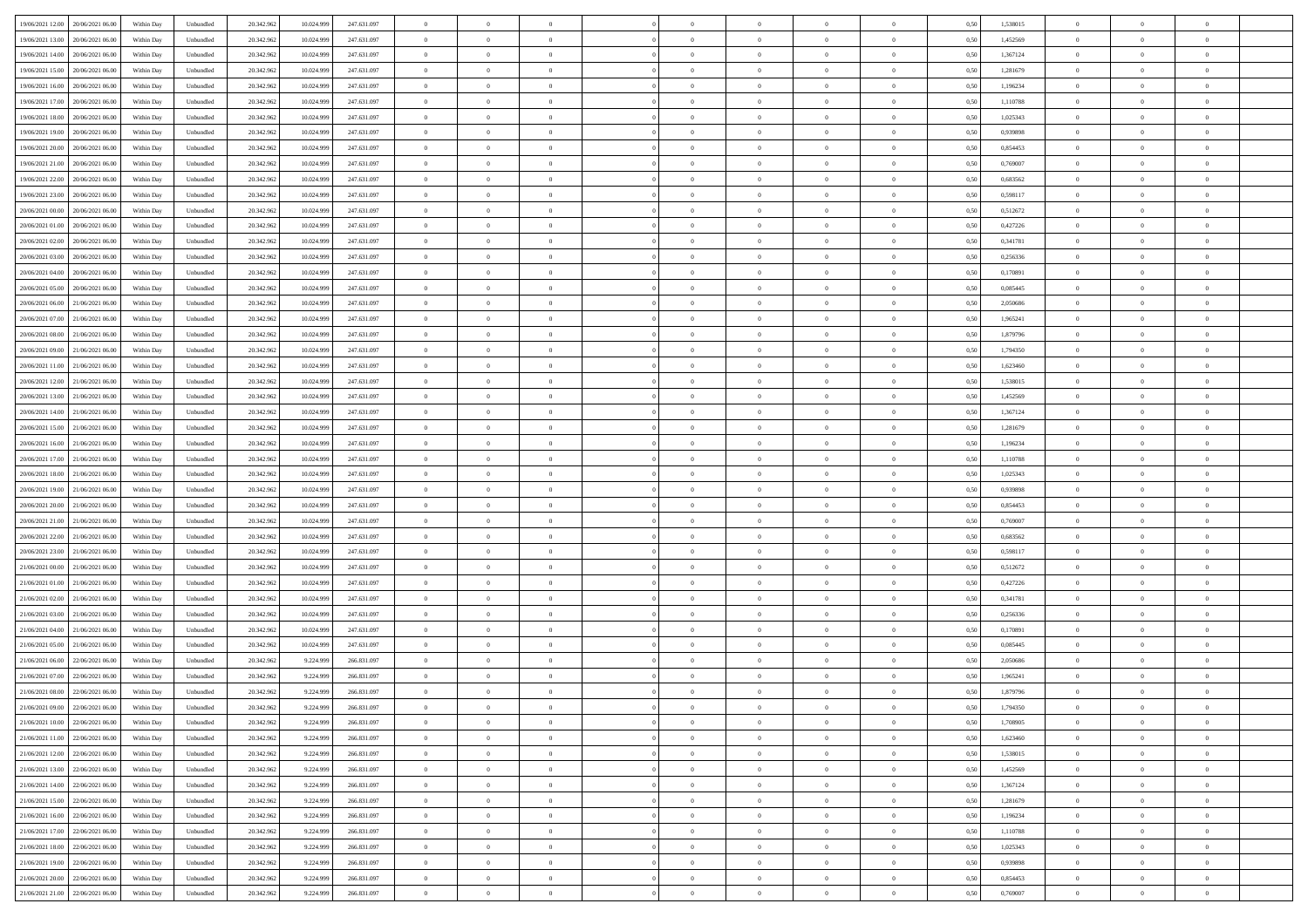| 21/06/2021 22:00<br>22/06/2021 06:00 | Within Day | Unbundled | 20.342.962 | 9.224.999 | 266.831.097 | $\overline{0}$ | $\overline{0}$ | $\overline{0}$ | $\theta$       | $\theta$       |                | $\overline{0}$ | 0,50 | 0,683562 | $\theta$       | $\theta$       | $\theta$       |  |
|--------------------------------------|------------|-----------|------------|-----------|-------------|----------------|----------------|----------------|----------------|----------------|----------------|----------------|------|----------|----------------|----------------|----------------|--|
|                                      |            |           |            |           |             |                |                |                |                |                |                |                |      |          |                |                |                |  |
| 21/06/2021 23.00<br>22/06/2021 06.0  | Within Day | Unbundled | 20.342.96  | 9.224.999 | 266.831.097 | $\overline{0}$ | $\overline{0}$ | $\overline{0}$ | $\,$ 0 $\,$    | $\bf{0}$       | $\overline{0}$ | $\bf{0}$       | 0,50 | 0,598117 | $\,$ 0 $\,$    | $\theta$       | $\overline{0}$ |  |
| 22/06/2021 00:00<br>22/06/2021 06:00 | Within Day | Unbundled | 20.342.962 | 9.224.999 | 266.831.097 | $\overline{0}$ | $\overline{0}$ | $\overline{0}$ | $\bf{0}$       | $\bf{0}$       | $\overline{0}$ | $\mathbf{0}$   | 0.50 | 0,512672 | $\bf{0}$       | $\overline{0}$ | $\overline{0}$ |  |
| 22/06/2021 01:00<br>22/06/2021 06.00 | Within Day | Unbundled | 20.342.962 | 9.224.999 | 266.831.097 | $\overline{0}$ | $\overline{0}$ | $\overline{0}$ | $\overline{0}$ | $\overline{0}$ | $\overline{0}$ | $\bf{0}$       | 0,50 | 0,427226 | $\theta$       | $\theta$       | $\overline{0}$ |  |
| 22/06/2021 02.00<br>22/06/2021 06.0  | Within Day | Unbundled | 20.342.962 | 9.224.999 | 266.831.097 | $\overline{0}$ | $\overline{0}$ | $\bf{0}$       | $\bf{0}$       | $\overline{0}$ | $\overline{0}$ | $\bf{0}$       | 0,50 | 0,341781 | $\,$ 0 $\,$    | $\theta$       | $\overline{0}$ |  |
|                                      |            |           |            |           |             |                |                |                |                |                |                |                |      |          |                |                |                |  |
| 22/06/2021 03:00<br>22/06/2021 06:00 | Within Day | Unbundled | 20.342.962 | 9.224.999 | 266.831.097 | $\overline{0}$ | $\overline{0}$ | $\overline{0}$ | $\overline{0}$ | $\overline{0}$ | $\overline{0}$ | $\mathbf{0}$   | 0.50 | 0.256336 | $\bf{0}$       | $\theta$       | $\overline{0}$ |  |
| 22/06/2021 04:00<br>22/06/2021 06.00 | Within Day | Unbundled | 20.342.962 | 9.224.999 | 266.831.097 | $\overline{0}$ | $\overline{0}$ | $\overline{0}$ | $\overline{0}$ | $\overline{0}$ | $\overline{0}$ | $\bf{0}$       | 0,50 | 0,170891 | $\theta$       | $\theta$       | $\overline{0}$ |  |
| 22/06/2021 05:00<br>22/06/2021 06.0  | Within Day | Unbundled | 20.342.962 | 9.224.999 | 266.831.097 | $\overline{0}$ | $\overline{0}$ | $\overline{0}$ | $\bf{0}$       | $\bf{0}$       | $\overline{0}$ | $\bf{0}$       | 0,50 | 0,085445 | $\,$ 0 $\,$    | $\bf{0}$       | $\overline{0}$ |  |
| 22/06/2021 06.00<br>23/06/2021 06:00 | Within Day | Unbundled | 20.342.962 | 9.474.999 | 260.831.097 | $\overline{0}$ | $\overline{0}$ | $\overline{0}$ | $\overline{0}$ | $\overline{0}$ | $\overline{0}$ | $\mathbf{0}$   | 0.50 | 2.050686 | $\,$ 0 $\,$    | $\theta$       | $\overline{0}$ |  |
| 22/06/2021 07:00<br>23/06/2021 06:00 | Within Day | Unbundled | 20.342.962 | 9.474.999 | 260.831.097 | $\overline{0}$ | $\overline{0}$ | $\overline{0}$ | $\bf{0}$       | $\overline{0}$ | $\overline{0}$ | $\bf{0}$       | 0,50 | 1,965241 | $\,$ 0 $\,$    | $\theta$       | $\overline{0}$ |  |
|                                      |            |           |            |           |             |                | $\overline{0}$ |                |                | $\overline{0}$ | $\overline{0}$ | $\bf{0}$       |      |          | $\,$ 0 $\,$    | $\theta$       | $\overline{0}$ |  |
| 22/06/2021 08:00<br>23/06/2021 06.0  | Within Day | Unbundled | 20.342.962 | 9.474.999 | 260.831.097 | $\overline{0}$ |                | $\overline{0}$ | $\bf{0}$       |                |                |                | 0,50 | 1,879796 |                |                |                |  |
| 22/06/2021 09:00<br>23/06/2021 06:00 | Within Day | Unbundled | 20.342.962 | 9.474.999 | 260.831.097 | $\overline{0}$ | $\overline{0}$ | $\overline{0}$ | $\bf{0}$       | $\bf{0}$       | $\overline{0}$ | $\,$ 0 $\,$    | 0.50 | 1,794350 | $\bf{0}$       | $\overline{0}$ | $\bf{0}$       |  |
| 22/06/2021 10:00<br>23/06/2021 06:00 | Within Day | Unbundled | 20.342.962 | 9.474.999 | 260.831.097 | $\overline{0}$ | $\overline{0}$ | $\overline{0}$ | $\overline{0}$ | $\overline{0}$ | $\overline{0}$ | $\bf{0}$       | 0,50 | 1,708905 | $\theta$       | $\theta$       | $\overline{0}$ |  |
| 22/06/2021 11:00<br>23/06/2021 06.0  | Within Day | Unbundled | 20.342.962 | 9.474.999 | 260.831.097 | $\overline{0}$ | $\overline{0}$ | $\overline{0}$ | $\bf{0}$       | $\overline{0}$ | $\overline{0}$ | $\bf{0}$       | 0,50 | 1,623460 | $\,$ 0 $\,$    | $\bf{0}$       | $\overline{0}$ |  |
| 22/06/2021 12:00<br>23/06/2021 06:00 | Within Day | Unbundled | 20.342.962 | 9.474.999 | 260.831.097 | $\overline{0}$ | $\overline{0}$ | $\overline{0}$ | $\overline{0}$ | $\overline{0}$ | $\overline{0}$ | $\mathbf{0}$   | 0.50 | 1.538015 | $\,$ 0 $\,$    | $\theta$       | $\overline{0}$ |  |
| 22/06/2021 13:00<br>23/06/2021 06:00 | Within Day | Unbundled | 20.342.962 | 9.474.999 | 260.831.097 | $\overline{0}$ | $\overline{0}$ | $\overline{0}$ | $\overline{0}$ | $\overline{0}$ | $\overline{0}$ | $\bf{0}$       | 0,50 | 1,452569 | $\theta$       | $\theta$       | $\overline{0}$ |  |
|                                      |            |           |            |           |             |                |                |                |                |                |                |                |      |          |                |                |                |  |
| 22/06/2021 14:00<br>23/06/2021 06.0  | Within Day | Unbundled | 20.342.962 | 9.474.999 | 260.831.097 | $\overline{0}$ | $\overline{0}$ | $\overline{0}$ | $\bf{0}$       | $\overline{0}$ | $\overline{0}$ | $\bf{0}$       | 0,50 | 1,367124 | $\,$ 0 $\,$    | $\theta$       | $\overline{0}$ |  |
| 22/06/2021 15:00<br>23/06/2021 06:00 | Within Day | Unbundled | 20.342.962 | 9.474.999 | 260.831.097 | $\overline{0}$ | $\overline{0}$ | $\overline{0}$ | $\overline{0}$ | $\bf{0}$       | $\overline{0}$ | $\mathbf{0}$   | 0.50 | 1.281679 | $\,$ 0 $\,$    | $\overline{0}$ | $\overline{0}$ |  |
| 22/06/2021 16:00<br>23/06/2021 06:00 | Within Day | Unbundled | 20.342.962 | 9.474.999 | 260.831.097 | $\overline{0}$ | $\overline{0}$ | $\overline{0}$ | $\overline{0}$ | $\overline{0}$ | $\overline{0}$ | $\bf{0}$       | 0,50 | 1,196234 | $\,$ 0 $\,$    | $\theta$       | $\overline{0}$ |  |
| 22/06/2021 17:00<br>23/06/2021 06.0  | Within Day | Unbundled | 20.342.962 | 9.474.999 | 260.831.097 | $\overline{0}$ | $\overline{0}$ | $\overline{0}$ | $\bf{0}$       | $\bf{0}$       | $\overline{0}$ | $\bf{0}$       | 0,50 | 1,110788 | $\,$ 0 $\,$    | $\bf{0}$       | $\overline{0}$ |  |
| 22/06/2021 18:00<br>23/06/2021 06:00 | Within Day | Unbundled | 20.342.962 | 9.474.999 | 260.831.097 | $\overline{0}$ | $\overline{0}$ | $\overline{0}$ | $\bf{0}$       | $\bf{0}$       | $\overline{0}$ | $\mathbf{0}$   | 0.50 | 1.025343 | $\bf{0}$       | $\overline{0}$ | $\,$ 0         |  |
| 22/06/2021 19:00<br>23/06/2021 06:00 | Within Day | Unbundled | 20.342.962 | 9.474.999 | 260.831.097 | $\overline{0}$ | $\overline{0}$ | $\overline{0}$ | $\overline{0}$ | $\overline{0}$ | $\overline{0}$ | $\,$ 0 $\,$    | 0,50 | 0,939898 | $\theta$       | $\theta$       | $\overline{0}$ |  |
|                                      |            |           |            |           |             |                |                |                |                |                |                |                |      |          |                |                |                |  |
| 22/06/2021 20.00<br>23/06/2021 06.0  | Within Day | Unbundled | 20.342.962 | 9.474.999 | 260.831.097 | $\overline{0}$ | $\overline{0}$ | $\bf{0}$       | $\bf{0}$       | $\overline{0}$ | $\overline{0}$ | $\bf{0}$       | 0,50 | 0,854453 | $\,$ 0 $\,$    | $\bf{0}$       | $\overline{0}$ |  |
| 22/06/2021 21:00<br>23/06/2021 06:00 | Within Day | Unbundled | 20.342.962 | 9.474.999 | 260.831.097 | $\overline{0}$ | $\overline{0}$ | $\overline{0}$ | $\overline{0}$ | $\overline{0}$ | $\overline{0}$ | $\mathbf{0}$   | 0.50 | 0.769007 | $\bf{0}$       | $\theta$       | $\overline{0}$ |  |
| 22/06/2021 22:00<br>23/06/2021 06:00 | Within Day | Unbundled | 20.342.962 | 9.474.999 | 260.831.097 | $\overline{0}$ | $\overline{0}$ | $\overline{0}$ | $\overline{0}$ | $\overline{0}$ | $\overline{0}$ | $\bf{0}$       | 0,50 | 0,683562 | $\theta$       | $\theta$       | $\overline{0}$ |  |
| 22/06/2021 23:00<br>23/06/2021 06.0  | Within Day | Unbundled | 20.342.962 | 9.474.999 | 260.831.097 | $\overline{0}$ | $\overline{0}$ | $\overline{0}$ | $\bf{0}$       | $\overline{0}$ | $\overline{0}$ | $\bf{0}$       | 0,50 | 0,598117 | $\,$ 0 $\,$    | $\theta$       | $\overline{0}$ |  |
| 23/06/2021 00:00<br>23/06/2021 06:00 | Within Day | Unbundled | 20.342.962 | 9.474.999 | 260.831.097 | $\overline{0}$ | $\overline{0}$ | $\overline{0}$ | $\overline{0}$ | $\overline{0}$ | $\overline{0}$ | $\mathbf{0}$   | 0.50 | 0.512672 | $\,$ 0 $\,$    | $\theta$       | $\overline{0}$ |  |
| 23/06/2021 01:00<br>23/06/2021 06:00 | Within Day | Unbundled | 20.342.962 | 9.474.999 | 260.831.097 | $\overline{0}$ | $\overline{0}$ | $\overline{0}$ | $\overline{0}$ | $\overline{0}$ | $\overline{0}$ | $\bf{0}$       | 0,50 | 0,427226 | $\theta$       | $\theta$       | $\overline{0}$ |  |
|                                      |            |           |            |           |             |                |                |                |                |                |                |                |      |          |                |                |                |  |
| 23/06/2021 02:00<br>23/06/2021 06.0  | Within Day | Unbundled | 20.342.962 | 9.474.999 | 260.831.097 | $\overline{0}$ | $\overline{0}$ | $\overline{0}$ | $\overline{0}$ | $\bf{0}$       | $\overline{0}$ | $\bf{0}$       | 0,50 | 0,341781 | $\,$ 0 $\,$    | $\bf{0}$       | $\overline{0}$ |  |
| 23/06/2021 03:00<br>23/06/2021 06:00 | Within Day | Unbundled | 20.342.962 | 9.474.999 | 260.831.097 | $\overline{0}$ | $\overline{0}$ | $\overline{0}$ | $\bf{0}$       | $\bf{0}$       | $\overline{0}$ | $\,$ 0 $\,$    | 0.50 | 0.256336 | $\bf{0}$       | $\overline{0}$ | $\bf{0}$       |  |
| 23/06/2021 04:00<br>23/06/2021 06:00 | Within Day | Unbundled | 20.342.962 | 9.474.999 | 260.831.097 | $\overline{0}$ | $\overline{0}$ | $\overline{0}$ | $\overline{0}$ | $\overline{0}$ | $\overline{0}$ | $\overline{0}$ | 0.50 | 0,170891 | $\theta$       | $\theta$       | $\overline{0}$ |  |
| 23/06/2021 05:00<br>23/06/2021 06.0  | Within Day | Unbundled | 20.342.962 | 9.474.999 | 260.831.097 | $\overline{0}$ | $\overline{0}$ | $\overline{0}$ | $\bf{0}$       | $\overline{0}$ | $\overline{0}$ | $\bf{0}$       | 0,50 | 0,085445 | $\,$ 0 $\,$    | $\bf{0}$       | $\overline{0}$ |  |
| 23/06/2021 06.00<br>24/06/2021 06.00 | Within Day | Unbundled | 20.342.962 | 9.224.999 | 266.831.097 | $\overline{0}$ | $\overline{0}$ | $\overline{0}$ | $\overline{0}$ | $\overline{0}$ | $\overline{0}$ | $\mathbf{0}$   | 0.50 | 2.050686 | $\,$ 0 $\,$    | $\theta$       | $\overline{0}$ |  |
| 23/06/2021 07:00<br>24/06/2021 06.00 | Within Day | Unbundled | 20.342.962 | 9.224.999 | 266.831.097 | $\overline{0}$ | $\overline{0}$ | $\overline{0}$ | $\overline{0}$ | $\overline{0}$ | $\overline{0}$ | $\overline{0}$ | 0.50 | 1,965241 | $\theta$       | $\theta$       | $\overline{0}$ |  |
|                                      |            |           |            |           |             |                | $\overline{0}$ |                |                |                | $\overline{0}$ |                |      |          |                |                |                |  |
| 23/06/2021 08:00<br>24/06/2021 06.0  | Within Day | Unbundled | 20.342.962 | 9.224.999 | 266.831.097 | $\overline{0}$ |                | $\overline{0}$ | $\bf{0}$       | $\overline{0}$ |                | $\bf{0}$       | 0,50 | 1,879796 | $\,$ 0 $\,$    | $\bf{0}$       | $\overline{0}$ |  |
| 23/06/2021 09:00<br>24/06/2021 06:00 | Within Day | Unbundled | 20.342.962 | 9.224.999 | 266.831.097 | $\overline{0}$ | $\overline{0}$ | $\overline{0}$ | $\overline{0}$ | $\bf{0}$       | $\overline{0}$ | $\mathbf{0}$   | 0.50 | 1,794350 | $\,$ 0 $\,$    | $\theta$       | $\overline{0}$ |  |
| 23/06/2021 10:00<br>24/06/2021 06.00 | Within Day | Unbundled | 20.342.962 | 9.224.999 | 266.831.097 | $\overline{0}$ | $\overline{0}$ | $\overline{0}$ | $\overline{0}$ | $\overline{0}$ | $\overline{0}$ | $\overline{0}$ | 0.50 | 1,708905 | $\theta$       | $\theta$       | $\overline{0}$ |  |
| 23/06/2021 11:00<br>24/06/2021 06.0  | Within Day | Unbundled | 20.342.962 | 9.224.999 | 266.831.097 | $\overline{0}$ | $\overline{0}$ | $\overline{0}$ | $\,$ 0 $\,$    | $\bf{0}$       | $\overline{0}$ | $\bf{0}$       | 0,50 | 1,623460 | $\,$ 0 $\,$    | $\bf{0}$       | $\overline{0}$ |  |
| 23/06/2021 12:00<br>24/06/2021 06.00 | Within Day | Unbundled | 20.342.962 | 9.224.999 | 266.831.097 | $\overline{0}$ | $\overline{0}$ | $\overline{0}$ | $\bf{0}$       | $\bf{0}$       | $\overline{0}$ | $\mathbf{0}$   | 0.50 | 1.538015 | $\bf{0}$       | $\overline{0}$ | $\,$ 0         |  |
| 23/06/2021 13:00<br>24/06/2021 06:00 | Within Day | Unbundled | 20.342.962 | 9.224.999 | 266.831.097 | $\overline{0}$ | $\overline{0}$ | $\overline{0}$ | $\overline{0}$ | $\overline{0}$ | $\overline{0}$ | $\overline{0}$ | 0.50 | 1,452569 | $\theta$       | $\theta$       | $\overline{0}$ |  |
|                                      |            |           |            |           |             |                | $\overline{0}$ |                | $\bf{0}$       | $\bf{0}$       | $\overline{0}$ | $\bf{0}$       |      |          | $\,$ 0 $\,$    | $\bf{0}$       | $\overline{0}$ |  |
| 23/06/2021 14:00<br>24/06/2021 06.0  | Within Day | Unbundled | 20.342.962 | 9.224.999 | 266.831.097 | $\overline{0}$ |                | $\overline{0}$ |                |                |                |                | 0,50 | 1,367124 |                |                |                |  |
| 23/06/2021 15:00<br>24/06/2021 06.00 | Within Day | Unbundled | 20.342.962 | 9.224.999 | 266.831.097 | $\overline{0}$ | $\overline{0}$ | $\overline{0}$ | $\overline{0}$ | $\overline{0}$ | $\overline{0}$ | $\mathbf{0}$   | 0.50 | 1.281679 | $\,$ 0 $\,$    | $\theta$       | $\overline{0}$ |  |
| 23/06/2021 16:00<br>24/06/2021 06.00 | Within Day | Unbundled | 20.342.962 | 9.224.999 | 266.831.097 | $\overline{0}$ | $\overline{0}$ | $\overline{0}$ | $\overline{0}$ | $\overline{0}$ | $\Omega$       | $\overline{0}$ | 0.5( | 1,196234 | $\theta$       | $\theta$       | $\overline{0}$ |  |
| 23/06/2021 17:00<br>24/06/2021 06.00 | Within Day | Unbundled | 20.342.962 | 9.224.999 | 266.831.097 | $\overline{0}$ | $\overline{0}$ | $\bf{0}$       | $\overline{0}$ | $\bf{0}$       | $\overline{0}$ | $\bf{0}$       | 0,50 | 1,110788 | $\,$ 0 $\,$    | $\bf{0}$       | $\overline{0}$ |  |
| 23/06/2021 18:00 24/06/2021 06:00    | Within Day | Unbundled | 20.342.962 | 9.224.999 | 266 831 097 | $\bf{0}$       | $\,$ 0 $\,$    |                | $\bf{0}$       |                |                |                | 0,50 | 1,025343 | $\theta$       | $\overline{0}$ |                |  |
| 23/06/2021 19:00 24/06/2021 06:00    | Within Dav | Unbundled | 20.342.962 | 9.224.999 | 266.831.097 | $\overline{0}$ | $\overline{0}$ | $\overline{0}$ | $\overline{0}$ | $\overline{0}$ | $\overline{0}$ | $\overline{0}$ | 0,50 | 0,939898 | $\theta$       | $\theta$       | $\overline{0}$ |  |
| 23/06/2021 20:00<br>24/06/2021 06.00 | Within Day | Unbundled | 20.342.962 | 9.224.999 | 266.831.097 | $\overline{0}$ | $\overline{0}$ | $\overline{0}$ | $\bf{0}$       | $\overline{0}$ | $\overline{0}$ | $\mathbf{0}$   | 0,50 | 0,854453 | $\bf{0}$       | $\overline{0}$ | $\bf{0}$       |  |
|                                      |            |           |            |           |             |                |                |                |                |                |                |                |      |          |                |                |                |  |
| 23/06/2021 21.00 24/06/2021 06.00    | Within Day | Unbundled | 20.342.962 | 9.224.999 | 266.831.097 | $\overline{0}$ | $\overline{0}$ | $\overline{0}$ | $\,$ 0 $\,$    | $\bf{0}$       | $\overline{0}$ | $\mathbf{0}$   | 0.50 | 0.769007 | $\overline{0}$ | $\bf{0}$       | $\,$ 0 $\,$    |  |
| 23/06/2021 22:00 24/06/2021 06:00    | Within Dav | Unbundled | 20.342.962 | 9.224.999 | 266.831.097 | $\overline{0}$ | $\overline{0}$ | $\overline{0}$ | $\overline{0}$ | $\overline{0}$ | $\overline{0}$ | $\mathbf{0}$   | 0,50 | 0,683562 | $\overline{0}$ | $\theta$       | $\overline{0}$ |  |
| 23/06/2021 23:00<br>24/06/2021 06:00 | Within Day | Unbundled | 20.342.962 | 9.224.999 | 266.831.097 | $\overline{0}$ | $\overline{0}$ | $\overline{0}$ | $\bf{0}$       | $\bf{0}$       | $\overline{0}$ | $\mathbf{0}$   | 0,50 | 0,598117 | $\overline{0}$ | $\bf{0}$       | $\overline{0}$ |  |
| 24/06/2021 00.00<br>24/06/2021 06:00 | Within Day | Unbundled | 20.342.962 | 9.224.999 | 266.831.097 | $\overline{0}$ | $\overline{0}$ | $\overline{0}$ | $\bf{0}$       | $\overline{0}$ | $\overline{0}$ | $\mathbf{0}$   | 0.50 | 0,512672 | $\,$ 0 $\,$    | $\theta$       | $\,$ 0         |  |
| 24/06/2021 01:00<br>24/06/2021 06:00 | Within Day | Unbundled | 20.342.962 | 9.224.999 | 266.831.097 | $\overline{0}$ | $\overline{0}$ | $\overline{0}$ | $\overline{0}$ | $\overline{0}$ | $\overline{0}$ | $\mathbf{0}$   | 0,50 | 0,427226 | $\overline{0}$ | $\theta$       | $\overline{0}$ |  |
| 24/06/2021 02.00<br>24/06/2021 06.00 | Within Day | Unbundled | 20.342.962 | 9.224.999 | 266.831.097 | $\overline{0}$ | $\overline{0}$ | $\overline{0}$ | $\bf{0}$       | $\overline{0}$ | $\overline{0}$ | $\,$ 0 $\,$    | 0,50 | 0,341781 | $\bf{0}$       | $\bf{0}$       | $\overline{0}$ |  |
|                                      |            |           |            |           |             |                |                |                |                |                |                |                |      |          |                |                |                |  |
| 24/06/2021 03:00<br>24/06/2021 06:00 | Within Day | Unbundled | 20.342.962 | 9.224.999 | 266.831.097 | $\overline{0}$ | $\overline{0}$ | $\overline{0}$ | $\bf{0}$       | $\overline{0}$ | $\overline{0}$ | $\,$ 0 $\,$    | 0.50 | 0.256336 | $\overline{0}$ | $\bf{0}$       | $\,$ 0         |  |
| 24/06/2021 04:00<br>24/06/2021 06:00 | Within Dav | Unbundled | 20.342.962 | 9.224.999 | 266.831.097 | $\overline{0}$ | $\overline{0}$ | $\overline{0}$ | $\overline{0}$ | $\overline{0}$ | $\overline{0}$ | $\mathbf{0}$   | 0,50 | 0,170891 | $\overline{0}$ | $\theta$       | $\overline{0}$ |  |
| 24/06/2021 05:00<br>24/06/2021 06.0  | Within Day | Unbundled | 20.342.962 | 9.224.999 | 266.831.097 | $\overline{0}$ | $\overline{0}$ | $\overline{0}$ | $\overline{0}$ | $\bf{0}$       | $\overline{0}$ | $\mathbf{0}$   | 0,50 | 0,085445 | $\bf{0}$       | $\bf{0}$       | $\overline{0}$ |  |
| 24/06/2021 06:00 25/06/2021 06:00    | Within Day | Unbundled | 20.342.962 | 8.974.999 | 272.831.097 | $\,$ 0 $\,$    | $\overline{0}$ | $\overline{0}$ | $\bf{0}$       | $\,$ 0         | $\overline{0}$ | $\,0\,$        | 0,50 | 2,050686 | $\overline{0}$ | $\,$ 0 $\,$    | $\,$ 0 $\,$    |  |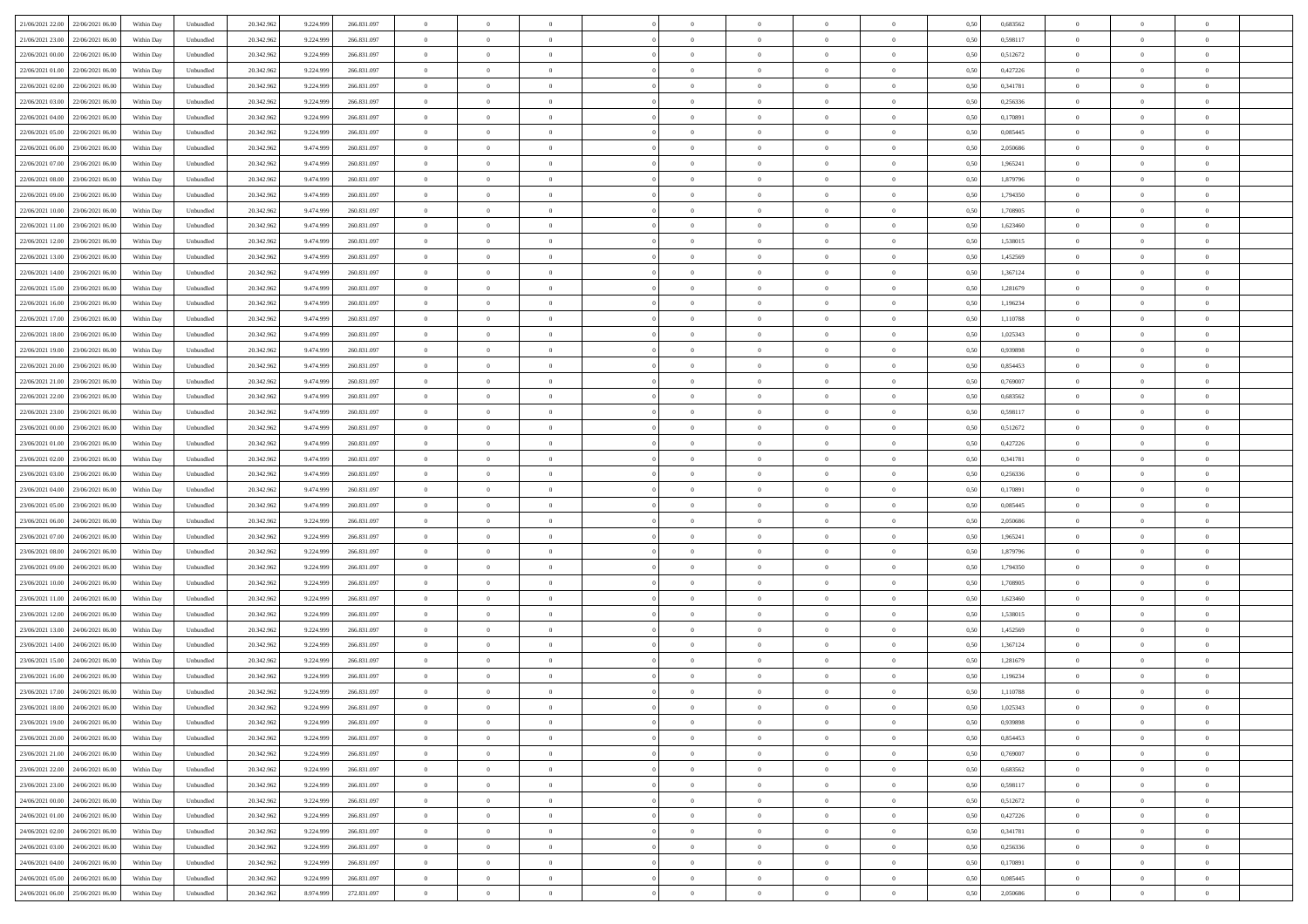| 24/06/2021 07:00<br>25/06/2021 06:00 | Within Day | Unbundled | 20.342.962 | 8.974.999 | 272.831.097 | $\overline{0}$ | $\overline{0}$ | $\overline{0}$ | $\theta$       | $\theta$       |                | $\overline{0}$ | 0,50 | 1,965241 | $\theta$       | $\theta$       | $\theta$       |  |
|--------------------------------------|------------|-----------|------------|-----------|-------------|----------------|----------------|----------------|----------------|----------------|----------------|----------------|------|----------|----------------|----------------|----------------|--|
|                                      |            |           |            |           |             |                |                |                |                |                |                |                |      |          |                |                |                |  |
| 24/06/2021 08:00<br>25/06/2021 06.0  | Within Day | Unbundled | 20.342.96  | 8.974.999 | 272.831.097 | $\overline{0}$ | $\overline{0}$ | $\overline{0}$ | $\,$ 0 $\,$    | $\bf{0}$       | $\overline{0}$ | $\bf{0}$       | 0,50 | 1,879796 | $\,$ 0 $\,$    | $\theta$       | $\overline{0}$ |  |
| 24/06/2021 09:00<br>25/06/2021 06:00 | Within Day | Unbundled | 20.342.962 | 8.974.999 | 272.831.097 | $\overline{0}$ | $\overline{0}$ | $\overline{0}$ | $\bf{0}$       | $\bf{0}$       | $\overline{0}$ | $\mathbf{0}$   | 0.50 | 1,794350 | $\bf{0}$       | $\overline{0}$ | $\overline{0}$ |  |
| 24/06/2021 10:00<br>25/06/2021 06:00 | Within Day | Unbundled | 20.342.962 | 8.974.999 | 272.831.097 | $\overline{0}$ | $\overline{0}$ | $\overline{0}$ | $\overline{0}$ | $\overline{0}$ | $\overline{0}$ | $\bf{0}$       | 0,50 | 1,708905 | $\theta$       | $\theta$       | $\overline{0}$ |  |
| 24/06/2021 11:00<br>25/06/2021 06.0  | Within Day | Unbundled | 20.342.962 | 8.974.999 | 272.831.097 | $\overline{0}$ | $\overline{0}$ | $\bf{0}$       | $\bf{0}$       | $\overline{0}$ | $\overline{0}$ | $\bf{0}$       | 0,50 | 1,623460 | $\,$ 0 $\,$    | $\theta$       | $\overline{0}$ |  |
|                                      |            |           |            |           |             |                |                |                |                |                |                |                |      |          |                |                |                |  |
| 24/06/2021 12.00<br>25/06/2021 06:00 | Within Day | Unbundled | 20.342.962 | 8.974.999 | 272.831.097 | $\overline{0}$ | $\overline{0}$ | $\overline{0}$ | $\overline{0}$ | $\overline{0}$ | $\overline{0}$ | $\mathbf{0}$   | 0.50 | 1.538015 | $\,$ 0 $\,$    | $\theta$       | $\overline{0}$ |  |
| 24/06/2021 13:00<br>25/06/2021 06.00 | Within Day | Unbundled | 20.342.962 | 8.974.999 | 272.831.097 | $\overline{0}$ | $\overline{0}$ | $\overline{0}$ | $\overline{0}$ | $\overline{0}$ | $\overline{0}$ | $\bf{0}$       | 0,50 | 1,452569 | $\theta$       | $\theta$       | $\overline{0}$ |  |
| 24/06/2021 14:00<br>25/06/2021 06.0  | Within Day | Unbundled | 20.342.962 | 8.974.999 | 272.831.097 | $\overline{0}$ | $\overline{0}$ | $\overline{0}$ | $\bf{0}$       | $\bf{0}$       | $\overline{0}$ | $\bf{0}$       | 0,50 | 1,367124 | $\,$ 0 $\,$    | $\bf{0}$       | $\overline{0}$ |  |
| 24/06/2021 15:00<br>25/06/2021 06:00 | Within Day | Unbundled | 20.342.962 | 8.974.999 | 272.831.097 | $\overline{0}$ | $\overline{0}$ | $\overline{0}$ | $\overline{0}$ | $\overline{0}$ | $\overline{0}$ | $\mathbf{0}$   | 0.50 | 1.281679 | $\,$ 0 $\,$    | $\theta$       | $\overline{0}$ |  |
| 24/06/2021 16:00<br>25/06/2021 06:00 | Within Day | Unbundled | 20.342.962 | 8.974.999 | 272.831.097 | $\overline{0}$ | $\overline{0}$ | $\overline{0}$ | $\bf{0}$       | $\overline{0}$ | $\overline{0}$ | $\bf{0}$       | 0,50 | 1,196234 | $\,$ 0 $\,$    | $\theta$       | $\overline{0}$ |  |
|                                      |            |           |            |           |             |                | $\overline{0}$ |                |                |                |                |                |      |          |                | $\theta$       |                |  |
| 24/06/2021 17:00<br>25/06/2021 06.0  | Within Day | Unbundled | 20.342.962 | 8.974.999 | 272.831.097 | $\overline{0}$ |                | $\bf{0}$       | $\bf{0}$       | $\overline{0}$ | $\overline{0}$ | $\bf{0}$       | 0,50 | 1,110788 | $\,$ 0 $\,$    |                | $\overline{0}$ |  |
| 24/06/2021 18:00<br>25/06/2021 06:00 | Within Day | Unbundled | 20.342.962 | 8.974.999 | 272.831.097 | $\overline{0}$ | $\overline{0}$ | $\overline{0}$ | $\bf{0}$       | $\bf{0}$       | $\overline{0}$ | $\mathbf{0}$   | 0.50 | 1.025343 | $\bf{0}$       | $\overline{0}$ | $\bf{0}$       |  |
| 24/06/2021 19:00<br>25/06/2021 06:00 | Within Day | Unbundled | 20.342.962 | 8.974.999 | 272.831.097 | $\overline{0}$ | $\overline{0}$ | $\overline{0}$ | $\overline{0}$ | $\overline{0}$ | $\overline{0}$ | $\bf{0}$       | 0,50 | 0,939898 | $\theta$       | $\theta$       | $\overline{0}$ |  |
| 24/06/2021 20.00<br>25/06/2021 06.0  | Within Day | Unbundled | 20.342.962 | 8.974.999 | 272.831.097 | $\overline{0}$ | $\overline{0}$ | $\overline{0}$ | $\bf{0}$       | $\overline{0}$ | $\overline{0}$ | $\bf{0}$       | 0,50 | 0,854453 | $\,$ 0 $\,$    | $\bf{0}$       | $\overline{0}$ |  |
| 24/06/2021 21.00<br>25/06/2021 06:00 | Within Day | Unbundled | 20.342.962 | 8.974.999 | 272.831.097 | $\overline{0}$ | $\overline{0}$ | $\overline{0}$ | $\overline{0}$ | $\overline{0}$ | $\overline{0}$ | $\mathbf{0}$   | 0.50 | 0.769007 | $\,$ 0 $\,$    | $\theta$       | $\overline{0}$ |  |
| 24/06/2021 22.00<br>25/06/2021 06:00 | Within Day | Unbundled | 20.342.962 | 8.974.999 | 272.831.097 | $\overline{0}$ | $\overline{0}$ | $\overline{0}$ | $\overline{0}$ | $\overline{0}$ | $\overline{0}$ | $\bf{0}$       | 0,50 | 0,683562 | $\theta$       | $\theta$       | $\overline{0}$ |  |
|                                      |            |           |            |           |             |                |                |                |                |                |                |                |      |          |                |                |                |  |
| 24/06/2021 23:00<br>25/06/2021 06.0  | Within Day | Unbundled | 20.342.962 | 8.974.999 | 272.831.097 | $\overline{0}$ | $\overline{0}$ | $\overline{0}$ | $\bf{0}$       | $\overline{0}$ | $\overline{0}$ | $\bf{0}$       | 0,50 | 0,598117 | $\,$ 0 $\,$    | $\theta$       | $\overline{0}$ |  |
| 25/06/2021 00:00<br>25/06/2021 06:00 | Within Day | Unbundled | 20.342.962 | 8.974.999 | 272.831.097 | $\overline{0}$ | $\overline{0}$ | $\overline{0}$ | $\overline{0}$ | $\bf{0}$       | $\overline{0}$ | $\mathbf{0}$   | 0.50 | 0.512672 | $\,$ 0 $\,$    | $\overline{0}$ | $\overline{0}$ |  |
| 25/06/2021 01:00<br>25/06/2021 06:00 | Within Day | Unbundled | 20.342.962 | 8.974.999 | 272.831.097 | $\overline{0}$ | $\overline{0}$ | $\overline{0}$ | $\overline{0}$ | $\overline{0}$ | $\overline{0}$ | $\bf{0}$       | 0,50 | 0,427226 | $\,$ 0 $\,$    | $\theta$       | $\overline{0}$ |  |
| 25/06/2021 02:00<br>25/06/2021 06.0  | Within Day | Unbundled | 20.342.962 | 8.974.999 | 272.831.097 | $\overline{0}$ | $\overline{0}$ | $\overline{0}$ | $\bf{0}$       | $\bf{0}$       | $\overline{0}$ | $\bf{0}$       | 0,50 | 0,341781 | $\,$ 0 $\,$    | $\bf{0}$       | $\overline{0}$ |  |
| 25/06/2021 03.00<br>25/06/2021 06:00 | Within Day | Unbundled | 20.342.962 | 8.974.999 | 272.831.097 | $\overline{0}$ | $\overline{0}$ | $\overline{0}$ | $\bf{0}$       | $\bf{0}$       | $\overline{0}$ | $\mathbf{0}$   | 0.50 | 0.256336 | $\bf{0}$       | $\overline{0}$ | $\bf{0}$       |  |
| 25/06/2021 04:00<br>25/06/2021 06:00 | Within Day | Unbundled | 20.342.962 | 8.974.999 | 272.831.097 | $\overline{0}$ | $\overline{0}$ | $\overline{0}$ | $\overline{0}$ | $\overline{0}$ | $\overline{0}$ | $\,$ 0 $\,$    | 0,50 | 0,170891 | $\theta$       | $\theta$       | $\overline{0}$ |  |
|                                      |            |           |            |           |             |                |                |                |                |                |                |                |      |          |                |                |                |  |
| 25/06/2021 05:00<br>25/06/2021 06.0  | Within Day | Unbundled | 20.342.962 | 8.974.999 | 272.831.097 | $\overline{0}$ | $\overline{0}$ | $\bf{0}$       | $\bf{0}$       | $\overline{0}$ | $\overline{0}$ | $\bf{0}$       | 0,50 | 0,085445 | $\,$ 0 $\,$    | $\bf{0}$       | $\overline{0}$ |  |
| 25/06/2021 06:00<br>26/06/2021 06:00 | Within Day | Unbundled | 20.342.962 | 9.274.999 | 265.631.097 | $\overline{0}$ | $\overline{0}$ | $\overline{0}$ | $\overline{0}$ | $\overline{0}$ | $\overline{0}$ | $\mathbf{0}$   | 0.50 | 2.050686 | $\bf{0}$       | $\theta$       | $\overline{0}$ |  |
| 25/06/2021 07:00<br>26/06/2021 06.00 | Within Day | Unbundled | 20.342.962 | 9.274.999 | 265.631.097 | $\overline{0}$ | $\overline{0}$ | $\overline{0}$ | $\overline{0}$ | $\overline{0}$ | $\overline{0}$ | $\bf{0}$       | 0,50 | 1,965241 | $\theta$       | $\theta$       | $\overline{0}$ |  |
| 25/06/2021 08:00<br>26/06/2021 06.0  | Within Day | Unbundled | 20.342.962 | 9.274.999 | 265.631.097 | $\overline{0}$ | $\overline{0}$ | $\overline{0}$ | $\bf{0}$       | $\overline{0}$ | $\overline{0}$ | $\bf{0}$       | 0,50 | 1,879796 | $\,$ 0 $\,$    | $\theta$       | $\overline{0}$ |  |
| 25/06/2021 09:00<br>26/06/2021 06:00 | Within Day | Unbundled | 20.342.962 | 9.274.999 | 265.631.097 | $\overline{0}$ | $\overline{0}$ | $\overline{0}$ | $\overline{0}$ | $\overline{0}$ | $\overline{0}$ | $\mathbf{0}$   | 0.50 | 1,794350 | $\,$ 0 $\,$    | $\theta$       | $\overline{0}$ |  |
| 25/06/2021 10:00<br>26/06/2021 06:00 | Within Day | Unbundled | 20.342.962 | 9.274.999 | 265.631.097 | $\overline{0}$ | $\overline{0}$ | $\overline{0}$ | $\overline{0}$ | $\overline{0}$ | $\overline{0}$ | $\bf{0}$       | 0,50 | 1,708905 | $\theta$       | $\theta$       | $\overline{0}$ |  |
|                                      |            |           |            |           |             |                |                |                |                |                |                |                |      |          |                |                |                |  |
| 25/06/2021 11:00<br>26/06/2021 06.0  | Within Day | Unbundled | 20.342.962 | 9.274.999 | 265.631.097 | $\overline{0}$ | $\overline{0}$ | $\overline{0}$ | $\overline{0}$ | $\bf{0}$       | $\overline{0}$ | $\bf{0}$       | 0,50 | 1,623460 | $\,$ 0 $\,$    | $\bf{0}$       | $\overline{0}$ |  |
| 25/06/2021 12:00<br>26/06/2021 06:00 | Within Day | Unbundled | 20.342.962 | 9.274.999 | 265.631.097 | $\overline{0}$ | $\overline{0}$ | $\overline{0}$ | $\bf{0}$       | $\bf{0}$       | $\overline{0}$ | $\mathbf{0}$   | 0.50 | 1.538015 | $\bf{0}$       | $\overline{0}$ | $\bf{0}$       |  |
| 25/06/2021 13:00<br>26/06/2021 06:00 | Within Day | Unbundled | 20.342.962 | 9.274.999 | 265.631.097 | $\overline{0}$ | $\overline{0}$ | $\overline{0}$ | $\overline{0}$ | $\overline{0}$ | $\overline{0}$ | $\overline{0}$ | 0.50 | 1,452569 | $\theta$       | $\theta$       | $\overline{0}$ |  |
| 25/06/2021 14:00<br>26/06/2021 06.0  | Within Day | Unbundled | 20.342.962 | 9.274.999 | 265.631.097 | $\overline{0}$ | $\overline{0}$ | $\overline{0}$ | $\bf{0}$       | $\overline{0}$ | $\overline{0}$ | $\bf{0}$       | 0,50 | 1,367124 | $\,$ 0 $\,$    | $\bf{0}$       | $\overline{0}$ |  |
| 25/06/2021 15:00<br>26/06/2021 06.00 | Within Day | Unbundled | 20.342.962 | 9.274.999 | 265.631.097 | $\overline{0}$ | $\overline{0}$ | $\overline{0}$ | $\overline{0}$ | $\overline{0}$ | $\overline{0}$ | $\mathbf{0}$   | 0.50 | 1.281679 | $\,$ 0 $\,$    | $\theta$       | $\overline{0}$ |  |
| 25/06/2021 16:00<br>26/06/2021 06:00 | Within Day | Unbundled | 20.342.962 | 9.274.999 | 265.631.097 | $\overline{0}$ | $\overline{0}$ | $\overline{0}$ | $\overline{0}$ | $\overline{0}$ | $\overline{0}$ | $\overline{0}$ | 0.50 | 1,196234 | $\theta$       | $\theta$       | $\overline{0}$ |  |
|                                      |            |           |            |           |             |                |                |                |                |                |                |                |      |          |                |                |                |  |
| 25/06/2021 17:00<br>26/06/2021 06.0  | Within Day | Unbundled | 20.342.962 | 9.274.999 | 265.631.097 | $\overline{0}$ | $\overline{0}$ | $\overline{0}$ | $\bf{0}$       | $\overline{0}$ | $\overline{0}$ | $\bf{0}$       | 0,50 | 1,110788 | $\,$ 0 $\,$    | $\bf{0}$       | $\overline{0}$ |  |
| 25/06/2021 18:00<br>26/06/2021 06:00 | Within Day | Unbundled | 20.342.962 | 9.274.999 | 265.631.097 | $\overline{0}$ | $\overline{0}$ | $\overline{0}$ | $\overline{0}$ | $\bf{0}$       | $\overline{0}$ | $\mathbf{0}$   | 0.50 | 1.025343 | $\,$ 0 $\,$    | $\theta$       | $\overline{0}$ |  |
| 25/06/2021 19:00<br>26/06/2021 06:00 | Within Day | Unbundled | 20.342.962 | 9.274.999 | 265.631.097 | $\overline{0}$ | $\overline{0}$ | $\overline{0}$ | $\overline{0}$ | $\overline{0}$ | $\overline{0}$ | $\overline{0}$ | 0.50 | 0,939898 | $\theta$       | $\theta$       | $\overline{0}$ |  |
| 25/06/2021 20:00<br>26/06/2021 06.0  | Within Day | Unbundled | 20.342.962 | 9.274.999 | 265.631.097 | $\overline{0}$ | $\overline{0}$ | $\overline{0}$ | $\,$ 0 $\,$    | $\bf{0}$       | $\overline{0}$ | $\bf{0}$       | 0,50 | 0,854453 | $\,$ 0 $\,$    | $\bf{0}$       | $\overline{0}$ |  |
| 25/06/2021 21.00<br>26/06/2021 06.00 | Within Day | Unbundled | 20.342.962 | 9.274.999 | 265.631.097 | $\overline{0}$ | $\overline{0}$ | $\overline{0}$ | $\bf{0}$       | $\bf{0}$       | $\overline{0}$ | $\mathbf{0}$   | 0.50 | 0.769007 | $\bf{0}$       | $\overline{0}$ | $\overline{0}$ |  |
| 25/06/2021 22:00<br>26/06/2021 06:00 | Within Day | Unbundled | 20.342.962 | 9.274.999 | 265.631.097 | $\overline{0}$ | $\overline{0}$ | $\overline{0}$ | $\overline{0}$ | $\overline{0}$ | $\overline{0}$ | $\overline{0}$ | 0.50 | 0,683562 | $\theta$       | $\theta$       | $\overline{0}$ |  |
|                                      |            |           |            |           |             |                |                |                |                |                |                |                |      |          |                |                |                |  |
| 25/06/2021 23.00<br>26/06/2021 06.0  | Within Day | Unbundled | 20.342.962 | 9.274.999 | 265.631.097 | $\overline{0}$ | $\overline{0}$ | $\overline{0}$ | $\bf{0}$       | $\bf{0}$       | $\overline{0}$ | $\bf{0}$       | 0,50 | 0,598117 | $\,$ 0 $\,$    | $\bf{0}$       | $\overline{0}$ |  |
| 26/06/2021 00:00<br>26/06/2021 06.00 | Within Day | Unbundled | 20.342.962 | 9.274.999 | 265.631.097 | $\overline{0}$ | $\overline{0}$ | $\overline{0}$ | $\overline{0}$ | $\overline{0}$ | $\overline{0}$ | $\mathbf{0}$   | 0.50 | 0,512672 | $\,$ 0 $\,$    | $\theta$       | $\overline{0}$ |  |
| 26/06/2021 01:00<br>26/06/2021 06.00 | Within Day | Unbundled | 20.342.962 | 9.274.999 | 265.631.097 | $\overline{0}$ | $\overline{0}$ | $\overline{0}$ | $\overline{0}$ | $\overline{0}$ | $\theta$       | $\overline{0}$ | 0.5( | 0,427226 | $\theta$       | $\theta$       | $\overline{0}$ |  |
| 26/06/2021 02:00<br>26/06/2021 06.00 | Within Day | Unbundled | 20.342.962 | 9.274.999 | 265.631.097 | $\overline{0}$ | $\overline{0}$ | $\bf{0}$       | $\overline{0}$ | $\bf{0}$       | $\overline{0}$ | $\bf{0}$       | 0,50 | 0,341781 | $\,$ 0 $\,$    | $\bf{0}$       | $\overline{0}$ |  |
| 26/06/2021 03:00 26/06/2021 06:00    | Within Day | Unbundled | 20.342.962 | 9.274.999 | 265 631 097 | $\bf{0}$       | $\,0\,$        |                | $\bf{0}$       |                |                |                | 0,50 | 0,256336 | $\theta$       | $\overline{0}$ |                |  |
| 26/06/2021 04:00 26/06/2021 06:00    | Within Dav | Unbundled | 20.342.962 | 9.274.999 | 265.631.097 | $\overline{0}$ | $\overline{0}$ | $\overline{0}$ | $\overline{0}$ | $\overline{0}$ | $\overline{0}$ | $\overline{0}$ | 0,50 | 0,170891 | $\theta$       | $\theta$       | $\overline{0}$ |  |
| 26/06/2021 05:00<br>26/06/2021 06.0  | Within Day | Unbundled | 20.342.962 | 9.274.999 | 265.631.097 | $\overline{0}$ | $\overline{0}$ | $\overline{0}$ | $\bf{0}$       | $\overline{0}$ | $\overline{0}$ | $\mathbf{0}$   | 0,50 | 0,085445 | $\bf{0}$       | $\overline{0}$ | $\bf{0}$       |  |
|                                      |            |           |            |           |             |                |                |                |                |                |                |                |      |          |                |                |                |  |
| 26/06/2021 06:00 27/06/2021 06:00    | Within Day | Unbundled | 20.342.962 | 9.974.999 | 248.831.097 | $\overline{0}$ | $\overline{0}$ | $\overline{0}$ | $\overline{0}$ | $\bf{0}$       | $\overline{0}$ | $\mathbf{0}$   | 0.50 | 2.050686 | $\overline{0}$ | $\bf{0}$       | $\,$ 0 $\,$    |  |
| 26/06/2021 07:00<br>27/06/2021 06:00 | Within Dav | Unbundled | 20.342.962 | 9.974.999 | 248.831.097 | $\overline{0}$ | $\overline{0}$ | $\overline{0}$ | $\overline{0}$ | $\overline{0}$ | $\overline{0}$ | $\mathbf{0}$   | 0,50 | 1,965241 | $\overline{0}$ | $\theta$       | $\overline{0}$ |  |
| 26/06/2021 08:00<br>27/06/2021 06.00 | Within Day | Unbundled | 20.342.962 | 9.974.999 | 248.831.097 | $\overline{0}$ | $\overline{0}$ | $\overline{0}$ | $\bf{0}$       | $\bf{0}$       | $\overline{0}$ | $\mathbf{0}$   | 0,50 | 1,879796 | $\overline{0}$ | $\bf{0}$       | $\overline{0}$ |  |
| 27/06/2021 06:00<br>26/06/2021 09:00 | Within Day | Unbundled | 20.342.962 | 9.974.999 | 248.831.097 | $\overline{0}$ | $\overline{0}$ | $\overline{0}$ | $\bf{0}$       | $\overline{0}$ | $\overline{0}$ | $\mathbf{0}$   | 0.50 | 1,794350 | $\,$ 0 $\,$    | $\theta$       | $\overline{0}$ |  |
| 26/06/2021 10:00<br>27/06/2021 06:00 | Within Day | Unbundled | 20.342.962 | 9.974.999 | 248.831.097 | $\overline{0}$ | $\overline{0}$ | $\overline{0}$ | $\overline{0}$ | $\overline{0}$ | $\overline{0}$ | $\mathbf{0}$   | 0,50 | 1,708905 | $\overline{0}$ | $\theta$       | $\overline{0}$ |  |
| 26/06/2021 11:00<br>27/06/2021 06:00 | Within Day | Unbundled | 20.342.962 | 9.974.999 | 248.831.097 | $\overline{0}$ | $\overline{0}$ | $\overline{0}$ | $\bf{0}$       | $\overline{0}$ | $\overline{0}$ | $\,$ 0 $\,$    | 0,50 | 1,623460 | $\bf{0}$       | $\bf{0}$       | $\overline{0}$ |  |
|                                      |            |           |            |           |             |                |                |                |                |                |                |                |      |          |                |                |                |  |
| 27/06/2021 06:00<br>26/06/2021 12.00 | Within Day | Unbundled | 20.342.962 | 9.974.999 | 248.831.097 | $\overline{0}$ | $\overline{0}$ | $\overline{0}$ | $\bf{0}$       | $\bf{0}$       | $\overline{0}$ | $\,$ 0 $\,$    | 0.50 | 1.538015 | $\overline{0}$ | $\bf{0}$       | $\,$ 0         |  |
| 26/06/2021 13:00<br>27/06/2021 06:00 | Within Dav | Unbundled | 20.342.962 | 9.974.999 | 248.831.097 | $\overline{0}$ | $\overline{0}$ | $\overline{0}$ | $\overline{0}$ | $\overline{0}$ | $\overline{0}$ | $\mathbf{0}$   | 0,50 | 1,452569 | $\overline{0}$ | $\theta$       | $\overline{0}$ |  |
| 26/06/2021 14:00<br>27/06/2021 06.0  | Within Day | Unbundled | 20.342.962 | 9.974.999 | 248.831.097 | $\overline{0}$ | $\overline{0}$ | $\overline{0}$ | $\overline{0}$ | $\bf{0}$       | $\overline{0}$ | $\mathbf{0}$   | 0,50 | 1,367124 | $\bf{0}$       | $\bf{0}$       | $\overline{0}$ |  |
| 26/06/2021 15:00 27/06/2021 06:00    | Within Day | Unbundled | 20.342.962 | 9.974.999 | 248.831.097 | $\overline{0}$ | $\overline{0}$ | $\overline{0}$ | $\bf{0}$       | $\,$ 0         | $\overline{0}$ | $\,0\,$        | 0,50 | 1,281679 | $\overline{0}$ | $\,$ 0 $\,$    | $\,$ 0 $\,$    |  |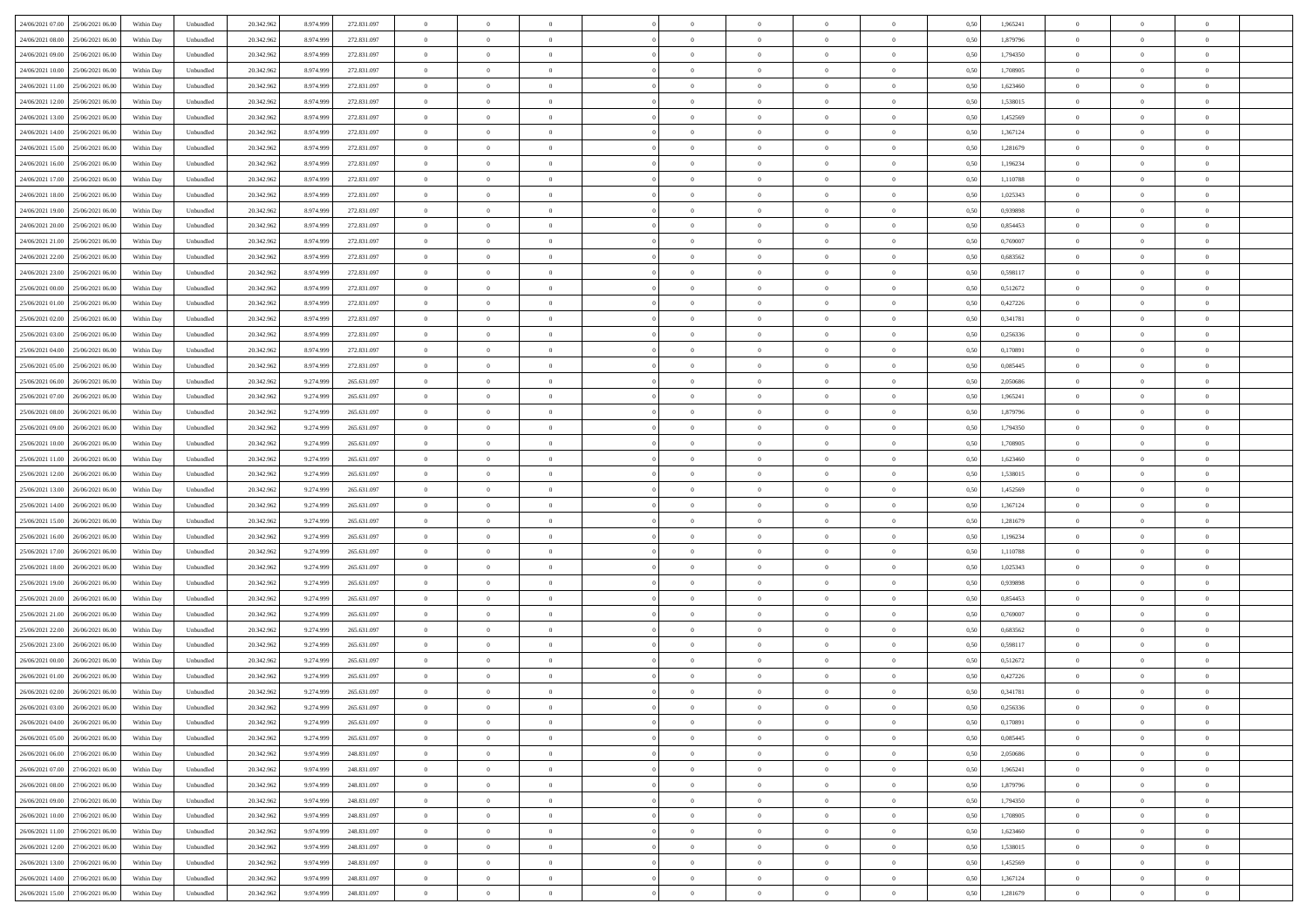| 26/06/2021 16:00<br>27/06/2021 06:00 | Within Day | Unbundled | 20.342.962 | 9.974.999  | 248.831.097 | $\overline{0}$ | $\overline{0}$ | $\overline{0}$ | $\theta$       | $\theta$       |                | $\overline{0}$ | 0,50 | 1,196234 | $\theta$       | $\theta$       | $\overline{0}$ |  |
|--------------------------------------|------------|-----------|------------|------------|-------------|----------------|----------------|----------------|----------------|----------------|----------------|----------------|------|----------|----------------|----------------|----------------|--|
|                                      |            |           |            |            |             |                |                |                |                |                |                |                |      |          |                |                |                |  |
| 26/06/2021 17:00<br>27/06/2021 06.00 | Within Day | Unbundled | 20.342.96  | 9.974.999  | 248.831.097 | $\overline{0}$ | $\overline{0}$ | $\overline{0}$ | $\,$ 0 $\,$    | $\bf{0}$       | $\overline{0}$ | $\bf{0}$       | 0,50 | 1,110788 | $\,$ 0 $\,$    | $\theta$       | $\overline{0}$ |  |
| 26/06/2021 18.00<br>27/06/2021 06:00 | Within Day | Unbundled | 20.342.962 | 9.974.999  | 248.831.097 | $\overline{0}$ | $\overline{0}$ | $\overline{0}$ | $\bf{0}$       | $\bf{0}$       | $\overline{0}$ | $\mathbf{0}$   | 0.50 | 1.025343 | $\bf{0}$       | $\overline{0}$ | $\overline{0}$ |  |
| 26/06/2021 19:00<br>27/06/2021 06:00 | Within Day | Unbundled | 20.342.962 | 9.974.999  | 248.831.097 | $\overline{0}$ | $\overline{0}$ | $\overline{0}$ | $\overline{0}$ | $\overline{0}$ | $\overline{0}$ | $\bf{0}$       | 0,50 | 0,939898 | $\theta$       | $\theta$       | $\overline{0}$ |  |
| 26/06/2021 20:00<br>27/06/2021 06.00 | Within Day | Unbundled | 20.342.962 | 9.974.999  | 248.831.097 | $\overline{0}$ | $\overline{0}$ | $\bf{0}$       | $\bf{0}$       | $\overline{0}$ | $\overline{0}$ | $\bf{0}$       | 0,50 | 0,854453 | $\,$ 0 $\,$    | $\theta$       | $\overline{0}$ |  |
| 26/06/2021 21:00<br>27/06/2021 06:00 | Within Day | Unbundled | 20.342.962 | 9.974.999  | 248.831.097 | $\overline{0}$ | $\overline{0}$ | $\overline{0}$ | $\overline{0}$ | $\overline{0}$ | $\overline{0}$ | $\mathbf{0}$   | 0.50 | 0.769007 | $\bf{0}$       | $\theta$       | $\overline{0}$ |  |
| 26/06/2021 22.00<br>27/06/2021 06.00 | Within Day | Unbundled | 20.342.962 | 9.974.999  | 248.831.097 | $\overline{0}$ | $\overline{0}$ | $\overline{0}$ | $\overline{0}$ | $\overline{0}$ | $\overline{0}$ | $\bf{0}$       | 0,50 | 0,683562 | $\theta$       | $\theta$       | $\overline{0}$ |  |
| 27/06/2021 06.00                     | Within Day | Unbundled | 20.342.962 | 9.974.999  | 248.831.097 | $\overline{0}$ | $\overline{0}$ | $\overline{0}$ | $\bf{0}$       | $\overline{0}$ | $\overline{0}$ | $\bf{0}$       | 0,50 | 0,598117 | $\,$ 0 $\,$    | $\bf{0}$       | $\overline{0}$ |  |
| 26/06/2021 23:00                     |            |           |            |            |             |                |                |                |                |                |                |                |      |          |                |                |                |  |
| 27/06/2021 00.00<br>27/06/2021 06:00 | Within Day | Unbundled | 20.342.962 | 9.974.999  | 248.831.097 | $\overline{0}$ | $\overline{0}$ | $\overline{0}$ | $\overline{0}$ | $\overline{0}$ | $\overline{0}$ | $\mathbf{0}$   | 0.50 | 0,512672 | $\,$ 0 $\,$    | $\theta$       | $\overline{0}$ |  |
| 27/06/2021 01:00<br>27/06/2021 06:00 | Within Day | Unbundled | 20.342.962 | 9.974.999  | 248.831.097 | $\overline{0}$ | $\overline{0}$ | $\overline{0}$ | $\bf{0}$       | $\overline{0}$ | $\overline{0}$ | $\bf{0}$       | 0,50 | 0,427226 | $\,$ 0 $\,$    | $\theta$       | $\overline{0}$ |  |
| 27/06/2021 02.00<br>27/06/2021 06.00 | Within Day | Unbundled | 20.342.962 | 9.974.999  | 248.831.097 | $\overline{0}$ | $\overline{0}$ | $\overline{0}$ | $\bf{0}$       | $\overline{0}$ | $\overline{0}$ | $\bf{0}$       | 0,50 | 0,341781 | $\,$ 0 $\,$    | $\bf{0}$       | $\overline{0}$ |  |
| 27/06/2021 03.00<br>27/06/2021 06:00 | Within Day | Unbundled | 20.342.962 | 9.974.999  | 248.831.097 | $\overline{0}$ | $\overline{0}$ | $\overline{0}$ | $\bf{0}$       | $\bf{0}$       | $\overline{0}$ | $\mathbf{0}$   | 0.50 | 0.256336 | $\bf{0}$       | $\overline{0}$ | $\bf{0}$       |  |
| 27/06/2021 04.00<br>27/06/2021 06:00 | Within Day | Unbundled | 20.342.962 | 9.974.999  | 248.831.097 | $\overline{0}$ | $\overline{0}$ | $\overline{0}$ | $\overline{0}$ | $\overline{0}$ | $\overline{0}$ | $\bf{0}$       | 0,50 | 0,170891 | $\theta$       | $\theta$       | $\overline{0}$ |  |
| 27/06/2021 05:00<br>27/06/2021 06.00 | Within Day | Unbundled | 20.342.962 | 9.974.999  | 248.831.097 | $\overline{0}$ | $\overline{0}$ | $\overline{0}$ | $\bf{0}$       | $\overline{0}$ | $\overline{0}$ | $\bf{0}$       | 0,50 | 0,085445 | $\,$ 0 $\,$    | $\bf{0}$       | $\overline{0}$ |  |
| 27/06/2021 06.00<br>28/06/2021 06:00 | Within Day | Unbundled | 20.342.962 | 10.024.999 | 247.631.097 | $\overline{0}$ | $\overline{0}$ | $\overline{0}$ | $\overline{0}$ | $\overline{0}$ | $\overline{0}$ | $\mathbf{0}$   | 0.50 | 2.050686 | $\,$ 0 $\,$    | $\theta$       | $\overline{0}$ |  |
|                                      |            |           |            |            |             |                |                |                |                |                |                |                |      |          |                |                |                |  |
| 27/06/2021 07.00<br>28/06/2021 06:00 | Within Day | Unbundled | 20.342.962 | 10.024.999 | 247.631.097 | $\overline{0}$ | $\overline{0}$ | $\overline{0}$ | $\overline{0}$ | $\overline{0}$ | $\overline{0}$ | $\bf{0}$       | 0,50 | 1,965241 | $\theta$       | $\theta$       | $\overline{0}$ |  |
| 27/06/2021 08.00<br>28/06/2021 06.00 | Within Day | Unbundled | 20.342.962 | 10.024.999 | 247.631.097 | $\overline{0}$ | $\overline{0}$ | $\overline{0}$ | $\bf{0}$       | $\overline{0}$ | $\overline{0}$ | $\bf{0}$       | 0,50 | 1,879796 | $\,$ 0 $\,$    | $\theta$       | $\overline{0}$ |  |
| 27/06/2021 09:00<br>28/06/2021 06:00 | Within Day | Unbundled | 20.342.962 | 10.024.999 | 247.631.097 | $\overline{0}$ | $\overline{0}$ | $\overline{0}$ | $\overline{0}$ | $\bf{0}$       | $\overline{0}$ | $\mathbf{0}$   | 0.50 | 1,794350 | $\,$ 0 $\,$    | $\overline{0}$ | $\overline{0}$ |  |
| 27/06/2021 11:00<br>28/06/2021 06.00 | Within Day | Unbundled | 20.342.962 | 10.024.999 | 247.631.097 | $\overline{0}$ | $\overline{0}$ | $\overline{0}$ | $\overline{0}$ | $\overline{0}$ | $\overline{0}$ | $\bf{0}$       | 0,50 | 1,623460 | $\,$ 0 $\,$    | $\theta$       | $\overline{0}$ |  |
| 27/06/2021 12:00<br>28/06/2021 06.00 | Within Day | Unbundled | 20.342.962 | 10.024.999 | 247.631.097 | $\overline{0}$ | $\overline{0}$ | $\overline{0}$ | $\bf{0}$       | $\bf{0}$       | $\overline{0}$ | $\bf{0}$       | 0,50 | 1,538015 | $\,$ 0 $\,$    | $\bf{0}$       | $\overline{0}$ |  |
| 27/06/2021 13:00<br>28/06/2021 06:00 | Within Day | Unbundled | 20.342.962 | 10.024.999 | 247.631.097 | $\overline{0}$ | $\overline{0}$ | $\overline{0}$ | $\bf{0}$       | $\bf{0}$       | $\overline{0}$ | $\,$ 0 $\,$    | 0.50 | 1.452569 | $\bf{0}$       | $\overline{0}$ | $\overline{0}$ |  |
| 27/06/2021 14:00<br>28/06/2021 06:00 | Within Day | Unbundled | 20.342.962 | 10.024.999 | 247.631.097 | $\overline{0}$ | $\overline{0}$ | $\overline{0}$ | $\overline{0}$ | $\overline{0}$ | $\overline{0}$ | $\,$ 0 $\,$    | 0,50 | 1,367124 | $\theta$       | $\theta$       | $\overline{0}$ |  |
|                                      |            |           |            |            |             |                |                |                |                |                |                |                |      |          |                |                |                |  |
| 27/06/2021 15:00<br>28/06/2021 06.00 | Within Day | Unbundled | 20.342.962 | 10.024.999 | 247.631.097 | $\overline{0}$ | $\overline{0}$ | $\bf{0}$       | $\bf{0}$       | $\bf{0}$       | $\overline{0}$ | $\bf{0}$       | 0,50 | 1,281679 | $\,$ 0 $\,$    | $\bf{0}$       | $\overline{0}$ |  |
| 27/06/2021 16.00<br>28/06/2021 06:00 | Within Day | Unbundled | 20.342.962 | 10.024.999 | 247.631.097 | $\overline{0}$ | $\overline{0}$ | $\overline{0}$ | $\overline{0}$ | $\overline{0}$ | $\overline{0}$ | $\mathbf{0}$   | 0.50 | 1.196234 | $\bf{0}$       | $\theta$       | $\overline{0}$ |  |
| 27/06/2021 17:00<br>28/06/2021 06:00 | Within Day | Unbundled | 20.342.962 | 10.024.999 | 247.631.097 | $\overline{0}$ | $\overline{0}$ | $\overline{0}$ | $\overline{0}$ | $\overline{0}$ | $\overline{0}$ | $\bf{0}$       | 0,50 | 1,110788 | $\theta$       | $\theta$       | $\overline{0}$ |  |
| 27/06/2021 18.00<br>28/06/2021 06.00 | Within Day | Unbundled | 20.342.962 | 10.024.999 | 247.631.097 | $\overline{0}$ | $\overline{0}$ | $\overline{0}$ | $\bf{0}$       | $\overline{0}$ | $\overline{0}$ | $\bf{0}$       | 0,50 | 1,025343 | $\,$ 0 $\,$    | $\theta$       | $\overline{0}$ |  |
| 27/06/2021 19:00<br>28/06/2021 06:00 | Within Day | Unbundled | 20.342.962 | 10.024.999 | 247.631.097 | $\overline{0}$ | $\overline{0}$ | $\overline{0}$ | $\overline{0}$ | $\overline{0}$ | $\overline{0}$ | $\mathbf{0}$   | 0.50 | 0.939898 | $\,$ 0 $\,$    | $\theta$       | $\overline{0}$ |  |
| 27/06/2021 20.00<br>28/06/2021 06:00 | Within Day | Unbundled | 20.342.962 | 10.024.999 | 247.631.097 | $\overline{0}$ | $\overline{0}$ | $\overline{0}$ | $\overline{0}$ | $\overline{0}$ | $\overline{0}$ | $\bf{0}$       | 0,50 | 0,854453 | $\theta$       | $\theta$       | $\overline{0}$ |  |
| 28/06/2021 06.00                     | Within Day | Unbundled | 20.342.96  | 10.024.999 | 247.631.097 | $\overline{0}$ | $\overline{0}$ | $\overline{0}$ | $\overline{0}$ | $\bf{0}$       | $\overline{0}$ | $\bf{0}$       | 0,50 | 0,769007 | $\,$ 0 $\,$    | $\bf{0}$       | $\overline{0}$ |  |
| 27/06/2021 21:00                     |            |           |            |            |             |                |                |                |                |                |                |                |      |          |                |                |                |  |
| 27/06/2021 22.00<br>28/06/2021 06:00 | Within Day | Unbundled | 20.342.962 | 10.024.999 | 247.631.097 | $\overline{0}$ | $\overline{0}$ | $\overline{0}$ | $\bf{0}$       | $\bf{0}$       | $\overline{0}$ | $\mathbf{0}$   | 0.50 | 0.683562 | $\bf{0}$       | $\overline{0}$ | $\bf{0}$       |  |
| 27/06/2021 23:00<br>28/06/2021 06:00 | Within Day | Unbundled | 20.342.962 | 10.024.999 | 247.631.097 | $\overline{0}$ | $\overline{0}$ | $\overline{0}$ | $\overline{0}$ | $\overline{0}$ | $\overline{0}$ | $\overline{0}$ | 0.50 | 0,598117 | $\theta$       | $\theta$       | $\overline{0}$ |  |
| 28/06/2021 00:00<br>28/06/2021 06.00 | Within Day | Unbundled | 20.342.962 | 10.024.999 | 247.631.097 | $\overline{0}$ | $\overline{0}$ | $\overline{0}$ | $\bf{0}$       | $\overline{0}$ | $\overline{0}$ | $\bf{0}$       | 0,50 | 0,512672 | $\,$ 0 $\,$    | $\bf{0}$       | $\overline{0}$ |  |
| 28/06/2021 01:00<br>28/06/2021 06:00 | Within Day | Unbundled | 20.342.962 | 10.024.999 | 247.631.097 | $\overline{0}$ | $\overline{0}$ | $\overline{0}$ | $\overline{0}$ | $\overline{0}$ | $\overline{0}$ | $\mathbf{0}$   | 0.50 | 0,427226 | $\,$ 0 $\,$    | $\theta$       | $\overline{0}$ |  |
| 28/06/2021 02:00<br>28/06/2021 06:00 | Within Day | Unbundled | 20.342.962 | 10.024.999 | 247.631.097 | $\overline{0}$ | $\overline{0}$ | $\overline{0}$ | $\overline{0}$ | $\overline{0}$ | $\Omega$       | $\overline{0}$ | 0.50 | 0,341781 | $\theta$       | $\theta$       | $\overline{0}$ |  |
| 28/06/2021 03:00<br>28/06/2021 06.00 | Within Day | Unbundled | 20.342.96  | 10.024.999 | 247.631.097 | $\overline{0}$ | $\overline{0}$ | $\overline{0}$ | $\bf{0}$       | $\overline{0}$ | $\overline{0}$ | $\bf{0}$       | 0,50 | 0,256336 | $\,$ 0 $\,$    | $\bf{0}$       | $\overline{0}$ |  |
| 28/06/2021 04:00<br>28/06/2021 06:00 | Within Day | Unbundled | 20.342.962 | 10.024.999 | 247.631.097 | $\overline{0}$ | $\overline{0}$ | $\overline{0}$ | $\overline{0}$ | $\bf{0}$       | $\overline{0}$ | $\mathbf{0}$   | 0.50 | 0.170891 | $\,$ 0 $\,$    | $\theta$       | $\overline{0}$ |  |
| 28/06/2021 05:00<br>28/06/2021 06:00 | Within Day | Unbundled | 20.342.962 | 10.024.999 | 247.631.097 | $\overline{0}$ | $\overline{0}$ | $\overline{0}$ | $\overline{0}$ | $\overline{0}$ | $\overline{0}$ | $\overline{0}$ | 0.50 | 0,085445 | $\theta$       | $\theta$       | $\overline{0}$ |  |
|                                      |            |           |            |            |             |                |                |                |                |                |                |                |      |          |                |                |                |  |
| 28/06/2021 06:00<br>29/06/2021 06.0  | Within Day | Unbundled | 20.342.96  | 10.474.999 | 236.831.097 | $\overline{0}$ | $\overline{0}$ | $\overline{0}$ | $\,$ 0 $\,$    | $\bf{0}$       | $\overline{0}$ | $\bf{0}$       | 0,50 | 2,050686 | $\,$ 0 $\,$    | $\bf{0}$       | $\overline{0}$ |  |
| 28/06/2021 07:00<br>29/06/2021 06:00 | Within Day | Unbundled | 20.342.962 | 10.474.999 | 236.831.097 | $\overline{0}$ | $\overline{0}$ | $\overline{0}$ | $\bf{0}$       | $\bf{0}$       | $\overline{0}$ | $\mathbf{0}$   | 0.50 | 1,965241 | $\bf{0}$       | $\overline{0}$ | $\overline{0}$ |  |
| 28/06/2021 08:00<br>29/06/2021 06.00 | Within Day | Unbundled | 20.342.962 | 10.474.999 | 236.831.097 | $\overline{0}$ | $\overline{0}$ | $\overline{0}$ | $\overline{0}$ | $\overline{0}$ | $\overline{0}$ | $\overline{0}$ | 0.50 | 1,879796 | $\theta$       | $\theta$       | $\overline{0}$ |  |
| 28/06/2021 09:00<br>29/06/2021 06.0  | Within Day | Unbundled | 20.342.962 | 10.474.999 | 236.831.097 | $\overline{0}$ | $\overline{0}$ | $\overline{0}$ | $\bf{0}$       | $\bf{0}$       | $\overline{0}$ | $\bf{0}$       | 0,50 | 1,794350 | $\,$ 0 $\,$    | $\bf{0}$       | $\overline{0}$ |  |
| 28/06/2021 10:00<br>29/06/2021 06.00 | Within Day | Unbundled | 20.342.962 | 10.474.999 | 236.831.097 | $\overline{0}$ | $\overline{0}$ | $\overline{0}$ | $\overline{0}$ | $\overline{0}$ | $\overline{0}$ | $\mathbf{0}$   | 0.50 | 1,708905 | $\,$ 0 $\,$    | $\theta$       | $\overline{0}$ |  |
| 28/06/2021 11:00<br>29/06/2021 06.00 | Within Day | Unbundled | 20.342.962 | 10.474.999 | 236.831.097 | $\overline{0}$ | $\overline{0}$ | $\overline{0}$ | $\overline{0}$ | $\overline{0}$ | $\Omega$       | $\overline{0}$ | 0.5( | 1,623460 | $\theta$       | $\theta$       | $\overline{0}$ |  |
| 28/06/2021 12:00<br>29/06/2021 06.00 | Within Day | Unbundled | 20.342.962 | 10.474.999 | 236.831.097 | $\overline{0}$ | $\overline{0}$ | $\bf{0}$       | $\overline{0}$ | $\bf{0}$       | $\overline{0}$ | $\bf{0}$       | 0,50 | 1,538015 | $\,$ 0 $\,$    | $\bf{0}$       | $\overline{0}$ |  |
| 28/06/2021 13:00 29/06/2021 06:00    | Within Day | Unbundled | 20.342.962 | 10.474.999 | 236 831 097 | $\bf{0}$       | $\,0\,$        |                | $\bf{0}$       |                |                | $\Omega$       | 0,50 | 1,452569 | $\theta$       | $\overline{0}$ |                |  |
|                                      |            |           |            |            |             |                |                |                |                |                |                |                |      |          |                |                |                |  |
| 28/06/2021 14:00 29/06/2021 06:00    | Within Dav | Unbundled | 20.342.962 | 10.474.999 | 236.831.097 | $\overline{0}$ | $\overline{0}$ | $\overline{0}$ | $\overline{0}$ | $\overline{0}$ | $\overline{0}$ | $\overline{0}$ | 0,50 | 1,367124 | $\theta$       | $\theta$       | $\overline{0}$ |  |
| 28/06/2021 15:00<br>29/06/2021 06.0  | Within Day | Unbundled | 20.342.962 | 10.474.999 | 236.831.097 | $\overline{0}$ | $\overline{0}$ | $\overline{0}$ | $\bf{0}$       | $\overline{0}$ | $\overline{0}$ | $\mathbf{0}$   | 0,50 | 1,281679 | $\bf{0}$       | $\overline{0}$ | $\bf{0}$       |  |
| 29/06/2021 06:00<br>28/06/2021 16.00 | Within Day | Unbundled | 20.342.962 | 10.474.999 | 236.831.097 | $\overline{0}$ | $\overline{0}$ | $\overline{0}$ | $\bf{0}$       | $\bf{0}$       | $\overline{0}$ | $\mathbf{0}$   | 0.50 | 1.196234 | $\,$ 0 $\,$    | $\bf{0}$       | $\,$ 0 $\,$    |  |
| 28/06/2021 17:00<br>29/06/2021 06:00 | Within Dav | Unbundled | 20.342.962 | 10.474.999 | 236.831.097 | $\overline{0}$ | $\overline{0}$ | $\overline{0}$ | $\overline{0}$ | $\overline{0}$ | $\overline{0}$ | $\mathbf{0}$   | 0,50 | 1,110788 | $\overline{0}$ | $\theta$       | $\overline{0}$ |  |
| 28/06/2021 18:00<br>29/06/2021 06.00 | Within Day | Unbundled | 20.342.962 | 10.474.999 | 236.831.097 | $\overline{0}$ | $\overline{0}$ | $\overline{0}$ | $\overline{0}$ | $\bf{0}$       | $\overline{0}$ | $\mathbf{0}$   | 0,50 | 1,025343 | $\overline{0}$ | $\bf{0}$       | $\overline{0}$ |  |
| 28/06/2021 19:00<br>29/06/2021 06:00 | Within Day | Unbundled | 20.342.962 | 10.474.999 | 236.831.097 | $\overline{0}$ | $\overline{0}$ | $\overline{0}$ | $\bf{0}$       | $\overline{0}$ | $\overline{0}$ | $\mathbf{0}$   | 0.50 | 0.939898 | $\,$ 0 $\,$    | $\theta$       | $\,$ 0         |  |
| 28/06/2021 20:00<br>29/06/2021 06:00 | Within Dav | Unbundled | 20.342.962 | 10.474.999 | 236.831.097 | $\overline{0}$ | $\overline{0}$ | $\overline{0}$ | $\overline{0}$ | $\overline{0}$ | $\overline{0}$ | $\mathbf{0}$   | 0,50 | 0,854453 | $\overline{0}$ | $\theta$       | $\overline{0}$ |  |
|                                      |            |           |            |            |             |                |                |                |                |                |                |                |      |          |                |                |                |  |
| 28/06/2021 21:00<br>29/06/2021 06.00 | Within Day | Unbundled | 20.342.962 | 10.474.999 | 236.831.097 | $\overline{0}$ | $\overline{0}$ | $\overline{0}$ | $\bf{0}$       | $\overline{0}$ | $\overline{0}$ | $\,$ 0 $\,$    | 0,50 | 0,769007 | $\bf{0}$       | $\bf{0}$       | $\overline{0}$ |  |
| 28/06/2021 22.00<br>29/06/2021 06:00 | Within Day | Unbundled | 20.342.962 | 10.474.999 | 236.831.097 | $\overline{0}$ | $\overline{0}$ | $\overline{0}$ | $\bf{0}$       | $\bf{0}$       | $\overline{0}$ | $\,$ 0 $\,$    | 0.50 | 0.683562 | $\overline{0}$ | $\overline{0}$ | $\,$ 0         |  |
| 28/06/2021 23:00<br>29/06/2021 06:00 | Within Dav | Unbundled | 20.342.962 | 10.474.999 | 236.831.097 | $\overline{0}$ | $\overline{0}$ | $\overline{0}$ | $\overline{0}$ | $\overline{0}$ | $\overline{0}$ | $\mathbf{0}$   | 0,50 | 0,598117 | $\overline{0}$ | $\theta$       | $\overline{0}$ |  |
| 29/06/2021 00:00<br>29/06/2021 06.0  | Within Day | Unbundled | 20.342.962 | 10.474.999 | 236.831.097 | $\overline{0}$ | $\overline{0}$ | $\overline{0}$ | $\overline{0}$ | $\bf{0}$       | $\overline{0}$ | $\mathbf{0}$   | 0,50 | 0,512672 | $\bf{0}$       | $\bf{0}$       | $\overline{0}$ |  |
| 29/06/2021 01:00 29/06/2021 06:00    | Within Day | Unbundled | 20.342.962 | 10.474.999 | 236.831.097 | $\overline{0}$ | $\overline{0}$ | $\overline{0}$ | $\bf{0}$       | $\,$ 0         | $\overline{0}$ | $\,0\,$        | 0,50 | 0,427226 | $\overline{0}$ | $\,$ 0 $\,$    | $\,$ 0 $\,$    |  |
|                                      |            |           |            |            |             |                |                |                |                |                |                |                |      |          |                |                |                |  |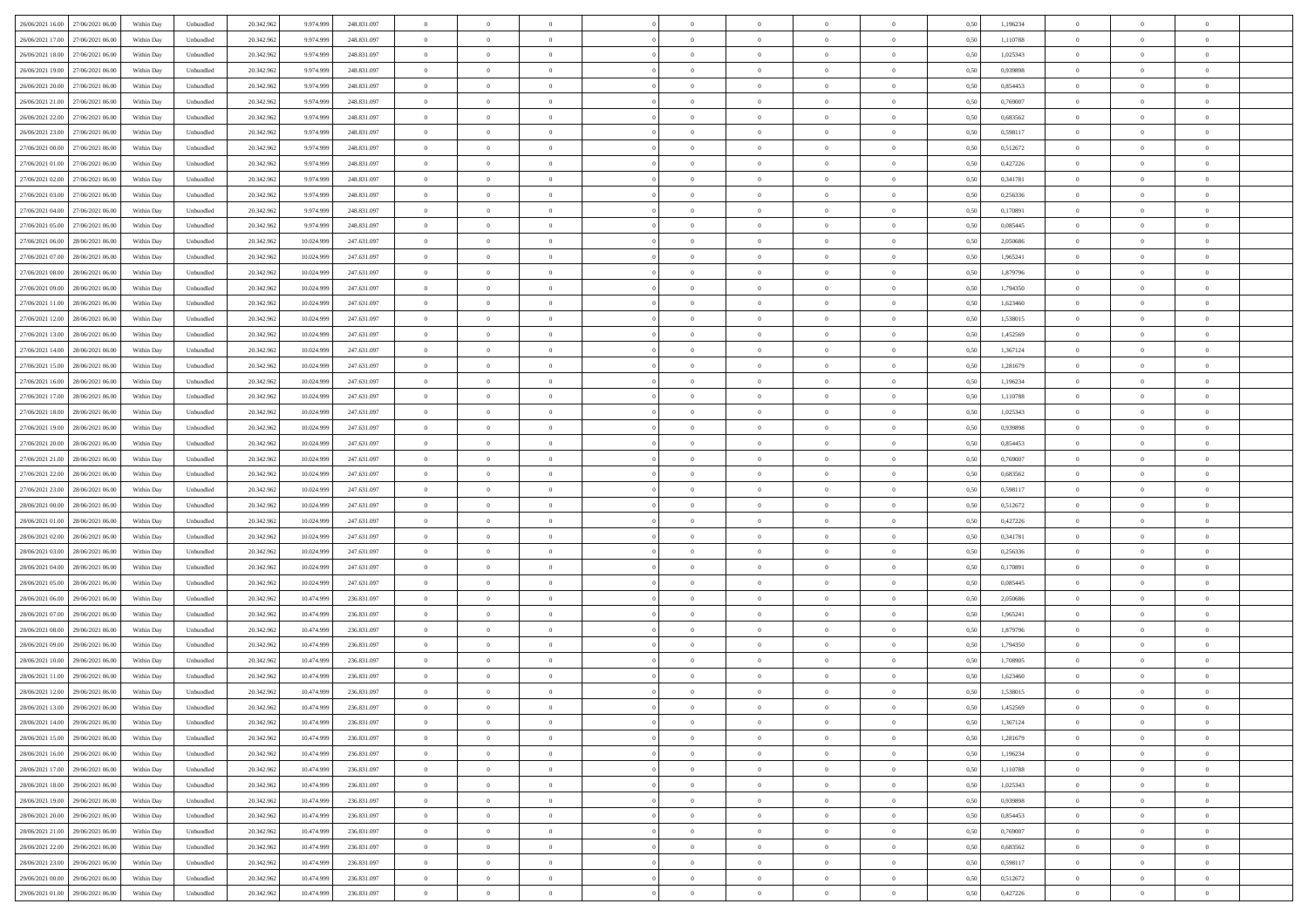| 29/06/2021 02:00<br>29/06/2021 06:00 | Within Day | Unbundled | 20.342.962 | 10.474.999 | 236.831.097 | $\overline{0}$ | $\Omega$       | $\overline{0}$ | $\theta$       | $\Omega$       | $\Omega$       | $\theta$       | 0,50 | 0,341781 | $\overline{0}$ | $\Omega$   |              |  |
|--------------------------------------|------------|-----------|------------|------------|-------------|----------------|----------------|----------------|----------------|----------------|----------------|----------------|------|----------|----------------|------------|--------------|--|
| 29/06/2021 03:00<br>29/06/2021 06:00 | Within Day | Unbundled | 20.342.962 | 10.474.999 | 236.831.097 | $\Omega$       | $\Omega$       | $\Omega$       | $\Omega$       | $\Omega$       | $\Omega$       | $\Omega$       | 0.50 | 0.256336 | $\Omega$       |            | $\Omega$     |  |
| 29/06/2021 04:00<br>29/06/2021 06:00 | Within Day | Unbundled | 20.342.962 | 10.474.999 | 236.831.097 | $\overline{0}$ | $\Omega$       | $\overline{0}$ | $\Omega$       | $\Omega$       | $\Omega$       | $\theta$       | 0,50 | 0.170891 | $\Omega$       |            |              |  |
| 29/06/2021 05:00<br>29/06/2021 06:00 | Within Day | Unbundled | 20.342.962 | 10.474.999 | 236.831.097 | $\overline{0}$ | $\Omega$       | $\overline{0}$ | $\Omega$       | $\Omega$       | $\Omega$       | $\mathbf{a}$   | 0,50 | 0,085445 | $\overline{0}$ |            |              |  |
| 29/06/2021 06:00<br>30/06/2021 06:00 | Within Day | Unbundled | 20.342.962 | 10.474.999 | 236.831.097 | $\overline{0}$ | $\Omega$       | $\Omega$       | $\Omega$       | $\Omega$       | $\Omega$       | $\theta$       | 0,50 | 2,050686 | $\overline{0}$ |            | $\theta$     |  |
| 29/06/2021 07:00<br>30/06/2021 06:00 | Within Day | Unbundled | 20.342.962 | 10.474.999 | 236.831.097 | $\overline{0}$ | $\Omega$       | $\overline{0}$ | $\Omega$       | $\Omega$       | $\theta$       | $\overline{0}$ | 0.50 | 1,965241 | $\overline{0}$ |            |              |  |
| 29/06/2021 08:00<br>30/06/2021 06:00 | Within Day | Unbundled | 20.342.962 | 10.474.999 | 236.831.097 | $\overline{0}$ | $\Omega$       | $\overline{0}$ | $\Omega$       | $\Omega$       | $\Omega$       | $\theta$       | 0,50 | 1.879796 | $\Omega$       |            |              |  |
| 29/06/2021 09:00<br>30/06/2021 06:00 | Within Day | Unbundled | 20.342.962 | 10.474.999 | 236.831.097 | $\overline{0}$ | $\Omega$       | $\Omega$       | $\Omega$       | $\Omega$       | $\Omega$       | $\theta$       | 0,50 | 1,794350 | $\Omega$       |            |              |  |
| 29/06/2021 10:00<br>30/06/2021 06:00 | Within Day | Unbundled | 20.342.962 | 10.474.999 | 236.831.097 | $\overline{0}$ | $\Omega$       | $\overline{0}$ | $\sqrt{2}$     | $\Omega$       | $\theta$       | $\theta$       | 0.50 | 1.708905 | $\overline{0}$ |            | $\mathbf{a}$ |  |
| 29/06/2021 11:00<br>30/06/2021 06:00 | Within Day | Unbundled | 20.342.962 | 10.474.999 | 236.831.097 | $\overline{0}$ | $\Omega$       | $\Omega$       | $\Omega$       | $\Omega$       | $\Omega$       | $\theta$       | 0.50 | 1.623460 | $\Omega$       |            |              |  |
| 29/06/2021 12:00<br>30/06/2021 06:00 | Within Day | Unbundled | 20.342.962 | 10.474.999 | 236.831.097 | $\overline{0}$ | $\Omega$       | $\overline{0}$ | $\Omega$       | $\Omega$       | $\Omega$       | $\theta$       | 0,50 | 1,538015 | $\overline{0}$ |            | $\theta$     |  |
| 29/06/2021 13:00<br>30/06/2021 06:00 | Within Day | Unbundled | 20.342.962 | 10.474.999 | 236.831.097 | $\overline{0}$ | $\overline{0}$ | $\overline{0}$ | $\Omega$       | $\theta$       | $\overline{0}$ | $\theta$       | 0,50 | 1,452569 | $\overline{0}$ | $^{\circ}$ | $\theta$     |  |
| 29/06/2021 14:00<br>30/06/2021 06:00 | Within Day | Unbundled | 20.342.962 | 10.474.999 | 236.831.097 | $\overline{0}$ | $\overline{0}$ | $\overline{0}$ | $\Omega$       | $\bf{0}$       | $\overline{0}$ | $\overline{0}$ | 0,50 | 1,367124 | $\overline{0}$ | $\Omega$   | $\theta$     |  |
| 29/06/2021 15:00 30/06/2021 06:00    | Within Day | Unbundled | 20.342.962 | 10.474.999 | 236.831.097 | $\overline{0}$ | $\Omega$       | $\Omega$       | $\Omega$       | $\Omega$       | $\Omega$       | $\mathbf{a}$   | 0.50 | 1,281679 | $\Omega$       |            |              |  |
| 29/06/2021 16:00<br>30/06/2021 06:00 | Within Day | Unbundled | 20.342.962 | 10.474.999 | 236.831.097 | $\Omega$       | $\Omega$       | $\Omega$       | $\Omega$       | $\Omega$       | $\Omega$       | $\Omega$       | 0,50 | 1,196234 | $\Omega$       |            |              |  |
| 29/06/2021 17:00<br>30/06/2021 06:00 | Within Day | Unbundled | 20.342.962 | 10.474.999 | 236.831.097 | $\overline{0}$ | $\Omega$       | $\overline{0}$ | $\Omega$       | $\theta$       | $\Omega$       | $\theta$       | 0,50 | 1,110788 | $\Omega$       |            | $\theta$     |  |
| 29/06/2021 18:00<br>30/06/2021 06:00 | Within Day | Unbundled | 20.342.962 | 10.474.999 | 236.831.097 | $\overline{0}$ | $\overline{0}$ | $\overline{0}$ | $\overline{0}$ | $\overline{0}$ | $\overline{0}$ | $\overline{0}$ | 0.50 | 1.025343 | $\overline{0}$ | $^{\circ}$ | $\theta$     |  |
| 29/06/2021 19:00<br>30/06/2021 06:00 | Within Day | Unbundled | 20.342.962 | 10.474.999 | 236.831.097 | $\Omega$       | $\Omega$       | $\Omega$       | $\Omega$       | $\Omega$       | $\Omega$       | $\Omega$       | 0,50 | 0,939898 | $\Omega$       |            |              |  |
| 29/06/2021 20:00<br>30/06/2021 06:00 | Within Day | Unbundled | 20.342.962 | 10.474.999 | 236.831.097 | $\overline{0}$ | $\Omega$       | $\overline{0}$ | $\Omega$       | $\Omega$       | $\theta$       | $\overline{0}$ | 0,50 | 0,854453 | $\overline{0}$ |            |              |  |
| 29/06/2021 21:00<br>30/06/2021 06:00 | Within Day | Unbundled | 20.342.962 | 10.474.999 | 236.831.097 | $\Omega$       | $\Omega$       | $\Omega$       | $\Omega$       | $\Omega$       | $\Omega$       | $\theta$       | 0,50 | 0,769007 | $\Omega$       |            |              |  |
| 29/06/2021 22:00<br>30/06/2021 06:00 | Within Day | Unbundled | 20.342.962 | 10.474.999 | 236.831.097 | $\overline{0}$ | $\overline{0}$ | $\overline{0}$ | $\overline{0}$ | $\overline{0}$ | $\overline{0}$ | $\overline{0}$ | 0.50 | 0.683562 | $\overline{0}$ | $\Omega$   | $\theta$     |  |
| 29/06/2021 23:00<br>30/06/2021 06:00 | Within Day | Unbundled | 20.342.962 | 10.474.999 | 236.831.097 | $\overline{0}$ | $\overline{0}$ | $\overline{0}$ | $\overline{0}$ | $\overline{0}$ | $\overline{0}$ | $\overline{0}$ | 0.50 | 0,598117 | $\overline{0}$ | $^{\circ}$ | $\theta$     |  |
| 30/06/2021 00:00<br>30/06/2021 06:00 | Within Day | Unbundled | 20.342.962 | 10.474.999 | 236.831.097 | $\overline{0}$ | $\Omega$       | $\Omega$       | $\Omega$       | $\Omega$       | $\Omega$       | $\Omega$       | 0,50 | 0,512672 | $\Omega$       |            |              |  |
| 30/06/2021 01:00<br>30/06/2021 06:00 | Within Day | Unbundled | 20.342.962 | 10.474.999 | 236.831.097 | $\overline{0}$ | $\Omega$       | $\Omega$       | $\Omega$       | $\Omega$       | $\Omega$       | $\theta$       | 0,50 | 0,427226 | $\overline{0}$ |            | $\theta$     |  |
| 30/06/2021 02:00<br>30/06/2021 06:00 | Within Day | Unbundled | 20.342.962 | 10.474.999 | 236.831.097 | $\overline{0}$ | $\overline{0}$ | $\overline{0}$ | $\Omega$       | $\bf{0}$       | $\theta$       | $\overline{0}$ | 0,50 | 0,341781 | $\overline{0}$ |            |              |  |
| 30/06/2021 03:00<br>30/06/2021 06:00 | Within Day | Unbundled | 20.342.962 | 10.474.999 | 236.831.097 | $\overline{0}$ | $\Omega$       | $\Omega$       | $\theta$       | $\Omega$       | $\Omega$       | $\theta$       | 0,50 | 0,256336 | $\Omega$       |            | $\theta$     |  |
| 30/06/2021 04:00<br>30/06/2021 06:00 | Within Day | Unbundled | 20.342.962 | 10.474.999 | 236.831.097 | $\overline{0}$ | $\Omega$       | $\overline{0}$ | $\Omega$       | $\Omega$       | $\overline{0}$ | $\Omega$       | 0.50 | 0.170891 | $\overline{0}$ |            | $\theta$     |  |
| 30/06/2021 06:00 01/07/2021 06:00    | Within Day | Unbundled | 20.342.962 | 10.775.000 | 229.631.097 | $\Omega$       | $\Omega$       | $\Omega$       | $\Omega$       | $\Omega$       | $\Omega$       | $\Omega$       | 0,50 | 2,050686 | $\Omega$       |            |              |  |
|                                      |            |           |            |            |             |                |                |                |                |                |                |                |      |          |                |            |              |  |

(\*) GCV used for the purpose of the conversion does not corresponding to the actual GCV of the Gas Day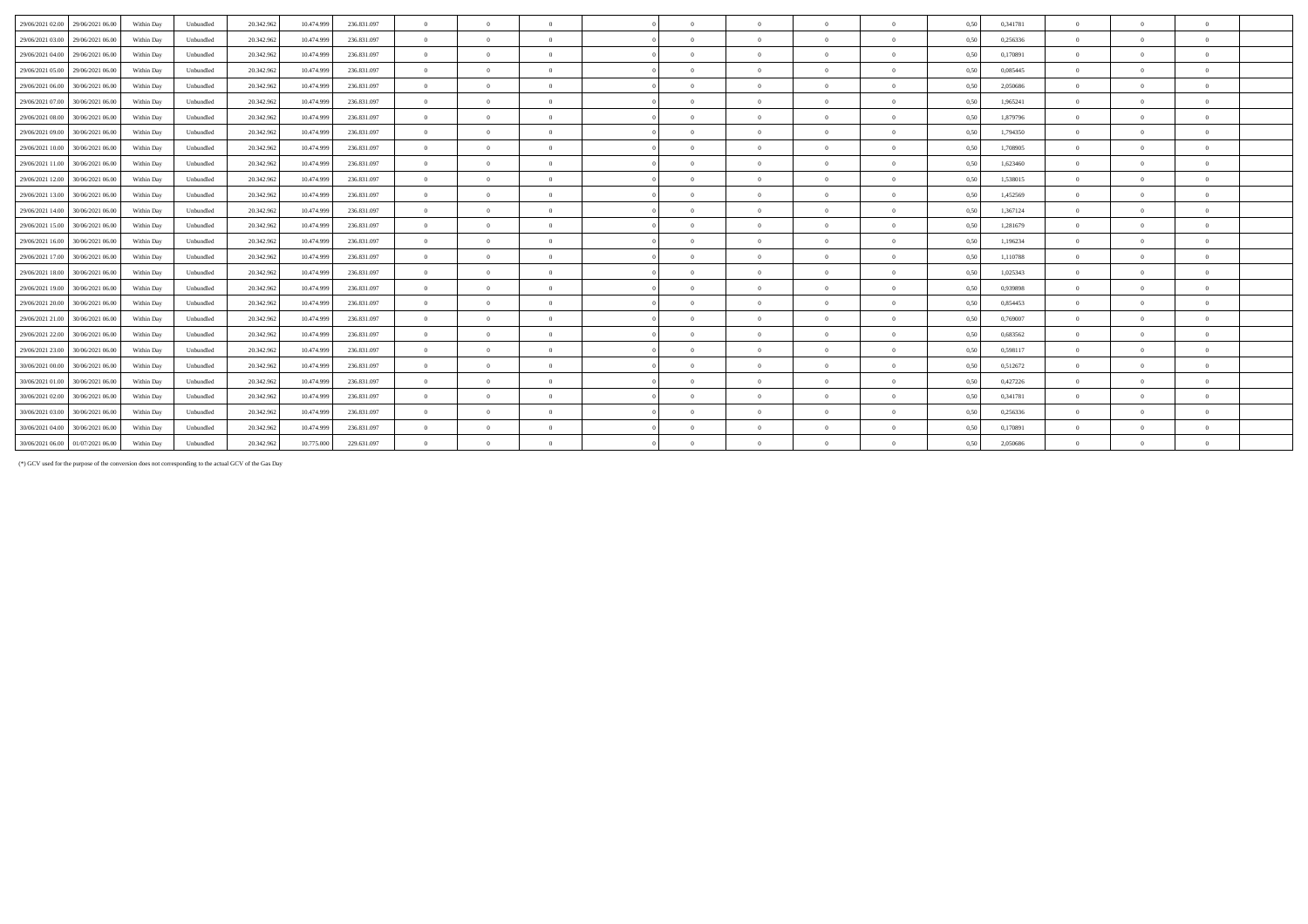## **SNAM RETE GAS**

**Transportation capacity at Entry Point interconnected with foreign pipelines**

**Update to 29/06/2021 of offered and assigned capacity in auction day-ahead and within-day**

**Thermal Year 2020/2021**

(Values in Scm/day (15° C; 1,01325 bar); Prices in c/Scm)

**Entry Point**

**MELENDUGNO**

| Timeframe        |                  |                     |                          |                                    | Assigned                        | <b>Offered capacity</b> |                |                | <b>Assigned capacity</b> | Day-Ahead                                |                         | <b>Total Prices</b>              |                                  |                                           |                     |                         | <b>SRG Prices</b>                |                                  |                                            |             |
|------------------|------------------|---------------------|--------------------------|------------------------------------|---------------------------------|-------------------------|----------------|----------------|--------------------------|------------------------------------------|-------------------------|----------------------------------|----------------------------------|-------------------------------------------|---------------------|-------------------------|----------------------------------|----------------------------------|--------------------------------------------|-------------|
| From             | To               | <b>Auction type</b> | Offered<br>capacity type | <b>Transportati</b><br>on capacity | capacity<br>(before<br>auction) | Firm                    | Interruptible  | Firm           | Interruptible            | Interrupted<br>Capacity<br>Interruptible | Reserve price -<br>Firm | <b>Auction premium</b><br>- Firm | Reserve price -<br>Interruptible | <b>Auction premium</b><br>- Interruptible | <b>Split factor</b> | Reserve price -<br>Firm | <b>Auction</b><br>premium - Firm | Reserve price -<br>Interruptible | <b>Auction</b><br>premium<br>Interruptible | <b>Note</b> |
| 01/06/2021 06:00 | 02/06/2021 06:00 | Day Ahead           | Bundled                  | 44,100,000                         | 17.619.456                      | 2.755.786               | $\overline{0}$ | $\overline{0}$ | $\overline{0}$           |                                          | $\Omega$                | $\theta$                         | $\Omega$                         | $\Omega$                                  | 0.50                | 0.227032                | $\Omega$                         | 0.227032                         | $\Omega$                                   |             |
| 01/06/2021 06.00 | 02/06/2021 06.00 | Day Ahead           | Unbundled                | 44.100.00                          | 17.619.456                      | 23.724.758              | 260.303        | 3.029.085      | $\Omega$                 |                                          | $\theta$                | $\theta$                         | $\theta$                         | $\mathbf{0}$                              | 0,50                | 0,227032                | $\overline{0}$                   | 0,227032                         | $\bf{0}$                                   |             |
| 02/06/2021 06:00 | 03/06/2021 06.00 | Day Ahead           | Unbundled                | 44.100.000                         | 17.619.456                      | 23.724.758              | 260.303        | 2.053.564      | $\overline{0}$           |                                          | $\theta$                | $\theta$                         | $\overline{0}$                   | $\mathbf{0}$                              | 0,50                | 0,227032                | $\overline{0}$                   | 0,227032                         | $\bf{0}$                                   |             |
| 02/06/2021 06:00 | 03/06/2021 06:00 | Day Ahead           | <b>Bundled</b>           | 44,100,000                         | 17.619.456                      | 2.755.786               | $\overline{0}$ | $\Omega$       | $\Omega$                 |                                          | $\Omega$                | $\theta$                         | $\overline{0}$                   | $\overline{0}$                            | 0,50                | 0,227032                | $\overline{0}$                   | 0.227032                         | $\Omega$                                   |             |
| 03/06/2021 06.0  | 34/06/2021 06.0  | Day Ahead           | Bundled                  | 44.100.00                          | 17.619.456                      | 2.755.786               | $\overline{0}$ | $\overline{0}$ | $\theta$                 |                                          | $\theta$                | $\theta$                         | $\overline{0}$                   | $\mathbf{0}$                              | 0,50                | 0,227032                | $\overline{0}$                   | 0,227032                         | $\bf{0}$                                   |             |
| 03/06/2021 06:00 | 04/06/2021 06.00 | Day Ahead           | Unbundled                | 44,100,000                         | 17.619.456                      | 23.724.758              | 260.303        | 2.053.564      | $\theta$                 |                                          | $\theta$                | $\theta$                         | $\Omega$                         | $\theta$                                  | 0,50                | 0,227032                | $\Omega$                         | 0,227032                         | $\theta$                                   |             |
| 04/06/2021 06:00 | 05/06/2021 06.00 | Day Ahead           | Unbundled                | 44,100,000                         | 17.619.456                      | 23.724.758              | 260.303        | 2.053.564      | $\theta$                 |                                          | $\theta$                | $\theta$                         | $\overline{0}$                   | $\mathbf{0}$                              | 0.50                | 0,227032                | $\overline{0}$                   | 0,227032                         | $\Omega$                                   |             |
| 04/06/2021 06.00 | 05/06/2021 06.0  | Day Ahead           | Bundled                  | 44.100.00                          | 17.619.456                      | 2.755.786               | $\overline{0}$ | $\overline{0}$ | $\theta$                 |                                          | $\theta$                | $\theta$                         | $\theta$                         | $\mathbf{0}$                              | 0,50                | 0,227032                | $\overline{0}$                   | 0,227032                         | $\bf{0}$                                   |             |
| 05/06/2021 06:00 | 06/06/2021 06:00 | Day Ahead           | Unbundled                | 44.100.000                         | 17.619.456                      | 23.724.758              | 1.031.019      | 1.511.607      | $\Omega$                 |                                          | $\theta$                | $\theta$                         | $\Omega$                         | $\mathbf{0}$                              | 0,50                | 0,227032                | $\overline{0}$                   | 0,227032                         | $\Omega$                                   |             |
| 05/06/2021 06:00 | 06/06/2021 06.00 | Day Ahead           | Bundled                  | 44.100.000                         | 17.619.456                      | 2.755.786               | $\overline{0}$ | $\overline{0}$ | $\theta$                 |                                          | $\overline{0}$          | $\theta$                         | $\overline{0}$                   | $\overline{0}$                            | 0,50                | 0,227032                | $\overline{0}$                   | 0,227032                         | $\bf{0}$                                   |             |
| 06/06/2021 06:00 | 7/06/2021 06.0   | Day Ahead           | Unbundled                | 44.100.00                          | 17.619.456                      | 23.724.758              | 1.031.019      | 1.511.607      | $\Omega$                 |                                          | $\Omega$                | $\theta$                         | $\Omega$                         | $\theta$                                  | 0,50                | 0,227032                | $\overline{0}$                   | 0,227032                         | $\Omega$                                   |             |
| 06/06/2021 06:00 | 07/06/2021 06.00 | Day Ahead           | Bundled                  | 44,100,000                         | 17.619.456                      | 2.755.786               | $\overline{0}$ | $\overline{0}$ | $\theta$                 |                                          | $\theta$                | $\theta$                         | $\overline{0}$                   | $\overline{0}$                            | 0.50                | 0,227032                | $\overline{0}$                   | 0,227032                         | $\bf{0}$                                   |             |
| 07/06/2021 06:00 | 08/06/2021 06:00 | Day Ahead           | Unbundled                | 44.100.000                         | 17.619.456                      | 24.776.303              | 263.247        | 4.763.346      | $\theta$                 |                                          | $\theta$                | $\theta$                         | $\overline{0}$                   | $\mathbf{0}$                              | 0,50                | 0,227032                | $\overline{0}$                   | 0,227032                         | $\bf{0}$                                   |             |
| 07/06/2021 06:00 | 08/06/2021 06:00 | Day Ahead           | Bundled                  | 44.100.00                          | 17.619.456                      | 1.704.241               | $\overline{0}$ | $\Omega$       | $\Omega$                 |                                          | $\Omega$                |                                  | $\Omega$                         | $\Omega$                                  | 0,50                | 0,227032                | $\mathbf{0}$                     | 0,227032                         | $\Omega$                                   |             |
| 08/06/2021 06:00 | 09/06/2021 06.00 | Day Ahead           | Unbundled                | 44.100.000                         | 17.619.456                      | 24.776.303              | 17.619.456     | 2.595.520      | $\Omega$                 |                                          | $\theta$                | $\theta$                         | $\Omega$                         | $\mathbf{0}$                              | 0,50                | 0,227032                | $\theta$                         | 0,227032                         | $\Omega$                                   |             |
| 08/06/2021 06:00 | 09/06/2021 06.00 | Day Ahead           | Bundled                  | 44.100.000                         | 17.619.456                      | 1.704.241               | $\overline{0}$ | $\Omega$       | $\theta$                 |                                          | $\theta$                | $\theta$                         | $\overline{0}$                   | $\theta$                                  | 0,50                | 0,227032                | $\overline{0}$                   | 0,227032                         | $\Omega$                                   |             |
| 09/06/2021 06:00 | 10/06/2021 06:00 | Day Ahead           | <b>Bundled</b>           | 44,100,000                         | 17.619.456                      | 1.704.241               | $\overline{0}$ | $\overline{0}$ | $\theta$                 |                                          | $\Omega$                | $\theta$                         | $\overline{0}$                   | $\mathbf{0}$                              | 0.50                | 0.227032                | $\overline{0}$                   | 0.227032                         | $\theta$                                   |             |
| 09/06/2021 06.00 | 10/06/2021 06.00 | Day Ahead           | Unbundled                | 44.100.000                         | 17.619.456                      | 24.776.303              | 263.247        | 2.703.911      | $\overline{0}$           |                                          | $\theta$                | $\mathbf{a}$                     | $\overline{0}$                   | $\mathbf{0}$                              | 0,50                | 0,227032                | $\,$ 0 $\,$                      | 0,227032                         | $\Omega$                                   |             |
| 10/06/2021 06:00 | 11/06/2021 06:00 | Day Ahead           | Bundled                  | 44.100.000                         | 17.619.456                      | 1.704.241               | $\overline{0}$ | $\Omega$       | $\theta$                 |                                          | $\Omega$                | $\theta$                         | $\overline{0}$                   | $\Omega$                                  | 0,50                | 0,227032                | $\overline{0}$                   | 0,227032                         | $\Omega$                                   |             |
| 10/06/2021 06:00 | 11/06/2021 06:00 | Day Ahead           | Unbundled                | 44,100,000                         | 17.619.456                      | 24,776,303              | 263.247        | 2.270.346      | $\theta$                 |                                          | $\theta$                | $\theta$                         | $\theta$                         | $\theta$                                  | 0,50                | 0,227032                | $\Omega$                         | 0.227032                         | $\theta$                                   |             |
| 11/06/2021 06.00 | 12/06/2021 06.0  | Day Ahead           | Unbundled                | 44.100.00                          | 17.619.456                      | 24.776.303              | 263.247        | 1.619.998      | $\theta$                 |                                          | $\Omega$                | $\theta$                         | $\theta$                         | $\mathbf{0}$                              | 0,50                | 0,227032                | $\mathbf{0}$                     | 0,227032                         | $\Omega$                                   |             |
| 11/06/2021 06:00 | 12/06/2021 06:00 | Day Ahead           | <b>Bundled</b>           | 44,100,000                         | 17.619.456                      | 1.704.241               | $\overline{0}$ | $\Omega$       | $\Omega$                 |                                          | $\theta$                | $\theta$                         | $\Omega$                         | $\theta$                                  | 0.50                | 0,227032                | $\Omega$                         | 0,227032                         | $\theta$                                   |             |
| 12/06/2021 06:00 | 13/06/2021 06:00 | Day Ahead           | Unbundled                | 44.100.000                         | 17.619.456                      | 24.776.303              | 1.301.997      | 1.403.216      | $\Omega$                 |                                          | $\theta$                | $\theta$                         | $\overline{0}$                   | $\overline{0}$                            | 0.50                | 0,227032                | $\overline{0}$                   | 0,227032                         | $\Omega$                                   |             |
| 12/06/2021 06.0  | 3/06/2021 06.0   | Day Ahead           | Bundled                  | 44.100.00                          | 17.619.456                      | 1.704.241               | $\overline{0}$ | $\theta$       | $\theta$                 |                                          | $\theta$                | $\theta$                         | $\theta$                         | $\mathbf{0}$                              | 0,50                | 0,227032                | $\overline{0}$                   | 0,227032                         | $\bf{0}$                                   |             |
| 13/06/2021 06:00 | 14/06/2021 06.00 | Day Ahead           | <b>Bundled</b>           | 44,100,000                         | 17.619.456                      | 2.755.786               | $\theta$       | $\Omega$       | $\Omega$                 |                                          | $\theta$                | $\theta$                         | $\Omega$                         | $\theta$                                  | 0,50                | 0,227032                | $\Omega$                         | 0,227032                         | $\theta$                                   |             |
| 13/06/2021 06:00 | 14/06/2021 06:00 | Day Ahead           | Unbundled                | 44,100,000                         | 17.619.456                      | 23.724.758              | 845.882        | 1.078.042      | $\Omega$                 |                                          | $\Omega$                | $\theta$                         | $\Omega$                         | $\theta$                                  | 0.50                | 0,227032                | $\overline{0}$                   | 0.227032                         | $\Omega$                                   |             |
| 14/06/2021 06:00 | 15/06/2021 06.0  | Day Ahead           | Unbundled                | 44.100.00                          | 17.619.456                      | 24.776.303              | 263.247        | 3.571.042      | $\theta$                 |                                          | $\theta$                | $\theta$                         | $\theta$                         | $\mathbf{0}$                              | 0,50                | 0,227032                | $\mathbf{0}$                     | 0,227032                         | $\bf{0}$                                   |             |
| 14/06/2021 06:00 | 15/06/2021 06:00 | Day Ahead           | Bundled                  | 44.100.000                         | 17.619.456                      | 1.704.241               | $\overline{0}$ | $\overline{0}$ | $\overline{0}$           |                                          | $\overline{0}$          | $\theta$                         | $\overline{0}$                   | $\overline{0}$                            | 0,50                | 0,227032                | $\overline{0}$                   | 0,227032                         | $\Omega$                                   |             |
| 15/06/2021 06:00 | 16/06/2021 06.00 | Day Ahead           | Bundled                  | 44.100.000                         | 17.619.456                      | 1.704.241               | $\overline{0}$ | $\Omega$       | $\overline{0}$           |                                          | $\overline{0}$          | $\theta$                         | $\overline{0}$                   | $\overline{0}$                            | 0,50                | 0,227032                | $\overline{0}$                   | 0,227032                         | $\Omega$                                   |             |
| 15/06/2021 06:00 | 16/06/2021 06:00 | Day Ahead           | Unbundled                | 44.100.00                          | 17.619.456                      | 24.776.303              | 263.247        | 2.920.694      | $\Omega$                 |                                          | $\Omega$                | $\theta$                         | $\overline{0}$                   | $\Omega$                                  | 0,50                | 0,227032                | $\overline{0}$                   | 0,227032                         | $\Omega$                                   |             |
| 16/06/2021 06:00 | 17/06/2021 06.00 | Day Ahead           | Unbundled                | 44.100.000                         | 17.619.456                      | 24.776.303              | 263.247        | 6.714.389      | $\theta$                 |                                          | $\theta$                | $\theta$                         | $\overline{0}$                   | $\mathbf{0}$                              | 0,50                | 0,227032                | $\theta$                         | 0,227032                         | $\Omega$                                   |             |
| 16/06/2021 06:00 | 17/06/2021 06:00 | Day Ahead           | Bundled                  | 44.100.000                         | 17.619.456                      | 1.704.241               | $\overline{0}$ | $\overline{0}$ | $\theta$                 |                                          | $\theta$                | $\theta$                         | $\overline{0}$                   | $\mathbf{0}$                              | 0,50                | 0,227032                | $\overline{0}$                   | 0,227032                         | $\bf{0}$                                   |             |
| 17/06/2021 06.00 | 18/06/2021 06:00 | Day Ahead           | Bundled                  | 44.100.00                          | 17.619.456                      | 1.704.241               | $\overline{0}$ | $\Omega$       | $\Omega$                 |                                          | $\Omega$                |                                  | $\Omega$                         | $\theta$                                  | 0,50                | 0,227032                | $\Omega$                         | 0,227032                         | $\theta$                                   |             |
| 17/06/2021 06:00 | 18/06/2021 06.00 | Day Ahead           | Unbundled                | 44.100.000                         | 17.619.456                      | 24.776.303              | 263.247        | 4.763.346      | $\Omega$                 |                                          | $\theta$                | $\mathbf{a}$                     | $\theta$                         | $\theta$                                  | 0,50                | 0,227032                | $\overline{0}$                   | 0,227032                         | $\Omega$                                   |             |
| 18/06/2021 06:00 | 19/06/2021 06.00 | Day Ahead           | Unbundled                | 44.100.000                         | 17.619.456                      | 24.776.303              | 263.247        | 5.088.520      | $\theta$                 |                                          | $\theta$                | $\theta$                         | $\overline{0}$                   | $\mathbf{0}$                              | 0,50                | 0,227032                | $\overline{0}$                   | 0,227032                         | $\bf{0}$                                   |             |
| 18/06/2021 06:00 | 19/06/2021 06:00 | Day Ahead           | <b>Bundled</b>           | 44,100,000                         | 17.619.456                      | 1.704.241               | $\overline{0}$ | $\Omega$       | $\theta$                 |                                          | $\theta$                | $\theta$                         | $\theta$                         | $\theta$                                  | 0.50                | 0.227032                | $\overline{0}$                   | 0.227032                         | $\theta$                                   |             |
| 19/06/2021 06:00 | 20/06/2021 06:00 | Day Ahead           | Bundled                  | 44.100.000                         | 17.619.456                      | 1.704.241               | $\overline{0}$ | $\Omega$       | $\Omega$                 |                                          | $\theta$                |                                  | $\Omega$                         | $\theta$                                  | 0,50                | 0,227032                | $\overline{0}$                   | 0,227032                         | $\Omega$                                   |             |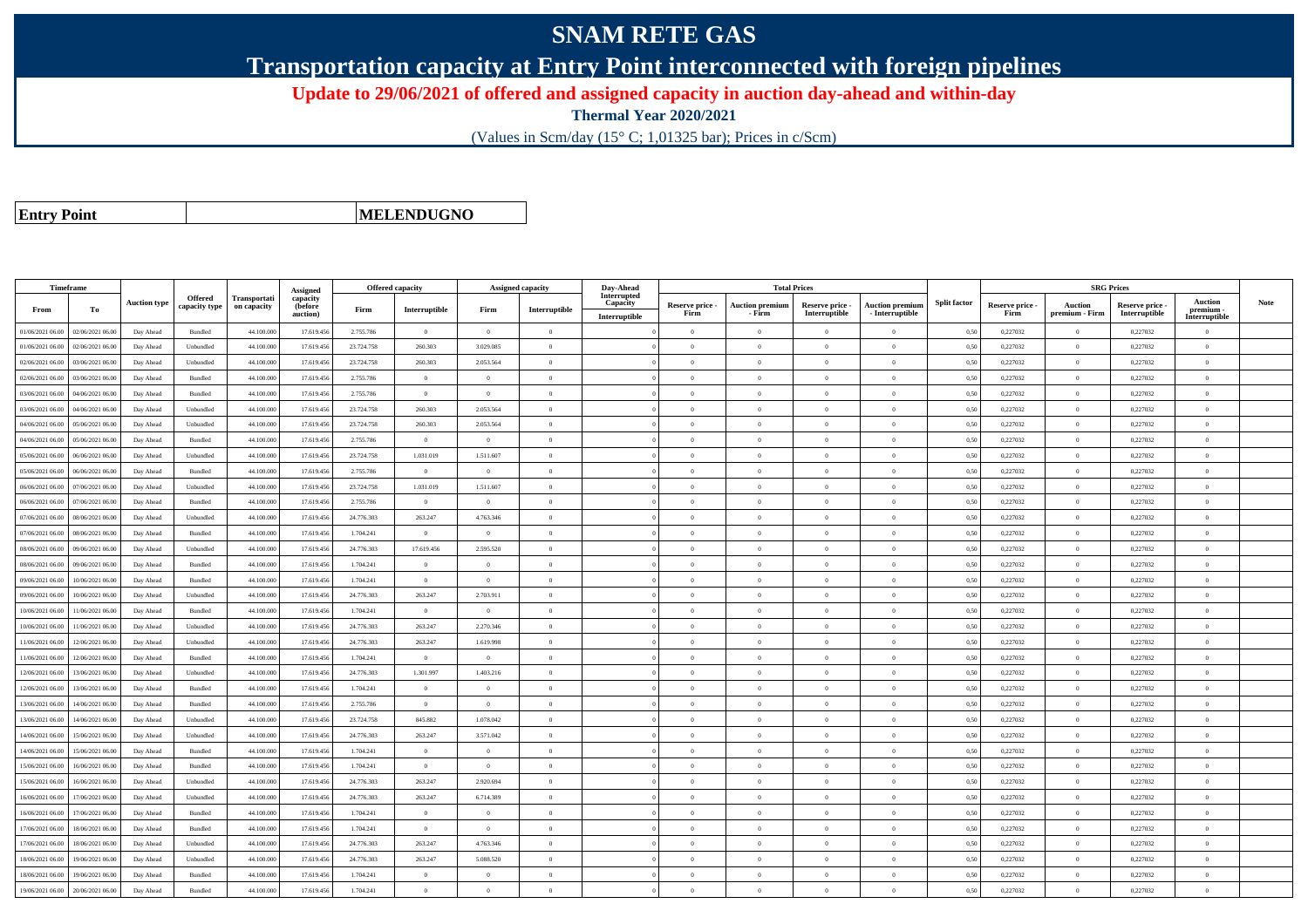| 19/06/2021 06:00 20/06/2021 06:00            |            |                             | 44.100.000 |            | 24.776.303  | 1.256.834      |                |                | $\overline{0}$ | $\bf{0}$       | $\overline{0}$ | $\theta$       | 0,50 | 0,227032 | $\,$ 0 $\,$    | 0,227032       | $\bf{0}$       |  |
|----------------------------------------------|------------|-----------------------------|------------|------------|-------------|----------------|----------------|----------------|----------------|----------------|----------------|----------------|------|----------|----------------|----------------|----------------|--|
|                                              | Day Ahead  | Unbundled                   |            | 17.619.456 |             |                | 4.112.998      |                |                |                |                |                |      |          |                |                |                |  |
| 20/06/2021 06:00<br>21/06/2021 06:00         | Day Ahead  | Unbundled                   | 44.100.00  | 17.619.456 | 23.724.758  | 1.256.834      | 4.112.998      | $\overline{0}$ | $\overline{0}$ | $\,$ 0         | $\overline{0}$ | $\bf{0}$       | 0,50 | 0,227032 | $\bf{0}$       | 0,227032       | $\bf{0}$       |  |
| 20/06/2021 06:00<br>21/06/2021 06:00         | Day Ahead  | Bundled                     | 44,100,000 | 17.619.456 | 2.755.786   | $\overline{0}$ | $\overline{0}$ | $\overline{0}$ | $\overline{0}$ | $\bf{0}$       | $\overline{0}$ | $\overline{0}$ | 0.50 | 0,227032 | $\overline{0}$ | 0,227032       | $\bf{0}$       |  |
| 21/06/2021 06:00<br>22/06/2021 06:00         | Day Ahead  | Unbundled                   | 44.100.000 | 17.619.456 | 23.724.758  | 263.247        | 2.378.737      | $\overline{0}$ | $\overline{0}$ | $\bf{0}$       | $\overline{0}$ | $\theta$       | 0,50 | 0,227032 | $\overline{0}$ | 0,227032       | $\overline{0}$ |  |
|                                              |            |                             |            |            |             |                |                |                |                |                |                |                |      |          |                |                |                |  |
| 21/06/2021 06:00<br>22/06/2021 06.00         | Day Ahead  | Bundled                     | 44.100.00  | 17.619.456 | 2.755.786   | $\overline{0}$ | $\theta$       | $\overline{0}$ |                | $\bf{0}$       | $\overline{0}$ | $\bf{0}$       | 0,50 | 0,227032 | $\bf{0}$       | 0,227032       | $\bf{0}$       |  |
| 22/06/2021 06:00<br>23/06/2021 06:00         | Day Ahead  | Bundled                     | 44,100,000 | 17.619.456 | 1.704.241   | $\overline{0}$ | $\overline{0}$ | $\overline{0}$ | $\overline{0}$ | $\bf{0}$       | $\overline{0}$ | $\overline{0}$ | 0.50 | 0,227032 | $\theta$       | 0,227032       | $\bf{0}$       |  |
| 22/06/2021 06:00<br>23/06/2021 06:00         | Day Ahead  | Unbundled                   | 44.100.000 | 17.619.456 | 24.776.303  | 15.000.000     | 2.920.694      | $\overline{0}$ | $\overline{0}$ | $\bf{0}$       | $\overline{0}$ | $\overline{0}$ | 0,50 | 0,227032 | $\overline{0}$ | 0,227032       | $\overline{0}$ |  |
| 23/06/2021 06:00<br>24/06/2021 06.00         | Day Ahead  | Bundled                     | 44.100.00  | 17.619.456 | 1.704.241   | $\bf{0}$       | $\bf{0}$       | $\overline{0}$ |                | $\,$ 0         | $\overline{0}$ | $\bf{0}$       | 0,50 | 0,227032 | $\bf{0}$       | 0,227032       | $\bf{0}$       |  |
|                                              |            |                             |            |            |             |                |                |                |                |                |                |                |      |          |                |                |                |  |
| 23/06/2021 06:00<br>24/06/2021 06:00         | Day Ahead  | Unbundled                   | 44,100,00  | 17.619.456 | 24,776,303  | 263.247        | 2.378.737      | $\overline{0}$ | $\overline{0}$ | $\bf{0}$       | $\overline{0}$ | $\overline{0}$ | 0.50 | 0,227032 | $\overline{0}$ | 0.227032       | $\bf{0}$       |  |
| 24/06/2021 06:00<br>25/06/2021 06:00         | Day Ahead  | Unbundled                   | 44.100.000 | 17.619.456 | 24.776.303  | 895.530        | 1.836.781      | $\overline{0}$ | $\overline{0}$ | $\bf{0}$       | $\overline{0}$ | $\overline{0}$ | 0,50 | 0,227032 | $\overline{0}$ | 0,227032       | $\bf{0}$       |  |
| 24/06/2021 06:00<br>25/06/2021 06.00         | Day Ahead  | Bundled                     | 44.100.00  | 17.619.456 | 1.704.241   | $\overline{0}$ | $\bf{0}$       | $\overline{0}$ | $\overline{0}$ | $\,$ 0         | $\overline{0}$ | $\bf{0}$       | 0,50 | 0,227032 | $\bf{0}$       | 0,227032       | $\bf{0}$       |  |
| 25/06/2021 06:00<br>26/06/2021 06:00         | Day Ahead  | Unbundled                   | 44,100,000 | 17.619.456 | 24.776.303  | 263.247        | 2.487.129      | $\overline{0}$ | $\overline{0}$ | $\,$ 0 $\,$    | $\overline{0}$ | $\overline{0}$ | 0.50 | 0,227032 | $\,$ 0 $\,$    | 0,227032       | $\bf{0}$       |  |
| 25/06/2021 06:00<br>26/06/2021 06:00         | Day Ahead  | Bundled                     | 44.100.000 | 17.619.456 | 1.704.241   | $\overline{0}$ | $\overline{0}$ | $\overline{0}$ | $\overline{0}$ | $\bf{0}$       | $\overline{0}$ | $\theta$       | 0,50 | 0,227032 | $\,$ 0 $\,$    | 0,227032       | $\bf{0}$       |  |
|                                              |            |                             |            |            |             |                |                |                |                |                |                |                |      |          |                |                |                |  |
| 26/06/2021 06:00<br>27/06/2021 06.00         | Day Ahead  | Unbundled                   | 44.100.00  | 17.619.456 | 24.776.303  | 669.715        | 4.004.607      | $\overline{0}$ |                | $\bf{0}$       | $\overline{0}$ | $\bf{0}$       | 0,50 | 0,227032 | $\bf{0}$       | 0,227032       | $\bf{0}$       |  |
| 26/06/2021 06:00<br>27/06/2021 06:00         | Day Ahead  | Bundled                     | 44,100,000 | 17.619.456 | 1.704.241   | $\overline{0}$ | $\overline{0}$ | $\overline{0}$ | $\overline{0}$ | $\,$ 0         | $\overline{0}$ | $\overline{0}$ | 0.50 | 0,227032 | $\bf{0}$       | 0,227032       | $\bf{0}$       |  |
| 27/06/2021 06:00<br>28/06/2021 06:00         | Day Ahead  | Bundled                     | 44.100.000 | 17.619.456 | 2.755.786   | $\overline{0}$ | $\overline{0}$ | $\overline{0}$ | $\overline{0}$ | $\bf{0}$       | $\overline{0}$ | $\overline{0}$ | 0,50 | 0,227032 | $\overline{0}$ | 0,227032       | $\overline{0}$ |  |
| 27/06/2021 06:00<br>28/06/2021 06.00         | Day Ahead  | Unbundled                   | 44.100.00  | 17.619.456 | 23.724.758  | 1.121.345      | 4.112.998      | $\overline{0}$ |                | $\,$ 0         | $\overline{0}$ | $\bf{0}$       | 0,50 | 0,227032 | $\bf{0}$       | 0,227032       | $\bf{0}$       |  |
|                                              |            |                             |            |            |             |                |                |                |                |                |                |                |      |          |                |                |                |  |
| 28/06/2021 06:00<br>29/06/2021 06:00         | Day Ahead  | Bundled                     | 44,100,000 | 17.619.456 | 1.704.241   | $\overline{0}$ | $\mathbf{0}$   | $\overline{0}$ | $\overline{0}$ | $\bf{0}$       | $\overline{0}$ | $\overline{0}$ | 0.50 | 0,227032 | $\overline{0}$ | 0.227032       | $\bf{0}$       |  |
| 28/06/2021 06:00<br>29/06/2021 06:00         | Day Ahead  | Unbundled                   | 44.100.000 | 17.619.456 | 24.776.303  | 1.121.345      | 5.088.520      | $\overline{0}$ | $\overline{0}$ | $\,$ 0         | $\overline{0}$ | $\overline{0}$ | 0,50 | 0,227032 | $\,$ 0 $\,$    | 0,227032       | $\bf{0}$       |  |
| 29/06/2021 06:00<br>30/06/2021 06:00         | Day Ahead  | Bundled                     | 44.100.00  | 17.619.456 | 1.704.241   | $\bf{0}$       | $\bf{0}$       | $\overline{0}$ | $\overline{0}$ | $\,$ 0         | $\overline{0}$ | $\bf{0}$       | 0,50 | 0,227032 | $\bf{0}$       | 0,227032       | $\bf{0}$       |  |
| 29/06/2021 06:00<br>30/06/2021 06:00         | Day Ahead  | Unbundled                   | 44,100,000 | 17.619.456 | 24,776,303  | 263.247        | 5.088.520      | $\overline{0}$ | $\overline{0}$ | $\,$ 0 $\,$    | $\overline{0}$ | $\overline{0}$ | 0.50 | 0,227032 | $\overline{0}$ | 0,227032       | $\bf{0}$       |  |
|                                              |            |                             |            |            |             |                |                |                |                |                |                |                |      |          |                |                |                |  |
| 30/06/2021 06:00<br>01/07/2021 06:00         | Day Ahead  | Bundled                     | 44.100.000 | 17.619.456 | 1.704.241   | $\overline{0}$ | $\overline{0}$ | $\overline{0}$ | $\overline{0}$ | $\bf{0}$       | $\overline{0}$ | $\overline{0}$ | 0,50 | 0,227032 | $\,0\,$        | 0,227032       | $\overline{0}$ |  |
| 30/06/2021 06:00<br>01/07/2021 06.00         | Day Ahead  | Unbundled                   | 44.100.00  | 17.619.456 | 24.776.303  | 958.758        | 5.738.868      | $\overline{0}$ | $\overline{0}$ | $\,$ 0         | $\overline{0}$ | $\bf{0}$       | 0,50 | 0,227032 | $\bf{0}$       | 0,227032       | $\bf{0}$       |  |
| 01/06/2021 06:00<br>02/06/2021 06:00         | Within Day | Unbundled                   | 44,100,000 | 20.648.54  | 562.835.010 | $\overline{0}$ | $\overline{0}$ | $\overline{0}$ | $\overline{0}$ | $\bf{0}$       | $\overline{0}$ | $\overline{0}$ | 0.50 | 0.945964 | $\bf{0}$       | $\overline{0}$ | $\bf{0}$       |  |
| 01/06/2021 07:00<br>02/06/2021 06.00         | Within Day | Unbundled                   | 44.100.000 | 20.648.541 | 539.383.551 | $\overline{0}$ | $\overline{0}$ | $\overline{0}$ | $\overline{0}$ | $\bf{0}$       | $\overline{0}$ | $\overline{0}$ | 0,50 | 0,945964 | $\,0\,$        | $\overline{0}$ | $\overline{0}$ |  |
|                                              |            |                             |            |            |             | $\overline{0}$ | $\theta$       | $\overline{0}$ |                | $\,$ 0         |                | $\bf{0}$       |      |          | $\bf{0}$       | $\overline{0}$ | $\,$ 0         |  |
| 01/06/2021 08:00<br>02/06/2021 06.00         | Within Day | Unbundled                   | 44.100.00  | 20.648.541 | 515.932.092 |                |                |                |                |                | $\overline{0}$ |                | 0,50 | 0,945965 |                |                |                |  |
| 01/06/2021 09:00<br>02/06/2021 06:00         | Within Day | Unbundled                   | 44,100,000 | 20.648.54  | 492.480.634 | $\overline{0}$ | $\overline{0}$ | $\overline{0}$ | $\overline{0}$ | $\bf{0}$       | $\overline{0}$ | $\overline{0}$ | 0.50 | 0.945964 | $\bf{0}$       | $\overline{0}$ | $\bf{0}$       |  |
| 01/06/2021 10:00<br>02/06/2021 06:00         | Within Day | Unbundled                   | 44.100.000 | 20.648.541 | 469.029.175 | $\overline{0}$ | $\overline{0}$ | $\overline{0}$ | $\overline{0}$ | $\bf{0}$       | $\overline{0}$ | $\overline{0}$ | 0,50 | 0,945964 | $\,0\,$        | $\overline{0}$ | $\overline{0}$ |  |
| 01/06/2021 11:00<br>02/06/2021 06.00         | Within Day | Unbundled                   | 44.100.00  | 20.648.541 | 445.577.716 | $\bf{0}$       | $\overline{0}$ | $\overline{0}$ | $\overline{0}$ | $\bf{0}$       | $\overline{0}$ | $\bf{0}$       | 0,50 | 0,945964 | $\bf{0}$       | $\overline{0}$ | $\bf{0}$       |  |
| 01/06/2021 12:00<br>02/06/2021 06:00         | Within Day | Unbundled                   | 44,100,000 | 20.648.541 | 422.126.257 | $\overline{0}$ | $\overline{0}$ | $\overline{0}$ | $\overline{0}$ | $\,$ 0 $\,$    | $\overline{0}$ | $\overline{0}$ | 0.50 | 0.945965 | $\,$ 0 $\,$    | $\bf{0}$       | $\bf{0}$       |  |
|                                              |            |                             |            |            |             |                |                |                |                |                |                |                |      |          |                |                |                |  |
| 01/06/2021 13:00<br>02/06/2021 06:00         | Within Day | Unbundled                   | 44.100.000 | 20.648.54  | 398.674.799 | $\overline{0}$ | $\overline{0}$ | $\theta$       | $\Omega$       | $\overline{0}$ | $\overline{0}$ | $\overline{0}$ | 0.50 | 0,945964 | $\mathbf{0}$   | $\overline{0}$ | $\overline{0}$ |  |
| 01/06/2021 14:00<br>02/06/2021 06.00         | Within Day | Unbundled                   | 44.100.00  | 20.648.541 | 375.223.340 | $\overline{0}$ | $\theta$       | $\overline{0}$ |                | $\,$ 0         | $\overline{0}$ | $\bf{0}$       | 0,50 | 0,945964 | $\bf{0}$       | $\overline{0}$ | $\bf{0}$       |  |
| 01/06/2021 15:00<br>02/06/2021 06:00         | Within Day | Unbundled                   | 44,100,000 | 20.648.541 | 351.771.881 | $\overline{0}$ | $\overline{0}$ | $\overline{0}$ | $\overline{0}$ | $\bf{0}$       | $\overline{0}$ | $\overline{0}$ | 0.50 | 0.945965 | $\bf{0}$       | $\overline{0}$ | $\bf{0}$       |  |
| 01/06/2021 16:00<br>02/06/2021 06:00         | Within Day | Unbundled                   | 44.100.000 | 20.648.541 | 328.320.422 | $\overline{0}$ | $\overline{0}$ | $\Omega$       | $\Omega$       | $\mathbf{0}$   | $\overline{0}$ | $\overline{0}$ | 0.50 | 0,945965 | $\mathbf{0}$   | $\overline{0}$ | $\overline{0}$ |  |
| 01/06/2021 17:00<br>02/06/2021 06.00         | Within Day | Unbundled                   | 44.100.00  | 20.648.541 | 304.868.963 | $\overline{0}$ | $\theta$       | $\overline{0}$ |                | $\,$ 0         | $\overline{0}$ | $\bf{0}$       | 0,50 | 0,945964 | $\bf{0}$       | $\overline{0}$ | $\bf{0}$       |  |
|                                              |            |                             |            |            |             |                |                |                |                |                |                |                |      |          |                |                |                |  |
| 01/06/2021 18:00<br>02/06/2021 06:00         | Within Day | Unbundled                   | 44,100,000 | 20.648.54  | 281.417.505 | $\overline{0}$ | $\overline{0}$ | $\overline{0}$ | $\overline{0}$ | $\bf{0}$       | $\overline{0}$ | $\overline{0}$ | 0.50 | 0.945964 | $\bf{0}$       | $\overline{0}$ | $\bf{0}$       |  |
| 01/06/2021 19:00<br>02/06/2021 06:00         | Within Day | Unbundled                   | 44.100.000 | 20.648.54  | 257.966.046 | $\overline{0}$ | $\overline{0}$ | $\overline{0}$ | $\Omega$       | $\overline{0}$ | $\overline{0}$ | $\overline{0}$ | 0.50 | 0,945965 | $\mathbf{0}$   | $\overline{0}$ | $\overline{0}$ |  |
| 01/06/2021 20:00<br>02/06/2021 06.00         | Within Day | Unbundled                   | 44.100.00  | 20.648.541 | 234.514.587 | $\bf{0}$       | $\overline{0}$ | $\overline{0}$ | $\overline{0}$ | $\bf{0}$       | $\overline{0}$ | $\bf{0}$       | 0,50 | 0,945965 | $\bf{0}$       | $\overline{0}$ | $\bf{0}$       |  |
| 01/06/2021 21:00<br>02/06/2021 06:00         | Within Day | Unbundled                   | 44,100,000 | 20.648.541 | 211.063.128 | $\overline{0}$ | $\overline{0}$ | $\overline{0}$ | $\overline{0}$ | $\bf{0}$       | $\overline{0}$ | $\overline{0}$ | 0.50 | 0.945964 | $\overline{0}$ | $\bf{0}$       | $\bf{0}$       |  |
|                                              |            |                             |            |            |             |                |                |                |                |                |                |                |      |          |                |                |                |  |
| 01/06/2021 22:00<br>02/06/2021 06:00         | Within Day | Unbundled                   | 44.100.000 | 20.648.541 | 187.611.670 | $\overline{0}$ | $\overline{0}$ | $\Omega$       | $\Omega$       | $\mathbf{0}$   | $\overline{0}$ | $\overline{0}$ | 0.50 | 0,945964 | $\mathbf{0}$   | $\overline{0}$ | $\overline{0}$ |  |
| 01/06/2021 23:00<br>02/06/2021 06.00         | Within Day | Unbundled                   | 44.100.00  | 20.648.541 | 164.160.211 | $\overline{0}$ | $\overline{0}$ | $\overline{0}$ | $\overline{0}$ | $\,$ 0         | $\overline{0}$ | $\bf{0}$       | 0,50 | 0,945965 | $\bf{0}$       | $\overline{0}$ | $\bf{0}$       |  |
| 02/06/2021 00:00<br>02/06/2021 06.00         | Within Day | Unbundled                   | 44,100,000 | 20.648.54  | 140.708.752 | $\overline{0}$ | $\theta$       | $\overline{0}$ | $\overline{0}$ | $\bf{0}$       | $\overline{0}$ | $\overline{0}$ | 0.50 | 0.945965 | $\bf{0}$       | $\overline{0}$ | $\bf{0}$       |  |
| 02/06/2021 01:00<br>02/06/2021 06:00         | Within Day | Unbundled                   | 44.100.000 | 20.648.54  | 117.257.293 | $\overline{0}$ | $\Omega$       | $\Omega$       | $\Omega$       | $\bf{0}$       | $\overline{0}$ | $\Omega$       | 0.50 | 0,945964 | $\mathbf{0}$   | $\overline{0}$ | $\overline{0}$ |  |
| 02/06/2021 02:00<br>02/06/2021 06:00         | Within Day | Unbundled                   | 44.100.000 | 20.648.541 | 93.805.835  | $\bf{0}$       | $\,$ 0 $\,$    | $\overline{0}$ | $\overline{0}$ | $\,$ 0         | $\overline{0}$ | $\bf{0}$       | 0,50 | 0,945964 | $\bf{0}$       | $\overline{0}$ | $\bf{0}$       |  |
|                                              |            |                             |            |            |             |                |                |                |                |                |                |                |      |          |                |                |                |  |
| $02/06/2021\ 03.00 \qquad 02/06/2021\ 06.00$ | Within Day | $\ensuremath{\mathsf{Unb}}$ | 44.100.000 | 20.648.541 | 70.354.376  | $\bf{0}$       | $\theta$       |                |                |                |                |                | 0,50 | 0.945965 | $\theta$       | $\Omega$       |                |  |
| 02/06/2021 04:00 02/06/2021 06:00            | Within Day | Unbundled                   | 44.100.000 | 20.648.541 | 46.902.917  | $\theta$       | $\overline{0}$ | $\theta$       | $\Omega$       | $\mathbf{0}$   | $\overline{0}$ | $\overline{0}$ | 0,50 | 0,945967 | $\mathbf{0}$   | $\overline{0}$ | $\bf{0}$       |  |
| 02/06/2021 05:00<br>02/06/2021 06:00         | Within Day | Unbundled                   | 44.100.00  | 20.648.541 | 23.451.458  | $\bf{0}$       | $\overline{0}$ | $\overline{0}$ | $\bf{0}$       | $\overline{0}$ | $\overline{0}$ | $\mathbf{0}$   | 0,50 | 0,945962 | $\overline{0}$ | $\bf{0}$       | $\bf{0}$       |  |
| 02/06/2021 06:00 03/06/2021 06:00            | Within Day | Unbundled                   | 44,100,000 | 19.673.020 | 586.247.529 | $\overline{0}$ | $\overline{0}$ | $\overline{0}$ | $\overline{0}$ | $\,$ 0 $\,$    | $\overline{0}$ | $\mathbf{0}$   | 0.50 | 0.945964 | $\overline{0}$ | $\,$ 0 $\,$    | $\bf{0}$       |  |
|                                              |            |                             |            |            |             |                |                |                |                |                |                |                |      |          |                |                |                |  |
| 02/06/2021 07:00 03/06/2021 06:00            | Within Dav | Unbundled                   | 44.100.000 | 19.673.020 | 561.820.549 | $\overline{0}$ | $\overline{0}$ | $\overline{0}$ | $\overline{0}$ | $\mathbf{0}$   | $\overline{0}$ | $\overline{0}$ | 0,50 | 0,945964 | $\theta$       | $\overline{0}$ | $\bf{0}$       |  |
| 02/06/2021 08:00<br>03/06/2021 06:00         | Within Day | Unbundled                   | 44.100.000 | 19.673.020 | 537.393.569 | $\bf{0}$       | $\overline{0}$ | $\overline{0}$ | $\overline{0}$ | $\bf{0}$       | $\overline{0}$ | $\bf{0}$       | 0,50 | 0,945965 | $\,$ 0 $\,$    | $\bf{0}$       | $\bf{0}$       |  |
| 03/06/2021 06:00<br>02/06/2021 09:00         | Within Day | Unbundled                   | 44,100,000 | 19.673.020 | 512.966.588 | $\overline{0}$ | $\overline{0}$ | $\overline{0}$ | $\overline{0}$ | $\bf{0}$       | $\overline{0}$ | $\overline{0}$ | 0.50 | 0.945964 | $\theta$       | $\overline{0}$ | $\bf{0}$       |  |
| 02/06/2021 10:00<br>03/06/2021 06:00         | Within Dav | Unbundled                   | 44.100.000 | 19.673.020 | 488.539.608 | $\overline{0}$ | $\overline{0}$ | $\overline{0}$ | $\overline{0}$ | $\overline{0}$ | $\overline{0}$ | $\overline{0}$ | 0,50 | 0,945964 | $\theta$       | $\overline{0}$ | $\bf{0}$       |  |
|                                              |            |                             |            |            |             |                |                |                |                |                |                |                |      |          |                |                |                |  |
| 02/06/2021 11:00<br>03/06/2021 06:00         | Within Day | Unbundled                   | 44.100.00  | 19.673.020 | 464.112.627 | $\bf{0}$       | $\,$ 0         | $\overline{0}$ | $\overline{0}$ | $\bf{0}$       | $\overline{0}$ | $\bf{0}$       | 0,50 | 0,945964 | $\overline{0}$ | $\,$ 0 $\,$    | $\bf{0}$       |  |
| 02/06/2021 12:00 03/06/2021 06:00            | Within Day | Unbundled                   | 44,100,000 | 19.673.020 | 439.685.647 | $\overline{0}$ | $\overline{0}$ | $\overline{0}$ | $\overline{0}$ | $\,$ 0 $\,$    | $\overline{0}$ | $\overline{0}$ | 0.50 | 0.945965 | $\overline{0}$ | $\bf{0}$       | $\bf{0}$       |  |
| 02/06/2021 13:00 03/06/2021 06:00            | Within Dav | Unbundled                   | 44.100.000 | 19.673.020 | 415.258.666 | $\overline{0}$ | $\overline{0}$ | $\overline{0}$ | $\overline{0}$ | $\overline{0}$ | $\overline{0}$ | $\overline{0}$ | 0,50 | 0,945964 | $\overline{0}$ | $\overline{0}$ | $\bf{0}$       |  |
| 02/06/2021 14:00<br>03/06/2021 06:00         | Within Day | Unbundled                   | 44.100.00  | 19.673.020 | 390.831.686 | $\bf{0}$       | $\overline{0}$ | $\overline{0}$ | $\overline{0}$ | $\bf{0}$       | $\overline{0}$ | $\bf{0}$       | 0,50 | 0,945964 | $\overline{0}$ | $\bf{0}$       | $\bf{0}$       |  |
|                                              |            |                             |            |            |             |                |                |                |                |                |                |                |      |          |                |                |                |  |
| 02/06/2021 15:00 03/06/2021 06:00            | Within Day | Unbundled                   | 44.100.000 | 19.673.020 | 366.404.706 | $\overline{0}$ | $\bf{0}$       | $\overline{0}$ | $\overline{0}$ | $\,$ 0 $\,$    | $\overline{0}$ | $\overline{0}$ | 0,50 | 0,945965 | $\,$ 0 $\,$    | $\,$ 0 $\,$    | $\bf{0}$       |  |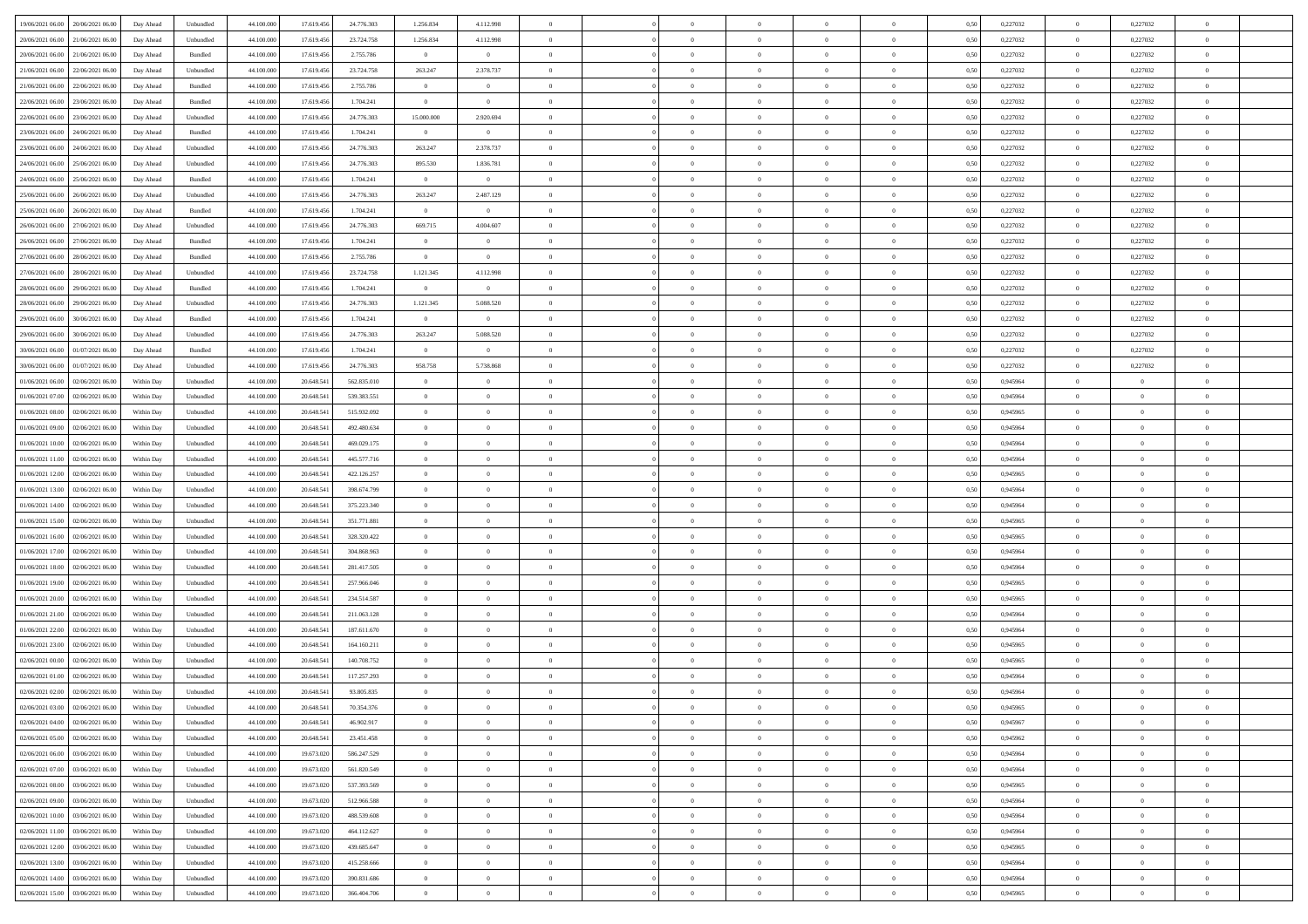| 02/06/2021 16:00<br>03/06/2021 06:00 | Within Day | Unbundled | 44.100.000 | 19.673.020 | 341.977.725 | $\overline{0}$ | $\overline{0}$ | $\overline{0}$ | $\theta$       | $\theta$       |                | $\overline{0}$ | 0,50 | 0,945965 | $\theta$       | $\theta$       | $\theta$       |  |
|--------------------------------------|------------|-----------|------------|------------|-------------|----------------|----------------|----------------|----------------|----------------|----------------|----------------|------|----------|----------------|----------------|----------------|--|
|                                      |            |           |            |            |             |                |                |                |                |                |                |                |      |          |                |                |                |  |
| 02/06/2021 17:00<br>03/06/2021 06.0  | Within Day | Unbundled | 44.100.000 | 19.673.020 | 317.550.745 | $\overline{0}$ | $\overline{0}$ | $\overline{0}$ | $\,0\,$        | $\bf{0}$       | $\overline{0}$ | $\bf{0}$       | 0,50 | 0,945964 | $\,$ 0 $\,$    | $\theta$       | $\overline{0}$ |  |
| 02/06/2021 18.00<br>03/06/2021 06:00 | Within Day | Unbundled | 44,100,000 | 19.673.020 | 293.123.764 | $\overline{0}$ | $\overline{0}$ | $\overline{0}$ | $\bf{0}$       | $\bf{0}$       | $\overline{0}$ | $\mathbf{0}$   | 0.50 | 0.945964 | $\bf{0}$       | $\overline{0}$ | $\overline{0}$ |  |
| 02/06/2021 19:00<br>03/06/2021 06.00 | Within Day | Unbundled | 44.100.000 | 19.673.020 | 268.696.784 | $\overline{0}$ | $\overline{0}$ | $\overline{0}$ | $\overline{0}$ | $\overline{0}$ | $\overline{0}$ | $\bf{0}$       | 0,50 | 0,945965 | $\theta$       | $\theta$       | $\overline{0}$ |  |
| 02/06/2021 20.00<br>03/06/2021 06.0  | Within Day | Unbundled | 44.100.000 | 19.673.020 | 244.269.804 | $\overline{0}$ | $\overline{0}$ | $\bf{0}$       | $\overline{0}$ | $\overline{0}$ | $\overline{0}$ | $\bf{0}$       | 0,50 | 0,945965 | $\,$ 0 $\,$    | $\theta$       | $\overline{0}$ |  |
|                                      |            |           |            |            |             |                |                |                |                |                |                |                |      |          |                |                |                |  |
| 02/06/2021 21.00<br>03/06/2021 06:00 | Within Day | Unbundled | 44,100,000 | 19.673.020 | 219.842.823 | $\overline{0}$ | $\overline{0}$ | $\overline{0}$ | $\overline{0}$ | $\overline{0}$ | $\overline{0}$ | $\mathbf{0}$   | 0.50 | 0.945964 | $\theta$       | $\theta$       | $\overline{0}$ |  |
| 02/06/2021 22.00<br>03/06/2021 06.00 | Within Day | Unbundled | 44.100.000 | 19.673.020 | 195.415.843 | $\overline{0}$ | $\overline{0}$ | $\overline{0}$ | $\overline{0}$ | $\overline{0}$ | $\overline{0}$ | $\bf{0}$       | 0,50 | 0,945964 | $\theta$       | $\theta$       | $\overline{0}$ |  |
| 02/06/2021 23:00<br>03/06/2021 06.00 | Within Day | Unbundled | 44.100.000 | 19.673.020 | 170.988.862 | $\overline{0}$ | $\overline{0}$ | $\overline{0}$ | $\bf{0}$       | $\overline{0}$ | $\overline{0}$ | $\bf{0}$       | 0,50 | 0,945965 | $\,$ 0 $\,$    | $\bf{0}$       | $\overline{0}$ |  |
| 03/06/2021 00:00<br>03/06/2021 06:00 | Within Day | Unbundled | 44,100,000 | 19.673.020 | 146.561.882 | $\overline{0}$ | $\overline{0}$ | $\overline{0}$ | $\overline{0}$ | $\overline{0}$ | $\overline{0}$ | $\mathbf{0}$   | 0.50 | 0.945965 | $\,$ 0 $\,$    | $\theta$       | $\overline{0}$ |  |
| 03/06/2021 01:00<br>03/06/2021 06:00 | Within Day | Unbundled | 44.100.000 | 19.673.020 | 122.134.902 | $\overline{0}$ | $\overline{0}$ | $\overline{0}$ | $\overline{0}$ | $\overline{0}$ | $\overline{0}$ | $\bf{0}$       | 0,50 | 0,945964 | $\,$ 0 $\,$    | $\theta$       | $\overline{0}$ |  |
|                                      |            |           |            |            |             |                |                |                |                |                |                |                |      |          |                |                |                |  |
| 03/06/2021 02.00<br>03/06/2021 06.0  | Within Day | Unbundled | 44.100.000 | 19.673.020 | 97.707.921  | $\overline{0}$ | $\overline{0}$ | $\bf{0}$       | $\bf{0}$       | $\overline{0}$ | $\overline{0}$ | $\bf{0}$       | 0,50 | 0,945964 | $\,$ 0 $\,$    | $\theta$       | $\overline{0}$ |  |
| 03/06/2021 03:00<br>03/06/2021 06:00 | Within Day | Unbundled | 44,100,000 | 19.673.020 | 73.280.941  | $\overline{0}$ | $\overline{0}$ | $\overline{0}$ | $\bf{0}$       | $\bf{0}$       | $\overline{0}$ | $\mathbf{0}$   | 0.50 | 0.945965 | $\bf{0}$       | $\overline{0}$ | $\bf{0}$       |  |
| 03/06/2021 04:00<br>03/06/2021 06:00 | Within Day | Unbundled | 44.100.000 | 19.673.020 | 48.853.960  | $\overline{0}$ | $\overline{0}$ | $\overline{0}$ | $\overline{0}$ | $\overline{0}$ | $\overline{0}$ | $\bf{0}$       | 0,50 | 0,945967 | $\theta$       | $\theta$       | $\overline{0}$ |  |
| 03/06/2021 05.00<br>03/06/2021 06.0  | Within Day | Unbundled | 44.100.000 | 19.673.020 | 24.426.980  | $\overline{0}$ | $\overline{0}$ | $\bf{0}$       | $\bf{0}$       | $\bf{0}$       | $\overline{0}$ | $\bf{0}$       | 0,50 | 0,945962 | $\,$ 0 $\,$    | $\bf{0}$       | $\overline{0}$ |  |
| 03/06/2021 06.00<br>04/06/2021 06:00 | Within Day | Unbundled | 44,100,000 | 19.673.020 | 586.247.529 | $\overline{0}$ | $\overline{0}$ | $\overline{0}$ | $\overline{0}$ | $\overline{0}$ | $\overline{0}$ | $\mathbf{0}$   | 0.50 | 0.945964 | $\theta$       | $\theta$       | $\overline{0}$ |  |
|                                      |            |           |            |            |             |                | $\overline{0}$ | $\overline{0}$ | $\overline{0}$ | $\overline{0}$ | $\overline{0}$ |                |      |          | $\theta$       | $\theta$       | $\overline{0}$ |  |
| 03/06/2021 07.00<br>04/06/2021 06.00 | Within Day | Unbundled | 44.100.000 | 19.673.020 | 561.820.549 | $\overline{0}$ |                |                |                |                |                | $\bf{0}$       | 0,50 | 0,945964 |                |                |                |  |
| 03/06/2021 08.00<br>04/06/2021 06.0  | Within Day | Unbundled | 44.100.000 | 19.673.020 | 537.393.569 | $\overline{0}$ | $\overline{0}$ | $\overline{0}$ | $\bf{0}$       | $\overline{0}$ | $\overline{0}$ | $\bf{0}$       | 0,50 | 0,945965 | $\,$ 0 $\,$    | $\theta$       | $\overline{0}$ |  |
| 03/06/2021 09:00<br>04/06/2021 06:00 | Within Day | Unbundled | 44,100,000 | 19.673.020 | 512.966.588 | $\overline{0}$ | $\overline{0}$ | $\overline{0}$ | $\overline{0}$ | $\bf{0}$       | $\overline{0}$ | $\mathbf{0}$   | 0.50 | 0.945964 | $\,$ 0 $\,$    | $\overline{0}$ | $\overline{0}$ |  |
| 03/06/2021 10:00<br>04/06/2021 06.00 | Within Day | Unbundled | 44.100.000 | 19.673.020 | 488.539.608 | $\overline{0}$ | $\overline{0}$ | $\overline{0}$ | $\overline{0}$ | $\overline{0}$ | $\overline{0}$ | $\bf{0}$       | 0,50 | 0,945964 | $\,$ 0 $\,$    | $\theta$       | $\overline{0}$ |  |
| 03/06/2021 11:00<br>04/06/2021 06.0  | Within Day | Unbundled | 44.100.000 | 19.673.020 | 464.112.627 | $\overline{0}$ | $\overline{0}$ | $\overline{0}$ | $\bf{0}$       | $\bf{0}$       | $\overline{0}$ | $\bf{0}$       | 0,50 | 0,945964 | $\,$ 0 $\,$    | $\bf{0}$       | $\overline{0}$ |  |
| 03/06/2021 12:00<br>04/06/2021 06:00 | Within Day | Unbundled | 44,100,000 | 19.673.020 | 439.685.647 | $\overline{0}$ | $\overline{0}$ | $\overline{0}$ | $\bf{0}$       | $\bf{0}$       | $\overline{0}$ | $\mathbf{0}$   | 0.50 | 0.945965 | $\bf{0}$       | $\overline{0}$ | $\overline{0}$ |  |
|                                      |            |           |            |            |             |                |                |                |                |                |                |                |      |          |                |                |                |  |
| 03/06/2021 13:00<br>04/06/2021 06:00 | Within Day | Unbundled | 44.100.000 | 19.673.020 | 415.258.666 | $\overline{0}$ | $\overline{0}$ | $\overline{0}$ | $\overline{0}$ | $\overline{0}$ | $\overline{0}$ | $\,$ 0 $\,$    | 0,50 | 0,945964 | $\theta$       | $\theta$       | $\overline{0}$ |  |
| 03/06/2021 14:00<br>04/06/2021 06.0  | Within Day | Unbundled | 44.100.000 | 19.673.020 | 390.831.686 | $\overline{0}$ | $\overline{0}$ | $\bf{0}$       | $\bf{0}$       | $\overline{0}$ | $\overline{0}$ | $\bf{0}$       | 0,50 | 0,945964 | $\,$ 0 $\,$    | $\bf{0}$       | $\overline{0}$ |  |
| 03/06/2021 15:00<br>04/06/2021 06:00 | Within Day | Unbundled | 44,100,000 | 19.673.020 | 366,404.706 | $\overline{0}$ | $\overline{0}$ | $\overline{0}$ | $\overline{0}$ | $\overline{0}$ | $\overline{0}$ | $\mathbf{0}$   | 0.50 | 0.945965 | $\bf{0}$       | $\theta$       | $\overline{0}$ |  |
| 03/06/2021 16:00<br>04/06/2021 06.00 | Within Day | Unbundled | 44.100.000 | 19.673.020 | 341.977.725 | $\overline{0}$ | $\overline{0}$ | $\overline{0}$ | $\overline{0}$ | $\overline{0}$ | $\overline{0}$ | $\bf{0}$       | 0,50 | 0,945965 | $\theta$       | $\theta$       | $\overline{0}$ |  |
| 03/06/2021 17.00<br>04/06/2021 06.0  | Within Day | Unbundled | 44.100.000 | 19.673.020 | 317.550.745 | $\overline{0}$ | $\overline{0}$ | $\overline{0}$ | $\overline{0}$ | $\overline{0}$ | $\overline{0}$ | $\bf{0}$       | 0,50 | 0,945964 | $\,$ 0 $\,$    | $\theta$       | $\overline{0}$ |  |
| 03/06/2021 18:00<br>04/06/2021 06:00 | Within Day | Unbundled | 44,100,000 | 19.673.020 | 293.123.764 | $\overline{0}$ | $\overline{0}$ | $\overline{0}$ | $\overline{0}$ | $\bf{0}$       | $\overline{0}$ | $\mathbf{0}$   | 0.50 | 0.945964 | $\,$ 0 $\,$    | $\theta$       | $\overline{0}$ |  |
|                                      |            |           |            |            |             |                |                |                |                |                |                |                |      |          |                |                |                |  |
| 03/06/2021 19:00<br>04/06/2021 06:00 | Within Day | Unbundled | 44.100.000 | 19.673.020 | 268.696.784 | $\overline{0}$ | $\overline{0}$ | $\overline{0}$ | $\overline{0}$ | $\overline{0}$ | $\overline{0}$ | $\bf{0}$       | 0,50 | 0,945965 | $\theta$       | $\theta$       | $\overline{0}$ |  |
| 03/06/2021 20.00<br>04/06/2021 06.0  | Within Day | Unbundled | 44.100.000 | 19.673.020 | 244.269.804 | $\overline{0}$ | $\overline{0}$ | $\overline{0}$ | $\overline{0}$ | $\bf{0}$       | $\overline{0}$ | $\bf{0}$       | 0,50 | 0,945965 | $\,$ 0 $\,$    | $\bf{0}$       | $\overline{0}$ |  |
| 03/06/2021 21.00<br>04/06/2021 06:00 | Within Day | Unbundled | 44,100,000 | 19.673.020 | 219.842.823 | $\overline{0}$ | 4.877.608      | $\overline{0}$ | $\bf{0}$       | $\bf{0}$       | $\overline{0}$ | $\mathbf{0}$   | 0.50 | 0.945964 | $\bf{0}$       | $\overline{0}$ | $\bf{0}$       |  |
| 03/06/2021 22.00<br>04/06/2021 06:00 | Within Day | Unbundled | 44.100.000 | 24.550.628 | 191.080.191 | $\overline{0}$ | 8.129.347      | $\overline{0}$ | $\overline{0}$ | $\overline{0}$ | $\overline{0}$ | $\overline{0}$ | 0.50 | 0.945964 | $\theta$       | $\theta$       | $\overline{0}$ |  |
| 03/06/2021 23.00<br>04/06/2021 06.0  | Within Day | Unbundled | 44.100.000 | 32.679.975 | 160.081.988 | $\overline{0}$ | $\overline{0}$ | $\overline{0}$ | $\bf{0}$       | $\overline{0}$ | $\overline{0}$ | $\bf{0}$       | 0,50 | 0,945965 | $\,$ 0 $\,$    | $\bf{0}$       | $\overline{0}$ |  |
| 04/06/2021 00:00<br>04/06/2021 06:00 | Within Day | Unbundled | 44,100,000 | 32.679.975 | 137.213.133 | $\overline{0}$ | $\overline{0}$ | $\overline{0}$ | $\overline{0}$ | $\overline{0}$ | $\overline{0}$ | $\mathbf{0}$   | 0.50 | 0.945965 | $\,$ 0 $\,$    | $\theta$       | $\overline{0}$ |  |
|                                      |            |           |            |            |             |                |                |                |                |                |                |                |      |          |                |                |                |  |
| 04/06/2021 01:00<br>04/06/2021 06:00 | Within Day | Unbundled | 44.100.000 | 32.679.975 | 114.344.277 | $\overline{0}$ | $\overline{0}$ | $\overline{0}$ | $\overline{0}$ | $\overline{0}$ | $\overline{0}$ | $\overline{0}$ | 0.50 | 0,945964 | $\theta$       | $\theta$       | $\overline{0}$ |  |
| 04/06/2021 02.00<br>04/06/2021 06.0  | Within Day | Unbundled | 44.100.000 | 32.679.975 | 91.475.422  | $\overline{0}$ | $\overline{0}$ | $\overline{0}$ | $\bf{0}$       | $\overline{0}$ | $\overline{0}$ | $\bf{0}$       | 0,50 | 0,945964 | $\,$ 0 $\,$    | $\theta$       | $\overline{0}$ |  |
| 04/06/2021 03:00<br>04/06/2021 06:00 | Within Day | Unbundled | 44,100,000 | 32.679.975 | 68,606,566  | $\overline{0}$ | $\overline{0}$ | $\overline{0}$ | $\overline{0}$ | $\bf{0}$       | $\overline{0}$ | $\mathbf{0}$   | 0.50 | 0.945965 | $\,$ 0 $\,$    | $\theta$       | $\overline{0}$ |  |
| 04/06/2021 04:00<br>04/06/2021 06:00 | Within Day | Unbundled | 44.100.000 | 32.679.975 | 45.737.711  | $\overline{0}$ | $\overline{0}$ | $\overline{0}$ | $\overline{0}$ | $\overline{0}$ | $\overline{0}$ | $\overline{0}$ | 0.50 | 0,945967 | $\theta$       | $\theta$       | $\overline{0}$ |  |
| 04/06/2021 05.00<br>04/06/2021 06.0  | Within Day | Unbundled | 44.100.000 | 32.679.975 | 22.868.855  | $\overline{0}$ | $\overline{0}$ | $\overline{0}$ | $\,0\,$        | $\bf{0}$       | $\overline{0}$ | $\bf{0}$       | 0,50 | 0,945962 | $\,$ 0 $\,$    | $\bf{0}$       | $\overline{0}$ |  |
| 04/06/2021 06.00<br>05/06/2021 06:00 | Within Day | Unbundled | 44,100,000 | 19.673.020 | 586.247.529 | $\overline{0}$ | $\overline{0}$ | $\overline{0}$ | $\bf{0}$       | $\bf{0}$       | $\overline{0}$ | $\mathbf{0}$   | 0.50 | 0.945964 | $\bf{0}$       | $\overline{0}$ | $\overline{0}$ |  |
|                                      |            |           |            |            |             |                |                |                |                |                |                |                |      |          |                |                |                |  |
| 04/06/2021 07:00<br>05/06/2021 06:00 | Within Day | Unbundled | 44.100.000 | 19.673.020 | 561.820.549 | $\overline{0}$ | $\overline{0}$ | $\overline{0}$ | $\overline{0}$ | $\overline{0}$ | $\overline{0}$ | $\overline{0}$ | 0.50 | 0,945964 | $\theta$       | $\theta$       | $\overline{0}$ |  |
| 04/06/2021 08.00<br>05/06/2021 06.0  | Within Day | Unbundled | 44.100.000 | 19.673.020 | 537.393.569 | $\overline{0}$ | $\overline{0}$ | $\overline{0}$ | $\bf{0}$       | $\bf{0}$       | $\overline{0}$ | $\bf{0}$       | 0,50 | 0,945965 | $\,$ 0 $\,$    | $\bf{0}$       | $\overline{0}$ |  |
| 04/06/2021 09:00<br>05/06/2021 06.00 | Within Day | Unbundled | 44,100,000 | 19.673.020 | 512.966.588 | $\overline{0}$ | $\overline{0}$ | $\overline{0}$ | $\overline{0}$ | $\overline{0}$ | $\overline{0}$ | $\overline{0}$ | 0.50 | 0.945964 | $\,$ 0 $\,$    | $\theta$       | $\overline{0}$ |  |
| 04/06/2021 10:00<br>05/06/2021 06:00 | Within Day | Unbundled | 44.100.000 | 19.673.020 | 488.539.608 | $\overline{0}$ | $\overline{0}$ | $\overline{0}$ | $\overline{0}$ | $\overline{0}$ | $\theta$       | $\overline{0}$ | 0.50 | 0,945964 | $\theta$       | $\theta$       | $\overline{0}$ |  |
| 04/06/2021 11:00<br>05/06/2021 06.00 | Within Day | Unbundled | 44.100.000 | 19.673.020 | 464.112.627 | $\overline{0}$ | $\overline{0}$ | $\bf{0}$       | $\overline{0}$ | $\bf{0}$       | $\overline{0}$ | $\bf{0}$       | 0,50 | 0,945964 | $\,$ 0 $\,$    | $\bf{0}$       | $\overline{0}$ |  |
| 04/06/2021 12:00  05/06/2021 06:00   | Within Day | Unbundled | 44.100.000 | 19.673.020 | 439 685 647 | $\bf{0}$       | $\,$ 0 $\,$    |                | $\bf{0}$       |                |                |                | 0,50 | 0.945965 | $\theta$       | $\overline{0}$ |                |  |
|                                      |            |           |            |            |             |                |                |                |                |                |                |                |      |          |                |                |                |  |
| 04/06/2021 13:00  05/06/2021 06:00   | Within Dav | Unbundled | 44.100.000 | 19.673.020 | 415.258.666 | $\overline{0}$ | $\overline{0}$ | $\overline{0}$ | $\overline{0}$ | $\overline{0}$ | $\overline{0}$ | $\overline{0}$ | 0,50 | 0,945964 | $\theta$       | $\theta$       | $\overline{0}$ |  |
| 04/06/2021 14:00<br>05/06/2021 06.0  | Within Day | Unbundled | 44.100.000 | 19.673.020 | 390.831.686 | $\overline{0}$ | $\overline{0}$ | $\overline{0}$ | $\bf{0}$       | $\overline{0}$ | $\overline{0}$ | $\mathbf{0}$   | 0,50 | 0,945964 | $\bf{0}$       | $\overline{0}$ | $\bf{0}$       |  |
| 04/06/2021 15:00<br>05/06/2021 06:00 | Within Day | Unbundled | 44.100.000 | 19.673.020 | 366.404.706 | $\overline{0}$ | $\overline{0}$ | $\overline{0}$ | $\overline{0}$ | $\bf{0}$       | $\overline{0}$ | $\mathbf{0}$   | 0.50 | 0.945965 | $\overline{0}$ | $\bf{0}$       | $\,$ 0 $\,$    |  |
| 04/06/2021 16:00<br>05/06/2021 06:00 | Within Dav | Unbundled | 44.100.000 | 19.673.020 | 341.977.725 | $\overline{0}$ | $\overline{0}$ | $\overline{0}$ | $\overline{0}$ | $\overline{0}$ | $\overline{0}$ | $\mathbf{0}$   | 0,50 | 0,945965 | $\theta$       | $\theta$       | $\overline{0}$ |  |
| 04/06/2021 17.00<br>05/06/2021 06.00 | Within Day | Unbundled | 44.100.000 | 19.673.020 | 317.550.745 | $\overline{0}$ | $\overline{0}$ | $\overline{0}$ | $\bf{0}$       | $\bf{0}$       | $\overline{0}$ | $\mathbf{0}$   | 0,50 | 0,945964 | $\overline{0}$ | $\bf{0}$       | $\overline{0}$ |  |
| 04/06/2021 18.00<br>05/06/2021 06:00 | Within Day | Unbundled | 44.100.000 | 19.673.020 | 293.123.764 | $\overline{0}$ | $\overline{0}$ | $\overline{0}$ | $\bf{0}$       | $\overline{0}$ | $\overline{0}$ | $\mathbf{0}$   | 0.50 | 0.945964 | $\,$ 0 $\,$    | $\theta$       | $\overline{0}$ |  |
|                                      |            |           |            |            |             |                |                |                |                |                |                |                |      |          |                |                |                |  |
| 04/06/2021 19:00<br>05/06/2021 06:00 | Within Dav | Unbundled | 44.100.000 | 19.673.020 | 268.696.784 | $\overline{0}$ | $\overline{0}$ | $\overline{0}$ | $\overline{0}$ | $\overline{0}$ | $\overline{0}$ | $\mathbf{0}$   | 0,50 | 0,945965 | $\overline{0}$ | $\theta$       | $\overline{0}$ |  |
| 04/06/2021 20.00<br>05/06/2021 06.00 | Within Day | Unbundled | 44.100.000 | 19.673.020 | 244.269.804 | $\overline{0}$ | $\overline{0}$ | $\overline{0}$ | $\bf{0}$       | $\overline{0}$ | $\overline{0}$ | $\,$ 0 $\,$    | 0,50 | 0,945965 | $\bf{0}$       | $\bf{0}$       | $\overline{0}$ |  |
| 04/06/2021 21.00<br>05/06/2021 06:00 | Within Day | Unbundled | 44,100,000 | 19.673.020 | 219.842.823 | $\overline{0}$ | $\overline{0}$ | $\overline{0}$ | $\bf{0}$       | $\bf{0}$       | $\overline{0}$ | $\,$ 0 $\,$    | 0.50 | 0.945964 | $\overline{0}$ | $\bf{0}$       | $\,$ 0         |  |
| 04/06/2021 22.00<br>05/06/2021 06:00 | Within Dav | Unbundled | 44.100.000 | 19.673.020 | 195.415.843 | $\overline{0}$ | $\overline{0}$ | $\overline{0}$ | $\overline{0}$ | $\overline{0}$ | $\overline{0}$ | $\mathbf{0}$   | 0,50 | 0,945964 | $\overline{0}$ | $\theta$       | $\overline{0}$ |  |
| 04/06/2021 23.00<br>05/06/2021 06.0  | Within Day | Unbundled | 44.100.000 | 19.673.020 | 170.988.862 | $\overline{0}$ | $\overline{0}$ | $\overline{0}$ | $\overline{0}$ | $\bf{0}$       | $\overline{0}$ | $\mathbf{0}$   | 0,50 | 0,945965 | $\bf{0}$       | $\bf{0}$       | $\overline{0}$ |  |
|                                      |            |           |            |            |             |                |                |                |                |                |                |                |      |          |                |                |                |  |
| 05/06/2021 00:00 05/06/2021 06:00    | Within Day | Unbundled | 44.100.000 | 19.673.020 | 146.561.882 | $\overline{0}$ | $\overline{0}$ | $\overline{0}$ | $\bf{0}$       | $\,$ 0         | $\overline{0}$ | $\,0\,$        | 0,50 | 0,945965 | $\overline{0}$ | $\,$ 0 $\,$    | $\,$ 0 $\,$    |  |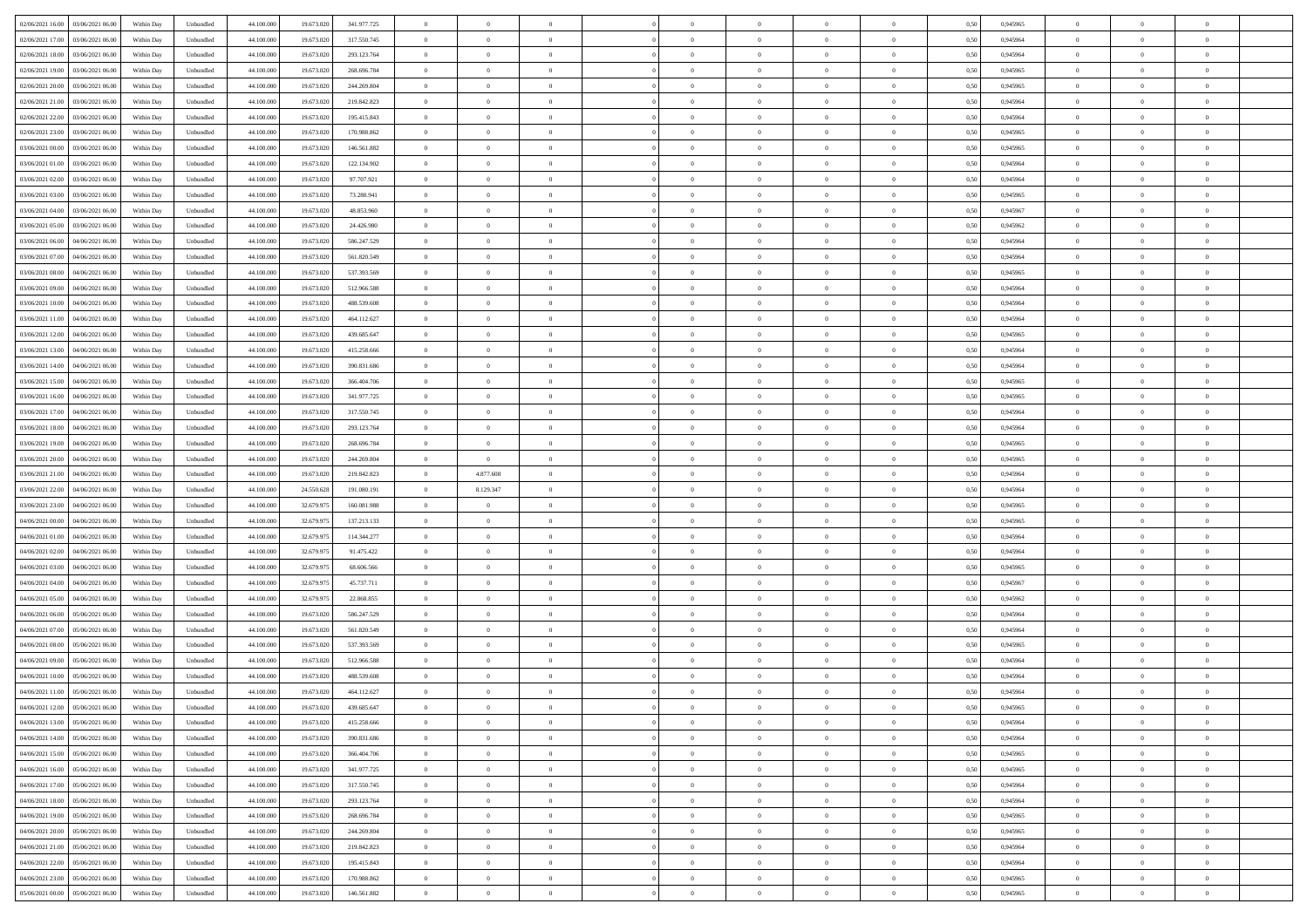| 05/06/2021 01:00  05/06/2021 06:00   | Within Day | Unbundled                   | 44.100.000 | 19.673.020 | 122.134.902 | $\overline{0}$ | $\theta$       |                | $\overline{0}$ | $\theta$       |                | $\bf{0}$       | 0,50 | 0,945964 | $\theta$       | $\theta$       | $\overline{0}$ |  |
|--------------------------------------|------------|-----------------------------|------------|------------|-------------|----------------|----------------|----------------|----------------|----------------|----------------|----------------|------|----------|----------------|----------------|----------------|--|
| 05/06/2021 02:00<br>05/06/2021 06.00 | Within Day | Unbundled                   | 44.100.00  | 19.673.02  | 97.707.921  | $\bf{0}$       | $\overline{0}$ | $\overline{0}$ | $\overline{0}$ | $\theta$       | $\overline{0}$ | $\bf{0}$       | 0,50 | 0,945964 | $\theta$       | $\bf{0}$       | $\overline{0}$ |  |
| 05/06/2021 03:00<br>05/06/2021 06:00 | Within Day | Unbundled                   | 44,100,000 | 19.673.020 | 73.280.941  | $\overline{0}$ | $\overline{0}$ | $\overline{0}$ | $\bf{0}$       | $\bf{0}$       | $\overline{0}$ | $\bf{0}$       | 0.50 | 0.945965 | $\bf{0}$       | $\overline{0}$ | $\overline{0}$ |  |
| 05/06/2021 04:00<br>05/06/2021 06:00 | Within Day | Unbundled                   | 44.100.000 | 19.673.020 | 48.853.960  | $\overline{0}$ | $\overline{0}$ | $\overline{0}$ | $\theta$       | $\theta$       | $\overline{0}$ | $\bf{0}$       | 0,50 | 0,945967 | $\theta$       | $\theta$       | $\overline{0}$ |  |
| 05/06/2021 05:00<br>05/06/2021 06.00 | Within Day | Unbundled                   | 44.100.00  | 19.673.020 | 24.426.980  | $\overline{0}$ | $\theta$       | $\overline{0}$ | $\overline{0}$ | $\theta$       | $\overline{0}$ | $\bf{0}$       | 0,50 | 0,945962 | $\,$ 0 $\,$    | $\bf{0}$       | $\overline{0}$ |  |
| 05/06/2021 06:00<br>06/06/2021 06:00 | Within Day | Unbundled                   | 44,100,000 | 19.131.063 | 599.254.485 | $\overline{0}$ | $\overline{0}$ | $\Omega$       | $\bf{0}$       | $\overline{0}$ | $\Omega$       | $\bf{0}$       | 0.50 | 0.945964 | $\bf{0}$       | $\theta$       | $\overline{0}$ |  |
| 05/06/2021 07:00<br>06/06/2021 06:00 | Within Day | Unbundled                   | 44.100.000 | 19.131.063 | 574.285.548 | $\overline{0}$ | $\overline{0}$ | $\overline{0}$ | $\overline{0}$ | $\overline{0}$ | $\overline{0}$ | $\bf{0}$       | 0,50 | 0,945964 | $\theta$       | $\theta$       | $\overline{0}$ |  |
| 05/06/2021 08:00<br>06/06/2021 06.00 | Within Day | Unbundled                   | 44.100.00  | 19.131.06  | 549.316.611 | $\overline{0}$ | $\overline{0}$ | $\overline{0}$ | $\overline{0}$ | $\theta$       | $\overline{0}$ | $\bf{0}$       | 0,50 | 0,945965 | $\,$ 0 $\,$    | $\bf{0}$       | $\overline{0}$ |  |
|                                      |            |                             |            |            |             |                |                |                |                |                |                |                |      |          |                |                |                |  |
| 05/06/2021 09:00<br>06/06/2021 06:00 | Within Day | Unbundled                   | 44,100,000 | 19.131.063 | 524.347.674 | $\overline{0}$ | $\overline{0}$ | $\overline{0}$ | $\bf{0}$       | $\overline{0}$ | $\overline{0}$ | $\bf{0}$       | 0.50 | 0.945964 | $\bf{0}$       | $\theta$       | $\overline{0}$ |  |
| 05/06/2021 10:00<br>06/06/2021 06:00 | Within Day | Unbundled                   | 44.100.000 | 19.131.063 | 499.378.737 | $\overline{0}$ | $\bf{0}$       | $\overline{0}$ | $\overline{0}$ | $\theta$       | $\overline{0}$ | $\bf{0}$       | 0,50 | 0,945964 | $\,$ 0 $\,$    | $\theta$       | $\overline{0}$ |  |
| 05/06/2021 11:00<br>06/06/2021 06.00 | Within Day | Unbundled                   | 44.100.00  | 19.131.06  | 474.409.800 | $\bf{0}$       | $\overline{0}$ | $\bf{0}$       | $\overline{0}$ | $\bf{0}$       | $\overline{0}$ | $\bf{0}$       | 0,50 | 0,945964 | $\,$ 0 $\,$    | $\bf{0}$       | $\overline{0}$ |  |
| 05/06/2021 12:00<br>06/06/2021 06:00 | Within Day | Unbundled                   | 44,100,000 | 19.131.063 | 449,440,863 | $\overline{0}$ | $\overline{0}$ | $\overline{0}$ | $\bf{0}$       | $\bf{0}$       | $\overline{0}$ | $\bf{0}$       | 0.50 | 0.945965 | $\bf{0}$       | $\overline{0}$ | $\overline{0}$ |  |
| 05/06/2021 13:00<br>06/06/2021 06:00 | Within Day | Unbundled                   | 44.100.000 | 19.131.063 | 424.471.926 | $\overline{0}$ | $\overline{0}$ | $\overline{0}$ | $\overline{0}$ | $\theta$       | $\overline{0}$ | $\overline{0}$ | 0,50 | 0,945964 | $\theta$       | $\theta$       | $\overline{0}$ |  |
| 05/06/2021 14:00<br>06/06/2021 06.00 | Within Day | Unbundled                   | 44.100.00  | 19.131.06  | 399.502.990 | $\bf{0}$       | $\theta$       | $\bf{0}$       | $\overline{0}$ | $\theta$       | $\overline{0}$ | $\bf{0}$       | 0,50 | 0,945964 | $\bf{0}$       | $\bf{0}$       | $\overline{0}$ |  |
| 05/06/2021 15:00<br>06/06/2021 06:00 | Within Day | Unbundled                   | 44,100,000 | 19.131.063 | 374.534.053 | $\overline{0}$ | $\overline{0}$ | $\overline{0}$ | $\bf{0}$       | $\theta$       | $\theta$       | $\bf{0}$       | 0.50 | 0.945965 | $\theta$       | $\overline{0}$ | $\overline{0}$ |  |
| 05/06/2021 16:00<br>06/06/2021 06:00 | Within Day | Unbundled                   | 44.100.000 | 19.131.063 | 349.565.116 | $\overline{0}$ | $\overline{0}$ | $\overline{0}$ | $\overline{0}$ | $\theta$       | $\overline{0}$ | $\bf{0}$       | 0,50 | 0,945965 | $\theta$       | $\theta$       | $\overline{0}$ |  |
| 05/06/2021 17:00<br>06/06/2021 06.00 | Within Day | Unbundled                   | 44.100.00  | 19.131.06  | 324.596.179 | $\bf{0}$       | $\overline{0}$ | $\overline{0}$ | $\overline{0}$ | $\theta$       | $\overline{0}$ | $\bf{0}$       | 0,50 | 0,945964 | $\,$ 0 $\,$    | $\bf{0}$       | $\overline{0}$ |  |
| 05/06/2021 18:00<br>06/06/2021 06:00 | Within Day | Unbundled                   | 44,100,000 | 19.131.063 | 299.627.242 | $\overline{0}$ | $\overline{0}$ | $\overline{0}$ | $\bf{0}$       | $\overline{0}$ | $\overline{0}$ | $\bf{0}$       | 0.50 | 0.945964 | $\bf{0}$       | $\overline{0}$ | $\overline{0}$ |  |
| 05/06/2021 19:00<br>06/06/2021 06:00 | Within Day | Unbundled                   | 44.100.000 | 19.131.063 | 274.658.305 | $\bf{0}$       | $\overline{0}$ | $\overline{0}$ | $\overline{0}$ | $\overline{0}$ | $\overline{0}$ | $\bf{0}$       | 0,50 | 0,945965 | $\,$ 0 $\,$    | $\theta$       | $\overline{0}$ |  |
| 05/06/2021 20:00<br>06/06/2021 06.00 | Within Day | Unbundled                   | 44.100.00  | 19.131.06  | 249.689.368 | $\bf{0}$       | $\overline{0}$ | $\bf{0}$       | $\bf{0}$       | $\overline{0}$ | $\overline{0}$ | $\bf{0}$       | 0,50 | 0,945965 | $\,$ 0 $\,$    | $\bf{0}$       | $\overline{0}$ |  |
| 05/06/2021 21:00<br>06/06/2021 06:00 | Within Day | Unbundled                   | 44,100,000 | 19.131.063 | 224,720,431 | $\overline{0}$ | $\overline{0}$ | $\overline{0}$ | $\bf{0}$       | $\overline{0}$ | $\overline{0}$ | $\bf{0}$       | 0.50 | 0.945964 | $\bf{0}$       | $\overline{0}$ | $\overline{0}$ |  |
| 05/06/2021 22.00<br>06/06/2021 06:00 | Within Day | Unbundled                   | 44.100.000 | 19.131.063 | 199.751.495 | $\overline{0}$ | $\overline{0}$ | $\overline{0}$ | $\overline{0}$ | $\theta$       | $\overline{0}$ | $\bf{0}$       | 0,50 | 0,945964 | $\theta$       | $\theta$       | $\overline{0}$ |  |
|                                      |            |                             |            |            |             |                |                |                |                |                |                |                |      |          |                |                |                |  |
| 05/06/2021 23:00<br>06/06/2021 06.00 | Within Day | Unbundled                   | 44.100.00  | 19.131.06  | 174.782.558 | $\bf{0}$       | $\overline{0}$ | $\overline{0}$ | $\overline{0}$ | $\theta$       | $\overline{0}$ | $\bf{0}$       | 0,50 | 0,945965 | $\,$ 0 $\,$    | $\bf{0}$       | $\overline{0}$ |  |
| 06/06/2021 00:00<br>06/06/2021 06:00 | Within Day | Unbundled                   | 44,100,000 | 19.131.063 | 149.813.621 | $\overline{0}$ | $\overline{0}$ | $\Omega$       | $\overline{0}$ | $\overline{0}$ | $\theta$       | $\bf{0}$       | 0.50 | 0.945965 | $\bf{0}$       | $\theta$       | $\overline{0}$ |  |
| 06/06/2021 01:00<br>06/06/2021 06:00 | Within Day | Unbundled                   | 44.100.000 | 19.131.063 | 124.844.684 | $\overline{0}$ | $\overline{0}$ | $\overline{0}$ | $\overline{0}$ | $\theta$       | $\overline{0}$ | $\bf{0}$       | 0,50 | 0,945964 | $\theta$       | $\theta$       | $\overline{0}$ |  |
| 06/06/2021 02:00<br>06/06/2021 06.00 | Within Day | Unbundled                   | 44.100.00  | 19.131.06  | 99.875.747  | $\bf{0}$       | $\theta$       | $\overline{0}$ | $\overline{0}$ | $\theta$       | $\overline{0}$ | $\bf{0}$       | 0,50 | 0,945964 | $\,$ 0 $\,$    | $\bf{0}$       | $\overline{0}$ |  |
| 06/06/2021 03:00<br>06/06/2021 06:00 | Within Day | Unbundled                   | 44,100,000 | 19.131.063 | 74,906,810  | $\overline{0}$ | $\overline{0}$ | $\overline{0}$ | $\bf{0}$       | $\overline{0}$ | $\overline{0}$ | $\bf{0}$       | 0.50 | 0.945965 | $\bf{0}$       | $\theta$       | $\overline{0}$ |  |
| 06/06/2021 04:00<br>06/06/2021 06:00 | Within Day | Unbundled                   | 44.100.000 | 19.131.063 | 49.937.873  | $\overline{0}$ | $\overline{0}$ | $\overline{0}$ | $\overline{0}$ | $\theta$       | $\overline{0}$ | $\bf{0}$       | 0,50 | 0,945967 | $\theta$       | $\theta$       | $\overline{0}$ |  |
| 06/06/2021 05:00<br>06/06/2021 06.00 | Within Day | Unbundled                   | 44.100.00  | 19.131.063 | 24.968.936  | $\bf{0}$       | $\bf{0}$       | $\bf{0}$       | $\bf{0}$       | $\overline{0}$ | $\overline{0}$ | $\bf{0}$       | 0,50 | 0,945962 | $\,$ 0 $\,$    | $\bf{0}$       | $\overline{0}$ |  |
| 06/06/2021 06:00<br>07/06/2021 06:00 | Within Day | Unbundled                   | 44,100,000 | 19.131.063 | 599.254.485 | $\overline{0}$ | $\overline{0}$ | $\overline{0}$ | $\bf{0}$       | $\bf{0}$       | $\overline{0}$ | $\bf{0}$       | 0.50 | 0.945964 | $\bf{0}$       | $\overline{0}$ | $\overline{0}$ |  |
| 06/06/2021 07:00<br>07/06/2021 06:00 | Within Day | Unbundled                   | 44.100.000 | 19.131.063 | 574.285.548 | $\overline{0}$ | $\overline{0}$ | $\overline{0}$ | $\overline{0}$ | $\overline{0}$ | $\overline{0}$ | $\bf{0}$       | 0.5( | 0.945964 | $\theta$       | $\theta$       | $\overline{0}$ |  |
| 06/06/2021 08:00<br>07/06/2021 06.00 | Within Day | Unbundled                   | 44.100.00  | 19.131.06  | 549.316.611 | $\bf{0}$       | $\overline{0}$ | $\bf{0}$       | $\overline{0}$ | $\theta$       | $\overline{0}$ | $\bf{0}$       | 0,50 | 0,945965 | $\,$ 0 $\,$    | $\bf{0}$       | $\overline{0}$ |  |
| 06/06/2021 09:00<br>07/06/2021 06.00 | Within Day | Unbundled                   | 44,100,000 | 19.131.063 | 524.347.674 | $\overline{0}$ | $\overline{0}$ | $\overline{0}$ | $\bf{0}$       | $\theta$       | $\theta$       | $\bf{0}$       | 0.50 | 0.945964 | $\,$ 0 $\,$    | $\overline{0}$ | $\overline{0}$ |  |
| 06/06/2021 11:00<br>07/06/2021 06:00 | Within Dav | Unbundled                   | 44.100.000 | 19.131.063 | 474.409.800 | $\overline{0}$ | $\theta$       | $\Omega$       | $\overline{0}$ | $\theta$       | $\overline{0}$ | $\overline{0}$ | 0.50 | 0,945964 | $\theta$       | $\theta$       | $\overline{0}$ |  |
| 06/06/2021 12:00<br>07/06/2021 06.00 | Within Day | Unbundled                   | 44.100.00  | 19.131.06  | 449.440.863 | $\bf{0}$       | $\overline{0}$ | $\overline{0}$ | $\overline{0}$ | $\bf{0}$       | $\overline{0}$ | $\bf{0}$       | 0,50 | 0,945965 | $\,$ 0 $\,$    | $\bf{0}$       | $\overline{0}$ |  |
| 06/06/2021 13:00<br>07/06/2021 06:00 | Within Day | Unbundled                   | 44,100,000 | 19.131.063 | 424.471.926 | $\overline{0}$ | $\overline{0}$ | $\overline{0}$ | $\bf{0}$       | $\overline{0}$ | $\overline{0}$ | $\bf{0}$       | 0.50 | 0.945964 | $\bf{0}$       | $\overline{0}$ | $\overline{0}$ |  |
| 06/06/2021 14:00<br>07/06/2021 06:00 | Within Dav | Unbundled                   | 44.100.000 | 19.131.063 | 399.502.990 | $\overline{0}$ | $\overline{0}$ | $\overline{0}$ | $\overline{0}$ | $\overline{0}$ | $\overline{0}$ | $\overline{0}$ | 0.50 | 0,945964 | $\theta$       | $\theta$       | $\overline{0}$ |  |
|                                      |            |                             |            |            |             |                |                |                |                |                |                |                |      |          |                |                |                |  |
| 06/06/2021 15:00<br>07/06/2021 06.00 | Within Day | Unbundled                   | 44.100.00  | 19.131.06  | 374.534.053 | $\bf{0}$       | $\bf{0}$       | $\bf{0}$       | $\bf{0}$       | $\overline{0}$ | $\overline{0}$ | $\bf{0}$       | 0,50 | 0,945965 | $\,$ 0 $\,$    | $\bf{0}$       | $\overline{0}$ |  |
| 06/06/2021 16:00<br>07/06/2021 06:00 | Within Day | Unbundled                   | 44,100,000 | 19.131.063 | 349.565.116 | $\overline{0}$ | $\bf{0}$       | $\overline{0}$ | $\bf{0}$       | $\overline{0}$ | $\overline{0}$ | $\bf{0}$       | 0.50 | 0.945965 | $\bf{0}$       | $\overline{0}$ | $\overline{0}$ |  |
| 06/06/2021 17:00<br>07/06/2021 06:00 | Within Dav | Unbundled                   | 44.100.000 | 19.131.063 | 324.596.179 | $\overline{0}$ | $\overline{0}$ | $\Omega$       | $\overline{0}$ | $\theta$       | $\overline{0}$ | $\overline{0}$ | 0.50 | 0.945964 | $\theta$       | $\theta$       | $\overline{0}$ |  |
| 06/06/2021 18:00<br>07/06/2021 06.00 | Within Day | Unbundled                   | 44.100.00  | 19.131.06  | 299.627.242 | $\bf{0}$       | $\overline{0}$ | $\bf{0}$       | $\overline{0}$ | $\overline{0}$ | $\overline{0}$ | $\bf{0}$       | 0,50 | 0,945964 | $\,$ 0 $\,$    | $\bf{0}$       | $\overline{0}$ |  |
| 06/06/2021 19:00<br>07/06/2021 06.00 | Within Day | Unbundled                   | 44,100,000 | 19.131.06  | 274.658.305 | $\overline{0}$ | $\overline{0}$ | $\Omega$       | $\overline{0}$ | $\theta$       | $\theta$       | $\bf{0}$       | 0.50 | 0.945965 | $\,$ 0 $\,$    | $\overline{0}$ | $\overline{0}$ |  |
| 06/06/2021 20:00<br>07/06/2021 06:00 | Within Dav | Unbundled                   | 44.100.000 | 19.131.063 | 249.689.368 | $\overline{0}$ | $\overline{0}$ | $\Omega$       | $\overline{0}$ | $\theta$       | $\Omega$       | $\overline{0}$ | 0.5( | 0,945965 | $\theta$       | $\theta$       | $\overline{0}$ |  |
| 06/06/2021 21:00<br>07/06/2021 06:00 | Within Day | Unbundled                   | 44.100.000 | 19.131.06  | 224.720.431 | $\bf{0}$       | $\bf{0}$       | $\overline{0}$ | $\bf{0}$       | $\bf{0}$       | $\overline{0}$ | $\bf{0}$       | 0,50 | 0,945964 | $\,$ 0 $\,$    | $\bf{0}$       | $\overline{0}$ |  |
| 06/06/2021 22:00 07/06/2021 06:00    | Within Day | $\ensuremath{\mathsf{Unb}}$ | 44.100.000 | 19.131.063 | 199.751.495 | $\overline{0}$ | $\Omega$       |                | $\Omega$       |                |                |                | 0,50 | 0.945964 | $\theta$       | $\overline{0}$ |                |  |
| 06/06/2021 23:00 07/06/2021 06:00    | Within Day | Unbundled                   | 44.100.000 | 19.131.063 | 174.782.558 | $\overline{0}$ | $\overline{0}$ | $\Omega$       | $\theta$       | $\overline{0}$ | $\overline{0}$ | $\bf{0}$       | 0,50 | 0,945965 | $\theta$       | $\theta$       | $\overline{0}$ |  |
| 07/06/2021 00:00<br>07/06/2021 06:00 | Within Day | Unbundled                   | 44.100.00  | 19.131.063 | 149.813.621 | $\overline{0}$ | $\bf{0}$       | $\overline{0}$ | $\overline{0}$ | $\bf{0}$       | $\overline{0}$ | $\bf{0}$       | 0,50 | 0,945965 | $\bf{0}$       | $\overline{0}$ | $\bf{0}$       |  |
| 07/06/2021 01:00 07/06/2021 06:00    | Within Day | Unbundled                   | 44,100,000 | 19.131.063 | 124.844.684 | $\overline{0}$ | $\bf{0}$       | $\overline{0}$ | $\overline{0}$ | $\overline{0}$ | $\overline{0}$ | $\bf{0}$       | 0.50 | 0.945964 | $\overline{0}$ | $\bf{0}$       | $\,$ 0 $\,$    |  |
| 07/06/2021 02:00 07/06/2021 06:00    | Within Dav | Unbundled                   | 44.100.000 | 19.131.063 | 99.875.747  | $\overline{0}$ | $\overline{0}$ | $\overline{0}$ | $\overline{0}$ | $\overline{0}$ | $\overline{0}$ | $\bf{0}$       | 0,50 | 0,945964 | $\theta$       | $\theta$       | $\overline{0}$ |  |
| 07/06/2021 03:00<br>07/06/2021 06:00 | Within Day | Unbundled                   | 44.100.000 | 19.131.063 | 74.906.810  | $\overline{0}$ | $\bf{0}$       | $\overline{0}$ | $\overline{0}$ | $\overline{0}$ | $\bf{0}$       | $\bf{0}$       | 0,50 | 0,945965 | $\overline{0}$ | $\bf{0}$       | $\overline{0}$ |  |
| 07/06/2021 06:00<br>07/06/2021 04:00 | Within Day | Unbundled                   | 44,100,000 | 19.131.063 | 49.937.873  | $\overline{0}$ | $\bf{0}$       | $\overline{0}$ | $\overline{0}$ | $\overline{0}$ | $\overline{0}$ | $\bf{0}$       | 0.50 | 0.945967 | $\,$ 0 $\,$    | $\theta$       | $\overline{0}$ |  |
| 07/06/2021 05:00                     |            |                             |            |            |             |                |                |                |                |                |                |                |      |          |                |                |                |  |
| 07/06/2021 06:00                     | Within Dav | Unbundled                   | 44.100.000 | 19.131.063 | 24.968.936  | $\overline{0}$ | $\overline{0}$ | $\overline{0}$ | $\overline{0}$ | $\overline{0}$ | $\overline{0}$ | $\bf{0}$       | 0.50 | 0,945962 | $\overline{0}$ | $\theta$       | $\overline{0}$ |  |
| 07/06/2021 06:00<br>08/06/2021 06:00 | Within Day | Unbundled                   | 44.100.00  | 22.382.802 | 521.212.753 | $\overline{0}$ | $\overline{0}$ | $\overline{0}$ | $\overline{0}$ | $\bf{0}$       | $\overline{0}$ | $\bf{0}$       | 0,50 | 0,945964 | $\bf{0}$       | $\overline{0}$ | $\overline{0}$ |  |
| 07/06/2021 07:00<br>08/06/2021 06:00 | Within Day | Unbundled                   | 44,100,000 | 22.382.802 | 499.495.555 | $\overline{0}$ | $\overline{0}$ | $\overline{0}$ | $\overline{0}$ | $\bf{0}$       | $\overline{0}$ | $\bf{0}$       | 0.50 | 0.945964 | $\overline{0}$ | $\,$ 0 $\,$    | $\,$ 0         |  |
| 07/06/2021 08:00 08/06/2021 06:00    | Within Dav | Unbundled                   | 44.100.000 | 22.382.802 | 477.778.357 | $\overline{0}$ | $\overline{0}$ | $\overline{0}$ | $\overline{0}$ | $\overline{0}$ | $\overline{0}$ | $\bf{0}$       | 0,50 | 0,945965 | $\overline{0}$ | $\theta$       | $\overline{0}$ |  |
| 07/06/2021 09:00<br>08/06/2021 06:00 | Within Day | Unbundled                   | 44.100.00  | 22.382.802 | 456.061.159 | $\overline{0}$ | $\bf{0}$       | $\overline{0}$ | $\bf{0}$       | $\overline{0}$ | $\bf{0}$       | $\bf{0}$       | 0,50 | 0,945964 | $\bf{0}$       | $\bf{0}$       | $\overline{0}$ |  |
| 07/06/2021 10:00  08/06/2021 06:00   | Within Day | Unbundled                   | 44.100.000 | 22.382.802 | 434.343.961 | $\overline{0}$ | $\bf{0}$       | $\overline{0}$ | $\overline{0}$ | $\,$ 0 $\,$    | $\overline{0}$ | $\bf{0}$       | 0,50 | 0,945964 | $\overline{0}$ | $\,$ 0 $\,$    | $\,$ 0 $\,$    |  |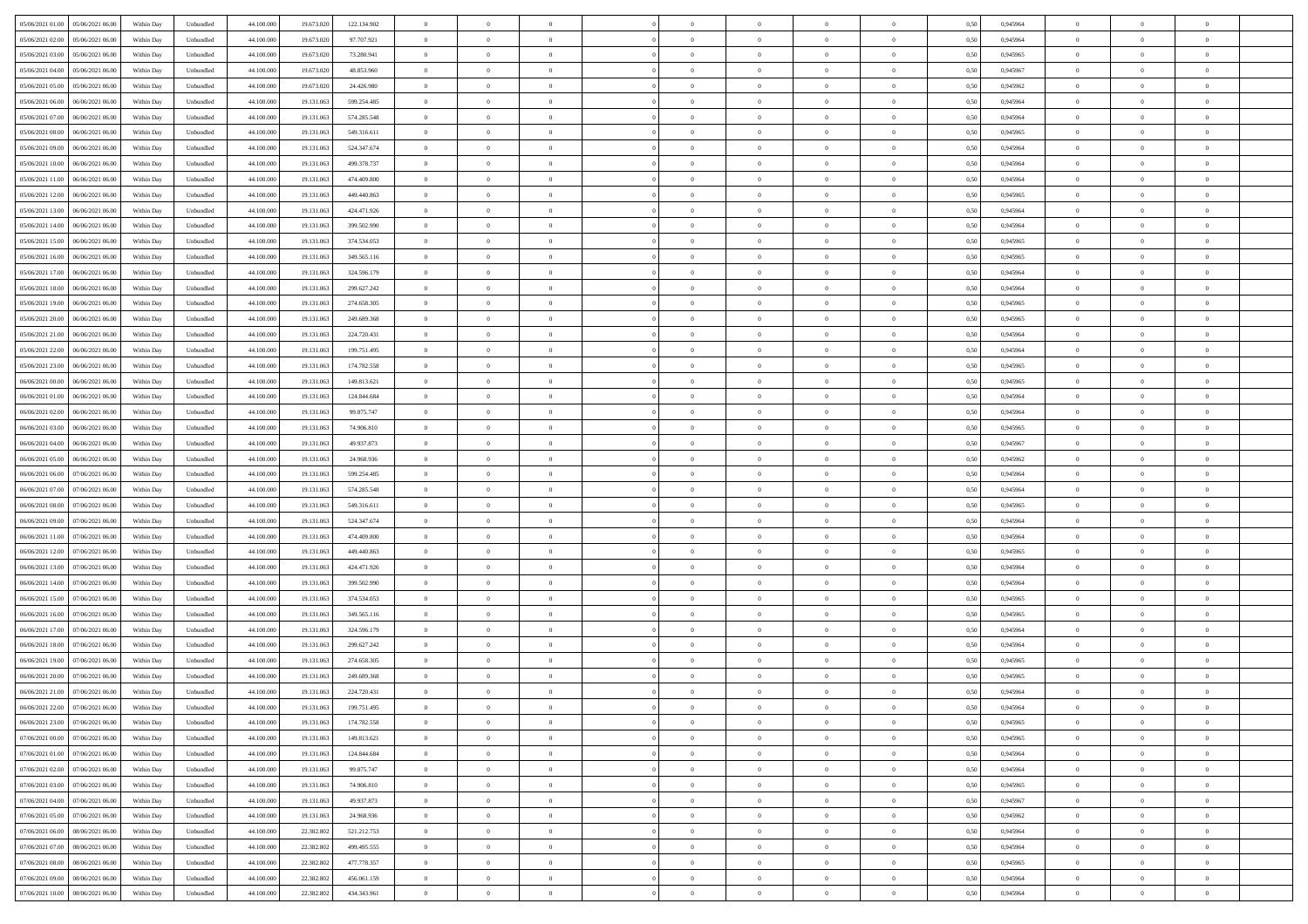| 07/06/2021 11:00<br>08/06/2021 06:00 | Within Day | Unbundled | 44.100.000 | 22.382.802 | 412.626.763 | $\overline{0}$ | $\overline{0}$   | $\overline{0}$ | $\theta$       | $\theta$       |                | $\overline{0}$ | 0,50 | 0,945964 | $\theta$       | $\theta$       | $\theta$       |  |
|--------------------------------------|------------|-----------|------------|------------|-------------|----------------|------------------|----------------|----------------|----------------|----------------|----------------|------|----------|----------------|----------------|----------------|--|
|                                      |            |           |            |            |             |                |                  |                |                |                |                |                |      |          |                |                |                |  |
| 07/06/2021 12:00<br>08/06/2021 06.00 | Within Day | Unbundled | 44.100.00  | 22.382.802 | 390.909.565 | $\overline{0}$ | $\overline{0}$   | $\overline{0}$ | $\,$ 0 $\,$    | $\bf{0}$       | $\overline{0}$ | $\bf{0}$       | 0,50 | 0,945965 | $\,$ 0 $\,$    | $\theta$       | $\overline{0}$ |  |
| 07/06/2021 13:00<br>08/06/2021 06:00 | Within Day | Unbundled | 44,100,000 | 22.382.802 | 369.192.367 | $\overline{0}$ | $\overline{0}$   | $\overline{0}$ | $\bf{0}$       | $\bf{0}$       | $\overline{0}$ | $\overline{0}$ | 0.50 | 0.945964 | $\bf{0}$       | $\overline{0}$ | $\overline{0}$ |  |
| 07/06/2021 14:00<br>08/06/2021 06:00 | Within Day | Unbundled | 44.100.000 | 22.382.802 | 347.475.169 | $\overline{0}$ | $\overline{0}$   | $\overline{0}$ | $\overline{0}$ | $\overline{0}$ | $\overline{0}$ | $\bf{0}$       | 0,50 | 0,945964 | $\theta$       | $\theta$       | $\overline{0}$ |  |
| 07/06/2021 15:00<br>08/06/2021 06.0  | Within Day | Unbundled | 44.100.000 | 22.382.802 | 325.757.970 | $\overline{0}$ | $\overline{0}$   | $\bf{0}$       | $\overline{0}$ | $\overline{0}$ | $\overline{0}$ | $\bf{0}$       | 0,50 | 0,945965 | $\,$ 0 $\,$    | $\theta$       | $\overline{0}$ |  |
| 08/06/2021 06:00                     |            |           | 44,100,000 | 22.382.802 | 304.040.772 |                |                  |                |                | $\overline{0}$ | $\Omega$       | $\overline{0}$ |      |          |                | $\theta$       | $\overline{0}$ |  |
| 07/06/2021 16.00                     | Within Day | Unbundled |            |            |             | $\overline{0}$ | $\overline{0}$   | $\overline{0}$ | $\overline{0}$ |                |                |                | 0.50 | 0.945965 | $\theta$       |                |                |  |
| 07/06/2021 17:00<br>08/06/2021 06:00 | Within Day | Unbundled | 44.100.000 | 22.382.802 | 282.323.574 | $\overline{0}$ | $\overline{0}$   | $\overline{0}$ | $\overline{0}$ | $\overline{0}$ | $\overline{0}$ | $\bf{0}$       | 0,50 | 0,945964 | $\theta$       | $\theta$       | $\overline{0}$ |  |
| 07/06/2021 18:00<br>08/06/2021 06.00 | Within Day | Unbundled | 44.100.000 | 22.382.802 | 260.606.376 | $\overline{0}$ | $\overline{0}$   | $\overline{0}$ | $\overline{0}$ | $\overline{0}$ | $\overline{0}$ | $\bf{0}$       | 0,50 | 0,945964 | $\,$ 0 $\,$    | $\bf{0}$       | $\overline{0}$ |  |
| 07/06/2021 19:00<br>08/06/2021 06:00 | Within Day | Unbundled | 44,100,000 | 22.382.802 | 238.889.178 | $\overline{0}$ | $\overline{0}$   | $\overline{0}$ | $\overline{0}$ | $\overline{0}$ | $\overline{0}$ | $\mathbf{0}$   | 0.50 | 0.945965 | $\,$ 0 $\,$    | $\theta$       | $\overline{0}$ |  |
| 07/06/2021 20.00<br>08/06/2021 06:00 | Within Day | Unbundled | 44.100.000 | 22.382.802 | 217.171.980 | $\overline{0}$ | $\overline{0}$   | $\overline{0}$ | $\bf{0}$       | $\overline{0}$ | $\overline{0}$ | $\bf{0}$       | 0,50 | 0,945965 | $\theta$       | $\theta$       | $\overline{0}$ |  |
| 07/06/2021 21:00<br>08/06/2021 06.00 | Within Day | Unbundled | 44.100.000 | 22.382.802 | 195.454.782 | $\overline{0}$ | $\overline{0}$   | $\overline{0}$ | $\bf{0}$       | $\bf{0}$       | $\overline{0}$ | $\bf{0}$       | 0,50 | 0,945964 | $\,$ 0 $\,$    | $\theta$       | $\overline{0}$ |  |
|                                      |            |           |            |            |             |                |                  |                |                |                |                |                |      |          |                |                |                |  |
| 07/06/2021 22.00<br>08/06/2021 06:00 | Within Day | Unbundled | 44,100,000 | 22.382.802 | 173.737.584 | $\overline{0}$ | $\overline{0}$   | $\overline{0}$ | $\bf{0}$       | $\bf{0}$       | $\overline{0}$ | $\mathbf{0}$   | 0.50 | 0.945964 | $\bf{0}$       | $\overline{0}$ | $\bf{0}$       |  |
| 07/06/2021 23.00<br>08/06/2021 06:00 | Within Day | Unbundled | 44.100.000 | 22.382.802 | 152.020.386 | $\overline{0}$ | $\overline{0}$   | $\overline{0}$ | $\overline{0}$ | $\overline{0}$ | $\overline{0}$ | $\bf{0}$       | 0,50 | 0,945965 | $\theta$       | $\theta$       | $\overline{0}$ |  |
| 08/06/2021 00:00<br>08/06/2021 06.00 | Within Day | Unbundled | 44.100.000 | 22.382.802 | 130.303.188 | $\overline{0}$ | $\overline{0}$   | $\bf{0}$       | $\bf{0}$       | $\overline{0}$ | $\overline{0}$ | $\bf{0}$       | 0,50 | 0,945965 | $\,$ 0 $\,$    | $\bf{0}$       | $\overline{0}$ |  |
| 08/06/2021 01:00<br>08/06/2021 06:00 | Within Day | Unbundled | 44,100,000 | 22.382.802 | 108.585.990 | $\overline{0}$ | $\overline{0}$   | $\overline{0}$ | $\overline{0}$ | $\overline{0}$ | $\Omega$       | $\overline{0}$ | 0.50 | 0.945964 | $\theta$       | $\theta$       | $\overline{0}$ |  |
| 08/06/2021 02:00<br>08/06/2021 06:00 | Within Day | Unbundled | 44.100.000 | 22.382.802 | 86.868.792  | $\overline{0}$ | $\overline{0}$   | $\overline{0}$ | $\overline{0}$ | $\overline{0}$ | $\overline{0}$ | $\bf{0}$       | 0,50 | 0,945964 | $\theta$       | $\theta$       | $\overline{0}$ |  |
| 08/06/2021 03:00<br>08/06/2021 06.00 | Within Day | Unbundled | 44.100.000 | 22.382.802 | 65.151.594  | $\overline{0}$ | $\overline{0}$   | $\overline{0}$ | $\overline{0}$ | $\overline{0}$ | $\overline{0}$ | $\bf{0}$       | 0,50 | 0,945965 | $\,$ 0 $\,$    | $\theta$       | $\overline{0}$ |  |
|                                      |            |           |            |            |             |                |                  |                |                |                |                |                |      |          |                |                |                |  |
| 08/06/2021 04:00<br>08/06/2021 06:00 | Within Day | Unbundled | 44,100,000 | 22.382.802 | 43.434.396  | $\overline{0}$ | $\overline{0}$   | $\overline{0}$ | $\overline{0}$ | $\overline{0}$ | $\overline{0}$ | $\mathbf{0}$   | 0.50 | 0.945967 | $\,$ 0 $\,$    | $\overline{0}$ | $\overline{0}$ |  |
| 08/06/2021 05:00<br>08/06/2021 06.00 | Within Day | Unbundled | 44.100.000 | 22.382.802 | 21.717.198  | $\overline{0}$ | $\overline{0}$   | $\overline{0}$ | $\overline{0}$ | $\overline{0}$ | $\overline{0}$ | $\bf{0}$       | 0,50 | 0,945962 | $\theta$       | $\theta$       | $\overline{0}$ |  |
| 08/06/2021 06:00<br>09/06/2021 06.0  | Within Day | Unbundled | 44.100.000 | 20.214.976 | 573.240.574 | $\overline{0}$ | $\overline{0}$   | $\overline{0}$ | $\bf{0}$       | $\bf{0}$       | $\overline{0}$ | $\bf{0}$       | 0,50 | 0,945964 | $\,$ 0 $\,$    | $\bf{0}$       | $\overline{0}$ |  |
| 08/06/2021 07:00<br>09/06/2021 06:00 | Within Day | Unbundled | 44,100,000 | 20.214.976 | 549.355.550 | $\overline{0}$ | $\overline{0}$   | $\overline{0}$ | $\bf{0}$       | $\bf{0}$       | $\overline{0}$ | $\mathbf{0}$   | 0.50 | 0.945964 | $\bf{0}$       | $\overline{0}$ | $\bf{0}$       |  |
| 08/06/2021 08:00<br>09/06/2021 06:00 | Within Day | Unbundled | 44.100.000 | 20.214.976 | 525.470.526 | $\overline{0}$ | $\overline{0}$   | $\overline{0}$ | $\overline{0}$ | $\overline{0}$ | $\overline{0}$ | $\bf{0}$       | 0,50 | 0,945965 | $\theta$       | $\theta$       | $\overline{0}$ |  |
| 08/06/2021 09:00<br>09/06/2021 06.0  | Within Day | Unbundled | 44.100.000 | 20.214.976 | 501.585.502 | $\overline{0}$ | $\overline{0}$   | $\overline{0}$ | $\bf{0}$       | $\overline{0}$ | $\overline{0}$ | $\bf{0}$       | 0,50 | 0,945964 | $\,$ 0 $\,$    | $\bf{0}$       | $\overline{0}$ |  |
|                                      |            |           |            |            |             |                |                  |                |                |                |                |                |      |          |                |                |                |  |
| 08/06/2021 10:00<br>09/06/2021 06:00 | Within Day | Unbundled | 44,100,000 | 20.214.976 | 477,700,478 | $\overline{0}$ | $\overline{0}$   | $\overline{0}$ | $\overline{0}$ | $\overline{0}$ | $\Omega$       | $\mathbf{0}$   | 0.50 | 0.945964 | $\theta$       | $\theta$       | $\overline{0}$ |  |
| 08/06/2021 11:00<br>09/06/2021 06.00 | Within Day | Unbundled | 44.100.000 | 20.214.976 | 453.815.454 | $\overline{0}$ | $\overline{0}$   | $\overline{0}$ | $\overline{0}$ | $\overline{0}$ | $\overline{0}$ | $\bf{0}$       | 0,50 | 0,945964 | $\theta$       | $\theta$       | $\overline{0}$ |  |
| 08/06/2021 12:00<br>09/06/2021 06.0  | Within Day | Unbundled | 44.100.000 | 20.214.976 | 429.930.430 | $\overline{0}$ | $\overline{0}$   | $\overline{0}$ | $\overline{0}$ | $\overline{0}$ | $\overline{0}$ | $\bf{0}$       | 0,50 | 0,945965 | $\,$ 0 $\,$    | $\theta$       | $\overline{0}$ |  |
| 08/06/2021 13:00<br>09/06/2021 06:00 | Within Day | Unbundled | 44,100,000 | 20.214.976 | 406.045.407 | $\overline{0}$ | $\overline{0}$   | $\overline{0}$ | $\overline{0}$ | $\overline{0}$ | $\overline{0}$ | $\mathbf{0}$   | 0.50 | 0.945964 | $\,$ 0 $\,$    | $\overline{0}$ | $\overline{0}$ |  |
| 08/06/2021 14:00<br>09/06/2021 06:00 | Within Day | Unbundled | 44.100.000 | 20.214.976 | 382.160.383 | $\overline{0}$ | $\overline{0}$   | $\overline{0}$ | $\overline{0}$ | $\overline{0}$ | $\overline{0}$ | $\bf{0}$       | 0,50 | 0,945964 | $\theta$       | $\theta$       | $\overline{0}$ |  |
| 08/06/2021 15:00<br>09/06/2021 06.0  | Within Day | Unbundled | 44.100.000 | 20.214.976 | 358.275.359 | $\overline{0}$ | $\overline{0}$   | $\overline{0}$ | $\overline{0}$ | $\bf{0}$       | $\overline{0}$ | $\bf{0}$       | 0,50 | 0,945965 | $\,$ 0 $\,$    | $\bf{0}$       | $\overline{0}$ |  |
| 08/06/2021 16:00<br>09/06/2021 06:00 |            | Unbundled | 44,100,000 | 20.214.976 | 334.390.335 |                |                  | $\overline{0}$ |                | $\bf{0}$       | $\overline{0}$ |                | 0.50 | 0.945965 | $\bf{0}$       | $\overline{0}$ | $\bf{0}$       |  |
|                                      | Within Day |           |            |            |             | $\overline{0}$ | $\overline{0}$   |                | $\bf{0}$       |                |                | $\mathbf{0}$   |      |          |                |                |                |  |
| 08/06/2021 17:00<br>09/06/2021 06:00 | Within Day | Unbundled | 44.100.000 | 20.214.976 | 310.505.311 | $\overline{0}$ | $\overline{0}$   | $\overline{0}$ | $\overline{0}$ | $\overline{0}$ | $\overline{0}$ | $\overline{0}$ | 0.50 | 0.945964 | $\theta$       | $\theta$       | $\overline{0}$ |  |
| 08/06/2021 18.00<br>09/06/2021 06.0  | Within Day | Unbundled | 44.100.000 | 20.214.976 | 286.620.287 | $\overline{0}$ | $\overline{0}$   | $\overline{0}$ | $\bf{0}$       | $\overline{0}$ | $\overline{0}$ | $\bf{0}$       | 0,50 | 0,945964 | $\,$ 0 $\,$    | $\bf{0}$       | $\overline{0}$ |  |
| 08/06/2021 19:00<br>09/06/2021 06.00 | Within Day | Unbundled | 44,100,000 | 20.214.976 | 262.735.263 | $\overline{0}$ | $\overline{0}$   | $\overline{0}$ | $\overline{0}$ | $\overline{0}$ | $\overline{0}$ | $\overline{0}$ | 0.50 | 0.945965 | $\theta$       | $\theta$       | $\overline{0}$ |  |
| 08/06/2021 20:00<br>09/06/2021 06:00 | Within Day | Unbundled | 44.100.000 | 20.214.976 | 238.850.239 | $\overline{0}$ | $\overline{0}$   | $\overline{0}$ | $\overline{0}$ | $\overline{0}$ | $\Omega$       | $\overline{0}$ | 0.50 | 0,945965 | $\theta$       | $\theta$       | $\overline{0}$ |  |
| 08/06/2021 21:00<br>09/06/2021 06.0  | Within Day | Unbundled | 44.100.000 | 20.214.976 | 214.965.215 | $\overline{0}$ | $\overline{0}$   | $\overline{0}$ | $\bf{0}$       | $\overline{0}$ | $\overline{0}$ | $\bf{0}$       | 0,50 | 0,945964 | $\,$ 0 $\,$    | $\theta$       | $\overline{0}$ |  |
| 08/06/2021 22:00<br>09/06/2021 06:00 | Within Day | Unbundled | 44,100,000 | 20.214.976 | 191.080.191 | $\overline{0}$ | $\overline{0}$   | $\overline{0}$ | $\overline{0}$ | $\bf{0}$       | $\overline{0}$ | $\mathbf{0}$   | 0.50 | 0.945964 | $\,$ 0 $\,$    | $\theta$       | $\overline{0}$ |  |
| 08/06/2021 23:00<br>09/06/2021 06:00 | Within Day | Unbundled | 44.100.000 | 20.214.976 | 167.195.167 | $\overline{0}$ | $\overline{0}$   | $\overline{0}$ | $\overline{0}$ | $\overline{0}$ | $\overline{0}$ | $\overline{0}$ | 0.50 | 0,945965 | $\theta$       | $\theta$       | $\overline{0}$ |  |
|                                      |            |           |            |            |             |                |                  |                |                |                |                |                |      |          |                |                |                |  |
| 09/06/2021 00:00<br>09/06/2021 06.0  | Within Day | Unbundled | 44.100.000 | 20.214.976 | 143.310.143 | $\overline{0}$ | $\overline{0}$   | $\overline{0}$ | $\,$ 0 $\,$    | $\bf{0}$       | $\overline{0}$ | $\bf{0}$       | 0,50 | 0,945965 | $\,$ 0 $\,$    | $\bf{0}$       | $\overline{0}$ |  |
| 09/06/2021 01:00<br>09/06/2021 06:00 | Within Day | Unbundled | 44,100,000 | 20.214.976 | 119.425.119 | $\overline{0}$ | $\overline{0}$   | $\overline{0}$ | $\bf{0}$       | $\bf{0}$       | $\overline{0}$ | $\mathbf{0}$   | 0.50 | 0.945964 | $\bf{0}$       | $\overline{0}$ | $\bf{0}$       |  |
| 09/06/2021 02:00<br>09/06/2021 06:00 | Within Day | Unbundled | 44.100.000 | 20.214.976 | 95.540.095  | $\overline{0}$ | $\overline{0}$   | $\overline{0}$ | $\overline{0}$ | $\overline{0}$ | $\overline{0}$ | $\overline{0}$ | 0.50 | 0,945964 | $\theta$       | $\theta$       | $\overline{0}$ |  |
| 09/06/2021 03:00<br>09/06/2021 06.0  | Within Day | Unbundled | 44.100.000 | 20.214.976 | 71.655.071  | $\overline{0}$ | $\overline{0}$   | $\overline{0}$ | $\bf{0}$       | $\overline{0}$ | $\overline{0}$ | $\bf{0}$       | 0,50 | 0,945965 | $\,$ 0 $\,$    | $\bf{0}$       | $\overline{0}$ |  |
| 09/06/2021 04:00<br>09/06/2021 06.00 | Within Day | Unbundled | 44,100,000 | 20.214.976 | 47.770.047  | $\overline{0}$ | $\overline{0}$   | $\overline{0}$ | $\overline{0}$ | $\overline{0}$ | $\theta$       | $\overline{0}$ | 0.50 | 0.945967 | $\,$ 0 $\,$    | $\theta$       | $\overline{0}$ |  |
| 09/06/2021 05:00<br>09/06/2021 06:00 | Within Day | Unbundled | 44.100.000 | 20.214.976 | 23.885.023  | $\overline{0}$ | $\Omega$         | $\overline{0}$ | $\overline{0}$ | $\overline{0}$ | $\theta$       | $\overline{0}$ | 0.50 | 0,945962 | $\theta$       | $\theta$       | $\overline{0}$ |  |
|                                      |            |           |            |            |             |                | $\overline{0}$   | $\bf{0}$       | $\overline{0}$ | $\bf{0}$       | $\overline{0}$ | $\bf{0}$       |      |          | $\overline{0}$ | $\bf{0}$       | $\overline{0}$ |  |
| 09/06/2021 06:00<br>10/06/2021 06:00 | Within Day | Unbundled | 44.100.000 | 20.323.367 | 570.639.183 | $\overline{0}$ |                  |                |                |                |                |                | 0,50 | 0,945964 |                |                |                |  |
| 09/06/2021 07:00 10/06/2021 06:00    | Within Day | Unbundled | 44.100.000 | 20.323.367 | 546.862.550 | $\bf{0}$       | $\boldsymbol{0}$ |                | $\bf{0}$       |                |                |                | 0,50 | 0.945964 | $\theta$       | $\overline{0}$ |                |  |
| 09/06/2021 08:00<br>10/06/2021 06:00 | Within Dav | Unbundled | 44.100.000 | 20.323.367 | 523.085.918 | $\overline{0}$ | $\overline{0}$   | $\overline{0}$ | $\overline{0}$ | $\overline{0}$ | $\overline{0}$ | $\overline{0}$ | 0,50 | 0,945965 | $\theta$       | $\theta$       | $\overline{0}$ |  |
| 09/06/2021 09:00<br>10/06/2021 06.00 | Within Day | Unbundled | 44.100.000 | 20.323.367 | 499.309.285 | $\overline{0}$ | $\overline{0}$   | $\overline{0}$ | $\bf{0}$       | $\overline{0}$ | $\overline{0}$ | $\mathbf{0}$   | 0,50 | 0,945964 | $\overline{0}$ | $\overline{0}$ | $\bf{0}$       |  |
| 09/06/2021 10.00<br>10/06/2021 06:00 | Within Day | Unbundled | 44.100.000 | 20.323.367 | 475.532.652 | $\overline{0}$ | $\overline{0}$   | $\overline{0}$ | $\overline{0}$ | $\bf{0}$       | $\overline{0}$ | $\mathbf{0}$   | 0.50 | 0.945964 | $\,$ 0 $\,$    | $\bf{0}$       | $\bf{0}$       |  |
| 09/06/2021 11:00<br>10/06/2021 06:00 | Within Dav | Unbundled | 44.100.000 | 20.323.367 | 451.756.020 | $\overline{0}$ | $\overline{0}$   | $\overline{0}$ | $\overline{0}$ | $\overline{0}$ | $\overline{0}$ | $\mathbf{0}$   | 0,50 | 0,945964 | $\overline{0}$ | $\theta$       | $\overline{0}$ |  |
| 09/06/2021 12.00<br>10/06/2021 06:00 | Within Day | Unbundled | 44.100.000 | 20.323.367 | 427.979.387 | $\overline{0}$ | $\overline{0}$   | $\overline{0}$ | $\bf{0}$       | $\bf{0}$       | $\overline{0}$ | $\mathbf{0}$   | 0,50 | 0,945965 | $\overline{0}$ | $\bf{0}$       | $\overline{0}$ |  |
|                                      |            |           |            |            |             |                |                  |                |                |                |                |                |      |          |                |                |                |  |
| 09/06/2021 13.00<br>10/06/2021 06:00 | Within Day | Unbundled | 44.100.000 | 20.323.367 | 404.202.755 | $\overline{0}$ | $\overline{0}$   | $\overline{0}$ | $\bf{0}$       | $\overline{0}$ | $\overline{0}$ | $\mathbf{0}$   | 0.50 | 0.945964 | $\,$ 0 $\,$    | $\theta$       | $\overline{0}$ |  |
| 09/06/2021 14:00<br>10/06/2021 06:00 | Within Dav | Unbundled | 44.100.000 | 20.323.367 | 380.426.122 | $\overline{0}$ | $\overline{0}$   | $\overline{0}$ | $\overline{0}$ | $\overline{0}$ | $\overline{0}$ | $\mathbf{0}$   | 0,50 | 0,945964 | $\overline{0}$ | $\theta$       | $\overline{0}$ |  |
| 09/06/2021 15:00<br>10/06/2021 06:00 | Within Day | Unbundled | 44.100.000 | 20.323.367 | 356.649.489 | $\overline{0}$ | $\overline{0}$   | $\overline{0}$ | $\bf{0}$       | $\overline{0}$ | $\overline{0}$ | $\,$ 0 $\,$    | 0,50 | 0,945965 | $\bf{0}$       | $\bf{0}$       | $\overline{0}$ |  |
| 09/06/2021 16:00<br>10/06/2021 06:00 | Within Day | Unbundled | 44,100,000 | 20.323.367 | 332.872.857 | $\overline{0}$ | $\overline{0}$   | $\overline{0}$ | $\bf{0}$       | $\bf{0}$       | $\overline{0}$ | $\,$ 0 $\,$    | 0.50 | 0.945965 | $\overline{0}$ | $\bf{0}$       | $\,$ 0         |  |
| 09/06/2021 17:00<br>10/06/2021 06:00 | Within Dav | Unbundled | 44.100.000 | 20.323.367 | 309.096.224 | $\overline{0}$ | $\overline{0}$   | $\overline{0}$ | $\overline{0}$ | $\overline{0}$ | $\overline{0}$ | $\mathbf{0}$   | 0,50 | 0,945964 | $\overline{0}$ | $\theta$       | $\overline{0}$ |  |
| 09/06/2021 18.00<br>10/06/2021 06.00 | Within Day | Unbundled | 44.100.000 | 20.323.367 | 285.319.591 | $\overline{0}$ | $\overline{0}$   | $\overline{0}$ | $\overline{0}$ | $\bf{0}$       | $\overline{0}$ | $\mathbf{0}$   | 0,50 | 0,945964 | $\bf{0}$       | $\bf{0}$       | $\overline{0}$ |  |
|                                      |            |           |            |            |             |                |                  |                |                |                |                |                |      |          |                |                |                |  |
| 09/06/2021 19:00 10/06/2021 06:00    | Within Day | Unbundled | 44.100.000 | 20.323.367 | 261.542.959 | $\overline{0}$ | $\overline{0}$   | $\overline{0}$ | $\bf{0}$       | $\,$ 0         | $\overline{0}$ | $\,0\,$        | 0,50 | 0,945965 | $\overline{0}$ | $\,$ 0 $\,$    | $\,$ 0 $\,$    |  |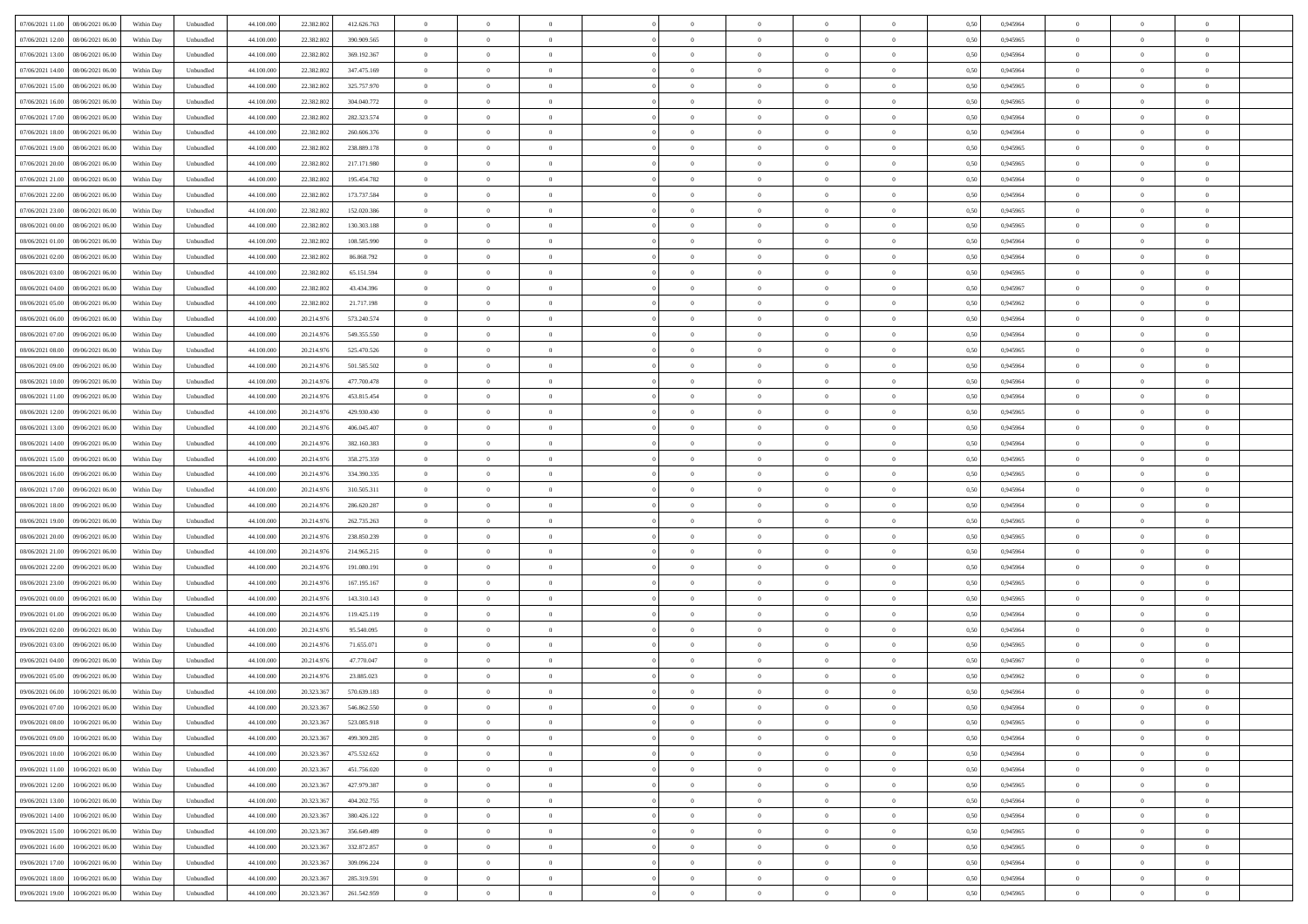| 09/06/2021 20:00<br>10/06/2021 06:00         | Within Day | Unbundled                   | 44.100.000 | 20.323.367 | 237.766.326 | $\overline{0}$ | $\theta$       |                | $\overline{0}$ | $\theta$       |                | $\theta$       | 0,50 | 0,945965 | $\theta$       | $\theta$       | $\overline{0}$ |  |
|----------------------------------------------|------------|-----------------------------|------------|------------|-------------|----------------|----------------|----------------|----------------|----------------|----------------|----------------|------|----------|----------------|----------------|----------------|--|
| 09/06/2021 21:00<br>10/06/2021 06:00         | Within Day | Unbundled                   | 44.100.00  | 20.323.36  | 213.989.693 | $\bf{0}$       | $\overline{0}$ | $\bf{0}$       | $\overline{0}$ | $\bf{0}$       | $\overline{0}$ | $\bf{0}$       | 0,50 | 0,945964 | $\,$ 0 $\,$    | $\bf{0}$       | $\overline{0}$ |  |
| 09/06/2021 22:00<br>10/06/2021 06:00         | Within Day | Unbundled                   | 44,100,000 | 20.323.367 | 190.213.061 | $\overline{0}$ | $\bf{0}$       | $\overline{0}$ | $\bf{0}$       | $\bf{0}$       | $\overline{0}$ | $\bf{0}$       | 0.50 | 0.945964 | $\bf{0}$       | $\overline{0}$ | $\overline{0}$ |  |
| 09/06/2021 23:00                             |            |                             |            |            |             | $\overline{0}$ | $\overline{0}$ | $\overline{0}$ | $\theta$       | $\theta$       | $\overline{0}$ | $\bf{0}$       |      |          | $\theta$       | $\theta$       | $\overline{0}$ |  |
| 10/06/2021 06:00                             | Within Day | Unbundled                   | 44.100.000 | 20.323.36  | 166.436.428 |                |                |                |                |                |                |                | 0,50 | 0,945965 |                |                |                |  |
| 10/06/2021 00:00<br>10/06/2021 06:00         | Within Day | Unbundled                   | 44.100.00  | 20.323.36  | 142.659.795 | $\bf{0}$       | $\overline{0}$ | $\bf{0}$       | $\overline{0}$ | $\theta$       | $\overline{0}$ | $\bf{0}$       | 0,50 | 0,945965 | $\,$ 0 $\,$    | $\bf{0}$       | $\overline{0}$ |  |
| 10/06/2021 01:00<br>10/06/2021 06:00         | Within Day | Unbundled                   | 44,100,000 | 20.323.36  | 118,883,163 | $\overline{0}$ | $\overline{0}$ | $\overline{0}$ | $\overline{0}$ | $\overline{0}$ | $\theta$       | $\bf{0}$       | 0.50 | 0.945964 | $\bf{0}$       | $\theta$       | $\overline{0}$ |  |
| 10/06/2021 02:00<br>10/06/2021 06:00         | Within Day | Unbundled                   | 44.100.000 | 20.323.36  | 95.106.530  | $\overline{0}$ | $\overline{0}$ | $\overline{0}$ | $\overline{0}$ | $\theta$       | $\overline{0}$ | $\bf{0}$       | 0,50 | 0,945964 | $\theta$       | $\theta$       | $\overline{0}$ |  |
|                                              |            |                             |            |            |             |                |                |                |                |                |                |                |      |          |                |                |                |  |
| 10/06/2021 03:00<br>10/06/2021 06:00         | Within Day | Unbundled                   | 44.100.00  | 20.323.36  | 71.329.897  | $\bf{0}$       | $\overline{0}$ | $\overline{0}$ | $\overline{0}$ | $\theta$       | $\overline{0}$ | $\bf{0}$       | 0,50 | 0,945965 | $\,$ 0 $\,$    | $\bf{0}$       | $\overline{0}$ |  |
| 10/06/2021 04:00<br>10/06/2021 06:00         | Within Day | Unbundled                   | 44,100,00  | 20.323.36  | 47.553.265  | $\overline{0}$ | $\bf{0}$       | $\overline{0}$ | $\bf{0}$       | $\overline{0}$ | $\overline{0}$ | $\bf{0}$       | 0.50 | 0.945967 | $\bf{0}$       | $\overline{0}$ | $\overline{0}$ |  |
| 10/06/2021 05:00<br>10/06/2021 06:00         | Within Day | Unbundled                   | 44.100.000 | 20.323.367 | 23.776.632  | $\overline{0}$ | $\bf{0}$       | $\overline{0}$ | $\overline{0}$ | $\theta$       | $\overline{0}$ | $\bf{0}$       | 0,50 | 0,945962 | $\,$ 0 $\,$    | $\bf{0}$       | $\overline{0}$ |  |
| 10/06/2021 06:00<br>11/06/2021 06:00         | Within Day | Unbundled                   | 44.100.00  | 19.889.80  | 581.044.747 | $\bf{0}$       | $\overline{0}$ | $\bf{0}$       | $\bf{0}$       | $\bf{0}$       | $\overline{0}$ | $\bf{0}$       | 0,50 | 0,945964 | $\,$ 0 $\,$    | $\bf{0}$       | $\overline{0}$ |  |
|                                              |            |                             |            |            |             |                |                |                |                |                |                |                |      |          |                |                |                |  |
| 10/06/2021 07:00<br>11/06/2021 06:00         | Within Day | Unbundled                   | 44,100,000 | 19,889,802 | 556.834.549 | $\overline{0}$ | $\bf{0}$       | $\overline{0}$ | $\bf{0}$       | $\bf{0}$       | $\overline{0}$ | $\bf{0}$       | 0.50 | 0.945964 | $\bf{0}$       | $\overline{0}$ | $\bf{0}$       |  |
| 10/06/2021 08:00<br>11/06/2021 06:00         | Within Day | Unbundled                   | 44.100.000 | 19.889.802 | 532.624.352 | $\overline{0}$ | $\overline{0}$ | $\overline{0}$ | $\overline{0}$ | $\theta$       | $\overline{0}$ | $\overline{0}$ | 0,50 | 0,945965 | $\theta$       | $\theta$       | $\overline{0}$ |  |
| 10/06/2021 09:00<br>11/06/2021 06:00         | Within Day | Unbundled                   | 44.100.00  | 19.889.80  | 508.414.154 | $\bf{0}$       | $\theta$       | $\bf{0}$       | $\overline{0}$ | $\theta$       | $\overline{0}$ | $\bf{0}$       | 0,50 | 0,945964 | $\,$ 0 $\,$    | $\bf{0}$       | $\overline{0}$ |  |
| 10/06/2021 10:00<br>11/06/2021 06:00         | Within Day | Unbundled                   | 44,100,000 | 19,889,802 | 484.203.956 | $\overline{0}$ | $\overline{0}$ | $\overline{0}$ | $\bf{0}$       | $\theta$       | $\Omega$       | $\bf{0}$       | 0.50 | 0.945964 | $\theta$       | $\theta$       | $\overline{0}$ |  |
|                                              |            |                             |            |            |             |                |                |                |                |                |                |                |      |          |                |                |                |  |
| 10/06/2021 11:00<br>11/06/2021 06:00         | Within Day | Unbundled                   | 44.100.000 | 19.889.802 | 459.993.758 | $\overline{0}$ | $\overline{0}$ | $\overline{0}$ | $\overline{0}$ | $\overline{0}$ | $\overline{0}$ | $\bf{0}$       | 0,50 | 0,945964 | $\theta$       | $\theta$       | $\overline{0}$ |  |
| 10/06/2021 12:00<br>11/06/2021 06:00         | Within Day | Unbundled                   | 44.100.00  | 19.889.80  | 435.783.560 | $\bf{0}$       | $\overline{0}$ | $\overline{0}$ | $\overline{0}$ | $\theta$       | $\overline{0}$ | $\bf{0}$       | 0,50 | 0,945965 | $\,$ 0 $\,$    | $\bf{0}$       | $\overline{0}$ |  |
| 10/06/2021 13:00<br>11/06/2021 06:00         | Within Day | Unbundled                   | 44,100,000 | 19,889.802 | 411.573.363 | $\overline{0}$ | $\bf{0}$       | $\overline{0}$ | $\bf{0}$       | $\overline{0}$ | $\overline{0}$ | $\bf{0}$       | 0.50 | 0.945964 | $\bf{0}$       | $\overline{0}$ | $\overline{0}$ |  |
| 10/06/2021 14:00<br>11/06/2021 06:00         | Within Day | Unbundled                   | 44.100.000 | 19.889.802 | 387.363.165 | $\overline{0}$ | $\overline{0}$ | $\overline{0}$ | $\overline{0}$ | $\overline{0}$ | $\overline{0}$ | $\bf{0}$       | 0,50 | 0,945964 | $\,$ 0 $\,$    | $\theta$       | $\overline{0}$ |  |
|                                              |            |                             |            |            |             |                |                |                |                |                |                |                |      |          |                |                |                |  |
| 10/06/2021 15:00<br>11/06/2021 06:00         | Within Day | Unbundled                   | 44.100.00  | 19.889.80  | 363.152.967 | $\bf{0}$       | $\bf{0}$       | $\bf{0}$       | $\bf{0}$       | $\overline{0}$ | $\overline{0}$ | $\bf{0}$       | 0,50 | 0,945965 | $\,$ 0 $\,$    | $\bf{0}$       | $\overline{0}$ |  |
| 10/06/2021 16:00<br>11/06/2021 06:00         | Within Day | Unbundled                   | 44,100,000 | 19,889,802 | 338,942.769 | $\overline{0}$ | $\bf{0}$       | $\overline{0}$ | $\bf{0}$       | $\bf{0}$       | $\overline{0}$ | $\bf{0}$       | 0.50 | 0.945965 | $\bf{0}$       | $\overline{0}$ | $\bf{0}$       |  |
| 10/06/2021 17:00<br>11/06/2021 06:00         | Within Day | Unbundled                   | 44.100.000 | 19.889.802 | 314.732.571 | $\overline{0}$ | $\overline{0}$ | $\overline{0}$ | $\theta$       | $\theta$       | $\overline{0}$ | $\bf{0}$       | 0,50 | 0,945964 | $\theta$       | $\theta$       | $\overline{0}$ |  |
| 10/06/2021 18:00<br>11/06/2021 06:00         | Within Day | Unbundled                   | 44.100.00  | 19.889.80  | 290.522.373 | $\bf{0}$       | $\overline{0}$ | $\bf{0}$       | $\bf{0}$       | $\bf{0}$       | $\overline{0}$ | $\bf{0}$       | 0,50 | 0,945964 | $\,$ 0 $\,$    | $\bf{0}$       | $\overline{0}$ |  |
|                                              |            |                             |            |            |             |                |                |                |                |                |                |                |      |          |                |                |                |  |
| 10/06/2021 19:00<br>11/06/2021 06:00         | Within Day | Unbundled                   | 44,100,000 | 19,889.802 | 266.312.176 | $\overline{0}$ | $\overline{0}$ | $\overline{0}$ | $\overline{0}$ | $\overline{0}$ | $\Omega$       | $\bf{0}$       | 0.50 | 0.945965 | $\bf{0}$       | $\theta$       | $\overline{0}$ |  |
| 10/06/2021 20:00<br>11/06/2021 06:00         | Within Day | Unbundled                   | 44.100.000 | 19.889.802 | 242.101.978 | $\overline{0}$ | $\overline{0}$ | $\overline{0}$ | $\overline{0}$ | $\overline{0}$ | $\overline{0}$ | $\bf{0}$       | 0,50 | 0,945965 | $\theta$       | $\theta$       | $\overline{0}$ |  |
| 10/06/2021 21:00<br>11/06/2021 06:00         | Within Day | Unbundled                   | 44.100.00  | 19.889.80  | 217.891.780 | $\bf{0}$       | $\overline{0}$ | $\bf{0}$       | $\overline{0}$ | $\theta$       | $\overline{0}$ | $\bf{0}$       | 0,50 | 0,945964 | $\,$ 0 $\,$    | $\bf{0}$       | $\overline{0}$ |  |
| 10/06/2021 22:00<br>11/06/2021 06:00         | Within Day | Unbundled                   | 44,100,000 | 19,889,802 | 193.681.582 | $\overline{0}$ | $\bf{0}$       | $\overline{0}$ | $\bf{0}$       | $\overline{0}$ | $\overline{0}$ | $\bf{0}$       | 0.50 | 0.945964 | $\bf{0}$       | $\overline{0}$ | $\overline{0}$ |  |
| 10/06/2021 23:00<br>11/06/2021 06:00         | Within Day | Unbundled                   | 44.100.000 | 19.889.802 | 169.471.384 | $\overline{0}$ | $\overline{0}$ | $\overline{0}$ | $\overline{0}$ | $\overline{0}$ | $\overline{0}$ | $\bf{0}$       | 0,50 | 0,945965 | $\theta$       | $\theta$       | $\overline{0}$ |  |
|                                              |            |                             |            |            |             |                |                |                |                |                |                |                |      |          |                |                |                |  |
| 11/06/2021 00:00<br>11/06/2021 06:00         | Within Day | Unbundled                   | 44.100.00  | 19.889.802 | 145.261.186 | $\bf{0}$       | $\bf{0}$       | $\bf{0}$       | $\bf{0}$       | $\overline{0}$ | $\overline{0}$ | $\bf{0}$       | 0,50 | 0,945965 | $\,$ 0 $\,$    | $\bf{0}$       | $\overline{0}$ |  |
| 11/06/2021 01:00<br>11/06/2021 06:00         | Within Day | Unbundled                   | 44,100,000 | 19,889,802 | 121.050.989 | $\overline{0}$ | $\bf{0}$       | $\overline{0}$ | $\bf{0}$       | $\bf{0}$       | $\overline{0}$ | $\bf{0}$       | 0.50 | 0.945964 | $\bf{0}$       | $\overline{0}$ | $\bf{0}$       |  |
| 11/06/2021 02:00<br>11/06/2021 06:00         | Within Day | Unbundled                   | 44.100.000 | 19,889,802 | 96,840.791  | $\overline{0}$ | $\overline{0}$ | $\overline{0}$ | $\overline{0}$ | $\overline{0}$ | $\overline{0}$ | $\bf{0}$       | 0.5( | 0.945964 | $\theta$       | $\theta$       | $\overline{0}$ |  |
| 11/06/2021 03:00<br>11/06/2021 06:00         | Within Day | Unbundled                   | 44.100.00  | 19.889.80  | 72.630.593  | $\bf{0}$       | $\overline{0}$ | $\bf{0}$       | $\overline{0}$ | $\overline{0}$ | $\overline{0}$ | $\bf{0}$       | 0,50 | 0,945965 | $\,$ 0 $\,$    | $\bf{0}$       | $\overline{0}$ |  |
|                                              |            |                             |            |            |             |                |                |                |                |                |                |                |      |          |                |                |                |  |
| 11/06/2021 04:00<br>11/06/2021 06:00         | Within Day | Unbundled                   | 44,100,000 | 19,889,802 | 48.420.395  | $\overline{0}$ | $\overline{0}$ | $\overline{0}$ | $\bf{0}$       | $\overline{0}$ | $\Omega$       | $\bf{0}$       | 0.50 | 0.945967 | $\,$ 0 $\,$    | $\theta$       | $\overline{0}$ |  |
| 11/06/2021 05:00<br>11/06/2021 06:00         | Within Dav | Unbundled                   | 44.100.000 | 19.889.802 | 24.210.197  | $\overline{0}$ | $\overline{0}$ | $\overline{0}$ | $\overline{0}$ | $\overline{0}$ | $\overline{0}$ | $\overline{0}$ | 0.5( | 0,945962 | $\theta$       | $\theta$       | $\overline{0}$ |  |
| 11/06/2021 06:00<br>12/06/2021 06:00         | Within Day | Unbundled                   | 44.100.00  | 19.239.454 | 596.653.094 | $\bf{0}$       | $\overline{0}$ | $\bf{0}$       | $\overline{0}$ | $\bf{0}$       | $\overline{0}$ | $\bf{0}$       | 0,50 | 0,945964 | $\,$ 0 $\,$    | $\bf{0}$       | $\overline{0}$ |  |
| 11/06/2021 07:00<br>12/06/2021 06:00         | Within Day | Unbundled                   | 44,100,000 | 19.239.45  | 571.792.548 | $\overline{0}$ | $\bf{0}$       | $\overline{0}$ | $\bf{0}$       | $\overline{0}$ | $\overline{0}$ | $\bf{0}$       | 0.50 | 0.945964 | $\bf{0}$       | $\overline{0}$ | $\overline{0}$ |  |
| 11/06/2021 08:00<br>12/06/2021 06:00         | Within Dav | Unbundled                   | 44.100.000 | 19.239.454 | 546.932.002 | $\overline{0}$ | $\overline{0}$ | $\overline{0}$ | $\overline{0}$ | $\overline{0}$ | $\overline{0}$ | $\overline{0}$ | 0.50 | 0,945965 | $\theta$       | $\theta$       | $\overline{0}$ |  |
|                                              |            |                             |            |            |             |                |                |                |                |                |                |                |      |          |                |                |                |  |
| 11/06/2021 09:00<br>12/06/2021 06:00         | Within Day | Unbundled                   | 44.100.00  | 19.239.454 | 522.071.457 | $\bf{0}$       | $\bf{0}$       | $\bf{0}$       | $\bf{0}$       | $\overline{0}$ | $\overline{0}$ | $\bf{0}$       | 0,50 | 0,945964 | $\,$ 0 $\,$    | $\bf{0}$       | $\overline{0}$ |  |
| 11/06/2021 10:00<br>12/06/2021 06:00         | Within Day | Unbundled                   | 44,100,000 | 19.239.454 | 497.210.911 | $\overline{0}$ | $\bf{0}$       | $\overline{0}$ | $\bf{0}$       | $\bf{0}$       | $\overline{0}$ | $\bf{0}$       | 0.50 | 0.945964 | $\bf{0}$       | $\overline{0}$ | $\overline{0}$ |  |
| 11/06/2021 11:00<br>12/06/2021 06:00         | Within Dav | Unbundled                   | 44.100.000 | 19.239.454 | 472.350.366 | $\overline{0}$ | $\overline{0}$ | $\Omega$       | $\overline{0}$ | $\overline{0}$ | $\overline{0}$ | $\bf{0}$       | 0.50 | 0.945964 | $\theta$       | $\theta$       | $\overline{0}$ |  |
| 11/06/2021 12:00<br>12/06/2021 06:00         | Within Day | Unbundled                   | 44.100.00  | 19.239.454 | 447.489.820 | $\bf{0}$       | $\overline{0}$ | $\bf{0}$       | $\bf{0}$       | $\,$ 0 $\,$    | $\overline{0}$ | $\bf{0}$       | 0,50 | 0,945965 | $\,$ 0 $\,$    | $\bf{0}$       | $\overline{0}$ |  |
|                                              |            |                             |            |            |             |                |                |                |                |                |                |                |      |          |                |                |                |  |
| 11/06/2021 13:00<br>12/06/2021 06:00         | Within Day | Unbundled                   | 44,100,000 | 19.239.45  | 422.629.274 | $\overline{0}$ | $\overline{0}$ | $\Omega$       | $\overline{0}$ | $\overline{0}$ | $\theta$       | $\bf{0}$       | 0.50 | 0.945964 | $\bf{0}$       | $\theta$       | $\overline{0}$ |  |
| 11/06/2021 14:00<br>12/06/2021 06:00         | Within Dav | Unbundled                   | 44.100.000 | 19.239.454 | 397.768.729 | $\overline{0}$ | $\overline{0}$ | $\Omega$       | $\overline{0}$ | $\theta$       | $\Omega$       | $\overline{0}$ | 0.5( | 0,945964 | $\theta$       | $\theta$       | $\overline{0}$ |  |
| 11/06/2021 15:00<br>12/06/2021 06:00         | Within Day | Unbundled                   | 44.100.000 | 19.239.454 | 372.908.183 | $\bf{0}$       | $\bf{0}$       | $\overline{0}$ | $\bf{0}$       | $\bf{0}$       | $\overline{0}$ | $\bf{0}$       | 0,50 | 0,945965 | $\,$ 0 $\,$    | $\bf{0}$       | $\overline{0}$ |  |
| $11/06/2021\ 16.00 \qquad 12/06/2021\ 06.00$ | Within Day | $\ensuremath{\mathsf{Unb}}$ | 44.100.000 | 19.239.454 | 348.047.638 | $\bf{0}$       | $\Omega$       |                | $\Omega$       |                |                |                | 0,50 | 0.945965 | $\theta$       | $\overline{0}$ |                |  |
|                                              |            |                             |            |            |             |                |                |                |                |                |                |                |      |          |                |                |                |  |
| 11/06/2021 17:00 12/06/2021 06:00            | Within Day | Unbundled                   | 44.100.000 | 19.239.454 | 323.187.092 | $\overline{0}$ | $\theta$       | $\Omega$       | $\theta$       | $\theta$       | $\overline{0}$ | $\bf{0}$       | 0,50 | 0,945964 | $\theta$       | $\theta$       | $\overline{0}$ |  |
| 11/06/2021 18:00<br>12/06/2021 06:00         | Within Day | Unbundled                   | 44.100.00  | 19.239.454 | 298.326.547 | $\overline{0}$ | $\bf{0}$       | $\overline{0}$ | $\overline{0}$ | $\bf{0}$       | $\overline{0}$ | $\bf{0}$       | 0,50 | 0,945964 | $\bf{0}$       | $\overline{0}$ | $\bf{0}$       |  |
| 11/06/2021 19:00 12/06/2021 06:00            | Within Day | Unbundled                   | 44,100,000 | 19.239.454 | 273.466.001 | $\overline{0}$ | $\bf{0}$       | $\overline{0}$ | $\overline{0}$ | $\overline{0}$ | $\overline{0}$ | $\bf{0}$       | 0.50 | 0.945965 | $\mathbf{0}$   | $\bf{0}$       | $\,$ 0 $\,$    |  |
| 11/06/2021 20:00 12/06/2021 06:00            | Within Dav | Unbundled                   | 44.100.000 | 19.239.454 | 248.605.455 | $\overline{0}$ | $\overline{0}$ | $\overline{0}$ | $\overline{0}$ | $\overline{0}$ | $\overline{0}$ | $\bf{0}$       | 0,50 | 0,945965 | $\theta$       | $\theta$       | $\overline{0}$ |  |
|                                              |            |                             |            |            |             |                |                |                |                |                |                |                |      |          |                |                |                |  |
| 11/06/2021 21:00<br>12/06/2021 06:00         | Within Day | Unbundled                   | 44.100.000 | 19.239.454 | 223.744.910 | $\overline{0}$ | $\bf{0}$       | $\overline{0}$ | $\bf{0}$       | $\overline{0}$ | $\bf{0}$       | $\bf{0}$       | 0,50 | 0,945964 | $\overline{0}$ | $\bf{0}$       | $\overline{0}$ |  |
| 11/06/2021 22:00<br>12/06/2021 06:00         | Within Day | Unbundled                   | 44,100,000 | 19.239.454 | 198.884.364 | $\overline{0}$ | $\bf{0}$       | $\overline{0}$ | $\overline{0}$ | $\overline{0}$ | $\overline{0}$ | $\bf{0}$       | 0.50 | 0.945964 | $\,$ 0 $\,$    | $\theta$       | $\overline{0}$ |  |
| 11/06/2021 23:00<br>12/06/2021 06:00         | Within Dav | Unbundled                   | 44.100.000 | 19.239.454 | 174.023.819 | $\overline{0}$ | $\overline{0}$ | $\overline{0}$ | $\overline{0}$ | $\overline{0}$ | $\overline{0}$ | $\bf{0}$       | 0.50 | 0,945965 | $\overline{0}$ | $\theta$       | $\overline{0}$ |  |
| 12/06/2021 00:00<br>12/06/2021 06:00         | Within Day | Unbundled                   | 44.100.00  | 19.239.454 | 149.163.273 | $\overline{0}$ | $\overline{0}$ | $\overline{0}$ | $\overline{0}$ | $\bf{0}$       | $\overline{0}$ | $\bf{0}$       | 0,50 | 0,945965 | $\bf{0}$       | $\bf{0}$       | $\overline{0}$ |  |
| 12/06/2021 06:00                             |            | Unbundled                   | 44,100,000 | 19.239.454 | 124.302.727 | $\overline{0}$ | $\overline{0}$ | $\overline{0}$ |                | $\bf{0}$       | $\overline{0}$ |                | 0.50 | 0.945964 | $\overline{0}$ | $\,$ 0 $\,$    | $\,$ 0         |  |
| 12/06/2021 01:00                             | Within Day |                             |            |            |             |                |                |                | $\overline{0}$ |                |                | $\bf{0}$       |      |          |                |                |                |  |
| 12/06/2021 02:00 12/06/2021 06:00            | Within Dav | Unbundled                   | 44.100.000 | 19.239.454 | 99.442.182  | $\overline{0}$ | $\overline{0}$ | $\overline{0}$ | $\overline{0}$ | $\overline{0}$ | $\overline{0}$ | $\bf{0}$       | 0,50 | 0,945964 | $\theta$       | $\theta$       | $\overline{0}$ |  |
| 12/06/2021 03:00<br>12/06/2021 06:00         | Within Day | Unbundled                   | 44.100.00  | 19.239.454 | 74.581.636  | $\overline{0}$ | $\bf{0}$       | $\overline{0}$ | $\bf{0}$       | $\overline{0}$ | $\bf{0}$       | $\bf{0}$       | 0,50 | 0,945965 | $\bf{0}$       | $\bf{0}$       | $\overline{0}$ |  |
| 12/06/2021 04:00 12/06/2021 06:00            | Within Day | Unbundled                   | 44.100.000 | 19.239.454 | 49.721.091  | $\overline{0}$ | $\bf{0}$       | $\overline{0}$ | $\overline{0}$ | $\,$ 0 $\,$    | $\overline{0}$ | $\bf{0}$       | 0,50 | 0,945967 | $\overline{0}$ | $\,$ 0 $\,$    | $\,$ 0 $\,$    |  |
|                                              |            |                             |            |            |             |                |                |                |                |                |                |                |      |          |                |                |                |  |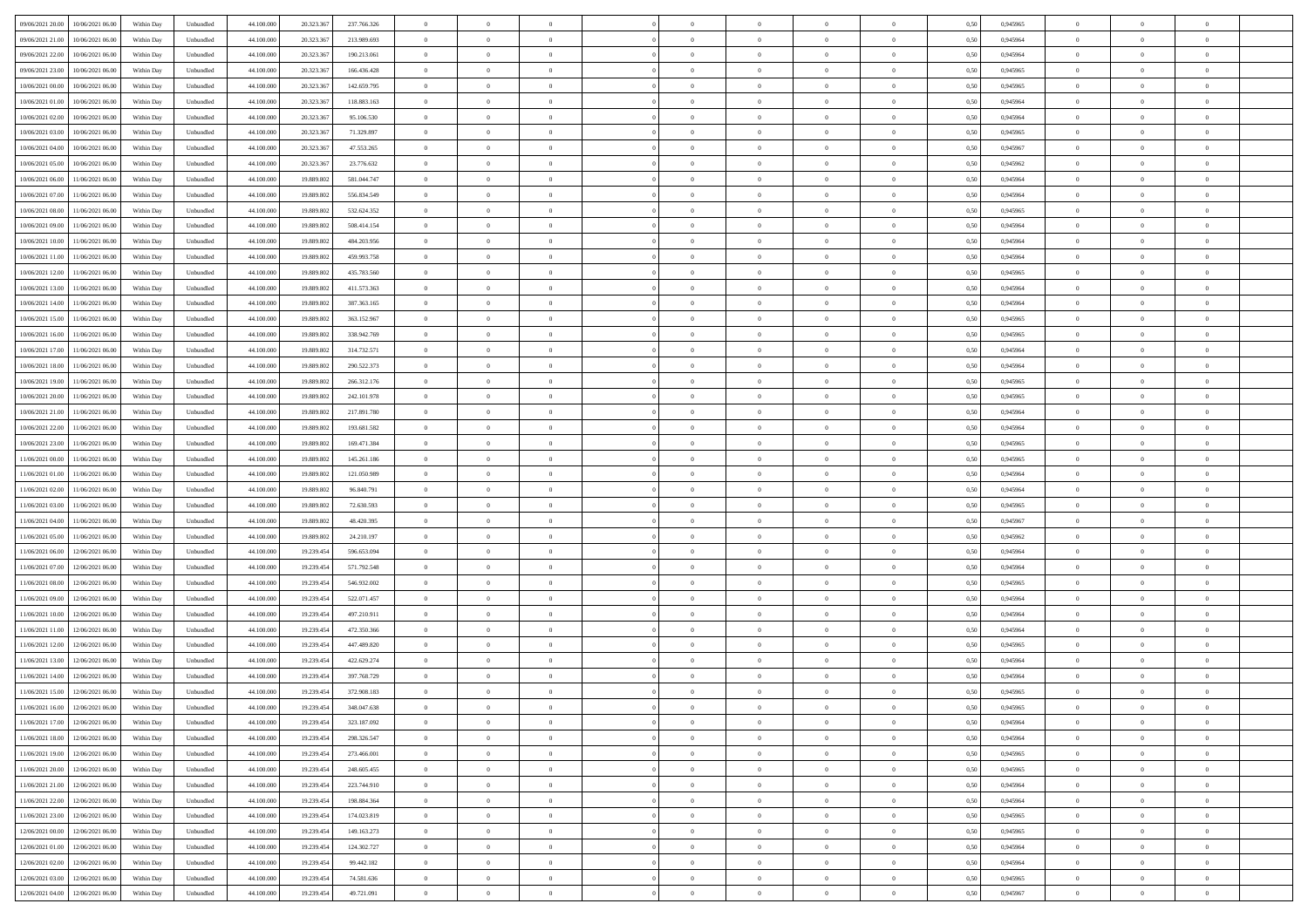| 12/06/2021 05:00 12/06/2021 06:00              | Within Day | Unbundled                   | 44.100.000 | 19.239.454 | 24.860.545  | $\overline{0}$ | $\theta$       |                | $\overline{0}$ | $\theta$       |                | $\theta$       | 0,50 | 0,945962 | $\theta$       | $\theta$       | $\overline{0}$ |  |
|------------------------------------------------|------------|-----------------------------|------------|------------|-------------|----------------|----------------|----------------|----------------|----------------|----------------|----------------|------|----------|----------------|----------------|----------------|--|
| 12/06/2021 06:00<br>13/06/2021 06:00           | Within Day | Unbundled                   | 44.100.00  | 19.022.67  | 601.855.876 | $\bf{0}$       | $\overline{0}$ | $\bf{0}$       | $\overline{0}$ | $\bf{0}$       | $\overline{0}$ | $\bf{0}$       | 0,50 | 0,945964 | $\,$ 0 $\,$    | $\bf{0}$       | $\overline{0}$ |  |
| 12/06/2021 07:00<br>13/06/2021 06:00           | Within Day | Unbundled                   | 44,100,000 | 19.022.672 | 576.778.548 | $\overline{0}$ | $\overline{0}$ | $\overline{0}$ | $\bf{0}$       | $\bf{0}$       | $\overline{0}$ | $\bf{0}$       | 0.50 | 0.945964 | $\bf{0}$       | $\overline{0}$ | $\overline{0}$ |  |
| 12/06/2021 08:00<br>13/06/2021 06:00           | Within Day | Unbundled                   | 44.100.000 | 19.022.672 | 551.701.219 | $\overline{0}$ | $\overline{0}$ | $\overline{0}$ | $\theta$       | $\theta$       | $\overline{0}$ | $\overline{0}$ | 0,50 | 0,945965 | $\theta$       | $\theta$       | $\overline{0}$ |  |
|                                                |            |                             |            |            |             |                |                |                |                |                |                |                |      |          |                |                |                |  |
| 12/06/2021 09:00<br>13/06/2021 06:00           | Within Day | Unbundled                   | 44.100.00  | 19.022.67  | 526.623.891 | $\bf{0}$       | $\overline{0}$ | $\overline{0}$ | $\overline{0}$ | $\theta$       | $\overline{0}$ | $\bf{0}$       | 0,50 | 0,945964 | $\bf{0}$       | $\bf{0}$       | $\overline{0}$ |  |
| 12/06/2021 10:00<br>13/06/2021 06:00           | Within Day | Unbundled                   | 44,100,000 | 19.022.672 | 501.546.563 | $\overline{0}$ | $\overline{0}$ | $\overline{0}$ | $\overline{0}$ | $\overline{0}$ | $\Omega$       | $\bf{0}$       | 0.50 | 0.945964 | $\bf{0}$       | $\theta$       | $\overline{0}$ |  |
| 12/06/2021 11:00<br>13/06/2021 06:00           | Within Day | Unbundled                   | 44.100.000 | 19.022.672 | 476.469.235 | $\overline{0}$ | $\overline{0}$ | $\overline{0}$ | $\overline{0}$ | $\theta$       | $\overline{0}$ | $\bf{0}$       | 0,50 | 0,945964 | $\theta$       | $\theta$       | $\overline{0}$ |  |
| 12/06/2021 12:00<br>13/06/2021 06:00           | Within Day | Unbundled                   | 44.100.00  | 19.022.67  | 451.391.907 | $\bf{0}$       | $\overline{0}$ | $\overline{0}$ | $\overline{0}$ | $\theta$       | $\overline{0}$ | $\bf{0}$       | 0,50 | 0,945965 | $\,$ 0 $\,$    | $\bf{0}$       | $\overline{0}$ |  |
| 12/06/2021 13:00<br>13/06/2021 06:00           | Within Day | Unbundled                   | 44,100,000 | 19.022.672 | 426.314.578 | $\overline{0}$ | $\bf{0}$       | $\overline{0}$ | $\bf{0}$       | $\overline{0}$ | $\overline{0}$ | $\bf{0}$       | 0.50 | 0.945964 | $\bf{0}$       | $\overline{0}$ | $\overline{0}$ |  |
| 12/06/2021 14:00<br>13/06/2021 06:00           | Within Day | Unbundled                   | 44.100.000 | 19.022.672 | 401.237.250 | $\bf{0}$       | $\bf{0}$       | $\overline{0}$ | $\overline{0}$ | $\theta$       | $\overline{0}$ | $\bf{0}$       | 0,50 | 0,945964 | $\,$ 0 $\,$    | $\theta$       | $\overline{0}$ |  |
|                                                |            |                             |            |            |             |                |                |                |                |                |                |                |      |          |                |                |                |  |
| 12/06/2021 15:00<br>13/06/2021 06:00           | Within Day | Unbundled                   | 44.100.00  | 19.022.67  | 376.159.922 | $\bf{0}$       | $\overline{0}$ | $\bf{0}$       | $\overline{0}$ | $\bf{0}$       | $\overline{0}$ | $\bf{0}$       | 0,50 | 0,945965 | $\,$ 0 $\,$    | $\bf{0}$       | $\overline{0}$ |  |
| 12/06/2021 16:00<br>13/06/2021 06:00           | Within Day | Unbundled                   | 44,100,000 | 19.022.672 | 351.082.594 | $\overline{0}$ | $\overline{0}$ | $\overline{0}$ | $\bf{0}$       | $\bf{0}$       | $\overline{0}$ | $\bf{0}$       | 0.50 | 0.945965 | $\bf{0}$       | $\overline{0}$ | $\overline{0}$ |  |
| 12/06/2021 17:00<br>13/06/2021 06:00           | Within Day | Unbundled                   | 44.100.000 | 19.022.672 | 326.005.266 | $\overline{0}$ | $\overline{0}$ | $\overline{0}$ | $\overline{0}$ | $\theta$       | $\overline{0}$ | $\overline{0}$ | 0,50 | 0,945964 | $\theta$       | $\theta$       | $\overline{0}$ |  |
| 12/06/2021 18:00<br>13/06/2021 06:00           | Within Day | Unbundled                   | 44.100.00  | 19.022.67  | 300.927.938 | $\bf{0}$       | $\theta$       | $\bf{0}$       | $\overline{0}$ | $\theta$       | $\overline{0}$ | $\bf{0}$       | 0,50 | 0,945964 | $\,$ 0 $\,$    | $\bf{0}$       | $\overline{0}$ |  |
| 12/06/2021 19:00<br>13/06/2021 06:00           | Within Day | Unbundled                   | 44,100,000 | 19.022.672 | 275.850.609 | $\overline{0}$ | $\overline{0}$ | $\overline{0}$ | $\bf{0}$       | $\theta$       | $\theta$       | $\bf{0}$       | 0.50 | 0.945965 | $\theta$       | $\theta$       | $\overline{0}$ |  |
| 12/06/2021 20:00                               |            |                             |            |            |             | $\overline{0}$ | $\overline{0}$ | $\overline{0}$ | $\overline{0}$ | $\overline{0}$ | $\overline{0}$ |                |      |          | $\theta$       | $\theta$       | $\overline{0}$ |  |
| 13/06/2021 06:00                               | Within Day | Unbundled                   | 44.100.000 | 19.022.672 | 250.773.281 |                |                |                |                |                |                | $\bf{0}$       | 0,50 | 0,945965 |                |                |                |  |
| 12/06/2021 21:00<br>13/06/2021 06:00           | Within Day | Unbundled                   | 44.100.00  | 19.022.67  | 225.695.953 | $\bf{0}$       | $\overline{0}$ | $\overline{0}$ | $\overline{0}$ | $\theta$       | $\overline{0}$ | $\bf{0}$       | 0,50 | 0,945964 | $\,$ 0 $\,$    | $\bf{0}$       | $\overline{0}$ |  |
| 12/06/2021 22:00<br>13/06/2021 06:00           | Within Day | Unbundled                   | 44,100,000 | 19.022.672 | 200.618.625 | $\overline{0}$ | $\overline{0}$ | $\overline{0}$ | $\bf{0}$       | $\overline{0}$ | $\overline{0}$ | $\bf{0}$       | 0.50 | 0.945964 | $\bf{0}$       | $\overline{0}$ | $\overline{0}$ |  |
| 12/06/2021 23:00<br>13/06/2021 06:00           | Within Day | Unbundled                   | 44.100.000 | 19.022.672 | 175.541.297 | $\overline{0}$ | $\overline{0}$ | $\overline{0}$ | $\overline{0}$ | $\overline{0}$ | $\overline{0}$ | $\bf{0}$       | 0,50 | 0,945965 | $\,$ 0 $\,$    | $\theta$       | $\overline{0}$ |  |
| 13/06/2021 00:00<br>13/06/2021 06:00           | Within Day | Unbundled                   | 44.100.00  | 19.022.67  | 150.463.969 | $\bf{0}$       | $\overline{0}$ | $\bf{0}$       | $\bf{0}$       | $\overline{0}$ | $\overline{0}$ | $\bf{0}$       | 0,50 | 0,945965 | $\,$ 0 $\,$    | $\bf{0}$       | $\overline{0}$ |  |
| 13/06/2021 01:00<br>13/06/2021 06:00           | Within Day | Unbundled                   | 44,100,000 | 19.022.672 | 125.386.640 | $\overline{0}$ | $\bf{0}$       | $\overline{0}$ | $\bf{0}$       | $\bf{0}$       | $\overline{0}$ | $\bf{0}$       | 0.50 | 0.945964 | $\bf{0}$       | $\overline{0}$ | $\overline{0}$ |  |
| 13/06/2021 02:00<br>13/06/2021 06:00           | Within Day | Unbundled                   | 44.100.000 | 19.022.672 | 100.309.312 | $\overline{0}$ | $\overline{0}$ | $\overline{0}$ | $\overline{0}$ | $\theta$       | $\overline{0}$ | $\bf{0}$       | 0,50 | 0,945964 | $\theta$       | $\theta$       | $\overline{0}$ |  |
|                                                |            |                             |            |            |             |                |                |                |                |                |                |                |      |          |                |                |                |  |
| 13/06/2021 03:00<br>13/06/2021 06:00           | Within Day | Unbundled                   | 44.100.00  | 19.022.67  | 75.231.984  | $\bf{0}$       | $\overline{0}$ | $\bf{0}$       | $\bf{0}$       | $\theta$       | $\overline{0}$ | $\bf{0}$       | 0,50 | 0,945965 | $\,$ 0 $\,$    | $\bf{0}$       | $\overline{0}$ |  |
| 13/06/2021 04:00<br>13/06/2021 06:00           | Within Day | Unbundled                   | 44,100,000 | 19.022.672 | 50.154.656  | $\overline{0}$ | $\overline{0}$ | $\overline{0}$ | $\overline{0}$ | $\overline{0}$ | $\Omega$       | $\bf{0}$       | 0.50 | 0.945967 | $\bf{0}$       | $\theta$       | $\overline{0}$ |  |
| 13/06/2021 05:00<br>13/06/2021 06:00           | Within Day | Unbundled                   | 44.100.000 | 19.022.672 | 25.077.328  | $\overline{0}$ | $\overline{0}$ | $\overline{0}$ | $\overline{0}$ | $\theta$       | $\overline{0}$ | $\bf{0}$       | 0,50 | 0,945962 | $\theta$       | $\theta$       | $\overline{0}$ |  |
| 13/06/2021 06:00<br>14/06/2021 06.00           | Within Day | Unbundled                   | 44.100.00  | 18.697.498 | 609.660.049 | $\bf{0}$       | $\theta$       | $\overline{0}$ | $\overline{0}$ | $\theta$       | $\overline{0}$ | $\bf{0}$       | 0,50 | 0,945964 | $\,$ 0 $\,$    | $\bf{0}$       | $\overline{0}$ |  |
| 13/06/2021 07:00<br>14/06/2021 06:00           | Within Day | Unbundled                   | 44,100,000 | 18.697.498 | 584.257.547 | $\overline{0}$ | $\bf{0}$       | $\overline{0}$ | $\bf{0}$       | $\overline{0}$ | $\overline{0}$ | $\bf{0}$       | 0.50 | 0.945964 | $\bf{0}$       | $\overline{0}$ | $\overline{0}$ |  |
| 13/06/2021 08:00<br>14/06/2021 06:00           | Within Day | Unbundled                   | 44.100.000 | 18.697.498 | 558.855.045 | $\overline{0}$ | $\overline{0}$ | $\overline{0}$ | $\overline{0}$ | $\overline{0}$ | $\overline{0}$ | $\bf{0}$       | 0,50 | 0,945965 | $\theta$       | $\theta$       | $\overline{0}$ |  |
| 14/06/2021 06.00                               | Within Day | Unbundled                   | 44.100.00  | 18.697.498 | 482.647.539 | $\bf{0}$       | $\bf{0}$       | $\bf{0}$       | $\bf{0}$       | $\overline{0}$ | $\overline{0}$ | $\bf{0}$       | 0,50 | 0,945964 | $\,$ 0 $\,$    | $\bf{0}$       | $\overline{0}$ |  |
| 13/06/2021 11:00                               |            |                             |            |            |             |                |                |                |                |                |                |                |      |          |                |                |                |  |
| 13/06/2021 12:00<br>14/06/2021 06.00           | Within Day | Unbundled                   | 44,100,000 | 18.697.498 | 457.245.037 | $\overline{0}$ | $\bf{0}$       | $\overline{0}$ | $\bf{0}$       | $\bf{0}$       | $\overline{0}$ | $\bf{0}$       | 0.50 | 0.945965 | $\bf{0}$       | $\overline{0}$ | $\overline{0}$ |  |
| 13/06/2021 13:00<br>14/06/2021 06:00           | Within Day | Unbundled                   | 44.100.000 | 18.697.498 | 431.842.534 | $\overline{0}$ | $\overline{0}$ | $\overline{0}$ | $\overline{0}$ | $\overline{0}$ | $\overline{0}$ | $\bf{0}$       | 0.5( | 0.945964 | $\theta$       | $\theta$       | $\overline{0}$ |  |
| 13/06/2021 14:00<br>14/06/2021 06.00           | Within Day | Unbundled                   | 44.100.00  | 18.697.498 | 406.440.032 | $\bf{0}$       | $\overline{0}$ | $\bf{0}$       | $\overline{0}$ | $\overline{0}$ | $\overline{0}$ | $\bf{0}$       | 0,50 | 0,945964 | $\,$ 0 $\,$    | $\bf{0}$       | $\overline{0}$ |  |
| 13/06/2021 15:00<br>14/06/2021 06:00           | Within Day | Unbundled                   | 44,100,000 | 18.697.498 | 381.037.530 | $\overline{0}$ | $\overline{0}$ | $\overline{0}$ | $\bf{0}$       | $\bf{0}$       | $\Omega$       | $\bf{0}$       | 0.50 | 0.945965 | $\,$ 0 $\,$    | $\theta$       | $\overline{0}$ |  |
| 13/06/2021 16:00<br>14/06/2021 06:00           | Within Dav | Unbundled                   | 44.100.000 | 18.697.498 | 355.635.028 | $\overline{0}$ | $\overline{0}$ | $\overline{0}$ | $\overline{0}$ | $\overline{0}$ | $\overline{0}$ | $\overline{0}$ | 0.50 | 0,945965 | $\theta$       | $\theta$       | $\overline{0}$ |  |
| 13/06/2021 17:00<br>14/06/2021 06.00           | Within Day | Unbundled                   | 44.100.00  | 18.697.498 | 330.232.526 | $\bf{0}$       | $\overline{0}$ | $\bf{0}$       | $\overline{0}$ | $\bf{0}$       | $\overline{0}$ | $\bf{0}$       | 0,50 | 0,945964 | $\,$ 0 $\,$    | $\bf{0}$       | $\overline{0}$ |  |
| 13/06/2021 18:00<br>14/06/2021 06:00           | Within Day | Unbundled                   | 44,100,000 | 18.697.498 | 304.830.024 | $\overline{0}$ | $\bf{0}$       | $\overline{0}$ | $\bf{0}$       | $\overline{0}$ | $\overline{0}$ | $\bf{0}$       | 0.50 | 0.945964 | $\bf{0}$       | $\overline{0}$ | $\overline{0}$ |  |
|                                                |            |                             |            |            |             |                |                |                |                |                |                |                |      |          |                |                |                |  |
| 13/06/2021 19:00<br>14/06/2021 06:00           | Within Dav | Unbundled                   | 44.100.000 | 18.697.498 | 279.427.522 | $\overline{0}$ | $\overline{0}$ | $\overline{0}$ | $\overline{0}$ | $\overline{0}$ | $\overline{0}$ | $\overline{0}$ | 0.50 | 0,945965 | $\theta$       | $\theta$       | $\overline{0}$ |  |
| 13/06/2021 20:00<br>14/06/2021 06.00           | Within Day | Unbundled                   | 44.100.00  | 18.697.498 | 254.025.020 | $\bf{0}$       | $\bf{0}$       | $\bf{0}$       | $\bf{0}$       | $\overline{0}$ | $\overline{0}$ | $\bf{0}$       | 0,50 | 0,945965 | $\,$ 0 $\,$    | $\bf{0}$       | $\overline{0}$ |  |
| 13/06/2021 21:00<br>14/06/2021 06:00           | Within Day | Unbundled                   | 44,100,000 | 18.697.498 | 228.622.518 | $\overline{0}$ | $\bf{0}$       | $\overline{0}$ | $\bf{0}$       | $\bf{0}$       | $\overline{0}$ | $\bf{0}$       | 0.50 | 0.945964 | $\bf{0}$       | $\overline{0}$ | $\overline{0}$ |  |
| 13/06/2021 22:00<br>14/06/2021 06:00           | Within Dav | Unbundled                   | 44.100.000 | 18.697.498 | 203.220.016 | $\overline{0}$ | $\overline{0}$ | $\Omega$       | $\overline{0}$ | $\overline{0}$ | $\overline{0}$ | $\overline{0}$ | 0.50 | 0.945964 | $\theta$       | $\theta$       | $\overline{0}$ |  |
| 13/06/2021 23:00<br>14/06/2021 06.00           | Within Day | Unbundled                   | 44.100.00  | 18.697.498 | 177.817.514 | $\bf{0}$       | $\overline{0}$ | $\bf{0}$       | $\bf{0}$       | $\,$ 0 $\,$    | $\overline{0}$ | $\bf{0}$       | 0,50 | 0,945965 | $\,$ 0 $\,$    | $\bf{0}$       | $\overline{0}$ |  |
| 14/06/2021 00:00<br>14/06/2021 06.00           | Within Day | Unbundled                   | 44,100,000 | 18.697.498 | 152.415.012 | $\overline{0}$ | $\overline{0}$ | $\Omega$       | $\overline{0}$ | $\theta$       | $\theta$       | $\bf{0}$       | 0.50 | 0.945965 | $\,$ 0 $\,$    | $\theta$       | $\overline{0}$ |  |
| 14/06/2021 01:00<br>14/06/2021 06:00           | Within Dav | Unbundled                   | 44.100.000 | 18.697.498 | 127.012.510 | $\overline{0}$ | $\overline{0}$ | $\Omega$       | $\overline{0}$ | $\theta$       | $\Omega$       | $\overline{0}$ | 0.5( | 0,945964 | $\theta$       | $\theta$       | $\overline{0}$ |  |
| 14/06/2021 06.00                               | Within Day | Unbundled                   | 44.100.000 | 18.697.498 | 101.610.008 | $\bf{0}$       | $\bf{0}$       | $\bf{0}$       | $\bf{0}$       | $\bf{0}$       | $\overline{0}$ | $\bf{0}$       | 0,50 | 0,945964 | $\,$ 0 $\,$    | $\bf{0}$       | $\overline{0}$ |  |
| 14/06/2021 02:00                               |            |                             |            |            |             |                |                |                |                |                |                |                |      |          |                |                |                |  |
| $14/06/2021\; 03.00 \qquad 14/06/2021\; 06.00$ | Within Day | $\ensuremath{\mathsf{Unb}}$ | 44.100.000 | 18.697.498 | 76.207.506  | $\overline{0}$ | $\Omega$       |                | $\Omega$       |                |                |                | 0,50 | 0.945965 | $\theta$       | $\overline{0}$ |                |  |
| 14/06/2021 04:00 14/06/2021 06:00              | Within Day | Unbundled                   | 44.100.000 | 18.697.498 | 50.805.004  | $\overline{0}$ | $\theta$       | $\Omega$       | $\theta$       | $\theta$       | $\overline{0}$ | $\bf{0}$       | 0,50 | 0,945967 | $\theta$       | $\theta$       | $\overline{0}$ |  |
| 14/06/2021 05:00<br>14/06/2021 06.00           | Within Day | Unbundled                   | 44.100.00  | 18.697.498 | 25.402.502  | $\overline{0}$ | $\bf{0}$       | $\overline{0}$ | $\overline{0}$ | $\bf{0}$       | $\overline{0}$ | $\bf{0}$       | 0,50 | 0,945962 | $\bf{0}$       | $\overline{0}$ | $\bf{0}$       |  |
| 14/06/2021 06:00 15/06/2021 06:00              | Within Day | Unbundled                   | 44,100,000 | 21.190.498 | 549.828.055 | $\overline{0}$ | $\bf{0}$       | $\overline{0}$ | $\overline{0}$ | $\overline{0}$ | $\overline{0}$ | $\bf{0}$       | 0.50 | 0.945964 | $\overline{0}$ | $\bf{0}$       | $\,$ 0 $\,$    |  |
| 14/06/2021 07:00 15/06/2021 06:00              | Within Dav | Unbundled                   | 44.100.000 | 21.190.498 | 526.918.552 | $\overline{0}$ | $\overline{0}$ | $\overline{0}$ | $\overline{0}$ | $\overline{0}$ | $\overline{0}$ | $\bf{0}$       | 0,50 | 0,945964 | $\theta$       | $\theta$       | $\overline{0}$ |  |
| 14/06/2021 08:00<br>15/06/2021 06:00           | Within Day | Unbundled                   | 44.100.000 | 21.190.498 | 504.009.050 | $\overline{0}$ | $\bf{0}$       | $\overline{0}$ | $\bf{0}$       | $\overline{0}$ | $\bf{0}$       | $\bf{0}$       | 0,50 | 0,945965 | $\overline{0}$ | $\bf{0}$       | $\overline{0}$ |  |
|                                                |            |                             |            |            |             |                |                |                |                |                |                |                |      |          |                |                |                |  |
| 15/06/2021 06:00<br>14/06/2021 09:00           | Within Day | Unbundled                   | 44,100,000 | 21.190.498 | 481.099.548 | $\overline{0}$ | $\bf{0}$       | $\overline{0}$ | $\overline{0}$ | $\overline{0}$ | $\overline{0}$ | $\bf{0}$       | 0.50 | 0.945964 | $\,$ 0 $\,$    | $\theta$       | $\overline{0}$ |  |
| 14/06/2021 10:00<br>15/06/2021 06:00           | Within Dav | Unbundled                   | 44.100.000 | 21.190.498 | 458.190.045 | $\overline{0}$ | $\overline{0}$ | $\overline{0}$ | $\overline{0}$ | $\overline{0}$ | $\overline{0}$ | $\bf{0}$       | 0.50 | 0,945964 | $\overline{0}$ | $\theta$       | $\overline{0}$ |  |
| 14/06/2021 11:00<br>15/06/2021 06:00           | Within Day | Unbundled                   | 44.100.00  | 21.190.498 | 435.280.543 | $\overline{0}$ | $\overline{0}$ | $\overline{0}$ | $\overline{0}$ | $\bf{0}$       | $\overline{0}$ | $\bf{0}$       | 0,50 | 0,945964 | $\bf{0}$       | $\bf{0}$       | $\overline{0}$ |  |
| 14/06/2021 12:00<br>15/06/2021 06:00           | Within Day | Unbundled                   | 44,100,000 | 21.190.498 | 412.371.041 | $\overline{0}$ | $\overline{0}$ | $\overline{0}$ | $\overline{0}$ | $\bf{0}$       | $\overline{0}$ | $\bf{0}$       | 0.50 | 0.945965 | $\overline{0}$ | $\,$ 0 $\,$    | $\,$ 0         |  |
| 14/06/2021 13:00<br>15/06/2021 06:00           | Within Dav | Unbundled                   | 44.100.000 | 21.190.498 | 389.461.539 | $\overline{0}$ | $\overline{0}$ | $\overline{0}$ | $\overline{0}$ | $\overline{0}$ | $\overline{0}$ | $\bf{0}$       | 0,50 | 0,945964 | $\theta$       | $\theta$       | $\overline{0}$ |  |
| 14/06/2021 14:00<br>15/06/2021 06:00           | Within Day | Unbundled                   | 44.100.00  | 21.190.498 | 366.552.036 | $\overline{0}$ | $\bf{0}$       | $\overline{0}$ | $\bf{0}$       | $\overline{0}$ | $\bf{0}$       | $\bf{0}$       | 0,50 | 0,945964 | $\bf{0}$       | $\bf{0}$       | $\overline{0}$ |  |
|                                                |            |                             |            |            |             |                |                |                |                |                |                |                |      |          |                |                |                |  |
| 14/06/2021 15:00 15/06/2021 06:00              | Within Day | Unbundled                   | 44.100.000 | 21.190.498 | 343.642.534 | $\overline{0}$ | $\bf{0}$       | $\overline{0}$ | $\overline{0}$ | $\,$ 0 $\,$    | $\overline{0}$ | $\bf{0}$       | 0,50 | 0,945965 | $\overline{0}$ | $\,$ 0 $\,$    | $\,$ 0 $\,$    |  |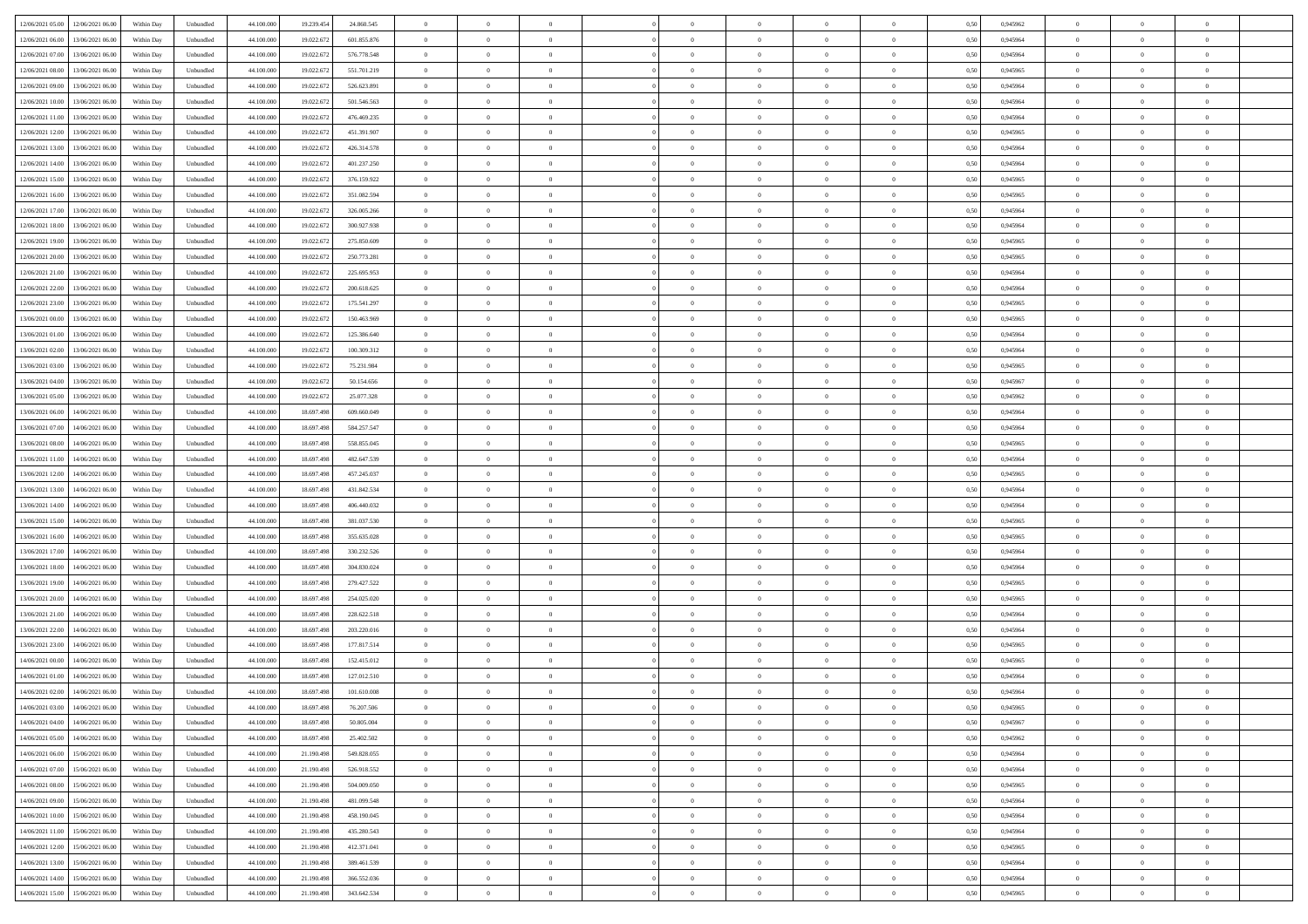| 14/06/2021 16:00 15/06/2021 06:00            | Within Day | Unbundled         | 44.100.000 | 21.190.498 | 320.733.032 | $\overline{0}$ | $\theta$       |                | $\overline{0}$ | $\theta$       |                | $\theta$       | 0,50 | 0,945965 | $\theta$       | $\theta$       | $\overline{0}$ |  |
|----------------------------------------------|------------|-------------------|------------|------------|-------------|----------------|----------------|----------------|----------------|----------------|----------------|----------------|------|----------|----------------|----------------|----------------|--|
| 14/06/2021 17:00<br>15/06/2021 06:00         | Within Day | Unbundled         | 44.100.00  | 21.190.49  | 297.823.529 | $\bf{0}$       | $\overline{0}$ | $\bf{0}$       | $\overline{0}$ | $\bf{0}$       | $\overline{0}$ | $\bf{0}$       | 0,50 | 0,945964 | $\theta$       | $\bf{0}$       | $\overline{0}$ |  |
| 14/06/2021 18:00<br>15/06/2021 06:00         | Within Day | Unbundled         | 44,100,000 | 21.190.498 | 274.914.027 | $\overline{0}$ | $\overline{0}$ | $\overline{0}$ | $\bf{0}$       | $\bf{0}$       | $\overline{0}$ | $\bf{0}$       | 0.50 | 0.945964 | $\bf{0}$       | $\overline{0}$ | $\overline{0}$ |  |
| 14/06/2021 19:00<br>15/06/2021 06:00         |            |                   |            |            |             | $\overline{0}$ | $\overline{0}$ | $\overline{0}$ | $\theta$       | $\theta$       | $\overline{0}$ | $\overline{0}$ |      |          | $\theta$       | $\theta$       | $\overline{0}$ |  |
|                                              | Within Day | Unbundled         | 44.100.000 | 21.190.498 | 252.004.525 |                |                |                |                |                |                |                | 0,50 | 0,945965 |                |                |                |  |
| 14/06/2021 20:00<br>15/06/2021 06:00         | Within Day | Unbundled         | 44.100.00  | 21.190.498 | 229.095.022 | $\bf{0}$       | $\overline{0}$ | $\overline{0}$ | $\overline{0}$ | $\theta$       | $\overline{0}$ | $\bf{0}$       | 0,50 | 0,945965 | $\bf{0}$       | $\bf{0}$       | $\overline{0}$ |  |
| 14/06/2021 21:00<br>15/06/2021 06:00         | Within Day | Unbundled         | 44,100,00  | 21.190.49  | 206.185.520 | $\overline{0}$ | $\overline{0}$ | $\overline{0}$ | $\overline{0}$ | $\overline{0}$ | $\Omega$       | $\bf{0}$       | 0.50 | 0.945964 | $\bf{0}$       | $\theta$       | $\overline{0}$ |  |
| 14/06/2021 22:00<br>15/06/2021 06:00         | Within Day | Unbundled         | 44.100.000 | 21.190.498 | 183.276.018 | $\overline{0}$ | $\overline{0}$ | $\overline{0}$ | $\overline{0}$ | $\theta$       | $\overline{0}$ | $\bf{0}$       | 0,50 | 0,945964 | $\theta$       | $\theta$       | $\overline{0}$ |  |
|                                              |            |                   |            |            |             |                |                |                |                |                |                |                |      |          |                |                |                |  |
| 14/06/2021 23:00<br>15/06/2021 06:00         | Within Day | Unbundled         | 44.100.00  | 21.190.498 | 160.366.516 | $\overline{0}$ | $\overline{0}$ | $\overline{0}$ | $\overline{0}$ | $\theta$       | $\overline{0}$ | $\bf{0}$       | 0,50 | 0,945965 | $\,$ 0 $\,$    | $\bf{0}$       | $\overline{0}$ |  |
| 15/06/2021 00:00<br>15/06/2021 06:00         | Within Day | Unbundled         | 44,100,00  | 21.190.498 | 137,457,013 | $\overline{0}$ | $\overline{0}$ | $\overline{0}$ | $\bf{0}$       | $\overline{0}$ | $\overline{0}$ | $\bf{0}$       | 0.50 | 0.945965 | $\bf{0}$       | $\theta$       | $\overline{0}$ |  |
| 15/06/2021 01:00<br>15/06/2021 06:00         | Within Day | Unbundled         | 44.100.000 | 21.190.498 | 114.547.511 | $\bf{0}$       | $\bf{0}$       | $\overline{0}$ | $\overline{0}$ | $\theta$       | $\overline{0}$ | $\bf{0}$       | 0,50 | 0,945964 | $\,$ 0 $\,$    | $\theta$       | $\overline{0}$ |  |
| 15/06/2021 02:00<br>15/06/2021 06:00         | Within Day | Unbundled         | 44.100.00  | 21.190.498 | 91.638.009  | $\bf{0}$       | $\overline{0}$ | $\bf{0}$       | $\overline{0}$ | $\bf{0}$       | $\overline{0}$ | $\bf{0}$       | 0,50 | 0,945964 | $\,$ 0 $\,$    | $\bf{0}$       | $\overline{0}$ |  |
|                                              |            |                   |            |            |             |                |                |                |                |                |                |                |      |          |                |                |                |  |
| 15/06/2021 03:00<br>15/06/2021 06:00         | Within Day | Unbundled         | 44,100,000 | 21.190.498 | 68.728.506  | $\overline{0}$ | $\overline{0}$ | $\overline{0}$ | $\bf{0}$       | $\bf{0}$       | $\overline{0}$ | $\bf{0}$       | 0.50 | 0.945965 | $\bf{0}$       | $\overline{0}$ | $\overline{0}$ |  |
| 15/06/2021 04:00<br>15/06/2021 06:00         | Within Day | Unbundled         | 44.100.000 | 21.190.498 | 45.819.004  | $\overline{0}$ | $\overline{0}$ | $\overline{0}$ | $\overline{0}$ | $\theta$       | $\overline{0}$ | $\overline{0}$ | 0,50 | 0,945967 | $\theta$       | $\theta$       | $\overline{0}$ |  |
| 15/06/2021 05:00<br>15/06/2021 06:00         | Within Day | Unbundled         | 44.100.00  | 21.190.498 | 22.909.502  | $\bf{0}$       | $\theta$       | $\bf{0}$       | $\overline{0}$ | $\theta$       | $\overline{0}$ | $\bf{0}$       | 0,50 | 0,945962 | $\bf{0}$       | $\bf{0}$       | $\overline{0}$ |  |
| 15/06/2021 06:00<br>16/06/2021 06:00         | Within Day | Unbundled         | 44,100,00  | 20.540.15  | 565.436.401 | $\overline{0}$ | $\overline{0}$ | $\overline{0}$ | $\bf{0}$       | $\theta$       | $\theta$       | $\bf{0}$       | 0.50 | 0.945964 | $\theta$       | $\theta$       | $\overline{0}$ |  |
|                                              |            |                   |            |            |             |                |                |                |                |                |                |                |      |          |                |                |                |  |
| 15/06/2021 07:00<br>16/06/2021 06:00         | Within Day | Unbundled         | 44.100.000 | 20.540.150 | 541.876.551 | $\overline{0}$ | $\overline{0}$ | $\overline{0}$ | $\overline{0}$ | $\overline{0}$ | $\overline{0}$ | $\bf{0}$       | 0,50 | 0,945964 | $\theta$       | $\theta$       | $\overline{0}$ |  |
| 15/06/2021 08:00<br>16/06/2021 06:00         | Within Day | Unbundled         | 44.100.00  | 20.540.15  | 518.316.701 | $\bf{0}$       | $\overline{0}$ | $\overline{0}$ | $\overline{0}$ | $\theta$       | $\overline{0}$ | $\bf{0}$       | 0,50 | 0,945965 | $\,$ 0 $\,$    | $\bf{0}$       | $\overline{0}$ |  |
| 15/06/2021 09:00<br>16/06/2021 06:00         | Within Day | Unbundled         | 44,100,00  | 20.540.15  | 494.756.851 | $\overline{0}$ | $\overline{0}$ | $\overline{0}$ | $\bf{0}$       | $\overline{0}$ | $\overline{0}$ | $\bf{0}$       | 0.50 | 0.945964 | $\bf{0}$       | $\overline{0}$ | $\overline{0}$ |  |
| 15/06/2021 10:00<br>16/06/2021 06:00         | Within Day | Unbundled         | 44.100.000 | 20.540.150 | 471.197.001 | $\overline{0}$ | $\overline{0}$ | $\overline{0}$ | $\overline{0}$ | $\theta$       | $\overline{0}$ | $\bf{0}$       | 0,50 | 0,945964 | $\,$ 0 $\,$    | $\theta$       | $\overline{0}$ |  |
|                                              |            |                   |            |            |             |                |                |                |                |                |                |                |      |          |                |                |                |  |
| 15/06/2021 11:00<br>16/06/2021 06:00         | Within Day | Unbundled         | 44.100.00  | 20.540.15  | 447.637.151 | $\bf{0}$       | $\overline{0}$ | $\bf{0}$       | $\bf{0}$       | $\overline{0}$ | $\overline{0}$ | $\bf{0}$       | 0,50 | 0,945964 | $\,$ 0 $\,$    | $\bf{0}$       | $\overline{0}$ |  |
| 15/06/2021 12:00<br>16/06/2021 06:00         | Within Day | Unbundled         | 44,100,000 | 20.540.15  | 424.077.301 | $\overline{0}$ | $\bf{0}$       | $\overline{0}$ | $\bf{0}$       | $\bf{0}$       | $\overline{0}$ | $\bf{0}$       | 0.50 | 0.945965 | $\bf{0}$       | $\overline{0}$ | $\overline{0}$ |  |
| 15/06/2021 13:00<br>16/06/2021 06:00         | Within Day | Unbundled         | 44.100.000 | 20.540.150 | 400.517.451 | $\overline{0}$ | $\overline{0}$ | $\overline{0}$ | $\overline{0}$ | $\theta$       | $\overline{0}$ | $\bf{0}$       | 0,50 | 0,945964 | $\theta$       | $\theta$       | $\overline{0}$ |  |
| 15/06/2021 14:00<br>16/06/2021 06:00         | Within Day | Unbundled         | 44.100.00  | 20.540.15  | 376.957.600 | $\bf{0}$       | $\overline{0}$ | $\bf{0}$       | $\bf{0}$       | $\theta$       | $\overline{0}$ | $\bf{0}$       | 0,50 | 0,945964 | $\,$ 0 $\,$    | $\bf{0}$       | $\overline{0}$ |  |
| 16/06/2021 06:00                             |            |                   | 44,100,00  | 20.540.15  | 353,397,750 |                | $\overline{0}$ | $\overline{0}$ | $\overline{0}$ | $\overline{0}$ | $\Omega$       |                | 0.50 | 0.945965 |                | $\theta$       | $\overline{0}$ |  |
| 15/06/2021 15:00                             | Within Day | Unbundled         |            |            |             | $\overline{0}$ |                |                |                |                |                | $\bf{0}$       |      |          | $\bf{0}$       |                |                |  |
| 15/06/2021 16:00<br>16/06/2021 06:00         | Within Day | Unbundled         | 44.100.000 | 20.540.150 | 329.837.900 | $\overline{0}$ | $\overline{0}$ | $\overline{0}$ | $\overline{0}$ | $\theta$       | $\overline{0}$ | $\bf{0}$       | 0,50 | 0,945965 | $\theta$       | $\theta$       | $\overline{0}$ |  |
| 15/06/2021 17:00<br>16/06/2021 06:00         | Within Day | Unbundled         | 44.100.00  | 20.540.15  | 306.278.050 | $\bf{0}$       | $\theta$       | $\overline{0}$ | $\overline{0}$ | $\theta$       | $\overline{0}$ | $\bf{0}$       | 0,50 | 0,945964 | $\,$ 0 $\,$    | $\bf{0}$       | $\overline{0}$ |  |
| 15/06/2021 18:00<br>16/06/2021 06:00         | Within Day | Unbundled         | 44,100,00  | 20.540.15  | 282.718.200 | $\overline{0}$ | $\bf{0}$       | $\overline{0}$ | $\bf{0}$       | $\overline{0}$ | $\overline{0}$ | $\bf{0}$       | 0.50 | 0.945964 | $\bf{0}$       | $\theta$       | $\overline{0}$ |  |
| 15/06/2021 19:00<br>16/06/2021 06:00         | Within Day | Unbundled         | 44.100.000 | 20.540.150 | 259.158.350 | $\overline{0}$ | $\overline{0}$ | $\overline{0}$ | $\overline{0}$ | $\overline{0}$ | $\overline{0}$ | $\bf{0}$       | 0,50 | 0,945965 | $\theta$       | $\theta$       | $\overline{0}$ |  |
|                                              |            |                   |            |            |             |                |                |                |                |                |                |                |      |          |                |                |                |  |
| 15/06/2021 20:00<br>16/06/2021 06:00         | Within Day | Unbundled         | 44.100.00  | 20.540.15  | 235.598.500 | $\bf{0}$       | $\bf{0}$       | $\bf{0}$       | $\bf{0}$       | $\overline{0}$ | $\overline{0}$ | $\bf{0}$       | 0,50 | 0,945965 | $\,$ 0 $\,$    | $\bf{0}$       | $\overline{0}$ |  |
| 15/06/2021 21:00<br>16/06/2021 06:00         | Within Day | Unbundled         | 44,100,000 | 20.540.15  | 212.038.650 | $\overline{0}$ | $\bf{0}$       | $\overline{0}$ | $\bf{0}$       | $\bf{0}$       | $\overline{0}$ | $\bf{0}$       | 0.50 | 0.945964 | $\bf{0}$       | $\overline{0}$ | $\overline{0}$ |  |
| 15/06/2021 22:00<br>16/06/2021 06:00         | Within Day | Unbundled         | 44.100.000 | 20.540.15  | 188,478,800 | $\overline{0}$ | $\overline{0}$ | $\overline{0}$ | $\overline{0}$ | $\theta$       | $\overline{0}$ | $\bf{0}$       | 0.5( | 0.945964 | $\theta$       | $\theta$       | $\overline{0}$ |  |
| 15/06/2021 23:00<br>16/06/2021 06:00         | Within Day | Unbundled         | 44.100.00  | 20.540.15  | 164.918.950 | $\bf{0}$       | $\overline{0}$ | $\bf{0}$       | $\overline{0}$ | $\overline{0}$ | $\overline{0}$ | $\bf{0}$       | 0,50 | 0,945965 | $\,$ 0 $\,$    | $\bf{0}$       | $\overline{0}$ |  |
|                                              |            |                   |            |            |             |                |                |                |                |                |                |                |      |          |                |                |                |  |
| 16/06/2021 00:00<br>16/06/2021 06:00         | Within Day | Unbundled         | 44,100,000 | 20.540.15  | 141.359.100 | $\overline{0}$ | $\overline{0}$ | $\overline{0}$ | $\bf{0}$       | $\theta$       | $\Omega$       | $\bf{0}$       | 0.50 | 0.945965 | $\,$ 0 $\,$    | $\overline{0}$ | $\overline{0}$ |  |
| 16/06/2021 01:00<br>16/06/2021 06:00         | Within Dav | Unbundled         | 44.100.000 | 20.540.150 | 117.799.250 | $\overline{0}$ | $\overline{0}$ | $\overline{0}$ | $\overline{0}$ | $\overline{0}$ | $\overline{0}$ | $\overline{0}$ | 0.50 | 0,945964 | $\theta$       | $\theta$       | $\overline{0}$ |  |
| 16/06/2021 02:00<br>16/06/2021 06:00         | Within Day | Unbundled         | 44.100.00  | 20.540.15  | 94.239.400  | $\bf{0}$       | $\overline{0}$ | $\bf{0}$       | $\overline{0}$ | $\bf{0}$       | $\overline{0}$ | $\bf{0}$       | 0,50 | 0,945964 | $\,$ 0 $\,$    | $\bf{0}$       | $\overline{0}$ |  |
| 16/06/2021 03:00<br>16/06/2021 06:00         | Within Day | Unbundled         | 44,100,00  | 20.540.15  | 70.679.550  | $\overline{0}$ | $\bf{0}$       | $\overline{0}$ | $\bf{0}$       | $\overline{0}$ | $\overline{0}$ | $\bf{0}$       | 0.50 | 0.945965 | $\bf{0}$       | $\overline{0}$ | $\overline{0}$ |  |
|                                              |            |                   |            |            |             |                |                |                |                |                |                |                |      |          |                |                |                |  |
| 16/06/2021 04:00<br>16/06/2021 06:00         | Within Dav | Unbundled         | 44.100.000 | 20.540.15  | 47.119.700  | $\overline{0}$ | $\overline{0}$ | $\overline{0}$ | $\overline{0}$ | $\overline{0}$ | $\overline{0}$ | $\overline{0}$ | 0.50 | 0,945967 | $\theta$       | $\theta$       | $\overline{0}$ |  |
| 16/06/2021 05:00<br>16/06/2021 06:00         | Within Day | Unbundled         | 44.100.00  | 20.540.15  | 23.559.850  | $\bf{0}$       | $\bf{0}$       | $\bf{0}$       | $\bf{0}$       | $\overline{0}$ | $\overline{0}$ | $\bf{0}$       | 0,50 | 0,945962 | $\,$ 0 $\,$    | $\bf{0}$       | $\overline{0}$ |  |
| 16/06/2021 06:00<br>17/06/2021 06:00         | Within Day | Unbundled         | 44,100,000 | 24.333.845 | 474.387.714 | $\overline{0}$ | $\bf{0}$       | $\overline{0}$ | $\bf{0}$       | $\bf{0}$       | $\overline{0}$ | $\bf{0}$       | 0.50 | 0.945964 | $\bf{0}$       | $\overline{0}$ | $\overline{0}$ |  |
| 16/06/2021 07:00<br>17/06/2021 06:00         | Within Dav | Unbundled         | 44.100.000 | 24.333.845 | 454.621.559 | $\overline{0}$ | $\overline{0}$ | $\Omega$       | $\overline{0}$ | $\theta$       | $\overline{0}$ | $\overline{0}$ | 0.50 | 0.945964 | $\theta$       | $\theta$       | $\overline{0}$ |  |
| 16/06/2021 08:00<br>17/06/2021 06:00         | Within Day | Unbundled         | 44.100.00  | 24.333.845 | 434.855.405 | $\bf{0}$       | $\overline{0}$ | $\bf{0}$       | $\bf{0}$       | $\overline{0}$ | $\overline{0}$ | $\bf{0}$       | 0,50 | 0,945965 | $\,$ 0 $\,$    | $\bf{0}$       | $\overline{0}$ |  |
|                                              |            |                   |            |            |             |                |                |                |                |                |                |                |      |          |                |                |                |  |
| 16/06/2021 09:00<br>17/06/2021 06.00         | Within Day | Unbundled         | 44,100,00  | 24.333.845 | 415.089.250 | $\overline{0}$ | $\overline{0}$ | $\Omega$       | $\overline{0}$ | $\theta$       | $\theta$       | $\bf{0}$       | 0.50 | 0.945964 | $\,$ 0 $\,$    | $\overline{0}$ | $\overline{0}$ |  |
| 16/06/2021 10:00<br>17/06/2021 06:00         | Within Dav | Unbundled         | 44.100.000 | 24.333.845 | 395.323.095 | $\overline{0}$ | $\overline{0}$ | $\Omega$       | $\overline{0}$ | $\theta$       | $\Omega$       | $\overline{0}$ | 0.5( | 0,945964 | $\theta$       | $\theta$       | $\overline{0}$ |  |
| 16/06/2021 11:00<br>17/06/2021 06:00         | Within Day | Unbundled         | 44.100.000 | 24.333.845 | 375.556.940 | $\bf{0}$       | $\bf{0}$       | $\overline{0}$ | $\bf{0}$       | $\bf{0}$       | $\overline{0}$ | $\bf{0}$       | 0,50 | 0,945964 | $\,$ 0 $\,$    | $\bf{0}$       | $\overline{0}$ |  |
| $16/06/2021\ 12.00 \qquad 17/06/2021\ 06.00$ | Within Day | ${\sf Unbundred}$ | 44.100.000 | 24.333.845 | 355.790.785 | $\overline{0}$ | $\Omega$       |                | $\Omega$       |                |                |                | 0,50 | 0.945965 | $\theta$       | $\overline{0}$ |                |  |
|                                              |            |                   |            |            |             | $\overline{0}$ | $\theta$       | $\Omega$       | $\theta$       | $\theta$       |                |                |      |          | $\theta$       | $\theta$       | $\overline{0}$ |  |
| 16/06/2021 13:00 17/06/2021 06:00            | Within Day | Unbundled         | 44.100.000 | 24.333.845 | 336.024.631 |                |                |                |                |                | $\overline{0}$ | $\bf{0}$       | 0,50 | 0,945964 |                |                |                |  |
| 16/06/2021 14:00<br>17/06/2021 06.00         | Within Day | Unbundled         | 44.100.00  | 24.333.845 | 316.258.476 | $\overline{0}$ | $\bf{0}$       | $\overline{0}$ | $\overline{0}$ | $\bf{0}$       | $\overline{0}$ | $\bf{0}$       | 0,50 | 0,945964 | $\bf{0}$       | $\overline{0}$ | $\bf{0}$       |  |
| 16/06/2021 15:00 17/06/2021 06:00            | Within Day | Unbundled         | 44,100,000 | 24.333.845 | 296.492.321 | $\overline{0}$ | $\bf{0}$       | $\overline{0}$ | $\overline{0}$ | $\overline{0}$ | $\overline{0}$ | $\bf{0}$       | 0.50 | 0.945965 | $\mathbf{0}$   | $\bf{0}$       | $\,$ 0 $\,$    |  |
| 16/06/2021 16:00 17/06/2021 06:00            | Within Day | Unbundled         | 44.100.000 | 24.333.845 | 276.726.166 | $\overline{0}$ | $\overline{0}$ | $\overline{0}$ | $\overline{0}$ | $\overline{0}$ | $\overline{0}$ | $\bf{0}$       | 0,50 | 0,945965 | $\theta$       | $\theta$       | $\overline{0}$ |  |
|                                              |            |                   |            |            |             |                |                |                |                |                |                |                |      |          |                |                |                |  |
| 16/06/2021 17:00<br>17/06/2021 06.00         | Within Day | Unbundled         | 44.100.000 | 24.333.845 | 256.960.012 | $\overline{0}$ | $\bf{0}$       | $\overline{0}$ | $\bf{0}$       | $\overline{0}$ | $\bf{0}$       | $\bf{0}$       | 0,50 | 0,945964 | $\bf{0}$       | $\bf{0}$       | $\overline{0}$ |  |
| 17/06/2021 06:00<br>16/06/2021 18:00         | Within Day | Unbundled         | 44,100,000 | 24.333.845 | 237.193.857 | $\overline{0}$ | $\bf{0}$       | $\overline{0}$ | $\overline{0}$ | $\overline{0}$ | $\overline{0}$ | $\bf{0}$       | 0.50 | 0.945964 | $\,$ 0 $\,$    | $\theta$       | $\overline{0}$ |  |
| 16/06/2021 19:00<br>17/06/2021 06:00         | Within Dav | Unbundled         | 44.100.000 | 24.333.845 | 217.427.702 | $\overline{0}$ | $\overline{0}$ | $\overline{0}$ | $\overline{0}$ | $\overline{0}$ | $\overline{0}$ | $\bf{0}$       | 0.50 | 0,945965 | $\overline{0}$ | $\theta$       | $\overline{0}$ |  |
| 16/06/2021 20:00<br>17/06/2021 06.00         | Within Day | Unbundled         | 44.100.00  | 24.333.845 | 197.661.547 | $\overline{0}$ | $\overline{0}$ | $\overline{0}$ | $\overline{0}$ | $\bf{0}$       | $\overline{0}$ | $\bf{0}$       | 0,50 | 0,945965 | $\bf{0}$       | $\overline{0}$ | $\overline{0}$ |  |
| 17/06/2021 06:00                             |            | Unbundled         | 44,100,000 |            | 177.895.392 | $\overline{0}$ | $\overline{0}$ | $\overline{0}$ |                | $\bf{0}$       | $\overline{0}$ |                | 0.50 | 0.945964 | $\overline{0}$ | $\,$ 0 $\,$    | $\,$ 0         |  |
| 16/06/2021 21:00                             | Within Day |                   |            | 24.333.845 |             |                |                |                | $\overline{0}$ |                |                | $\bf{0}$       |      |          |                |                |                |  |
| 16/06/2021 22:00<br>17/06/2021 06:00         | Within Dav | Unbundled         | 44.100.000 | 24.333.845 | 158.129.238 | $\overline{0}$ | $\overline{0}$ | $\overline{0}$ | $\overline{0}$ | $\overline{0}$ | $\overline{0}$ | $\bf{0}$       | 0,50 | 0,945964 | $\overline{0}$ | $\theta$       | $\overline{0}$ |  |
| 16/06/2021 23:00<br>17/06/2021 06:00         | Within Day | Unbundled         | 44.100.00  | 24.333.845 | 138.363.083 | $\overline{0}$ | $\bf{0}$       | $\overline{0}$ | $\bf{0}$       | $\overline{0}$ | $\bf{0}$       | $\bf{0}$       | 0,50 | 0,945965 | $\bf{0}$       | $\bf{0}$       | $\overline{0}$ |  |
| 17/06/2021 00:00 17/06/2021 06:00            | Within Day | Unbundled         | 44.100.000 | 24.333.845 | 118.596.928 | $\overline{0}$ | $\bf{0}$       | $\overline{0}$ | $\overline{0}$ | $\,$ 0 $\,$    | $\overline{0}$ | $\bf{0}$       | 0,50 | 0,945965 | $\overline{0}$ | $\,$ 0 $\,$    | $\,$ 0 $\,$    |  |
|                                              |            |                   |            |            |             |                |                |                |                |                |                |                |      |          |                |                |                |  |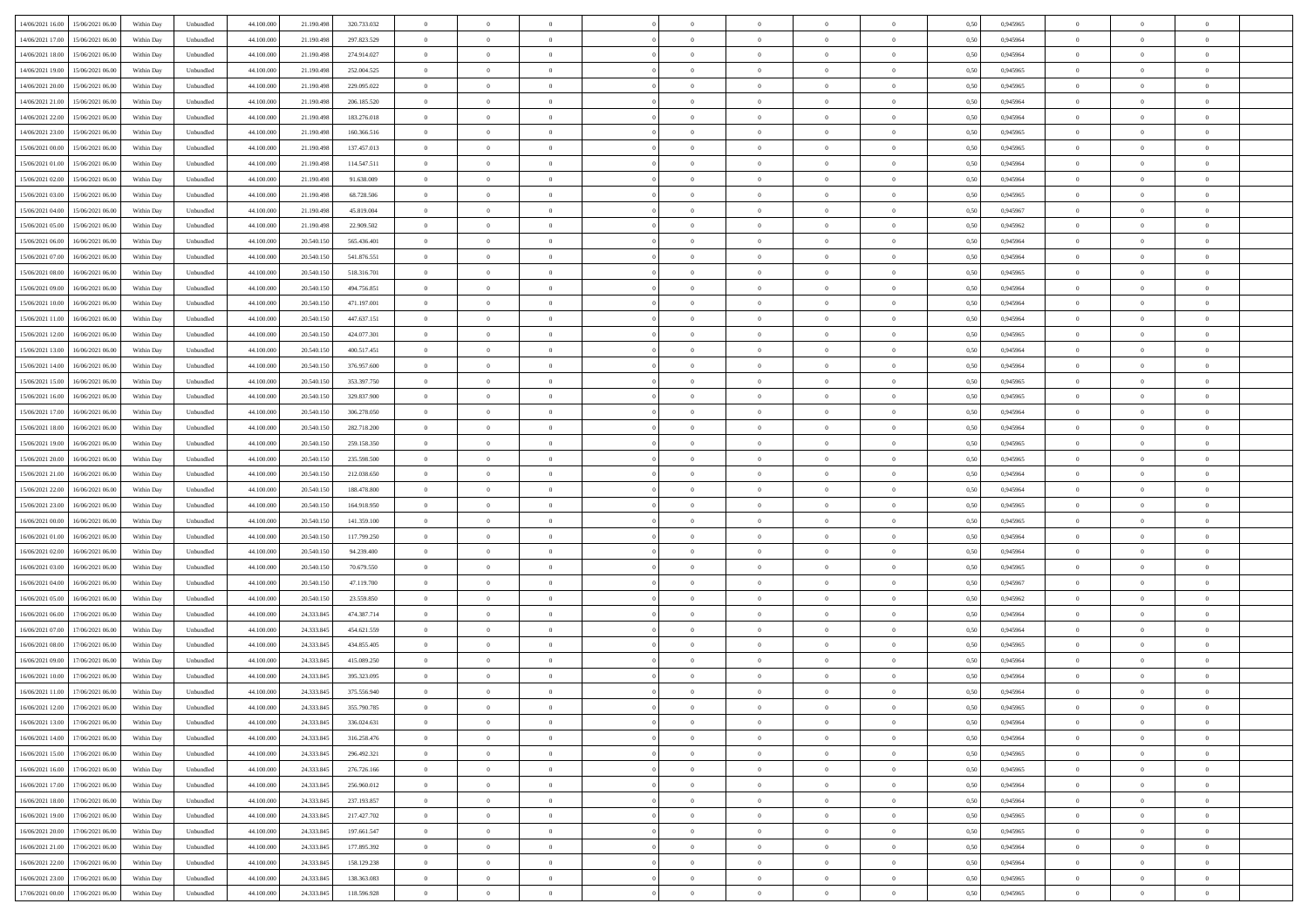| 17/06/2021 01:00 17/06/2021 06:00    | Within Day | Unbundled                   | 44.100.000 | 24.333.845 | 98.830.773  | $\overline{0}$ | $\theta$       |                | $\overline{0}$ | $\theta$       |                | $\bf{0}$       | 0,50 | 0,945964 | $\theta$       | $\theta$       | $\overline{0}$ |  |
|--------------------------------------|------------|-----------------------------|------------|------------|-------------|----------------|----------------|----------------|----------------|----------------|----------------|----------------|------|----------|----------------|----------------|----------------|--|
| 17/06/2021 02:00<br>17/06/2021 06:00 | Within Day | Unbundled                   | 44.100.00  | 24.333.84  | 79.064.619  | $\bf{0}$       | $\overline{0}$ | $\overline{0}$ | $\overline{0}$ | $\bf{0}$       | $\overline{0}$ | $\bf{0}$       | 0,50 | 0,945964 | $\theta$       | $\bf{0}$       | $\overline{0}$ |  |
| 17/06/2021 03:00<br>17/06/2021 06:00 | Within Day | Unbundled                   | 44,100,000 | 24.333.845 | 59.298.464  | $\overline{0}$ | $\overline{0}$ | $\overline{0}$ | $\bf{0}$       | $\bf{0}$       | $\overline{0}$ | $\bf{0}$       | 0.50 | 0.945965 | $\bf{0}$       | $\overline{0}$ | $\overline{0}$ |  |
| 17/06/2021 04:00<br>17/06/2021 06.00 | Within Day | Unbundled                   | 44.100.000 | 24.333.845 | 39.532.309  | $\overline{0}$ | $\overline{0}$ | $\overline{0}$ | $\theta$       | $\theta$       | $\overline{0}$ | $\overline{0}$ | 0,50 | 0,945967 | $\theta$       | $\theta$       | $\overline{0}$ |  |
|                                      |            |                             |            |            |             |                |                |                |                |                |                |                |      |          |                |                |                |  |
| 17/06/2021 05:00<br>17/06/2021 06:00 | Within Day | Unbundled                   | 44.100.00  | 24.333.84  | 19.766.154  | $\overline{0}$ | $\theta$       | $\overline{0}$ | $\overline{0}$ | $\theta$       | $\overline{0}$ | $\bf{0}$       | 0,50 | 0,945962 | $\bf{0}$       | $\bf{0}$       | $\overline{0}$ |  |
| 17/06/2021 06:00<br>18/06/2021 06:00 | Within Day | Unbundled                   | 44,100,000 | 22.382.802 | 521.212.753 | $\overline{0}$ | $\overline{0}$ | $\overline{0}$ | $\overline{0}$ | $\overline{0}$ | $\Omega$       | $\bf{0}$       | 0.50 | 0.945964 | $\bf{0}$       | $\theta$       | $\overline{0}$ |  |
| 17/06/2021 07:00<br>18/06/2021 06:00 | Within Day | Unbundled                   | 44.100.000 | 22.382.802 | 499.495.555 | $\overline{0}$ | $\overline{0}$ | $\overline{0}$ | $\overline{0}$ | $\theta$       | $\overline{0}$ | $\bf{0}$       | 0,50 | 0,945964 | $\theta$       | $\theta$       | $\overline{0}$ |  |
| 17/06/2021 08:00<br>18/06/2021 06:00 | Within Day | Unbundled                   | 44.100.00  | 22.382.80  | 477.778.357 | $\overline{0}$ | $\overline{0}$ | $\overline{0}$ | $\overline{0}$ | $\theta$       | $\overline{0}$ | $\bf{0}$       | 0,50 | 0,945965 | $\,$ 0 $\,$    | $\bf{0}$       | $\overline{0}$ |  |
| 17/06/2021 09:00<br>18/06/2021 06:00 | Within Day | Unbundled                   | 44,100,00  | 22.382.802 | 456.061.159 | $\overline{0}$ | $\overline{0}$ | $\overline{0}$ | $\bf{0}$       | $\overline{0}$ | $\overline{0}$ | $\bf{0}$       | 0.50 | 0.945964 | $\bf{0}$       | $\theta$       | $\overline{0}$ |  |
| 17/06/2021 10:00<br>18/06/2021 06:00 | Within Day | Unbundled                   | 44.100.000 | 22.382.802 | 434.343.961 | $\overline{0}$ | $\bf{0}$       | $\overline{0}$ | $\overline{0}$ | $\theta$       | $\overline{0}$ | $\bf{0}$       | 0,50 | 0,945964 | $\theta$       | $\theta$       | $\overline{0}$ |  |
|                                      |            |                             |            |            |             |                |                |                |                |                |                |                |      |          |                |                |                |  |
| 17/06/2021 11:00<br>18/06/2021 06:00 | Within Day | Unbundled                   | 44.100.00  | 22.382.802 | 412.626.763 | $\bf{0}$       | $\overline{0}$ | $\bf{0}$       | $\overline{0}$ | $\bf{0}$       | $\overline{0}$ | $\bf{0}$       | 0,50 | 0,945964 | $\,$ 0 $\,$    | $\bf{0}$       | $\overline{0}$ |  |
| 17/06/2021 12:00<br>18/06/2021 06:00 | Within Day | Unbundled                   | 44,100,000 | 22.382.802 | 390.909.565 | $\overline{0}$ | $\overline{0}$ | $\overline{0}$ | $\bf{0}$       | $\bf{0}$       | $\overline{0}$ | $\bf{0}$       | 0.50 | 0.945965 | $\bf{0}$       | $\overline{0}$ | $\overline{0}$ |  |
| 17/06/2021 13:00<br>18/06/2021 06:00 | Within Day | Unbundled                   | 44.100.000 | 22.382.802 | 369.192.367 | $\overline{0}$ | $\overline{0}$ | $\overline{0}$ | $\overline{0}$ | $\theta$       | $\overline{0}$ | $\overline{0}$ | 0,50 | 0,945964 | $\theta$       | $\theta$       | $\overline{0}$ |  |
| 17/06/2021 14:00<br>18/06/2021 06:00 | Within Day | Unbundled                   | 44.100.00  | 22.382.802 | 347.475.169 | $\bf{0}$       | $\theta$       | $\bf{0}$       | $\overline{0}$ | $\theta$       | $\overline{0}$ | $\bf{0}$       | 0,50 | 0,945964 | $\bf{0}$       | $\bf{0}$       | $\overline{0}$ |  |
| 17/06/2021 15:00<br>18/06/2021 06:00 | Within Day | Unbundled                   | 44,100,00  | 22.382.802 | 325,757,970 | $\overline{0}$ | $\overline{0}$ | $\overline{0}$ | $\bf{0}$       | $\theta$       | $\theta$       | $\bf{0}$       | 0.50 | 0.945965 | $\theta$       | $\overline{0}$ | $\overline{0}$ |  |
| 17/06/2021 16:00<br>18/06/2021 06:00 | Within Day | Unbundled                   | 44.100.000 | 22.382.802 | 304.040.772 | $\overline{0}$ | $\overline{0}$ | $\overline{0}$ | $\overline{0}$ | $\overline{0}$ | $\overline{0}$ | $\bf{0}$       | 0,50 | 0,945965 | $\theta$       | $\theta$       | $\overline{0}$ |  |
| 17/06/2021 17:00<br>18/06/2021 06:00 | Within Day | Unbundled                   | 44.100.00  | 22.382.80  | 282.323.574 | $\bf{0}$       | $\overline{0}$ | $\overline{0}$ | $\overline{0}$ | $\theta$       | $\overline{0}$ | $\bf{0}$       | 0,50 | 0,945964 | $\,$ 0 $\,$    | $\bf{0}$       | $\overline{0}$ |  |
|                                      |            |                             |            |            |             |                |                |                |                |                |                |                |      |          |                |                |                |  |
| 17/06/2021 18:00<br>18/06/2021 06:00 | Within Day | Unbundled                   | 44,100,00  | 22,382,802 | 260,606,376 | $\overline{0}$ | $\overline{0}$ | $\overline{0}$ | $\bf{0}$       | $\overline{0}$ | $\overline{0}$ | $\bf{0}$       | 0.50 | 0.945964 | $\bf{0}$       | $\overline{0}$ | $\overline{0}$ |  |
| 17/06/2021 19:00<br>18/06/2021 06:00 | Within Day | Unbundled                   | 44.100.000 | 22.382.802 | 238.889.178 | $\overline{0}$ | $\overline{0}$ | $\overline{0}$ | $\overline{0}$ | $\theta$       | $\overline{0}$ | $\bf{0}$       | 0,50 | 0,945965 | $\,$ 0 $\,$    | $\theta$       | $\overline{0}$ |  |
| 17/06/2021 20:00<br>18/06/2021 06:00 | Within Day | Unbundled                   | 44.100.00  | 22.382.802 | 217.171.980 | $\bf{0}$       | $\overline{0}$ | $\bf{0}$       | $\bf{0}$       | $\overline{0}$ | $\overline{0}$ | $\bf{0}$       | 0,50 | 0,945965 | $\,$ 0 $\,$    | $\bf{0}$       | $\overline{0}$ |  |
| 17/06/2021 21:00<br>18/06/2021 06:00 | Within Day | Unbundled                   | 44,100,000 | 22.382.802 | 195.454.782 | $\overline{0}$ | $\bf{0}$       | $\overline{0}$ | $\bf{0}$       | $\bf{0}$       | $\overline{0}$ | $\bf{0}$       | 0.50 | 0.945964 | $\bf{0}$       | $\overline{0}$ | $\overline{0}$ |  |
| 17/06/2021 22.00<br>18/06/2021 06:00 | Within Day | Unbundled                   | 44.100.000 | 22.382.802 | 173.737.584 | $\overline{0}$ | $\overline{0}$ | $\overline{0}$ | $\overline{0}$ | $\theta$       | $\overline{0}$ | $\bf{0}$       | 0,50 | 0,945964 | $\theta$       | $\theta$       | $\overline{0}$ |  |
| 17/06/2021 23:00<br>18/06/2021 06:00 | Within Day | Unbundled                   | 44.100.00  | 22.382.802 | 152.020.386 | $\bf{0}$       | $\overline{0}$ | $\bf{0}$       | $\overline{0}$ | $\theta$       | $\overline{0}$ | $\bf{0}$       | 0,50 | 0,945965 | $\,$ 0 $\,$    | $\bf{0}$       | $\overline{0}$ |  |
| 18/06/2021 00:00<br>18/06/2021 06:00 | Within Day | Unbundled                   | 44,100,00  | 22.382.802 | 130.303.188 | $\overline{0}$ | $\overline{0}$ | $\overline{0}$ | $\overline{0}$ | $\overline{0}$ | $\Omega$       | $\bf{0}$       | 0.50 | 0.945965 | $\bf{0}$       | $\theta$       | $\overline{0}$ |  |
| 18/06/2021 01:00<br>18/06/2021 06:00 | Within Day | Unbundled                   | 44.100.000 | 22.382.802 | 108.585.990 | $\overline{0}$ | $\overline{0}$ | $\overline{0}$ | $\overline{0}$ | $\theta$       | $\overline{0}$ | $\bf{0}$       | 0,50 | 0,945964 | $\theta$       | $\theta$       | $\overline{0}$ |  |
| 18/06/2021 02:00<br>18/06/2021 06:00 | Within Day | Unbundled                   | 44.100.00  | 22.382.80  | 86.868.792  | $\bf{0}$       | $\theta$       | $\overline{0}$ | $\overline{0}$ | $\theta$       | $\overline{0}$ | $\bf{0}$       | 0,50 | 0,945964 | $\,$ 0 $\,$    | $\bf{0}$       | $\overline{0}$ |  |
|                                      |            |                             |            |            |             |                |                |                |                |                |                |                |      |          |                |                |                |  |
| 18/06/2021 03:00<br>18/06/2021 06:00 | Within Day | Unbundled                   | 44,100,00  | 22,382,802 | 65.151.594  | $\overline{0}$ | $\bf{0}$       | $\overline{0}$ | $\bf{0}$       | $\overline{0}$ | $\overline{0}$ | $\bf{0}$       | 0.50 | 0.945965 | $\bf{0}$       | $\theta$       | $\overline{0}$ |  |
| 18/06/2021 04:00<br>18/06/2021 06:00 | Within Day | Unbundled                   | 44.100.000 | 22.382.802 | 43.434.396  | $\overline{0}$ | $\overline{0}$ | $\overline{0}$ | $\overline{0}$ | $\theta$       | $\overline{0}$ | $\bf{0}$       | 0,50 | 0,945967 | $\theta$       | $\theta$       | $\overline{0}$ |  |
| 18/06/2021 05:00<br>18/06/2021 06:00 | Within Day | Unbundled                   | 44.100.00  | 22.382.802 | 21.717.198  | $\bf{0}$       | $\bf{0}$       | $\bf{0}$       | $\bf{0}$       | $\overline{0}$ | $\overline{0}$ | $\bf{0}$       | 0,50 | 0,945962 | $\,$ 0 $\,$    | $\bf{0}$       | $\overline{0}$ |  |
| 18/06/2021 06:00<br>19/06/2021 06:00 | Within Day | Unbundled                   | 44,100,000 | 22.707.976 | 513.408.580 | $\overline{0}$ | $\bf{0}$       | $\overline{0}$ | $\bf{0}$       | $\bf{0}$       | $\overline{0}$ | $\bf{0}$       | 0.50 | 0.945964 | $\bf{0}$       | $\overline{0}$ | $\overline{0}$ |  |
| 18/06/2021 07:00<br>19/06/2021 06:00 | Within Day | Unbundled                   | 44.100.000 | 22.707.976 | 492.016.556 | $\overline{0}$ | $\overline{0}$ | $\overline{0}$ | $\overline{0}$ | $\theta$       | $\overline{0}$ | $\bf{0}$       | 0.5( | 0.945964 | $\theta$       | $\theta$       | $\overline{0}$ |  |
| 18/06/2021 08:00<br>19/06/2021 06:00 | Within Day | Unbundled                   | 44.100.00  | 22.707.97  | 470.624.532 | $\bf{0}$       | $\overline{0}$ | $\bf{0}$       | $\overline{0}$ | $\theta$       | $\overline{0}$ | $\bf{0}$       | 0,50 | 0,945965 | $\,$ 0 $\,$    | $\bf{0}$       | $\overline{0}$ |  |
| 18/06/2021 09:00<br>19/06/2021 06:00 | Within Day | Unbundled                   | 44,100,000 | 22.707.976 | 449.232.507 | $\overline{0}$ | $\overline{0}$ | $\overline{0}$ | $\bf{0}$       | $\theta$       | $\Omega$       | $\bf{0}$       | 0.50 | 0.945964 | $\theta$       | $\overline{0}$ | $\overline{0}$ |  |
| 18/06/2021 10:00<br>19/06/2021 06:00 | Within Dav | Unbundled                   | 44.100.000 | 22.707.976 | 427.840.483 | $\overline{0}$ | $\theta$       | $\Omega$       | $\overline{0}$ | $\theta$       | $\overline{0}$ | $\overline{0}$ | 0.50 | 0,945964 | $\theta$       | $\theta$       | $\overline{0}$ |  |
|                                      |            |                             |            |            |             |                |                |                |                |                |                |                |      |          |                |                |                |  |
| 18/06/2021 11:00<br>19/06/2021 06:00 | Within Day | Unbundled                   | 44.100.00  | 22.707.97  | 406.448.459 | $\bf{0}$       | $\overline{0}$ | $\overline{0}$ | $\overline{0}$ | $\bf{0}$       | $\overline{0}$ | $\bf{0}$       | 0,50 | 0,945964 | $\,$ 0 $\,$    | $\bf{0}$       | $\overline{0}$ |  |
| 18/06/2021 12:00<br>19/06/2021 06:00 | Within Day | Unbundled                   | 44,100,00  | 22,707.97  | 385.056.435 | $\overline{0}$ | $\overline{0}$ | $\overline{0}$ | $\bf{0}$       | $\overline{0}$ | $\overline{0}$ | $\bf{0}$       | 0.50 | 0.945965 | $\bf{0}$       | $\overline{0}$ | $\overline{0}$ |  |
| 18/06/2021 13:00<br>19/06/2021 06:00 | Within Dav | Unbundled                   | 44.100.000 | 22.707.976 | 363,664,411 | $\overline{0}$ | $\overline{0}$ | $\overline{0}$ | $\overline{0}$ | $\overline{0}$ | $\overline{0}$ | $\overline{0}$ | 0.50 | 0,945964 | $\theta$       | $\theta$       | $\overline{0}$ |  |
| 18/06/2021 14:00<br>19/06/2021 06:00 | Within Day | Unbundled                   | 44.100.00  | 22.707.97  | 342.272.386 | $\bf{0}$       | $\bf{0}$       | $\bf{0}$       | $\bf{0}$       | $\overline{0}$ | $\overline{0}$ | $\bf{0}$       | 0,50 | 0,945964 | $\,$ 0 $\,$    | $\bf{0}$       | $\overline{0}$ |  |
| 18/06/2021 15:00<br>19/06/2021 06:00 | Within Day | Unbundled                   | 44,100,000 | 22.707.976 | 320,880,362 | $\overline{0}$ | $\bf{0}$       | $\overline{0}$ | $\bf{0}$       | $\bf{0}$       | $\overline{0}$ | $\bf{0}$       | 0.50 | 0.945965 | $\bf{0}$       | $\overline{0}$ | $\overline{0}$ |  |
| 18/06/2021 16:00<br>19/06/2021 06:00 | Within Dav | Unbundled                   | 44.100.000 | 22.707.976 | 299.488.338 | $\overline{0}$ | $\overline{0}$ | $\Omega$       | $\overline{0}$ | $\theta$       | $\overline{0}$ | $\overline{0}$ | 0.50 | 0.945965 | $\theta$       | $\theta$       | $\overline{0}$ |  |
| 18/06/2021 17:00<br>19/06/2021 06:00 | Within Day | Unbundled                   | 44.100.00  | 22.707.97  | 278.096.314 | $\bf{0}$       | $\overline{0}$ | $\bf{0}$       | $\overline{0}$ | $\theta$       | $\overline{0}$ | $\bf{0}$       | 0,50 | 0,945964 | $\,$ 0 $\,$    | $\bf{0}$       | $\overline{0}$ |  |
| 18/06/2021 18:00<br>19/06/2021 06:00 |            | Unbundled                   | 44,100,00  | 22,707.97  | 256.704.290 | $\overline{0}$ | $\overline{0}$ | $\Omega$       | $\overline{0}$ | $\theta$       | $\theta$       | $\bf{0}$       | 0.50 | 0.945964 | $\,$ 0 $\,$    | $\overline{0}$ | $\overline{0}$ |  |
|                                      | Within Day |                             |            |            |             | $\overline{0}$ |                |                |                |                | $\Omega$       |                |      |          | $\theta$       | $\theta$       |                |  |
| 18/06/2021 19:00<br>19/06/2021 06:00 | Within Dav | Unbundled                   | 44.100.000 | 22.707.976 | 235.312.266 |                | $\overline{0}$ | $\Omega$       | $\overline{0}$ | $\theta$       |                | $\overline{0}$ | 0.5( | 0,945965 |                |                | $\overline{0}$ |  |
| 18/06/2021 20:00<br>19/06/2021 06:00 | Within Day | Unbundled                   | 44.100.000 | 22.707.97  | 213.920.241 | $\bf{0}$       | $\bf{0}$       | $\overline{0}$ | $\bf{0}$       | $\bf{0}$       | $\overline{0}$ | $\bf{0}$       | 0,50 | 0,945965 | $\,$ 0 $\,$    | $\bf{0}$       | $\overline{0}$ |  |
| 18/06/2021 21:00 19/06/2021 06:00    | Within Day | $\ensuremath{\mathsf{Unb}}$ | 44.100.000 | 22.707.976 | 192.528.217 | $\overline{0}$ | $\Omega$       |                | $\Omega$       |                |                |                | 0,50 | 0.945964 | $\theta$       | $\overline{0}$ |                |  |
| 18/06/2021 22:00 19/06/2021 06:00    | Within Day | Unbundled                   | 44.100.000 | 22.707.976 | 171.136.193 | $\overline{0}$ | $\theta$       | $\Omega$       | $\theta$       | $\overline{0}$ | $\overline{0}$ | $\bf{0}$       | 0,50 | 0,945964 | $\theta$       | $\theta$       | $\overline{0}$ |  |
| 18/06/2021 23:00<br>19/06/2021 06:00 | Within Day | Unbundled                   | 44.100.00  | 22.707.97  | 149.744.169 | $\overline{0}$ | $\bf{0}$       | $\overline{0}$ | $\overline{0}$ | $\bf{0}$       | $\overline{0}$ | $\bf{0}$       | 0,50 | 0,945965 | $\bf{0}$       | $\overline{0}$ | $\bf{0}$       |  |
| 19/06/2021 00:00 19/06/2021 06:00    | Within Day | Unbundled                   | 44,100,000 | 22.707.976 | 128.352.145 | $\overline{0}$ | $\bf{0}$       | $\overline{0}$ | $\overline{0}$ | $\overline{0}$ | $\overline{0}$ | $\bf{0}$       | 0.50 | 0.945965 | $\overline{0}$ | $\bf{0}$       | $\,$ 0 $\,$    |  |
| 19/06/2021 01:00 19/06/2021 06:00    | Within Day | Unbundled                   | 44.100.000 | 22.707.976 | 106.960.120 | $\overline{0}$ | $\overline{0}$ | $\overline{0}$ | $\overline{0}$ | $\overline{0}$ | $\overline{0}$ | $\bf{0}$       | 0,50 | 0,945964 | $\theta$       | $\theta$       | $\overline{0}$ |  |
| 19/06/2021 02:00<br>19/06/2021 06:00 | Within Day | Unbundled                   | 44.100.000 | 22.707.976 | 85.568.096  | $\overline{0}$ | $\bf{0}$       | $\overline{0}$ | $\bf{0}$       | $\overline{0}$ | $\bf{0}$       | $\bf{0}$       | 0,50 | 0,945964 | $\overline{0}$ | $\overline{0}$ | $\overline{0}$ |  |
|                                      |            |                             |            |            |             |                |                |                |                |                |                |                |      |          |                |                |                |  |
| 19/06/2021 03:00<br>19/06/2021 06:00 | Within Day | Unbundled                   | 44,100,000 | 22,707.976 | 64.176.072  | $\overline{0}$ | $\bf{0}$       | $\overline{0}$ | $\overline{0}$ | $\overline{0}$ | $\overline{0}$ | $\bf{0}$       | 0.50 | 0.945965 | $\,$ 0 $\,$    | $\theta$       | $\overline{0}$ |  |
| 19/06/2021 04:00<br>19/06/2021 06:00 | Within Dav | Unbundled                   | 44.100.000 | 22.707.976 | 42.784.048  | $\overline{0}$ | $\overline{0}$ | $\overline{0}$ | $\overline{0}$ | $\overline{0}$ | $\overline{0}$ | $\bf{0}$       | 0.50 | 0,945967 | $\overline{0}$ | $\theta$       | $\overline{0}$ |  |
| 19/06/2021 05:00<br>19/06/2021 06:00 | Within Day | Unbundled                   | 44.100.00  | 22.707.97  | 21.392.024  | $\overline{0}$ | $\overline{0}$ | $\overline{0}$ | $\overline{0}$ | $\bf{0}$       | $\overline{0}$ | $\bf{0}$       | 0,50 | 0,945962 | $\bf{0}$       | $\overline{0}$ | $\overline{0}$ |  |
| 19/06/2021 06:00<br>20/06/2021 06:00 | Within Day | Unbundled                   | 44,100,000 | 21.732.454 | 536.821.099 | $\overline{0}$ | $\overline{0}$ | $\overline{0}$ | $\overline{0}$ | $\bf{0}$       | $\overline{0}$ | $\bf{0}$       | 0.50 | 0.945964 | $\overline{0}$ | $\,$ 0 $\,$    | $\,$ 0         |  |
| 19/06/2021 07:00 20/06/2021 06:00    | Within Dav | Unbundled                   | 44.100.000 | 21.732.454 | 514.453.554 | $\overline{0}$ | $\overline{0}$ | $\overline{0}$ | $\overline{0}$ | $\overline{0}$ | $\overline{0}$ | $\bf{0}$       | 0,50 | 0,945964 | $\overline{0}$ | $\theta$       | $\overline{0}$ |  |
| 19/06/2021 08:00<br>20/06/2021 06:00 | Within Day | Unbundled                   | 44.100.00  | 21.732.454 | 492.086.008 | $\overline{0}$ | $\bf{0}$       | $\overline{0}$ | $\bf{0}$       | $\overline{0}$ | $\bf{0}$       | $\bf{0}$       | 0,50 | 0,945965 | $\bf{0}$       | $\bf{0}$       | $\overline{0}$ |  |
| 19/06/2021 09:00 20/06/2021 06:00    | Within Day | Unbundled                   | 44.100.000 | 21.732.454 | 469.718.462 | $\overline{0}$ | $\bf{0}$       | $\overline{0}$ | $\overline{0}$ | $\,$ 0 $\,$    | $\overline{0}$ | $\bf{0}$       | 0,50 | 0,945964 | $\overline{0}$ | $\,$ 0 $\,$    | $\,$ 0 $\,$    |  |
|                                      |            |                             |            |            |             |                |                |                |                |                |                |                |      |          |                |                |                |  |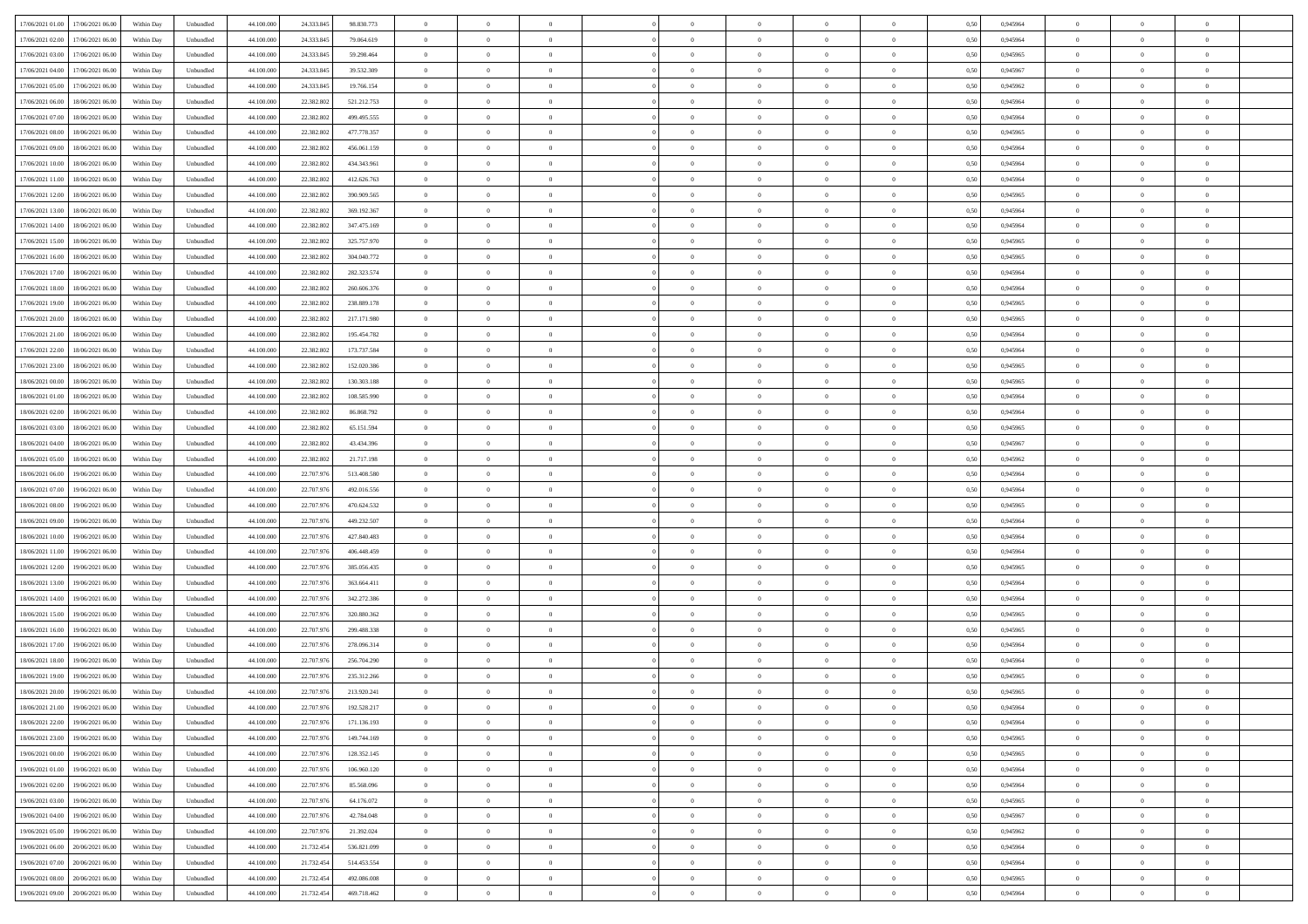| 19/06/2021 10:00<br>20/06/2021 06:00 | Within Day | Unbundled | 44.100.000 | 21.732.454 | 447.350.916 | $\overline{0}$ | $\overline{0}$ | $\overline{0}$ | $\theta$       | $\theta$       |                | $\overline{0}$ | 0,50 | 0,945964 | $\theta$       | $\theta$       | $\theta$       |  |
|--------------------------------------|------------|-----------|------------|------------|-------------|----------------|----------------|----------------|----------------|----------------|----------------|----------------|------|----------|----------------|----------------|----------------|--|
|                                      |            |           |            |            |             |                |                |                |                |                |                |                |      |          |                |                |                |  |
| 19/06/2021 11:00<br>20/06/2021 06.0  | Within Day | Unbundled | 44.100.00  | 21.732.454 | 424.983.370 | $\overline{0}$ | $\overline{0}$ | $\overline{0}$ | $\bf{0}$       | $\bf{0}$       | $\overline{0}$ | $\bf{0}$       | 0,50 | 0,945964 | $\,$ 0 $\,$    | $\theta$       | $\overline{0}$ |  |
| 19/06/2021 12:00<br>20/06/2021 06:00 | Within Day | Unbundled | 44,100,000 | 21.732.454 | 402.615.824 | $\overline{0}$ | $\overline{0}$ | $\overline{0}$ | $\bf{0}$       | $\bf{0}$       | $\overline{0}$ | $\mathbf{0}$   | 0.50 | 0.945965 | $\bf{0}$       | $\overline{0}$ | $\overline{0}$ |  |
| 19/06/2021 13:00<br>20/06/2021 06:00 | Within Day | Unbundled | 44.100.000 | 21.732.454 | 380.248.279 | $\overline{0}$ | $\overline{0}$ | $\overline{0}$ | $\overline{0}$ | $\overline{0}$ | $\overline{0}$ | $\bf{0}$       | 0,50 | 0,945964 | $\theta$       | $\theta$       | $\overline{0}$ |  |
| 19/06/2021 14:00<br>20/06/2021 06.0  | Within Day | Unbundled | 44.100.000 | 21.732.454 | 357.880.733 | $\overline{0}$ | $\overline{0}$ | $\bf{0}$       | $\overline{0}$ | $\overline{0}$ | $\overline{0}$ | $\bf{0}$       | 0,50 | 0,945964 | $\,$ 0 $\,$    | $\theta$       | $\overline{0}$ |  |
|                                      |            |           |            |            |             |                |                |                |                |                |                |                |      |          |                |                |                |  |
| 19/06/2021 15:00<br>20/06/2021 06:00 | Within Day | Unbundled | 44,100,000 | 21.732.454 | 335.513.187 | $\overline{0}$ | $\overline{0}$ | $\overline{0}$ | $\overline{0}$ | $\overline{0}$ | $\Omega$       | $\mathbf{0}$   | 0.50 | 0.945965 | $\theta$       | $\theta$       | $\overline{0}$ |  |
| 19/06/2021 16:00<br>20/06/2021 06:00 | Within Day | Unbundled | 44.100.000 | 21.732.454 | 313.145.641 | $\overline{0}$ | $\overline{0}$ | $\overline{0}$ | $\overline{0}$ | $\overline{0}$ | $\overline{0}$ | $\bf{0}$       | 0,50 | 0,945965 | $\theta$       | $\theta$       | $\overline{0}$ |  |
| 19/06/2021 17:00<br>20/06/2021 06.0  | Within Day | Unbundled | 44.100.000 | 21.732.454 | 290.778.095 | $\overline{0}$ | $\overline{0}$ | $\overline{0}$ | $\overline{0}$ | $\overline{0}$ | $\overline{0}$ | $\bf{0}$       | 0,50 | 0,945964 | $\,$ 0 $\,$    | $\bf{0}$       | $\overline{0}$ |  |
| 19/06/2021 18:00<br>20/06/2021 06:00 | Within Day | Unbundled | 44,100,000 | 21.732.454 | 268,410.549 | $\overline{0}$ | $\overline{0}$ | $\overline{0}$ | $\overline{0}$ | $\overline{0}$ | $\overline{0}$ | $\mathbf{0}$   | 0.50 | 0.945964 | $\,$ 0 $\,$    | $\theta$       | $\overline{0}$ |  |
| 19/06/2021 19:00                     |            |           | 44.100.000 |            |             | $\overline{0}$ | $\overline{0}$ | $\overline{0}$ | $\overline{0}$ | $\overline{0}$ | $\overline{0}$ | $\bf{0}$       |      |          | $\theta$       | $\theta$       | $\overline{0}$ |  |
| 20/06/2021 06:00                     | Within Day | Unbundled |            | 21.732.454 | 246.043.004 |                |                |                |                |                |                |                | 0,50 | 0,945965 |                |                |                |  |
| 19/06/2021 20:00<br>20/06/2021 06.0  | Within Day | Unbundled | 44.100.000 | 21.732.454 | 223.675.458 | $\overline{0}$ | $\overline{0}$ | $\bf{0}$       | $\bf{0}$       | $\bf{0}$       | $\overline{0}$ | $\bf{0}$       | 0,50 | 0,945965 | $\,$ 0 $\,$    | $\theta$       | $\overline{0}$ |  |
| 19/06/2021 21:00<br>20/06/2021 06:00 | Within Day | Unbundled | 44,100,000 | 21.732.454 | 201.307.912 | $\overline{0}$ | $\overline{0}$ | $\overline{0}$ | $\bf{0}$       | $\bf{0}$       | $\overline{0}$ | $\mathbf{0}$   | 0.50 | 0.945964 | $\bf{0}$       | $\overline{0}$ | $\bf{0}$       |  |
| 19/06/2021 22.00<br>20/06/2021 06:00 | Within Day | Unbundled | 44.100.000 | 21.732.454 | 178.940.366 | $\overline{0}$ | $\overline{0}$ | $\overline{0}$ | $\overline{0}$ | $\overline{0}$ | $\overline{0}$ | $\overline{0}$ | 0,50 | 0,945964 | $\theta$       | $\theta$       | $\overline{0}$ |  |
| 19/06/2021 23.00<br>20/06/2021 06.0  | Within Day | Unbundled | 44.100.000 | 21.732.454 | 156.572.820 | $\overline{0}$ | $\overline{0}$ | $\bf{0}$       | $\bf{0}$       | $\overline{0}$ | $\overline{0}$ | $\bf{0}$       | 0,50 | 0,945965 | $\,$ 0 $\,$    | $\bf{0}$       | $\overline{0}$ |  |
|                                      |            |           |            |            |             |                |                |                |                |                |                |                |      |          |                |                |                |  |
| 20/06/2021 00:00<br>20/06/2021 06:00 | Within Day | Unbundled | 44,100,000 | 21.732.454 | 134.205.274 | $\overline{0}$ | $\overline{0}$ | $\overline{0}$ | $\overline{0}$ | $\overline{0}$ | $\Omega$       | $\overline{0}$ | 0.50 | 0.945965 | $\theta$       | $\theta$       | $\overline{0}$ |  |
| 20/06/2021 01:00<br>20/06/2021 06:00 | Within Day | Unbundled | 44.100.000 | 21.732.454 | 111.837.729 | $\overline{0}$ | $\overline{0}$ | $\overline{0}$ | $\overline{0}$ | $\overline{0}$ | $\overline{0}$ | $\bf{0}$       | 0,50 | 0,945964 | $\theta$       | $\theta$       | $\overline{0}$ |  |
| 20/06/2021 02:00<br>20/06/2021 06.0  | Within Day | Unbundled | 44.100.000 | 21.732.454 | 89.470.183  | $\overline{0}$ | $\overline{0}$ | $\overline{0}$ | $\overline{0}$ | $\overline{0}$ | $\overline{0}$ | $\bf{0}$       | 0,50 | 0,945964 | $\,$ 0 $\,$    | $\theta$       | $\overline{0}$ |  |
| 20/06/2021 03:00<br>20/06/2021 06:00 | Within Day | Unbundled | 44,100,000 | 21.732.454 | 67.102.637  | $\overline{0}$ | $\overline{0}$ | $\overline{0}$ | $\overline{0}$ | $\overline{0}$ | $\overline{0}$ | $\mathbf{0}$   | 0.50 | 0.945965 | $\,$ 0 $\,$    | $\overline{0}$ | $\overline{0}$ |  |
| 20/06/2021 04:00                     |            |           | 44.100.000 |            |             | $\overline{0}$ | $\overline{0}$ |                | $\overline{0}$ | $\overline{0}$ | $\overline{0}$ | $\bf{0}$       |      |          | $\theta$       | $\theta$       | $\overline{0}$ |  |
| 20/06/2021 06.00                     | Within Day | Unbundled |            | 21.732.454 | 44.735.091  |                |                | $\overline{0}$ |                |                |                |                | 0,50 | 0,945967 |                |                |                |  |
| 20/06/2021 05:00<br>20/06/2021 06.0  | Within Day | Unbundled | 44.100.000 | 21.732.454 | 22.367.545  | $\overline{0}$ | $\overline{0}$ | $\overline{0}$ | $\bf{0}$       | $\bf{0}$       | $\overline{0}$ | $\bf{0}$       | 0,50 | 0,945962 | $\,$ 0 $\,$    | $\bf{0}$       | $\overline{0}$ |  |
| 20/06/2021 06.00<br>21/06/2021 06:00 | Within Day | Unbundled | 44,100,000 | 21.732.454 | 536.821.099 | $\overline{0}$ | $\overline{0}$ | $\overline{0}$ | $\bf{0}$       | $\bf{0}$       | $\overline{0}$ | $\mathbf{0}$   | 0.50 | 0.945964 | $\bf{0}$       | $\overline{0}$ | $\bf{0}$       |  |
| 20/06/2021 07:00<br>21/06/2021 06:00 | Within Day | Unbundled | 44.100.000 | 21.732.454 | 514.453.554 | $\overline{0}$ | $\overline{0}$ | $\overline{0}$ | $\overline{0}$ | $\overline{0}$ | $\overline{0}$ | $\bf{0}$       | 0.5( | 0,945964 | $\theta$       | $\theta$       | $\overline{0}$ |  |
| 20/06/2021 08:00<br>21/06/2021 06.00 | Within Day | Unbundled | 44.100.000 | 21.732.454 | 492.086.008 | $\overline{0}$ | $\overline{0}$ | $\bf{0}$       | $\bf{0}$       | $\overline{0}$ | $\overline{0}$ | $\bf{0}$       | 0,50 | 0,945965 | $\,$ 0 $\,$    | $\bf{0}$       | $\overline{0}$ |  |
|                                      |            |           |            |            |             |                |                |                |                |                |                |                |      |          |                |                |                |  |
| 20/06/2021 09:00<br>21/06/2021 06:00 | Within Day | Unbundled | 44,100,000 | 21.732.454 | 469.718.462 | $\overline{0}$ | $\overline{0}$ | $\overline{0}$ | $\overline{0}$ | $\overline{0}$ | $\Omega$       | $\mathbf{0}$   | 0.50 | 0.945964 | $\theta$       | $\theta$       | $\overline{0}$ |  |
| 20/06/2021 11:00<br>21/06/2021 06.00 | Within Day | Unbundled | 44.100.000 | 21.732.454 | 424.983.370 | $\overline{0}$ | $\overline{0}$ | $\overline{0}$ | $\overline{0}$ | $\overline{0}$ | $\overline{0}$ | $\bf{0}$       | 0,50 | 0,945964 | $\theta$       | $\theta$       | $\overline{0}$ |  |
| 20/06/2021 12:00<br>21/06/2021 06.00 | Within Day | Unbundled | 44.100.000 | 21.732.454 | 402.615.824 | $\overline{0}$ | $\overline{0}$ | $\overline{0}$ | $\overline{0}$ | $\overline{0}$ | $\overline{0}$ | $\bf{0}$       | 0,50 | 0,945965 | $\,$ 0 $\,$    | $\theta$       | $\overline{0}$ |  |
| 20/06/2021 13:00<br>21/06/2021 06:00 | Within Day | Unbundled | 44,100,000 | 21.732.454 | 380.248.279 | $\overline{0}$ | $\overline{0}$ | $\overline{0}$ | $\overline{0}$ | $\overline{0}$ | $\overline{0}$ | $\mathbf{0}$   | 0.50 | 0.945964 | $\,$ 0 $\,$    | $\overline{0}$ | $\overline{0}$ |  |
| 20/06/2021 14:00<br>21/06/2021 06:00 | Within Day | Unbundled | 44.100.000 | 21.732.454 | 357.880.733 | $\overline{0}$ | $\overline{0}$ | $\overline{0}$ | $\overline{0}$ | $\overline{0}$ | $\overline{0}$ | $\bf{0}$       | 0,50 | 0,945964 | $\theta$       | $\theta$       | $\overline{0}$ |  |
|                                      |            |           |            |            |             |                |                |                |                |                |                |                |      |          |                |                |                |  |
| 20/06/2021 15:00<br>21/06/2021 06.00 | Within Day | Unbundled | 44.100.000 | 21.732.454 | 335.513.187 | $\overline{0}$ | $\overline{0}$ | $\overline{0}$ | $\overline{0}$ | $\bf{0}$       | $\overline{0}$ | $\bf{0}$       | 0,50 | 0,945965 | $\,$ 0 $\,$    | $\bf{0}$       | $\overline{0}$ |  |
| 20/06/2021 16:00<br>21/06/2021 06:00 | Within Day | Unbundled | 44,100,000 | 21.732.454 | 313.145.641 | $\overline{0}$ | $\overline{0}$ | $\overline{0}$ | $\bf{0}$       | $\bf{0}$       | $\overline{0}$ | $\mathbf{0}$   | 0.50 | 0.945965 | $\bf{0}$       | $\overline{0}$ | $\bf{0}$       |  |
| 20/06/2021 17:00<br>21/06/2021 06:00 | Within Day | Unbundled | 44.100.000 | 21.732.454 | 290.778.095 | $\overline{0}$ | $\overline{0}$ | $\overline{0}$ | $\overline{0}$ | $\overline{0}$ | $\Omega$       | $\overline{0}$ | 0.50 | 0.945964 | $\theta$       | $\theta$       | $\overline{0}$ |  |
| 20/06/2021 18:00<br>21/06/2021 06.00 | Within Day | Unbundled | 44.100.000 | 21.732.454 | 268.410.549 | $\overline{0}$ | $\overline{0}$ | $\overline{0}$ | $\bf{0}$       | $\overline{0}$ | $\overline{0}$ | $\bf{0}$       | 0,50 | 0,945964 | $\,$ 0 $\,$    | $\bf{0}$       | $\overline{0}$ |  |
| 20/06/2021 19:00<br>21/06/2021 06:00 | Within Day | Unbundled | 44,100,000 | 21.732.454 | 246,043,004 | $\overline{0}$ | $\overline{0}$ | $\overline{0}$ | $\overline{0}$ | $\overline{0}$ | $\overline{0}$ | $\overline{0}$ | 0.50 | 0.945965 | $\,$ 0 $\,$    | $\theta$       | $\overline{0}$ |  |
|                                      |            |           |            |            |             |                |                |                |                |                |                |                |      |          |                |                |                |  |
| 20/06/2021 20:00<br>21/06/2021 06:00 | Within Day | Unbundled | 44.100.000 | 21.732.454 | 223.675.458 | $\overline{0}$ | $\overline{0}$ | $\overline{0}$ | $\overline{0}$ | $\overline{0}$ | $\Omega$       | $\overline{0}$ | 0.50 | 0,945965 | $\theta$       | $\theta$       | $\overline{0}$ |  |
| 20/06/2021 21:00<br>21/06/2021 06.00 | Within Day | Unbundled | 44.100.000 | 21.732.454 | 201.307.912 | $\overline{0}$ | $\overline{0}$ | $\overline{0}$ | $\bf{0}$       | $\overline{0}$ | $\overline{0}$ | $\bf{0}$       | 0,50 | 0,945964 | $\,$ 0 $\,$    | $\theta$       | $\overline{0}$ |  |
| 20/06/2021 22.00<br>21/06/2021 06:00 | Within Day | Unbundled | 44,100,000 | 21.732.454 | 178,940,366 | $\overline{0}$ | $\overline{0}$ | $\overline{0}$ | $\overline{0}$ | $\bf{0}$       | $\overline{0}$ | $\mathbf{0}$   | 0.50 | 0.945964 | $\,$ 0 $\,$    | $\theta$       | $\overline{0}$ |  |
| 20/06/2021 23:00<br>21/06/2021 06:00 | Within Day | Unbundled | 44.100.000 | 21.732.454 | 156.572.820 | $\overline{0}$ | $\overline{0}$ | $\overline{0}$ | $\overline{0}$ | $\overline{0}$ | $\overline{0}$ | $\overline{0}$ | 0.50 | 0,945965 | $\theta$       | $\theta$       | $\overline{0}$ |  |
| 21/06/2021 00:00<br>21/06/2021 06.0  | Within Day | Unbundled | 44.100.000 | 21.732.454 | 134.205.274 | $\overline{0}$ | $\overline{0}$ | $\overline{0}$ | $\,0\,$        | $\bf{0}$       | $\overline{0}$ | $\bf{0}$       | 0,50 | 0,945965 | $\,$ 0 $\,$    | $\bf{0}$       | $\overline{0}$ |  |
|                                      |            | Unbundled | 44,100,000 |            | 111.837.729 |                |                |                |                |                | $\overline{0}$ |                | 0.50 | 0.945964 |                | $\overline{0}$ |                |  |
| 21/06/2021 01:00<br>21/06/2021 06:00 | Within Day |           |            | 21.732.454 |             | $\overline{0}$ | $\overline{0}$ | $\overline{0}$ | $\bf{0}$       | $\bf{0}$       |                | $\mathbf{0}$   |      |          | $\bf{0}$       |                | $\overline{0}$ |  |
| 21/06/2021 02:00<br>21/06/2021 06:00 | Within Day | Unbundled | 44.100.000 | 21.732.454 | 89.470.183  | $\overline{0}$ | $\overline{0}$ | $\overline{0}$ | $\overline{0}$ | $\overline{0}$ | $\Omega$       | $\overline{0}$ | 0.50 | 0,945964 | $\theta$       | $\theta$       | $\overline{0}$ |  |
| 21/06/2021 03:00<br>21/06/2021 06.00 | Within Day | Unbundled | 44.100.000 | 21.732.454 | 67.102.637  | $\overline{0}$ | $\overline{0}$ | $\overline{0}$ | $\bf{0}$       | $\overline{0}$ | $\overline{0}$ | $\bf{0}$       | 0,50 | 0,945965 | $\,$ 0 $\,$    | $\bf{0}$       | $\overline{0}$ |  |
| 21/06/2021 04:00<br>21/06/2021 06.00 | Within Day | Unbundled | 44,100,000 | 21.732.454 | 44.735.091  | $\overline{0}$ | $\overline{0}$ | $\overline{0}$ | $\overline{0}$ | $\overline{0}$ | $\theta$       | $\overline{0}$ | 0.50 | 0.945967 | $\,$ 0 $\,$    | $\theta$       | $\overline{0}$ |  |
| 21/06/2021 05:00<br>21/06/2021 06:00 | Within Day | Unbundled | 44.100.000 | 21.732.454 | 22.367.545  | $\overline{0}$ | $\overline{0}$ | $\overline{0}$ | $\overline{0}$ | $\overline{0}$ | $\theta$       | $\overline{0}$ | 0.50 | 0,945962 | $\theta$       | $\theta$       | $\overline{0}$ |  |
| 21/06/2021 06:00<br>22/06/2021 06.00 | Within Day | Unbundled | 44.100.000 | 19.998.193 | 578.443.356 | $\overline{0}$ | $\overline{0}$ | $\bf{0}$       | $\overline{0}$ | $\bf{0}$       | $\overline{0}$ | $\bf{0}$       | 0,50 | 0,945964 | $\,$ 0 $\,$    | $\bf{0}$       | $\overline{0}$ |  |
|                                      |            |           |            |            |             |                |                |                |                |                |                |                |      |          |                |                |                |  |
| 21/06/2021 07:00 22/06/2021 06:00    | Within Day | Unbundled | 44.100.000 | 19.998.193 | 554.341.550 | $\bf{0}$       | $\,0\,$        |                | $\bf{0}$       |                |                |                | 0,50 | 0.945964 | $\theta$       | $\overline{0}$ |                |  |
| 21/06/2021 08:00 22/06/2021 06:00    | Within Dav | Unbundled | 44.100.000 | 19.998.193 | 530.239.743 | $\overline{0}$ | $\overline{0}$ | $\overline{0}$ | $\overline{0}$ | $\overline{0}$ | $\overline{0}$ | $\overline{0}$ | 0,50 | 0,945965 | $\theta$       | $\theta$       | $\overline{0}$ |  |
| 21/06/2021 09:00<br>22/06/2021 06.0  | Within Day | Unbundled | 44.100.000 | 19.998.193 | 506.137.937 | $\overline{0}$ | $\overline{0}$ | $\overline{0}$ | $\bf{0}$       | $\overline{0}$ | $\overline{0}$ | $\mathbf{0}$   | 0,50 | 0,945964 | $\overline{0}$ | $\overline{0}$ | $\bf{0}$       |  |
| 22/06/2021 06:00<br>21/06/2021 10:00 | Within Day | Unbundled | 44.100.000 | 19.998.193 | 482.036.130 | $\overline{0}$ | $\overline{0}$ | $\overline{0}$ | $\overline{0}$ | $\bf{0}$       | $\overline{0}$ | $\mathbf{0}$   | 0.50 | 0.945964 | $\overline{0}$ | $\bf{0}$       | $\overline{0}$ |  |
|                                      |            |           |            |            |             |                |                |                |                |                |                |                |      |          |                |                |                |  |
| 21/06/2021 11:00<br>22/06/2021 06:00 | Within Dav | Unbundled | 44.100.000 | 19.998.193 | 457.934.324 | $\overline{0}$ | $\overline{0}$ | $\overline{0}$ | $\overline{0}$ | $\overline{0}$ | $\overline{0}$ | $\mathbf{0}$   | 0,50 | 0,945964 | $\overline{0}$ | $\theta$       | $\overline{0}$ |  |
| 21/06/2021 12:00<br>22/06/2021 06.00 | Within Day | Unbundled | 44.100.000 | 19.998.193 | 433.832.517 | $\overline{0}$ | $\overline{0}$ | $\overline{0}$ | $\bf{0}$       | $\bf{0}$       | $\overline{0}$ | $\mathbf{0}$   | 0,50 | 0,945965 | $\overline{0}$ | $\bf{0}$       | $\overline{0}$ |  |
| 22/06/2021 06:00<br>21/06/2021 13.00 | Within Day | Unbundled | 44.100.000 | 19.998.193 | 409.730.711 | $\overline{0}$ | $\overline{0}$ | $\overline{0}$ | $\bf{0}$       | $\overline{0}$ | $\overline{0}$ | $\mathbf{0}$   | 0.50 | 0.945964 | $\,$ 0 $\,$    | $\theta$       | $\overline{0}$ |  |
| 21/06/2021 14:00<br>22/06/2021 06:00 | Within Dav | Unbundled | 44.100.000 | 19.998.193 | 385.628.904 | $\overline{0}$ | $\overline{0}$ | $\overline{0}$ | $\overline{0}$ | $\overline{0}$ | $\overline{0}$ | $\mathbf{0}$   | 0,50 | 0,945964 | $\overline{0}$ | $\theta$       | $\overline{0}$ |  |
| 21/06/2021 15:00<br>22/06/2021 06:00 | Within Day | Unbundled | 44.100.000 | 19.998.193 | 361.527.097 | $\overline{0}$ | $\overline{0}$ | $\overline{0}$ | $\bf{0}$       | $\bf{0}$       | $\overline{0}$ | $\,$ 0 $\,$    | 0,50 | 0,945965 | $\bf{0}$       | $\bf{0}$       | $\overline{0}$ |  |
|                                      |            |           |            |            |             |                |                |                |                |                |                |                |      |          |                |                |                |  |
| 22/06/2021 06:00<br>21/06/2021 16.00 | Within Day | Unbundled | 44,100,000 | 19.998.193 | 337.425.291 | $\overline{0}$ | $\overline{0}$ | $\overline{0}$ | $\bf{0}$       | $\bf{0}$       | $\overline{0}$ | $\,$ 0 $\,$    | 0.50 | 0.945965 | $\overline{0}$ | $\bf{0}$       | $\,$ 0         |  |
| 21/06/2021 17:00<br>22/06/2021 06:00 | Within Dav | Unbundled | 44.100.000 | 19.998.193 | 313.323.484 | $\overline{0}$ | $\overline{0}$ | $\overline{0}$ | $\overline{0}$ | $\overline{0}$ | $\overline{0}$ | $\mathbf{0}$   | 0,50 | 0,945964 | $\overline{0}$ | $\theta$       | $\overline{0}$ |  |
| 21/06/2021 18:00<br>22/06/2021 06.0  | Within Day | Unbundled | 44.100.000 | 19.998.193 | 289.221.678 | $\overline{0}$ | $\overline{0}$ | $\overline{0}$ | $\overline{0}$ | $\bf{0}$       | $\overline{0}$ | $\mathbf{0}$   | 0,50 | 0,945964 | $\bf{0}$       | $\bf{0}$       | $\overline{0}$ |  |
| 21/06/2021 19:00 22/06/2021 06:00    | Within Day | Unbundled | 44.100.000 | 19.998.193 | 265.119.871 | $\overline{0}$ | $\overline{0}$ | $\overline{0}$ | $\bf{0}$       | $\,$ 0         | $\overline{0}$ | $\,0\,$        | 0,50 | 0,945965 | $\overline{0}$ | $\,$ 0 $\,$    | $\,$ 0 $\,$    |  |
|                                      |            |           |            |            |             |                |                |                |                |                |                |                |      |          |                |                |                |  |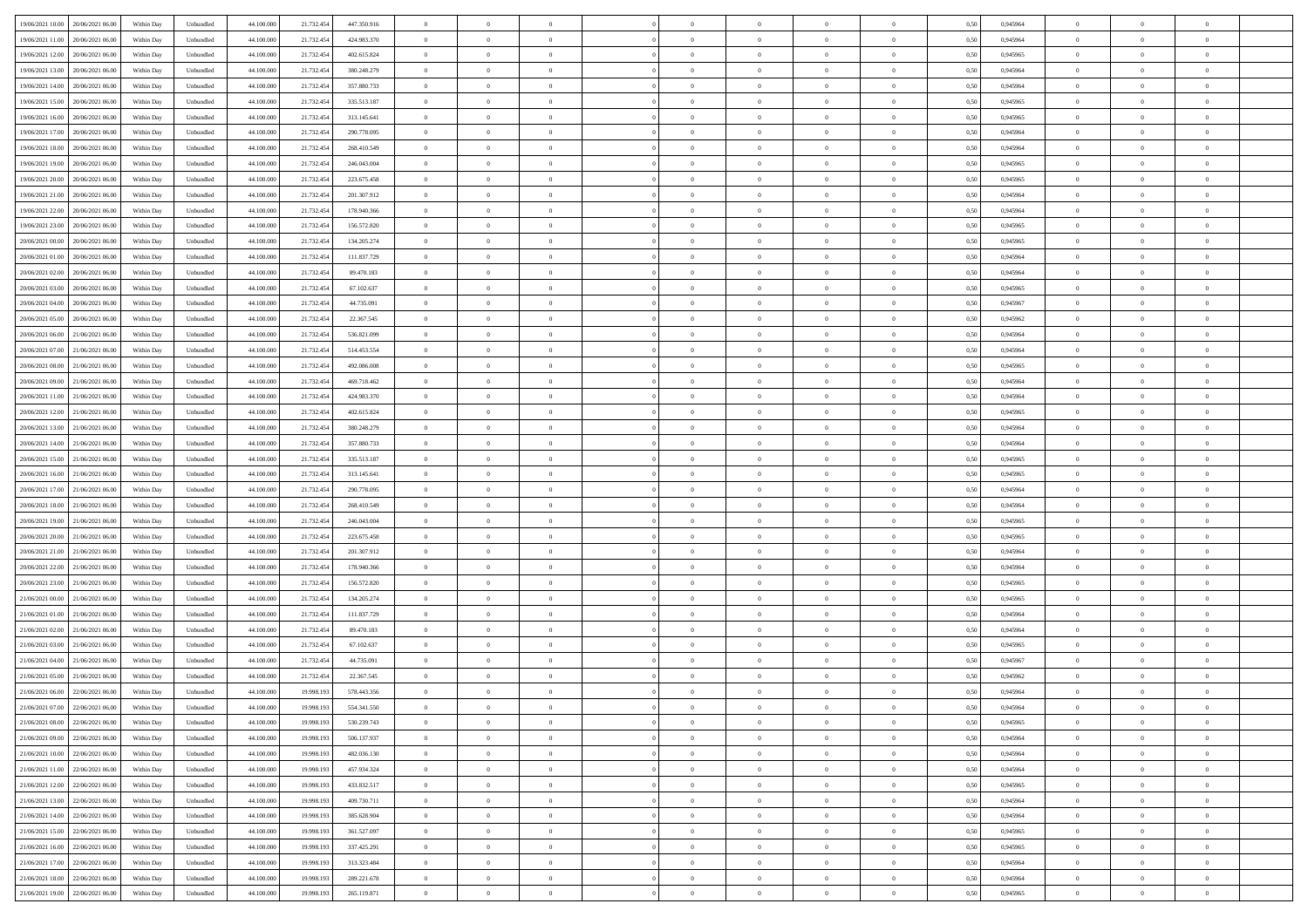| 21/06/2021 20:00<br>22/06/2021 06:00 | Within Day | Unbundled | 44.100.000 | 19.998.193 | 241.018.065 | $\overline{0}$ | $\overline{0}$ | $\overline{0}$ | $\theta$       | $\theta$       |                | $\overline{0}$ | 0,50 | 0,945965 | $\theta$       | $\theta$       | $\theta$       |  |
|--------------------------------------|------------|-----------|------------|------------|-------------|----------------|----------------|----------------|----------------|----------------|----------------|----------------|------|----------|----------------|----------------|----------------|--|
|                                      |            |           |            |            |             |                |                |                |                |                |                |                |      |          |                |                |                |  |
| 21/06/2021 21.00<br>22/06/2021 06.0  | Within Day | Unbundled | 44.100.000 | 19.998.193 | 216.916.258 | $\overline{0}$ | $\overline{0}$ | $\overline{0}$ | $\,0\,$        | $\bf{0}$       | $\overline{0}$ | $\bf{0}$       | 0,50 | 0,945964 | $\,$ 0 $\,$    | $\theta$       | $\overline{0}$ |  |
| 21/06/2021 22.00<br>22/06/2021 06:00 | Within Day | Unbundled | 44,100,000 | 19.998.193 | 192.814.452 | $\overline{0}$ | $\overline{0}$ | $\overline{0}$ | $\bf{0}$       | $\bf{0}$       | $\overline{0}$ | $\mathbf{0}$   | 0.50 | 0.945964 | $\bf{0}$       | $\overline{0}$ | $\overline{0}$ |  |
| 21/06/2021 23:00<br>22/06/2021 06:00 | Within Day | Unbundled | 44.100.000 | 19.998.193 | 168.712.645 | $\overline{0}$ | $\overline{0}$ | $\overline{0}$ | $\overline{0}$ | $\overline{0}$ | $\overline{0}$ | $\bf{0}$       | 0,50 | 0,945965 | $\theta$       | $\theta$       | $\overline{0}$ |  |
| 22/06/2021 00:00<br>22/06/2021 06.0  | Within Day | Unbundled | 44.100.000 | 19.998.193 | 144.610.839 | $\overline{0}$ | $\overline{0}$ | $\bf{0}$       | $\bf{0}$       | $\overline{0}$ | $\overline{0}$ | $\bf{0}$       | 0,50 | 0,945965 | $\,$ 0 $\,$    | $\theta$       | $\overline{0}$ |  |
|                                      |            |           |            |            |             |                |                |                |                |                |                |                |      |          |                |                |                |  |
| 22/06/2021 01:00<br>22/06/2021 06:00 | Within Day | Unbundled | 44,100,000 | 19.998.193 | 120.509.032 | $\overline{0}$ | $\overline{0}$ | $\overline{0}$ | $\overline{0}$ | $\overline{0}$ | $\overline{0}$ | $\mathbf{0}$   | 0.50 | 0.945964 | $\bf{0}$       | $\theta$       | $\overline{0}$ |  |
| 22/06/2021 02:00<br>22/06/2021 06.00 | Within Day | Unbundled | 44.100.000 | 19.998.193 | 96.407.226  | $\overline{0}$ | $\overline{0}$ | $\overline{0}$ | $\overline{0}$ | $\overline{0}$ | $\overline{0}$ | $\bf{0}$       | 0,50 | 0,945964 | $\theta$       | $\theta$       | $\overline{0}$ |  |
| 22/06/2021 03:00<br>22/06/2021 06.0  | Within Day | Unbundled | 44.100.000 | 19.998.193 | 72.305.419  | $\overline{0}$ | $\overline{0}$ | $\overline{0}$ | $\overline{0}$ | $\overline{0}$ | $\overline{0}$ | $\bf{0}$       | 0,50 | 0,945965 | $\,$ 0 $\,$    | $\bf{0}$       | $\overline{0}$ |  |
| 22/06/2021 04:00<br>22/06/2021 06:00 | Within Day | Unbundled | 44,100,000 | 19,998.193 | 48.203.613  | $\overline{0}$ | $\overline{0}$ | $\overline{0}$ | $\overline{0}$ | $\overline{0}$ | $\overline{0}$ | $\mathbf{0}$   | 0.50 | 0.945967 | $\,$ 0 $\,$    | $\theta$       | $\overline{0}$ |  |
| 22/06/2021 05:00<br>22/06/2021 06:00 | Within Day | Unbundled | 44.100.000 | 19.998.193 | 24.101.806  | $\overline{0}$ | $\overline{0}$ | $\overline{0}$ | $\bf{0}$       | $\overline{0}$ | $\overline{0}$ | $\bf{0}$       | 0,50 | 0,945962 | $\,$ 0 $\,$    | $\theta$       | $\overline{0}$ |  |
|                                      |            |           |            |            |             |                |                |                |                |                |                |                |      |          |                |                |                |  |
| 22/06/2021 06:00<br>23/06/2021 06.0  | Within Day | Unbundled | 44.100.000 | 20.540.150 | 565.436.401 | $\overline{0}$ | $\overline{0}$ | $\overline{0}$ | $\bf{0}$       | $\bf{0}$       | $\overline{0}$ | $\bf{0}$       | 0,50 | 0,945964 | $\,$ 0 $\,$    | $\bf{0}$       | $\overline{0}$ |  |
| 22/06/2021 07.00<br>23/06/2021 06:00 | Within Day | Unbundled | 44,100,000 | 20.540.150 | 541.876.551 | $\overline{0}$ | $\overline{0}$ | $\overline{0}$ | $\bf{0}$       | $\bf{0}$       | $\overline{0}$ | $\mathbf{0}$   | 0.50 | 0.945964 | $\bf{0}$       | $\overline{0}$ | $\bf{0}$       |  |
| 22/06/2021 08:00<br>23/06/2021 06:00 | Within Day | Unbundled | 44.100.000 | 20.540.150 | 518.316.701 | $\overline{0}$ | $\overline{0}$ | $\overline{0}$ | $\overline{0}$ | $\overline{0}$ | $\overline{0}$ | $\bf{0}$       | 0,50 | 0,945965 | $\theta$       | $\theta$       | $\overline{0}$ |  |
| 22/06/2021 09:00<br>23/06/2021 06.0  | Within Day | Unbundled | 44.100.000 | 20.540.150 | 494.756.851 | $\overline{0}$ | $\overline{0}$ | $\overline{0}$ | $\bf{0}$       | $\overline{0}$ | $\overline{0}$ | $\bf{0}$       | 0,50 | 0,945964 | $\,$ 0 $\,$    | $\bf{0}$       | $\overline{0}$ |  |
|                                      |            |           |            |            |             |                |                |                |                |                |                |                |      |          |                |                |                |  |
| 22/06/2021 10:00<br>23/06/2021 06:00 | Within Day | Unbundled | 44,100,000 | 20.540.150 | 471.197.001 | $\overline{0}$ | $\overline{0}$ | $\overline{0}$ | $\overline{0}$ | $\overline{0}$ | $\overline{0}$ | $\mathbf{0}$   | 0.50 | 0.945964 | $\,$ 0 $\,$    | $\theta$       | $\overline{0}$ |  |
| 22/06/2021 11:00<br>23/06/2021 06:00 | Within Day | Unbundled | 44.100.000 | 20.540.150 | 447.637.151 | $\overline{0}$ | $\overline{0}$ | $\overline{0}$ | $\overline{0}$ | $\overline{0}$ | $\overline{0}$ | $\bf{0}$       | 0,50 | 0,945964 | $\theta$       | $\theta$       | $\overline{0}$ |  |
| 22/06/2021 12:00<br>23/06/2021 06.0  | Within Day | Unbundled | 44.100.000 | 20.540.150 | 424.077.301 | $\overline{0}$ | $\overline{0}$ | $\overline{0}$ | $\bf{0}$       | $\overline{0}$ | $\overline{0}$ | $\bf{0}$       | 0,50 | 0,945965 | $\,$ 0 $\,$    | $\theta$       | $\overline{0}$ |  |
| 22/06/2021 13:00<br>23/06/2021 06:00 | Within Day | Unbundled | 44,100,000 | 20,540,150 | 400.517.451 | $\overline{0}$ | $\overline{0}$ | $\overline{0}$ | $\overline{0}$ | $\bf{0}$       | $\overline{0}$ | $\mathbf{0}$   | 0.50 | 0.945964 | $\,$ 0 $\,$    | $\overline{0}$ | $\overline{0}$ |  |
| 22/06/2021 14:00<br>23/06/2021 06:00 | Within Day | Unbundled | 44.100.000 | 20.540.150 | 376.957.600 | $\overline{0}$ | $\overline{0}$ | $\overline{0}$ | $\overline{0}$ | $\overline{0}$ | $\overline{0}$ | $\bf{0}$       | 0,50 | 0,945964 | $\,$ 0 $\,$    | $\theta$       | $\overline{0}$ |  |
|                                      |            |           |            |            |             |                |                |                |                |                |                |                |      |          |                |                |                |  |
| 22/06/2021 15:00<br>23/06/2021 06.0  | Within Day | Unbundled | 44.100.000 | 20.540.150 | 353.397.750 | $\overline{0}$ | $\overline{0}$ | $\overline{0}$ | $\bf{0}$       | $\bf{0}$       | $\overline{0}$ | $\bf{0}$       | 0,50 | 0,945965 | $\,$ 0 $\,$    | $\bf{0}$       | $\overline{0}$ |  |
| 22/06/2021 16:00<br>23/06/2021 06:00 | Within Day | Unbundled | 44,100,000 | 20,540,150 | 329,837,900 | $\overline{0}$ | $\overline{0}$ | $\overline{0}$ | $\bf{0}$       | $\bf{0}$       | $\overline{0}$ | $\mathbf{0}$   | 0.50 | 0.945965 | $\bf{0}$       | $\overline{0}$ | $\,$ 0         |  |
| 22/06/2021 17:00<br>23/06/2021 06:00 | Within Day | Unbundled | 44.100.000 | 20.540.150 | 306.278.050 | $\overline{0}$ | $\overline{0}$ | $\overline{0}$ | $\overline{0}$ | $\overline{0}$ | $\overline{0}$ | $\,$ 0 $\,$    | 0,50 | 0,945964 | $\theta$       | $\theta$       | $\overline{0}$ |  |
| 22/06/2021 18:00<br>23/06/2021 06.0  | Within Day | Unbundled | 44.100.000 | 20.540.150 | 282.718.200 | $\overline{0}$ | $\overline{0}$ | $\overline{0}$ | $\bf{0}$       | $\bf{0}$       | $\overline{0}$ | $\bf{0}$       | 0,50 | 0,945964 | $\,$ 0 $\,$    | $\bf{0}$       | $\overline{0}$ |  |
| 22/06/2021 19:00<br>23/06/2021 06:00 | Within Day | Unbundled | 44,100,000 | 20.540.150 | 259.158.350 | $\overline{0}$ | $\overline{0}$ | $\overline{0}$ | $\overline{0}$ | $\overline{0}$ | $\overline{0}$ | $\mathbf{0}$   | 0.50 | 0.945965 | $\bf{0}$       | $\theta$       | $\overline{0}$ |  |
|                                      |            |           |            |            |             |                |                |                |                |                |                |                |      |          |                |                |                |  |
| 22/06/2021 20:00<br>23/06/2021 06:00 | Within Day | Unbundled | 44.100.000 | 20.540.150 | 235.598.500 | $\overline{0}$ | $\overline{0}$ | $\overline{0}$ | $\overline{0}$ | $\overline{0}$ | $\overline{0}$ | $\bf{0}$       | 0,50 | 0,945965 | $\theta$       | $\theta$       | $\overline{0}$ |  |
| 22/06/2021 21:00<br>23/06/2021 06.0  | Within Day | Unbundled | 44.100.000 | 20.540.150 | 212.038.650 | $\overline{0}$ | $\overline{0}$ | $\overline{0}$ | $\bf{0}$       | $\overline{0}$ | $\overline{0}$ | $\bf{0}$       | 0,50 | 0,945964 | $\,$ 0 $\,$    | $\theta$       | $\overline{0}$ |  |
| 22/06/2021 22.00<br>23/06/2021 06:00 | Within Day | Unbundled | 44,100,000 | 20.540.150 | 188,478,800 | $\overline{0}$ | $\overline{0}$ | $\overline{0}$ | $\overline{0}$ | $\overline{0}$ | $\overline{0}$ | $\mathbf{0}$   | 0.50 | 0.945964 | $\,$ 0 $\,$    | $\overline{0}$ | $\overline{0}$ |  |
| 22/06/2021 23:00<br>23/06/2021 06:00 | Within Day | Unbundled | 44.100.000 | 20.540.150 | 164.918.950 | $\overline{0}$ | $\overline{0}$ | $\overline{0}$ | $\overline{0}$ | $\overline{0}$ | $\overline{0}$ | $\bf{0}$       | 0,50 | 0,945965 | $\theta$       | $\theta$       | $\overline{0}$ |  |
|                                      |            |           |            |            |             |                |                |                |                |                |                |                |      |          |                |                |                |  |
| 23/06/2021 00:00<br>23/06/2021 06.0  | Within Day | Unbundled | 44.100.000 | 20.540.150 | 141.359.100 | $\overline{0}$ | $\overline{0}$ | $\overline{0}$ | $\overline{0}$ | $\bf{0}$       | $\overline{0}$ | $\bf{0}$       | 0,50 | 0,945965 | $\,$ 0 $\,$    | $\bf{0}$       | $\overline{0}$ |  |
| 23/06/2021 01:00<br>23/06/2021 06:00 | Within Day | Unbundled | 44,100,000 | 20.540.150 | 117.799.250 | $\overline{0}$ | $\overline{0}$ | $\overline{0}$ | $\bf{0}$       | $\bf{0}$       | $\overline{0}$ | $\mathbf{0}$   | 0.50 | 0.945964 | $\bf{0}$       | $\overline{0}$ | $\bf{0}$       |  |
| 23/06/2021 02:00<br>23/06/2021 06:00 | Within Day | Unbundled | 44.100.000 | 20,540,150 | 94.239.400  | $\overline{0}$ | $\overline{0}$ | $\overline{0}$ | $\overline{0}$ | $\overline{0}$ | $\overline{0}$ | $\overline{0}$ | 0.50 | 0.945964 | $\theta$       | $\theta$       | $\overline{0}$ |  |
| 23/06/2021 03:00<br>23/06/2021 06.0  | Within Day | Unbundled | 44.100.000 | 20.540.150 | 70.679.550  | $\overline{0}$ | $\overline{0}$ | $\overline{0}$ | $\bf{0}$       | $\overline{0}$ | $\overline{0}$ | $\bf{0}$       | 0,50 | 0,945965 | $\,$ 0 $\,$    | $\bf{0}$       | $\overline{0}$ |  |
| 23/06/2021 04:00<br>23/06/2021 06:00 | Within Day | Unbundled | 44,100,000 | 20.540.150 | 47.119.700  | $\overline{0}$ | $\overline{0}$ | $\overline{0}$ | $\overline{0}$ | $\overline{0}$ | $\overline{0}$ | $\mathbf{0}$   | 0.50 | 0.945967 | $\,$ 0 $\,$    | $\theta$       | $\overline{0}$ |  |
| 23/06/2021 05:00<br>23/06/2021 06:00 | Within Day | Unbundled | 44.100.000 | 20.540.150 | 23.559.850  | $\overline{0}$ | $\overline{0}$ | $\overline{0}$ | $\overline{0}$ | $\overline{0}$ | $\Omega$       | $\overline{0}$ | 0.50 | 0,945962 | $\theta$       | $\theta$       | $\overline{0}$ |  |
|                                      |            |           |            |            |             |                |                |                |                |                |                |                |      |          |                |                |                |  |
| 23/06/2021 06:00<br>24/06/2021 06.0  | Within Day | Unbundled | 44.100.000 | 19.998.193 | 578.443.356 | $\overline{0}$ | $\overline{0}$ | $\overline{0}$ | $\bf{0}$       | $\overline{0}$ | $\overline{0}$ | $\bf{0}$       | 0,50 | 0,945964 | $\,$ 0 $\,$    | $\bf{0}$       | $\overline{0}$ |  |
| 23/06/2021 07.00<br>24/06/2021 06:00 | Within Day | Unbundled | 44,100,000 | 19.998.193 | 554.341.550 | $\overline{0}$ | $\overline{0}$ | $\overline{0}$ | $\overline{0}$ | $\bf{0}$       | $\overline{0}$ | $\mathbf{0}$   | 0.50 | 0.945964 | $\,$ 0 $\,$    | $\overline{0}$ | $\overline{0}$ |  |
| 23/06/2021 08:00<br>24/06/2021 06.00 | Within Day | Unbundled | 44.100.000 | 19.998.193 | 530.239.743 | $\overline{0}$ | $\overline{0}$ | $\overline{0}$ | $\overline{0}$ | $\overline{0}$ | $\overline{0}$ | $\overline{0}$ | 0.50 | 0,945965 | $\theta$       | $\theta$       | $\overline{0}$ |  |
| 23/06/2021 09:00<br>24/06/2021 06.0  | Within Day | Unbundled | 44.100.000 | 19.998.193 | 506.137.937 | $\overline{0}$ | $\overline{0}$ | $\overline{0}$ | $\,0\,$        | $\bf{0}$       | $\overline{0}$ | $\bf{0}$       | 0,50 | 0,945964 | $\,$ 0 $\,$    | $\bf{0}$       | $\overline{0}$ |  |
|                                      |            | Unbundled | 44,100,000 | 19.998.193 | 482.036.130 |                |                | $\overline{0}$ |                |                | $\overline{0}$ |                | 0.50 | 0.945964 |                | $\overline{0}$ | $\,$ 0         |  |
| 23/06/2021 10:00<br>24/06/2021 06.00 | Within Day |           |            |            |             | $\overline{0}$ | $\overline{0}$ |                | $\bf{0}$       | $\bf{0}$       |                | $\mathbf{0}$   |      |          | $\bf{0}$       |                |                |  |
| 23/06/2021 11:00<br>24/06/2021 06:00 | Within Day | Unbundled | 44.100.000 | 19.998.193 | 457.934.324 | $\overline{0}$ | $\overline{0}$ | $\overline{0}$ | $\overline{0}$ | $\overline{0}$ | $\overline{0}$ | $\overline{0}$ | 0.50 | 0.945964 | $\theta$       | $\theta$       | $\overline{0}$ |  |
| 23/06/2021 12:00<br>24/06/2021 06.0  | Within Day | Unbundled | 44.100.000 | 19.998.193 | 433.832.517 | $\overline{0}$ | $\overline{0}$ | $\overline{0}$ | $\bf{0}$       | $\bf{0}$       | $\overline{0}$ | $\bf{0}$       | 0,50 | 0,945965 | $\,$ 0 $\,$    | $\bf{0}$       | $\overline{0}$ |  |
| 23/06/2021 13:00<br>24/06/2021 06.00 | Within Day | Unbundled | 44,100,000 | 19.998.193 | 409.730.711 | $\overline{0}$ | $\overline{0}$ | $\overline{0}$ | $\overline{0}$ | $\overline{0}$ | $\Omega$       | $\mathbf{0}$   | 0.50 | 0.945964 | $\,$ 0 $\,$    | $\theta$       | $\overline{0}$ |  |
| 23/06/2021 14:00<br>24/06/2021 06.00 | Within Day | Unbundled | 44.100.000 | 19.998.193 | 385.628.904 | $\overline{0}$ | $\overline{0}$ | $\overline{0}$ | $\overline{0}$ | $\overline{0}$ | $\theta$       | $\overline{0}$ | 0.50 | 0,945964 | $\theta$       | $\theta$       | $\overline{0}$ |  |
| 23/06/2021 15:00<br>24/06/2021 06.00 | Within Day | Unbundled | 44.100.000 | 19.998.193 | 361.527.097 | $\overline{0}$ | $\overline{0}$ | $\bf{0}$       | $\,0\,$        | $\bf{0}$       | $\overline{0}$ | $\bf{0}$       | 0,50 | 0,945965 | $\,$ 0 $\,$    | $\bf{0}$       | $\overline{0}$ |  |
|                                      |            |           |            |            |             |                |                |                |                |                |                |                |      |          |                |                |                |  |
| 23/06/2021 16:00 24/06/2021 06:00    | Within Day | Unbundled | 44.100.000 | 19.998.193 | 337.425.291 | $\bf{0}$       | $\,0\,$        |                | $\bf{0}$       |                |                |                | 0,50 | 0.945965 | $\theta$       | $\overline{0}$ |                |  |
| 23/06/2021 17:00<br>24/06/2021 06:00 | Within Dav | Unbundled | 44.100.000 | 19.998.193 | 313.323.484 | $\overline{0}$ | $\overline{0}$ | $\overline{0}$ | $\overline{0}$ | $\overline{0}$ | $\overline{0}$ | $\overline{0}$ | 0,50 | 0,945964 | $\theta$       | $\theta$       | $\overline{0}$ |  |
| 23/06/2021 18:00<br>24/06/2021 06.0  | Within Day | Unbundled | 44.100.000 | 19.998.193 | 289.221.678 | $\overline{0}$ | $\overline{0}$ | $\overline{0}$ | $\bf{0}$       | $\overline{0}$ | $\overline{0}$ | $\mathbf{0}$   | 0,50 | 0,945964 | $\bf{0}$       | $\overline{0}$ | $\bf{0}$       |  |
| 23/06/2021 19:00 24/06/2021 06:00    | Within Day | Unbundled | 44.100.000 | 19.998.193 | 265.119.871 | $\overline{0}$ | $\overline{0}$ | $\overline{0}$ | $\overline{0}$ | $\bf{0}$       | $\overline{0}$ | $\mathbf{0}$   | 0.50 | 0.945965 | $\overline{0}$ | $\bf{0}$       | $\,$ 0 $\,$    |  |
|                                      |            |           |            |            |             |                |                |                |                |                |                |                |      |          |                |                |                |  |
| 23/06/2021 20:00<br>24/06/2021 06:00 | Within Dav | Unbundled | 44.100.000 | 19.998.193 | 241.018.065 | $\overline{0}$ | $\overline{0}$ | $\overline{0}$ | $\overline{0}$ | $\overline{0}$ | $\overline{0}$ | $\mathbf{0}$   | 0,50 | 0,945965 | $\theta$       | $\theta$       | $\overline{0}$ |  |
| 23/06/2021 21:00<br>24/06/2021 06.00 | Within Day | Unbundled | 44.100.000 | 19.998.193 | 216.916.258 | $\overline{0}$ | $\overline{0}$ | $\overline{0}$ | $\overline{0}$ | $\bf{0}$       | $\overline{0}$ | $\mathbf{0}$   | 0,50 | 0,945964 | $\overline{0}$ | $\bf{0}$       | $\overline{0}$ |  |
| 23/06/2021 22.00<br>24/06/2021 06:00 | Within Day | Unbundled | 44.100.000 | 19.998.193 | 192.814.452 | $\overline{0}$ | $\overline{0}$ | $\overline{0}$ | $\bf{0}$       | $\overline{0}$ | $\overline{0}$ | $\mathbf{0}$   | 0.50 | 0.945964 | $\,$ 0 $\,$    | $\theta$       | $\,$ 0         |  |
| 23/06/2021 23:00<br>24/06/2021 06:00 | Within Dav | Unbundled | 44.100.000 | 19.998.193 | 168.712.645 | $\overline{0}$ | $\overline{0}$ | $\overline{0}$ | $\overline{0}$ | $\overline{0}$ | $\overline{0}$ | $\mathbf{0}$   | 0,50 | 0,945965 | $\overline{0}$ | $\theta$       | $\overline{0}$ |  |
| 24/06/2021 00:00<br>24/06/2021 06.00 | Within Day | Unbundled | 44.100.000 | 19.998.193 | 144.610.839 | $\overline{0}$ | $\overline{0}$ | $\overline{0}$ | $\bf{0}$       | $\overline{0}$ | $\overline{0}$ | $\,$ 0 $\,$    | 0,50 | 0,945965 | $\bf{0}$       | $\bf{0}$       | $\overline{0}$ |  |
|                                      |            |           |            |            |             |                |                |                |                |                |                |                |      |          |                |                |                |  |
| 24/06/2021 01:00<br>24/06/2021 06:00 | Within Day | Unbundled | 44,100,000 | 19.998.193 | 120.509.032 | $\overline{0}$ | $\overline{0}$ | $\overline{0}$ | $\bf{0}$       | $\bf{0}$       | $\overline{0}$ | $\,$ 0 $\,$    | 0.50 | 0.945964 | $\overline{0}$ | $\bf{0}$       | $\,$ 0         |  |
| 24/06/2021 02:00<br>24/06/2021 06:00 | Within Dav | Unbundled | 44.100.000 | 19.998.193 | 96.407.226  | $\overline{0}$ | $\overline{0}$ | $\overline{0}$ | $\overline{0}$ | $\overline{0}$ | $\overline{0}$ | $\mathbf{0}$   | 0,50 | 0,945964 | $\overline{0}$ | $\theta$       | $\overline{0}$ |  |
| 24/06/2021 03:00<br>24/06/2021 06.0  | Within Day | Unbundled | 44.100.000 | 19.998.193 | 72.305.419  | $\overline{0}$ | $\overline{0}$ | $\overline{0}$ | $\overline{0}$ | $\bf{0}$       | $\overline{0}$ | $\mathbf{0}$   | 0,50 | 0,945965 | $\bf{0}$       | $\bf{0}$       | $\overline{0}$ |  |
| 24/06/2021 04.00 24/06/2021 06.00    | Within Day | Unbundled | 44.100.000 | 19.998.193 | 48.203.613  | $\overline{0}$ | $\overline{0}$ | $\overline{0}$ | $\bf{0}$       | $\,$ 0         | $\overline{0}$ | $\,0\,$        | 0,50 | 0,945967 | $\overline{0}$ | $\,$ 0 $\,$    | $\,$ 0 $\,$    |  |
|                                      |            |           |            |            |             |                |                |                |                |                |                |                |      |          |                |                |                |  |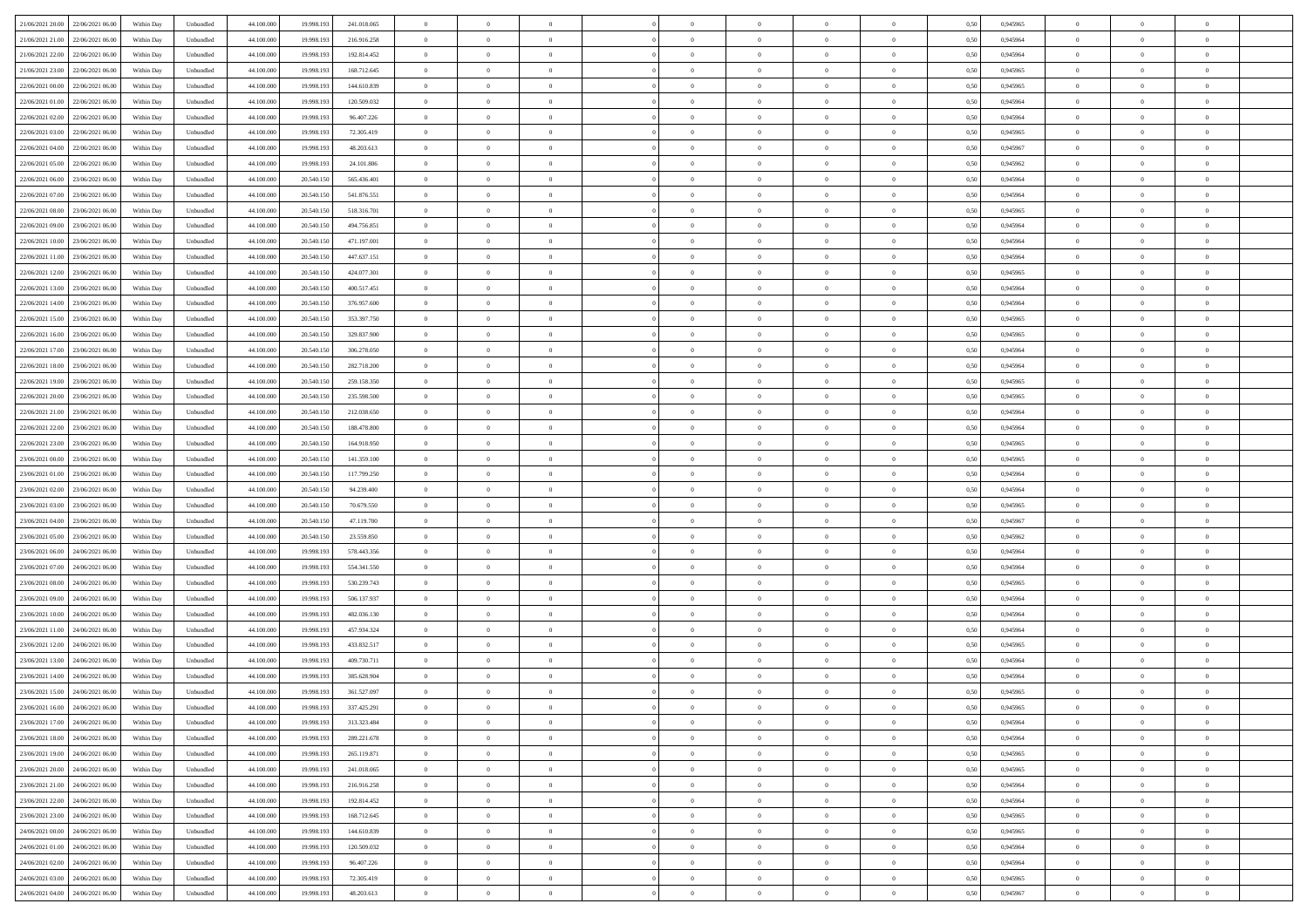| 24/06/2021 05:00 24/06/2021 06:00            | Within Day | Unbundled         | 44.100.000 | 19.998.193 | 24.101.806  | $\overline{0}$ | $\theta$       |                | $\overline{0}$ | $\theta$       |                | $\bf{0}$       | 0,50 | 0,945962 | $\theta$       | $\theta$       | $\overline{0}$ |  |
|----------------------------------------------|------------|-------------------|------------|------------|-------------|----------------|----------------|----------------|----------------|----------------|----------------|----------------|------|----------|----------------|----------------|----------------|--|
| 24/06/2021 06:00<br>25/06/2021 06.00         | Within Day | Unbundled         | 44.100.00  | 19.456.23  | 591.450.311 | $\bf{0}$       | $\overline{0}$ | $\bf{0}$       | $\overline{0}$ | $\bf{0}$       | $\overline{0}$ | $\bf{0}$       | 0,50 | 0,945964 | $\,$ 0 $\,$    | $\bf{0}$       | $\overline{0}$ |  |
| 24/06/2021 07:00<br>25/06/2021 06:00         | Within Day | Unbundled         | 44,100,000 | 19.456.237 | 566,806,548 | $\overline{0}$ | $\overline{0}$ | $\overline{0}$ | $\bf{0}$       | $\bf{0}$       | $\overline{0}$ | $\bf{0}$       | 0.50 | 0.945964 | $\bf{0}$       | $\overline{0}$ | $\overline{0}$ |  |
| 24/06/2021 08:00<br>25/06/2021 06:00         | Within Day | Unbundled         | 44.100.000 | 19.456.237 | 542.162.785 | $\overline{0}$ | $\overline{0}$ | $\overline{0}$ | $\theta$       | $\theta$       | $\overline{0}$ | $\overline{0}$ | 0,50 | 0,945965 | $\theta$       | $\theta$       | $\overline{0}$ |  |
|                                              |            |                   |            |            |             |                |                |                |                |                |                |                |      |          |                |                |                |  |
| 24/06/2021 09:00<br>25/06/2021 06.00         | Within Day | Unbundled         | 44.100.00  | 19.456.23  | 517.519.022 | $\overline{0}$ | $\theta$       | $\overline{0}$ | $\overline{0}$ | $\theta$       | $\overline{0}$ | $\bf{0}$       | 0,50 | 0,945964 | $\,$ 0 $\,$    | $\bf{0}$       | $\overline{0}$ |  |
| 24/06/2021 10:00<br>25/06/2021 06:00         | Within Day | Unbundled         | 44,100,000 | 19.456.23  | 492.875.259 | $\overline{0}$ | $\overline{0}$ | $\overline{0}$ | $\overline{0}$ | $\overline{0}$ | $\Omega$       | $\bf{0}$       | 0.50 | 0.945964 | $\bf{0}$       | $\theta$       | $\overline{0}$ |  |
| 24/06/2021 11:00<br>25/06/2021 06:00         | Within Day | Unbundled         | 44.100.000 | 19.456.237 | 468.231.496 | $\overline{0}$ | $\overline{0}$ | $\overline{0}$ | $\overline{0}$ | $\theta$       | $\overline{0}$ | $\bf{0}$       | 0,50 | 0,945964 | $\theta$       | $\theta$       | $\overline{0}$ |  |
| 24/06/2021 12:00<br>25/06/2021 06.00         | Within Day | Unbundled         | 44.100.00  | 19.456.23  | 443.587.733 | $\bf{0}$       | $\overline{0}$ | $\overline{0}$ | $\overline{0}$ | $\theta$       | $\overline{0}$ | $\bf{0}$       | 0,50 | 0,945965 | $\,$ 0 $\,$    | $\bf{0}$       | $\overline{0}$ |  |
| 24/06/2021 13:00<br>25/06/2021 06:00         | Within Day | Unbundled         | 44,100,000 | 19.456.237 | 418,943,970 | $\overline{0}$ | $\bf{0}$       | $\overline{0}$ | $\bf{0}$       | $\overline{0}$ | $\overline{0}$ | $\bf{0}$       | 0.50 | 0.945964 | $\bf{0}$       | $\theta$       | $\overline{0}$ |  |
| 24/06/2021 14:00<br>25/06/2021 06:00         | Within Day | Unbundled         | 44.100.000 | 19.456.237 | 394.300.207 | $\overline{0}$ | $\bf{0}$       | $\overline{0}$ | $\overline{0}$ | $\theta$       | $\overline{0}$ | $\bf{0}$       | 0,50 | 0,945964 | $\theta$       | $\theta$       | $\overline{0}$ |  |
|                                              |            |                   |            |            |             |                |                |                |                |                |                |                |      |          |                |                |                |  |
| 24/06/2021 15:00<br>25/06/2021 06.00         | Within Day | Unbundled         | 44.100.00  | 19.456.237 | 369.656.444 | $\bf{0}$       | $\overline{0}$ | $\bf{0}$       | $\overline{0}$ | $\bf{0}$       | $\overline{0}$ | $\bf{0}$       | 0,50 | 0,945965 | $\,$ 0 $\,$    | $\bf{0}$       | $\overline{0}$ |  |
| 24/06/2021 16:00<br>25/06/2021 06:00         | Within Day | Unbundled         | 44,100,000 | 19.456.237 | 345.012.681 | $\overline{0}$ | $\overline{0}$ | $\overline{0}$ | $\bf{0}$       | $\bf{0}$       | $\overline{0}$ | $\bf{0}$       | 0.50 | 0.945965 | $\bf{0}$       | $\overline{0}$ | $\overline{0}$ |  |
| 24/06/2021 17:00<br>25/06/2021 06:00         | Within Day | Unbundled         | 44.100.000 | 19.456.237 | 320.368.918 | $\overline{0}$ | $\overline{0}$ | $\overline{0}$ | $\overline{0}$ | $\theta$       | $\overline{0}$ | $\overline{0}$ | 0,50 | 0,945964 | $\theta$       | $\theta$       | $\overline{0}$ |  |
| 24/06/2021 18:00<br>25/06/2021 06.00         | Within Day | Unbundled         | 44.100.00  | 19.456.23  | 295.725.155 | $\bf{0}$       | $\theta$       | $\bf{0}$       | $\overline{0}$ | $\theta$       | $\overline{0}$ | $\bf{0}$       | 0,50 | 0,945964 | $\bf{0}$       | $\bf{0}$       | $\overline{0}$ |  |
| 24/06/2021 19:00<br>25/06/2021 06:00         | Within Day | Unbundled         | 44,100,000 | 19.456.23  | 271.081.392 | $\overline{0}$ | $\overline{0}$ | $\overline{0}$ | $\bf{0}$       | $\theta$       | $\theta$       | $\bf{0}$       | 0.50 | 0.945965 | $\theta$       | $\theta$       | $\overline{0}$ |  |
| 24/06/2021 20:00<br>25/06/2021 06:00         | Within Day | Unbundled         | 44.100.000 | 19.456.237 | 246.437.629 | $\overline{0}$ | $\overline{0}$ | $\overline{0}$ | $\overline{0}$ | $\overline{0}$ | $\overline{0}$ | $\bf{0}$       | 0,50 | 0,945965 | $\theta$       | $\theta$       | $\overline{0}$ |  |
|                                              |            |                   |            |            |             |                |                |                |                |                |                |                |      |          |                |                |                |  |
| 24/06/2021 21:00<br>25/06/2021 06.00         | Within Day | Unbundled         | 44.100.00  | 19.456.23  | 221.793.866 | $\bf{0}$       | $\overline{0}$ | $\overline{0}$ | $\overline{0}$ | $\theta$       | $\overline{0}$ | $\bf{0}$       | 0,50 | 0,945964 | $\,$ 0 $\,$    | $\bf{0}$       | $\overline{0}$ |  |
| 24/06/2021 22.00<br>25/06/2021 06:00         | Within Day | Unbundled         | 44,100,000 | 19.456.23  | 197.150.103 | $\overline{0}$ | $\overline{0}$ | $\overline{0}$ | $\bf{0}$       | $\overline{0}$ | $\overline{0}$ | $\bf{0}$       | 0.50 | 0.945964 | $\bf{0}$       | $\overline{0}$ | $\overline{0}$ |  |
| 24/06/2021 23:00<br>25/06/2021 06:00         | Within Day | Unbundled         | 44.100.000 | 19.456.237 | 172.506.340 | $\overline{0}$ | $\overline{0}$ | $\overline{0}$ | $\overline{0}$ | $\theta$       | $\overline{0}$ | $\bf{0}$       | 0,50 | 0,945965 | $\,$ 0 $\,$    | $\theta$       | $\overline{0}$ |  |
| 25/06/2021 00:00<br>25/06/2021 06.00         | Within Day | Unbundled         | 44.100.00  | 19.456.23  | 147.862.577 | $\bf{0}$       | $\overline{0}$ | $\bf{0}$       | $\bf{0}$       | $\overline{0}$ | $\overline{0}$ | $\bf{0}$       | 0,50 | 0,945965 | $\,$ 0 $\,$    | $\bf{0}$       | $\overline{0}$ |  |
| 25/06/2021 01:00<br>25/06/2021 06:00         | Within Day | Unbundled         | 44,100,000 | 19.456.237 | 123.218.814 | $\overline{0}$ | $\bf{0}$       | $\overline{0}$ | $\bf{0}$       | $\overline{0}$ | $\overline{0}$ | $\bf{0}$       | 0.50 | 0.945964 | $\bf{0}$       | $\overline{0}$ | $\overline{0}$ |  |
| 25/06/2021 02:00<br>25/06/2021 06:00         | Within Day | Unbundled         | 44.100.000 | 19.456.237 | 98.575.051  | $\overline{0}$ | $\overline{0}$ | $\overline{0}$ | $\overline{0}$ | $\theta$       | $\overline{0}$ | $\bf{0}$       | 0,50 | 0,945964 | $\theta$       | $\theta$       | $\overline{0}$ |  |
|                                              |            |                   |            |            |             |                |                |                |                |                |                |                |      |          |                |                |                |  |
| 25/06/2021 03:00<br>25/06/2021 06.00         | Within Day | Unbundled         | 44.100.00  | 19.456.23  | 73.931.288  | $\bf{0}$       | $\overline{0}$ | $\bf{0}$       | $\overline{0}$ | $\theta$       | $\overline{0}$ | $\bf{0}$       | 0,50 | 0,945965 | $\,$ 0 $\,$    | $\bf{0}$       | $\overline{0}$ |  |
| 25/06/2021 04:00<br>25/06/2021 06:00         | Within Day | Unbundled         | 44,100,000 | 19.456.23  | 49.287.525  | $\overline{0}$ | $\overline{0}$ | $\overline{0}$ | $\overline{0}$ | $\overline{0}$ | $\Omega$       | $\bf{0}$       | 0.50 | 0.945967 | $\bf{0}$       | $\theta$       | $\overline{0}$ |  |
| 25/06/2021 05:00<br>25/06/2021 06:00         | Within Day | Unbundled         | 44.100.000 | 19.456.237 | 24.643.762  | $\overline{0}$ | $\overline{0}$ | $\overline{0}$ | $\overline{0}$ | $\theta$       | $\overline{0}$ | $\bf{0}$       | 0,50 | 0,945962 | $\theta$       | $\theta$       | $\overline{0}$ |  |
| 25/06/2021 06:00<br>26/06/2021 06.00         | Within Day | Unbundled         | 44.100.00  | 20.106.58  | 575.841.965 | $\bf{0}$       | $\theta$       | $\overline{0}$ | $\overline{0}$ | $\theta$       | $\overline{0}$ | $\bf{0}$       | 0,50 | 0,945964 | $\,$ 0 $\,$    | $\bf{0}$       | $\overline{0}$ |  |
| 25/06/2021 07:00<br>26/06/2021 06:00         | Within Day | Unbundled         | 44,100,00  | 20,106.58  | 551.848.550 | $\overline{0}$ | $\bf{0}$       | $\overline{0}$ | $\bf{0}$       | $\overline{0}$ | $\overline{0}$ | $\bf{0}$       | 0.50 | 0.945964 | $\bf{0}$       | $\theta$       | $\overline{0}$ |  |
| 25/06/2021 08:00<br>26/06/2021 06:00         | Within Day | Unbundled         | 44.100.000 | 20.106.585 | 527.855.135 | $\overline{0}$ | $\overline{0}$ | $\overline{0}$ | $\overline{0}$ | $\theta$       | $\overline{0}$ | $\bf{0}$       | 0,50 | 0,945965 | $\theta$       | $\theta$       | $\overline{0}$ |  |
| 26/06/2021 06.00                             | Within Day | Unbundled         | 44.100.00  | 20.106.58  | 503.861.719 | $\bf{0}$       | $\bf{0}$       | $\bf{0}$       | $\bf{0}$       | $\overline{0}$ | $\overline{0}$ | $\bf{0}$       | 0,50 | 0,945964 | $\,$ 0 $\,$    | $\bf{0}$       | $\overline{0}$ |  |
| 25/06/2021 09:00                             |            |                   |            |            |             |                |                |                |                |                |                |                |      |          |                |                |                |  |
| 25/06/2021 10:00<br>26/06/2021 06:00         | Within Day | Unbundled         | 44,100,000 | 20,106.58  | 479.868.304 | $\overline{0}$ | $\bf{0}$       | $\overline{0}$ | $\bf{0}$       | $\bf{0}$       | $\overline{0}$ | $\bf{0}$       | 0.50 | 0.945964 | $\bf{0}$       | $\overline{0}$ | $\overline{0}$ |  |
| 25/06/2021 11:00<br>26/06/2021 06:00         | Within Day | Unbundled         | 44.100.000 | 20.106.58  | 455.874.889 | $\overline{0}$ | $\overline{0}$ | $\overline{0}$ | $\overline{0}$ | $\theta$       | $\overline{0}$ | $\bf{0}$       | 0.5( | 0.945964 | $\theta$       | $\theta$       | $\overline{0}$ |  |
| 25/06/2021 12:00<br>26/06/2021 06.00         | Within Day | Unbundled         | 44.100.00  | 20.106.58  | 431.881.474 | $\bf{0}$       | $\overline{0}$ | $\bf{0}$       | $\overline{0}$ | $\theta$       | $\overline{0}$ | $\bf{0}$       | 0,50 | 0,945965 | $\,$ 0 $\,$    | $\bf{0}$       | $\overline{0}$ |  |
| 25/06/2021 13:00<br>26/06/2021 06:00         | Within Day | Unbundled         | 44,100,000 | 20,106.58  | 407.888.059 | $\overline{0}$ | $\overline{0}$ | $\overline{0}$ | $\bf{0}$       | $\bf{0}$       | $\Omega$       | $\bf{0}$       | 0.50 | 0.945964 | $\,$ 0 $\,$    | $\overline{0}$ | $\overline{0}$ |  |
| 25/06/2021 14:00<br>26/06/2021 06:00         | Within Dav | Unbundled         | 44.100.000 | 20.106.585 | 383.894.643 | $\overline{0}$ | $\theta$       | $\Omega$       | $\overline{0}$ | $\theta$       | $\overline{0}$ | $\overline{0}$ | 0.50 | 0,945964 | $\theta$       | $\theta$       | $\overline{0}$ |  |
| 25/06/2021 15:00<br>26/06/2021 06.00         | Within Day | Unbundled         | 44.100.00  | 20.106.58  | 359.901.228 | $\bf{0}$       | $\overline{0}$ | $\bf{0}$       | $\overline{0}$ | $\bf{0}$       | $\overline{0}$ | $\bf{0}$       | 0,50 | 0,945965 | $\,$ 0 $\,$    | $\bf{0}$       | $\overline{0}$ |  |
| 25/06/2021 16:00<br>26/06/2021 06:00         | Within Day | Unbundled         | 44,100,00  | 20,106.58  | 335.907.813 | $\overline{0}$ | $\bf{0}$       | $\overline{0}$ | $\bf{0}$       | $\overline{0}$ | $\overline{0}$ | $\bf{0}$       | 0.50 | 0.945965 | $\bf{0}$       | $\overline{0}$ | $\overline{0}$ |  |
|                                              |            |                   |            |            |             |                |                |                |                |                |                |                |      |          |                |                |                |  |
| 25/06/2021 17:00<br>26/06/2021 06:00         | Within Dav | Unbundled         | 44.100.000 | 20.106.58  | 311.914.398 | $\overline{0}$ | $\overline{0}$ | $\overline{0}$ | $\overline{0}$ | $\overline{0}$ | $\overline{0}$ | $\overline{0}$ | 0.50 | 0,945964 | $\theta$       | $\theta$       | $\overline{0}$ |  |
| 25/06/2021 18:00<br>26/06/2021 06.00         | Within Day | Unbundled         | 44.100.00  | 20.106.58  | 287.920.982 | $\bf{0}$       | $\bf{0}$       | $\bf{0}$       | $\bf{0}$       | $\overline{0}$ | $\overline{0}$ | $\bf{0}$       | 0,50 | 0,945964 | $\,$ 0 $\,$    | $\bf{0}$       | $\overline{0}$ |  |
| 25/06/2021 19:00<br>26/06/2021 06:00         | Within Day | Unbundled         | 44,100,000 | 20.106.585 | 263.927.567 | $\overline{0}$ | $\bf{0}$       | $\overline{0}$ | $\bf{0}$       | $\bf{0}$       | $\overline{0}$ | $\bf{0}$       | 0.50 | 0.945965 | $\bf{0}$       | $\overline{0}$ | $\overline{0}$ |  |
| 25/06/2021 20:00<br>26/06/2021 06:00         | Within Dav | Unbundled         | 44.100.000 | 20.106.58  | 239.934.152 | $\overline{0}$ | $\overline{0}$ | $\Omega$       | $\overline{0}$ | $\overline{0}$ | $\overline{0}$ | $\bf{0}$       | 0.50 | 0.945965 | $\theta$       | $\theta$       | $\overline{0}$ |  |
| 25/06/2021 21:00<br>26/06/2021 06.00         | Within Day | Unbundled         | 44.100.00  | 20.106.585 | 215.940.737 | $\bf{0}$       | $\overline{0}$ | $\bf{0}$       | $\overline{0}$ | $\overline{0}$ | $\overline{0}$ | $\bf{0}$       | 0,50 | 0,945964 | $\,$ 0 $\,$    | $\bf{0}$       | $\overline{0}$ |  |
| 25/06/2021 22:00<br>26/06/2021 06.00         | Within Day | Unbundled         | 44,100,00  | 20,106.58  | 191.947.321 | $\overline{0}$ | $\overline{0}$ | $\Omega$       | $\overline{0}$ | $\theta$       | $\theta$       | $\bf{0}$       | 0.50 | 0.945964 | $\,$ 0 $\,$    | $\overline{0}$ | $\overline{0}$ |  |
| 25/06/2021 23:00<br>26/06/2021 06:00         | Within Dav | Unbundled         | 44.100.000 | 20.106.58  | 167.953.906 | $\overline{0}$ | $\overline{0}$ | $\Omega$       | $\overline{0}$ | $\theta$       | $\Omega$       | $\overline{0}$ | 0.5( | 0,945965 | $\theta$       | $\theta$       | $\overline{0}$ |  |
| 26/06/2021 00:00                             |            |                   |            |            |             | $\bf{0}$       | $\bf{0}$       | $\overline{0}$ | $\bf{0}$       | $\bf{0}$       | $\overline{0}$ | $\bf{0}$       |      |          | $\,$ 0 $\,$    | $\bf{0}$       | $\overline{0}$ |  |
| 26/06/2021 06.00                             | Within Day | Unbundled         | 44.100.000 | 20.106.585 | 143.960.491 |                |                |                |                |                |                |                | 0,50 | 0,945965 |                |                |                |  |
| $26/06/2021\ 01.00 \qquad 26/06/2021\ 06.00$ | Within Day | ${\sf Unbundred}$ | 44.100.000 | 20.106.585 | 119.967.076 | $\overline{0}$ | $\Omega$       |                | $\Omega$       |                |                |                | 0,50 | 0.945964 | $\theta$       | $\overline{0}$ |                |  |
| 26/06/2021 02:00 26/06/2021 06:00            | Within Day | Unbundled         | 44.100.000 | 20.106.585 | 95.973.660  | $\overline{0}$ | $\theta$       | $\Omega$       | $\theta$       | $\overline{0}$ | $\overline{0}$ | $\bf{0}$       | 0,50 | 0,945964 | $\theta$       | $\theta$       | $\overline{0}$ |  |
| 26/06/2021 03:00<br>26/06/2021 06.00         | Within Day | Unbundled         | 44.100.00  | 20.106.585 | 71.980.245  | $\overline{0}$ | $\bf{0}$       | $\overline{0}$ | $\overline{0}$ | $\bf{0}$       | $\overline{0}$ | $\bf{0}$       | 0,50 | 0,945965 | $\bf{0}$       | $\overline{0}$ | $\bf{0}$       |  |
| 26/06/2021 04:00<br>26/06/2021 06:00         | Within Day | Unbundled         | 44,100,000 | 20.106.585 | 47,986,830  | $\overline{0}$ | $\bf{0}$       | $\overline{0}$ | $\overline{0}$ | $\overline{0}$ | $\overline{0}$ | $\bf{0}$       | 0.50 | 0.945967 | $\mathbf{0}$   | $\bf{0}$       | $\,$ 0 $\,$    |  |
| 26/06/2021 05:00 26/06/2021 06:00            | Within Dav | Unbundled         | 44.100.000 | 20.106.585 | 23.993.415  | $\overline{0}$ | $\overline{0}$ | $\overline{0}$ | $\overline{0}$ | $\overline{0}$ | $\overline{0}$ | $\bf{0}$       | 0,50 | 0,945962 | $\theta$       | $\theta$       | $\overline{0}$ |  |
| 26/06/2021 06:00<br>27/06/2021 06:00         | Within Day | Unbundled         | 44.100.000 | 21.624.063 | 539.422.490 | $\overline{0}$ | $\bf{0}$       | $\overline{0}$ | $\bf{0}$       | $\overline{0}$ | $\overline{0}$ | $\bf{0}$       | 0,50 | 0,945964 | $\overline{0}$ | $\bf{0}$       | $\overline{0}$ |  |
|                                              |            |                   |            |            |             |                |                |                |                |                |                |                |      |          |                |                |                |  |
| 26/06/2021 07:00<br>27/06/2021 06:00         | Within Day | Unbundled         | 44,100,000 | 21.624.063 | 516,946,553 | $\overline{0}$ | $\bf{0}$       | $\overline{0}$ | $\overline{0}$ | $\overline{0}$ | $\overline{0}$ | $\bf{0}$       | 0.50 | 0.945964 | $\,$ 0 $\,$    | $\theta$       | $\overline{0}$ |  |
| 26/06/2021 08:00<br>27/06/2021 06:00         | Within Dav | Unbundled         | 44.100.000 | 21.624.063 | 494.470.616 | $\overline{0}$ | $\overline{0}$ | $\overline{0}$ | $\overline{0}$ | $\overline{0}$ | $\overline{0}$ | $\bf{0}$       | 0.50 | 0,945965 | $\overline{0}$ | $\theta$       | $\overline{0}$ |  |
| 26/06/2021 09:00<br>27/06/2021 06:00         | Within Day | Unbundled         | 44.100.00  | 21.624.063 | 471.994.679 | $\overline{0}$ | $\overline{0}$ | $\overline{0}$ | $\overline{0}$ | $\bf{0}$       | $\overline{0}$ | $\bf{0}$       | 0,50 | 0,945964 | $\bf{0}$       | $\overline{0}$ | $\overline{0}$ |  |
| 26/06/2021 10:00 27/06/2021 06:00            | Within Day | Unbundled         | 44,100,000 | 21.624.063 | 449.518.742 | $\overline{0}$ | $\overline{0}$ | $\overline{0}$ | $\overline{0}$ | $\bf{0}$       | $\overline{0}$ | $\bf{0}$       | 0.50 | 0.945964 | $\overline{0}$ | $\,$ 0 $\,$    | $\,$ 0         |  |
| 26/06/2021 11:00 27/06/2021 06:00            | Within Dav | Unbundled         | 44.100.000 | 21.624.063 | 427.042.805 | $\overline{0}$ | $\overline{0}$ | $\overline{0}$ | $\overline{0}$ | $\overline{0}$ | $\overline{0}$ | $\bf{0}$       | 0,50 | 0,945964 | $\overline{0}$ | $\theta$       | $\overline{0}$ |  |
| 26/06/2021 12:00<br>27/06/2021 06:00         | Within Day | Unbundled         | 44.100.00  | 21.624.06  | 404.566.868 | $\overline{0}$ | $\bf{0}$       | $\overline{0}$ | $\bf{0}$       | $\overline{0}$ | $\overline{0}$ | $\bf{0}$       | 0,50 | 0,945965 | $\bf{0}$       | $\bf{0}$       | $\overline{0}$ |  |
|                                              |            |                   |            |            |             |                |                |                |                |                |                |                |      |          |                |                |                |  |
| 26/06/2021 13:00 27/06/2021 06:00            | Within Day | Unbundled         | 44.100.000 | 21.624.063 | 382.090.931 | $\overline{0}$ | $\bf{0}$       | $\overline{0}$ | $\overline{0}$ | $\,$ 0 $\,$    | $\overline{0}$ | $\bf{0}$       | 0,50 | 0,945964 | $\overline{0}$ | $\,$ 0 $\,$    | $\,$ 0 $\,$    |  |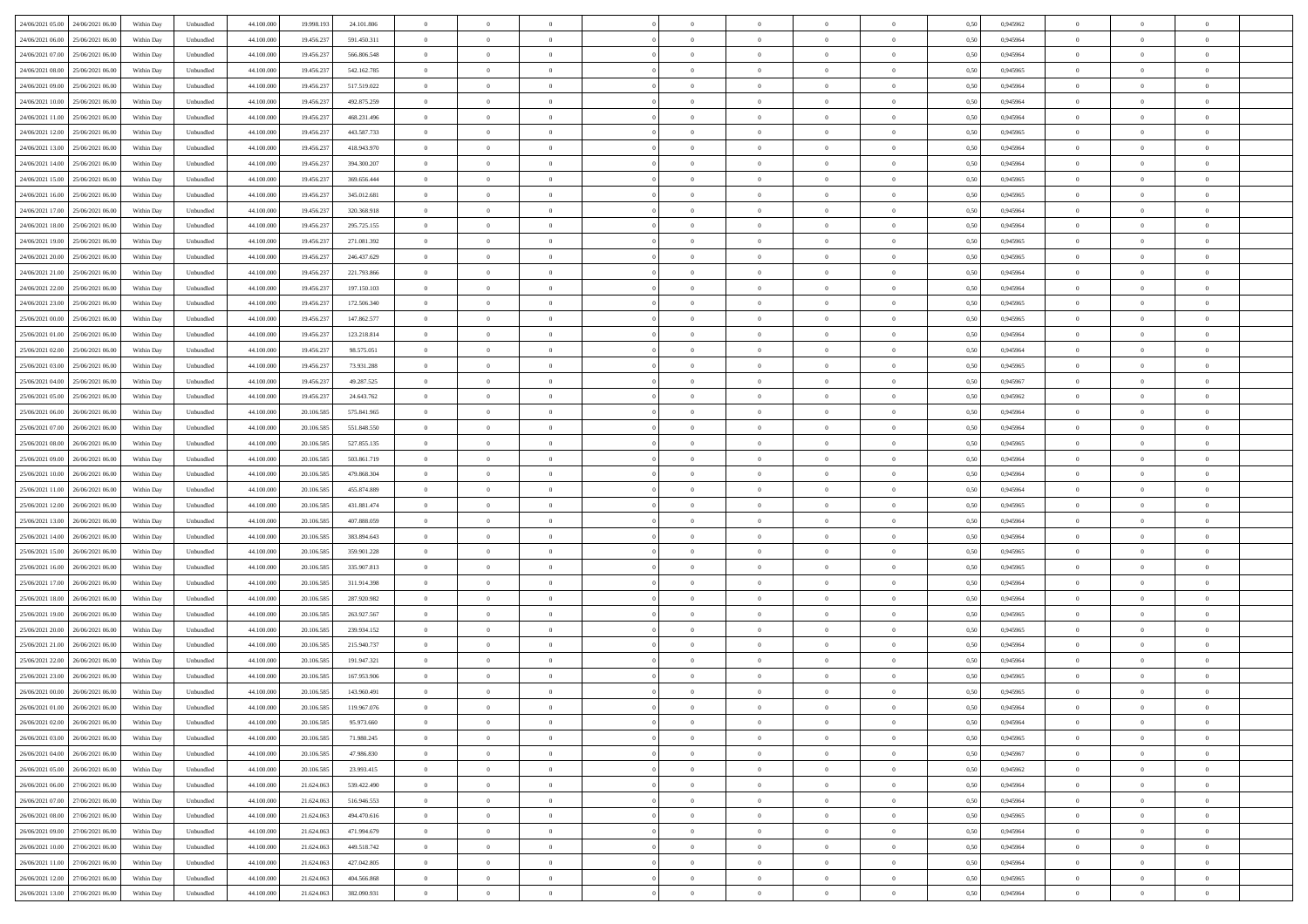| 26/06/2021 14:00 27/06/2021 06:00       | Within Day | Unbundled                   | 44.100.000 | 21.624.063 | 359.614.993 | $\overline{0}$ | $\theta$       |                | $\overline{0}$ | $\theta$       |                | $\bf{0}$       | 0,50 | 0,945964 | $\theta$       | $\theta$       | $\overline{0}$ |  |
|-----------------------------------------|------------|-----------------------------|------------|------------|-------------|----------------|----------------|----------------|----------------|----------------|----------------|----------------|------|----------|----------------|----------------|----------------|--|
| 26/06/2021 15:00<br>27/06/2021 06.00    | Within Day | Unbundled                   | 44.100.00  | 21.624.06  | 337.139.056 | $\bf{0}$       | $\overline{0}$ | $\overline{0}$ | $\overline{0}$ | $\theta$       | $\overline{0}$ | $\bf{0}$       | 0,50 | 0,945965 | $\,$ 0 $\,$    | $\bf{0}$       | $\overline{0}$ |  |
| 26/06/2021 16:00<br>27/06/2021 06:00    | Within Day | Unbundled                   | 44,100,000 | 21.624.063 | 314.663.119 | $\overline{0}$ | $\overline{0}$ | $\overline{0}$ | $\bf{0}$       | $\bf{0}$       | $\overline{0}$ | $\bf{0}$       | 0.50 | 0.945965 | $\bf{0}$       | $\overline{0}$ | $\overline{0}$ |  |
| 26/06/2021 17:00<br>27/06/2021 06:00    |            |                             | 44.100.000 |            |             | $\overline{0}$ | $\overline{0}$ | $\overline{0}$ | $\theta$       | $\theta$       | $\overline{0}$ | $\overline{0}$ |      |          | $\theta$       | $\theta$       | $\overline{0}$ |  |
|                                         | Within Day | Unbundled                   |            | 21.624.063 | 292.187.182 |                |                |                |                |                |                |                | 0,50 | 0,945964 |                |                |                |  |
| 26/06/2021 18:00<br>27/06/2021 06.00    | Within Day | Unbundled                   | 44.100.00  | 21.624.06  | 269.711.245 | $\overline{0}$ | $\theta$       | $\overline{0}$ | $\overline{0}$ | $\theta$       | $\overline{0}$ | $\bf{0}$       | 0,50 | 0,945964 | $\bf{0}$       | $\bf{0}$       | $\overline{0}$ |  |
| 26/06/2021 19:00<br>27/06/2021 06:00    | Within Day | Unbundled                   | 44,100,00  | 21.624.063 | 247.235.308 | $\overline{0}$ | $\overline{0}$ | $\overline{0}$ | $\overline{0}$ | $\overline{0}$ | $\Omega$       | $\bf{0}$       | 0.50 | 0.945965 | $\bf{0}$       | $\theta$       | $\overline{0}$ |  |
| 26/06/2021 20:00<br>27/06/2021 06:00    | Within Day | Unbundled                   | 44.100.000 | 21.624.063 | 224.759.371 | $\overline{0}$ | $\overline{0}$ | $\overline{0}$ | $\overline{0}$ | $\overline{0}$ | $\overline{0}$ | $\bf{0}$       | 0,50 | 0,945965 | $\theta$       | $\theta$       | $\overline{0}$ |  |
|                                         |            |                             |            |            |             |                |                |                |                |                |                |                |      |          |                |                |                |  |
| 26/06/2021 21:00<br>27/06/2021 06.00    | Within Day | Unbundled                   | 44.100.00  | 21.624.06  | 202.283.434 | $\bf{0}$       | $\overline{0}$ | $\overline{0}$ | $\overline{0}$ | $\theta$       | $\overline{0}$ | $\bf{0}$       | 0,50 | 0,945964 | $\,$ 0 $\,$    | $\bf{0}$       | $\overline{0}$ |  |
| 26/06/2021 22.00<br>27/06/2021 06:00    | Within Day | Unbundled                   | 44,100,00  | 21.624.06  | 179.807.496 | $\overline{0}$ | $\overline{0}$ | $\overline{0}$ | $\bf{0}$       | $\overline{0}$ | $\overline{0}$ | $\bf{0}$       | 0.50 | 0.945964 | $\bf{0}$       | $\theta$       | $\overline{0}$ |  |
| 26/06/2021 23:00<br>27/06/2021 06:00    | Within Day | Unbundled                   | 44.100.000 | 21.624.063 | 157.331.559 | $\overline{0}$ | $\bf{0}$       | $\overline{0}$ | $\overline{0}$ | $\theta$       | $\overline{0}$ | $\bf{0}$       | 0,50 | 0,945965 | $\,$ 0 $\,$    | $\theta$       | $\overline{0}$ |  |
| 27/06/2021 00:00<br>27/06/2021 06.00    | Within Day | Unbundled                   | 44.100.00  | 21.624.06  | 134.855.622 | $\bf{0}$       | $\overline{0}$ | $\bf{0}$       | $\overline{0}$ | $\bf{0}$       | $\overline{0}$ | $\bf{0}$       | 0,50 | 0,945965 | $\,$ 0 $\,$    | $\bf{0}$       | $\overline{0}$ |  |
|                                         |            |                             |            |            |             |                |                |                |                |                |                |                |      |          |                |                |                |  |
| 27/06/2021 01:00<br>27/06/2021 06:00    | Within Day | Unbundled                   | 44,100,000 | 21.624.063 | 112.379.685 | $\overline{0}$ | $\overline{0}$ | $\overline{0}$ | $\bf{0}$       | $\bf{0}$       | $\overline{0}$ | $\bf{0}$       | 0.50 | 0.945964 | $\bf{0}$       | $\overline{0}$ | $\overline{0}$ |  |
| 27/06/2021 02:00<br>27/06/2021 06:00    | Within Day | Unbundled                   | 44.100.000 | 21.624.063 | 89.903.748  | $\overline{0}$ | $\overline{0}$ | $\overline{0}$ | $\overline{0}$ | $\theta$       | $\overline{0}$ | $\overline{0}$ | 0,50 | 0,945964 | $\theta$       | $\theta$       | $\overline{0}$ |  |
| 27/06/2021 03:00<br>27/06/2021 06.00    | Within Day | Unbundled                   | 44.100.00  | 21.624.06  | 67.427.811  | $\bf{0}$       | $\theta$       | $\bf{0}$       | $\overline{0}$ | $\theta$       | $\overline{0}$ | $\bf{0}$       | 0,50 | 0,945965 | $\bf{0}$       | $\bf{0}$       | $\overline{0}$ |  |
|                                         |            |                             |            |            |             |                |                |                |                |                |                |                |      |          |                |                |                |  |
| 27/06/2021 04:00<br>27/06/2021 06.00    | Within Day | Unbundled                   | 44,100,00  | 21.624.063 | 44.951.874  | $\overline{0}$ | $\overline{0}$ | $\overline{0}$ | $\bf{0}$       | $\theta$       | $\theta$       | $\bf{0}$       | 0.50 | 0.945967 | $\theta$       | $\theta$       | $\overline{0}$ |  |
| 27/06/2021 05:00<br>27/06/2021 06:00    | Within Day | Unbundled                   | 44.100.000 | 21.624.063 | 22.475.937  | $\overline{0}$ | $\overline{0}$ | $\overline{0}$ | $\overline{0}$ | $\overline{0}$ | $\overline{0}$ | $\bf{0}$       | 0,50 | 0,945962 | $\theta$       | $\theta$       | $\overline{0}$ |  |
| 27/06/2021 06:00<br>28/06/2021 06.00    | Within Day | Unbundled                   | 44.100.00  | 21.732.454 | 536.821.099 | $\bf{0}$       | $\overline{0}$ | $\overline{0}$ | $\overline{0}$ | $\theta$       | $\overline{0}$ | $\bf{0}$       | 0,50 | 0,945964 | $\,$ 0 $\,$    | $\bf{0}$       | $\overline{0}$ |  |
| 27/06/2021 07:00<br>28/06/2021 06:00    | Within Day | Unbundled                   | 44,100,00  | 21.732.45  | 514.453.554 | $\overline{0}$ | $\overline{0}$ | $\overline{0}$ | $\bf{0}$       | $\overline{0}$ | $\overline{0}$ | $\bf{0}$       | 0.50 | 0.945964 | $\bf{0}$       | $\overline{0}$ | $\overline{0}$ |  |
| 27/06/2021 08:00<br>28/06/2021 06:00    | Within Day | Unbundled                   | 44.100.000 | 21.732.454 | 492.086.008 | $\overline{0}$ | $\overline{0}$ | $\overline{0}$ | $\overline{0}$ | $\theta$       | $\overline{0}$ | $\bf{0}$       | 0,50 | 0,945965 | $\,$ 0 $\,$    | $\theta$       | $\overline{0}$ |  |
|                                         |            |                             |            |            |             |                |                |                |                |                |                |                |      |          |                |                |                |  |
| 27/06/2021 09:00<br>28/06/2021 06.00    | Within Day | Unbundled                   | 44.100.00  | 21.732.45  | 469.718.462 | $\bf{0}$       | $\overline{0}$ | $\bf{0}$       | $\bf{0}$       | $\overline{0}$ | $\overline{0}$ | $\bf{0}$       | 0,50 | 0,945964 | $\,$ 0 $\,$    | $\bf{0}$       | $\overline{0}$ |  |
| $27/06/2021\ 11.00$<br>28/06/2021 06:00 | Within Day | Unbundled                   | 44,100,000 | 21.732.454 | 424.983.370 | $\overline{0}$ | $\overline{0}$ | $\overline{0}$ | $\bf{0}$       | $\overline{0}$ | $\overline{0}$ | $\bf{0}$       | 0.50 | 0.945964 | $\bf{0}$       | $\overline{0}$ | $\overline{0}$ |  |
| 27/06/2021 12:00<br>28/06/2021 06:00    | Within Day | Unbundled                   | 44.100.000 | 21.732.454 | 402.615.824 | $\overline{0}$ | $\overline{0}$ | $\overline{0}$ | $\overline{0}$ | $\theta$       | $\overline{0}$ | $\bf{0}$       | 0,50 | 0,945965 | $\theta$       | $\theta$       | $\overline{0}$ |  |
|                                         |            |                             |            |            |             |                | $\overline{0}$ |                | $\overline{0}$ | $\theta$       | $\overline{0}$ |                |      |          | $\,$ 0 $\,$    | $\bf{0}$       | $\overline{0}$ |  |
| 27/06/2021 13:00<br>28/06/2021 06.00    | Within Day | Unbundled                   | 44.100.00  | 21.732.45  | 380.248.279 | $\bf{0}$       |                | $\bf{0}$       |                |                |                | $\bf{0}$       | 0,50 | 0,945964 |                |                |                |  |
| 27/06/2021 14:00<br>28/06/2021 06:00    | Within Day | Unbundled                   | 44,100,00  | 21.732.454 | 357,880,733 | $\overline{0}$ | $\overline{0}$ | $\overline{0}$ | $\overline{0}$ | $\overline{0}$ | $\Omega$       | $\bf{0}$       | 0.50 | 0.945964 | $\bf{0}$       | $\theta$       | $\overline{0}$ |  |
| 27/06/2021 15:00<br>28/06/2021 06:00    | Within Day | Unbundled                   | 44.100.000 | 21.732.454 | 335.513.187 | $\overline{0}$ | $\overline{0}$ | $\overline{0}$ | $\overline{0}$ | $\theta$       | $\overline{0}$ | $\bf{0}$       | 0,50 | 0,945965 | $\theta$       | $\theta$       | $\overline{0}$ |  |
| 27/06/2021 16:00<br>28/06/2021 06.00    | Within Day | Unbundled                   | 44.100.00  | 21.732.45  | 313.145.641 | $\bf{0}$       | $\theta$       | $\overline{0}$ | $\overline{0}$ | $\theta$       | $\overline{0}$ | $\bf{0}$       | 0,50 | 0,945965 | $\,$ 0 $\,$    | $\bf{0}$       | $\overline{0}$ |  |
| 27/06/2021 17:00<br>28/06/2021 06:00    | Within Day | Unbundled                   | 44,100,00  | 21.732.454 | 290.778.095 | $\overline{0}$ | $\bf{0}$       | $\overline{0}$ | $\bf{0}$       | $\overline{0}$ | $\overline{0}$ | $\bf{0}$       | 0.50 | 0.945964 | $\bf{0}$       | $\theta$       | $\overline{0}$ |  |
|                                         |            |                             |            |            |             |                |                |                |                |                |                |                |      |          |                |                |                |  |
| 27/06/2021 18:00<br>28/06/2021 06:00    | Within Day | Unbundled                   | 44.100.000 | 21.732.454 | 268.410.549 | $\overline{0}$ | $\overline{0}$ | $\overline{0}$ | $\overline{0}$ | $\theta$       | $\overline{0}$ | $\bf{0}$       | 0,50 | 0,945964 | $\theta$       | $\theta$       | $\overline{0}$ |  |
| 27/06/2021 19:00<br>28/06/2021 06.00    | Within Day | Unbundled                   | 44.100.00  | 21.732.454 | 246.043.004 | $\bf{0}$       | $\bf{0}$       | $\bf{0}$       | $\bf{0}$       | $\overline{0}$ | $\overline{0}$ | $\bf{0}$       | 0,50 | 0,945965 | $\,$ 0 $\,$    | $\bf{0}$       | $\overline{0}$ |  |
| 27/06/2021 20:00<br>28/06/2021 06:00    | Within Day | Unbundled                   | 44,100,000 | 21.732.454 | 223.675.458 | $\overline{0}$ | $\bf{0}$       | $\overline{0}$ | $\bf{0}$       | $\bf{0}$       | $\overline{0}$ | $\bf{0}$       | 0.50 | 0.945965 | $\bf{0}$       | $\overline{0}$ | $\overline{0}$ |  |
| 27/06/2021 21:00<br>28/06/2021 06:00    | Within Day | Unbundled                   | 44.100.000 | 21.732.454 | 201.307.912 | $\overline{0}$ | $\overline{0}$ | $\overline{0}$ | $\overline{0}$ | $\overline{0}$ | $\overline{0}$ | $\bf{0}$       | 0.5( | 0.945964 | $\theta$       | $\theta$       | $\overline{0}$ |  |
|                                         |            |                             |            |            |             |                |                |                |                |                |                |                |      |          |                |                |                |  |
| 27/06/2021 22:00<br>28/06/2021 06.00    | Within Day | Unbundled                   | 44.100.00  | 21.732.45  | 178.940.366 | $\bf{0}$       | $\overline{0}$ | $\bf{0}$       | $\overline{0}$ | $\overline{0}$ | $\overline{0}$ | $\bf{0}$       | 0,50 | 0,945964 | $\,$ 0 $\,$    | $\bf{0}$       | $\overline{0}$ |  |
| 27/06/2021 23:00<br>28/06/2021 06:00    | Within Day | Unbundled                   | 44,100,00  | 21.732.454 | 156,572.820 | $\overline{0}$ | $\overline{0}$ | $\overline{0}$ | $\bf{0}$       | $\theta$       | $\Omega$       | $\bf{0}$       | 0.50 | 0.945965 | $\,$ 0 $\,$    | $\overline{0}$ | $\overline{0}$ |  |
| 28/06/2021 00:00<br>28/06/2021 06:00    | Within Dav | Unbundled                   | 44.100.000 | 21.732.454 | 134.205.274 | $\overline{0}$ | $\overline{0}$ | $\Omega$       | $\overline{0}$ | $\theta$       | $\overline{0}$ | $\overline{0}$ | 0.50 | 0,945965 | $\theta$       | $\theta$       | $\overline{0}$ |  |
| 28/06/2021 01:00<br>28/06/2021 06.00    | Within Day | Unbundled                   | 44.100.00  | 21.732.454 | 111.837.729 | $\bf{0}$       | $\overline{0}$ | $\bf{0}$       | $\overline{0}$ | $\bf{0}$       | $\overline{0}$ | $\bf{0}$       | 0,50 | 0,945964 | $\,$ 0 $\,$    | $\bf{0}$       | $\overline{0}$ |  |
| 28/06/2021 06:00                        |            | Unbundled                   | 44,100,00  | 21.732.45  | 89.470.183  |                | $\bf{0}$       | $\overline{0}$ |                | $\overline{0}$ | $\overline{0}$ |                | 0.50 | 0.945964 | $\bf{0}$       | $\overline{0}$ | $\overline{0}$ |  |
| 28/06/2021 02:00                        | Within Day |                             |            |            |             | $\overline{0}$ |                |                | $\bf{0}$       |                |                | $\bf{0}$       |      |          |                |                |                |  |
| 28/06/2021 03:00<br>28/06/2021 06:00    | Within Dav | Unbundled                   | 44.100.000 | 21.732.454 | 67.102.637  | $\overline{0}$ | $\overline{0}$ | $\overline{0}$ | $\overline{0}$ | $\overline{0}$ | $\overline{0}$ | $\overline{0}$ | 0.50 | 0,945965 | $\theta$       | $\theta$       | $\overline{0}$ |  |
| 28/06/2021 04:00<br>28/06/2021 06.00    | Within Day | Unbundled                   | 44.100.00  | 21.732.454 | 44.735.091  | $\bf{0}$       | $\bf{0}$       | $\bf{0}$       | $\bf{0}$       | $\overline{0}$ | $\overline{0}$ | $\bf{0}$       | 0,50 | 0,945967 | $\,$ 0 $\,$    | $\bf{0}$       | $\overline{0}$ |  |
| 28/06/2021 05:00<br>28/06/2021 06:00    | Within Day | Unbundled                   | 44,100,000 | 21.732.454 | 22.367.545  | $\overline{0}$ | $\bf{0}$       | $\overline{0}$ | $\bf{0}$       | $\bf{0}$       | $\overline{0}$ | $\bf{0}$       | 0.50 | 0.945962 | $\bf{0}$       | $\overline{0}$ | $\overline{0}$ |  |
| 28/06/2021 06:00<br>29/06/2021 06:00    | Within Dav | Unbundled                   | 44.100.000 | 22.707.976 | 513.408.580 | $\overline{0}$ | $\overline{0}$ | $\Omega$       | $\overline{0}$ | $\overline{0}$ | $\overline{0}$ | $\overline{0}$ | 0.50 | 0.945964 | $\theta$       | $\theta$       | $\overline{0}$ |  |
|                                         |            |                             |            |            |             |                |                |                |                |                |                |                |      |          |                |                |                |  |
| 28/06/2021 07:00<br>29/06/2021 06.00    | Within Day | Unbundled                   | 44.100.00  | 22.707.97  | 492.016.556 | $\bf{0}$       | $\overline{0}$ | $\bf{0}$       | $\overline{0}$ | $\,$ 0 $\,$    | $\overline{0}$ | $\bf{0}$       | 0,50 | 0,945964 | $\,$ 0 $\,$    | $\bf{0}$       | $\overline{0}$ |  |
| 28/06/2021 08:00<br>29/06/2021 06.00    | Within Day | Unbundled                   | 44,100,00  | 22,707.97  | 470.624.532 | $\overline{0}$ | $\overline{0}$ | $\Omega$       | $\overline{0}$ | $\theta$       | $\theta$       | $\bf{0}$       | 0.50 | 0.945965 | $\,$ 0 $\,$    | $\theta$       | $\overline{0}$ |  |
| 28/06/2021 09:00<br>29/06/2021 06:00    | Within Dav | Unbundled                   | 44.100.000 | 22.707.976 | 449.232.507 | $\overline{0}$ | $\overline{0}$ | $\Omega$       | $\overline{0}$ | $\theta$       | $\Omega$       | $\overline{0}$ | 0.5( | 0,945964 | $\theta$       | $\theta$       | $\overline{0}$ |  |
| 28/06/2021 10:00<br>29/06/2021 06.00    | Within Day | Unbundled                   | 44.100.000 | 22.707.97  | 427.840.483 | $\bf{0}$       | $\bf{0}$       | $\overline{0}$ | $\bf{0}$       | $\bf{0}$       | $\overline{0}$ | $\bf{0}$       | 0,50 | 0,945964 | $\,$ 0 $\,$    | $\bf{0}$       | $\overline{0}$ |  |
|                                         |            |                             |            |            |             |                |                |                |                |                |                |                |      |          |                |                |                |  |
| 28/06/2021 11:00 29/06/2021 06:00       | Within Day | $\ensuremath{\mathsf{Unb}}$ | 44.100.000 | 22.707.976 | 406.448.459 | $\overline{0}$ | $\Omega$       |                | $\Omega$       |                |                |                | 0,50 | 0.945964 | $\theta$       | $\overline{0}$ |                |  |
| 28/06/2021 12:00 29/06/2021 06:00       | Within Day | Unbundled                   | 44.100.000 | 22.707.976 | 385.056.435 | $\overline{0}$ | $\theta$       | $\Omega$       | $\theta$       | $\overline{0}$ | $\overline{0}$ | $\bf{0}$       | 0,50 | 0,945965 | $\theta$       | $\theta$       | $\overline{0}$ |  |
| 28/06/2021 13:00<br>29/06/2021 06.00    | Within Day | Unbundled                   | 44.100.00  | 22.707.97  | 363.664.411 | $\overline{0}$ | $\bf{0}$       | $\overline{0}$ | $\overline{0}$ | $\bf{0}$       | $\overline{0}$ | $\bf{0}$       | 0,50 | 0,945964 | $\bf{0}$       | $\overline{0}$ | $\bf{0}$       |  |
| 28/06/2021 14:00 29/06/2021 06:00       | Within Day | Unbundled                   | 44,100,000 | 22.707.976 | 342.272.386 | $\overline{0}$ | $\bf{0}$       | $\overline{0}$ | $\overline{0}$ | $\overline{0}$ | $\overline{0}$ | $\bf{0}$       | 0.50 | 0.945964 | $\overline{0}$ | $\bf{0}$       | $\,$ 0 $\,$    |  |
|                                         |            |                             |            |            |             |                | $\overline{0}$ |                |                | $\overline{0}$ |                |                |      |          | $\theta$       | $\theta$       | $\overline{0}$ |  |
| 28/06/2021 15:00 29/06/2021 06:00       | Within Day | Unbundled                   | 44.100.000 | 22.707.976 | 320.880.362 | $\overline{0}$ |                | $\overline{0}$ | $\overline{0}$ |                | $\overline{0}$ | $\bf{0}$       | 0,50 | 0,945965 |                |                |                |  |
| 28/06/2021 16:00<br>29/06/2021 06.00    | Within Day | Unbundled                   | 44.100.000 | 22.707.976 | 299.488.338 | $\overline{0}$ | $\bf{0}$       | $\overline{0}$ | $\bf{0}$       | $\overline{0}$ | $\bf{0}$       | $\bf{0}$       | 0,50 | 0,945965 | $\overline{0}$ | $\bf{0}$       | $\overline{0}$ |  |
| 28/06/2021 17:00<br>29/06/2021 06:00    | Within Day | Unbundled                   | 44,100,000 | 22,707.976 | 278.096.314 | $\overline{0}$ | $\bf{0}$       | $\overline{0}$ | $\overline{0}$ | $\overline{0}$ | $\overline{0}$ | $\bf{0}$       | 0.50 | 0.945964 | $\,$ 0 $\,$    | $\theta$       | $\bf{0}$       |  |
| 28/06/2021 18:00<br>29/06/2021 06:00    | Within Dav | Unbundled                   | 44.100.000 | 22.707.976 | 256.704.290 | $\overline{0}$ | $\overline{0}$ | $\overline{0}$ | $\overline{0}$ | $\overline{0}$ | $\overline{0}$ | $\bf{0}$       | 0.50 | 0,945964 | $\overline{0}$ | $\theta$       | $\overline{0}$ |  |
|                                         |            |                             |            |            |             |                | $\overline{0}$ |                |                | $\overline{0}$ |                |                |      |          | $\bf{0}$       |                | $\overline{0}$ |  |
| 28/06/2021 19:00<br>29/06/2021 06.00    | Within Day | Unbundled                   | 44.100.00  | 22.707.97  | 235.312.266 | $\overline{0}$ |                | $\overline{0}$ | $\overline{0}$ |                | $\overline{0}$ | $\bf{0}$       | 0,50 | 0,945965 |                | $\bf{0}$       |                |  |
| 28/06/2021 20:00<br>29/06/2021 06:00    | Within Day | Unbundled                   | 44,100,000 | 22,707.976 | 213.920.241 | $\overline{0}$ | $\overline{0}$ | $\overline{0}$ | $\overline{0}$ | $\bf{0}$       | $\overline{0}$ | $\bf{0}$       | 0.50 | 0.945965 | $\overline{0}$ | $\,$ 0 $\,$    | $\,$ 0         |  |
| 28/06/2021 21:00 29/06/2021 06:00       | Within Dav | Unbundled                   | 44.100.000 | 22.707.976 | 192.528.217 | $\overline{0}$ | $\overline{0}$ | $\overline{0}$ | $\overline{0}$ | $\overline{0}$ | $\overline{0}$ | $\bf{0}$       | 0,50 | 0,945964 | $\overline{0}$ | $\theta$       | $\overline{0}$ |  |
| 28/06/2021 22:00<br>29/06/2021 06.00    | Within Day | Unbundled                   | 44.100.00  | 22.707.97  | 171.136.193 | $\overline{0}$ | $\bf{0}$       | $\overline{0}$ | $\bf{0}$       | $\overline{0}$ | $\bf{0}$       | $\bf{0}$       | 0,50 | 0,945964 | $\bf{0}$       | $\bf{0}$       | $\overline{0}$ |  |
|                                         |            |                             |            |            |             |                |                |                |                |                |                |                |      |          |                |                |                |  |
| 28/06/2021 23:00 29/06/2021 06:00       | Within Day | Unbundled                   | 44.100.000 | 22.707.976 | 149.744.169 | $\overline{0}$ | $\bf{0}$       | $\overline{0}$ | $\overline{0}$ | $\,$ 0 $\,$    | $\overline{0}$ | $\bf{0}$       | 0,50 | 0,945965 | $\overline{0}$ | $\,$ 0 $\,$    | $\,$ 0 $\,$    |  |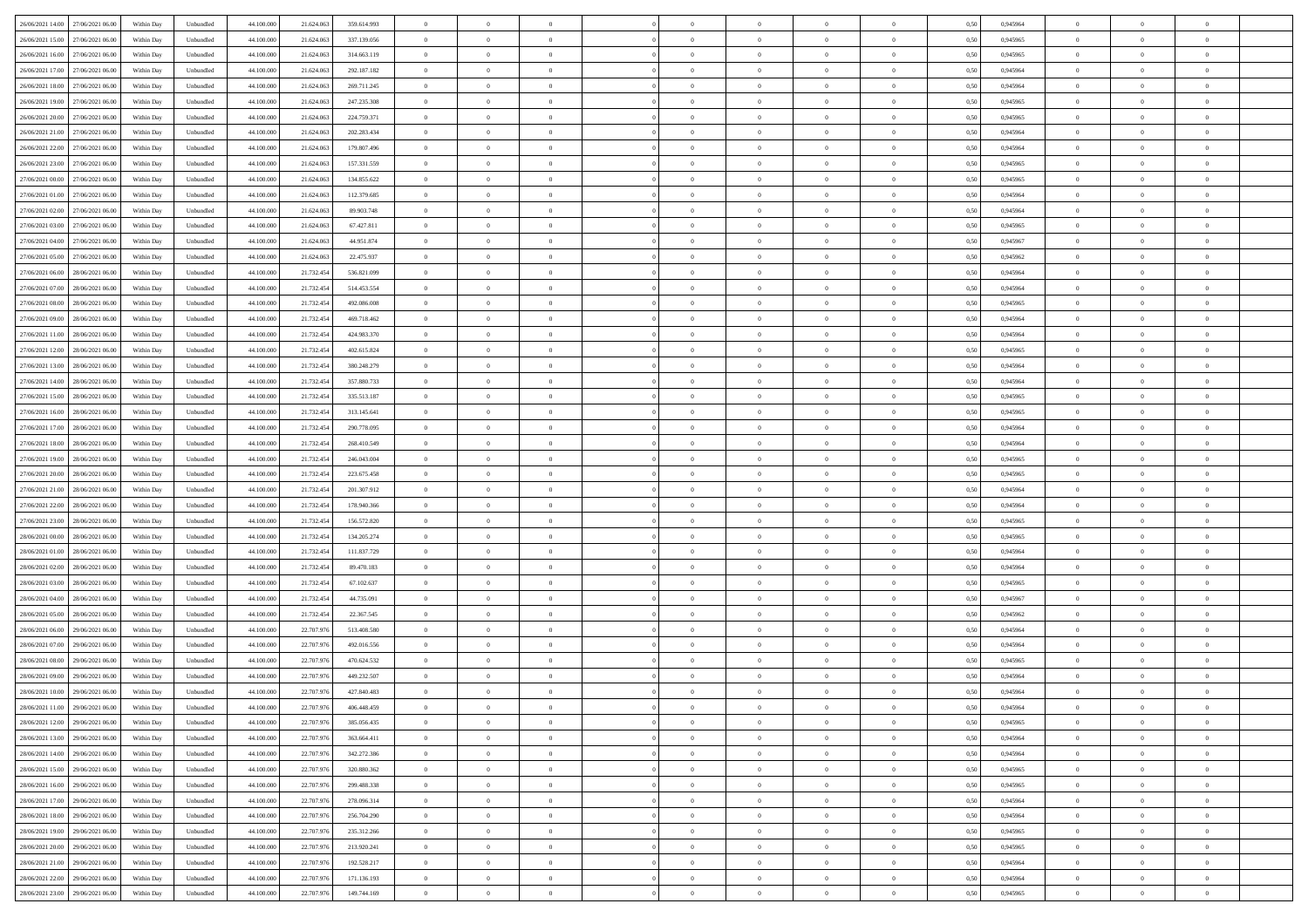| 29/06/2021 00:00 | 29/06/2021 06:00 | Within Day | Unbundled | 44.100.000 | 22.707.976 | 128.352.145 | $\overline{0}$ | $\Omega$ | $\Omega$       |          | $\Omega$       | $\Omega$       | $\overline{0}$ | 0,50 | 0,945965 | $\Omega$ | $\theta$       | $\theta$       |  |
|------------------|------------------|------------|-----------|------------|------------|-------------|----------------|----------|----------------|----------|----------------|----------------|----------------|------|----------|----------|----------------|----------------|--|
| 29/06/2021 01:00 | 29/06/2021 06:00 | Within Day | Unbundled | 44.100.000 | 22.707.976 | 106.960.120 | $\overline{0}$ | $\Omega$ | $\Omega$       | $\Omega$ | $\Omega$       | $\Omega$       | $\overline{0}$ | 0,50 | 0,945964 | $\Omega$ | $\theta$       | $\theta$       |  |
| 29/06/2021 02:00 | 29/06/2021 06.00 | Within Day | Unbundled | 44.100.000 | 22.707.976 | 85,568,096  | $\Omega$       | $\Omega$ |                |          | $\Omega$       | $\Omega$       | $\theta$       | 0,50 | 0.945964 | $\Omega$ | $\theta$       | $\theta$       |  |
| 29/06/2021 03:00 | 29/06/2021 06:00 | Within Day | Unbundled | 44.100.000 | 22.707.976 | 64.176.072  | $\overline{0}$ | $\Omega$ | $\Omega$       | $\Omega$ | $\overline{0}$ | $\overline{0}$ | $\overline{0}$ | 0,50 | 0.945965 | $\theta$ | $\overline{0}$ | $\overline{0}$ |  |
| 29/06/2021 04:00 | 29/06/2021 06:00 | Within Dav | Unbundled | 44,100,000 | 22,707.976 | 42,784,048  | $\overline{0}$ | $\Omega$ | $\Omega$       | $\Omega$ | $\overline{0}$ | $\overline{0}$ | $\overline{0}$ | 0.50 | 0.945967 | $\theta$ | $\Omega$       | $\theta$       |  |
| 29/06/2021 05:00 | 29/06/2021 06.00 | Within Day | Unbundled | 44.100.000 | 22.707.976 | 21.392.024  | $\overline{0}$ | $\Omega$ | $\Omega$       | $\Omega$ | $\overline{0}$ | $\overline{0}$ | $\overline{0}$ | 0,50 | 0.945962 | $\theta$ | $\Omega$       | $\overline{0}$ |  |
| 29/06/2021 06:00 | 30/06/2021 06:00 | Within Day | Unbundled | 44.100.000 | 22.707.976 | 513.408.580 | $\overline{0}$ | $\theta$ | $\overline{0}$ | $\Omega$ | $\bf{0}$       | $\overline{0}$ | $\overline{0}$ | 0,50 | 0,945964 | $\theta$ | $\theta$       | $\overline{0}$ |  |
| 29/06/2021 07:00 | 30/06/2021 06:00 | Within Day | Unbundled | 44.100.000 | 22.707.976 | 492.016.556 | $\Omega$       | $\theta$ |                |          | $\overline{0}$ | $\Omega$       | $\bf{0}$       | 0,50 | 0,945964 | $\theta$ | $\theta$       | $\overline{0}$ |  |
| 29/06/2021 08:00 | 30/06/2021 06:00 | Within Day | Unbundled | 44.100.000 | 22.707.976 | 470.624.532 | $\overline{0}$ | $\theta$ | $\Omega$       | $\Omega$ | $\overline{0}$ | $\overline{0}$ | $\overline{0}$ | 0,50 | 0,945965 | $\theta$ | $\theta$       | $\overline{0}$ |  |
| 29/06/2021 09:00 | 30/06/2021 06:00 | Within Day | Unbundled | 44.100.000 | 22.707.976 | 449.232.507 | $\Omega$       | $\Omega$ |                |          | $\Omega$       | $\Omega$       | $\Omega$       | 0,50 | 0.945964 | $\Omega$ | $\Omega$       | $\theta$       |  |
| 29/06/2021 10:00 | 30/06/2021 06:00 | Within Day | Unbundled | 44,100,000 | 22,707.976 | 427.840.483 | $\theta$       | $\Omega$ | $\Omega$       | $\Omega$ | $\Omega$       | $\theta$       | $\overline{0}$ | 0.50 | 0.945964 | $\Omega$ | $\theta$       | $\theta$       |  |
| 29/06/2021 11:00 | 30/06/2021 06:00 | Within Day | Unbundled | 44.100.000 | 22.707.976 | 406.448.459 | $\theta$       | $\Omega$ | $\Omega$       |          | $\Omega$       | $\Omega$       | $\theta$       | 0,50 | 0.945964 | $\Omega$ | $\theta$       | $\theta$       |  |
| 29/06/2021 12:00 | 30/06/2021 06:00 | Within Day | Unbundled | 44.100.000 | 22.707.976 | 385.056.435 | $\overline{0}$ | $\Omega$ | $\Omega$       |          | $\Omega$       | $\overline{0}$ | $\overline{0}$ | 0,50 | 0,945965 | $\theta$ | $\theta$       | $\theta$       |  |
| 29/06/2021 13:00 | 30/06/2021 06:00 | Within Day | Unbundled | 44.100.000 | 22.707.976 | 363.664.411 | $\Omega$       | $\Omega$ | $\Omega$       |          | $\Omega$       | $\Omega$       | $\theta$       | 0,50 | 0,945964 | $\Omega$ | $\theta$       | $\theta$       |  |
| 29/06/2021 14:00 | 30/06/2021 06:00 | Within Day | Unbundled | 44.100.000 | 22.707.976 | 342.272.386 | $\overline{0}$ | $\Omega$ | $\Omega$       | $\Omega$ | $\theta$       | $\overline{0}$ | $\overline{0}$ | 0,50 | 0,945964 | $\Omega$ | $\theta$       | $\theta$       |  |
| 29/06/2021 15:00 | 30/06/2021 06:00 | Within Dav | Unbundled | 44.100.000 | 22.707.976 | 320,880,362 | $\overline{0}$ | $\Omega$ | $\Omega$       |          | $\Omega$       | $\Omega$       | $\overline{0}$ | 0.50 | 0.945965 | $\Omega$ | $\theta$       | $\theta$       |  |
| 29/06/2021 16:00 | 30/06/2021 06:00 | Within Day | Unbundled | 44.100.000 | 22.707.976 | 299.488.338 | $\overline{0}$ | $\Omega$ | $\Omega$       |          | $\Omega$       | $\Omega$       | $\theta$       | 0,50 | 0,945965 | $\Omega$ | $\Omega$       | $\theta$       |  |
| 29/06/2021 17:00 | 30/06/2021 06:00 | Within Day | Unbundled | 44.100.000 | 22.707.976 | 278.096.314 | $\Omega$       | $\Omega$ | $\Omega$       |          | $\Omega$       | $\Omega$       | $\theta$       | 0,50 | 0.945964 | $\Omega$ | $\theta$       | $\theta$       |  |
| 29/06/2021 18:00 | 30/06/2021 06:00 | Within Day | Unbundled | 44,100,000 | 22.707.976 | 256.704.290 | $\overline{0}$ | $\theta$ | $\Omega$       | $\Omega$ | $\overline{0}$ | $\overline{0}$ | $\overline{0}$ | 0,50 | 0.945964 | $\theta$ | $\overline{0}$ | $\overline{0}$ |  |
| 29/06/2021 19:00 | 30/06/2021 06:00 | Within Day | Unbundled | 44.100.000 | 22.707.976 | 235.312.266 | $\overline{0}$ | $\theta$ | $\overline{0}$ | $\Omega$ | $\overline{0}$ | $\overline{0}$ | $\overline{0}$ | 0,50 | 0.945965 | $\theta$ | $\theta$       | $\overline{0}$ |  |
| 29/06/2021 20:00 | 30/06/2021 06:00 | Within Day | Unbundled | 44.100.000 | 22.707.976 | 213.920.241 | $\overline{0}$ | $\theta$ |                |          | $\overline{0}$ | $\overline{0}$ | $\bf{0}$       | 0,50 | 0,945965 | $\theta$ | $\theta$       | $\overline{0}$ |  |
| 29/06/2021 21:00 | 30/06/2021 06:00 | Within Day | Unbundled | 44.100.000 | 22.707.976 | 192.528.217 | $\theta$       | $\Omega$ |                |          | $\Omega$       | $\Omega$       | $\theta$       | 0,5  | 0.945964 | $\Omega$ | $\theta$       | $\theta$       |  |
| 29/06/2021 22.00 | 30/06/2021 06:00 | Within Day | Unbundled | 44.100.000 | 22.707.976 | 171.136.193 | $\Omega$       | $\Omega$ |                |          | $\Omega$       | $\Omega$       | $\Omega$       | 0,50 | 0.945964 | $\Omega$ | $\theta$       | $\theta$       |  |
| 29/06/2021 23:00 | 30/06/2021 06:00 | Within Dav | Unbundled | 44.100.000 | 22.707.976 | 149,744,169 | $\overline{0}$ | $\Omega$ | $\Omega$       | $\Omega$ | $\Omega$       | $\overline{0}$ | $\overline{0}$ | 0.50 | 0.945965 | $\Omega$ | $\Omega$       | $\theta$       |  |
| 30/06/2021 00:00 | 30/06/2021 06:00 | Within Day | Unbundled | 44.100.000 | 22.707.976 | 128.352.145 | $\Omega$       | $\Omega$ | $\Omega$       | $\Omega$ | $\Omega$       | $\Omega$       | $\overline{0}$ | 0,50 | 0,945965 | $\Omega$ | $\theta$       | $\theta$       |  |
| 30/06/2021 01:00 | 30/06/2021 06:00 | Within Day | Unbundled | 44.100.000 | 22.707.976 | 106.960.120 | $\overline{0}$ | $\Omega$ | $\Omega$       |          | $\Omega$       | $\overline{0}$ | $\overline{0}$ | 0,50 | 0,945964 | $\Omega$ | $\theta$       | $\theta$       |  |
| 30/06/2021 02.00 | 30/06/2021 06:00 | Within Day | Unbundled | 44.100.000 | 22.707.976 | 85.568.096  | $\Omega$       | $\Omega$ | $\sqrt{2}$     |          | $\Omega$       | $\Omega$       | $\theta$       | 0,50 | 0.945964 | $\Omega$ | $\Omega$       | $\theta$       |  |
| 30/06/2021 03:00 | 30/06/2021 06:00 | Within Day | Unbundled | 44.100.000 | 22.707.976 | 64.176.072  | $\overline{0}$ | $\Omega$ | $\Omega$       |          | $\Omega$       | $\overline{0}$ | $\overline{0}$ | 0,50 | 0,945965 | $\theta$ | $\theta$       | $\theta$       |  |
| 30/06/2021 04:00 | 30/06/2021 06:00 | Within Day | Unbundled | 44.100.000 | 22.707.976 | 42.784.048  | $\Omega$       | $\Omega$ | $\Omega$       | $\Omega$ | $\Omega$       | $\Omega$       | $\overline{0}$ | 0,50 | 0,945967 | $\Omega$ | $\theta$       | $\theta$       |  |
| 30/06/2021 06:00 | 01/07/2021 06:00 | Within Day | Unbundled | 44.100.000 | 23.358.324 | 497.800.234 | $\Omega$       | $\Omega$ |                |          | $\Omega$       | $\Omega$       | $\Omega$       | 0,50 | 0,945964 | $\Omega$ | $\theta$       | $\theta$       |  |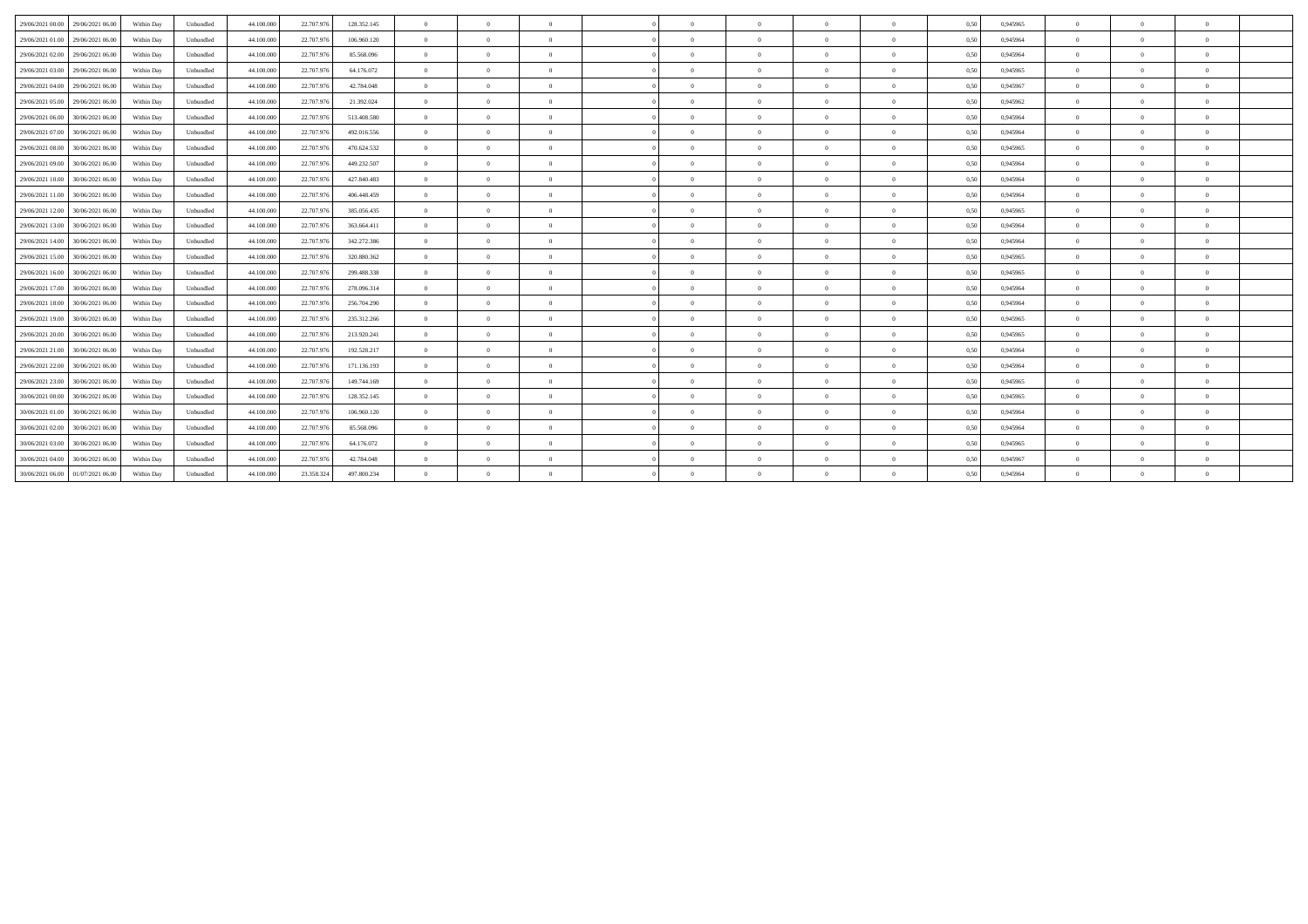## **SNAM RETE GAS**

**Transportation capacity at Entry Point interconnected with foreign pipelines**

**Update to 29/06/2021 of offered and assigned capacity in auction day-ahead and within-day**

**Thermal Year 2020/2021**

(Values in Ncm/day (0° C; 1,01325 bar) - 1 Scm=0,94794378 Ncm; Prices in c/Ncm)

**Entry Point**

**MELENDUGNO**

|                  | Timeframe        |                     |                                 |                                    | Assigned                        | <b>Offered capacity</b> |                |                | <b>Assigned capacity</b> | Day-Ahead                                |                         | <b>Total Prices</b>              |                                  |                                           |                     |                         | <b>SRG Prices</b>         |                                  |                                              |             |
|------------------|------------------|---------------------|---------------------------------|------------------------------------|---------------------------------|-------------------------|----------------|----------------|--------------------------|------------------------------------------|-------------------------|----------------------------------|----------------------------------|-------------------------------------------|---------------------|-------------------------|---------------------------|----------------------------------|----------------------------------------------|-------------|
| From             | To               | <b>Auction type</b> | <b>Offered</b><br>capacity type | <b>Transportati</b><br>on capacity | capacity<br>(before<br>auction) | Firm                    | Interruptible  | Firm           | Interruptible            | Interrupted<br>Capacity<br>Interruptible | Reserve price -<br>Firm | <b>Auction premium</b><br>- Firm | Reserve price -<br>Interruptible | <b>Auction premium</b><br>- Interruptible | <b>Split factor</b> | Reserve price -<br>Firm | Auction<br>premium - Firm | Reserve price -<br>Interruptible | <b>Auction</b><br>premium -<br>Interruptible | <b>Note</b> |
| 01/06/2021 06:00 | 02/06/2021 06:00 | Day Ahead           | <b>Bundled</b>                  | 46.521.74                          | 18.587.026                      | 2.907.120               | $\overline{0}$ | $\Omega$       | $\Omega$                 |                                          | $\Omega$                | $\theta$                         | $\Omega$                         | $\Omega$                                  | 0.50                | 0,215213                | $\Omega$                  | 0,215213                         | $\Omega$                                     |             |
| 01/06/2021 06:00 | 02/06/2021 06.00 | Day Ahead           | Unbundled                       | 46.521.74                          | 18,587,026                      | 25.027.600              | 274.598        | 3.195.427      | $\Omega$                 |                                          | $\theta$                |                                  | $\Omega$                         | $\theta$                                  | 0.50                | 0,215213                | $\overline{0}$            | 0,215213                         | $\theta$                                     |             |
| 02/06/2021 06:00 | 03/06/2021 06:00 | Day Ahead           | Unbundled                       | 46.521.746                         | 18,587,026                      | 25.027.600              | 274.598        | 2.166.335      | $\overline{0}$           |                                          | $\overline{0}$          | $\theta$                         | $\overline{0}$                   | $\overline{0}$                            | 0,50                | 0,215213                | $\overline{0}$            | 0,215213                         | $\overline{0}$                               |             |
| 02/06/2021 06:00 | 03/06/2021 06.0  | Day Ahead           | $\mathbf B$ undled              | 46.521.746                         | 18.587.026                      | 2.907.120               | $\overline{0}$ | $\overline{0}$ | $\overline{0}$           |                                          | $\overline{0}$          | $\theta$                         | $\overline{0}$                   | $\overline{0}$                            | 0,50                | 0,215213                | $\overline{0}$            | 0,215213                         | $\bf{0}$                                     |             |
| 03/06/2021 06:00 | 04/06/2021 06.00 | Day Ahead           | Bundled                         | 46.521.74                          | 18.587.026                      | 2.907.120               | $\overline{0}$ | $\theta$       | $\Omega$                 |                                          | $\Omega$                |                                  | $\Omega$                         | $\Omega$                                  | 0,50                | 0,215213                | $\theta$                  | 0,215213                         | $\theta$                                     |             |
| 03/06/2021 06:00 | 04/06/2021 06.00 | Day Ahead           | Unbundled                       | 46.521.74                          | 18.587.026                      | 25.027.600              | 274.598        | 2.166.335      | $\Omega$                 |                                          | $\Omega$                | $\theta$                         | $\Omega$                         | $\overline{0}$                            | 0.50                | 0,215213                | $\overline{0}$            | 0,215213                         | $\Omega$                                     |             |
| 04/06/2021 06:00 | 05/06/2021 06.00 | Day Ahead           | Unbundled                       | 46.521.746                         | 18.587.026                      | 25.027.600              | 274.598        | 2.166.335      | $\Omega$                 |                                          | $\Omega$                | $\theta$                         | $\Omega$                         | $\Omega$                                  | 0,50                | 0,215213                | $\overline{0}$            | 0,215213                         | $\Omega$                                     |             |
| 04/06/2021 06.00 | 05/06/2021 06.00 | Day Ahead           | Bundled                         | 46.521.746                         | 18.587.026                      | 2.907.120               | $\overline{0}$ | $\theta$       | $\Omega$                 |                                          | $\Omega$                |                                  | $\Omega$                         | $\theta$                                  | 0,50                | 0,215213                | $\Omega$                  | 0,215213                         | $\theta$                                     |             |
| 05/06/2021 06:00 | 06/06/2021 06.0  | Day Ahead           | Unbundled                       | 46.521.746                         | 18.587.026                      | 25.027.600              | 1.087.637      | 1.594.617      | $\Omega$                 |                                          | $\Omega$                | $\theta$                         | $\overline{0}$                   | $\overline{0}$                            | 0,50                | 0,215213                | $\overline{0}$            | 0,215213                         | $\Omega$                                     |             |
| 05/06/2021 06:00 | 06/06/2021 06:00 | Day Ahead           | Bundled                         | 46.521.746                         | 18.587.026                      | 2.907.120               | $\overline{0}$ | $\theta$       | $\Omega$                 |                                          | $\Omega$                | $\theta$                         | $\overline{0}$                   | $\overline{0}$                            | 0,50                | 0,215213                | $\overline{0}$            | 0,215213                         | $\Omega$                                     |             |
| 06/06/2021 06:00 | 07/06/2021 06:00 | Day Ahead           | Unbundled                       | 46.521.746                         | 18,587,026                      | 25.027.600              | 1.087.637      | 1.594.617      | $\Omega$                 |                                          | $\Omega$                | $\Omega$                         | $\Omega$                         | $\theta$                                  | 0.50                | 0,215213                | $\overline{0}$            | 0.215213                         | $\theta$                                     |             |
| 06/06/2021 06.0  | 07/06/2021 06.0  | Day Ahead           | Bundled                         | 46.521.74                          | 18.587.026                      | 2.907.120               | $\overline{0}$ | $\overline{0}$ | $\Omega$                 |                                          | $\Omega$                | $\theta$                         | $\overline{0}$                   | $\theta$                                  | 0,50                | 0,215213                | $\theta$                  | 0,215213                         | $\Omega$                                     |             |
| 07/06/2021 06:00 | 08/06/2021 06:00 | Day Ahead           | Unbundled                       | 46.521.746                         | 18,587,026                      | 26.136.891              | 277,703        | 5.024.925      | $\overline{0}$           |                                          | $\Omega$                |                                  | $\overline{0}$                   | $\theta$                                  | 0.50                | 0.215213                | $\overline{0}$            | 0.215213                         | $\theta$                                     |             |
| 07/06/2021 06:00 | 08/06/2021 06:00 | Day Ahead           | <b>Bundled</b>                  | 46.521.746                         | 18.587.026                      | 1.797.829               | $\overline{0}$ | $\Omega$       | $\Omega$                 |                                          | $\Omega$                | $\theta$                         | $\theta$                         | $\Omega$                                  | 0,50                | 0,215213                | $\overline{0}$            | 0,215213                         | $\Omega$                                     |             |
| 08/06/2021 06.00 | 09/06/2021 06.0  | Day Ahead           | Unbundled                       | 46.521.74                          | 18.587.026                      | 26.136.891              | 18.587.026     | 2.738.053      | $\theta$                 |                                          | $\Omega$                |                                  | $\overline{0}$                   | $\theta$                                  | 0,50                | 0,215213                | $\overline{0}$            | 0,215213                         | $\theta$                                     |             |
| 08/06/2021 06:00 | 09/06/2021 06:00 | Day Ahead           | <b>Bundled</b>                  | 46.521.746                         | 18,587,026                      | 1.797.829               | $\overline{0}$ | $\theta$       | $\Omega$                 |                                          | $\Omega$                | $\Omega$                         | $\Omega$                         | $\theta$                                  | 0,50                | 0,215213                | $\overline{0}$            | 0.215213                         | $\theta$                                     |             |
| 09/06/2021 06:00 | 10/06/2021 06:00 | Day Ahead           | Bundled                         | 46.521.746                         | 18,587.026                      | 1.797.829               | $\overline{0}$ | $\Omega$       | $\Omega$                 |                                          | $\Omega$                | $\theta$                         | $\overline{0}$                   | $\overline{0}$                            | 0.50                | 0,215213                | $\overline{0}$            | 0.215213                         | $\theta$                                     |             |
| 09/06/2021 06.00 | 10/06/2021 06.0  | Day Ahead           | Unbundled                       | 46.521.74                          | 18.587.026                      | 26.136.891              | 277.703        | 2.852.396      | $\overline{0}$           |                                          | $\theta$                |                                  | $\overline{0}$                   | $\theta$                                  | 0,50                | 0,215213                | $\overline{0}$            | 0,215213                         | $\theta$                                     |             |
| 10/06/2021 06:00 | 1/06/2021 06.00  | Day Ahead           | Bundled                         | 46.521.746                         | 18.587.026                      | 1.797.829               | $\,$ 0 $\,$    | $\overline{0}$ | $\overline{0}$           |                                          | $\Omega$                | $\sqrt{2}$                       | $\overline{0}$                   | $\theta$                                  | 0,50                | 0,215213                | $\overline{0}$            | 0,215213                         | $\Omega$                                     |             |
| 10/06/2021 06:00 | 11/06/2021 06.00 | Day Ahead           | Unbundled                       | 46.521.746                         | 18.587.026                      | 26.136.891              | 277.703        | 2.395.022      | $\Omega$                 |                                          | $\Omega$                | $\theta$                         | $\theta$                         | $\Omega$                                  | 0,50                | 0,215213                | $\theta$                  | 0,215213                         | $\Omega$                                     |             |
| 1/06/2021 06:00  | 12/06/2021 06:00 | Day Ahead           | Unbundled                       | 46.521.74                          | 18.587.026                      | 26.136.891              | 277.703        | 1.708.960      | $\Omega$                 |                                          | $\Omega$                |                                  | $\Omega$                         | $\theta$                                  | 0,50                | 0,215213                | $\Omega$                  | 0,215213                         | $\theta$                                     |             |
| 11/06/2021 06:00 | 12/06/2021 06:00 | Day Ahead           | Bundled                         | 46.521.746                         | 18,587.026                      | 1.797.829               | $\overline{0}$ | $\overline{0}$ | $\overline{0}$           |                                          | $\overline{0}$          | $\Omega$                         | $\overline{0}$                   | $\overline{0}$                            | 0,50                | 0,215213                | $\overline{0}$            | 0,215213                         | $\mathbf{0}$                                 |             |
| 12/06/2021 06:00 | 13/06/2021 06:00 | Day Ahead           | Unbundled                       | 46.521.746                         | 18.587.026                      | 26.136.891              | 1.373.496      | 1.480.273      | $\overline{0}$           |                                          | $\overline{0}$          | $\overline{0}$                   | $\overline{0}$                   | $\,$ 0                                    | 0,50                | 0,215213                | $\overline{0}$            | 0,215213                         | $\mathbf{0}$                                 |             |
| 12/06/2021 06:00 | 13/06/2021 06.00 | Day Ahead           | Bundled                         | 46.521.74                          | 18.587.026                      | 1.797.829               | $\overline{0}$ | $\overline{0}$ | $\Omega$                 |                                          | $\Omega$                |                                  | $\overline{0}$                   | $\theta$                                  | 0,50                | 0,215213                | $\overline{0}$            | 0,215213                         | $\theta$                                     |             |
| 13/06/2021 06:00 | 14/06/2021 06.00 | Day Ahead           | Bundled                         | 46.521.74                          | 18.587.026                      | 2.907.120               | $\,$ 0 $\,$    | $\overline{0}$ | $\overline{0}$           |                                          | $\Omega$                | $\theta$                         | $\overline{0}$                   | $\overline{0}$                            | 0,50                | 0,215213                | $\overline{0}$            | 0,215213                         | $\theta$                                     |             |
| 13/06/2021 06:00 | 14/06/2021 06:00 | Day Ahead           | Unbundled                       | 46.521.746                         | 18.587.026                      | 25.027.600              | 892.334        | 1.137.243      | $\overline{0}$           |                                          | $\Omega$                | $\theta$                         | $\overline{0}$                   | $\Omega$                                  | 0,50                | 0,215213                | $\overline{0}$            | 0,215213                         | $\mathbf{0}$                                 |             |
| 14/06/2021 06:00 | 15/06/2021 06:00 | Day Ahead           | Unbundled                       | 46.521.746                         | 18,587,026                      | 26.136.891              | 277,703        | 3.767.145      | $\Omega$                 |                                          | $\Omega$                |                                  | $\theta$                         | $\theta$                                  | 0.50                | 0,215213                | $\overline{0}$            | 0,215213                         | $\theta$                                     |             |
| 14/06/2021 06:00 | 15/06/2021 06.00 | Day Ahead           | Bundled                         | 46.521.74                          | 18,587,026                      | 1.797.829               | $\overline{0}$ | $\overline{0}$ | $\overline{0}$           |                                          | $\overline{0}$          | $\Omega$                         | $\overline{0}$                   | $\overline{0}$                            | 0,50                | 0,215213                | $\overline{0}$            | 0,215213                         | $\mathbf{0}$                                 |             |
| 15/06/2021 06:00 | 16/06/2021 06.00 | Day Ahead           | Bundled                         | 46.521.746                         | 18.587.026                      | 1.797.829               | $\overline{0}$ | $\overline{0}$ | $\overline{0}$           |                                          | $\overline{0}$          | $\bf{0}$                         | $\overline{0}$                   | $\overline{0}$                            | 0,50                | 0,215213                | $\overline{0}$            | 0,215213                         | $\mathbf{0}$                                 |             |
| 15/06/2021 06:00 | 16/06/2021 06:00 | Day Ahead           | Unbundled                       | 46.521.746                         | 18,587,026                      | 26.136.891              | 277,703        | 3.081.084      | $\Omega$                 |                                          | $\Omega$                | $\theta$                         | $\theta$                         | $\theta$                                  | 0.50                | 0,215213                | $\overline{0}$            | 0,215213                         | $\Omega$                                     |             |
| 16/06/2021 06.0  | 17/06/2021 06.0  | Day Ahead           | Unbundled                       | 46.521.74                          | 18.587.02                       | 26.136.891              | 277.703        | 7.083.109      | $\overline{0}$           |                                          | $\Omega$                |                                  | $\overline{0}$                   | $\theta$                                  | 0,50                | 0,215213                | $\overline{0}$            | 0,215213                         | $\theta$                                     |             |
| 16/06/2021 06:00 | 17/06/2021 06.00 | Day Ahead           | Bundled                         | 46.521.74                          | 18.587.026                      | 1.797.829               | $\overline{0}$ | $\theta$       | $\Omega$                 |                                          | $\Omega$                | $\theta$                         | $\Omega$                         | $\theta$                                  | 0,50                | 0,215213                | $\overline{0}$            | 0,215213                         | $\Omega$                                     |             |
| 17/06/2021 06:00 | 18/06/2021 06:00 | Day Ahead           | <b>Bundled</b>                  | 46.521.746                         | 18.587.026                      | 1.797.829               | $\overline{0}$ | $\Omega$       | $\Omega$                 |                                          | $\Omega$                | $\theta$                         | $\theta$                         | $\Omega$                                  | 0.50                | 0,215213                | $\overline{0}$            | 0,215213                         | $\Omega$                                     |             |
| 17/06/2021 06.00 | 18/06/2021 06.0  | Day Ahead           | Unbundled                       | 46.521.74                          | 18.587.026                      | 26.136.891              | 277.703        | 5.024.925      | $\overline{0}$           |                                          | $\overline{0}$          | $\theta$                         | $\overline{0}$                   | $\theta$                                  | 0,50                | 0,215213                | $\overline{0}$            | 0,215213                         | $\mathbf{0}$                                 |             |
| 18/06/2021 06:00 | 19/06/2021 06:00 | Day Ahead           | Unbundled                       | 46.521.746                         | 18.587.026                      | 26.136.891              | 277.703        | 5.367.955      | $\overline{0}$           |                                          | $\Omega$                | $\theta$                         | $\overline{0}$                   | $\overline{0}$                            | 0,50                | 0,215213                | $\overline{0}$            | 0,215213                         | $\Omega$                                     |             |
| 18/06/2021 06:00 | 19/06/2021 06.0  | Day Ahead           | Bundled                         | 46.521.74                          | 18.587.026                      | 1.797.829               | $\overline{0}$ | $\theta$       | $\Omega$                 |                                          | $\Omega$                | $\theta$                         | $\theta$                         | $\overline{0}$                            | 0.50                | 0,215213                | $\overline{0}$            | 0,215213                         | $\Omega$                                     |             |
| 19/06/2021 06:00 | 20/06/2021 06:00 | Day Ahead           | Bundled                         | 46.521.746                         | 18,587,026                      | 1.797.829               | $\Omega$       | $\Omega$       | $\Omega$                 |                                          | $\Omega$                |                                  | $\Omega$                         | $\theta$                                  | 0,50                | 0,215213                | $\theta$                  | 0,215213                         | $\theta$                                     |             |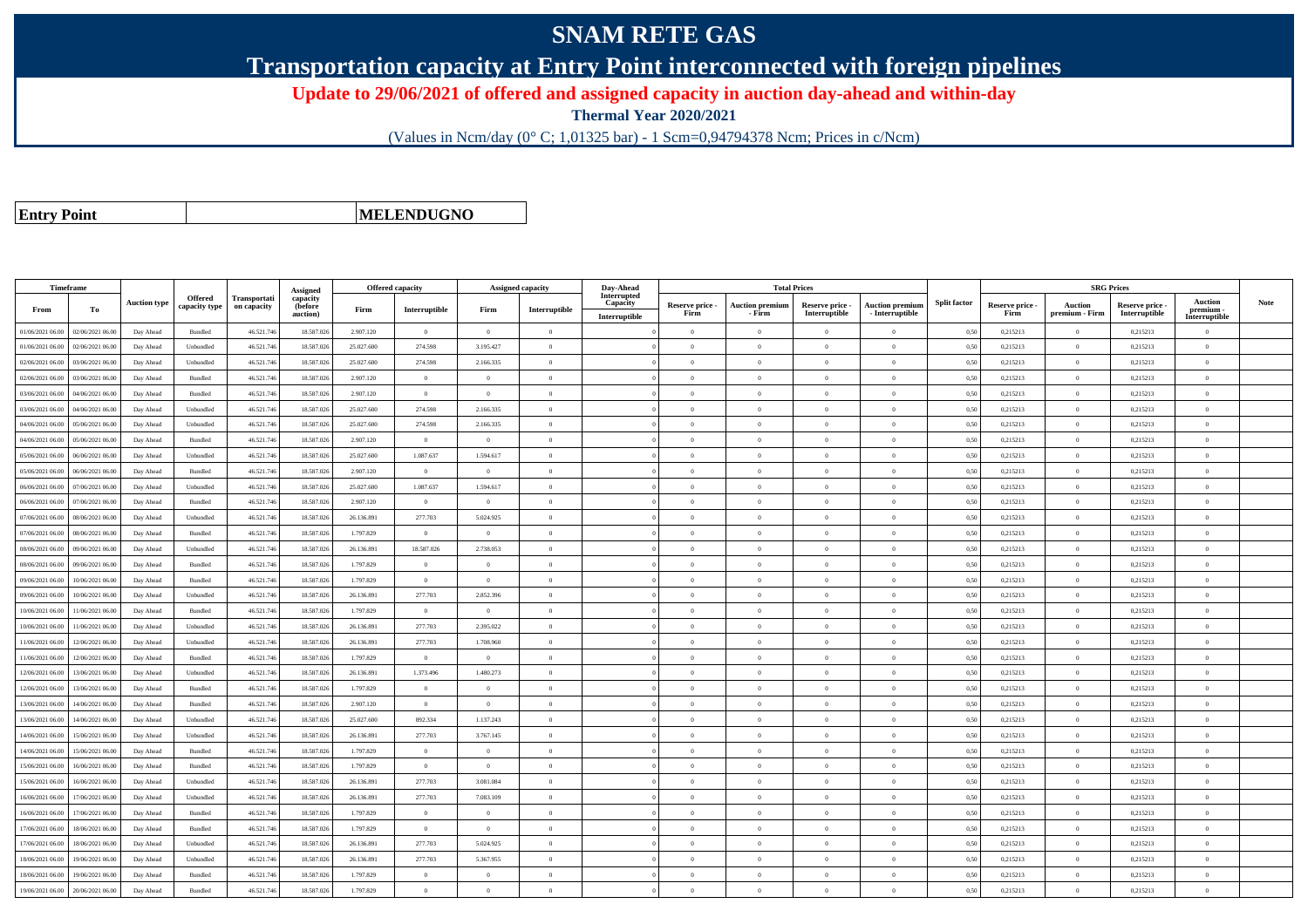| 19/06/2021 06:00 20/06/2021 06:00              | Day Ahead  | Unbundled         | 46.521.74  | 18.587.026 | 26.136.891  | 1.325.853      | 4.338.863      |                | $\overline{0}$ | $\theta$       |                | $\theta$       | 0,50 | 0,215213 | $\theta$       | 0,215213       | $\overline{0}$ |  |
|------------------------------------------------|------------|-------------------|------------|------------|-------------|----------------|----------------|----------------|----------------|----------------|----------------|----------------|------|----------|----------------|----------------|----------------|--|
| 20/06/2021 06:00<br>21/06/2021 06:00           | Day Ahead  | Unbundled         | 46.521.74  | 18.587.02  | 25.027.600  | 1.325.853      | 4.338.863      | $\overline{0}$ | $\overline{0}$ | $\overline{0}$ | $\overline{0}$ | $\bf{0}$       | 0,50 | 0,215213 | $\,$ 0 $\,$    | 0,215213       | $\overline{0}$ |  |
| 20/06/2021 06:00<br>21/06/2021 06:00           | Day Ahead  | Bundled           | 46.521.746 | 18,587,026 | 2.907.120   | $\overline{0}$ | $\overline{0}$ | $\overline{0}$ | $\bf{0}$       | $\bf{0}$       | $\overline{0}$ | $\bf{0}$       | 0.50 | 0,215213 | $\overline{0}$ | 0,215213       | $\overline{0}$ |  |
| 21/06/2021 06:00<br>22/06/2021 06:00           | Day Ahead  | Unbundled         | 46.521.74  | 18.587.026 | 25.027.600  | 277.703        | 2.509.365      | $\overline{0}$ | $\theta$       | $\theta$       | $\overline{0}$ | $\overline{0}$ | 0,50 | 0,215213 | $\,$ 0 $\,$    | 0,215213       | $\overline{0}$ |  |
| 21/06/2021 06:00<br>22/06/2021 06.00           | Day Ahead  | Bundled           | 46.521.74  | 18.587.026 | 2.907.120   | $\bf{0}$       | $\theta$       | $\overline{0}$ | $\overline{0}$ | $\theta$       | $\overline{0}$ | $\bf{0}$       | 0,50 | 0,215213 | $\,$ 0 $\,$    | 0,215213       | $\overline{0}$ |  |
| 22/06/2021 06:00<br>23/06/2021 06:00           | Day Ahead  | Bundled           | 46.521.74  | 18,587,026 | 1.797.829   | $\overline{0}$ | $\overline{0}$ | $\Omega$       | $\overline{0}$ | $\overline{0}$ | $\theta$       | $\bf{0}$       | 0.50 | 0.215213 | $\bf{0}$       | 0,215213       | $\overline{0}$ |  |
| 22/06/2021 06:00<br>23/06/2021 06:00           | Day Ahead  | Unbundled         | 46.521.74  | 18.587.026 | 26.136.891  | 15.823.723     | 3.081.084      | $\overline{0}$ | $\overline{0}$ | $\theta$       | $\overline{0}$ | $\bf{0}$       | 0,50 | 0,215213 | $\,$ 0 $\,$    | 0,215213       | $\overline{0}$ |  |
| 24/06/2021 06.00                               | Day Ahead  | Bundled           | 46.521.74  | 18.587.02  | 1.797.829   | $\bf{0}$       | $\bf{0}$       | $\bf{0}$       | $\overline{0}$ | $\theta$       | $\overline{0}$ | $\bf{0}$       | 0,50 | 0,215213 | $\,$ 0 $\,$    | 0,215213       | $\overline{0}$ |  |
| 23/06/2021 06:00                               |            |                   |            |            |             |                |                |                |                |                |                |                |      |          |                |                |                |  |
| 23/06/2021 06:00<br>24/06/2021 06:00           | Day Ahead  | Unbundled         | 46.521.74  | 18.587.02  | 26.136.891  | 277.703        | 2.509.365      | $\Omega$       | $\bf{0}$       | $\overline{0}$ | $\overline{0}$ | $\bf{0}$       | 0.50 | 0.215213 | $\bf{0}$       | 0.215213       | $\overline{0}$ |  |
| 24/06/2021 06:00<br>25/06/2021 06:00           | Day Ahead  | Unbundled         | 46.521.746 | 18.587.026 | 26.136.891  | 944.708        | 1.937.648      | $\overline{0}$ | $\overline{0}$ | $\theta$       | $\overline{0}$ | $\bf{0}$       | 0,50 | 0,215213 | $\bf{0}$       | 0,215213       | $\overline{0}$ |  |
| 24/06/2021 06:00<br>25/06/2021 06.00           | Day Ahead  | Bundled           | 46.521.74  | 18.587.026 | 1.797.829   | $\bf{0}$       | $\overline{0}$ | $\bf{0}$       | $\overline{0}$ | $\bf{0}$       | $\overline{0}$ | $\bf{0}$       | 0,50 | 0,215213 | $\,$ 0 $\,$    | 0,215213       | $\overline{0}$ |  |
| 25/06/2021 06:00<br>26/06/2021 06:00           | Day Ahead  | Unbundled         | 46.521.74  | 18,587,026 | 26.136.891  | 277.703        | 2.623.709      | $\overline{0}$ | $\bf{0}$       | $\bf{0}$       | $\overline{0}$ | $\bf{0}$       | 0.50 | 0,215213 | $\overline{0}$ | 0,215213       | $\overline{0}$ |  |
| 25/06/2021 06:00<br>26/06/2021 06:00           | Day Ahead  | Bundled           | 46.521.74  | 18.587.026 | 1.797.829   | $\overline{0}$ | $\overline{0}$ | $\overline{0}$ | $\overline{0}$ | $\theta$       | $\overline{0}$ | $\overline{0}$ | 0,50 | 0,215213 | $\,$ 0 $\,$    | 0,215213       | $\overline{0}$ |  |
| 26/06/2021 06:00<br>27/06/2021 06.00           | Day Ahead  | Unbundled         | 46.521.74  | 18.587.02  | 26.136.891  | 706.492        | 4.224.520      | $\bf{0}$       | $\overline{0}$ | $\theta$       | $\overline{0}$ | $\bf{0}$       | 0,50 | 0,215213 | $\,$ 0 $\,$    | 0,215213       | $\overline{0}$ |  |
| 26/06/2021 06:00<br>27/06/2021 06.00           | Day Ahead  | Bundled           | 46.521.746 | 18,587,026 | 1.797.829   | $\overline{0}$ | $\overline{0}$ | $\overline{0}$ | $\bf{0}$       | $\theta$       | $\theta$       | $\bf{0}$       | 0.50 | 0,215213 | $\bf{0}$       | 0,215213       | $\overline{0}$ |  |
| 27/06/2021 06:00<br>28/06/2021 06:00           | Day Ahead  | Bundled           | 46.521.74  | 18.587.026 | 2.907.120   | $\overline{0}$ | $\overline{0}$ | $\overline{0}$ | $\overline{0}$ | $\overline{0}$ | $\overline{0}$ | $\bf{0}$       | 0,50 | 0,215213 | $\bf{0}$       | 0,215213       | $\overline{0}$ |  |
| 27/06/2021 06:00<br>28/06/2021 06.00           | Day Ahead  | Unbundled         | 46.521.74  | 18.587.02  | 25.027.600  | 1.182.924      | 4.338.863      | $\overline{0}$ | $\overline{0}$ | $\theta$       | $\overline{0}$ | $\bf{0}$       | 0,50 | 0,215213 | $\,$ 0 $\,$    | 0,215213       | $\overline{0}$ |  |
| 28/06/2021 06:00<br>29/06/2021 06:00           | Day Ahead  | Bundled           | 46.521.74  | 18.587.02  | 1,797.829   | $\overline{0}$ | $\overline{0}$ | $\overline{0}$ | $\bf{0}$       | $\overline{0}$ | $\overline{0}$ | $\bf{0}$       | 0.50 | 0.215213 | $\bf{0}$       | 0.215213       | $\overline{0}$ |  |
| 28/06/2021 06:00<br>29/06/2021 06.00           | Day Ahead  | Unbundled         | 46.521.74  | 18.587.026 | 26.136.891  | 1.182.924      | 5.367.955      | $\overline{0}$ | $\overline{0}$ | $\theta$       | $\overline{0}$ | $\bf{0}$       | 0,50 | 0,215213 | $\,$ 0 $\,$    | 0,215213       | $\overline{0}$ |  |
|                                                |            |                   |            |            |             |                |                |                |                |                |                |                |      |          |                |                |                |  |
| 29/06/2021 06:00<br>30/06/2021 06.00           | Day Ahead  | Bundled           | 46.521.74  | 18.587.026 | 1.797.829   | $\bf{0}$       | $\bf{0}$       | $\bf{0}$       | $\overline{0}$ | $\overline{0}$ | $\overline{0}$ | $\bf{0}$       | 0,50 | 0,215213 | $\,$ 0 $\,$    | 0,215213       | $\overline{0}$ |  |
| 29/06/2021 06:00<br>30/06/2021 06:00           | Day Ahead  | Unbundled         | 46.521.746 | 18,587,026 | 26.136.891  | 277.703        | 5.367.955      | $\overline{0}$ | $\bf{0}$       | $\overline{0}$ | $\overline{0}$ | $\bf{0}$       | 0.50 | 0,215213 | $\overline{0}$ | 0,215213       | $\overline{0}$ |  |
| 30/06/2021 06:00<br>01/07/2021 06:00           | Day Ahead  | Bundled           | 46.521.74  | 18.587.026 | 1.797.829   | $\overline{0}$ | $\overline{0}$ | $\overline{0}$ | $\overline{0}$ | $\theta$       | $\overline{0}$ | $\bf{0}$       | 0.5( | 0,215213 | $\,$ 0 $\,$    | 0,215213       | $\overline{0}$ |  |
| 30/06/2021 06:00<br>01/07/2021 06.00           | Day Ahead  | Unbundled         | 46.521.74  | 18.587.02  | 26.136.891  | 1.011.408      | 6.054.017      | $\overline{0}$ | $\overline{0}$ | $\theta$       | $\overline{0}$ | $\bf{0}$       | 0,50 | 0,215213 | $\,$ 0 $\,$    | 0,215213       | $\overline{0}$ |  |
| 01/06/2021 06:00<br>02/06/2021 06:00           | Within Day | Unbundled         | 46.521.74  | 21.782.45  | 593.743.028 | $\overline{0}$ | $\overline{0}$ | $\overline{0}$ | $\overline{0}$ | $\overline{0}$ | $\Omega$       | $\bf{0}$       | 0.50 | 0.896721 | $\,$ 0 $\,$    | $\overline{0}$ | $\overline{0}$ |  |
| 01/06/2021 07:00<br>02/06/2021 06.00           | Within Day | Unbundled         | 46.521.74  | 21.782.453 | 569.003.735 | $\overline{0}$ | $\overline{0}$ | $\overline{0}$ | $\overline{0}$ | $\theta$       | $\overline{0}$ | $\overline{0}$ | 0,50 | 0,896721 | $\theta$       | $\theta$       | $\overline{0}$ |  |
| 01/06/2021 08:00<br>02/06/2021 06.00           | Within Day | Unbundled         | 46.521.74  | 21.782.45  | 544.264.442 | $\bf{0}$       | $\theta$       | $\bf{0}$       | $\overline{0}$ | $\theta$       | $\overline{0}$ | $\bf{0}$       | 0,50 | 0,896721 | $\,$ 0 $\,$    | $\bf{0}$       | $\overline{0}$ |  |
| 01/06/2021 09:00<br>02/06/2021 06:00           | Within Day | Unbundled         | 46.521.74  | 21.782.453 | 519.525.149 | $\overline{0}$ | $\bf{0}$       | $\overline{0}$ | $\bf{0}$       | $\overline{0}$ | $\overline{0}$ | $\bf{0}$       | 0.50 | 0.896721 | $\bf{0}$       | $\theta$       | $\overline{0}$ |  |
| 01/06/2021 10:00<br>02/06/2021 06:00           | Within Day | Unbundled         | 46.521.74  | 21.782.453 | 494.785.856 | $\overline{0}$ | $\overline{0}$ | $\overline{0}$ | $\overline{0}$ | $\overline{0}$ | $\overline{0}$ | $\bf{0}$       | 0,50 | 0,896721 | $\theta$       | $\theta$       | $\overline{0}$ |  |
| 01/06/2021 11:00<br>02/06/2021 06.00           | Within Day | Unbundled         | 46.521.74  | 21.782.453 | 470.046.563 | $\bf{0}$       | $\bf{0}$       | $\bf{0}$       | $\bf{0}$       | $\overline{0}$ | $\overline{0}$ | $\bf{0}$       | 0,50 | 0,896721 | $\,$ 0 $\,$    | $\bf{0}$       | $\overline{0}$ |  |
| 01/06/2021 12:00<br>02/06/2021 06:00           | Within Day | Unbundled         | 46.521.74  | 21.782.453 | 445.307.270 | $\overline{0}$ | $\bf{0}$       | $\overline{0}$ | $\bf{0}$       | $\bf{0}$       | $\overline{0}$ | $\bf{0}$       | 0.50 | 0.896721 | $\bf{0}$       | $\overline{0}$ | $\bf{0}$       |  |
| 01/06/2021 13:00<br>02/06/2021 06:00           | Within Day | Unbundled         | 46.521.74  | 21.782.453 | 420.567.978 | $\overline{0}$ | $\overline{0}$ | $\overline{0}$ | $\overline{0}$ | $\overline{0}$ | $\overline{0}$ | $\bf{0}$       | 0.5( | 0,896721 | $\theta$       | $\theta$       | $\overline{0}$ |  |
|                                                |            |                   |            |            |             |                | $\overline{0}$ |                |                | $\theta$       | $\overline{0}$ |                |      |          |                |                |                |  |
| 01/06/2021 14:00<br>02/06/2021 06.00           | Within Day | Unbundled         | 46.521.74  | 21.782.45  | 395.828.685 | $\bf{0}$       |                | $\bf{0}$       | $\overline{0}$ |                |                | $\bf{0}$       | 0,50 | 0,896721 | $\,$ 0 $\,$    | $\bf{0}$       | $\overline{0}$ |  |
| 01/06/2021 15:00<br>02/06/2021 06:00           | Within Day | Unbundled         | 46.521.74  | 21.782.453 | 371.089.392 | $\overline{0}$ | $\overline{0}$ | $\overline{0}$ | $\bf{0}$       | $\theta$       | $\Omega$       | $\bf{0}$       | 0.50 | 0,896721 | $\,$ 0 $\,$    | $\theta$       | $\overline{0}$ |  |
| 01/06/2021 16:00<br>02/06/2021 06:00           | Within Dav | Unbundled         | 46.521.74  | 21.782.453 | 346.350.099 | $\overline{0}$ | $\overline{0}$ | $\Omega$       | $\overline{0}$ | $\theta$       | $\overline{0}$ | $\overline{0}$ | 0.5( | 0,896721 | $\theta$       | $\theta$       | $\overline{0}$ |  |
| 01/06/2021 17:00<br>02/06/2021 06.00           | Within Day | Unbundled         | 46.521.74  | 21.782.45  | 321.610.806 | $\bf{0}$       | $\overline{0}$ | $\bf{0}$       | $\overline{0}$ | $\bf{0}$       | $\overline{0}$ | $\bf{0}$       | 0,50 | 0,896721 | $\,$ 0 $\,$    | $\bf{0}$       | $\overline{0}$ |  |
| 01/06/2021 18:00<br>02/06/2021 06:00           | Within Day | Unbundled         | 46.521.74  | 21.782.45  | 296.871.514 | $\overline{0}$ | $\bf{0}$       | $\overline{0}$ | $\bf{0}$       | $\overline{0}$ | $\overline{0}$ | $\bf{0}$       | 0.50 | 0.896721 | $\bf{0}$       | $\overline{0}$ | $\overline{0}$ |  |
| 01/06/2021 19:00<br>02/06/2021 06:00           | Within Dav | Unbundled         | 46.521.74  | 21.782.453 | 272.132.221 | $\overline{0}$ | $\overline{0}$ | $\overline{0}$ | $\theta$       | $\overline{0}$ | $\overline{0}$ | $\overline{0}$ | 0.5( | 0,896721 | $\theta$       | $\theta$       | $\overline{0}$ |  |
| 01/06/2021 20:00<br>02/06/2021 06.00           | Within Day | Unbundled         | 46.521.74  | 21.782.45  | 247.392.928 | $\bf{0}$       | $\bf{0}$       | $\bf{0}$       | $\bf{0}$       | $\overline{0}$ | $\overline{0}$ | $\bf{0}$       | 0,50 | 0,896722 | $\,$ 0 $\,$    | $\bf{0}$       | $\overline{0}$ |  |
| 01/06/2021 21:00<br>02/06/2021 06:00           | Within Day | Unbundled         | 46.521.746 | 21.782.453 | 222.653.635 | $\overline{0}$ | $\bf{0}$       | $\overline{0}$ | $\bf{0}$       | $\bf{0}$       | $\overline{0}$ | $\bf{0}$       | 0.50 | 0.896721 | $\bf{0}$       | $\overline{0}$ | $\overline{0}$ |  |
| 01/06/2021 22:00<br>02/06/2021 06:00           | Within Dav | Unbundled         | 46.521.74  | 21.782.453 | 197.914.343 | $\overline{0}$ | $\overline{0}$ | $\Omega$       | $\overline{0}$ | $\overline{0}$ | $\overline{0}$ | $\bf{0}$       | 0.5( | 0,896721 | $\theta$       | $\theta$       | $\overline{0}$ |  |
| 01/06/2021 23:00<br>02/06/2021 06.00           | Within Day | Unbundled         | 46.521.74  | 21.782.45  | 173.175.049 | $\bf{0}$       | $\overline{0}$ | $\bf{0}$       | $\overline{0}$ | $\overline{0}$ | $\overline{0}$ | $\bf{0}$       | 0,50 | 0,896721 | $\,$ 0 $\,$    | $\bf{0}$       | $\overline{0}$ |  |
| 02/06/2021 00:00<br>02/06/2021 06.00           | Within Day | Unbundled         | 46.521.74  | 21.782.45  | 148.435.756 | $\overline{0}$ | $\overline{0}$ | $\Omega$       | $\overline{0}$ | $\overline{0}$ | $\theta$       | $\bf{0}$       | 0.50 | 0,896722 | $\bf{0}$       | $\theta$       | $\overline{0}$ |  |
| 02/06/2021 01:00<br>02/06/2021 06:00           | Within Dav | Unbundled         | 46.521.74  | 21.782.453 | 123.696.463 | $\overline{0}$ | $\overline{0}$ | $\Omega$       | $\Omega$       | $\theta$       | $\Omega$       | $\overline{0}$ | 0.5( | 0,896721 | $\theta$       | $\theta$       | $\overline{0}$ |  |
| 02/06/2021 02:00<br>02/06/2021 06:00           | Within Day | Unbundled         | 46.521.74  | 21.782.453 | 98.957.171  | $\bf{0}$       | $\,$ 0 $\,$    | $\overline{0}$ | $\bf{0}$       | $\bf{0}$       | $\overline{0}$ | $\bf{0}$       | 0,50 | 0,896721 | $\,$ 0 $\,$    | $\bf{0}$       | $\overline{0}$ |  |
| $02/06/2021\; 03.00 \qquad 02/06/2021\; 06.00$ | Within Day | ${\sf Unbundred}$ | 46.521.746 | 21.782.453 | 74.217.878  | $\overline{0}$ |                |                | $\Omega$       |                |                |                | 0,50 | 0,896722 | $\theta$       | $\overline{0}$ |                |  |
|                                                |            |                   |            |            |             |                |                |                |                |                |                |                |      |          |                |                |                |  |
| 02/06/2021 04:00 02/06/2021 06:00              | Within Day | Unbundled         | 46.521.746 | 21.782.453 | 49.478.585  | $\theta$       | $\theta$       | $\Omega$       | $\theta$       | $\overline{0}$ | $\overline{0}$ | $\bf{0}$       | 0,50 | 0,896724 | $\theta$       | $\theta$       | $\overline{0}$ |  |
| 02/06/2021 05:00<br>02/06/2021 06:00           | Within Day | Unbundled         | 46.521.74  | 21.782.453 | 24.739.292  | $\overline{0}$ | $\bf{0}$       | $\overline{0}$ | $\overline{0}$ | $\bf{0}$       | $\overline{0}$ | $\bf{0}$       | 0,50 | 0,896718 | $\bf{0}$       | $\overline{0}$ | $\bf{0}$       |  |
| 02/06/2021 06:00 03/06/2021 06:00              | Within Day | Unbundled         | 46.521.746 | 20.753.362 | 618.441.242 | $\overline{0}$ | $\bf{0}$       | $\overline{0}$ | $\overline{0}$ | $\overline{0}$ | $\overline{0}$ | $\bf{0}$       | 0.50 | 0.896721 | $\mathbf{0}$   | $\bf{0}$       | $\,$ 0 $\,$    |  |
| 02/06/2021 07:00 03/06/2021 06:00              | Within Dav | Unbundled         | 46.521.746 | 20.753.362 | 592.672.858 | $\overline{0}$ | $\overline{0}$ | $\overline{0}$ | $\overline{0}$ | $\overline{0}$ | $\overline{0}$ | $\bf{0}$       | 0,50 | 0,896721 | $\theta$       | $\theta$       | $\overline{0}$ |  |
| 02/06/2021 08:00<br>03/06/2021 06:00           | Within Day | Unbundled         | 46.521.74  | 20.753.362 | 566.904.473 | $\overline{0}$ | $\bf{0}$       | $\overline{0}$ | $\bf{0}$       | $\overline{0}$ | $\overline{0}$ | $\bf{0}$       | 0,50 | 0,896721 | $\overline{0}$ | $\bf{0}$       | $\overline{0}$ |  |
| 03/06/2021 06:00<br>02/06/2021 09:00           | Within Day | Unbundled         | 46.521.746 | 20.753.362 | 541.136.087 | $\overline{0}$ | $\bf{0}$       | $\overline{0}$ | $\overline{0}$ | $\overline{0}$ | $\overline{0}$ | $\bf{0}$       | 0.50 | 0.896721 | $\,$ 0 $\,$    | $\theta$       | $\overline{0}$ |  |
| 02/06/2021 10:00<br>03/06/2021 06:00           | Within Dav | Unbundled         | 46.521.746 | 20.753.362 | 515.367.703 | $\overline{0}$ | $\overline{0}$ | $\overline{0}$ | $\overline{0}$ | $\overline{0}$ | $\overline{0}$ | $\bf{0}$       | 0.50 | 0,896721 | $\overline{0}$ | $\theta$       | $\overline{0}$ |  |
| 02/06/2021 11:00<br>03/06/2021 06:00           | Within Day | Unbundled         | 46.521.74  | 20.753.36  | 489.599.317 | $\overline{0}$ | $\bf{0}$       | $\overline{0}$ | $\overline{0}$ | $\bf{0}$       | $\overline{0}$ | $\bf{0}$       | 0,50 | 0,896721 | $\bf{0}$       | $\bf{0}$       | $\overline{0}$ |  |
| 02/06/2021 12:00 03/06/2021 06:00              | Within Day | Unbundled         | 46.521.746 | 20.753.362 | 463.830.932 | $\overline{0}$ | $\overline{0}$ | $\overline{0}$ | $\overline{0}$ | $\bf{0}$       | $\overline{0}$ | $\bf{0}$       | 0.50 | 0.896721 | $\overline{0}$ | $\,$ 0 $\,$    | $\,$ 0         |  |
| 02/06/2021 13:00 03/06/2021 06:00              | Within Dav | Unbundled         | 46.521.746 | 20.753.362 | 438.062.546 | $\overline{0}$ | $\overline{0}$ | $\overline{0}$ | $\overline{0}$ | $\overline{0}$ | $\overline{0}$ | $\bf{0}$       | 0,50 | 0,896721 | $\theta$       | $\theta$       | $\overline{0}$ |  |
| 02/06/2021 14:00<br>03/06/2021 06:00           | Within Day | Unbundled         | 46.521.74  | 20.753.36  | 412.294.162 | $\overline{0}$ | $\bf{0}$       | $\overline{0}$ | $\bf{0}$       | $\overline{0}$ | $\overline{0}$ | $\bf{0}$       | 0,50 | 0,896721 | $\bf{0}$       | $\bf{0}$       | $\overline{0}$ |  |
|                                                |            |                   |            |            |             |                |                |                |                |                |                |                |      |          |                |                |                |  |
| 02/06/2021 15:00 03/06/2021 06:00              | Within Day | Unbundled         | 46.521.746 | 20.753.362 | 386.525.777 | $\overline{0}$ | $\bf{0}$       | $\overline{0}$ | $\overline{0}$ | $\,$ 0 $\,$    | $\overline{0}$ | $\bf{0}$       | 0,50 | 0,896721 | $\overline{0}$ | $\,$ 0 $\,$    | $\,$ 0 $\,$    |  |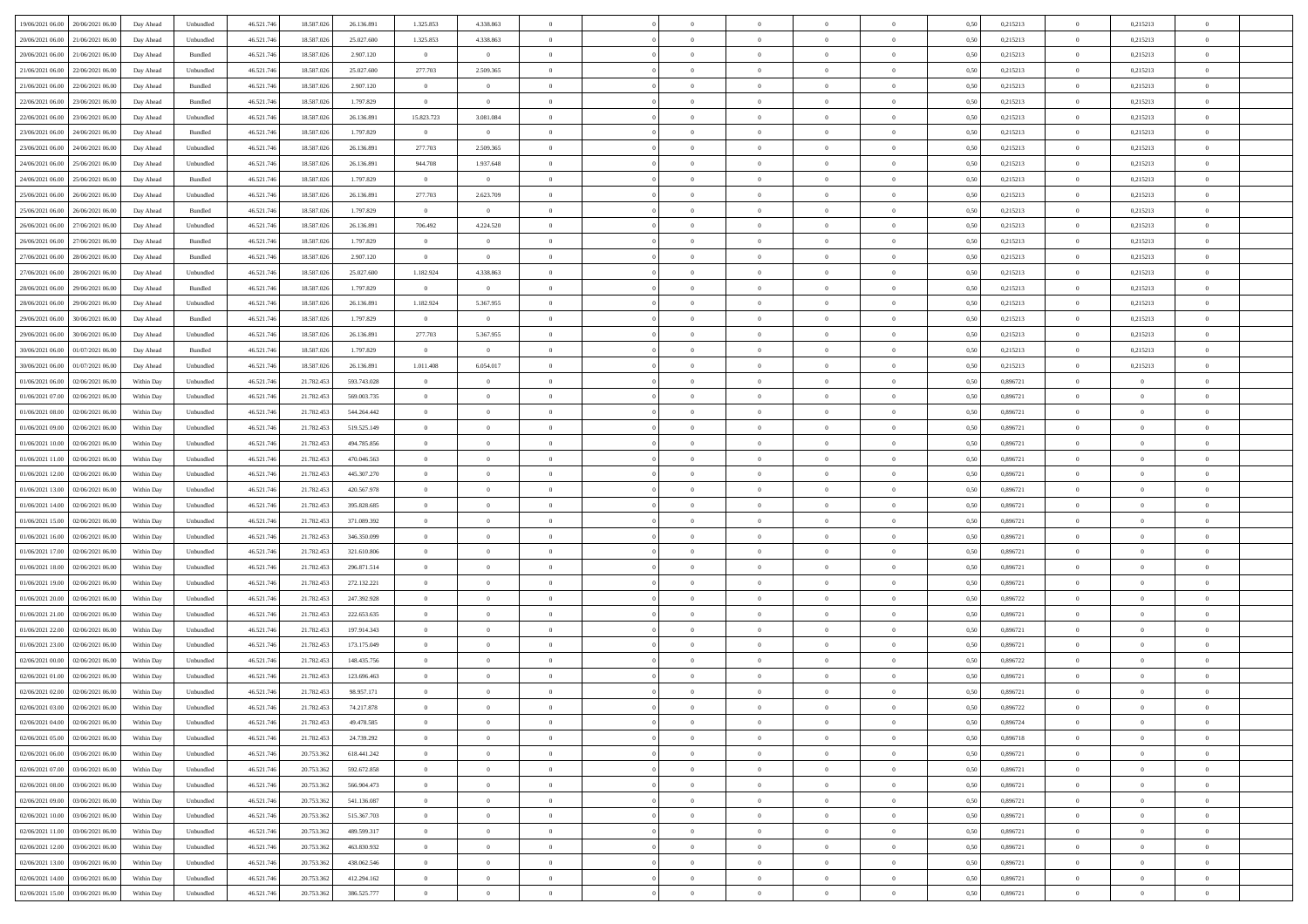| 02/06/2021 16:00 03/06/2021 06:00            | Within Day | Unbundled         | 46.521.74  | 20.753.362 | 360.757.391 | $\overline{0}$ | $\theta$       |                | $\overline{0}$ | $\bf{0}$       |                | $\bf{0}$       | 0,50 | 0,896721 | $\theta$       | $\theta$       | $\theta$       |  |
|----------------------------------------------|------------|-------------------|------------|------------|-------------|----------------|----------------|----------------|----------------|----------------|----------------|----------------|------|----------|----------------|----------------|----------------|--|
| 02/06/2021 17:00<br>03/06/2021 06:00         | Within Day | Unbundled         | 46.521.74  | 20.753.36  | 334.989.006 | $\bf{0}$       | $\overline{0}$ | $\bf{0}$       | $\overline{0}$ | $\bf{0}$       | $\overline{0}$ | $\bf{0}$       | 0,50 | 0,896721 | $\,$ 0 $\,$    | $\bf{0}$       | $\overline{0}$ |  |
| 02/06/2021 18:00<br>03/06/2021 06:00         | Within Day | Unbundled         | 46.521.746 | 20.753.362 | 309.220.621 | $\overline{0}$ | $\bf{0}$       | $\overline{0}$ | $\bf{0}$       | $\bf{0}$       | $\overline{0}$ | $\bf{0}$       | 0.50 | 0.896721 | $\bf{0}$       | $\overline{0}$ | $\overline{0}$ |  |
| 02/06/2021 19:00<br>03/06/2021 06:00         |            |                   | 46.521.74  |            |             | $\overline{0}$ | $\overline{0}$ | $\overline{0}$ | $\theta$       | $\theta$       | $\overline{0}$ | $\overline{0}$ |      | 0,896721 | $\theta$       | $\theta$       | $\overline{0}$ |  |
|                                              | Within Day | Unbundled         |            | 20.753.362 | 283.452.236 |                |                |                |                |                |                |                | 0,50 |          |                |                |                |  |
| 02/06/2021 20:00<br>03/06/2021 06.00         | Within Day | Unbundled         | 46.521.74  | 20.753.36  | 257.683.851 | $\overline{0}$ | $\theta$       | $\overline{0}$ | $\overline{0}$ | $\theta$       | $\overline{0}$ | $\bf{0}$       | 0,50 | 0,896722 | $\,$ 0 $\,$    | $\bf{0}$       | $\overline{0}$ |  |
| 02/06/2021 21:00<br>03/06/2021 06:00         | Within Day | Unbundled         | 46.521.746 | 20.753.362 | 231.915.465 | $\overline{0}$ | $\overline{0}$ | $\overline{0}$ | $\overline{0}$ | $\overline{0}$ | $\Omega$       | $\bf{0}$       | 0.50 | 0.896721 | $\,$ 0 $\,$    | $\theta$       | $\overline{0}$ |  |
| 02/06/2021 22:00<br>03/06/2021 06:00         | Within Day | Unbundled         | 46.521.74  | 20.753.362 | 206.147.081 | $\overline{0}$ | $\overline{0}$ | $\overline{0}$ | $\overline{0}$ | $\theta$       | $\overline{0}$ | $\bf{0}$       | 0,50 | 0,896721 | $\theta$       | $\theta$       | $\overline{0}$ |  |
|                                              |            |                   |            |            |             |                |                |                |                |                |                |                |      |          |                |                |                |  |
| 02/06/2021 23:00<br>03/06/2021 06.00         | Within Day | Unbundled         | 46.521.74  | 20.753.36  | 180.378.695 | $\bf{0}$       | $\overline{0}$ | $\overline{0}$ | $\overline{0}$ | $\theta$       | $\overline{0}$ | $\bf{0}$       | 0,50 | 0,896721 | $\,$ 0 $\,$    | $\bf{0}$       | $\overline{0}$ |  |
| 03/06/2021 00:00<br>03/06/2021 06:00         | Within Day | Unbundled         | 46.521.74  | 20.753.362 | 154,610,310 | $\overline{0}$ | $\bf{0}$       | $\overline{0}$ | $\bf{0}$       | $\overline{0}$ | $\overline{0}$ | $\bf{0}$       | 0.50 | 0.896722 | $\bf{0}$       | $\theta$       | $\overline{0}$ |  |
| 03/06/2021 01:00<br>03/06/2021 06:00         | Within Day | Unbundled         | 46.521.74  | 20.753.362 | 128.841.926 | $\overline{0}$ | $\bf{0}$       | $\overline{0}$ | $\overline{0}$ | $\theta$       | $\overline{0}$ | $\bf{0}$       | 0,50 | 0,896721 | $\,$ 0 $\,$    | $\theta$       | $\overline{0}$ |  |
| 03/06/2021 02:00<br>03/06/2021 06.00         | Within Day | Unbundled         | 46.521.74  | 20.753.36  | 103.073.540 | $\bf{0}$       | $\overline{0}$ | $\bf{0}$       | $\overline{0}$ | $\bf{0}$       | $\overline{0}$ | $\bf{0}$       | 0,50 | 0,896721 | $\,$ 0 $\,$    | $\bf{0}$       | $\overline{0}$ |  |
|                                              |            |                   |            |            |             |                |                |                |                |                |                |                |      |          |                |                |                |  |
| 03/06/2021 03:00<br>03/06/2021 06:00         | Within Day | Unbundled         | 46.521.746 | 20.753.362 | 77.305.155  | $\overline{0}$ | $\overline{0}$ | $\overline{0}$ | $\bf{0}$       | $\bf{0}$       | $\overline{0}$ | $\bf{0}$       | 0.50 | 0.896722 | $\bf{0}$       | $\overline{0}$ | $\overline{0}$ |  |
| 03/06/2021 04:00<br>03/06/2021 06:00         | Within Day | Unbundled         | 46.521.74  | 20.753.362 | 51.536.769  | $\overline{0}$ | $\overline{0}$ | $\overline{0}$ | $\overline{0}$ | $\theta$       | $\overline{0}$ | $\overline{0}$ | 0,50 | 0,896724 | $\theta$       | $\theta$       | $\overline{0}$ |  |
| 03/06/2021 05:00<br>03/06/2021 06.00         | Within Day | Unbundled         | 46.521.74  | 20.753.36  | 25.768.385  | $\bf{0}$       | $\theta$       | $\bf{0}$       | $\overline{0}$ | $\theta$       | $\overline{0}$ | $\bf{0}$       | 0,50 | 0,896718 | $\bf{0}$       | $\bf{0}$       | $\overline{0}$ |  |
|                                              |            |                   |            |            |             |                |                |                |                |                |                |                |      |          |                |                |                |  |
| 03/06/2021 06:00<br>04/06/2021 06:00         | Within Day | Unbundled         | 46.521.74  | 20.753.362 | 618.441.242 | $\overline{0}$ | $\overline{0}$ | $\overline{0}$ | $\bf{0}$       | $\theta$       | $\theta$       | $\bf{0}$       | 0.50 | 0,896721 | $\bf{0}$       | $\theta$       | $\overline{0}$ |  |
| 03/06/2021 07:00<br>04/06/2021 06:00         | Within Day | Unbundled         | 46.521.74  | 20.753.362 | 592.672.858 | $\overline{0}$ | $\overline{0}$ | $\overline{0}$ | $\overline{0}$ | $\overline{0}$ | $\overline{0}$ | $\bf{0}$       | 0,50 | 0,896721 | $\theta$       | $\theta$       | $\overline{0}$ |  |
| 03/06/2021 08:00<br>04/06/2021 06.00         | Within Day | Unbundled         | 46.521.74  | 20.753.36  | 566.904.473 | $\bf{0}$       | $\overline{0}$ | $\overline{0}$ | $\overline{0}$ | $\theta$       | $\overline{0}$ | $\bf{0}$       | 0,50 | 0,896721 | $\,$ 0 $\,$    | $\bf{0}$       | $\overline{0}$ |  |
| 03/06/2021 09:00<br>04/06/2021 06:00         | Within Day | Unbundled         | 46.521.74  | 20.753.362 | 541.136.087 | $\overline{0}$ | $\overline{0}$ | $\overline{0}$ | $\bf{0}$       | $\overline{0}$ | $\overline{0}$ | $\bf{0}$       | 0.50 | 0.896721 | $\bf{0}$       | $\overline{0}$ | $\overline{0}$ |  |
|                                              |            |                   |            |            |             | $\overline{0}$ | $\overline{0}$ | $\overline{0}$ | $\overline{0}$ | $\theta$       | $\overline{0}$ |                |      |          | $\,$ 0 $\,$    | $\theta$       | $\overline{0}$ |  |
| 03/06/2021 10:00<br>04/06/2021 06:00         | Within Day | Unbundled         | 46.521.74  | 20.753.362 | 515.367.703 |                |                |                |                |                |                | $\bf{0}$       | 0,50 | 0,896721 |                |                |                |  |
| 03/06/2021 11:00<br>04/06/2021 06.00         | Within Day | Unbundled         | 46.521.74  | 20.753.36  | 489.599.317 | $\bf{0}$       | $\overline{0}$ | $\bf{0}$       | $\bf{0}$       | $\overline{0}$ | $\overline{0}$ | $\bf{0}$       | 0,50 | 0,896721 | $\,$ 0 $\,$    | $\bf{0}$       | $\overline{0}$ |  |
| 03/06/2021 12:00<br>04/06/2021 06:00         | Within Day | Unbundled         | 46.521.746 | 20.753.362 | 463.830.932 | $\overline{0}$ | $\bf{0}$       | $\overline{0}$ | $\bf{0}$       | $\bf{0}$       | $\overline{0}$ | $\bf{0}$       | 0.50 | 0.896721 | $\bf{0}$       | $\overline{0}$ | $\overline{0}$ |  |
| 03/06/2021 13:00<br>04/06/2021 06:00         | Within Day | Unbundled         | 46.521.74  | 20.753.362 | 438.062.546 | $\overline{0}$ | $\overline{0}$ | $\overline{0}$ | $\theta$       | $\theta$       | $\overline{0}$ | $\bf{0}$       | 0,50 | 0,896721 | $\theta$       | $\theta$       | $\overline{0}$ |  |
|                                              |            |                   |            |            |             |                | $\overline{0}$ |                |                |                |                |                |      |          |                |                | $\overline{0}$ |  |
| 03/06/2021 14:00<br>04/06/2021 06.00         | Within Day | Unbundled         | 46.521.74  | 20.753.36  | 412.294.162 | $\bf{0}$       |                | $\bf{0}$       | $\overline{0}$ | $\theta$       | $\overline{0}$ | $\bf{0}$       | 0,50 | 0,896721 | $\,$ 0 $\,$    | $\bf{0}$       |                |  |
| 03/06/2021 15:00<br>04/06/2021 06:00         | Within Day | Unbundled         | 46.521.74  | 20.753.362 | 386.525.777 | $\overline{0}$ | $\overline{0}$ | $\overline{0}$ | $\overline{0}$ | $\overline{0}$ | $\Omega$       | $\bf{0}$       | 0.50 | 0.896721 | $\,$ 0 $\,$    | $\theta$       | $\overline{0}$ |  |
| 03/06/2021 16:00<br>04/06/2021 06.00         | Within Day | Unbundled         | 46.521.74  | 20.753.362 | 360.757.391 | $\overline{0}$ | $\overline{0}$ | $\overline{0}$ | $\overline{0}$ | $\theta$       | $\overline{0}$ | $\bf{0}$       | 0,50 | 0,896721 | $\theta$       | $\theta$       | $\overline{0}$ |  |
| 03/06/2021 17:00<br>04/06/2021 06.00         | Within Day | Unbundled         | 46.521.74  | 20.753.36  | 334.989.006 | $\bf{0}$       | $\theta$       | $\overline{0}$ | $\overline{0}$ | $\theta$       | $\overline{0}$ | $\bf{0}$       | 0,50 | 0,896721 | $\,$ 0 $\,$    | $\bf{0}$       | $\overline{0}$ |  |
| 04/06/2021 06:00                             |            | Unbundled         | 46.521.74  | 20.753.362 | 309.220.621 |                | $\bf{0}$       | $\overline{0}$ |                | $\overline{0}$ | $\overline{0}$ |                | 0.50 | 0.896721 | $\bf{0}$       | $\overline{0}$ | $\overline{0}$ |  |
| 03/06/2021 18:00                             | Within Day |                   |            |            |             | $\overline{0}$ |                |                | $\bf{0}$       |                |                | $\bf{0}$       |      |          |                |                |                |  |
| 03/06/2021 19:00<br>04/06/2021 06:00         | Within Day | Unbundled         | 46.521.74  | 20.753.362 | 283.452.236 | $\overline{0}$ | $\overline{0}$ | $\overline{0}$ | $\overline{0}$ | $\theta$       | $\overline{0}$ | $\bf{0}$       | 0,50 | 0,896721 | $\theta$       | $\theta$       | $\overline{0}$ |  |
| 03/06/2021 20:00<br>04/06/2021 06.00         | Within Day | Unbundled         | 46.521.74  | 20.753.36  | 257.683.851 | $\bf{0}$       | $\bf{0}$       | $\bf{0}$       | $\bf{0}$       | $\overline{0}$ | $\overline{0}$ | $\bf{0}$       | 0,50 | 0,896722 | $\,$ 0 $\,$    | $\bf{0}$       | $\overline{0}$ |  |
| 03/06/2021 21:00<br>04/06/2021 06:00         | Within Day | Unbundled         | 46.521.746 | 20.753.362 | 231.915.465 | $\overline{0}$ | 5.145.461      | $\overline{0}$ | $\bf{0}$       | $\bf{0}$       | $\overline{0}$ | $\bf{0}$       | 0.50 | 0.896721 | $\bf{0}$       | $\overline{0}$ | $\overline{0}$ |  |
| 03/06/2021 22:00<br>04/06/2021 06:00         | Within Day | Unbundled         | 46.521.74  | 25.898.823 | 201.573.337 | $\overline{0}$ | 8.575.769      | $\overline{0}$ | $\overline{0}$ | $\theta$       | $\overline{0}$ | $\bf{0}$       | 0.5( | 0,896721 | $\theta$       | $\theta$       | $\overline{0}$ |  |
|                                              |            |                   |            |            |             |                |                |                |                |                |                |                |      |          |                |                |                |  |
| 03/06/2021 23:00<br>04/06/2021 06.00         | Within Day | Unbundled         | 46.521.74  | 34.474.59  | 168.872.871 | $\bf{0}$       | $\theta$       | $\bf{0}$       | $\overline{0}$ | $\overline{0}$ | $\overline{0}$ | $\bf{0}$       | 0,50 | 0,896721 | $\,$ 0 $\,$    | $\bf{0}$       | $\overline{0}$ |  |
| 04/06/2021 00:00<br>04/06/2021 06:00         | Within Day | Unbundled         | 46.521.746 | 34.474.592 | 144,748,176 | $\overline{0}$ | $\overline{0}$ | $\overline{0}$ | $\bf{0}$       | $\bf{0}$       | $\Omega$       | $\bf{0}$       | 0.50 | 0,896722 | $\,$ 0 $\,$    | $\theta$       | $\overline{0}$ |  |
| 04/06/2021 01:00<br>04/06/2021 06:00         | Within Dav | Unbundled         | 46.521.74  | 34.474.592 | 120.623.479 | $\overline{0}$ | $\overline{0}$ | $\Omega$       | $\overline{0}$ | $\theta$       | $\overline{0}$ | $\overline{0}$ | 0.5( | 0,896721 | $\theta$       | $\theta$       | $\overline{0}$ |  |
| 04/06/2021 02:00<br>04/06/2021 06.00         | Within Day | Unbundled         | 46.521.74  | 34.474.59  | 96.498.784  | $\bf{0}$       | $\overline{0}$ | $\bf{0}$       | $\overline{0}$ | $\bf{0}$       | $\overline{0}$ | $\bf{0}$       | 0,50 | 0,896721 | $\,$ 0 $\,$    | $\bf{0}$       | $\overline{0}$ |  |
|                                              |            |                   |            |            |             |                |                |                |                |                |                |                |      |          |                |                |                |  |
| 04/06/2021 03:00<br>04/06/2021 06:00         | Within Day | Unbundled         | 46.521.74  | 34.474.59  | 72.374.087  | $\overline{0}$ | $\bf{0}$       | $\overline{0}$ | $\bf{0}$       | $\overline{0}$ | $\overline{0}$ | $\bf{0}$       | 0.50 | 0.896722 | $\bf{0}$       | $\overline{0}$ | $\overline{0}$ |  |
| 04/06/2021 04:00<br>04/06/2021 06:00         | Within Dav | Unbundled         | 46.521.74  | 34.474.592 | 48.249.392  | $\overline{0}$ | $\overline{0}$ | $\overline{0}$ | $\overline{0}$ | $\overline{0}$ | $\overline{0}$ | $\overline{0}$ | 0.50 | 0,896724 | $\theta$       | $\theta$       | $\overline{0}$ |  |
| 04/06/2021 05:00<br>04/06/2021 06.00         | Within Day | Unbundled         | 46.521.74  | 34.474.59  | 24.124.695  | $\bf{0}$       | $\bf{0}$       | $\bf{0}$       | $\bf{0}$       | $\overline{0}$ | $\overline{0}$ | $\bf{0}$       | 0,50 | 0,896718 | $\,$ 0 $\,$    | $\bf{0}$       | $\overline{0}$ |  |
| 04/06/2021 06:00<br>05/06/2021 06:00         | Within Day | Unbundled         | 46.521.746 | 20.753.362 | 618.441.242 | $\overline{0}$ | $\bf{0}$       | $\overline{0}$ | $\bf{0}$       | $\bf{0}$       | $\overline{0}$ | $\bf{0}$       | 0.50 | 0.896721 | $\bf{0}$       | $\overline{0}$ | $\overline{0}$ |  |
|                                              |            |                   |            |            |             |                |                |                |                |                |                |                |      |          |                |                |                |  |
| 04/06/2021 07:00<br>05/06/2021 06:00         | Within Day | Unbundled         | 46.521.74  | 20.753.362 | 592.672.858 | $\overline{0}$ | $\overline{0}$ | $\Omega$       | $\overline{0}$ | $\theta$       | $\overline{0}$ | $\bf{0}$       | 0.50 | 0,896721 | $\theta$       | $\theta$       | $\overline{0}$ |  |
| 04/06/2021 08:00<br>05/06/2021 06.00         | Within Day | Unbundled         | 46.521.74  | 20.753.36  | 566.904.473 | $\bf{0}$       | $\overline{0}$ | $\bf{0}$       | $\overline{0}$ | $\overline{0}$ | $\overline{0}$ | $\bf{0}$       | 0,50 | 0,896721 | $\,$ 0 $\,$    | $\bf{0}$       | $\overline{0}$ |  |
| 04/06/2021 09:00<br>05/06/2021 06:00         | Within Day | Unbundled         | 46.521.74  | 20.753.362 | 541.136.087 | $\overline{0}$ | $\overline{0}$ | $\Omega$       | $\overline{0}$ | $\theta$       | $\theta$       | $\bf{0}$       | 0.50 | 0,896721 | $\bf{0}$       | $\theta$       | $\overline{0}$ |  |
| 04/06/2021 10:00<br>05/06/2021 06:00         | Within Dav | Unbundled         | 46.521.74  | 20.753.362 | 515.367.703 | $\overline{0}$ | $\overline{0}$ | $\Omega$       | $\overline{0}$ | $\theta$       | $\Omega$       | $\overline{0}$ | 0.5( | 0,896721 | $\theta$       | $\theta$       | $\overline{0}$ |  |
|                                              |            |                   |            |            |             |                |                |                |                |                |                |                |      |          |                |                |                |  |
| 04/06/2021 11:00<br>05/06/2021 06:00         | Within Day | Unbundled         | 46.521.74  | 20.753.36  | 489.599.317 | $\bf{0}$       | $\bf{0}$       | $\overline{0}$ | $\bf{0}$       | $\bf{0}$       | $\overline{0}$ | $\bf{0}$       | 0,50 | 0,896721 | $\,$ 0 $\,$    | $\bf{0}$       | $\overline{0}$ |  |
| $04/06/2021\ 12.00 \qquad 05/06/2021\ 06.00$ | Within Day | ${\sf Unbundred}$ | 46.521.746 | 20.753.362 | 463.830.932 | $\overline{0}$ | $\Omega$       |                | $\Omega$       |                |                |                | 0,50 | 0,896721 | $\theta$       | $\overline{0}$ |                |  |
| 04/06/2021 13:00 05/06/2021 06:00            | Within Day | Unbundled         | 46.521.746 | 20.753.362 | 438.062.546 | $\overline{0}$ | $\theta$       | $\Omega$       | $\theta$       | $\overline{0}$ | $\overline{0}$ | $\bf{0}$       | 0,50 | 0,896721 | $\theta$       | $\theta$       | $\overline{0}$ |  |
| 04/06/2021 14:00<br>05/06/2021 06:00         | Within Day | Unbundled         | 46.521.74  | 20.753.362 | 412.294.162 | $\overline{0}$ | $\bf{0}$       | $\overline{0}$ | $\overline{0}$ | $\bf{0}$       | $\overline{0}$ | $\bf{0}$       | 0,50 | 0,896721 | $\bf{0}$       | $\overline{0}$ | $\bf{0}$       |  |
|                                              |            |                   |            |            |             |                |                |                |                |                |                |                |      |          |                |                |                |  |
| 04/06/2021 15:00  05/06/2021 06:00           | Within Day | Unbundled         | 46.521.746 | 20.753.362 | 386.525.777 | $\overline{0}$ | $\bf{0}$       | $\overline{0}$ | $\overline{0}$ | $\overline{0}$ | $\overline{0}$ | $\,$ 0 $\,$    | 0.50 | 0.896721 | $\overline{0}$ | $\bf{0}$       | $\,$ 0 $\,$    |  |
| 04/06/2021 16:00  05/06/2021 06:00           | Within Day | Unbundled         | 46.521.746 | 20.753.362 | 360.757.391 | $\overline{0}$ | $\overline{0}$ | $\overline{0}$ | $\overline{0}$ | $\overline{0}$ | $\overline{0}$ | $\bf{0}$       | 0,50 | 0,896721 | $\theta$       | $\theta$       | $\overline{0}$ |  |
| 04/06/2021 17:00<br>05/06/2021 06:00         | Within Day | Unbundled         | 46.521.74  | 20.753.362 | 334.989.006 | $\overline{0}$ | $\bf{0}$       | $\overline{0}$ | $\bf{0}$       | $\overline{0}$ | $\bf{0}$       | $\bf{0}$       | 0,50 | 0,896721 | $\bf{0}$       | $\bf{0}$       | $\overline{0}$ |  |
| 05/06/2021 06:00<br>04/06/2021 18:00         | Within Day | Unbundled         | 46.521.746 | 20.753.362 | 309.220.621 | $\overline{0}$ | $\bf{0}$       | $\overline{0}$ | $\overline{0}$ | $\overline{0}$ | $\overline{0}$ | $\bf{0}$       | 0.50 | 0,896721 | $\,$ 0 $\,$    | $\theta$       | $\overline{0}$ |  |
|                                              |            |                   |            |            |             |                |                |                |                |                |                |                |      |          |                |                |                |  |
| 04/06/2021 19:00<br>05/06/2021 06:00         | Within Dav | Unbundled         | 46.521.746 | 20.753.362 | 283.452.236 | $\overline{0}$ | $\overline{0}$ | $\overline{0}$ | $\overline{0}$ | $\overline{0}$ | $\overline{0}$ | $\bf{0}$       | 0.50 | 0,896721 | $\overline{0}$ | $\theta$       | $\overline{0}$ |  |
| 04/06/2021 20:00<br>05/06/2021 06:00         | Within Day | Unbundled         | 46.521.74  | 20.753.36  | 257.683.851 | $\overline{0}$ | $\overline{0}$ | $\overline{0}$ | $\overline{0}$ | $\overline{0}$ | $\overline{0}$ | $\bf{0}$       | 0,50 | 0,896722 | $\bf{0}$       | $\bf{0}$       | $\overline{0}$ |  |
| 04/06/2021 21:00  05/06/2021 06:00           | Within Day | Unbundled         | 46.521.746 | 20.753.362 | 231.915.465 | $\overline{0}$ | $\overline{0}$ | $\overline{0}$ | $\overline{0}$ | $\bf{0}$       | $\overline{0}$ | $\bf{0}$       | 0.50 | 0.896721 | $\overline{0}$ | $\,$ 0 $\,$    | $\,$ 0         |  |
| 04/06/2021 22:00 05/06/2021 06:00            | Within Dav | Unbundled         | 46.521.746 | 20.753.362 | 206.147.081 | $\overline{0}$ | $\overline{0}$ | $\overline{0}$ | $\overline{0}$ | $\overline{0}$ | $\overline{0}$ | $\bf{0}$       | 0,50 | 0,896721 | $\overline{0}$ | $\theta$       | $\overline{0}$ |  |
|                                              |            |                   |            |            |             |                |                |                |                |                |                |                |      |          |                |                |                |  |
| 04/06/2021 23:00<br>05/06/2021 06:00         | Within Day | Unbundled         | 46.521.74  | 20.753.36  | 180.378.695 | $\overline{0}$ | $\bf{0}$       | $\overline{0}$ | $\bf{0}$       | $\overline{0}$ | $\bf{0}$       | $\bf{0}$       | 0,50 | 0,896721 | $\bf{0}$       | $\bf{0}$       | $\overline{0}$ |  |
| 05/06/2021 00:00 05/06/2021 06:00            | Within Day | Unbundled         | 46.521.746 | 20.753.362 | 154.610.310 | $\overline{0}$ | $\bf{0}$       | $\overline{0}$ | $\overline{0}$ | $\,$ 0 $\,$    | $\overline{0}$ | $\bf{0}$       | 0,50 | 0,896722 | $\overline{0}$ | $\,$ 0 $\,$    | $\,$ 0 $\,$    |  |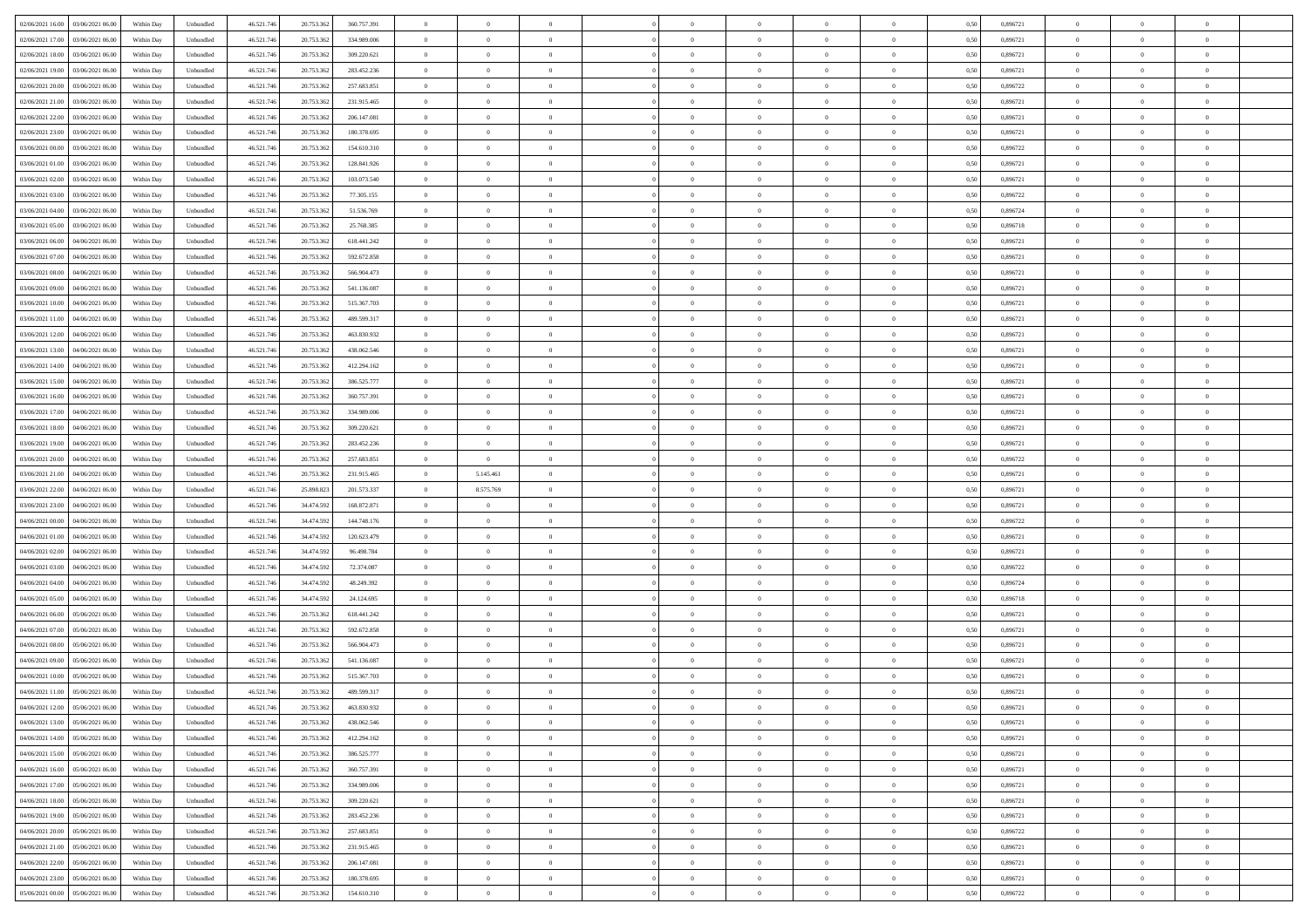| 05/06/2021 01:00  05/06/2021 06:00           | Within Day | Unbundled         | 46.521.74  | 20.753.362 | 128.841.926 | $\overline{0}$ | $\theta$       |                | $\overline{0}$ | $\bf{0}$       |                | $\bf{0}$       | 0,50 | 0,896721 | $\theta$       | $\theta$       | $\theta$       |  |
|----------------------------------------------|------------|-------------------|------------|------------|-------------|----------------|----------------|----------------|----------------|----------------|----------------|----------------|------|----------|----------------|----------------|----------------|--|
| 05/06/2021 02:00<br>05/06/2021 06.00         | Within Day | Unbundled         | 46.521.74  | 20.753.36  | 103.073.540 | $\bf{0}$       | $\overline{0}$ | $\overline{0}$ | $\overline{0}$ | $\theta$       | $\overline{0}$ | $\bf{0}$       | 0,50 | 0,896721 | $\,$ 0 $\,$    | $\bf{0}$       | $\overline{0}$ |  |
| 05/06/2021 03:00<br>05/06/2021 06:00         | Within Day | Unbundled         | 46.521.746 | 20.753.362 | 77.305.155  | $\overline{0}$ | $\bf{0}$       | $\overline{0}$ | $\bf{0}$       | $\bf{0}$       | $\overline{0}$ | $\bf{0}$       | 0.50 | 0,896722 | $\bf{0}$       | $\overline{0}$ | $\overline{0}$ |  |
| 05/06/2021 04:00<br>05/06/2021 06:00         | Within Day | Unbundled         | 46.521.74  | 20.753.362 | 51.536.769  | $\overline{0}$ | $\overline{0}$ | $\overline{0}$ | $\theta$       | $\theta$       | $\overline{0}$ | $\overline{0}$ | 0,50 | 0,896724 | $\theta$       | $\theta$       | $\overline{0}$ |  |
| 05/06/2021 05:00<br>05/06/2021 06.00         | Within Day | Unbundled         | 46.521.74  | 20.753.36  | 25.768.385  | $\overline{0}$ | $\theta$       | $\overline{0}$ | $\overline{0}$ | $\theta$       | $\overline{0}$ | $\bf{0}$       | 0,50 | 0,896718 | $\,$ 0 $\,$    | $\theta$       | $\overline{0}$ |  |
| 05/06/2021 06:00<br>06/06/2021 06:00         | Within Day | Unbundled         | 46.521.746 | 20.181.643 | 632.162.474 | $\overline{0}$ | $\overline{0}$ | $\overline{0}$ | $\overline{0}$ | $\overline{0}$ | $\Omega$       | $\bf{0}$       | 0.50 | 0,896721 | $\bf{0}$       | $\theta$       | $\overline{0}$ |  |
| 05/06/2021 07:00<br>06/06/2021 06:00         | Within Day | Unbundled         | 46.521.74  | 20.181.643 | 605.822.371 | $\overline{0}$ | $\overline{0}$ | $\overline{0}$ | $\overline{0}$ | $\theta$       | $\overline{0}$ | $\bf{0}$       | 0,50 | 0,896721 | $\theta$       | $\theta$       | $\overline{0}$ |  |
|                                              |            |                   |            |            |             | $\overline{0}$ | $\overline{0}$ | $\overline{0}$ | $\overline{0}$ | $\theta$       | $\overline{0}$ |                |      |          | $\,$ 0 $\,$    | $\bf{0}$       | $\overline{0}$ |  |
| 05/06/2021 08:00<br>06/06/2021 06.00         | Within Day | Unbundled         | 46.521.74  | 20.181.64  | 579.482.267 |                |                |                |                |                |                | $\bf{0}$       | 0,50 | 0,896721 |                |                |                |  |
| 05/06/2021 09:00<br>06/06/2021 06:00         | Within Day | Unbundled         | 46.521.74  | 20.181.643 | 553.142.164 | $\overline{0}$ | $\overline{0}$ | $\overline{0}$ | $\bf{0}$       | $\overline{0}$ | $\overline{0}$ | $\bf{0}$       | 0.50 | 0.896721 | $\bf{0}$       | $\theta$       | $\overline{0}$ |  |
| 05/06/2021 10:00<br>06/06/2021 06:00         | Within Day | Unbundled         | 46.521.74  | 20.181.643 | 526.802.061 | $\overline{0}$ | $\bf{0}$       | $\overline{0}$ | $\overline{0}$ | $\theta$       | $\overline{0}$ | $\bf{0}$       | 0,50 | 0,896721 | $\,$ 0 $\,$    | $\theta$       | $\overline{0}$ |  |
| 05/06/2021 11:00<br>06/06/2021 06.00         | Within Day | Unbundled         | 46.521.74  | 20.181.64  | 500.461.958 | $\bf{0}$       | $\overline{0}$ | $\bf{0}$       | $\overline{0}$ | $\bf{0}$       | $\overline{0}$ | $\bf{0}$       | 0,50 | 0,896721 | $\,$ 0 $\,$    | $\bf{0}$       | $\overline{0}$ |  |
| 05/06/2021 12:00<br>06/06/2021 06:00         | Within Day | Unbundled         | 46.521.746 | 20.181.643 | 474.121.855 | $\overline{0}$ | $\overline{0}$ | $\overline{0}$ | $\bf{0}$       | $\bf{0}$       | $\overline{0}$ | $\bf{0}$       | 0.50 | 0.896721 | $\bf{0}$       | $\overline{0}$ | $\overline{0}$ |  |
| 05/06/2021 13:00<br>06/06/2021 06:00         | Within Day | Unbundled         | 46.521.74  | 20.181.643 | 447.781.751 | $\overline{0}$ | $\overline{0}$ | $\overline{0}$ | $\overline{0}$ | $\theta$       | $\overline{0}$ | $\overline{0}$ | 0,50 | 0,896721 | $\theta$       | $\theta$       | $\overline{0}$ |  |
| 05/06/2021 14:00<br>06/06/2021 06.00         | Within Day | Unbundled         | 46.521.74  | 20.181.64  | 421.441.649 | $\bf{0}$       | $\theta$       | $\bf{0}$       | $\overline{0}$ | $\theta$       | $\overline{0}$ | $\bf{0}$       | 0,50 | 0,896721 | $\bf{0}$       | $\bf{0}$       | $\overline{0}$ |  |
| 05/06/2021 15:00<br>06/06/2021 06:00         | Within Day | Unbundled         | 46.521.74  | 20.181.643 | 395.101.546 | $\overline{0}$ | $\overline{0}$ | $\overline{0}$ | $\bf{0}$       | $\theta$       | $\theta$       | $\bf{0}$       | 0.50 | 0,896721 | $\bf{0}$       | $\theta$       | $\overline{0}$ |  |
| 05/06/2021 16:00<br>06/06/2021 06:00         | Within Day | Unbundled         | 46.521.74  | 20.181.643 | 368.761.443 | $\overline{0}$ | $\overline{0}$ | $\overline{0}$ | $\overline{0}$ | $\theta$       | $\overline{0}$ | $\bf{0}$       | 0,50 | 0,896721 | $\theta$       | $\theta$       | $\overline{0}$ |  |
| 05/06/2021 17:00<br>06/06/2021 06.00         | Within Day | Unbundled         | 46.521.74  | 20.181.64  | 342.421.340 | $\bf{0}$       | $\overline{0}$ | $\overline{0}$ | $\overline{0}$ | $\theta$       | $\overline{0}$ | $\bf{0}$       | 0,50 | 0,896721 | $\,$ 0 $\,$    | $\theta$       | $\overline{0}$ |  |
| 05/06/2021 18:00<br>06/06/2021 06:00         | Within Day | Unbundled         | 46.521.74  | 20.181.643 | 316.081.236 | $\overline{0}$ | $\overline{0}$ | $\overline{0}$ | $\bf{0}$       | $\overline{0}$ | $\overline{0}$ | $\bf{0}$       | 0.50 | 0.896721 | $\bf{0}$       | $\overline{0}$ | $\overline{0}$ |  |
| 05/06/2021 19:00<br>06/06/2021 06:00         | Within Day | Unbundled         | 46.521.74  | 20.181.643 | 289.741.133 | $\overline{0}$ | $\overline{0}$ | $\overline{0}$ | $\overline{0}$ | $\theta$       | $\overline{0}$ | $\bf{0}$       | 0,50 | 0,896721 | $\,$ 0 $\,$    | $\theta$       | $\overline{0}$ |  |
|                                              |            |                   |            |            |             |                | $\overline{0}$ |                |                |                | $\overline{0}$ |                |      |          |                |                |                |  |
| 05/06/2021 20:00<br>06/06/2021 06.00         | Within Day | Unbundled         | 46.521.74  | 20.181.64  | 263.401.030 | $\bf{0}$       |                | $\bf{0}$       | $\bf{0}$       | $\overline{0}$ |                | $\bf{0}$       | 0,50 | 0,896722 | $\,$ 0 $\,$    | $\bf{0}$       | $\overline{0}$ |  |
| 05/06/2021 21:00<br>06/06/2021 06:00         | Within Day | Unbundled         | 46.521.746 | 20.181.643 | 237.060.927 | $\overline{0}$ | $\bf{0}$       | $\overline{0}$ | $\bf{0}$       | $\bf{0}$       | $\overline{0}$ | $\bf{0}$       | 0.50 | 0.896721 | $\bf{0}$       | $\overline{0}$ | $\overline{0}$ |  |
| 05/06/2021 22.00<br>06/06/2021 06:00         | Within Day | Unbundled         | 46.521.74  | 20.181.643 | 210.720.825 | $\overline{0}$ | $\overline{0}$ | $\overline{0}$ | $\overline{0}$ | $\theta$       | $\overline{0}$ | $\bf{0}$       | 0,50 | 0,896721 | $\theta$       | $\theta$       | $\overline{0}$ |  |
| 05/06/2021 23:00<br>06/06/2021 06.00         | Within Day | Unbundled         | 46.521.74  | 20.181.64  | 184.380.721 | $\bf{0}$       | $\overline{0}$ | $\bf{0}$       | $\overline{0}$ | $\theta$       | $\overline{0}$ | $\bf{0}$       | 0,50 | 0,896721 | $\,$ 0 $\,$    | $\bf{0}$       | $\overline{0}$ |  |
| 06/06/2021 00:00<br>06/06/2021 06:00         | Within Day | Unbundled         | 46.521.74  | 20.181.643 | 158,040,618 | $\overline{0}$ | $\overline{0}$ | $\overline{0}$ | $\overline{0}$ | $\overline{0}$ | $\Omega$       | $\bf{0}$       | 0.50 | 0.896722 | $\,$ 0 $\,$    | $\theta$       | $\overline{0}$ |  |
| 06/06/2021 01:00<br>06/06/2021 06:00         | Within Day | Unbundled         | 46.521.74  | 20.181.643 | 131.700.515 | $\overline{0}$ | $\overline{0}$ | $\overline{0}$ | $\overline{0}$ | $\theta$       | $\overline{0}$ | $\bf{0}$       | 0,50 | 0,896721 | $\theta$       | $\theta$       | $\overline{0}$ |  |
| 06/06/2021 02:00<br>06/06/2021 06.00         | Within Day | Unbundled         | 46.521.74  | 20.181.64  | 105.360.412 | $\overline{0}$ | $\theta$       | $\overline{0}$ | $\overline{0}$ | $\theta$       | $\overline{0}$ | $\bf{0}$       | 0,50 | 0,896721 | $\,$ 0 $\,$    | $\bf{0}$       | $\overline{0}$ |  |
| 06/06/2021 03:00<br>06/06/2021 06:00         | Within Day | Unbundled         | 46.521.74  | 20.181.643 | 79.020.309  | $\overline{0}$ | $\bf{0}$       | $\overline{0}$ | $\bf{0}$       | $\overline{0}$ | $\overline{0}$ | $\bf{0}$       | 0.50 | 0.896722 | $\bf{0}$       | $\theta$       | $\overline{0}$ |  |
| 06/06/2021 04:00<br>06/06/2021 06:00         | Within Day | Unbundled         | 46.521.74  | 20.181.643 | 52.680.205  | $\overline{0}$ | $\overline{0}$ | $\overline{0}$ | $\overline{0}$ | $\theta$       | $\overline{0}$ | $\bf{0}$       | 0,50 | 0,896724 | $\theta$       | $\theta$       | $\overline{0}$ |  |
| 06/06/2021 05:00<br>06/06/2021 06.00         | Within Day | Unbundled         | 46.521.74  | 20.181.64  | 26.340.102  | $\bf{0}$       | $\bf{0}$       | $\bf{0}$       | $\bf{0}$       | $\overline{0}$ | $\overline{0}$ | $\bf{0}$       | 0,50 | 0,896718 | $\,$ 0 $\,$    | $\bf{0}$       | $\overline{0}$ |  |
| 06/06/2021 06:00<br>07/06/2021 06:00         | Within Day | Unbundled         | 46.521.74  | 20.181.643 | 632.162.474 | $\overline{0}$ | $\bf{0}$       | $\overline{0}$ | $\bf{0}$       | $\bf{0}$       | $\overline{0}$ | $\bf{0}$       | 0.50 | 0.896721 | $\bf{0}$       | $\overline{0}$ | $\overline{0}$ |  |
| 06/06/2021 07:00<br>07/06/2021 06:00         | Within Day | Unbundled         | 46.521.74  | 20.181.643 | 605.822.371 | $\overline{0}$ | $\overline{0}$ | $\overline{0}$ | $\overline{0}$ | $\theta$       | $\overline{0}$ | $\bf{0}$       | 0.5( | 0,896721 | $\theta$       | $\theta$       | $\overline{0}$ |  |
|                                              |            |                   |            |            |             |                | $\overline{0}$ |                | $\overline{0}$ | $\theta$       | $\overline{0}$ | $\bf{0}$       |      |          | $\,$ 0 $\,$    | $\bf{0}$       | $\overline{0}$ |  |
| 06/06/2021 08:00<br>07/06/2021 06.00         | Within Day | Unbundled         | 46.521.74  | 20.181.64  | 579.482.267 | $\bf{0}$       |                | $\bf{0}$       |                |                |                |                | 0,50 | 0,896721 |                |                |                |  |
| 06/06/2021 09:00<br>07/06/2021 06.00         | Within Day | Unbundled         | 46.521.74  | 20.181.64  | 553.142.164 | $\overline{0}$ | $\overline{0}$ | $\overline{0}$ | $\bf{0}$       | $\theta$       | $\Omega$       | $\bf{0}$       | 0.50 | 0,896721 | $\,$ 0 $\,$    | $\overline{0}$ | $\overline{0}$ |  |
| 06/06/2021 11:00<br>07/06/2021 06:00         | Within Dav | Unbundled         | 46.521.74  | 20.181.643 | 500.461.958 | $\overline{0}$ | $\theta$       | $\Omega$       | $\overline{0}$ | $\theta$       | $\overline{0}$ | $\overline{0}$ | 0.5( | 0,896721 | $\theta$       | $\theta$       | $\overline{0}$ |  |
| 06/06/2021 12:00<br>07/06/2021 06.00         | Within Day | Unbundled         | 46.521.74  | 20.181.64  | 474.121.855 | $\bf{0}$       | $\overline{0}$ | $\bf{0}$       | $\overline{0}$ | $\bf{0}$       | $\overline{0}$ | $\bf{0}$       | 0,50 | 0,896721 | $\,$ 0 $\,$    | $\bf{0}$       | $\overline{0}$ |  |
| 06/06/2021 13:00<br>07/06/2021 06:00         | Within Day | Unbundled         | 46.521.74  | 20.181.643 | 447.781.751 | $\overline{0}$ | $\overline{0}$ | $\overline{0}$ | $\bf{0}$       | $\overline{0}$ | $\overline{0}$ | $\bf{0}$       | 0.50 | 0.896721 | $\bf{0}$       | $\overline{0}$ | $\overline{0}$ |  |
| 06/06/2021 14:00<br>07/06/2021 06:00         | Within Dav | Unbundled         | 46.521.74  | 20.181.643 | 421.441.649 | $\overline{0}$ | $\overline{0}$ | $\overline{0}$ | $\overline{0}$ | $\overline{0}$ | $\overline{0}$ | $\overline{0}$ | 0.50 | 0,896721 | $\theta$       | $\theta$       | $\overline{0}$ |  |
| 06/06/2021 15:00<br>07/06/2021 06.00         | Within Day | Unbundled         | 46.521.74  | 20.181.64  | 395.101.546 | $\bf{0}$       | $\bf{0}$       | $\bf{0}$       | $\bf{0}$       | $\overline{0}$ | $\overline{0}$ | $\bf{0}$       | 0,50 | 0,896721 | $\,$ 0 $\,$    | $\bf{0}$       | $\overline{0}$ |  |
| 06/06/2021 16:00<br>07/06/2021 06:00         | Within Day | Unbundled         | 46.521.746 | 20.181.643 | 368,761,443 | $\overline{0}$ | $\bf{0}$       | $\overline{0}$ | $\bf{0}$       | $\bf{0}$       | $\overline{0}$ | $\bf{0}$       | 0.50 | 0.896721 | $\bf{0}$       | $\overline{0}$ | $\overline{0}$ |  |
| 06/06/2021 17:00<br>07/06/2021 06:00         | Within Dav | Unbundled         | 46.521.74  | 20.181.643 | 342.421.340 | $\overline{0}$ | $\overline{0}$ | $\Omega$       | $\overline{0}$ | $\theta$       | $\overline{0}$ | $\overline{0}$ | 0.50 | 0,896721 | $\theta$       | $\theta$       | $\overline{0}$ |  |
| 06/06/2021 18:00<br>07/06/2021 06.00         | Within Day | Unbundled         | 46.521.74  | 20.181.64  | 316.081.236 | $\bf{0}$       | $\overline{0}$ | $\bf{0}$       | $\overline{0}$ | $\theta$       | $\overline{0}$ | $\bf{0}$       | 0,50 | 0,896721 | $\,$ 0 $\,$    | $\bf{0}$       | $\overline{0}$ |  |
| 06/06/2021 19:00<br>07/06/2021 06.00         | Within Day | Unbundled         | 46.521.74  | 20.181.64  | 289.741.133 | $\overline{0}$ | $\overline{0}$ | $\Omega$       | $\overline{0}$ | $\theta$       | $\theta$       | $\overline{0}$ | 0.50 | 0,896721 | $\bf{0}$       | $\overline{0}$ | $\overline{0}$ |  |
| 06/06/2021 20:00<br>07/06/2021 06:00         | Within Dav | Unbundled         | 46.521.74  | 20.181.643 | 263.401.030 | $\overline{0}$ | $\overline{0}$ | $\Omega$       | $\overline{0}$ | $\theta$       | $\Omega$       | $\overline{0}$ | 0.5( | 0,896722 | $\theta$       | $\theta$       | $\overline{0}$ |  |
| 06/06/2021 21:00<br>07/06/2021 06:00         | Within Day | Unbundled         | 46.521.74  | 20.181.64  | 237.060.927 | $\bf{0}$       | $\bf{0}$       | $\overline{0}$ | $\bf{0}$       | $\bf{0}$       | $\overline{0}$ | $\bf{0}$       | 0,50 | 0,896721 | $\,$ 0 $\,$    | $\bf{0}$       | $\overline{0}$ |  |
| $0606/2021\;22.00\quad \  07/06/2021\;06.00$ | Within Day | ${\sf Unbundred}$ | 46.521.746 | 20.181.643 | 210.720.825 | $\overline{0}$ | $\Omega$       |                | $\Omega$       |                |                |                | 0,50 | 0,896721 | $\theta$       | $\overline{0}$ |                |  |
|                                              |            |                   |            |            |             |                |                |                |                |                |                |                |      |          |                |                |                |  |
| 06/06/2021 23:00 07/06/2021 06:00            | Within Day | Unbundled         | 46.521.746 | 20.181.643 | 184.380.721 | $\overline{0}$ | $\theta$       | $\Omega$       | $\theta$       | $\overline{0}$ | $\overline{0}$ | $\bf{0}$       | 0,50 | 0,896721 | $\theta$       | $\theta$       | $\overline{0}$ |  |
| 07/06/2021 00:00<br>07/06/2021 06:00         | Within Day | Unbundled         | 46.521.74  | 20.181.643 | 158.040.618 | $\overline{0}$ | $\bf{0}$       | $\overline{0}$ | $\overline{0}$ | $\bf{0}$       | $\overline{0}$ | $\bf{0}$       | 0,50 | 0,896722 | $\bf{0}$       | $\overline{0}$ | $\bf{0}$       |  |
| 07/06/2021 01:00 07/06/2021 06:00            | Within Day | Unbundled         | 46.521.746 | 20.181.643 | 131.700.515 | $\overline{0}$ | $\bf{0}$       | $\overline{0}$ | $\overline{0}$ | $\overline{0}$ | $\overline{0}$ | $\bf{0}$       | 0.50 | 0,896721 | $\overline{0}$ | $\bf{0}$       | $\,$ 0 $\,$    |  |
| 07/06/2021 02:00 07/06/2021 06:00            | Within Day | Unbundled         | 46.521.746 | 20.181.643 | 105.360.412 | $\overline{0}$ | $\overline{0}$ | $\overline{0}$ | $\overline{0}$ | $\overline{0}$ | $\overline{0}$ | $\bf{0}$       | 0.50 | 0,896721 | $\theta$       | $\theta$       | $\overline{0}$ |  |
| 07/06/2021 03:00<br>07/06/2021 06:00         | Within Day | Unbundled         | 46.521.74  | 20.181.643 | 79.020.309  | $\overline{0}$ | $\bf{0}$       | $\overline{0}$ | $\overline{0}$ | $\overline{0}$ | $\overline{0}$ | $\bf{0}$       | 0,50 | 0,896722 | $\bf{0}$       | $\bf{0}$       | $\overline{0}$ |  |
| 07/06/2021 06:00<br>07/06/2021 04:00         | Within Day | Unbundled         | 46.521.746 | 20.181.643 | 52.680.205  | $\overline{0}$ | $\bf{0}$       | $\overline{0}$ | $\overline{0}$ | $\overline{0}$ | $\overline{0}$ | $\bf{0}$       | 0.50 | 0.896724 | $\,$ 0 $\,$    | $\theta$       | $\overline{0}$ |  |
| 07/06/2021 05:00<br>07/06/2021 06:00         | Within Dav | Unbundled         | 46.521.746 | 20.181.643 | 26.340.102  | $\overline{0}$ | $\overline{0}$ | $\overline{0}$ | $\overline{0}$ | $\overline{0}$ | $\overline{0}$ | $\bf{0}$       | 0.50 | 0,896718 | $\overline{0}$ | $\theta$       | $\overline{0}$ |  |
| 07/06/2021 06:00<br>08/06/2021 06:00         | Within Day | Unbundled         | 46.521.74  | 23.611.951 | 549.835.089 | $\overline{0}$ | $\overline{0}$ | $\overline{0}$ | $\overline{0}$ | $\bf{0}$       | $\overline{0}$ | $\bf{0}$       | 0,50 | 0,896721 | $\bf{0}$       | $\overline{0}$ | $\overline{0}$ |  |
| 07/06/2021 07:00 08/06/2021 06:00            | Within Day | Unbundled         | 46.521.746 | 23.611.951 | 526.925.294 | $\overline{0}$ | $\overline{0}$ | $\overline{0}$ | $\overline{0}$ | $\bf{0}$       | $\overline{0}$ | $\bf{0}$       | 0.50 | 0.896721 | $\overline{0}$ | $\,$ 0 $\,$    | $\,$ 0         |  |
| 07/06/2021 08:00 08/06/2021 06:00            | Within Dav | Unbundled         | 46.521.746 | 23.611.951 | 504.015.499 | $\overline{0}$ | $\overline{0}$ | $\overline{0}$ | $\overline{0}$ | $\overline{0}$ | $\overline{0}$ | $\bf{0}$       | 0,50 | 0,896721 | $\overline{0}$ | $\theta$       | $\overline{0}$ |  |
| 07/06/2021 09:00<br>08/06/2021 06:00         | Within Day | Unbundled         | 46.521.74  | 23.611.95  | 481.105.703 | $\overline{0}$ | $\bf{0}$       | $\overline{0}$ | $\bf{0}$       | $\overline{0}$ | $\overline{0}$ | $\bf{0}$       | 0,50 | 0,896721 | $\bf{0}$       | $\bf{0}$       | $\overline{0}$ |  |
|                                              |            |                   |            |            |             |                |                |                |                |                |                |                |      |          |                |                |                |  |
| 07/06/2021 10:00  08/06/2021 06:00           | Within Day | Unbundled         | 46.521.746 | 23.611.951 | 458.195.908 | $\overline{0}$ | $\bf{0}$       | $\overline{0}$ | $\overline{0}$ | $\,$ 0 $\,$    | $\overline{0}$ | $\bf{0}$       | 0,50 | 0,896721 | $\overline{0}$ | $\,$ 0 $\,$    | $\,$ 0 $\,$    |  |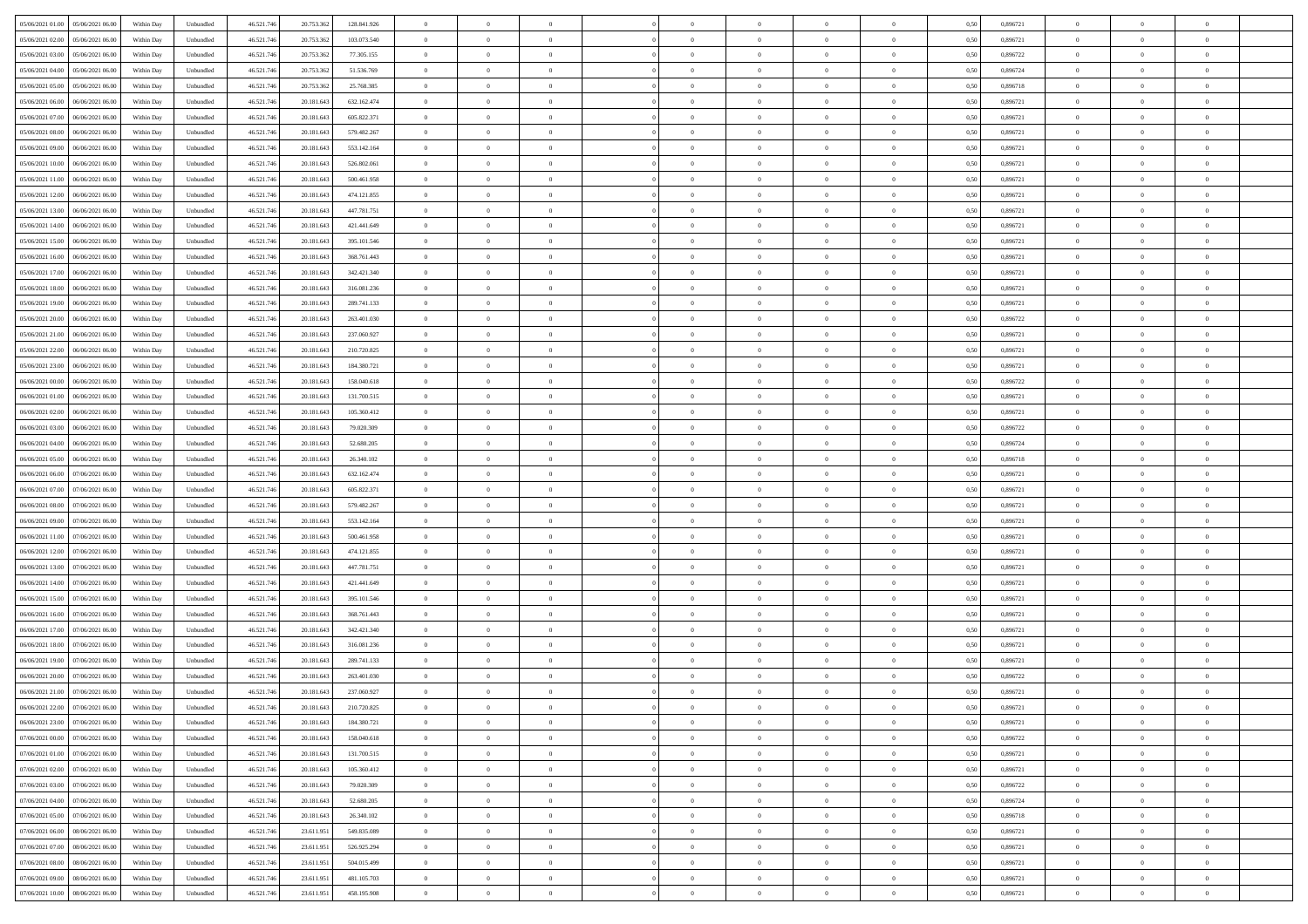| 07/06/2021 11:00  08/06/2021 06:00           | Within Day | Unbundled         | 46.521.74  | 23.611.951 | 435.286.113 | $\overline{0}$ | $\theta$       |                | $\overline{0}$ | $\theta$       |                | $\bf{0}$       | 0,50 | 0,896721 | $\theta$       | $\theta$       | $\overline{0}$ |  |
|----------------------------------------------|------------|-------------------|------------|------------|-------------|----------------|----------------|----------------|----------------|----------------|----------------|----------------|------|----------|----------------|----------------|----------------|--|
| 07/06/2021 12:00<br>08/06/2021 06:00         | Within Day | Unbundled         | 46.521.74  | 23.611.95  | 412.376.317 | $\bf{0}$       | $\overline{0}$ | $\overline{0}$ | $\overline{0}$ | $\theta$       | $\overline{0}$ | $\bf{0}$       | 0,50 | 0,896721 | $\,$ 0 $\,$    | $\bf{0}$       | $\overline{0}$ |  |
| 07/06/2021 13:00<br>08/06/2021 06:00         | Within Day | Unbundled         | 46.521.746 | 23.611.951 | 389.466.522 | $\overline{0}$ | $\overline{0}$ | $\overline{0}$ | $\bf{0}$       | $\bf{0}$       | $\overline{0}$ | $\bf{0}$       | 0.50 | 0.896721 | $\bf{0}$       | $\overline{0}$ | $\overline{0}$ |  |
| 07/06/2021 14:00                             |            |                   | 46.521.74  |            |             | $\overline{0}$ | $\overline{0}$ | $\overline{0}$ | $\theta$       | $\theta$       | $\overline{0}$ | $\overline{0}$ |      | 0,896721 | $\theta$       | $\theta$       | $\overline{0}$ |  |
| 08/06/2021 06:00                             | Within Day | Unbundled         |            | 23.611.951 | 366.556.727 |                |                |                |                |                |                |                | 0,50 |          |                |                |                |  |
| 07/06/2021 15:00<br>08/06/2021 06:00         | Within Day | Unbundled         | 46.521.74  | 23.611.95  | 343.646.930 | $\overline{0}$ | $\theta$       | $\overline{0}$ | $\overline{0}$ | $\theta$       | $\overline{0}$ | $\bf{0}$       | 0,50 | 0,896721 | $\,$ 0 $\,$    | $\theta$       | $\overline{0}$ |  |
| 07/06/2021 16:00<br>08/06/2021 06:00         | Within Day | Unbundled         | 46.521.74  | 23.611.951 | 320.737.135 | $\overline{0}$ | $\overline{0}$ | $\Omega$       | $\overline{0}$ | $\overline{0}$ | $\Omega$       | $\bf{0}$       | 0.50 | 0.896721 | $\,$ 0 $\,$    | $\theta$       | $\overline{0}$ |  |
| 07/06/2021 17:00<br>08/06/2021 06:00         | Within Day | Unbundled         | 46.521.74  | 23.611.951 | 297.827.340 | $\overline{0}$ | $\overline{0}$ | $\overline{0}$ | $\overline{0}$ | $\theta$       | $\overline{0}$ | $\bf{0}$       | 0,50 | 0,896721 | $\theta$       | $\theta$       | $\overline{0}$ |  |
|                                              |            |                   |            |            |             |                |                |                |                |                |                |                |      |          |                |                |                |  |
| 07/06/2021 18:00<br>08/06/2021 06:00         | Within Day | Unbundled         | 46.521.74  | 23.611.95  | 274.917.544 | $\overline{0}$ | $\overline{0}$ | $\overline{0}$ | $\overline{0}$ | $\theta$       | $\overline{0}$ | $\bf{0}$       | 0,50 | 0,896721 | $\,$ 0 $\,$    | $\bf{0}$       | $\overline{0}$ |  |
| 07/06/2021 19:00<br>08/06/2021 06:00         | Within Day | Unbundled         | 46.521.74  | 23.611.95  | 252.007.749 | $\overline{0}$ | $\overline{0}$ | $\overline{0}$ | $\bf{0}$       | $\overline{0}$ | $\overline{0}$ | $\bf{0}$       | 0.50 | 0.896721 | $\bf{0}$       | $\theta$       | $\overline{0}$ |  |
| 07/06/2021 20:00<br>08/06/2021 06:00         | Within Day | Unbundled         | 46.521.74  | 23.611.951 | 229.097.953 | $\overline{0}$ | $\bf{0}$       | $\overline{0}$ | $\overline{0}$ | $\theta$       | $\overline{0}$ | $\bf{0}$       | 0,50 | 0,896722 | $\,$ 0 $\,$    | $\theta$       | $\overline{0}$ |  |
| 07/06/2021 21:00<br>08/06/2021 06:00         | Within Day | Unbundled         | 46.521.74  | 23.611.95  | 206.188.158 | $\bf{0}$       | $\overline{0}$ | $\bf{0}$       | $\overline{0}$ | $\bf{0}$       | $\overline{0}$ | $\bf{0}$       | 0,50 | 0,896721 | $\,$ 0 $\,$    | $\bf{0}$       | $\overline{0}$ |  |
|                                              |            |                   |            |            |             |                |                |                |                |                |                |                |      |          |                |                |                |  |
| 07/06/2021 22:00<br>08/06/2021 06:00         | Within Day | Unbundled         | 46.521.746 | 23.611.951 | 183.278.363 | $\overline{0}$ | $\overline{0}$ | $\overline{0}$ | $\bf{0}$       | $\bf{0}$       | $\overline{0}$ | $\bf{0}$       | 0.50 | 0.896721 | $\bf{0}$       | $\overline{0}$ | $\overline{0}$ |  |
| 07/06/2021 23:00<br>08/06/2021 06:00         | Within Day | Unbundled         | 46.521.74  | 23.611.951 | 160.368.567 | $\overline{0}$ | $\overline{0}$ | $\overline{0}$ | $\overline{0}$ | $\theta$       | $\overline{0}$ | $\overline{0}$ | 0,50 | 0,896721 | $\theta$       | $\theta$       | $\overline{0}$ |  |
| 08/06/2021 00:00<br>08/06/2021 06:00         | Within Day | Unbundled         | 46.521.74  | 23.611.95  | 137.458.772 | $\bf{0}$       | $\theta$       | $\bf{0}$       | $\overline{0}$ | $\theta$       | $\overline{0}$ | $\bf{0}$       | 0,50 | 0,896722 | $\bf{0}$       | $\bf{0}$       | $\overline{0}$ |  |
|                                              |            |                   |            |            |             |                |                |                |                |                |                |                |      |          |                |                |                |  |
| 08/06/2021 01:00<br>08/06/2021 06:00         | Within Day | Unbundled         | 46.521.74  | 23.611.951 | 114.548.977 | $\overline{0}$ | $\overline{0}$ | $\overline{0}$ | $\bf{0}$       | $\theta$       | $\theta$       | $\bf{0}$       | 0.50 | 0,896721 | $\theta$       | $\theta$       | $\overline{0}$ |  |
| 08/06/2021 02:00<br>08/06/2021 06:00         | Within Day | Unbundled         | 46.521.74  | 23.611.951 | 91.639.181  | $\overline{0}$ | $\overline{0}$ | $\overline{0}$ | $\overline{0}$ | $\theta$       | $\overline{0}$ | $\bf{0}$       | 0,50 | 0,896721 | $\theta$       | $\theta$       | $\overline{0}$ |  |
| 08/06/2021 03:00<br>08/06/2021 06:00         | Within Day | Unbundled         | 46.521.74  | 23.611.95  | 68.729.386  | $\bf{0}$       | $\overline{0}$ | $\overline{0}$ | $\overline{0}$ | $\theta$       | $\overline{0}$ | $\bf{0}$       | 0,50 | 0,896722 | $\,$ 0 $\,$    | $\theta$       | $\overline{0}$ |  |
| 08/06/2021 04:00<br>08/06/2021 06:00         | Within Day | Unbundled         | 46.521.74  | 23.611.95  | 45.819.591  | $\overline{0}$ | $\overline{0}$ | $\overline{0}$ | $\bf{0}$       | $\overline{0}$ | $\overline{0}$ | $\bf{0}$       | 0.50 | 0.896724 | $\bf{0}$       | $\overline{0}$ | $\overline{0}$ |  |
| 08/06/2021 05:00                             |            |                   |            |            |             | $\overline{0}$ | $\overline{0}$ | $\overline{0}$ | $\overline{0}$ | $\theta$       | $\overline{0}$ | $\bf{0}$       |      |          | $\,$ 0 $\,$    | $\theta$       | $\overline{0}$ |  |
| 08/06/2021 06:00                             | Within Day | Unbundled         | 46.521.74  | 23.611.951 | 22.909.795  |                |                |                |                |                |                |                | 0,50 | 0,896718 |                |                |                |  |
| 08/06/2021 06:00<br>09/06/2021 06.00         | Within Day | Unbundled         | 46.521.74  | 21.325.07  | 604.720.012 | $\bf{0}$       | $\overline{0}$ | $\bf{0}$       | $\bf{0}$       | $\overline{0}$ | $\overline{0}$ | $\bf{0}$       | 0,50 | 0,896721 | $\,$ 0 $\,$    | $\bf{0}$       | $\overline{0}$ |  |
| 08/06/2021 07:00<br>09/06/2021 06:00         | Within Day | Unbundled         | 46.521.746 | 21.325.079 | 579.523.345 | $\overline{0}$ | $\overline{0}$ | $\overline{0}$ | $\bf{0}$       | $\overline{0}$ | $\overline{0}$ | $\bf{0}$       | 0.50 | 0.896721 | $\bf{0}$       | $\overline{0}$ | $\overline{0}$ |  |
| 08/06/2021 08:00<br>09/06/2021 06:00         | Within Day | Unbundled         | 46.521.74  | 21.325.079 | 554.326.677 | $\overline{0}$ | $\overline{0}$ | $\overline{0}$ | $\overline{0}$ | $\theta$       | $\overline{0}$ | $\bf{0}$       | 0,50 | 0,896721 | $\theta$       | $\theta$       | $\overline{0}$ |  |
|                                              |            |                   |            |            |             |                | $\overline{0}$ |                |                |                |                |                |      |          |                |                | $\overline{0}$ |  |
| 08/06/2021 09:00<br>09/06/2021 06.00         | Within Day | Unbundled         | 46.521.74  | 21.325.07  | 529.130.010 | $\bf{0}$       |                | $\overline{0}$ | $\overline{0}$ | $\theta$       | $\overline{0}$ | $\bf{0}$       | 0,50 | 0,896721 | $\,$ 0 $\,$    | $\bf{0}$       |                |  |
| 08/06/2021 10:00<br>09/06/2021 06:00         | Within Day | Unbundled         | 46.521.74  | 21.325.079 | 503.933.343 | $\overline{0}$ | $\overline{0}$ | $\Omega$       | $\overline{0}$ | $\overline{0}$ | $\Omega$       | $\bf{0}$       | 0.50 | 0.896721 | $\,$ 0 $\,$    | $\theta$       | $\overline{0}$ |  |
| 08/06/2021 11:00<br>09/06/2021 06:00         | Within Day | Unbundled         | 46.521.74  | 21.325.079 | 478.736.676 | $\overline{0}$ | $\overline{0}$ | $\overline{0}$ | $\overline{0}$ | $\theta$       | $\overline{0}$ | $\bf{0}$       | 0,50 | 0,896721 | $\theta$       | $\theta$       | $\overline{0}$ |  |
| 08/06/2021 12:00<br>09/06/2021 06.00         | Within Day | Unbundled         | 46.521.74  | 21.325.07  | 453.540.008 | $\overline{0}$ | $\theta$       | $\overline{0}$ | $\overline{0}$ | $\theta$       | $\overline{0}$ | $\bf{0}$       | 0,50 | 0,896721 | $\,$ 0 $\,$    | $\bf{0}$       | $\overline{0}$ |  |
| 09/06/2021 06:00                             |            | Unbundled         | 46.521.74  | 21.325.079 | 428.343.342 | $\overline{0}$ | $\overline{0}$ | $\overline{0}$ |                | $\overline{0}$ | $\overline{0}$ |                | 0.50 | 0.896721 | $\bf{0}$       | $\theta$       | $\overline{0}$ |  |
| 08/06/2021 13:00                             | Within Day |                   |            |            |             |                |                |                | $\bf{0}$       |                |                | $\bf{0}$       |      |          |                |                |                |  |
| 08/06/2021 14:00<br>09/06/2021 06:00         | Within Day | Unbundled         | 46.521.74  | 21.325.079 | 403.146.675 | $\overline{0}$ | $\overline{0}$ | $\overline{0}$ | $\overline{0}$ | $\theta$       | $\overline{0}$ | $\bf{0}$       | 0,50 | 0,896721 | $\theta$       | $\theta$       | $\overline{0}$ |  |
| 08/06/2021 15:00<br>09/06/2021 06.00         | Within Day | Unbundled         | 46.521.74  | 21.325.07  | 377.950.008 | $\bf{0}$       | $\bf{0}$       | $\bf{0}$       | $\bf{0}$       | $\overline{0}$ | $\overline{0}$ | $\bf{0}$       | 0,50 | 0,896721 | $\,$ 0 $\,$    | $\bf{0}$       | $\overline{0}$ |  |
| 08/06/2021 16:00<br>09/06/2021 06:00         | Within Day | Unbundled         | 46.521.74  | 21.325.079 | 352.753.340 | $\overline{0}$ | $\overline{0}$ | $\overline{0}$ | $\bf{0}$       | $\bf{0}$       | $\overline{0}$ | $\bf{0}$       | 0.50 | 0.896721 | $\bf{0}$       | $\overline{0}$ | $\overline{0}$ |  |
| 08/06/2021 17:00<br>09/06/2021 06:00         | Within Day | Unbundled         | 46.521.74  | 21.325.079 | 327.556.673 | $\overline{0}$ | $\overline{0}$ | $\overline{0}$ | $\overline{0}$ | $\theta$       | $\overline{0}$ | $\overline{0}$ | 0.5( | 0,896721 | $\theta$       | $\theta$       | $\overline{0}$ |  |
|                                              |            |                   |            |            |             |                |                |                |                |                |                |                |      |          |                |                |                |  |
| 08/06/2021 18:00<br>09/06/2021 06.00         | Within Day | Unbundled         | 46.521.74  | 21.325.07  | 302.360.006 | $\bf{0}$       | $\overline{0}$ | $\bf{0}$       | $\overline{0}$ | $\overline{0}$ | $\overline{0}$ | $\bf{0}$       | 0,50 | 0,896721 | $\,$ 0 $\,$    | $\bf{0}$       | $\overline{0}$ |  |
| 08/06/2021 19:00<br>09/06/2021 06:00         | Within Day | Unbundled         | 46.521.74  | 21.325.079 | 277.163.339 | $\overline{0}$ | $\overline{0}$ | $\overline{0}$ | $\bf{0}$       | $\theta$       | $\theta$       | $\bf{0}$       | 0.50 | 0,896721 | $\,$ 0 $\,$    | $\theta$       | $\overline{0}$ |  |
| 08/06/2021 20:00<br>09/06/2021 06:00         | Within Dav | Unbundled         | 46.521.74  | 21.325.079 | 251.966.671 | $\overline{0}$ | $\overline{0}$ | $\Omega$       | $\overline{0}$ | $\theta$       | $\overline{0}$ | $\overline{0}$ | 0.5( | 0,896722 | $\theta$       | $\theta$       | $\overline{0}$ |  |
| 08/06/2021 21:00<br>09/06/2021 06.00         | Within Day | Unbundled         | 46.521.74  | 21.325.07  | 226.770.004 | $\bf{0}$       | $\overline{0}$ | $\overline{0}$ | $\overline{0}$ | $\bf{0}$       | $\overline{0}$ | $\bf{0}$       | 0,50 | 0,896721 | $\,$ 0 $\,$    | $\bf{0}$       | $\overline{0}$ |  |
|                                              |            |                   |            |            |             |                |                |                |                |                |                |                |      |          |                |                |                |  |
| 08/06/2021 22:00<br>09/06/2021 06:00         | Within Day | Unbundled         | 46.521.74  | 21.325.079 | 201.573.337 | $\overline{0}$ | $\overline{0}$ | $\overline{0}$ | $\bf{0}$       | $\overline{0}$ | $\overline{0}$ | $\bf{0}$       | 0.50 | 0.896721 | $\bf{0}$       | $\overline{0}$ | $\overline{0}$ |  |
| 08/06/2021 23:00<br>09/06/2021 06:00         | Within Dav | Unbundled         | 46.521.74  | 21.325.079 | 176.376.670 | $\overline{0}$ | $\overline{0}$ | $\overline{0}$ | $\overline{0}$ | $\overline{0}$ | $\overline{0}$ | $\overline{0}$ | 0.50 | 0,896721 | $\theta$       | $\theta$       | $\overline{0}$ |  |
| 09/06/2021 00:00<br>09/06/2021 06.00         | Within Day | Unbundled         | 46.521.74  | 21.325.07  | 151.180.002 | $\bf{0}$       | $\bf{0}$       | $\bf{0}$       | $\bf{0}$       | $\overline{0}$ | $\overline{0}$ | $\bf{0}$       | 0,50 | 0,896722 | $\,$ 0 $\,$    | $\bf{0}$       | $\overline{0}$ |  |
| 09/06/2021 01:00<br>09/06/2021 06:00         | Within Day | Unbundled         | 46.521.746 | 21.325.079 | 125.983.335 | $\overline{0}$ | $\bf{0}$       | $\overline{0}$ | $\bf{0}$       | $\bf{0}$       | $\overline{0}$ | $\bf{0}$       | 0.50 | 0.896721 | $\bf{0}$       | $\overline{0}$ | $\overline{0}$ |  |
|                                              |            |                   |            |            |             |                |                |                |                |                |                |                |      |          |                |                |                |  |
| 09/06/2021 02:00<br>09/06/2021 06:00         | Within Dav | Unbundled         | 46.521.74  | 21.325.079 | 100.786.668 | $\overline{0}$ | $\overline{0}$ | $\Omega$       | $\overline{0}$ | $\theta$       | $\overline{0}$ | $\overline{0}$ | 0.50 | 0,896721 | $\theta$       | $\theta$       | $\overline{0}$ |  |
| 09/06/2021 03:00<br>09/06/2021 06.00         | Within Day | Unbundled         | 46.521.74  | 21.325.07  | 75.590.001  | $\bf{0}$       | $\overline{0}$ | $\bf{0}$       | $\overline{0}$ | $\theta$       | $\overline{0}$ | $\bf{0}$       | 0,50 | 0,896722 | $\,$ 0 $\,$    | $\bf{0}$       | $\overline{0}$ |  |
| 09/06/2021 04:00<br>09/06/2021 06:00         | Within Day | Unbundled         | 46.521.74  | 21.325.079 | 50.393.333  | $\overline{0}$ | $\overline{0}$ | $\Omega$       | $\overline{0}$ | $\theta$       | $\theta$       | $\overline{0}$ | 0.50 | 0.896724 | $\bf{0}$       | $\theta$       | $\overline{0}$ |  |
| 09/06/2021 05:00<br>09/06/2021 06:00         | Within Dav | Unbundled         | 46.521.74  | 21.325.079 | 25.196.666  | $\overline{0}$ | $\overline{0}$ | $\Omega$       | $\overline{0}$ | $\theta$       | $\Omega$       | $\overline{0}$ | 0.5( | 0,896718 | $\theta$       | $\theta$       | $\overline{0}$ |  |
| 09/06/2021 06:00<br>10/06/2021 06:00         | Within Day | Unbundled         | 46.521.74  | 21.439.422 | 601.975.766 | $\bf{0}$       | $\bf{0}$       | $\overline{0}$ | $\bf{0}$       | $\bf{0}$       | $\overline{0}$ | $\bf{0}$       | 0,50 | 0,896721 | $\,$ 0 $\,$    | $\bf{0}$       | $\overline{0}$ |  |
|                                              |            |                   |            |            |             |                |                |                |                |                |                |                |      |          |                |                |                |  |
| $09/06/2021\;07.00 \qquad 10/06/2021\;06.00$ | Within Day | ${\sf Unbundred}$ | 46.521.746 | 21.439.422 | 576.893.442 | $\overline{0}$ | $\Omega$       |                | $\Omega$       |                |                |                | 0,50 | 0,896721 | $\theta$       | $\overline{0}$ |                |  |
| 09/06/2021 08:00 10/06/2021 06:00            | Within Day | Unbundled         | 46.521.746 | 21.439.422 | 551.811.119 | $\overline{0}$ | $\theta$       | $\Omega$       | $\theta$       | $\overline{0}$ | $\overline{0}$ | $\bf{0}$       | 0,50 | 0,896721 | $\theta$       | $\theta$       | $\overline{0}$ |  |
| 09/06/2021 09:00<br>10/06/2021 06:00         | Within Day | Unbundled         | 46.521.74  | 21.439.422 | 526.728.795 | $\overline{0}$ | $\bf{0}$       | $\overline{0}$ | $\overline{0}$ | $\bf{0}$       | $\overline{0}$ | $\bf{0}$       | 0,50 | 0,896721 | $\bf{0}$       | $\overline{0}$ | $\bf{0}$       |  |
| 09/06/2021 10:00<br>10/06/2021 06:00         | Within Day | Unbundled         | 46.521.746 | 21.439.422 | 501.646.471 | $\overline{0}$ | $\bf{0}$       | $\overline{0}$ | $\overline{0}$ | $\overline{0}$ | $\overline{0}$ | $\bf{0}$       | 0.50 | 0.896721 | $\overline{0}$ | $\bf{0}$       | $\,$ 0 $\,$    |  |
|                                              |            |                   |            |            |             |                |                |                |                |                |                |                |      |          |                |                |                |  |
| 09/06/2021 11:00<br>10/06/2021 06:00         | Within Day | Unbundled         | 46.521.746 | 21.439.422 | 476.564.148 | $\overline{0}$ | $\overline{0}$ | $\overline{0}$ | $\overline{0}$ | $\overline{0}$ | $\overline{0}$ | $\bf{0}$       | 0,50 | 0,896721 | $\theta$       | $\theta$       | $\overline{0}$ |  |
| 09/06/2021 12:00<br>10/06/2021 06:00         | Within Day | Unbundled         | 46.521.74  | 21.439.422 | 451.481.824 | $\overline{0}$ | $\bf{0}$       | $\overline{0}$ | $\bf{0}$       | $\overline{0}$ | $\bf{0}$       | $\bf{0}$       | 0,50 | 0,896721 | $\overline{0}$ | $\bf{0}$       | $\overline{0}$ |  |
| 09/06/2021 13:00<br>10/06/2021 06:00         | Within Day | Unbundled         | 46.521.746 | 21.439.422 | 426.399.501 | $\overline{0}$ | $\bf{0}$       | $\overline{0}$ | $\overline{0}$ | $\overline{0}$ | $\overline{0}$ | $\bf{0}$       | 0.50 | 0,896721 | $\,$ 0 $\,$    | $\theta$       | $\overline{0}$ |  |
| 09/06/2021 14:00<br>10/06/2021 06:00         | Within Dav | Unbundled         | 46.521.746 | 21.439.422 | 401.317.177 | $\overline{0}$ | $\overline{0}$ | $\overline{0}$ | $\overline{0}$ | $\overline{0}$ | $\overline{0}$ | $\bf{0}$       | 0.50 | 0,896721 | $\overline{0}$ | $\theta$       | $\overline{0}$ |  |
|                                              |            |                   |            |            |             |                |                |                |                |                |                |                |      |          |                |                |                |  |
| 09/06/2021 15:00<br>10/06/2021 06:00         | Within Day | Unbundled         | 46.521.74  | 21.439.422 | 376.234.853 | $\overline{0}$ | $\overline{0}$ | $\overline{0}$ | $\overline{0}$ | $\bf{0}$       | $\overline{0}$ | $\bf{0}$       | 0,50 | 0,896721 | $\bf{0}$       | $\bf{0}$       | $\overline{0}$ |  |
| 10/06/2021 06:00<br>09/06/2021 16:00         | Within Day | Unbundled         | 46.521.746 | 21.439.422 | 351.152.530 | $\overline{0}$ | $\overline{0}$ | $\overline{0}$ | $\overline{0}$ | $\bf{0}$       | $\overline{0}$ | $\bf{0}$       | 0.50 | 0.896721 | $\overline{0}$ | $\,$ 0 $\,$    | $\,$ 0         |  |
| 09/06/2021 17:00<br>10/06/2021 06:00         | Within Dav | Unbundled         | 46.521.746 | 21.439.422 | 326.070.206 | $\overline{0}$ | $\overline{0}$ | $\overline{0}$ | $\overline{0}$ | $\overline{0}$ | $\overline{0}$ | $\bf{0}$       | 0,50 | 0,896721 | $\overline{0}$ | $\theta$       | $\overline{0}$ |  |
| 09/06/2021 18:00<br>10/06/2021 06:00         | Within Day | Unbundled         | 46.521.74  | 21.439.422 | 300.987.882 | $\overline{0}$ | $\bf{0}$       | $\overline{0}$ | $\bf{0}$       | $\overline{0}$ | $\bf{0}$       | $\bf{0}$       | 0,50 | 0,896721 | $\bf{0}$       | $\bf{0}$       | $\overline{0}$ |  |
|                                              |            |                   |            |            |             |                |                |                |                |                |                |                |      |          |                |                |                |  |
| 09/06/2021 19:00 10/06/2021 06:00            | Within Day | Unbundled         | 46.521.746 | 21.439.422 | 275.905.560 | $\overline{0}$ | $\bf{0}$       | $\overline{0}$ | $\overline{0}$ | $\,$ 0 $\,$    | $\overline{0}$ | $\bf{0}$       | 0,50 | 0,896721 | $\overline{0}$ | $\,$ 0 $\,$    | $\,$ 0 $\,$    |  |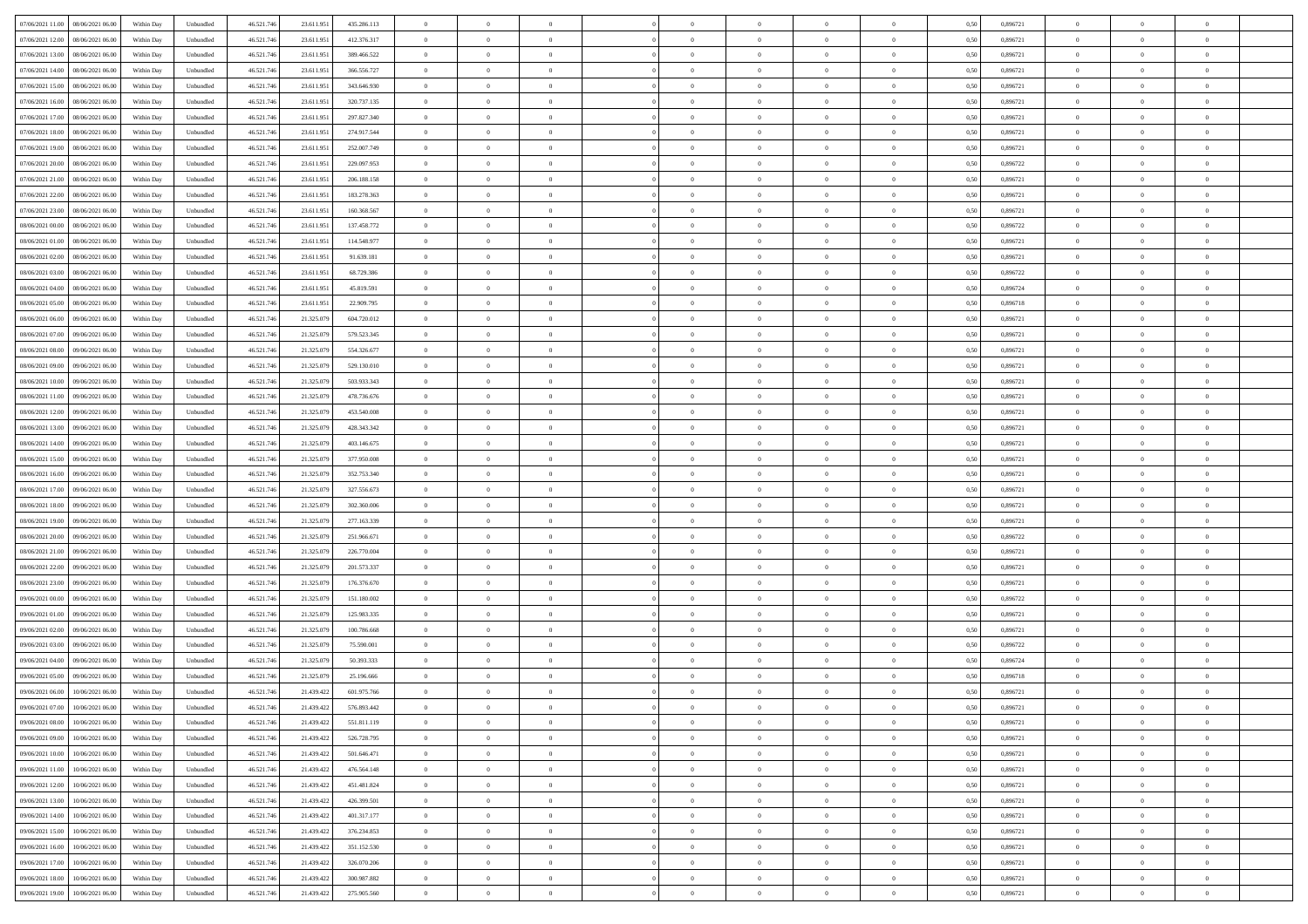| 09/06/2021 20:00<br>10/06/2021 06:00         | Within Day | Unbundled         | 46.521.74  | 21.439.422 | 250.823.236 | $\overline{0}$ | $\theta$       |                | $\overline{0}$ | $\theta$       |                | $\bf{0}$       | 0,50 | 0,896722 | $\theta$       | $\theta$       | $\overline{0}$ |  |
|----------------------------------------------|------------|-------------------|------------|------------|-------------|----------------|----------------|----------------|----------------|----------------|----------------|----------------|------|----------|----------------|----------------|----------------|--|
| 09/06/2021 21:00<br>10/06/2021 06:00         | Within Day | Unbundled         | 46.521.74  | 21.439.42  | 225.740.912 | $\bf{0}$       | $\overline{0}$ | $\bf{0}$       | $\overline{0}$ | $\bf{0}$       | $\overline{0}$ | $\bf{0}$       | 0,50 | 0,896721 | $\,$ 0 $\,$    | $\bf{0}$       | $\overline{0}$ |  |
| 09/06/2021 22:00<br>10/06/2021 06:00         | Within Day | Unbundled         | 46.521.746 | 21.439.422 | 200.658.589 | $\overline{0}$ | $\bf{0}$       | $\overline{0}$ | $\bf{0}$       | $\bf{0}$       | $\overline{0}$ | $\bf{0}$       | 0.50 | 0.896721 | $\bf{0}$       | $\overline{0}$ | $\overline{0}$ |  |
| 09/06/2021 23:00                             |            |                   |            |            |             | $\overline{0}$ | $\overline{0}$ | $\overline{0}$ | $\theta$       | $\theta$       | $\overline{0}$ | $\overline{0}$ |      | 0,896721 | $\theta$       | $\theta$       | $\overline{0}$ |  |
| 10/06/2021 06:00                             | Within Day | Unbundled         | 46.521.74  | 21.439.422 | 175.576.265 |                |                |                |                |                |                |                | 0,50 |          |                |                |                |  |
| 10/06/2021 00:00<br>10/06/2021 06:00         | Within Day | Unbundled         | 46.521.74  | 21.439.42  | 150.493.941 | $\overline{0}$ | $\overline{0}$ | $\overline{0}$ | $\overline{0}$ | $\theta$       | $\overline{0}$ | $\bf{0}$       | 0,50 | 0,896722 | $\,$ 0 $\,$    | $\bf{0}$       | $\overline{0}$ |  |
| 10/06/2021 01:00<br>10/06/2021 06:00         | Within Day | Unbundled         | 46.521.74  | 21.439.422 | 125.411.618 | $\overline{0}$ | $\overline{0}$ | $\overline{0}$ | $\overline{0}$ | $\overline{0}$ | $\Omega$       | $\bf{0}$       | 0.50 | 0.896721 | $\,$ 0 $\,$    | $\theta$       | $\overline{0}$ |  |
| 10/06/2021 02:00<br>10/06/2021 06:00         | Within Day | Unbundled         | 46.521.74  | 21.439.422 | 100.329.294 | $\overline{0}$ | $\overline{0}$ | $\overline{0}$ | $\overline{0}$ | $\theta$       | $\overline{0}$ | $\bf{0}$       | 0,50 | 0,896721 | $\theta$       | $\theta$       | $\overline{0}$ |  |
|                                              |            |                   |            |            |             |                |                |                |                |                |                |                |      |          |                |                |                |  |
| 10/06/2021 03:00<br>10/06/2021 06:00         | Within Day | Unbundled         | 46.521.74  | 21.439.42  | 75.246.970  | $\bf{0}$       | $\overline{0}$ | $\overline{0}$ | $\overline{0}$ | $\theta$       | $\overline{0}$ | $\bf{0}$       | 0,50 | 0,896722 | $\,$ 0 $\,$    | $\bf{0}$       | $\overline{0}$ |  |
| 10/06/2021 04:00<br>10/06/2021 06:00         | Within Day | Unbundled         | 46.521.74  | 21.439.422 | 50.164.647  | $\overline{0}$ | $\bf{0}$       | $\overline{0}$ | $\bf{0}$       | $\overline{0}$ | $\overline{0}$ | $\bf{0}$       | 0.50 | 0.896724 | $\bf{0}$       | $\overline{0}$ | $\overline{0}$ |  |
| 10/06/2021 05:00<br>10/06/2021 06:00         | Within Day | Unbundled         | 46.521.74  | 21.439.422 | 25.082.323  | $\overline{0}$ | $\bf{0}$       | $\overline{0}$ | $\overline{0}$ | $\theta$       | $\overline{0}$ | $\bf{0}$       | 0,50 | 0,896718 | $\,$ 0 $\,$    | $\theta$       | $\overline{0}$ |  |
| 10/06/2021 06:00<br>11/06/2021 06:00         | Within Day | Unbundled         | 46.521.74  | 20.982.048 | 612.952.750 | $\bf{0}$       | $\overline{0}$ | $\bf{0}$       | $\overline{0}$ | $\bf{0}$       | $\overline{0}$ | $\bf{0}$       | 0,50 | 0,896721 | $\,$ 0 $\,$    | $\bf{0}$       | $\overline{0}$ |  |
|                                              |            |                   |            |            |             |                |                |                |                |                |                |                |      |          |                |                |                |  |
| 10/06/2021 07:00<br>11/06/2021 06:00         | Within Day | Unbundled         | 46.521.746 | 20.982.048 | 587.413.052 | $\overline{0}$ | $\overline{0}$ | $\overline{0}$ | $\bf{0}$       | $\bf{0}$       | $\overline{0}$ | $\bf{0}$       | 0.50 | 0.896721 | $\bf{0}$       | $\overline{0}$ | $\bf{0}$       |  |
| 10/06/2021 08:00<br>11/06/2021 06:00         | Within Day | Unbundled         | 46.521.74  | 20.982.048 | 561.873.355 | $\overline{0}$ | $\overline{0}$ | $\overline{0}$ | $\overline{0}$ | $\theta$       | $\overline{0}$ | $\overline{0}$ | 0,50 | 0,896721 | $\theta$       | $\theta$       | $\overline{0}$ |  |
| 10/06/2021 09:00<br>11/06/2021 06:00         | Within Day | Unbundled         | 46.521.74  | 20.982.048 | 536.333.657 | $\bf{0}$       | $\theta$       | $\bf{0}$       | $\overline{0}$ | $\theta$       | $\overline{0}$ | $\bf{0}$       | 0,50 | 0,896721 | $\bf{0}$       | $\bf{0}$       | $\overline{0}$ |  |
| 10/06/2021 10:00<br>11/06/2021 06:00         | Within Day | Unbundled         | 46.521.74  | 20.982.048 | 510.793.959 | $\overline{0}$ | $\overline{0}$ | $\overline{0}$ | $\bf{0}$       | $\theta$       | $\Omega$       | $\bf{0}$       | 0.50 | 0,896721 | $\bf{0}$       | $\theta$       | $\overline{0}$ |  |
| 10/06/2021 11:00<br>11/06/2021 06:00         | Within Day | Unbundled         | 46.521.74  | 20.982.048 | 485.254.261 | $\overline{0}$ | $\overline{0}$ | $\overline{0}$ | $\overline{0}$ | $\overline{0}$ | $\overline{0}$ | $\bf{0}$       | 0,50 | 0,896721 | $\theta$       | $\theta$       | $\overline{0}$ |  |
|                                              |            |                   |            |            |             |                |                |                |                |                |                |                |      |          |                |                |                |  |
| 10/06/2021 12:00<br>11/06/2021 06:00         | Within Day | Unbundled         | 46.521.74  | 20.982.048 | 459.714.562 | $\bf{0}$       | $\overline{0}$ | $\overline{0}$ | $\overline{0}$ | $\theta$       | $\overline{0}$ | $\bf{0}$       | 0,50 | 0,896721 | $\,$ 0 $\,$    | $\bf{0}$       | $\overline{0}$ |  |
| 10/06/2021 13:00<br>11/06/2021 06:00         | Within Day | Unbundled         | 46.521.74  | 20.982.048 | 434.174.865 | $\overline{0}$ | $\bf{0}$       | $\overline{0}$ | $\bf{0}$       | $\overline{0}$ | $\overline{0}$ | $\bf{0}$       | 0.50 | 0.896721 | $\bf{0}$       | $\overline{0}$ | $\overline{0}$ |  |
| 10/06/2021 14:00<br>11/06/2021 06:00         | Within Day | Unbundled         | 46.521.74  | 20.982.048 | 408.635.167 | $\overline{0}$ | $\overline{0}$ | $\overline{0}$ | $\overline{0}$ | $\overline{0}$ | $\overline{0}$ | $\bf{0}$       | 0,50 | 0,896721 | $\,$ 0 $\,$    | $\theta$       | $\overline{0}$ |  |
| 10/06/2021 15:00<br>11/06/2021 06:00         | Within Day | Unbundled         | 46.521.74  | 20.982.048 | 383.095.469 | $\bf{0}$       | $\bf{0}$       | $\bf{0}$       | $\bf{0}$       | $\overline{0}$ | $\overline{0}$ | $\bf{0}$       | 0,50 | 0,896721 | $\,$ 0 $\,$    | $\bf{0}$       | $\overline{0}$ |  |
|                                              |            |                   |            |            |             |                |                |                |                |                |                |                |      |          |                |                |                |  |
| 10/06/2021 16:00<br>11/06/2021 06:00         | Within Day | Unbundled         | 46.521.746 | 20.982.048 | 357.555.771 | $\overline{0}$ | $\bf{0}$       | $\overline{0}$ | $\bf{0}$       | $\bf{0}$       | $\overline{0}$ | $\bf{0}$       | 0.50 | 0.896721 | $\bf{0}$       | $\overline{0}$ | $\overline{0}$ |  |
| 10/06/2021 17:00<br>11/06/2021 06:00         | Within Day | Unbundled         | 46.521.74  | 20.982.048 | 332.016.073 | $\overline{0}$ | $\overline{0}$ | $\overline{0}$ | $\theta$       | $\theta$       | $\overline{0}$ | $\bf{0}$       | 0,50 | 0,896721 | $\theta$       | $\theta$       | $\overline{0}$ |  |
| 10/06/2021 18:00<br>11/06/2021 06:00         | Within Day | Unbundled         | 46.521.74  | 20.982.048 | 306.476.375 | $\bf{0}$       | $\overline{0}$ | $\bf{0}$       | $\overline{0}$ | $\theta$       | $\overline{0}$ | $\bf{0}$       | 0,50 | 0,896721 | $\,$ 0 $\,$    | $\bf{0}$       | $\overline{0}$ |  |
| 10/06/2021 19:00<br>11/06/2021 06:00         | Within Day | Unbundled         | 46.521.74  | 20.982.048 | 280.936.677 | $\overline{0}$ | $\overline{0}$ | $\overline{0}$ | $\overline{0}$ | $\overline{0}$ | $\Omega$       | $\bf{0}$       | 0.50 | 0,896721 | $\,$ 0 $\,$    | $\theta$       | $\overline{0}$ |  |
| 10/06/2021 20:00<br>11/06/2021 06:00         | Within Day | Unbundled         | 46.521.74  | 20.982.048 | 255.396.979 | $\overline{0}$ | $\overline{0}$ | $\overline{0}$ | $\overline{0}$ | $\overline{0}$ | $\overline{0}$ | $\bf{0}$       | 0,50 | 0,896722 | $\theta$       | $\theta$       | $\overline{0}$ |  |
|                                              |            |                   |            |            |             |                |                |                |                |                |                |                |      |          |                |                |                |  |
| 10/06/2021 21:00<br>11/06/2021 06:00         | Within Day | Unbundled         | 46.521.74  | 20.982.048 | 229.857.281 | $\bf{0}$       | $\theta$       | $\bf{0}$       | $\overline{0}$ | $\theta$       | $\overline{0}$ | $\bf{0}$       | 0,50 | 0,896721 | $\,$ 0 $\,$    | $\bf{0}$       | $\overline{0}$ |  |
| 10/06/2021 22:00<br>11/06/2021 06:00         | Within Day | Unbundled         | 46.521.74  | 20.982.048 | 204.317.583 | $\overline{0}$ | $\bf{0}$       | $\overline{0}$ | $\bf{0}$       | $\overline{0}$ | $\overline{0}$ | $\bf{0}$       | 0.50 | 0.896721 | $\bf{0}$       | $\overline{0}$ | $\overline{0}$ |  |
| 10/06/2021 23:00<br>11/06/2021 06:00         | Within Day | Unbundled         | 46.521.74  | 20.982.048 | 178.777.885 | $\overline{0}$ | $\overline{0}$ | $\overline{0}$ | $\overline{0}$ | $\overline{0}$ | $\overline{0}$ | $\bf{0}$       | 0,50 | 0,896721 | $\theta$       | $\theta$       | $\overline{0}$ |  |
| 11/06/2021 00:00<br>11/06/2021 06:00         | Within Day | Unbundled         | 46.521.74  | 20.982.048 | 153.238.187 | $\bf{0}$       | $\bf{0}$       | $\bf{0}$       | $\bf{0}$       | $\overline{0}$ | $\overline{0}$ | $\bf{0}$       | 0,50 | 0,896722 | $\,$ 0 $\,$    | $\bf{0}$       | $\overline{0}$ |  |
|                                              |            |                   |            |            |             |                |                |                |                |                |                |                |      |          |                |                |                |  |
| 11/06/2021 01:00<br>11/06/2021 06:00         | Within Day | Unbundled         | 46.521.746 | 20.982.048 | 127,698,490 | $\overline{0}$ | $\bf{0}$       | $\overline{0}$ | $\bf{0}$       | $\bf{0}$       | $\overline{0}$ | $\bf{0}$       | 0.50 | 0.896721 | $\bf{0}$       | $\overline{0}$ | $\bf{0}$       |  |
| 11/06/2021 02:00<br>11/06/2021 06:00         | Within Day | Unbundled         | 46.521.74  | 20.982.048 | 102.158.792 | $\overline{0}$ | $\overline{0}$ | $\overline{0}$ | $\overline{0}$ | $\overline{0}$ | $\overline{0}$ | $\bf{0}$       | 0.5( | 0,896721 | $\theta$       | $\theta$       | $\overline{0}$ |  |
| 11/06/2021 03:00<br>11/06/2021 06:00         | Within Day | Unbundled         | 46.521.74  | 20.982.048 | 76.619.093  | $\bf{0}$       | $\overline{0}$ | $\bf{0}$       | $\overline{0}$ | $\overline{0}$ | $\overline{0}$ | $\bf{0}$       | 0,50 | 0,896722 | $\,$ 0 $\,$    | $\bf{0}$       | $\overline{0}$ |  |
| 11/06/2021 04:00<br>11/06/2021 06:00         | Within Day | Unbundled         | 46.521.74  | 20.982.048 | 51.079.395  | $\overline{0}$ | $\overline{0}$ | $\overline{0}$ | $\bf{0}$       | $\bf{0}$       | $\Omega$       | $\bf{0}$       | 0.50 | 0.896724 | $\,$ 0 $\,$    | $\theta$       | $\overline{0}$ |  |
| 11/06/2021 05:00<br>11/06/2021 06:00         | Within Dav | Unbundled         | 46.521.74  | 20.982.048 | 25.539.697  | $\overline{0}$ | $\overline{0}$ | $\overline{0}$ | $\overline{0}$ | $\overline{0}$ | $\overline{0}$ | $\overline{0}$ | 0.50 | 0,896718 | $\theta$       | $\theta$       | $\overline{0}$ |  |
|                                              |            |                   |            |            |             |                |                |                |                |                |                |                |      |          |                |                |                |  |
| 11/06/2021 06:00<br>12/06/2021 06:00         | Within Day | Unbundled         | 46.521.74  | 20.295.98  | 629.418.228 | $\bf{0}$       | $\overline{0}$ | $\bf{0}$       | $\overline{0}$ | $\bf{0}$       | $\overline{0}$ | $\bf{0}$       | 0,50 | 0,896721 | $\,$ 0 $\,$    | $\bf{0}$       | $\overline{0}$ |  |
| 11/06/2021 07:00<br>12/06/2021 06:00         | Within Day | Unbundled         | 46.521.74  | 20.295.98  | 603.192.468 | $\overline{0}$ | $\bf{0}$       | $\overline{0}$ | $\bf{0}$       | $\overline{0}$ | $\overline{0}$ | $\bf{0}$       | 0.50 | 0.896721 | $\bf{0}$       | $\overline{0}$ | $\overline{0}$ |  |
| 11/06/2021 08:00<br>12/06/2021 06:00         | Within Dav | Unbundled         | 46.521.74  | 20.295.98  | 576,966,708 | $\overline{0}$ | $\overline{0}$ | $\overline{0}$ | $\overline{0}$ | $\overline{0}$ | $\overline{0}$ | $\overline{0}$ | 0.50 | 0,896721 | $\theta$       | $\theta$       | $\overline{0}$ |  |
| 11/06/2021 09:00<br>12/06/2021 06:00         | Within Day | Unbundled         | 46.521.74  | 20.295.98  | 550.740.949 | $\bf{0}$       | $\bf{0}$       | $\bf{0}$       | $\bf{0}$       | $\overline{0}$ | $\overline{0}$ | $\bf{0}$       | 0,50 | 0,896721 | $\,$ 0 $\,$    | $\bf{0}$       | $\overline{0}$ |  |
|                                              |            |                   |            |            |             |                |                |                |                |                |                |                |      |          |                |                |                |  |
| 11/06/2021 10:00<br>12/06/2021 06:00         | Within Day | Unbundled         | 46.521.746 | 20.295.98  | 524.515.189 | $\overline{0}$ | $\bf{0}$       | $\overline{0}$ | $\bf{0}$       | $\bf{0}$       | $\overline{0}$ | $\bf{0}$       | 0.50 | 0.896721 | $\bf{0}$       | $\overline{0}$ | $\overline{0}$ |  |
| 11/06/2021 11:00<br>12/06/2021 06:00         | Within Dav | Unbundled         | 46.521.74  | 20.295.98  | 498.289.430 | $\overline{0}$ | $\overline{0}$ | $\Omega$       | $\overline{0}$ | $\theta$       | $\overline{0}$ | $\overline{0}$ | 0.50 | 0,896721 | $\theta$       | $\theta$       | $\overline{0}$ |  |
| 11/06/2021 12:00<br>12/06/2021 06:00         | Within Day | Unbundled         | 46.521.74  | 20.295.98  | 472.063.670 | $\bf{0}$       | $\overline{0}$ | $\bf{0}$       | $\bf{0}$       | $\,$ 0 $\,$    | $\overline{0}$ | $\bf{0}$       | 0,50 | 0,896721 | $\,$ 0 $\,$    | $\bf{0}$       | $\overline{0}$ |  |
| 11/06/2021 13:00<br>12/06/2021 06:00         | Within Day | Unbundled         | 46.521.74  | 20.295.98  | 445.837.910 | $\overline{0}$ | $\overline{0}$ | $\Omega$       | $\overline{0}$ | $\overline{0}$ | $\theta$       | $\bf{0}$       | 0.50 | 0,896721 | $\bf{0}$       | $\theta$       | $\overline{0}$ |  |
| 11/06/2021 14:00<br>12/06/2021 06:00         | Within Dav | Unbundled         | 46.521.74  | 20.295.98  | 419.612.151 | $\overline{0}$ | $\overline{0}$ | $\Omega$       | $\overline{0}$ | $\theta$       | $\Omega$       | $\overline{0}$ | 0.5( | 0,896721 | $\theta$       | $\theta$       | $\overline{0}$ |  |
|                                              |            |                   |            |            |             |                |                |                |                |                |                |                |      |          |                |                |                |  |
| 11/06/2021 15:00<br>12/06/2021 06:00         | Within Day | Unbundled         | 46.521.74  | 20.295.98  | 393.386.392 | $\bf{0}$       | $\bf{0}$       | $\overline{0}$ | $\bf{0}$       | $\bf{0}$       | $\overline{0}$ | $\bf{0}$       | 0,50 | 0,896721 | $\,$ 0 $\,$    | $\bf{0}$       | $\overline{0}$ |  |
| $11/06/2021\ 16.00 \qquad 12/06/2021\ 06.00$ | Within Day | ${\sf Unbundred}$ | 46.521.746 | 20.295.986 | 367 160 633 | $\overline{0}$ | $\Omega$       |                | $\Omega$       |                |                |                | 0,50 | 0.896721 | $\theta$       | $\overline{0}$ |                |  |
| 11/06/2021 17:00 12/06/2021 06:00            | Within Day | Unbundled         | 46.521.746 | 20.295.986 | 340.934.873 | $\overline{0}$ | $\theta$       | $\Omega$       | $\theta$       | $\overline{0}$ | $\overline{0}$ | $\bf{0}$       | 0,50 | 0,896721 | $\theta$       | $\theta$       | $\overline{0}$ |  |
| 11/06/2021 18:00<br>12/06/2021 06:00         | Within Day | Unbundled         | 46.521.74  | 20.295.98  | 314.709.114 | $\overline{0}$ | $\bf{0}$       | $\overline{0}$ | $\overline{0}$ | $\bf{0}$       | $\overline{0}$ | $\bf{0}$       | 0,50 | 0,896721 | $\bf{0}$       | $\overline{0}$ | $\bf{0}$       |  |
| 11/06/2021 19:00 12/06/2021 06:00            |            |                   |            |            | 288.483.354 |                |                |                |                |                | $\overline{0}$ |                | 0.50 | 0.896721 | $\overline{0}$ |                |                |  |
|                                              | Within Day | Unbundled         | 46.521.746 | 20.295.986 |             | $\overline{0}$ | $\bf{0}$       | $\overline{0}$ | $\overline{0}$ | $\overline{0}$ |                | $\bf{0}$       |      |          |                | $\bf{0}$       | $\,$ 0 $\,$    |  |
| 11/06/2021 20:00 12/06/2021 06:00            | Within Day | Unbundled         | 46.521.746 | 20.295.986 | 262.257.594 | $\overline{0}$ | $\overline{0}$ | $\overline{0}$ | $\overline{0}$ | $\overline{0}$ | $\overline{0}$ | $\bf{0}$       | 0,50 | 0,896722 | $\theta$       | $\theta$       | $\overline{0}$ |  |
| 11/06/2021 21:00<br>12/06/2021 06:00         | Within Day | Unbundled         | 46.521.74  | 20.295.986 | 236.031.835 | $\overline{0}$ | $\bf{0}$       | $\overline{0}$ | $\bf{0}$       | $\overline{0}$ | $\overline{0}$ | $\bf{0}$       | 0,50 | 0,896721 | $\bf{0}$       | $\bf{0}$       | $\overline{0}$ |  |
| 11/06/2021 22:00<br>12/06/2021 06:00         | Within Day | Unbundled         | 46.521.746 | 20.295.986 | 209.806.075 | $\overline{0}$ | $\bf{0}$       | $\overline{0}$ | $\overline{0}$ | $\overline{0}$ | $\overline{0}$ | $\bf{0}$       | 0.50 | 0,896721 | $\,$ 0 $\,$    | $\theta$       | $\overline{0}$ |  |
| 11/06/2021 23:00<br>12/06/2021 06:00         | Within Dav | Unbundled         | 46.521.746 | 20.295.986 | 183.580.316 | $\overline{0}$ | $\overline{0}$ | $\overline{0}$ | $\overline{0}$ | $\overline{0}$ | $\overline{0}$ | $\bf{0}$       | 0.50 | 0,896721 | $\overline{0}$ | $\theta$       | $\overline{0}$ |  |
|                                              |            |                   |            |            |             |                |                |                |                |                |                |                |      |          |                |                |                |  |
| 12/06/2021 00:00<br>12/06/2021 06:00         | Within Day | Unbundled         | 46.521.74  | 20.295.98  | 157.354.556 | $\overline{0}$ | $\overline{0}$ | $\overline{0}$ | $\overline{0}$ | $\bf{0}$       | $\overline{0}$ | $\bf{0}$       | 0,50 | 0,896722 | $\bf{0}$       | $\bf{0}$       | $\overline{0}$ |  |
| 12/06/2021 01:00 12/06/2021 06:00            | Within Day | Unbundled         | 46.521.746 | 20.295.986 | 131.128.796 | $\overline{0}$ | $\overline{0}$ | $\overline{0}$ | $\overline{0}$ | $\bf{0}$       | $\overline{0}$ | $\bf{0}$       | 0.50 | 0.896721 | $\overline{0}$ | $\,$ 0 $\,$    | $\,$ 0         |  |
| 12/06/2021 02:00 12/06/2021 06:00            | Within Dav | Unbundled         | 46.521.746 | 20.295.986 | 104.903.038 | $\overline{0}$ | $\overline{0}$ | $\overline{0}$ | $\overline{0}$ | $\overline{0}$ | $\overline{0}$ | $\bf{0}$       | 0,50 | 0,896721 | $\overline{0}$ | $\theta$       | $\overline{0}$ |  |
| 12/06/2021 03:00<br>12/06/2021 06:00         | Within Day | Unbundled         | 46.521.74  | 20.295.98  | 78.677.278  | $\overline{0}$ | $\bf{0}$       | $\overline{0}$ | $\bf{0}$       | $\overline{0}$ | $\overline{0}$ | $\bf{0}$       | 0,50 | 0,896722 | $\bf{0}$       | $\bf{0}$       | $\overline{0}$ |  |
|                                              |            |                   |            |            |             |                |                |                |                |                |                |                |      |          |                |                |                |  |
| 12/06/2021 04:00 12/06/2021 06:00            | Within Day | Unbundled         | 46.521.746 | 20.295.986 | 52.451.519  | $\overline{0}$ | $\bf{0}$       | $\overline{0}$ | $\overline{0}$ | $\,$ 0 $\,$    | $\overline{0}$ | $\bf{0}$       | 0,50 | 0,896724 | $\overline{0}$ | $\,$ 0 $\,$    | $\,$ 0 $\,$    |  |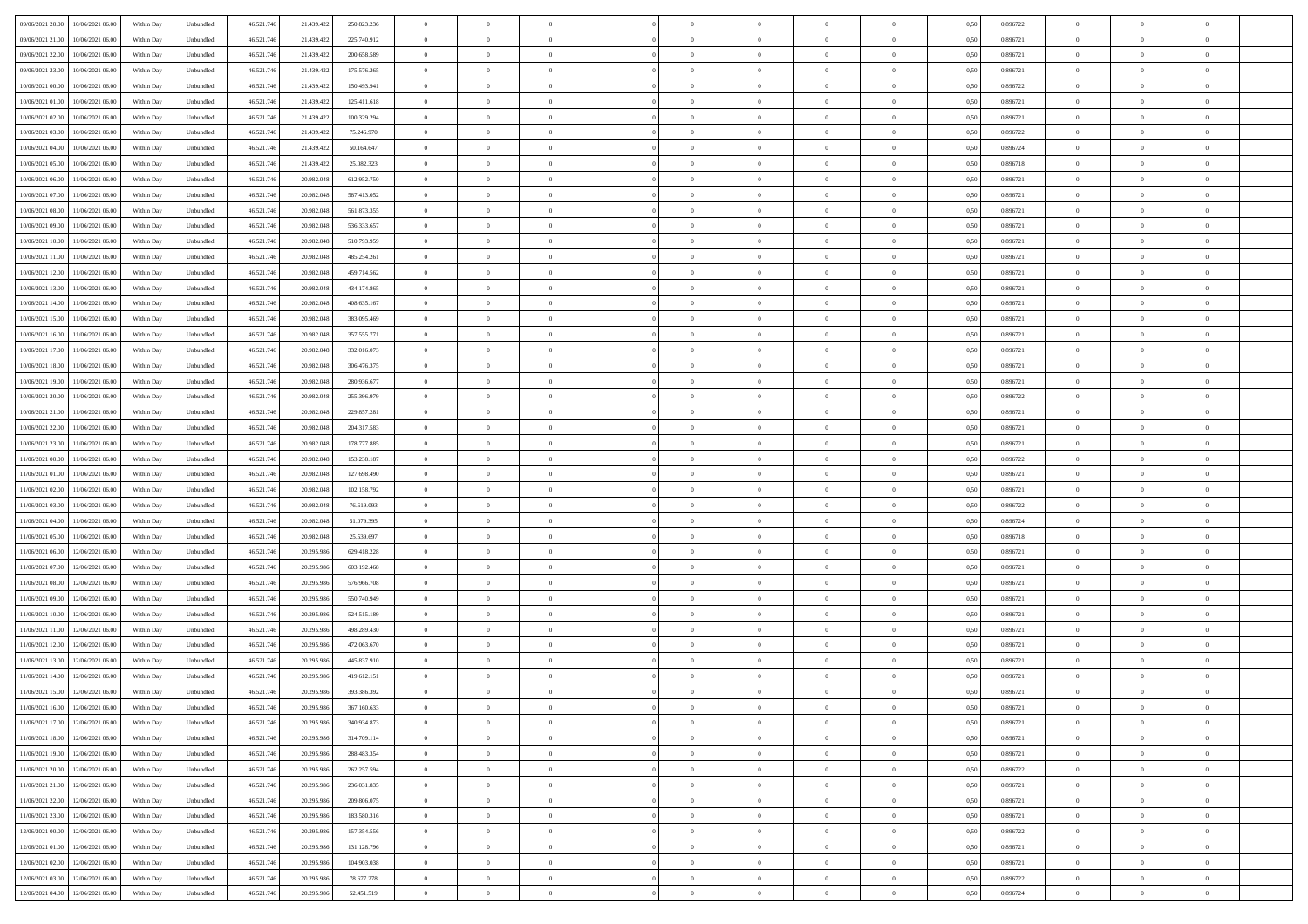| 12/06/2021 05:00 12/06/2021 06:00              | Within Day | Unbundled         | 46.521.74  | 20.295.986 | 26.225.759  | $\overline{0}$ | $\theta$       |                | $\overline{0}$ | $\theta$       |                | $\bf{0}$       | 0,50 | 0,896718 | $\theta$       | $\theta$       | $\overline{0}$ |  |
|------------------------------------------------|------------|-------------------|------------|------------|-------------|----------------|----------------|----------------|----------------|----------------|----------------|----------------|------|----------|----------------|----------------|----------------|--|
| 12/06/2021 06:00<br>13/06/2021 06:00           | Within Day | Unbundled         | 46.521.74  | 20.067.30  | 634.906.720 | $\bf{0}$       | $\overline{0}$ | $\bf{0}$       | $\overline{0}$ | $\bf{0}$       | $\overline{0}$ | $\bf{0}$       | 0,50 | 0,896721 | $\,$ 0 $\,$    | $\bf{0}$       | $\overline{0}$ |  |
| 12/06/2021 07:00<br>13/06/2021 06:00           | Within Day | Unbundled         | 46.521.746 | 20,067,300 | 608.452.273 | $\overline{0}$ | $\overline{0}$ | $\overline{0}$ | $\bf{0}$       | $\bf{0}$       | $\overline{0}$ | $\bf{0}$       | 0.50 | 0.896721 | $\bf{0}$       | $\overline{0}$ | $\overline{0}$ |  |
|                                                |            |                   |            |            |             | $\overline{0}$ | $\overline{0}$ | $\overline{0}$ | $\theta$       | $\theta$       | $\overline{0}$ | $\overline{0}$ |      |          | $\theta$       | $\theta$       | $\overline{0}$ |  |
| 12/06/2021 08:00<br>13/06/2021 06:00           | Within Day | Unbundled         | 46.521.74  | 20.067.300 | 581.997.826 |                |                |                |                |                |                |                | 0,50 | 0,896721 |                |                |                |  |
| 12/06/2021 09:00<br>13/06/2021 06:00           | Within Day | Unbundled         | 46.521.74  | 20.067.30  | 555.543.379 | $\overline{0}$ | $\theta$       | $\overline{0}$ | $\overline{0}$ | $\theta$       | $\overline{0}$ | $\bf{0}$       | 0,50 | 0,896721 | $\,$ 0 $\,$    | $\bf{0}$       | $\overline{0}$ |  |
| 12/06/2021 10:00<br>13/06/2021 06:00           | Within Day | Unbundled         | 46.521.746 | 20,067,300 | 529.088.933 | $\overline{0}$ | $\overline{0}$ | $\overline{0}$ | $\overline{0}$ | $\overline{0}$ | $\Omega$       | $\bf{0}$       | 0.50 | 0.896721 | $\,$ 0 $\,$    | $\theta$       | $\overline{0}$ |  |
| 12/06/2021 11:00<br>13/06/2021 06:00           | Within Day | Unbundled         | 46.521.74  | 20.067.300 | 502.634.486 | $\overline{0}$ | $\overline{0}$ | $\overline{0}$ | $\overline{0}$ | $\theta$       | $\overline{0}$ | $\bf{0}$       | 0,50 | 0,896721 | $\theta$       | $\theta$       | $\overline{0}$ |  |
|                                                |            |                   |            |            |             | $\overline{0}$ | $\overline{0}$ | $\overline{0}$ | $\overline{0}$ | $\theta$       | $\overline{0}$ |                |      |          | $\,$ 0 $\,$    | $\bf{0}$       | $\overline{0}$ |  |
| 12/06/2021 12:00<br>13/06/2021 06:00           | Within Day | Unbundled         | 46.521.74  | 20.067.30  | 476.180.040 |                |                |                |                |                |                | $\bf{0}$       | 0,50 | 0,896721 |                |                |                |  |
| 12/06/2021 13:00<br>13/06/2021 06:00           | Within Day | Unbundled         | 46.521.74  | 20.067.30  | 449.725.592 | $\overline{0}$ | $\overline{0}$ | $\overline{0}$ | $\bf{0}$       | $\overline{0}$ | $\overline{0}$ | $\bf{0}$       | 0.50 | 0.896721 | $\bf{0}$       | $\theta$       | $\overline{0}$ |  |
| 12/06/2021 14:00<br>13/06/2021 06:00           | Within Day | Unbundled         | 46.521.74  | 20.067.300 | 423.271.146 | $\bf{0}$       | $\bf{0}$       | $\overline{0}$ | $\overline{0}$ | $\theta$       | $\overline{0}$ | $\bf{0}$       | 0,50 | 0,896721 | $\,$ 0 $\,$    | $\theta$       | $\overline{0}$ |  |
| 12/06/2021 15:00<br>13/06/2021 06:00           | Within Day | Unbundled         | 46.521.74  | 20.067.300 | 396.816.699 | $\bf{0}$       | $\overline{0}$ | $\bf{0}$       | $\overline{0}$ | $\bf{0}$       | $\overline{0}$ | $\bf{0}$       | 0,50 | 0,896721 | $\,$ 0 $\,$    | $\bf{0}$       | $\overline{0}$ |  |
| 12/06/2021 16:00<br>13/06/2021 06:00           | Within Day | Unbundled         | 46.521.746 | 20,067,300 | 370.362.253 | $\overline{0}$ | $\overline{0}$ | $\overline{0}$ | $\bf{0}$       | $\bf{0}$       | $\overline{0}$ | $\bf{0}$       | 0.50 | 0.896721 | $\bf{0}$       | $\overline{0}$ | $\overline{0}$ |  |
|                                                |            |                   |            |            |             |                |                |                |                |                |                |                |      |          |                |                |                |  |
| 12/06/2021 17:00<br>13/06/2021 06:00           | Within Day | Unbundled         | 46.521.74  | 20.067.300 | 343.907.806 | $\overline{0}$ | $\overline{0}$ | $\overline{0}$ | $\overline{0}$ | $\theta$       | $\overline{0}$ | $\overline{0}$ | 0,50 | 0,896721 | $\,$ 0 $\,$    | $\theta$       | $\overline{0}$ |  |
| 12/06/2021 18:00<br>13/06/2021 06:00           | Within Day | Unbundled         | 46.521.74  | 20.067.30  | 317.453.360 | $\bf{0}$       | $\theta$       | $\bf{0}$       | $\overline{0}$ | $\theta$       | $\overline{0}$ | $\bf{0}$       | 0,50 | 0,896721 | $\bf{0}$       | $\bf{0}$       | $\overline{0}$ |  |
| 12/06/2021 19:00<br>13/06/2021 06:00           | Within Day | Unbundled         | 46.521.74  | 20.067.30  | 290.998.912 | $\overline{0}$ | $\overline{0}$ | $\overline{0}$ | $\bf{0}$       | $\theta$       | $\theta$       | $\bf{0}$       | 0.50 | 0,896721 | $\theta$       | $\overline{0}$ | $\overline{0}$ |  |
| 12/06/2021 20:00<br>13/06/2021 06:00           | Within Day | Unbundled         | 46.521.74  | 20.067.300 | 264.544.466 | $\overline{0}$ | $\overline{0}$ | $\overline{0}$ | $\overline{0}$ | $\overline{0}$ | $\overline{0}$ | $\bf{0}$       | 0,50 | 0,896722 | $\theta$       | $\theta$       | $\overline{0}$ |  |
| 12/06/2021 21:00<br>13/06/2021 06:00           | Within Day | Unbundled         | 46.521.74  | 20.067.30  | 238.090.019 | $\bf{0}$       | $\overline{0}$ | $\overline{0}$ | $\overline{0}$ | $\theta$       | $\overline{0}$ | $\bf{0}$       | 0,50 | 0,896721 | $\,$ 0 $\,$    | $\bf{0}$       | $\overline{0}$ |  |
|                                                |            |                   |            |            |             |                |                |                |                |                |                |                |      |          |                |                |                |  |
| 12/06/2021 22:00<br>13/06/2021 06:00           | Within Day | Unbundled         | 46.521.74  | 20,067,300 | 211.635.573 | $\overline{0}$ | $\overline{0}$ | $\overline{0}$ | $\bf{0}$       | $\overline{0}$ | $\overline{0}$ | $\bf{0}$       | 0.50 | 0.896721 | $\bf{0}$       | $\overline{0}$ | $\overline{0}$ |  |
| 12/06/2021 23:00<br>13/06/2021 06:00           | Within Day | Unbundled         | 46.521.74  | 20.067.300 | 185.181.126 | $\bf{0}$       | $\overline{0}$ | $\overline{0}$ | $\overline{0}$ | $\theta$       | $\overline{0}$ | $\bf{0}$       | 0,50 | 0,896721 | $\,$ 0 $\,$    | $\theta$       | $\overline{0}$ |  |
| 13/06/2021 00:00<br>13/06/2021 06:00           | Within Day | Unbundled         | 46.521.74  | 20.067.30  | 158.726.680 | $\bf{0}$       | $\overline{0}$ | $\bf{0}$       | $\bf{0}$       | $\overline{0}$ | $\overline{0}$ | $\bf{0}$       | 0,50 | 0,896722 | $\,$ 0 $\,$    | $\bf{0}$       | $\overline{0}$ |  |
| 13/06/2021 01:00<br>13/06/2021 06:00           | Within Day | Unbundled         | 46.521.746 | 20,067,300 | 132.272.232 | $\overline{0}$ | $\bf{0}$       | $\overline{0}$ | $\bf{0}$       | $\bf{0}$       | $\overline{0}$ | $\bf{0}$       | 0.50 | 0.896721 | $\bf{0}$       | $\overline{0}$ | $\overline{0}$ |  |
| 13/06/2021 02:00<br>13/06/2021 06:00           | Within Day | Unbundled         | 46.521.74  | 20.067.300 | 105.817.786 | $\overline{0}$ | $\overline{0}$ | $\overline{0}$ | $\theta$       | $\theta$       | $\overline{0}$ | $\bf{0}$       | 0,50 | 0,896721 | $\theta$       | $\theta$       | $\overline{0}$ |  |
|                                                |            |                   |            |            |             |                |                |                |                |                |                |                |      |          |                |                |                |  |
| 13/06/2021 03:00<br>13/06/2021 06:00           | Within Day | Unbundled         | 46.521.74  | 20.067.30  | 79.363.339  | $\bf{0}$       | $\overline{0}$ | $\bf{0}$       | $\overline{0}$ | $\theta$       | $\overline{0}$ | $\bf{0}$       | 0,50 | 0,896722 | $\,$ 0 $\,$    | $\bf{0}$       | $\overline{0}$ |  |
| 13/06/2021 04:00<br>13/06/2021 06:00           | Within Day | Unbundled         | 46.521.74  | 20.067.30  | 52,908.893  | $\overline{0}$ | $\overline{0}$ | $\overline{0}$ | $\overline{0}$ | $\overline{0}$ | $\Omega$       | $\bf{0}$       | 0.50 | 0.896724 | $\,$ 0 $\,$    | $\theta$       | $\overline{0}$ |  |
| 13/06/2021 05:00<br>13/06/2021 06:00           | Within Day | Unbundled         | 46.521.74  | 20.067.300 | 26.454.446  | $\overline{0}$ | $\overline{0}$ | $\overline{0}$ | $\overline{0}$ | $\theta$       | $\overline{0}$ | $\bf{0}$       | 0,50 | 0,896718 | $\theta$       | $\theta$       | $\overline{0}$ |  |
| 13/06/2021 06:00<br>14/06/2021 06.00           | Within Day | Unbundled         | 46.521.74  | 19.724.26  | 643.139.458 | $\bf{0}$       | $\theta$       | $\overline{0}$ | $\overline{0}$ | $\theta$       | $\overline{0}$ | $\bf{0}$       | 0,50 | 0,896721 | $\,$ 0 $\,$    | $\bf{0}$       | $\overline{0}$ |  |
| 14/06/2021 06:00                               |            | Unbundled         | 46.521.74  | 19.724.269 | 616.341.981 | $\overline{0}$ |                | $\overline{0}$ |                | $\overline{0}$ | $\overline{0}$ |                | 0.50 | 0.896721 | $\bf{0}$       | $\theta$       | $\overline{0}$ |  |
| 13/06/2021 07:00                               | Within Day |                   |            |            |             |                | $\overline{0}$ |                | $\bf{0}$       |                |                | $\bf{0}$       |      |          |                |                |                |  |
| 13/06/2021 08:00<br>14/06/2021 06:00           | Within Day | Unbundled         | 46.521.74  | 19.724.269 | 589.544.503 | $\overline{0}$ | $\overline{0}$ | $\overline{0}$ | $\overline{0}$ | $\theta$       | $\overline{0}$ | $\bf{0}$       | 0,50 | 0,896721 | $\theta$       | $\theta$       | $\overline{0}$ |  |
| 13/06/2021 11:00<br>14/06/2021 06.00           | Within Day | Unbundled         | 46.521.74  | 19.724.269 | 509.152.071 | $\bf{0}$       | $\bf{0}$       | $\bf{0}$       | $\bf{0}$       | $\overline{0}$ | $\overline{0}$ | $\bf{0}$       | 0,50 | 0,896721 | $\,$ 0 $\,$    | $\bf{0}$       | $\overline{0}$ |  |
| 13/06/2021 12:00<br>14/06/2021 06:00           | Within Day | Unbundled         | 46.521.746 | 19.724.269 | 482.354.594 | $\overline{0}$ | $\bf{0}$       | $\overline{0}$ | $\bf{0}$       | $\bf{0}$       | $\overline{0}$ | $\bf{0}$       | 0.50 | 0.896721 | $\bf{0}$       | $\overline{0}$ | $\overline{0}$ |  |
| 13/06/2021 13:00<br>14/06/2021 06:00           | Within Day | Unbundled         | 46.521.74  | 19.724.269 | 455.557.115 | $\overline{0}$ | $\overline{0}$ | $\overline{0}$ | $\overline{0}$ | $\theta$       | $\overline{0}$ | $\bf{0}$       | 0.5( | 0,896721 | $\theta$       | $\theta$       | $\overline{0}$ |  |
|                                                |            |                   |            |            |             |                | $\overline{0}$ |                | $\overline{0}$ | $\overline{0}$ | $\overline{0}$ |                |      |          | $\,$ 0 $\,$    | $\bf{0}$       | $\overline{0}$ |  |
| 13/06/2021 14:00<br>14/06/2021 06.00           | Within Day | Unbundled         | 46.521.74  | 19.724.269 | 428.759.638 | $\bf{0}$       |                | $\bf{0}$       |                |                |                | $\bf{0}$       | 0,50 | 0,896721 |                |                |                |  |
| 13/06/2021 15:00<br>14/06/2021 06:00           | Within Day | Unbundled         | 46.521.746 | 19.724.269 | 401.962.161 | $\overline{0}$ | $\overline{0}$ | $\overline{0}$ | $\bf{0}$       | $\theta$       | $\Omega$       | $\bf{0}$       | 0.50 | 0,896721 | $\,$ 0 $\,$    | $\overline{0}$ | $\overline{0}$ |  |
| 13/06/2021 16:00<br>14/06/2021 06:00           | Within Dav | Unbundled         | 46.521.74  | 19.724.269 | 375.164.683 | $\overline{0}$ | $\theta$       | $\overline{0}$ | $\overline{0}$ | $\theta$       | $\overline{0}$ | $\overline{0}$ | 0.5( | 0,896721 | $\theta$       | $\theta$       | $\overline{0}$ |  |
| 13/06/2021 17:00<br>14/06/2021 06.00           | Within Day | Unbundled         | 46.521.74  | 19.724.26  | 348.367.206 | $\bf{0}$       | $\overline{0}$ | $\bf{0}$       | $\overline{0}$ | $\bf{0}$       | $\overline{0}$ | $\bf{0}$       | 0,50 | 0,896721 | $\,$ 0 $\,$    | $\bf{0}$       | $\overline{0}$ |  |
| 13/06/2021 18:00<br>14/06/2021 06:00           | Within Day | Unbundled         | 46.521.74  | 19.724.269 | 321.569.729 | $\overline{0}$ | $\bf{0}$       | $\overline{0}$ | $\bf{0}$       | $\overline{0}$ | $\overline{0}$ | $\bf{0}$       | 0.50 | 0.896721 | $\bf{0}$       | $\overline{0}$ | $\overline{0}$ |  |
| 13/06/2021 19:00<br>14/06/2021 06:00           | Within Dav | Unbundled         | 46.521.74  | 19.724.269 | 294.772.251 | $\overline{0}$ | $\overline{0}$ | $\overline{0}$ | $\overline{0}$ | $\overline{0}$ | $\overline{0}$ | $\overline{0}$ | 0.50 | 0,896721 | $\theta$       | $\theta$       | $\overline{0}$ |  |
|                                                |            |                   |            |            |             |                |                |                |                |                |                |                |      |          |                |                |                |  |
| 13/06/2021 20:00<br>14/06/2021 06.00           | Within Day | Unbundled         | 46.521.74  | 19.724.269 | 267.974.774 | $\bf{0}$       | $\bf{0}$       | $\bf{0}$       | $\bf{0}$       | $\overline{0}$ | $\overline{0}$ | $\bf{0}$       | 0,50 | 0,896722 | $\,$ 0 $\,$    | $\bf{0}$       | $\overline{0}$ |  |
| 13/06/2021 21:00<br>14/06/2021 06:00           | Within Day | Unbundled         | 46.521.746 | 19.724.269 | 241.177.296 | $\overline{0}$ | $\bf{0}$       | $\overline{0}$ | $\bf{0}$       | $\bf{0}$       | $\overline{0}$ | $\bf{0}$       | 0.50 | 0.896721 | $\bf{0}$       | $\overline{0}$ | $\overline{0}$ |  |
| 13/06/2021 22:00<br>14/06/2021 06:00           | Within Dav | Unbundled         | 46.521.74  | 19.724.269 | 214.379.819 | $\overline{0}$ | $\overline{0}$ | $\Omega$       | $\overline{0}$ | $\theta$       | $\overline{0}$ | $\bf{0}$       | 0.50 | 0,896721 | $\theta$       | $\theta$       | $\overline{0}$ |  |
| 13/06/2021 23:00<br>14/06/2021 06.00           | Within Day | Unbundled         | 46.521.74  | 19.724.269 | 187.582.342 | $\bf{0}$       | $\overline{0}$ | $\bf{0}$       | $\bf{0}$       | $\theta$       | $\overline{0}$ | $\bf{0}$       | 0,50 | 0,896721 | $\,$ 0 $\,$    | $\bf{0}$       | $\overline{0}$ |  |
| 14/06/2021 00:00<br>14/06/2021 06.00           | Within Day | Unbundled         | 46.521.74  | 19.724.26  | 160.784.864 | $\overline{0}$ | $\overline{0}$ | $\Omega$       | $\overline{0}$ | $\theta$       | $\theta$       | $\bf{0}$       | 0.50 | 0,896722 | $\bf{0}$       | $\overline{0}$ | $\overline{0}$ |  |
|                                                |            |                   |            |            |             |                |                |                |                |                |                |                |      |          |                |                |                |  |
| 14/06/2021 01:00<br>14/06/2021 06:00           | Within Dav | Unbundled         | 46.521.74  | 19.724.269 | 133.987.387 | $\overline{0}$ | $\overline{0}$ | $\Omega$       | $\overline{0}$ | $\theta$       | $\Omega$       | $\overline{0}$ | 0.5( | 0,896721 | $\theta$       | $\theta$       | $\overline{0}$ |  |
| 14/06/2021 02:00<br>14/06/2021 06.00           | Within Day | Unbundled         | 46.521.74  | 19.724.269 | 107.189.910 | $\bf{0}$       | $\bf{0}$       | $\bf{0}$       | $\bf{0}$       | $\bf{0}$       | $\overline{0}$ | $\bf{0}$       | 0,50 | 0,896721 | $\,$ 0 $\,$    | $\bf{0}$       | $\overline{0}$ |  |
| $14/06/2021\; 03.00 \qquad 14/06/2021\; 06.00$ | Within Day | ${\sf Unbundred}$ | 46.521.746 | 19.724.269 | 80.392.432  | $\overline{0}$ | $\Omega$       |                | $\Omega$       |                |                |                | 0,50 | 0,896722 | $\theta$       | $\overline{0}$ |                |  |
| 14/06/2021 04:00 14/06/2021 06:00              | Within Day | Unbundled         | 46.521.746 | 19.724.269 | 53.594.955  | $\overline{0}$ | $\theta$       | $\Omega$       | $\theta$       | $\overline{0}$ | $\overline{0}$ | $\bf{0}$       | 0,50 | 0,896724 | $\theta$       | $\theta$       | $\overline{0}$ |  |
| 14/06/2021 05:00<br>14/06/2021 06.00           | Within Day | Unbundled         | 46.521.74  | 19.724.269 | 26.797.477  | $\overline{0}$ | $\bf{0}$       | $\overline{0}$ | $\overline{0}$ | $\bf{0}$       | $\overline{0}$ | $\bf{0}$       | 0,50 | 0,896718 | $\bf{0}$       | $\overline{0}$ | $\bf{0}$       |  |
|                                                |            |                   |            |            |             |                |                |                |                |                |                |                |      |          |                |                |                |  |
| 14/06/2021 06:00 15/06/2021 06:00              | Within Day | Unbundled         | 46.521.746 | 22.354.172 | 580.021.797 | $\overline{0}$ | $\bf{0}$       | $\overline{0}$ | $\overline{0}$ | $\overline{0}$ | $\overline{0}$ | $\bf{0}$       | 0.50 | 0.896721 | $\overline{0}$ | $\bf{0}$       | $\,$ 0 $\,$    |  |
| 14/06/2021 07:00 15/06/2021 06:00              | Within Day | Unbundled         | 46.521.746 | 22.354.172 | 555.854.222 | $\overline{0}$ | $\overline{0}$ | $\overline{0}$ | $\overline{0}$ | $\overline{0}$ | $\overline{0}$ | $\bf{0}$       | 0,50 | 0,896721 | $\theta$       | $\theta$       | $\overline{0}$ |  |
| 14/06/2021 08:00<br>15/06/2021 06:00           | Within Day | Unbundled         | 46.521.74  | 22.354.172 | 531.686.647 | $\overline{0}$ | $\bf{0}$       | $\overline{0}$ | $\bf{0}$       | $\overline{0}$ | $\overline{0}$ | $\bf{0}$       | 0,50 | 0,896721 | $\bf{0}$       | $\bf{0}$       | $\overline{0}$ |  |
| 15/06/2021 06:00<br>14/06/2021 09:00           | Within Day | Unbundled         | 46.521.746 | 22.354.172 | 507.519.072 | $\overline{0}$ | $\bf{0}$       | $\overline{0}$ | $\overline{0}$ | $\overline{0}$ | $\overline{0}$ | $\bf{0}$       | 0.50 | 0,896721 | $\,$ 0 $\,$    | $\theta$       | $\overline{0}$ |  |
| 14/06/2021 10:00<br>15/06/2021 06:00           | Within Dav | Unbundled         | 46.521.746 | 22.354.172 | 483.351.497 | $\overline{0}$ | $\overline{0}$ | $\overline{0}$ | $\overline{0}$ | $\overline{0}$ | $\overline{0}$ | $\bf{0}$       | 0.50 | 0,896721 | $\overline{0}$ | $\theta$       | $\overline{0}$ |  |
|                                                |            |                   |            |            |             |                |                |                |                |                |                |                |      |          |                |                |                |  |
| 14/06/2021 11:00<br>15/06/2021 06:00           | Within Day | Unbundled         | 46.521.74  | 22.354.17  | 459.183.922 | $\overline{0}$ | $\overline{0}$ | $\overline{0}$ | $\overline{0}$ | $\bf{0}$       | $\overline{0}$ | $\bf{0}$       | 0,50 | 0,896721 | $\bf{0}$       | $\overline{0}$ | $\overline{0}$ |  |
| 14/06/2021 12:00<br>15/06/2021 06:00           | Within Day | Unbundled         | 46.521.746 | 22.354.172 | 435.016.348 | $\overline{0}$ | $\overline{0}$ | $\overline{0}$ | $\overline{0}$ | $\bf{0}$       | $\overline{0}$ | $\bf{0}$       | 0.50 | 0.896721 | $\overline{0}$ | $\,$ 0 $\,$    | $\,$ 0         |  |
| 14/06/2021 13:00 15/06/2021 06:00              | Within Dav | Unbundled         | 46.521.746 | 22.354.172 | 410.848.773 | $\overline{0}$ | $\overline{0}$ | $\overline{0}$ | $\overline{0}$ | $\overline{0}$ | $\overline{0}$ | $\bf{0}$       | 0,50 | 0,896721 | $\overline{0}$ | $\theta$       | $\overline{0}$ |  |
| 14/06/2021 14:00<br>15/06/2021 06:00           | Within Day | Unbundled         | 46.521.74  | 22.354.17  | 386.681.197 | $\overline{0}$ | $\bf{0}$       | $\overline{0}$ | $\bf{0}$       | $\overline{0}$ | $\bf{0}$       | $\bf{0}$       | 0,50 | 0,896721 | $\bf{0}$       | $\bf{0}$       | $\overline{0}$ |  |
| 14/06/2021 15:00 15/06/2021 06:00              |            | Unbundled         | 46.521.746 | 22.354.172 | 362.513.623 | $\overline{0}$ | $\bf{0}$       | $\overline{0}$ | $\overline{0}$ | $\,$ 0 $\,$    | $\overline{0}$ | $\bf{0}$       | 0,50 | 0,896721 | $\overline{0}$ | $\,$ 0 $\,$    | $\,$ 0 $\,$    |  |
|                                                | Within Day |                   |            |            |             |                |                |                |                |                |                |                |      |          |                |                |                |  |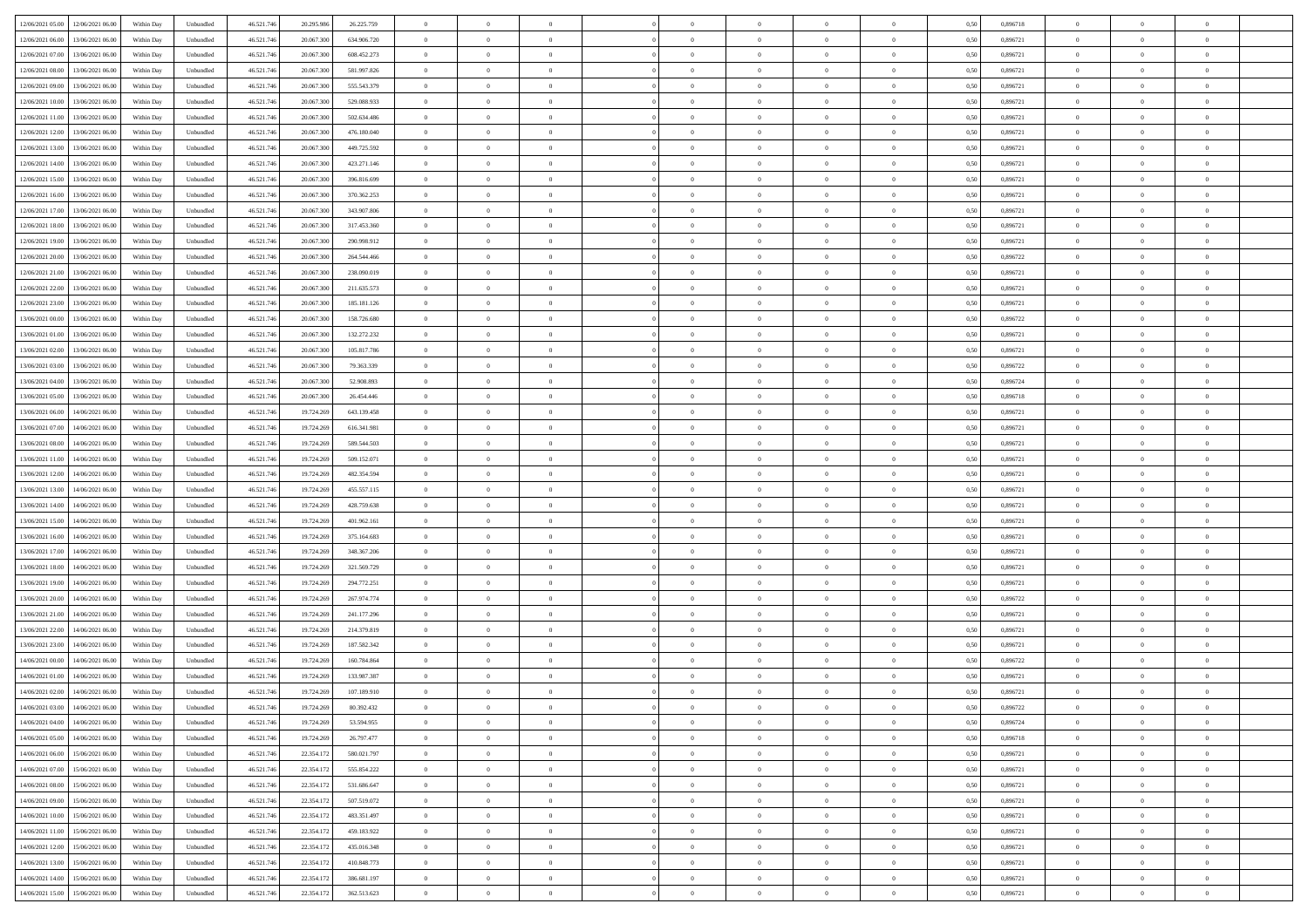| 14/06/2021 16:00 15/06/2021 06:00            | Within Day | Unbundled         | 46.521.74  | 22.354.172 | 338.346.048 | $\overline{0}$ | $\theta$       |                | $\overline{0}$ | $\theta$       |                | $\bf{0}$       | 0,50 | 0,896721 | $\theta$       | $\theta$       | $\overline{0}$ |  |
|----------------------------------------------|------------|-------------------|------------|------------|-------------|----------------|----------------|----------------|----------------|----------------|----------------|----------------|------|----------|----------------|----------------|----------------|--|
| 14/06/2021 17:00<br>15/06/2021 06:00         | Within Day | Unbundled         | 46.521.74  | 22.354.17  | 314.178.473 | $\bf{0}$       | $\overline{0}$ | $\bf{0}$       | $\overline{0}$ | $\bf{0}$       | $\overline{0}$ | $\bf{0}$       | 0,50 | 0,896721 | $\,$ 0 $\,$    | $\bf{0}$       | $\overline{0}$ |  |
| 14/06/2021 18:00<br>15/06/2021 06:00         | Within Day | Unbundled         | 46.521.746 | 22.354.172 | 290.010.898 | $\overline{0}$ | $\overline{0}$ | $\overline{0}$ | $\bf{0}$       | $\bf{0}$       | $\overline{0}$ | $\bf{0}$       | 0.50 | 0.896721 | $\bf{0}$       | $\overline{0}$ | $\overline{0}$ |  |
|                                              |            |                   |            |            |             | $\overline{0}$ | $\overline{0}$ | $\overline{0}$ | $\theta$       | $\theta$       | $\overline{0}$ | $\overline{0}$ |      |          | $\theta$       | $\theta$       | $\overline{0}$ |  |
| 14/06/2021 19:00<br>15/06/2021 06:00         | Within Day | Unbundled         | 46.521.74  | 22.354.172 | 265.843.324 |                |                |                |                |                |                |                | 0,50 | 0,896721 |                |                |                |  |
| 14/06/2021 20:00<br>15/06/2021 06:00         | Within Day | Unbundled         | 46.521.74  | 22.354.17  | 241.675.748 | $\overline{0}$ | $\theta$       | $\overline{0}$ | $\overline{0}$ | $\theta$       | $\overline{0}$ | $\bf{0}$       | 0,50 | 0,896722 | $\,$ 0 $\,$    | $\bf{0}$       | $\overline{0}$ |  |
| 14/06/2021 21:00<br>15/06/2021 06:00         | Within Day | Unbundled         | 46.521.74  | 22.354.172 | 217.508.173 | $\overline{0}$ | $\overline{0}$ | $\overline{0}$ | $\overline{0}$ | $\overline{0}$ | $\Omega$       | $\bf{0}$       | 0.50 | 0.896721 | $\bf{0}$       | $\theta$       | $\overline{0}$ |  |
| 14/06/2021 22:00<br>15/06/2021 06:00         | Within Day | Unbundled         | 46.521.74  | 22.354.172 | 193.340.599 | $\overline{0}$ | $\overline{0}$ | $\overline{0}$ | $\overline{0}$ | $\theta$       | $\overline{0}$ | $\bf{0}$       | 0,50 | 0,896721 | $\theta$       | $\theta$       | $\overline{0}$ |  |
|                                              |            |                   |            |            |             |                |                |                |                |                |                |                |      |          |                |                |                |  |
| 14/06/2021 23:00<br>15/06/2021 06:00         | Within Day | Unbundled         | 46.521.74  | 22.354.17  | 169.173.024 | $\overline{0}$ | $\overline{0}$ | $\overline{0}$ | $\overline{0}$ | $\theta$       | $\overline{0}$ | $\bf{0}$       | 0,50 | 0,896721 | $\,$ 0 $\,$    | $\bf{0}$       | $\overline{0}$ |  |
| 15/06/2021 00:00<br>15/06/2021 06:00         | Within Day | Unbundled         | 46.521.74  | 22.354.172 | 145,005,449 | $\overline{0}$ | $\overline{0}$ | $\overline{0}$ | $\bf{0}$       | $\overline{0}$ | $\overline{0}$ | $\bf{0}$       | 0.50 | 0.896722 | $\bf{0}$       | $\theta$       | $\overline{0}$ |  |
| 15/06/2021 01:00<br>15/06/2021 06:00         | Within Day | Unbundled         | 46.521.74  | 22.354.172 | 120.837.874 | $\overline{0}$ | $\bf{0}$       | $\overline{0}$ | $\overline{0}$ | $\theta$       | $\overline{0}$ | $\bf{0}$       | 0,50 | 0,896721 | $\,$ 0 $\,$    | $\theta$       | $\overline{0}$ |  |
| 15/06/2021 02:00<br>15/06/2021 06:00         | Within Day | Unbundled         | 46.521.74  | 22.354.17  | 96.670.299  | $\bf{0}$       | $\overline{0}$ | $\bf{0}$       | $\overline{0}$ | $\bf{0}$       | $\overline{0}$ | $\bf{0}$       | 0,50 | 0,896721 | $\,$ 0 $\,$    | $\bf{0}$       | $\overline{0}$ |  |
|                                              |            |                   |            |            |             |                |                |                |                |                |                |                |      |          |                |                |                |  |
| 15/06/2021 03:00<br>15/06/2021 06:00         | Within Day | Unbundled         | 46.521.746 | 22.354.172 | 72.502.724  | $\overline{0}$ | $\overline{0}$ | $\overline{0}$ | $\bf{0}$       | $\bf{0}$       | $\overline{0}$ | $\bf{0}$       | 0.50 | 0.896722 | $\bf{0}$       | $\overline{0}$ | $\overline{0}$ |  |
| 15/06/2021 04:00<br>15/06/2021 06:00         | Within Day | Unbundled         | 46.521.74  | 22.354.172 | 48.335.149  | $\overline{0}$ | $\overline{0}$ | $\overline{0}$ | $\overline{0}$ | $\theta$       | $\overline{0}$ | $\overline{0}$ | 0,50 | 0,896724 | $\theta$       | $\theta$       | $\overline{0}$ |  |
| 15/06/2021 05:00<br>15/06/2021 06:00         | Within Day | Unbundled         | 46.521.74  | 22.354.17  | 24.167.575  | $\bf{0}$       | $\theta$       | $\bf{0}$       | $\overline{0}$ | $\theta$       | $\overline{0}$ | $\bf{0}$       | 0,50 | 0,896718 | $\bf{0}$       | $\bf{0}$       | $\overline{0}$ |  |
|                                              |            |                   |            |            |             |                |                |                |                |                |                |                |      |          |                |                |                |  |
| 15/06/2021 06:00<br>16/06/2021 06:00         | Within Day | Unbundled         | 46.521.74  | 21.668.11  | 596.487.274 | $\overline{0}$ | $\overline{0}$ | $\overline{0}$ | $\bf{0}$       | $\theta$       | $\theta$       | $\bf{0}$       | 0.50 | 0,896721 | $\bf{0}$       | $\theta$       | $\overline{0}$ |  |
| 15/06/2021 07:00<br>16/06/2021 06:00         | Within Day | Unbundled         | 46.521.74  | 21.668.110 | 571.633.637 | $\overline{0}$ | $\overline{0}$ | $\overline{0}$ | $\overline{0}$ | $\theta$       | $\overline{0}$ | $\bf{0}$       | 0,50 | 0,896721 | $\theta$       | $\theta$       | $\overline{0}$ |  |
| 15/06/2021 08:00<br>16/06/2021 06:00         | Within Day | Unbundled         | 46.521.74  | 21.668.11  | 546.780.001 | $\bf{0}$       | $\overline{0}$ | $\overline{0}$ | $\overline{0}$ | $\theta$       | $\overline{0}$ | $\bf{0}$       | 0,50 | 0,896721 | $\,$ 0 $\,$    | $\bf{0}$       | $\overline{0}$ |  |
| 15/06/2021 09:00<br>16/06/2021 06:00         | Within Day | Unbundled         | 46.521.74  | 21,668.11  | 521.926.365 | $\overline{0}$ | $\overline{0}$ | $\overline{0}$ | $\bf{0}$       | $\overline{0}$ | $\overline{0}$ | $\bf{0}$       | 0.50 | 0.896721 | $\bf{0}$       | $\overline{0}$ | $\overline{0}$ |  |
|                                              |            |                   |            |            |             | $\overline{0}$ | $\overline{0}$ | $\overline{0}$ | $\overline{0}$ | $\overline{0}$ | $\overline{0}$ |                |      |          |                | $\theta$       | $\overline{0}$ |  |
| 15/06/2021 10:00<br>16/06/2021 06:00         | Within Day | Unbundled         | 46.521.74  | 21.668.110 | 497.072.728 |                |                |                |                |                |                | $\bf{0}$       | 0,50 | 0,896721 | $\,$ 0 $\,$    |                |                |  |
| 15/06/2021 11:00<br>16/06/2021 06:00         | Within Day | Unbundled         | 46.521.74  | 21.668.11  | 472.219.092 | $\bf{0}$       | $\overline{0}$ | $\bf{0}$       | $\bf{0}$       | $\overline{0}$ | $\overline{0}$ | $\bf{0}$       | 0,50 | 0,896721 | $\,$ 0 $\,$    | $\bf{0}$       | $\overline{0}$ |  |
| 15/06/2021 12:00<br>16/06/2021 06:00         | Within Day | Unbundled         | 46.521.746 | 21.668.11  | 447.365.456 | $\overline{0}$ | $\overline{0}$ | $\overline{0}$ | $\bf{0}$       | $\bf{0}$       | $\overline{0}$ | $\bf{0}$       | 0.50 | 0.896721 | $\bf{0}$       | $\overline{0}$ | $\overline{0}$ |  |
| 15/06/2021 13:00<br>16/06/2021 06:00         | Within Day | Unbundled         | 46.521.74  | 21.668.110 | 422.511.819 | $\overline{0}$ | $\overline{0}$ | $\overline{0}$ | $\theta$       | $\theta$       | $\overline{0}$ | $\bf{0}$       | 0,50 | 0,896721 | $\theta$       | $\theta$       | $\overline{0}$ |  |
|                                              |            |                   |            |            |             |                | $\overline{0}$ |                |                |                |                |                |      |          |                |                | $\overline{0}$ |  |
| 15/06/2021 14:00<br>16/06/2021 06:00         | Within Day | Unbundled         | 46.521.74  | 21.668.11  | 397.658.182 | $\bf{0}$       |                | $\bf{0}$       | $\overline{0}$ | $\theta$       | $\overline{0}$ | $\bf{0}$       | 0,50 | 0,896721 | $\,$ 0 $\,$    | $\bf{0}$       |                |  |
| 15/06/2021 15:00<br>16/06/2021 06:00         | Within Day | Unbundled         | 46.521.74  | 21.668.11  | 372.804.545 | $\overline{0}$ | $\overline{0}$ | $\overline{0}$ | $\overline{0}$ | $\overline{0}$ | $\Omega$       | $\bf{0}$       | 0.50 | 0.896721 | $\,$ 0 $\,$    | $\theta$       | $\overline{0}$ |  |
| 15/06/2021 16:00<br>16/06/2021 06:00         | Within Day | Unbundled         | 46.521.74  | 21.668.110 | 347.950.909 | $\overline{0}$ | $\overline{0}$ | $\overline{0}$ | $\overline{0}$ | $\theta$       | $\overline{0}$ | $\bf{0}$       | 0,50 | 0,896721 | $\theta$       | $\theta$       | $\overline{0}$ |  |
| 15/06/2021 17:00<br>16/06/2021 06:00         | Within Day | Unbundled         | 46.521.74  | 21.668.11  | 323.097.273 | $\bf{0}$       | $\theta$       | $\overline{0}$ | $\overline{0}$ | $\theta$       | $\overline{0}$ | $\bf{0}$       | 0,50 | 0,896721 | $\,$ 0 $\,$    | $\bf{0}$       | $\overline{0}$ |  |
| 15/06/2021 18:00<br>16/06/2021 06:00         | Within Day | Unbundled         | 46.521.74  | 21.668.11  | 298.243.636 | $\overline{0}$ | $\overline{0}$ | $\overline{0}$ | $\bf{0}$       | $\overline{0}$ | $\overline{0}$ | $\bf{0}$       | 0.50 | 0.896721 | $\bf{0}$       | $\theta$       | $\overline{0}$ |  |
|                                              |            |                   |            |            |             |                |                |                |                |                |                |                |      |          |                |                |                |  |
| 15/06/2021 19:00<br>16/06/2021 06:00         | Within Day | Unbundled         | 46.521.74  | 21.668.110 | 273.390.000 | $\overline{0}$ | $\overline{0}$ | $\overline{0}$ | $\overline{0}$ | $\overline{0}$ | $\overline{0}$ | $\bf{0}$       | 0,50 | 0,896721 | $\theta$       | $\theta$       | $\overline{0}$ |  |
| 15/06/2021 20:00<br>16/06/2021 06:00         | Within Day | Unbundled         | 46.521.74  | 21.668.11  | 248.536.364 | $\bf{0}$       | $\bf{0}$       | $\bf{0}$       | $\bf{0}$       | $\overline{0}$ | $\overline{0}$ | $\bf{0}$       | 0,50 | 0,896722 | $\,$ 0 $\,$    | $\bf{0}$       | $\overline{0}$ |  |
| 15/06/2021 21:00<br>16/06/2021 06:00         | Within Day | Unbundled         | 46.521.74  | 21.668.11  | 223.682.727 | $\overline{0}$ | $\bf{0}$       | $\overline{0}$ | $\bf{0}$       | $\bf{0}$       | $\overline{0}$ | $\bf{0}$       | 0.50 | 0.896721 | $\bf{0}$       | $\overline{0}$ | $\overline{0}$ |  |
| 15/06/2021 22:00<br>16/06/2021 06:00         | Within Day | Unbundled         | 46.521.74  | 21.668.11  | 198.829.091 | $\overline{0}$ | $\overline{0}$ | $\overline{0}$ | $\overline{0}$ | $\overline{0}$ | $\overline{0}$ | $\bf{0}$       | 0.5( | 0,896721 | $\theta$       | $\theta$       | $\overline{0}$ |  |
|                                              |            |                   |            |            |             |                |                |                |                |                |                |                |      |          |                |                |                |  |
| 15/06/2021 23:00<br>16/06/2021 06:00         | Within Day | Unbundled         | 46.521.74  | 21.668.11  | 173.975.455 | $\bf{0}$       | $\overline{0}$ | $\bf{0}$       | $\overline{0}$ | $\overline{0}$ | $\overline{0}$ | $\bf{0}$       | 0,50 | 0,896721 | $\,$ 0 $\,$    | $\bf{0}$       | $\overline{0}$ |  |
| 16/06/2021 00:00<br>16/06/2021 06:00         | Within Day | Unbundled         | 46.521.74  | 21.668.11  | 149.121.818 | $\overline{0}$ | $\overline{0}$ | $\overline{0}$ | $\bf{0}$       | $\theta$       | $\Omega$       | $\bf{0}$       | 0.50 | 0,896722 | $\,$ 0 $\,$    | $\overline{0}$ | $\overline{0}$ |  |
| 16/06/2021 01:00<br>16/06/2021 06:00         | Within Dav | Unbundled         | 46.521.74  | 21.668.11  | 124.268.182 | $\overline{0}$ | $\overline{0}$ | $\overline{0}$ | $\overline{0}$ | $\theta$       | $\overline{0}$ | $\overline{0}$ | 0.5( | 0,896721 | $\theta$       | $\theta$       | $\overline{0}$ |  |
| 16/06/2021 02:00<br>16/06/2021 06:00         | Within Day | Unbundled         | 46.521.74  | 21.668.11  | 99.414.545  | $\bf{0}$       | $\overline{0}$ | $\bf{0}$       | $\overline{0}$ | $\bf{0}$       | $\overline{0}$ | $\bf{0}$       | 0,50 | 0,896721 | $\,$ 0 $\,$    | $\bf{0}$       | $\overline{0}$ |  |
|                                              |            |                   |            |            |             |                |                |                |                |                |                |                |      |          |                |                |                |  |
| 16/06/2021 03:00<br>16/06/2021 06:00         | Within Day | Unbundled         | 46.521.74  | 21.668.11  | 74.560.909  | $\overline{0}$ | $\bf{0}$       | $\overline{0}$ | $\bf{0}$       | $\overline{0}$ | $\overline{0}$ | $\bf{0}$       | 0.50 | 0.896722 | $\bf{0}$       | $\overline{0}$ | $\overline{0}$ |  |
| 16/06/2021 04:00<br>16/06/2021 06:00         | Within Dav | Unbundled         | 46.521.74  | 21.668.11  | 49.707.273  | $\overline{0}$ | $\overline{0}$ | $\overline{0}$ | $\overline{0}$ | $\overline{0}$ | $\overline{0}$ | $\overline{0}$ | 0.50 | 0,896724 | $\theta$       | $\theta$       | $\overline{0}$ |  |
| 16/06/2021 05:00<br>16/06/2021 06:00         | Within Day | Unbundled         | 46.521.74  | 21.668.11  | 24.853.636  | $\bf{0}$       | $\bf{0}$       | $\bf{0}$       | $\bf{0}$       | $\overline{0}$ | $\overline{0}$ | $\bf{0}$       | 0,50 | 0,896718 | $\,$ 0 $\,$    | $\bf{0}$       | $\overline{0}$ |  |
| 16/06/2021 06:00<br>17/06/2021 06:00         | Within Day | Unbundled         | 46.521.746 | 25.670.135 | 500.438.659 | $\overline{0}$ | $\bf{0}$       | $\overline{0}$ | $\bf{0}$       | $\bf{0}$       | $\overline{0}$ | $\bf{0}$       | 0.50 | 0.896721 | $\bf{0}$       | $\overline{0}$ | $\overline{0}$ |  |
| 16/06/2021 07:00<br>17/06/2021 06:00         | Within Dav | Unbundled         | 46.521.74  | 25.670.135 | 479.587.048 | $\overline{0}$ | $\overline{0}$ | $\Omega$       | $\overline{0}$ | $\theta$       | $\overline{0}$ | $\overline{0}$ | 0.50 | 0,896721 | $\theta$       | $\theta$       | $\overline{0}$ |  |
|                                              |            |                   |            |            |             |                |                |                |                |                |                |                |      |          |                |                |                |  |
| 16/06/2021 08:00<br>17/06/2021 06:00         | Within Day | Unbundled         | 46.521.74  | 25.670.13: | 458.735.438 | $\bf{0}$       | $\overline{0}$ | $\bf{0}$       | $\bf{0}$       | $\overline{0}$ | $\overline{0}$ | $\bf{0}$       | 0,50 | 0,896721 | $\,$ 0 $\,$    | $\bf{0}$       | $\overline{0}$ |  |
| 16/06/2021 09:00<br>17/06/2021 06.00         | Within Day | Unbundled         | 46.521.74  | 25.670.13  | 437.883.827 | $\overline{0}$ | $\overline{0}$ | $\Omega$       | $\overline{0}$ | $\theta$       | $\theta$       | $\bf{0}$       | 0.50 | 0,896721 | $\bf{0}$       | $\overline{0}$ | $\overline{0}$ |  |
| 16/06/2021 10:00<br>17/06/2021 06:00         | Within Dav | Unbundled         | 46.521.74  | 25.670.13: | 417.032.216 | $\overline{0}$ | $\overline{0}$ | $\Omega$       | $\overline{0}$ | $\theta$       | $\Omega$       | $\overline{0}$ | 0.5( | 0,896721 | $\theta$       | $\theta$       | $\overline{0}$ |  |
| 16/06/2021 11:00<br>17/06/2021 06.00         | Within Day | Unbundled         | 46.521.74  | 25.670.13: | 396.180.605 | $\bf{0}$       | $\bf{0}$       | $\overline{0}$ | $\bf{0}$       | $\bf{0}$       | $\overline{0}$ | $\bf{0}$       | 0,50 | 0,896721 | $\,$ 0 $\,$    | $\bf{0}$       | $\overline{0}$ |  |
|                                              |            |                   |            |            |             |                |                |                |                |                |                |                |      |          |                |                |                |  |
| $16/06/2021\ 12.00 \qquad 17/06/2021\ 06.00$ | Within Day | ${\sf Unbundred}$ | 46.521.746 | 25.670.135 | 375.328.994 | $\overline{0}$ | $\Omega$       |                | $\Omega$       |                |                |                | 0,50 | 0.896721 | $\theta$       | $\overline{0}$ |                |  |
| 16/06/2021 13:00 17/06/2021 06:00            | Within Day | Unbundled         | 46.521.746 | 25.670.135 | 354.477.384 | $\overline{0}$ | $\theta$       | $\overline{0}$ | $\theta$       | $\overline{0}$ | $\overline{0}$ | $\bf{0}$       | 0,50 | 0,896721 | $\theta$       | $\theta$       | $\overline{0}$ |  |
| 16/06/2021 14:00<br>17/06/2021 06.00         | Within Day | Unbundled         | 46.521.74  | 25.670.13: | 333.625.773 | $\overline{0}$ | $\bf{0}$       | $\overline{0}$ | $\overline{0}$ | $\bf{0}$       | $\overline{0}$ | $\bf{0}$       | 0,50 | 0,896721 | $\bf{0}$       | $\overline{0}$ | $\bf{0}$       |  |
| 16/06/2021 15:00 17/06/2021 06:00            | Within Day | Unbundled         | 46.521.746 | 25.670.135 | 312.774.162 | $\overline{0}$ | $\bf{0}$       | $\overline{0}$ | $\overline{0}$ | $\overline{0}$ | $\overline{0}$ | $\bf{0}$       | 0.50 | 0.896721 | $\overline{0}$ | $\bf{0}$       | $\,$ 0 $\,$    |  |
|                                              |            |                   |            |            |             |                |                |                |                |                |                |                |      |          |                |                |                |  |
| 16/06/2021 16:00 17/06/2021 06:00            | Within Day | Unbundled         | 46.521.746 | 25.670.135 | 291.922.551 | $\overline{0}$ | $\overline{0}$ | $\overline{0}$ | $\overline{0}$ | $\overline{0}$ | $\overline{0}$ | $\bf{0}$       | 0,50 | 0,896721 | $\theta$       | $\theta$       | $\overline{0}$ |  |
| 16/06/2021 17:00<br>17/06/2021 06.00         | Within Day | Unbundled         | 46.521.74  | 25.670.135 | 271.070.941 | $\overline{0}$ | $\bf{0}$       | $\overline{0}$ | $\bf{0}$       | $\overline{0}$ | $\overline{0}$ | $\bf{0}$       | 0,50 | 0,896721 | $\bf{0}$       | $\bf{0}$       | $\overline{0}$ |  |
| 17/06/2021 06:00<br>16/06/2021 18:00         | Within Day | Unbundled         | 46.521.746 | 25.670.135 | 250.219.329 | $\overline{0}$ | $\bf{0}$       | $\overline{0}$ | $\overline{0}$ | $\overline{0}$ | $\overline{0}$ | $\bf{0}$       | 0.50 | 0,896721 | $\,$ 0 $\,$    | $\theta$       | $\overline{0}$ |  |
| 16/06/2021 19:00<br>17/06/2021 06:00         | Within Dav | Unbundled         | 46.521.746 | 25.670.135 | 229.367.718 | $\overline{0}$ | $\overline{0}$ | $\overline{0}$ | $\overline{0}$ | $\overline{0}$ | $\overline{0}$ | $\bf{0}$       | 0.50 | 0,896721 | $\overline{0}$ | $\theta$       | $\overline{0}$ |  |
|                                              |            |                   |            |            |             |                |                |                |                |                |                |                |      |          |                |                |                |  |
| 16/06/2021 20:00<br>17/06/2021 06.00         | Within Day | Unbundled         | 46.521.74  | 25.670.13: | 208.516.107 | $\overline{0}$ | $\overline{0}$ | $\overline{0}$ | $\overline{0}$ | $\bf{0}$       | $\overline{0}$ | $\bf{0}$       | 0,50 | 0,896722 | $\bf{0}$       | $\bf{0}$       | $\overline{0}$ |  |
| 17/06/2021 06:00<br>16/06/2021 21:00         | Within Day | Unbundled         | 46.521.746 | 25.670.135 | 187.664.496 | $\overline{0}$ | $\overline{0}$ | $\overline{0}$ | $\overline{0}$ | $\bf{0}$       | $\overline{0}$ | $\bf{0}$       | 0.50 | 0.896721 | $\overline{0}$ | $\,$ 0 $\,$    | $\,$ 0         |  |
| 16/06/2021 22:00<br>17/06/2021 06:00         | Within Dav | Unbundled         | 46.521.746 | 25.670.135 | 166.812.886 | $\overline{0}$ | $\overline{0}$ | $\overline{0}$ | $\overline{0}$ | $\overline{0}$ | $\overline{0}$ | $\bf{0}$       | 0,50 | 0,896721 | $\overline{0}$ | $\theta$       | $\overline{0}$ |  |
| 16/06/2021 23:00<br>17/06/2021 06:00         | Within Day | Unbundled         | 46.521.74  | 25.670.13: | 145.961.275 | $\overline{0}$ | $\bf{0}$       | $\overline{0}$ | $\bf{0}$       | $\overline{0}$ | $\overline{0}$ | $\bf{0}$       | 0,50 | 0,896721 | $\bf{0}$       | $\bf{0}$       | $\overline{0}$ |  |
|                                              |            |                   |            |            |             |                |                |                |                |                |                |                |      |          |                |                |                |  |
| 17/06/2021 00:00 17/06/2021 06:00            | Within Day | Unbundled         | 46.521.746 | 25.670.135 | 125.109.664 | $\overline{0}$ | $\bf{0}$       | $\overline{0}$ | $\overline{0}$ | $\,$ 0 $\,$    | $\overline{0}$ | $\bf{0}$       | 0,50 | 0,896722 | $\overline{0}$ | $\,$ 0 $\,$    | $\,$ 0 $\,$    |  |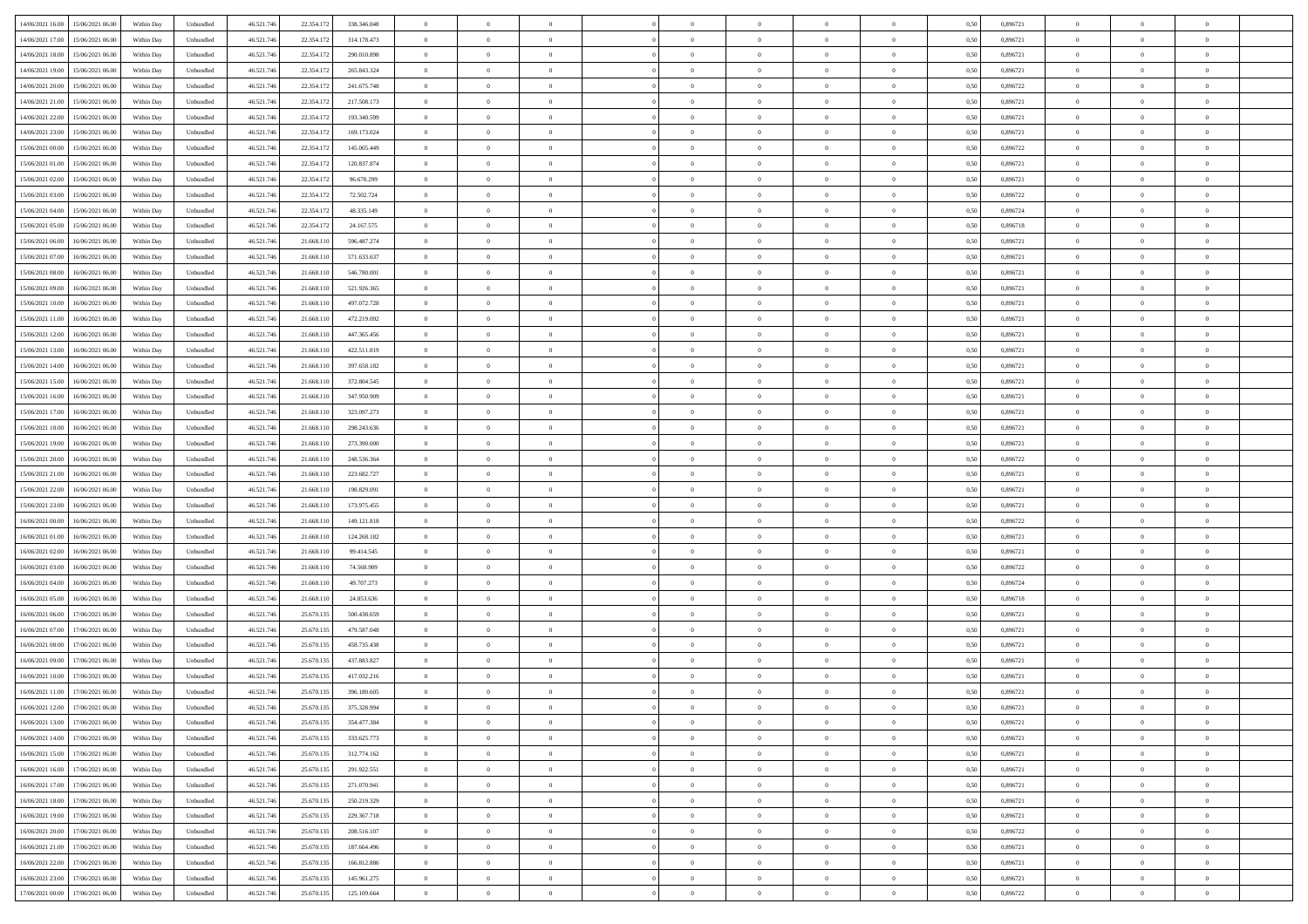| 17/06/2021 01:00 17/06/2021 06:00    | Within Day | Unbundled | 46.521.74  | 25.670.135 | 104.258.053 | $\overline{0}$ | $\theta$       |                | $\overline{0}$ | $\theta$       |                | $\theta$       | 0,50 | 0,896721 | $\theta$       | $\theta$       | $\overline{0}$ |  |
|--------------------------------------|------------|-----------|------------|------------|-------------|----------------|----------------|----------------|----------------|----------------|----------------|----------------|------|----------|----------------|----------------|----------------|--|
| 17/06/2021 02:00<br>17/06/2021 06:00 | Within Day | Unbundled | 46.521.74  | 25.670.13  | 83.406.443  | $\overline{0}$ | $\overline{0}$ | $\overline{0}$ | $\overline{0}$ | $\theta$       | $\overline{0}$ | $\bf{0}$       | 0,50 | 0,896721 | $\,$ 0 $\,$    | $\bf{0}$       | $\overline{0}$ |  |
| 17/06/2021 03:00<br>17/06/2021 06:00 | Within Day | Unbundled | 46.521.746 | 25.670.135 | 62.554.832  | $\overline{0}$ | $\bf{0}$       | $\overline{0}$ | $\bf{0}$       | $\bf{0}$       | $\overline{0}$ | $\bf{0}$       | 0.50 | 0,896722 | $\bf{0}$       | $\overline{0}$ | $\overline{0}$ |  |
|                                      |            |           |            |            |             | $\overline{0}$ | $\overline{0}$ | $\overline{0}$ | $\theta$       | $\theta$       | $\overline{0}$ | $\overline{0}$ |      |          | $\theta$       | $\theta$       | $\overline{0}$ |  |
| 17/06/2021 04:00<br>17/06/2021 06.00 | Within Day | Unbundled | 46.521.74  | 25.670.135 | 41.703.221  |                |                |                |                |                |                |                | 0,50 | 0,896724 |                |                |                |  |
| 17/06/2021 05:00<br>17/06/2021 06:00 | Within Day | Unbundled | 46.521.74  | 25.670.13  | 20.851.610  | $\overline{0}$ | $\theta$       | $\overline{0}$ | $\overline{0}$ | $\theta$       | $\overline{0}$ | $\bf{0}$       | 0,50 | 0,896718 | $\,$ 0 $\,$    | $\bf{0}$       | $\overline{0}$ |  |
| 17/06/2021 06:00<br>18/06/2021 06:00 | Within Day | Unbundled | 46.521.74  | 23.611.95  | 549.835.089 | $\overline{0}$ | $\overline{0}$ | $\overline{0}$ | $\overline{0}$ | $\overline{0}$ | $\Omega$       | $\bf{0}$       | 0.50 | 0,896721 | $\,$ 0 $\,$    | $\theta$       | $\overline{0}$ |  |
| 17/06/2021 07:00<br>18/06/2021 06:00 | Within Day | Unbundled | 46.521.74  | 23.611.951 | 526.925.294 | $\overline{0}$ | $\overline{0}$ | $\overline{0}$ | $\overline{0}$ | $\theta$       | $\overline{0}$ | $\bf{0}$       | 0,50 | 0,896721 | $\theta$       | $\theta$       | $\overline{0}$ |  |
|                                      |            |           |            |            |             |                |                |                |                |                |                |                |      |          |                |                |                |  |
| 17/06/2021 08:00<br>18/06/2021 06:00 | Within Day | Unbundled | 46.521.74  | 23.611.95  | 504.015.499 | $\overline{0}$ | $\overline{0}$ | $\overline{0}$ | $\overline{0}$ | $\theta$       | $\overline{0}$ | $\bf{0}$       | 0,50 | 0,896721 | $\,$ 0 $\,$    | $\bf{0}$       | $\overline{0}$ |  |
| 17/06/2021 09:00<br>18/06/2021 06:00 | Within Day | Unbundled | 46.521.74  | 23.611.95  | 481.105.703 | $\overline{0}$ | $\bf{0}$       | $\overline{0}$ | $\bf{0}$       | $\overline{0}$ | $\overline{0}$ | $\bf{0}$       | 0.50 | 0.896721 | $\bf{0}$       | $\theta$       | $\overline{0}$ |  |
| 17/06/2021 10:00<br>18/06/2021 06:00 | Within Day | Unbundled | 46.521.74  | 23.611.951 | 458.195.908 | $\overline{0}$ | $\bf{0}$       | $\overline{0}$ | $\overline{0}$ | $\theta$       | $\overline{0}$ | $\bf{0}$       | 0,50 | 0,896721 | $\,$ 0 $\,$    | $\theta$       | $\overline{0}$ |  |
| 17/06/2021 11:00<br>18/06/2021 06:00 | Within Day | Unbundled | 46.521.74  | 23.611.95  | 435.286.113 | $\bf{0}$       | $\overline{0}$ | $\bf{0}$       | $\overline{0}$ | $\bf{0}$       | $\overline{0}$ | $\bf{0}$       | 0,50 | 0,896721 | $\,$ 0 $\,$    | $\bf{0}$       | $\overline{0}$ |  |
|                                      |            |           |            |            |             |                |                |                |                |                |                |                |      |          |                |                |                |  |
| 17/06/2021 12:00<br>18/06/2021 06:00 | Within Day | Unbundled | 46.521.746 | 23.611.951 | 412.376.317 | $\overline{0}$ | $\overline{0}$ | $\overline{0}$ | $\bf{0}$       | $\bf{0}$       | $\overline{0}$ | $\bf{0}$       | 0.50 | 0.896721 | $\bf{0}$       | $\overline{0}$ | $\overline{0}$ |  |
| 17/06/2021 13:00<br>18/06/2021 06:00 | Within Day | Unbundled | 46.521.74  | 23.611.951 | 389.466.522 | $\overline{0}$ | $\overline{0}$ | $\overline{0}$ | $\overline{0}$ | $\theta$       | $\overline{0}$ | $\overline{0}$ | 0,50 | 0,896721 | $\,$ 0 $\,$    | $\theta$       | $\overline{0}$ |  |
| 17/06/2021 14:00<br>18/06/2021 06:00 | Within Day | Unbundled | 46.521.74  | 23.611.95  | 366.556.727 | $\bf{0}$       | $\theta$       | $\bf{0}$       | $\overline{0}$ | $\theta$       | $\overline{0}$ | $\bf{0}$       | 0,50 | 0,896721 | $\bf{0}$       | $\bf{0}$       | $\overline{0}$ |  |
|                                      |            |           |            |            |             |                |                |                |                |                |                |                |      |          |                |                |                |  |
| 17/06/2021 15:00<br>18/06/2021 06:00 | Within Day | Unbundled | 46.521.74  | 23.611.95  | 343,646,930 | $\overline{0}$ | $\overline{0}$ | $\overline{0}$ | $\bf{0}$       | $\theta$       | $\theta$       | $\bf{0}$       | 0.50 | 0,896721 | $\bf{0}$       | $\theta$       | $\overline{0}$ |  |
| 17/06/2021 16:00<br>18/06/2021 06:00 | Within Day | Unbundled | 46.521.74  | 23.611.951 | 320.737.135 | $\overline{0}$ | $\overline{0}$ | $\overline{0}$ | $\overline{0}$ | $\theta$       | $\overline{0}$ | $\bf{0}$       | 0,50 | 0,896721 | $\theta$       | $\theta$       | $\overline{0}$ |  |
| 17/06/2021 17:00<br>18/06/2021 06:00 | Within Day | Unbundled | 46.521.74  | 23.611.95  | 297.827.340 | $\overline{0}$ | $\overline{0}$ | $\overline{0}$ | $\overline{0}$ | $\theta$       | $\overline{0}$ | $\bf{0}$       | 0,50 | 0,896721 | $\,$ 0 $\,$    | $\bf{0}$       | $\overline{0}$ |  |
| 17/06/2021 18:00<br>18/06/2021 06:00 | Within Day | Unbundled | 46.521.74  | 23.611.95  | 274.917.544 | $\overline{0}$ | $\bf{0}$       | $\overline{0}$ | $\bf{0}$       | $\overline{0}$ | $\overline{0}$ | $\bf{0}$       | 0.50 | 0.896721 | $\bf{0}$       | $\overline{0}$ | $\overline{0}$ |  |
| 17/06/2021 19:00                     |            |           |            |            |             | $\overline{0}$ | $\overline{0}$ | $\overline{0}$ | $\overline{0}$ | $\theta$       | $\overline{0}$ | $\bf{0}$       |      |          | $\,$ 0 $\,$    | $\theta$       | $\overline{0}$ |  |
| 18/06/2021 06:00                     | Within Day | Unbundled | 46.521.74  | 23.611.951 | 252.007.749 |                |                |                |                |                |                |                | 0,50 | 0,896721 |                |                |                |  |
| 17/06/2021 20:00<br>18/06/2021 06:00 | Within Day | Unbundled | 46.521.74  | 23.611.95  | 229.097.953 | $\bf{0}$       | $\overline{0}$ | $\bf{0}$       | $\bf{0}$       | $\overline{0}$ | $\overline{0}$ | $\bf{0}$       | 0,50 | 0,896722 | $\,$ 0 $\,$    | $\bf{0}$       | $\overline{0}$ |  |
| 17/06/2021 21:00<br>18/06/2021 06:00 | Within Day | Unbundled | 46.521.746 | 23.611.951 | 206.188.158 | $\overline{0}$ | $\bf{0}$       | $\overline{0}$ | $\bf{0}$       | $\bf{0}$       | $\overline{0}$ | $\bf{0}$       | 0.50 | 0.896721 | $\bf{0}$       | $\overline{0}$ | $\overline{0}$ |  |
| 17/06/2021 22.00<br>18/06/2021 06:00 | Within Day | Unbundled | 46.521.74  | 23.611.951 | 183.278.363 | $\overline{0}$ | $\overline{0}$ | $\overline{0}$ | $\theta$       | $\theta$       | $\overline{0}$ | $\bf{0}$       | 0,50 | 0,896721 | $\theta$       | $\theta$       | $\overline{0}$ |  |
|                                      |            |           |            |            |             |                | $\overline{0}$ |                |                |                |                |                |      |          |                |                | $\overline{0}$ |  |
| 17/06/2021 23:00<br>18/06/2021 06:00 | Within Day | Unbundled | 46.521.74  | 23.611.95  | 160.368.567 | $\bf{0}$       |                | $\bf{0}$       | $\overline{0}$ | $\theta$       | $\overline{0}$ | $\bf{0}$       | 0,50 | 0,896721 | $\,$ 0 $\,$    | $\bf{0}$       |                |  |
| 18/06/2021 00:00<br>18/06/2021 06:00 | Within Day | Unbundled | 46.521.74  | 23.611.95  | 137.458.772 | $\overline{0}$ | $\overline{0}$ | $\overline{0}$ | $\overline{0}$ | $\overline{0}$ | $\Omega$       | $\bf{0}$       | 0.50 | 0.896722 | $\,$ 0 $\,$    | $\theta$       | $\overline{0}$ |  |
| 18/06/2021 01:00<br>18/06/2021 06:00 | Within Day | Unbundled | 46.521.74  | 23.611.951 | 114.548.977 | $\overline{0}$ | $\overline{0}$ | $\overline{0}$ | $\overline{0}$ | $\theta$       | $\overline{0}$ | $\bf{0}$       | 0,50 | 0,896721 | $\theta$       | $\theta$       | $\overline{0}$ |  |
| 18/06/2021 02:00<br>18/06/2021 06:00 | Within Day | Unbundled | 46.521.74  | 23.611.95  | 91.639.181  | $\bf{0}$       | $\theta$       | $\overline{0}$ | $\overline{0}$ | $\theta$       | $\overline{0}$ | $\bf{0}$       | 0,50 | 0,896721 | $\,$ 0 $\,$    | $\bf{0}$       | $\overline{0}$ |  |
| 18/06/2021 06:00                     |            | Unbundled | 46.521.74  | 23.611.95  | 68.729.386  |                | $\bf{0}$       | $\overline{0}$ |                | $\overline{0}$ | $\overline{0}$ |                | 0.50 | 0.896722 | $\bf{0}$       | $\overline{0}$ | $\overline{0}$ |  |
| 18/06/2021 03:00                     | Within Day |           |            |            |             | $\overline{0}$ |                |                | $\bf{0}$       |                |                | $\bf{0}$       |      |          |                |                |                |  |
| 18/06/2021 04:00<br>18/06/2021 06:00 | Within Day | Unbundled | 46.521.74  | 23.611.951 | 45.819.591  | $\overline{0}$ | $\overline{0}$ | $\overline{0}$ | $\overline{0}$ | $\theta$       | $\overline{0}$ | $\bf{0}$       | 0,50 | 0,896724 | $\theta$       | $\theta$       | $\overline{0}$ |  |
| 18/06/2021 05:00<br>18/06/2021 06:00 | Within Day | Unbundled | 46.521.74  | 23.611.95  | 22.909.795  | $\bf{0}$       | $\bf{0}$       | $\bf{0}$       | $\bf{0}$       | $\overline{0}$ | $\overline{0}$ | $\bf{0}$       | 0,50 | 0,896718 | $\,$ 0 $\,$    | $\bf{0}$       | $\overline{0}$ |  |
| 18/06/2021 06:00<br>19/06/2021 06:00 | Within Day | Unbundled | 46.521.746 | 23.954.982 | 541.602.351 | $\overline{0}$ | $\bf{0}$       | $\overline{0}$ | $\bf{0}$       | $\bf{0}$       | $\overline{0}$ | $\bf{0}$       | 0.50 | 0.896721 | $\bf{0}$       | $\overline{0}$ | $\overline{0}$ |  |
| 18/06/2021 07:00<br>19/06/2021 06:00 | Within Day | Unbundled | 46.521.74  | 23.954.982 | 519.035.587 | $\overline{0}$ | $\overline{0}$ | $\overline{0}$ | $\overline{0}$ | $\theta$       | $\overline{0}$ | $\bf{0}$       | 0.5( | 0,896721 | $\theta$       | $\theta$       | $\overline{0}$ |  |
|                                      |            |           |            |            |             |                |                |                |                |                |                |                |      |          |                |                |                |  |
| 18/06/2021 08:00<br>19/06/2021 06:00 | Within Day | Unbundled | 46.521.74  | 23.954.98  | 496.468.822 | $\bf{0}$       | $\overline{0}$ | $\bf{0}$       | $\overline{0}$ | $\overline{0}$ | $\overline{0}$ | $\bf{0}$       | 0,50 | 0,896721 | $\,$ 0 $\,$    | $\bf{0}$       | $\overline{0}$ |  |
| 18/06/2021 09:00<br>19/06/2021 06:00 | Within Day | Unbundled | 46.521.74  | 23.954.982 | 473.902.057 | $\overline{0}$ | $\overline{0}$ | $\overline{0}$ | $\bf{0}$       | $\theta$       | $\Omega$       | $\bf{0}$       | 0.50 | 0,896721 | $\,$ 0 $\,$    | $\overline{0}$ | $\overline{0}$ |  |
| 18/06/2021 10:00<br>19/06/2021 06:00 | Within Dav | Unbundled | 46.521.74  | 23.954.982 | 451.335.292 | $\overline{0}$ | $\overline{0}$ | $\overline{0}$ | $\overline{0}$ | $\theta$       | $\overline{0}$ | $\overline{0}$ | 0.5( | 0,896721 | $\theta$       | $\theta$       | $\overline{0}$ |  |
| 19/06/2021 06:00                     | Within Day | Unbundled | 46.521.74  | 23.954.98  | 428.768.528 | $\bf{0}$       | $\overline{0}$ | $\bf{0}$       | $\overline{0}$ | $\bf{0}$       | $\overline{0}$ | $\bf{0}$       | 0,50 | 0,896721 | $\,$ 0 $\,$    | $\bf{0}$       | $\overline{0}$ |  |
| 18/06/2021 11:00                     |            |           |            |            |             |                |                |                |                |                |                |                |      |          |                |                |                |  |
| 18/06/2021 12:00<br>19/06/2021 06:00 | Within Day | Unbundled | 46.521.74  | 23.954.982 | 406.201.763 | $\overline{0}$ | $\bf{0}$       | $\overline{0}$ | $\bf{0}$       | $\overline{0}$ | $\overline{0}$ | $\bf{0}$       | 0.50 | 0.896721 | $\bf{0}$       | $\overline{0}$ | $\overline{0}$ |  |
| 18/06/2021 13:00<br>19/06/2021 06:00 | Within Dav | Unbundled | 46.521.74  | 23.954.982 | 383.634.999 | $\overline{0}$ | $\overline{0}$ | $\overline{0}$ | $\overline{0}$ | $\overline{0}$ | $\overline{0}$ | $\overline{0}$ | 0.50 | 0,896721 | $\theta$       | $\theta$       | $\overline{0}$ |  |
| 18/06/2021 14:00<br>19/06/2021 06:00 | Within Day | Unbundled | 46.521.74  | 23.954.98  | 361.068.233 | $\bf{0}$       | $\bf{0}$       | $\bf{0}$       | $\bf{0}$       | $\overline{0}$ | $\overline{0}$ | $\bf{0}$       | 0,50 | 0,896721 | $\,$ 0 $\,$    | $\bf{0}$       | $\overline{0}$ |  |
| 18/06/2021 15:00<br>19/06/2021 06:00 | Within Day | Unbundled | 46.521.746 | 23.954.982 | 338,501.469 | $\overline{0}$ | $\bf{0}$       | $\overline{0}$ | $\bf{0}$       | $\bf{0}$       | $\overline{0}$ | $\bf{0}$       | 0.50 | 0.896721 | $\bf{0}$       | $\overline{0}$ | $\overline{0}$ |  |
|                                      |            |           |            |            |             |                |                |                |                |                |                |                |      |          |                |                |                |  |
| 18/06/2021 16:00<br>19/06/2021 06:00 | Within Dav | Unbundled | 46.521.74  | 23.954.982 | 315.934.704 | $\overline{0}$ | $\overline{0}$ | $\Omega$       | $\overline{0}$ | $\theta$       | $\overline{0}$ | $\bf{0}$       | 0.50 | 0,896721 | $\theta$       | $\theta$       | $\overline{0}$ |  |
| 18/06/2021 17:00<br>19/06/2021 06:00 | Within Day | Unbundled | 46.521.74  | 23.954.98  | 293.367.940 | $\bf{0}$       | $\overline{0}$ | $\bf{0}$       | $\bf{0}$       | $\theta$       | $\overline{0}$ | $\bf{0}$       | 0,50 | 0,896721 | $\,$ 0 $\,$    | $\bf{0}$       | $\overline{0}$ |  |
| 18/06/2021 18:00<br>19/06/2021 06:00 | Within Day | Unbundled | 46.521.74  | 23.954.98  | 270.801.176 | $\overline{0}$ | $\overline{0}$ | $\Omega$       | $\overline{0}$ | $\theta$       | $\theta$       | $\bf{0}$       | 0.50 | 0,896721 | $\bf{0}$       | $\theta$       | $\overline{0}$ |  |
| 18/06/2021 19:00<br>19/06/2021 06:00 | Within Dav | Unbundled | 46.521.74  | 23.954.982 | 248.234.411 | $\overline{0}$ | $\overline{0}$ | $\Omega$       | $\overline{0}$ | $\theta$       | $\Omega$       | $\overline{0}$ | 0.5( | 0,896721 | $\theta$       | $\theta$       | $\overline{0}$ |  |
|                                      |            |           |            |            |             |                |                |                |                |                |                |                |      |          |                |                |                |  |
| 18/06/2021 20:00<br>19/06/2021 06:00 | Within Day | Unbundled | 46.521.74  | 23.954.98  | 225.667.646 | $\bf{0}$       | $\bf{0}$       | $\overline{0}$ | $\bf{0}$       | $\bf{0}$       | $\overline{0}$ | $\bf{0}$       | 0,50 | 0,896722 | $\,$ 0 $\,$    | $\bf{0}$       | $\overline{0}$ |  |
| 18/06/2021 21:00 19/06/2021 06:00    | Within Day | Unbundled | 46.521.746 | 23.954.982 | 203 100 881 | $\overline{0}$ | $\Omega$       |                | $\Omega$       |                |                |                | 0,50 | 0,896721 | $\theta$       | $\overline{0}$ |                |  |
| 18/06/2021 22:00 19/06/2021 06:00    | Within Day | Unbundled | 46.521.746 | 23.954.982 | 180.534.117 | $\overline{0}$ | $\theta$       | $\Omega$       | $\theta$       | $\overline{0}$ | $\overline{0}$ | $\bf{0}$       | 0,50 | 0,896721 | $\theta$       | $\theta$       | $\overline{0}$ |  |
| 18/06/2021 23:00<br>19/06/2021 06:00 | Within Day | Unbundled | 46.521.74  | 23.954.982 | 157.967.352 | $\overline{0}$ | $\bf{0}$       | $\overline{0}$ | $\overline{0}$ | $\bf{0}$       | $\overline{0}$ | $\bf{0}$       | 0,50 | 0,896721 | $\bf{0}$       | $\overline{0}$ | $\bf{0}$       |  |
|                                      |            |           |            |            |             |                |                |                |                |                |                |                |      |          |                |                |                |  |
| 19/06/2021 00:00 19/06/2021 06:00    | Within Day | Unbundled | 46.521.746 | 23.954.982 | 135.400.588 | $\overline{0}$ | $\bf{0}$       | $\overline{0}$ | $\overline{0}$ | $\overline{0}$ | $\overline{0}$ | $\,$ 0 $\,$    | 0.50 | 0,896722 | $\overline{0}$ | $\bf{0}$       | $\,$ 0 $\,$    |  |
| 19/06/2021 01:00 19/06/2021 06:00    | Within Day | Unbundled | 46.521.746 | 23.954.982 | 112.833.822 | $\overline{0}$ | $\overline{0}$ | $\overline{0}$ | $\overline{0}$ | $\overline{0}$ | $\overline{0}$ | $\bf{0}$       | 0.50 | 0,896721 | $\overline{0}$ | $\theta$       | $\overline{0}$ |  |
| 19/06/2021 02:00<br>19/06/2021 06:00 | Within Day | Unbundled | 46.521.74  | 23.954.982 | 90.267.058  | $\overline{0}$ | $\bf{0}$       | $\overline{0}$ | $\bf{0}$       | $\overline{0}$ | $\bf{0}$       | $\bf{0}$       | 0,50 | 0,896721 | $\bf{0}$       | $\overline{0}$ | $\overline{0}$ |  |
| 19/06/2021 03:00<br>19/06/2021 06:00 | Within Day | Unbundled | 46.521.746 | 23.954.982 | 67.700.293  | $\overline{0}$ | $\bf{0}$       | $\overline{0}$ | $\overline{0}$ | $\overline{0}$ | $\overline{0}$ | $\bf{0}$       | 0.50 | 0.896722 | $\,$ 0 $\,$    | $\theta$       | $\overline{0}$ |  |
|                                      |            |           |            |            |             |                |                |                |                |                |                |                |      |          |                |                |                |  |
| 19/06/2021 04:00<br>19/06/2021 06:00 | Within Dav | Unbundled | 46.521.746 | 23.954.982 | 45.133.529  | $\overline{0}$ | $\overline{0}$ | $\overline{0}$ | $\overline{0}$ | $\overline{0}$ | $\overline{0}$ | $\bf{0}$       | 0.50 | 0,896724 | $\overline{0}$ | $\theta$       | $\overline{0}$ |  |
| 19/06/2021 05:00<br>19/06/2021 06:00 | Within Day | Unbundled | 46.521.74  | 23.954.982 | 22.566.764  | $\overline{0}$ | $\overline{0}$ | $\overline{0}$ | $\overline{0}$ | $\bf{0}$       | $\overline{0}$ | $\bf{0}$       | 0,50 | 0,896718 | $\bf{0}$       | $\overline{0}$ | $\overline{0}$ |  |
| 19/06/2021 06:00<br>20/06/2021 06:00 | Within Day | Unbundled | 46.521.746 | 22.925.889 | 566,300,566 | $\overline{0}$ | $\overline{0}$ | $\overline{0}$ | $\overline{0}$ | $\bf{0}$       | $\overline{0}$ | $\bf{0}$       | 0.50 | 0.896721 | $\mathbf{0}$   | $\bf{0}$       | $\,$ 0         |  |
| 19/06/2021 07:00 20/06/2021 06:00    | Within Dav | Unbundled | 46.521.746 | 22.925.889 | 542.704.710 | $\overline{0}$ | $\overline{0}$ | $\overline{0}$ | $\overline{0}$ | $\overline{0}$ | $\overline{0}$ | $\bf{0}$       | 0,50 | 0,896721 | $\overline{0}$ | $\theta$       | $\overline{0}$ |  |
|                                      |            |           |            |            |             |                |                |                |                |                |                |                |      |          |                |                |                |  |
| 19/06/2021 08:00<br>20/06/2021 06:00 | Within Day | Unbundled | 46.521.74  | 22.925.889 | 519.108.853 | $\overline{0}$ | $\bf{0}$       | $\overline{0}$ | $\bf{0}$       | $\overline{0}$ | $\bf{0}$       | $\bf{0}$       | 0,50 | 0,896721 | $\bf{0}$       | $\bf{0}$       | $\overline{0}$ |  |
| 19/06/2021 09:00 20/06/2021 06:00    | Within Day | Unbundled | 46.521.746 | 22.925.889 | 495.512.996 | $\overline{0}$ | $\bf{0}$       | $\overline{0}$ | $\overline{0}$ | $\,$ 0 $\,$    | $\overline{0}$ | $\bf{0}$       | 0,50 | 0,896721 | $\overline{0}$ | $\,$ 0 $\,$    | $\,$ 0 $\,$    |  |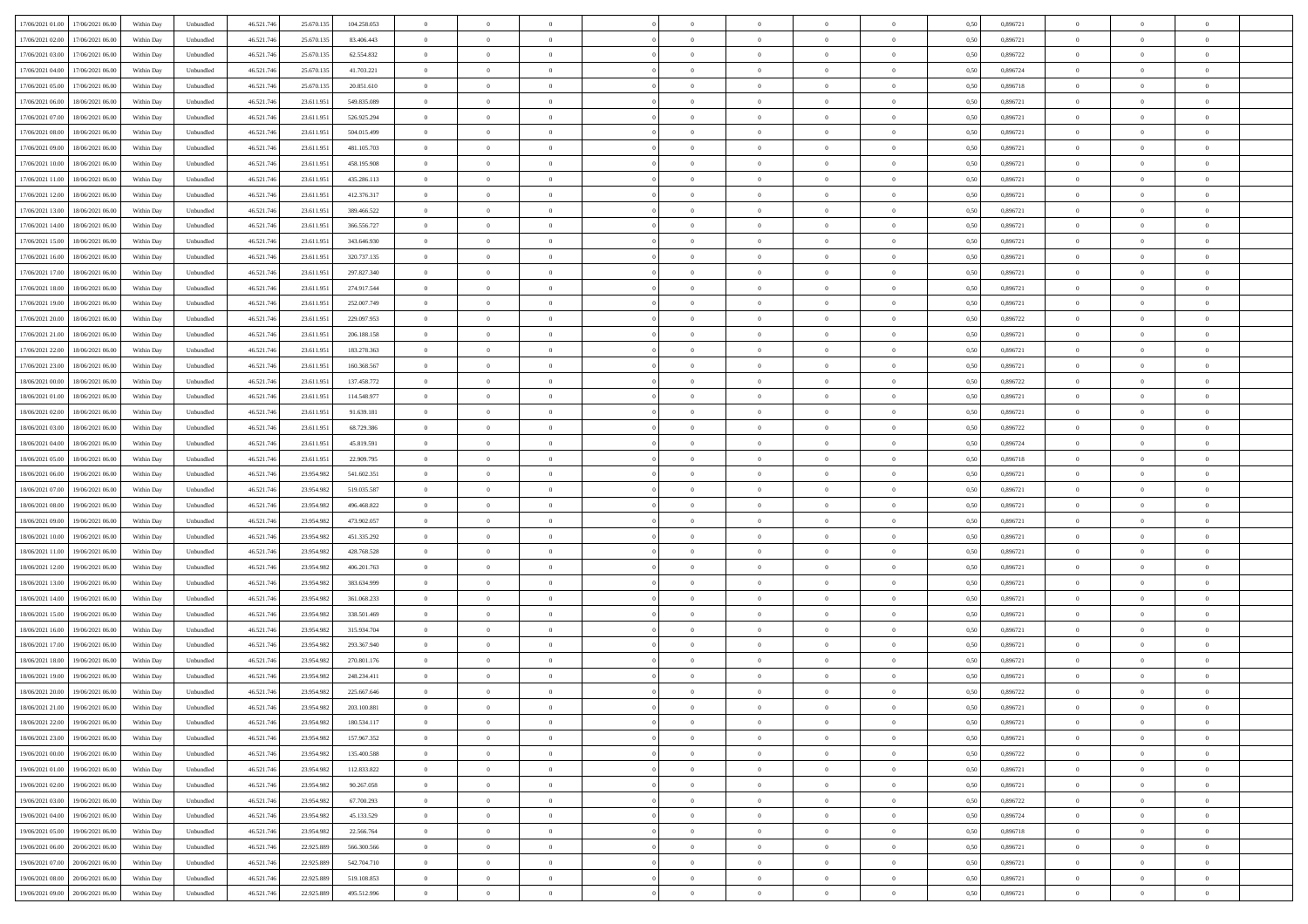| 19/06/2021 10:00 20/06/2021 06:00<br>46.521.74<br>0,896721<br>Within Day<br>Unbundled<br>22.925.889<br>471.917.138<br>$\overline{0}$<br>$\theta$<br>$\overline{0}$<br>$\theta$<br>$\bf{0}$<br>0,50<br>$\theta$<br>19/06/2021 11:00<br>20/06/2021 06:00<br>Within Day<br>Unbundled<br>46.521.74<br>22.925.889<br>448.321.281<br>$\overline{0}$<br>$\bf{0}$<br>$\overline{0}$<br>$\bf{0}$<br>0,50<br>0,896721<br>$\,$ 0 $\,$<br>$\bf{0}$<br>$\bf{0}$<br>$\overline{0}$<br>19/06/2021 12:00<br>20/06/2021 06:00<br>Unbundled<br>46.521.746<br>22.925.889<br>424.725.424<br>$\overline{0}$<br>$\bf{0}$<br>$\bf{0}$<br>$\overline{0}$<br>$\bf{0}$<br>0.896721<br>$\bf{0}$<br>Within Day<br>$\overline{0}$<br>$\bf{0}$<br>0.50<br>19/06/2021 13:00<br>46.521.74<br>$\overline{0}$<br>0,896721<br>$\theta$<br>20/06/2021 06:00<br>Within Day<br>Unbundled<br>22.925.889<br>401.129.568<br>$\overline{0}$<br>$\overline{0}$<br>$\theta$<br>$\theta$<br>$\overline{0}$<br>$\overline{0}$<br>0,50<br>19/06/2021 14:00<br>20/06/2021 06:00<br>Within Day<br>Unbundled<br>46.521.74<br>22.925.889<br>377.533.711<br>$\bf{0}$<br>0,50<br>0,896721<br>$\,$ 0 $\,$<br>$\bf{0}$<br>$\overline{0}$<br>$\bf{0}$<br>$\overline{0}$<br>$\theta$<br>$\overline{0}$<br>19/06/2021 15:00<br>20/06/2021 06:00<br>46.521.74<br>22.925.889<br>353.937.854<br>$\overline{0}$<br>$\bf{0}$<br>0.896721<br>$\,$ 0 $\,$<br>Within Day<br>Unbundled<br>$\overline{0}$<br>$\overline{0}$<br>$\overline{0}$<br>$\overline{0}$<br>$\Omega$<br>0.50<br>19/06/2021 16:00<br>20/06/2021 06:00<br>Within Day<br>Unbundled<br>46.521.74<br>22.925.889<br>330.341.997<br>$\overline{0}$<br>$\overline{0}$<br>$\overline{0}$<br>$\overline{0}$<br>$\theta$<br>$\overline{0}$<br>$\bf{0}$<br>0,50<br>0,896721<br>$\theta$<br>19/06/2021 17:00<br>20/06/2021 06:00<br>Within Day<br>Unbundled<br>46.521.74<br>22.925.889<br>306.746.140<br>$\overline{0}$<br>$\theta$<br>$\overline{0}$<br>$\bf{0}$<br>0,50<br>0,896721<br>$\,$ 0 $\,$<br>$\bf{0}$<br>$\overline{0}$<br>$\overline{0}$<br>19/06/2021 18:00<br>20/06/2021 06:00<br>Unbundled<br>46.521.74<br>$\overline{0}$<br>$\bf{0}$<br>$\overline{0}$<br>$\overline{0}$<br>$\bf{0}$<br>$\bf{0}$<br>Within Day<br>22.925.889<br>283.150.282<br>$\overline{0}$<br>$\bf{0}$<br>0.50<br>0.896721<br>19/06/2021 19:00<br>$\,$ 0 $\,$<br>20/06/2021 06:00<br>Within Day<br>Unbundled<br>46.521.74<br>22.925.889<br>259.554.426<br>$\bf{0}$<br>$\bf{0}$<br>$\overline{0}$<br>$\overline{0}$<br>$\theta$<br>$\overline{0}$<br>$\bf{0}$<br>0,50<br>0,896721<br>19/06/2021 20:00<br>20/06/2021 06:00<br>Within Day<br>Unbundled<br>46.521.74<br>22.925.889<br>235.958.569<br>$\bf{0}$<br>$\overline{0}$<br>$\bf{0}$<br>0,50<br>0,896722<br>$\,$ 0 $\,$<br>$\bf{0}$<br>$\overline{0}$<br>$\bf{0}$<br>$\overline{0}$<br>46.521.746<br>19/06/2021 21:00<br>20/06/2021 06:00<br>Unbundled<br>22.925.889<br>212.362.712<br>$\overline{0}$<br>$\bf{0}$<br>$\bf{0}$<br>$\overline{0}$<br>$\bf{0}$<br>0.896721<br>$\bf{0}$<br>Within Day<br>$\overline{0}$<br>$\bf{0}$<br>0.50<br>19/06/2021 22:00<br>46.521.74<br>$\overline{0}$<br>0,896721<br>$\,$ 0 $\,$<br>20/06/2021 06:00<br>Within Day<br>Unbundled<br>22.925.889<br>188.766.855<br>$\overline{0}$<br>$\overline{0}$<br>$\overline{0}$<br>$\theta$<br>$\overline{0}$<br>$\overline{0}$<br>0,50 | $\theta$<br>$\bf{0}$<br>$\overline{0}$<br>$\theta$<br>$\bf{0}$<br>$\theta$<br>$\theta$<br>$\bf{0}$<br>$\overline{0}$<br>$\theta$ | $\overline{0}$<br>$\overline{0}$<br>$\overline{0}$<br>$\overline{0}$<br>$\overline{0}$<br>$\overline{0}$<br>$\overline{0}$<br>$\overline{0}$ |  |
|---------------------------------------------------------------------------------------------------------------------------------------------------------------------------------------------------------------------------------------------------------------------------------------------------------------------------------------------------------------------------------------------------------------------------------------------------------------------------------------------------------------------------------------------------------------------------------------------------------------------------------------------------------------------------------------------------------------------------------------------------------------------------------------------------------------------------------------------------------------------------------------------------------------------------------------------------------------------------------------------------------------------------------------------------------------------------------------------------------------------------------------------------------------------------------------------------------------------------------------------------------------------------------------------------------------------------------------------------------------------------------------------------------------------------------------------------------------------------------------------------------------------------------------------------------------------------------------------------------------------------------------------------------------------------------------------------------------------------------------------------------------------------------------------------------------------------------------------------------------------------------------------------------------------------------------------------------------------------------------------------------------------------------------------------------------------------------------------------------------------------------------------------------------------------------------------------------------------------------------------------------------------------------------------------------------------------------------------------------------------------------------------------------------------------------------------------------------------------------------------------------------------------------------------------------------------------------------------------------------------------------------------------------------------------------------------------------------------------------------------------------------------------------------------------------------------------------------------------------------------------------------------------------------------------------------------------------------------------------------------------------------------------------------------------------------------------------------------------------------------------------------------------------------------------------------------------------------------------------------------------------------------------------------------------------------------------------------------|----------------------------------------------------------------------------------------------------------------------------------|----------------------------------------------------------------------------------------------------------------------------------------------|--|
|                                                                                                                                                                                                                                                                                                                                                                                                                                                                                                                                                                                                                                                                                                                                                                                                                                                                                                                                                                                                                                                                                                                                                                                                                                                                                                                                                                                                                                                                                                                                                                                                                                                                                                                                                                                                                                                                                                                                                                                                                                                                                                                                                                                                                                                                                                                                                                                                                                                                                                                                                                                                                                                                                                                                                                                                                                                                                                                                                                                                                                                                                                                                                                                                                                                                                                                                             |                                                                                                                                  |                                                                                                                                              |  |
|                                                                                                                                                                                                                                                                                                                                                                                                                                                                                                                                                                                                                                                                                                                                                                                                                                                                                                                                                                                                                                                                                                                                                                                                                                                                                                                                                                                                                                                                                                                                                                                                                                                                                                                                                                                                                                                                                                                                                                                                                                                                                                                                                                                                                                                                                                                                                                                                                                                                                                                                                                                                                                                                                                                                                                                                                                                                                                                                                                                                                                                                                                                                                                                                                                                                                                                                             |                                                                                                                                  |                                                                                                                                              |  |
|                                                                                                                                                                                                                                                                                                                                                                                                                                                                                                                                                                                                                                                                                                                                                                                                                                                                                                                                                                                                                                                                                                                                                                                                                                                                                                                                                                                                                                                                                                                                                                                                                                                                                                                                                                                                                                                                                                                                                                                                                                                                                                                                                                                                                                                                                                                                                                                                                                                                                                                                                                                                                                                                                                                                                                                                                                                                                                                                                                                                                                                                                                                                                                                                                                                                                                                                             |                                                                                                                                  |                                                                                                                                              |  |
|                                                                                                                                                                                                                                                                                                                                                                                                                                                                                                                                                                                                                                                                                                                                                                                                                                                                                                                                                                                                                                                                                                                                                                                                                                                                                                                                                                                                                                                                                                                                                                                                                                                                                                                                                                                                                                                                                                                                                                                                                                                                                                                                                                                                                                                                                                                                                                                                                                                                                                                                                                                                                                                                                                                                                                                                                                                                                                                                                                                                                                                                                                                                                                                                                                                                                                                                             |                                                                                                                                  |                                                                                                                                              |  |
|                                                                                                                                                                                                                                                                                                                                                                                                                                                                                                                                                                                                                                                                                                                                                                                                                                                                                                                                                                                                                                                                                                                                                                                                                                                                                                                                                                                                                                                                                                                                                                                                                                                                                                                                                                                                                                                                                                                                                                                                                                                                                                                                                                                                                                                                                                                                                                                                                                                                                                                                                                                                                                                                                                                                                                                                                                                                                                                                                                                                                                                                                                                                                                                                                                                                                                                                             |                                                                                                                                  |                                                                                                                                              |  |
|                                                                                                                                                                                                                                                                                                                                                                                                                                                                                                                                                                                                                                                                                                                                                                                                                                                                                                                                                                                                                                                                                                                                                                                                                                                                                                                                                                                                                                                                                                                                                                                                                                                                                                                                                                                                                                                                                                                                                                                                                                                                                                                                                                                                                                                                                                                                                                                                                                                                                                                                                                                                                                                                                                                                                                                                                                                                                                                                                                                                                                                                                                                                                                                                                                                                                                                                             |                                                                                                                                  |                                                                                                                                              |  |
|                                                                                                                                                                                                                                                                                                                                                                                                                                                                                                                                                                                                                                                                                                                                                                                                                                                                                                                                                                                                                                                                                                                                                                                                                                                                                                                                                                                                                                                                                                                                                                                                                                                                                                                                                                                                                                                                                                                                                                                                                                                                                                                                                                                                                                                                                                                                                                                                                                                                                                                                                                                                                                                                                                                                                                                                                                                                                                                                                                                                                                                                                                                                                                                                                                                                                                                                             |                                                                                                                                  |                                                                                                                                              |  |
|                                                                                                                                                                                                                                                                                                                                                                                                                                                                                                                                                                                                                                                                                                                                                                                                                                                                                                                                                                                                                                                                                                                                                                                                                                                                                                                                                                                                                                                                                                                                                                                                                                                                                                                                                                                                                                                                                                                                                                                                                                                                                                                                                                                                                                                                                                                                                                                                                                                                                                                                                                                                                                                                                                                                                                                                                                                                                                                                                                                                                                                                                                                                                                                                                                                                                                                                             |                                                                                                                                  |                                                                                                                                              |  |
|                                                                                                                                                                                                                                                                                                                                                                                                                                                                                                                                                                                                                                                                                                                                                                                                                                                                                                                                                                                                                                                                                                                                                                                                                                                                                                                                                                                                                                                                                                                                                                                                                                                                                                                                                                                                                                                                                                                                                                                                                                                                                                                                                                                                                                                                                                                                                                                                                                                                                                                                                                                                                                                                                                                                                                                                                                                                                                                                                                                                                                                                                                                                                                                                                                                                                                                                             |                                                                                                                                  |                                                                                                                                              |  |
|                                                                                                                                                                                                                                                                                                                                                                                                                                                                                                                                                                                                                                                                                                                                                                                                                                                                                                                                                                                                                                                                                                                                                                                                                                                                                                                                                                                                                                                                                                                                                                                                                                                                                                                                                                                                                                                                                                                                                                                                                                                                                                                                                                                                                                                                                                                                                                                                                                                                                                                                                                                                                                                                                                                                                                                                                                                                                                                                                                                                                                                                                                                                                                                                                                                                                                                                             |                                                                                                                                  |                                                                                                                                              |  |
|                                                                                                                                                                                                                                                                                                                                                                                                                                                                                                                                                                                                                                                                                                                                                                                                                                                                                                                                                                                                                                                                                                                                                                                                                                                                                                                                                                                                                                                                                                                                                                                                                                                                                                                                                                                                                                                                                                                                                                                                                                                                                                                                                                                                                                                                                                                                                                                                                                                                                                                                                                                                                                                                                                                                                                                                                                                                                                                                                                                                                                                                                                                                                                                                                                                                                                                                             |                                                                                                                                  | $\overline{0}$                                                                                                                               |  |
|                                                                                                                                                                                                                                                                                                                                                                                                                                                                                                                                                                                                                                                                                                                                                                                                                                                                                                                                                                                                                                                                                                                                                                                                                                                                                                                                                                                                                                                                                                                                                                                                                                                                                                                                                                                                                                                                                                                                                                                                                                                                                                                                                                                                                                                                                                                                                                                                                                                                                                                                                                                                                                                                                                                                                                                                                                                                                                                                                                                                                                                                                                                                                                                                                                                                                                                                             |                                                                                                                                  | $\overline{0}$                                                                                                                               |  |
|                                                                                                                                                                                                                                                                                                                                                                                                                                                                                                                                                                                                                                                                                                                                                                                                                                                                                                                                                                                                                                                                                                                                                                                                                                                                                                                                                                                                                                                                                                                                                                                                                                                                                                                                                                                                                                                                                                                                                                                                                                                                                                                                                                                                                                                                                                                                                                                                                                                                                                                                                                                                                                                                                                                                                                                                                                                                                                                                                                                                                                                                                                                                                                                                                                                                                                                                             | $\bf{0}$                                                                                                                         | $\overline{0}$                                                                                                                               |  |
|                                                                                                                                                                                                                                                                                                                                                                                                                                                                                                                                                                                                                                                                                                                                                                                                                                                                                                                                                                                                                                                                                                                                                                                                                                                                                                                                                                                                                                                                                                                                                                                                                                                                                                                                                                                                                                                                                                                                                                                                                                                                                                                                                                                                                                                                                                                                                                                                                                                                                                                                                                                                                                                                                                                                                                                                                                                                                                                                                                                                                                                                                                                                                                                                                                                                                                                                             |                                                                                                                                  |                                                                                                                                              |  |
|                                                                                                                                                                                                                                                                                                                                                                                                                                                                                                                                                                                                                                                                                                                                                                                                                                                                                                                                                                                                                                                                                                                                                                                                                                                                                                                                                                                                                                                                                                                                                                                                                                                                                                                                                                                                                                                                                                                                                                                                                                                                                                                                                                                                                                                                                                                                                                                                                                                                                                                                                                                                                                                                                                                                                                                                                                                                                                                                                                                                                                                                                                                                                                                                                                                                                                                                             | $\overline{0}$                                                                                                                   | $\bf{0}$                                                                                                                                     |  |
|                                                                                                                                                                                                                                                                                                                                                                                                                                                                                                                                                                                                                                                                                                                                                                                                                                                                                                                                                                                                                                                                                                                                                                                                                                                                                                                                                                                                                                                                                                                                                                                                                                                                                                                                                                                                                                                                                                                                                                                                                                                                                                                                                                                                                                                                                                                                                                                                                                                                                                                                                                                                                                                                                                                                                                                                                                                                                                                                                                                                                                                                                                                                                                                                                                                                                                                                             | $\theta$                                                                                                                         | $\overline{0}$                                                                                                                               |  |
| 19/06/2021 23:00<br>20/06/2021 06:00<br>Within Day<br>Unbundled<br>46.521.74<br>22.925.889<br>165.170.998<br>$\bf{0}$<br>0,50<br>0,896721<br>$\bf{0}$<br>$\overline{0}$<br>$\bf{0}$<br>$\overline{0}$<br>$\theta$<br>$\overline{0}$<br>$\bf{0}$                                                                                                                                                                                                                                                                                                                                                                                                                                                                                                                                                                                                                                                                                                                                                                                                                                                                                                                                                                                                                                                                                                                                                                                                                                                                                                                                                                                                                                                                                                                                                                                                                                                                                                                                                                                                                                                                                                                                                                                                                                                                                                                                                                                                                                                                                                                                                                                                                                                                                                                                                                                                                                                                                                                                                                                                                                                                                                                                                                                                                                                                                             | $\bf{0}$                                                                                                                         | $\overline{0}$                                                                                                                               |  |
| 20/06/2021 00:00<br>20/06/2021 06:00<br>46.521.74<br>141.575.141<br>$\theta$<br>$\bf{0}$<br>0,896722<br>$\,$ 0 $\,$<br>Within Day<br>Unbundled<br>22.925.889<br>$\overline{0}$<br>$\overline{0}$<br>$\overline{0}$<br>$\bf{0}$<br>$\Omega$<br>0.50                                                                                                                                                                                                                                                                                                                                                                                                                                                                                                                                                                                                                                                                                                                                                                                                                                                                                                                                                                                                                                                                                                                                                                                                                                                                                                                                                                                                                                                                                                                                                                                                                                                                                                                                                                                                                                                                                                                                                                                                                                                                                                                                                                                                                                                                                                                                                                                                                                                                                                                                                                                                                                                                                                                                                                                                                                                                                                                                                                                                                                                                                          | $\theta$                                                                                                                         | $\overline{0}$                                                                                                                               |  |
| $\overline{0}$<br>$\overline{0}$<br>$\overline{0}$<br>$\overline{0}$<br>$\overline{0}$<br>$\overline{0}$<br>$\theta$                                                                                                                                                                                                                                                                                                                                                                                                                                                                                                                                                                                                                                                                                                                                                                                                                                                                                                                                                                                                                                                                                                                                                                                                                                                                                                                                                                                                                                                                                                                                                                                                                                                                                                                                                                                                                                                                                                                                                                                                                                                                                                                                                                                                                                                                                                                                                                                                                                                                                                                                                                                                                                                                                                                                                                                                                                                                                                                                                                                                                                                                                                                                                                                                                        | $\theta$                                                                                                                         | $\overline{0}$                                                                                                                               |  |
| 20/06/2021 01:00<br>20/06/2021 06:00<br>Within Day<br>Unbundled<br>46.521.74<br>22.925.889<br>117.979.285<br>$\bf{0}$<br>0,50<br>0,896721                                                                                                                                                                                                                                                                                                                                                                                                                                                                                                                                                                                                                                                                                                                                                                                                                                                                                                                                                                                                                                                                                                                                                                                                                                                                                                                                                                                                                                                                                                                                                                                                                                                                                                                                                                                                                                                                                                                                                                                                                                                                                                                                                                                                                                                                                                                                                                                                                                                                                                                                                                                                                                                                                                                                                                                                                                                                                                                                                                                                                                                                                                                                                                                                   |                                                                                                                                  |                                                                                                                                              |  |
| 20/06/2021 02:00<br>20/06/2021 06:00<br>Within Day<br>Unbundled<br>46.521.74<br>22.925.889<br>94.383.427<br>$\overline{0}$<br>$\bf{0}$<br>$\overline{0}$<br>$\bf{0}$<br>0,50<br>0,896721<br>$\,$ 0 $\,$<br>$\bf{0}$<br>$\overline{0}$<br>$\overline{0}$                                                                                                                                                                                                                                                                                                                                                                                                                                                                                                                                                                                                                                                                                                                                                                                                                                                                                                                                                                                                                                                                                                                                                                                                                                                                                                                                                                                                                                                                                                                                                                                                                                                                                                                                                                                                                                                                                                                                                                                                                                                                                                                                                                                                                                                                                                                                                                                                                                                                                                                                                                                                                                                                                                                                                                                                                                                                                                                                                                                                                                                                                     | $\bf{0}$                                                                                                                         | $\overline{0}$                                                                                                                               |  |
| 20/06/2021 03:00<br>20/06/2021 06:00<br>46.521.74<br>$\overline{0}$<br>$\bf{0}$<br>$\overline{0}$<br>$\overline{0}$<br>$\bf{0}$<br>0.896722<br>$\bf{0}$<br>Within Day<br>Unbundled<br>22.925.889<br>70,787.570<br>$\overline{0}$<br>$\bf{0}$<br>0.50                                                                                                                                                                                                                                                                                                                                                                                                                                                                                                                                                                                                                                                                                                                                                                                                                                                                                                                                                                                                                                                                                                                                                                                                                                                                                                                                                                                                                                                                                                                                                                                                                                                                                                                                                                                                                                                                                                                                                                                                                                                                                                                                                                                                                                                                                                                                                                                                                                                                                                                                                                                                                                                                                                                                                                                                                                                                                                                                                                                                                                                                                        | $\overline{0}$                                                                                                                   | $\overline{0}$                                                                                                                               |  |
| 20/06/2021 04:00<br>$\,$ 0 $\,$<br>20/06/2021 06:00<br>Within Day<br>Unbundled<br>46.521.74<br>22.925.889<br>47.191.713<br>$\overline{0}$<br>$\overline{0}$<br>$\overline{0}$<br>$\overline{0}$<br>$\theta$<br>$\overline{0}$<br>$\bf{0}$<br>0,50<br>0,896724                                                                                                                                                                                                                                                                                                                                                                                                                                                                                                                                                                                                                                                                                                                                                                                                                                                                                                                                                                                                                                                                                                                                                                                                                                                                                                                                                                                                                                                                                                                                                                                                                                                                                                                                                                                                                                                                                                                                                                                                                                                                                                                                                                                                                                                                                                                                                                                                                                                                                                                                                                                                                                                                                                                                                                                                                                                                                                                                                                                                                                                                               | $\theta$                                                                                                                         | $\overline{0}$                                                                                                                               |  |
| 20/06/2021 06:00<br>Within Day<br>Unbundled<br>46.521.74<br>22.925.889<br>23.595.856<br>$\bf{0}$<br>$\overline{0}$<br>$\overline{0}$<br>$\overline{0}$<br>$\bf{0}$<br>0,50<br>0,896718<br>$\,$ 0 $\,$<br>$\bf{0}$<br>$\bf{0}$                                                                                                                                                                                                                                                                                                                                                                                                                                                                                                                                                                                                                                                                                                                                                                                                                                                                                                                                                                                                                                                                                                                                                                                                                                                                                                                                                                                                                                                                                                                                                                                                                                                                                                                                                                                                                                                                                                                                                                                                                                                                                                                                                                                                                                                                                                                                                                                                                                                                                                                                                                                                                                                                                                                                                                                                                                                                                                                                                                                                                                                                                                               | $\bf{0}$                                                                                                                         | $\overline{0}$                                                                                                                               |  |
| 20/06/2021 05:00                                                                                                                                                                                                                                                                                                                                                                                                                                                                                                                                                                                                                                                                                                                                                                                                                                                                                                                                                                                                                                                                                                                                                                                                                                                                                                                                                                                                                                                                                                                                                                                                                                                                                                                                                                                                                                                                                                                                                                                                                                                                                                                                                                                                                                                                                                                                                                                                                                                                                                                                                                                                                                                                                                                                                                                                                                                                                                                                                                                                                                                                                                                                                                                                                                                                                                                            |                                                                                                                                  |                                                                                                                                              |  |
| 20/06/2021 06:00<br>21/06/2021 06:00<br>Unbundled<br>46.521.746<br>22.925.889<br>566,300,566<br>$\overline{0}$<br>$\bf{0}$<br>$\bf{0}$<br>$\overline{0}$<br>$\bf{0}$<br>0.896721<br>$\bf{0}$<br>Within Day<br>$\overline{0}$<br>$\bf{0}$<br>0.50                                                                                                                                                                                                                                                                                                                                                                                                                                                                                                                                                                                                                                                                                                                                                                                                                                                                                                                                                                                                                                                                                                                                                                                                                                                                                                                                                                                                                                                                                                                                                                                                                                                                                                                                                                                                                                                                                                                                                                                                                                                                                                                                                                                                                                                                                                                                                                                                                                                                                                                                                                                                                                                                                                                                                                                                                                                                                                                                                                                                                                                                                            | $\overline{0}$                                                                                                                   | $\overline{0}$                                                                                                                               |  |
| 20/06/2021 07:00<br>21/06/2021 06:00<br>46.521.74<br>542.704.710<br>$\overline{0}$<br>0,896721<br>$\theta$<br>Within Day<br>Unbundled<br>22.925.889<br>$\overline{0}$<br>$\overline{0}$<br>$\theta$<br>$\theta$<br>$\overline{0}$<br>$\bf{0}$<br>0,50                                                                                                                                                                                                                                                                                                                                                                                                                                                                                                                                                                                                                                                                                                                                                                                                                                                                                                                                                                                                                                                                                                                                                                                                                                                                                                                                                                                                                                                                                                                                                                                                                                                                                                                                                                                                                                                                                                                                                                                                                                                                                                                                                                                                                                                                                                                                                                                                                                                                                                                                                                                                                                                                                                                                                                                                                                                                                                                                                                                                                                                                                       | $\theta$                                                                                                                         | $\overline{0}$                                                                                                                               |  |
| 20/06/2021 08:00<br>21/06/2021 06.00<br>Within Day<br>Unbundled<br>46.521.74<br>22.925.889<br>519.108.853<br>$\overline{0}$<br>$\bf{0}$<br>$\bf{0}$<br>0,50<br>0,896721<br>$\,$ 0 $\,$<br>$\bf{0}$<br>$\bf{0}$<br>$\overline{0}$<br>$\overline{0}$                                                                                                                                                                                                                                                                                                                                                                                                                                                                                                                                                                                                                                                                                                                                                                                                                                                                                                                                                                                                                                                                                                                                                                                                                                                                                                                                                                                                                                                                                                                                                                                                                                                                                                                                                                                                                                                                                                                                                                                                                                                                                                                                                                                                                                                                                                                                                                                                                                                                                                                                                                                                                                                                                                                                                                                                                                                                                                                                                                                                                                                                                          | $\bf{0}$                                                                                                                         | $\overline{0}$                                                                                                                               |  |
| 20/06/2021 09:00<br>21/06/2021 06:00<br>46.521.74<br>495.512.996<br>$\overline{0}$<br>$\bf{0}$<br>0.896721<br>$\,$ 0 $\,$<br>Unbundled<br>22.925.889<br>$\overline{0}$<br>$\overline{0}$<br>$\overline{0}$<br>$\overline{0}$<br>$\Omega$<br>0.50                                                                                                                                                                                                                                                                                                                                                                                                                                                                                                                                                                                                                                                                                                                                                                                                                                                                                                                                                                                                                                                                                                                                                                                                                                                                                                                                                                                                                                                                                                                                                                                                                                                                                                                                                                                                                                                                                                                                                                                                                                                                                                                                                                                                                                                                                                                                                                                                                                                                                                                                                                                                                                                                                                                                                                                                                                                                                                                                                                                                                                                                                            | $\theta$                                                                                                                         | $\overline{0}$                                                                                                                               |  |
| Within Day                                                                                                                                                                                                                                                                                                                                                                                                                                                                                                                                                                                                                                                                                                                                                                                                                                                                                                                                                                                                                                                                                                                                                                                                                                                                                                                                                                                                                                                                                                                                                                                                                                                                                                                                                                                                                                                                                                                                                                                                                                                                                                                                                                                                                                                                                                                                                                                                                                                                                                                                                                                                                                                                                                                                                                                                                                                                                                                                                                                                                                                                                                                                                                                                                                                                                                                                  |                                                                                                                                  |                                                                                                                                              |  |
| 20/06/2021 11:00<br>21/06/2021 06:00<br>Within Day<br>Unbundled<br>46.521.74<br>22.925.889<br>448.321.281<br>$\overline{0}$<br>$\overline{0}$<br>$\overline{0}$<br>$\overline{0}$<br>$\theta$<br>$\overline{0}$<br>$\bf{0}$<br>0,50<br>0,896721<br>$\theta$                                                                                                                                                                                                                                                                                                                                                                                                                                                                                                                                                                                                                                                                                                                                                                                                                                                                                                                                                                                                                                                                                                                                                                                                                                                                                                                                                                                                                                                                                                                                                                                                                                                                                                                                                                                                                                                                                                                                                                                                                                                                                                                                                                                                                                                                                                                                                                                                                                                                                                                                                                                                                                                                                                                                                                                                                                                                                                                                                                                                                                                                                 | $\theta$                                                                                                                         | $\overline{0}$                                                                                                                               |  |
| 20/06/2021 12:00<br>21/06/2021 06.00<br>Within Day<br>Unbundled<br>46.521.74<br>22.925.889<br>424.725.424<br>$\bf{0}$<br>$\theta$<br>$\bf{0}$<br>$\theta$<br>$\overline{0}$<br>$\bf{0}$<br>0,50<br>0,896721<br>$\,$ 0 $\,$<br>$\overline{0}$                                                                                                                                                                                                                                                                                                                                                                                                                                                                                                                                                                                                                                                                                                                                                                                                                                                                                                                                                                                                                                                                                                                                                                                                                                                                                                                                                                                                                                                                                                                                                                                                                                                                                                                                                                                                                                                                                                                                                                                                                                                                                                                                                                                                                                                                                                                                                                                                                                                                                                                                                                                                                                                                                                                                                                                                                                                                                                                                                                                                                                                                                                | $\bf{0}$                                                                                                                         | $\overline{0}$                                                                                                                               |  |
| 20/06/2021 13:00<br>21/06/2021 06:00<br>Unbundled<br>46.521.74<br>22.925.889<br>$\overline{0}$<br>$\bf{0}$<br>$\overline{0}$<br>$\overline{0}$<br>$\bf{0}$<br>$\bf{0}$<br>Within Day<br>401.129.568<br>$\overline{0}$<br>$\bf{0}$<br>0.50<br>0.896721                                                                                                                                                                                                                                                                                                                                                                                                                                                                                                                                                                                                                                                                                                                                                                                                                                                                                                                                                                                                                                                                                                                                                                                                                                                                                                                                                                                                                                                                                                                                                                                                                                                                                                                                                                                                                                                                                                                                                                                                                                                                                                                                                                                                                                                                                                                                                                                                                                                                                                                                                                                                                                                                                                                                                                                                                                                                                                                                                                                                                                                                                       | $\overline{0}$                                                                                                                   | $\overline{0}$                                                                                                                               |  |
| 20/06/2021 14:00<br>21/06/2021 06:00<br>46.521.74<br>Within Day<br>Unbundled<br>22.925.889<br>377.533.711<br>$\overline{0}$<br>$\overline{0}$<br>$\overline{0}$<br>$\overline{0}$<br>$\overline{0}$<br>$\overline{0}$<br>$\bf{0}$<br>0,50<br>0,896721<br>$\theta$                                                                                                                                                                                                                                                                                                                                                                                                                                                                                                                                                                                                                                                                                                                                                                                                                                                                                                                                                                                                                                                                                                                                                                                                                                                                                                                                                                                                                                                                                                                                                                                                                                                                                                                                                                                                                                                                                                                                                                                                                                                                                                                                                                                                                                                                                                                                                                                                                                                                                                                                                                                                                                                                                                                                                                                                                                                                                                                                                                                                                                                                           | $\theta$                                                                                                                         | $\overline{0}$                                                                                                                               |  |
|                                                                                                                                                                                                                                                                                                                                                                                                                                                                                                                                                                                                                                                                                                                                                                                                                                                                                                                                                                                                                                                                                                                                                                                                                                                                                                                                                                                                                                                                                                                                                                                                                                                                                                                                                                                                                                                                                                                                                                                                                                                                                                                                                                                                                                                                                                                                                                                                                                                                                                                                                                                                                                                                                                                                                                                                                                                                                                                                                                                                                                                                                                                                                                                                                                                                                                                                             |                                                                                                                                  |                                                                                                                                              |  |
| 20/06/2021 15:00<br>21/06/2021 06.00<br>Within Day<br>Unbundled<br>46.521.74<br>22.925.889<br>353.937.854<br>$\bf{0}$<br>$\bf{0}$<br>$\overline{0}$<br>$\overline{0}$<br>$\bf{0}$<br>0,50<br>0,896721<br>$\,$ 0 $\,$<br>$\bf{0}$<br>$\bf{0}$                                                                                                                                                                                                                                                                                                                                                                                                                                                                                                                                                                                                                                                                                                                                                                                                                                                                                                                                                                                                                                                                                                                                                                                                                                                                                                                                                                                                                                                                                                                                                                                                                                                                                                                                                                                                                                                                                                                                                                                                                                                                                                                                                                                                                                                                                                                                                                                                                                                                                                                                                                                                                                                                                                                                                                                                                                                                                                                                                                                                                                                                                                | $\bf{0}$                                                                                                                         | $\overline{0}$                                                                                                                               |  |
| 20/06/2021 16:00<br>21/06/2021 06:00<br>Unbundled<br>46.521.746<br>22.925.889<br>330.341.997<br>$\overline{0}$<br>$\bf{0}$<br>$\bf{0}$<br>$\overline{0}$<br>$\bf{0}$<br>0.896721<br>$\bf{0}$<br>Within Day<br>$\overline{0}$<br>$\bf{0}$<br>0.50                                                                                                                                                                                                                                                                                                                                                                                                                                                                                                                                                                                                                                                                                                                                                                                                                                                                                                                                                                                                                                                                                                                                                                                                                                                                                                                                                                                                                                                                                                                                                                                                                                                                                                                                                                                                                                                                                                                                                                                                                                                                                                                                                                                                                                                                                                                                                                                                                                                                                                                                                                                                                                                                                                                                                                                                                                                                                                                                                                                                                                                                                            | $\overline{0}$                                                                                                                   | $\overline{0}$                                                                                                                               |  |
| 20/06/2021 17:00<br>21/06/2021 06:00<br>46.521.74<br>$\overline{0}$<br>$\overline{0}$<br>$\bf{0}$<br>0,896721<br>$\theta$<br>Within Day<br>Unbundled<br>22.925.889<br>306,746,140<br>$\overline{0}$<br>$\overline{0}$<br>$\overline{0}$<br>$\overline{0}$<br>0.5(                                                                                                                                                                                                                                                                                                                                                                                                                                                                                                                                                                                                                                                                                                                                                                                                                                                                                                                                                                                                                                                                                                                                                                                                                                                                                                                                                                                                                                                                                                                                                                                                                                                                                                                                                                                                                                                                                                                                                                                                                                                                                                                                                                                                                                                                                                                                                                                                                                                                                                                                                                                                                                                                                                                                                                                                                                                                                                                                                                                                                                                                           | $\theta$                                                                                                                         | $\overline{0}$                                                                                                                               |  |
| 20/06/2021 18:00<br>21/06/2021 06.00<br>Within Day<br>Unbundled<br>46.521.74<br>22.925.889<br>283.150.282<br>$\overline{0}$<br>$\overline{0}$<br>$\overline{0}$<br>$\bf{0}$<br>0,50<br>0,896721<br>$\,$ 0 $\,$<br>$\bf{0}$<br>$\bf{0}$<br>$\overline{0}$                                                                                                                                                                                                                                                                                                                                                                                                                                                                                                                                                                                                                                                                                                                                                                                                                                                                                                                                                                                                                                                                                                                                                                                                                                                                                                                                                                                                                                                                                                                                                                                                                                                                                                                                                                                                                                                                                                                                                                                                                                                                                                                                                                                                                                                                                                                                                                                                                                                                                                                                                                                                                                                                                                                                                                                                                                                                                                                                                                                                                                                                                    | $\bf{0}$                                                                                                                         | $\overline{0}$                                                                                                                               |  |
| $\Omega$                                                                                                                                                                                                                                                                                                                                                                                                                                                                                                                                                                                                                                                                                                                                                                                                                                                                                                                                                                                                                                                                                                                                                                                                                                                                                                                                                                                                                                                                                                                                                                                                                                                                                                                                                                                                                                                                                                                                                                                                                                                                                                                                                                                                                                                                                                                                                                                                                                                                                                                                                                                                                                                                                                                                                                                                                                                                                                                                                                                                                                                                                                                                                                                                                                                                                                                                    | $\theta$                                                                                                                         | $\overline{0}$                                                                                                                               |  |
| 20/06/2021 19:00<br>21/06/2021 06:00<br>Unbundled<br>46.521.74<br>22.925.889<br>$\bf{0}$<br>0,896721<br>$\,$ 0 $\,$<br>Within Day<br>259.554.426<br>$\overline{0}$<br>$\overline{0}$<br>$\overline{0}$<br>$\bf{0}$<br>$\bf{0}$<br>0.50                                                                                                                                                                                                                                                                                                                                                                                                                                                                                                                                                                                                                                                                                                                                                                                                                                                                                                                                                                                                                                                                                                                                                                                                                                                                                                                                                                                                                                                                                                                                                                                                                                                                                                                                                                                                                                                                                                                                                                                                                                                                                                                                                                                                                                                                                                                                                                                                                                                                                                                                                                                                                                                                                                                                                                                                                                                                                                                                                                                                                                                                                                      |                                                                                                                                  |                                                                                                                                              |  |
| 20/06/2021 20:00<br>21/06/2021 06:00<br>46.521.74<br>22.925.889<br>235.958.569<br>$\overline{0}$<br>$\overline{0}$<br>0,896722<br>$\theta$<br>Within Dav<br>Unbundled<br>$\overline{0}$<br>$\overline{0}$<br>$\overline{0}$<br>$\overline{0}$<br>$\overline{0}$<br>0.5(                                                                                                                                                                                                                                                                                                                                                                                                                                                                                                                                                                                                                                                                                                                                                                                                                                                                                                                                                                                                                                                                                                                                                                                                                                                                                                                                                                                                                                                                                                                                                                                                                                                                                                                                                                                                                                                                                                                                                                                                                                                                                                                                                                                                                                                                                                                                                                                                                                                                                                                                                                                                                                                                                                                                                                                                                                                                                                                                                                                                                                                                     |                                                                                                                                  |                                                                                                                                              |  |
| 20/06/2021 21:00<br>21/06/2021 06.00<br>Within Day<br>Unbundled<br>46.521.74<br>22.925.889<br>212.362.712<br>$\bf{0}$<br>$\overline{0}$<br>$\bf{0}$<br>$\bf{0}$<br>$\overline{0}$<br>$\bf{0}$<br>0,50<br>0,896721<br>$\,$ 0 $\,$<br>$\overline{0}$                                                                                                                                                                                                                                                                                                                                                                                                                                                                                                                                                                                                                                                                                                                                                                                                                                                                                                                                                                                                                                                                                                                                                                                                                                                                                                                                                                                                                                                                                                                                                                                                                                                                                                                                                                                                                                                                                                                                                                                                                                                                                                                                                                                                                                                                                                                                                                                                                                                                                                                                                                                                                                                                                                                                                                                                                                                                                                                                                                                                                                                                                          |                                                                                                                                  | $\theta$<br>$\overline{0}$                                                                                                                   |  |
|                                                                                                                                                                                                                                                                                                                                                                                                                                                                                                                                                                                                                                                                                                                                                                                                                                                                                                                                                                                                                                                                                                                                                                                                                                                                                                                                                                                                                                                                                                                                                                                                                                                                                                                                                                                                                                                                                                                                                                                                                                                                                                                                                                                                                                                                                                                                                                                                                                                                                                                                                                                                                                                                                                                                                                                                                                                                                                                                                                                                                                                                                                                                                                                                                                                                                                                                             | $\bf{0}$                                                                                                                         | $\overline{0}$                                                                                                                               |  |
| 20/06/2021 22:00<br>21/06/2021 06:00<br>Unbundled<br>46.521.74<br>$\overline{0}$<br>$\bf{0}$<br>$\overline{0}$<br>$\overline{0}$<br>$\bf{0}$<br>0.896721<br>$\bf{0}$<br>Within Day<br>22.925.889<br>188,766,855<br>$\overline{0}$<br>$\bf{0}$<br>0.50                                                                                                                                                                                                                                                                                                                                                                                                                                                                                                                                                                                                                                                                                                                                                                                                                                                                                                                                                                                                                                                                                                                                                                                                                                                                                                                                                                                                                                                                                                                                                                                                                                                                                                                                                                                                                                                                                                                                                                                                                                                                                                                                                                                                                                                                                                                                                                                                                                                                                                                                                                                                                                                                                                                                                                                                                                                                                                                                                                                                                                                                                       | $\overline{0}$                                                                                                                   | $\overline{0}$                                                                                                                               |  |
|                                                                                                                                                                                                                                                                                                                                                                                                                                                                                                                                                                                                                                                                                                                                                                                                                                                                                                                                                                                                                                                                                                                                                                                                                                                                                                                                                                                                                                                                                                                                                                                                                                                                                                                                                                                                                                                                                                                                                                                                                                                                                                                                                                                                                                                                                                                                                                                                                                                                                                                                                                                                                                                                                                                                                                                                                                                                                                                                                                                                                                                                                                                                                                                                                                                                                                                                             |                                                                                                                                  |                                                                                                                                              |  |
| 20/06/2021 23:00<br>21/06/2021 06:00<br>46.521.74<br>22.925.889<br>165.170.998<br>$\overline{0}$<br>0,896721<br>$\theta$<br>Within Dav<br>Unbundled<br>$\overline{0}$<br>$\overline{0}$<br>$\overline{0}$<br>$\overline{0}$<br>$\overline{0}$<br>$\overline{0}$<br>0.50                                                                                                                                                                                                                                                                                                                                                                                                                                                                                                                                                                                                                                                                                                                                                                                                                                                                                                                                                                                                                                                                                                                                                                                                                                                                                                                                                                                                                                                                                                                                                                                                                                                                                                                                                                                                                                                                                                                                                                                                                                                                                                                                                                                                                                                                                                                                                                                                                                                                                                                                                                                                                                                                                                                                                                                                                                                                                                                                                                                                                                                                     | $\theta$                                                                                                                         | $\overline{0}$                                                                                                                               |  |
| 21/06/2021 00:00<br>21/06/2021 06.00<br>Within Day<br>Unbundled<br>46.521.74<br>22.925.889<br>141.575.141<br>$\bf{0}$<br>$\bf{0}$<br>$\bf{0}$<br>$\overline{0}$<br>$\overline{0}$<br>$\bf{0}$<br>0,50<br>0,896722<br>$\,$ 0 $\,$<br>$\bf{0}$                                                                                                                                                                                                                                                                                                                                                                                                                                                                                                                                                                                                                                                                                                                                                                                                                                                                                                                                                                                                                                                                                                                                                                                                                                                                                                                                                                                                                                                                                                                                                                                                                                                                                                                                                                                                                                                                                                                                                                                                                                                                                                                                                                                                                                                                                                                                                                                                                                                                                                                                                                                                                                                                                                                                                                                                                                                                                                                                                                                                                                                                                                | $\bf{0}$                                                                                                                         | $\overline{0}$                                                                                                                               |  |
| 21/06/2021 01:00<br>21/06/2021 06:00<br>Unbundled<br>46.521.746<br>22.925.889<br>117.979.285<br>$\overline{0}$<br>$\bf{0}$<br>$\bf{0}$<br>$\overline{0}$<br>$\bf{0}$<br>0.896721<br>$\bf{0}$<br>Within Day<br>$\overline{0}$<br>$\bf{0}$<br>0.50                                                                                                                                                                                                                                                                                                                                                                                                                                                                                                                                                                                                                                                                                                                                                                                                                                                                                                                                                                                                                                                                                                                                                                                                                                                                                                                                                                                                                                                                                                                                                                                                                                                                                                                                                                                                                                                                                                                                                                                                                                                                                                                                                                                                                                                                                                                                                                                                                                                                                                                                                                                                                                                                                                                                                                                                                                                                                                                                                                                                                                                                                            | $\overline{0}$                                                                                                                   | $\overline{0}$                                                                                                                               |  |
| 21/06/2021 02:00<br>21/06/2021 06:00<br>46.521.74<br>22.925.889<br>94.383.427<br>$\overline{0}$<br>$\overline{0}$<br>$\bf{0}$<br>0,896721<br>$\theta$<br>Within Dav<br>Unbundled<br>$\Omega$<br>$\overline{0}$<br>$\theta$<br>$\overline{0}$<br>0.50                                                                                                                                                                                                                                                                                                                                                                                                                                                                                                                                                                                                                                                                                                                                                                                                                                                                                                                                                                                                                                                                                                                                                                                                                                                                                                                                                                                                                                                                                                                                                                                                                                                                                                                                                                                                                                                                                                                                                                                                                                                                                                                                                                                                                                                                                                                                                                                                                                                                                                                                                                                                                                                                                                                                                                                                                                                                                                                                                                                                                                                                                        | $\theta$                                                                                                                         | $\overline{0}$                                                                                                                               |  |
| 21/06/2021 06.00<br>Within Day<br>Unbundled<br>46.521.74<br>22.925.889<br>70.787.570<br>$\bf{0}$<br>$\overline{0}$<br>$\bf{0}$<br>$\overline{0}$<br>$\overline{0}$<br>$\bf{0}$<br>0,50<br>0,896722<br>$\,$ 0 $\,$<br>$\bf{0}$                                                                                                                                                                                                                                                                                                                                                                                                                                                                                                                                                                                                                                                                                                                                                                                                                                                                                                                                                                                                                                                                                                                                                                                                                                                                                                                                                                                                                                                                                                                                                                                                                                                                                                                                                                                                                                                                                                                                                                                                                                                                                                                                                                                                                                                                                                                                                                                                                                                                                                                                                                                                                                                                                                                                                                                                                                                                                                                                                                                                                                                                                                               | $\bf{0}$                                                                                                                         | $\overline{0}$                                                                                                                               |  |
| 21/06/2021 03:00                                                                                                                                                                                                                                                                                                                                                                                                                                                                                                                                                                                                                                                                                                                                                                                                                                                                                                                                                                                                                                                                                                                                                                                                                                                                                                                                                                                                                                                                                                                                                                                                                                                                                                                                                                                                                                                                                                                                                                                                                                                                                                                                                                                                                                                                                                                                                                                                                                                                                                                                                                                                                                                                                                                                                                                                                                                                                                                                                                                                                                                                                                                                                                                                                                                                                                                            |                                                                                                                                  |                                                                                                                                              |  |
| 21/06/2021 04:00<br>21/06/2021 06:00<br>46.521.74<br>0.896724<br>$\bf{0}$<br>Within Day<br>Unbundled<br>22.925.889<br>47.191.713<br>$\overline{0}$<br>$\overline{0}$<br>$\Omega$<br>$\overline{0}$<br>$\overline{0}$<br>$\theta$<br>$\bf{0}$<br>0.50                                                                                                                                                                                                                                                                                                                                                                                                                                                                                                                                                                                                                                                                                                                                                                                                                                                                                                                                                                                                                                                                                                                                                                                                                                                                                                                                                                                                                                                                                                                                                                                                                                                                                                                                                                                                                                                                                                                                                                                                                                                                                                                                                                                                                                                                                                                                                                                                                                                                                                                                                                                                                                                                                                                                                                                                                                                                                                                                                                                                                                                                                        | $\theta$                                                                                                                         | $\overline{0}$                                                                                                                               |  |
| 21/06/2021 05:00<br>21/06/2021 06:00<br>46.521.74<br>23.595.856<br>$\overline{0}$<br>0,896718<br>$\theta$<br>Within Dav<br>Unbundled<br>22.925.889<br>$\overline{0}$<br>$\theta$<br>$\Omega$<br>$\overline{0}$<br>0.5(<br>$\Omega$<br>$\overline{0}$                                                                                                                                                                                                                                                                                                                                                                                                                                                                                                                                                                                                                                                                                                                                                                                                                                                                                                                                                                                                                                                                                                                                                                                                                                                                                                                                                                                                                                                                                                                                                                                                                                                                                                                                                                                                                                                                                                                                                                                                                                                                                                                                                                                                                                                                                                                                                                                                                                                                                                                                                                                                                                                                                                                                                                                                                                                                                                                                                                                                                                                                                        | $\theta$                                                                                                                         | $\overline{0}$                                                                                                                               |  |
| 21/06/2021 06:00<br>46.521.74<br>22/06/2021 06:00<br>Within Day<br>Unbundled<br>21.096.39<br>610.208.504<br>$\bf{0}$<br>$\bf{0}$<br>$\bf{0}$<br>$\overline{0}$<br>$\bf{0}$<br>0,50<br>0,896721<br>$\,$ 0 $\,$<br>$\overline{0}$<br>$\bf{0}$                                                                                                                                                                                                                                                                                                                                                                                                                                                                                                                                                                                                                                                                                                                                                                                                                                                                                                                                                                                                                                                                                                                                                                                                                                                                                                                                                                                                                                                                                                                                                                                                                                                                                                                                                                                                                                                                                                                                                                                                                                                                                                                                                                                                                                                                                                                                                                                                                                                                                                                                                                                                                                                                                                                                                                                                                                                                                                                                                                                                                                                                                                 | $\bf{0}$                                                                                                                         | $\overline{0}$                                                                                                                               |  |
| 584.783.150<br>0,50<br>0,896721<br>$\bf{0}$<br>$\Omega$<br>$\Omega$<br>$\theta$                                                                                                                                                                                                                                                                                                                                                                                                                                                                                                                                                                                                                                                                                                                                                                                                                                                                                                                                                                                                                                                                                                                                                                                                                                                                                                                                                                                                                                                                                                                                                                                                                                                                                                                                                                                                                                                                                                                                                                                                                                                                                                                                                                                                                                                                                                                                                                                                                                                                                                                                                                                                                                                                                                                                                                                                                                                                                                                                                                                                                                                                                                                                                                                                                                                             | $\overline{0}$                                                                                                                   |                                                                                                                                              |  |
| 21/06/2021 07:00 22/06/2021 06:00<br>${\sf Unbundred}$<br>46.521.746<br>21.096.391<br>Within Day                                                                                                                                                                                                                                                                                                                                                                                                                                                                                                                                                                                                                                                                                                                                                                                                                                                                                                                                                                                                                                                                                                                                                                                                                                                                                                                                                                                                                                                                                                                                                                                                                                                                                                                                                                                                                                                                                                                                                                                                                                                                                                                                                                                                                                                                                                                                                                                                                                                                                                                                                                                                                                                                                                                                                                                                                                                                                                                                                                                                                                                                                                                                                                                                                                            |                                                                                                                                  |                                                                                                                                              |  |
| 21/06/2021 08:00 22/06/2021 06:00<br>Within Day<br>Unbundled<br>46.521.746<br>21.096.391<br>559.357.795<br>$\overline{0}$<br>$\theta$<br>$\overline{0}$<br>$\overline{0}$<br>$\bf{0}$<br>0,50<br>0,896721<br>$\theta$<br>$\Omega$<br>$\theta$                                                                                                                                                                                                                                                                                                                                                                                                                                                                                                                                                                                                                                                                                                                                                                                                                                                                                                                                                                                                                                                                                                                                                                                                                                                                                                                                                                                                                                                                                                                                                                                                                                                                                                                                                                                                                                                                                                                                                                                                                                                                                                                                                                                                                                                                                                                                                                                                                                                                                                                                                                                                                                                                                                                                                                                                                                                                                                                                                                                                                                                                                               | $\theta$                                                                                                                         | $\overline{0}$                                                                                                                               |  |
| 21/06/2021 09:00<br>22/06/2021 06:00<br>Within Day<br>Unbundled<br>46.521.74<br>21.096.39<br>533.932.442<br>$\overline{0}$<br>$\bf{0}$<br>$\overline{0}$<br>$\overline{0}$<br>$\bf{0}$<br>$\overline{0}$<br>$\bf{0}$<br>0,50<br>0,896721<br>$\bf{0}$                                                                                                                                                                                                                                                                                                                                                                                                                                                                                                                                                                                                                                                                                                                                                                                                                                                                                                                                                                                                                                                                                                                                                                                                                                                                                                                                                                                                                                                                                                                                                                                                                                                                                                                                                                                                                                                                                                                                                                                                                                                                                                                                                                                                                                                                                                                                                                                                                                                                                                                                                                                                                                                                                                                                                                                                                                                                                                                                                                                                                                                                                        | $\overline{0}$                                                                                                                   | $\bf{0}$                                                                                                                                     |  |
| $\overline{0}$<br>21/06/2021 10:00 22/06/2021 06:00<br>508.507.087<br>$\overline{0}$<br>$\bf{0}$<br>$\mathbf{0}$<br>$\overline{0}$<br>$\,$ 0 $\,$<br>Within Day<br>Unbundled<br>46.521.746<br>21.096.391<br>$\overline{0}$<br>$\overline{0}$<br>0.50<br>0.896721                                                                                                                                                                                                                                                                                                                                                                                                                                                                                                                                                                                                                                                                                                                                                                                                                                                                                                                                                                                                                                                                                                                                                                                                                                                                                                                                                                                                                                                                                                                                                                                                                                                                                                                                                                                                                                                                                                                                                                                                                                                                                                                                                                                                                                                                                                                                                                                                                                                                                                                                                                                                                                                                                                                                                                                                                                                                                                                                                                                                                                                                            | $\bf{0}$                                                                                                                         | $\,$ 0 $\,$                                                                                                                                  |  |
| 21/06/2021 11:00 22/06/2021 06:00<br>Within Day<br>Unbundled<br>46.521.746<br>21.096.391<br>483.081.733<br>$\overline{0}$<br>$\overline{0}$<br>$\overline{0}$<br>$\overline{0}$<br>$\overline{0}$<br>$\overline{0}$<br>$\bf{0}$<br>0,50<br>0,896721<br>$\theta$                                                                                                                                                                                                                                                                                                                                                                                                                                                                                                                                                                                                                                                                                                                                                                                                                                                                                                                                                                                                                                                                                                                                                                                                                                                                                                                                                                                                                                                                                                                                                                                                                                                                                                                                                                                                                                                                                                                                                                                                                                                                                                                                                                                                                                                                                                                                                                                                                                                                                                                                                                                                                                                                                                                                                                                                                                                                                                                                                                                                                                                                             | $\theta$                                                                                                                         | $\overline{0}$                                                                                                                               |  |
|                                                                                                                                                                                                                                                                                                                                                                                                                                                                                                                                                                                                                                                                                                                                                                                                                                                                                                                                                                                                                                                                                                                                                                                                                                                                                                                                                                                                                                                                                                                                                                                                                                                                                                                                                                                                                                                                                                                                                                                                                                                                                                                                                                                                                                                                                                                                                                                                                                                                                                                                                                                                                                                                                                                                                                                                                                                                                                                                                                                                                                                                                                                                                                                                                                                                                                                                             |                                                                                                                                  |                                                                                                                                              |  |
| 21/06/2021 12:00<br>22/06/2021 06:00<br>Within Day<br>Unbundled<br>46.521.74<br>21.096.391<br>457.656.378<br>$\overline{0}$<br>$\bf{0}$<br>$\overline{0}$<br>$\bf{0}$<br>$\overline{0}$<br>$\overline{0}$<br>$\bf{0}$<br>0,50<br>0,896721<br>$\bf{0}$                                                                                                                                                                                                                                                                                                                                                                                                                                                                                                                                                                                                                                                                                                                                                                                                                                                                                                                                                                                                                                                                                                                                                                                                                                                                                                                                                                                                                                                                                                                                                                                                                                                                                                                                                                                                                                                                                                                                                                                                                                                                                                                                                                                                                                                                                                                                                                                                                                                                                                                                                                                                                                                                                                                                                                                                                                                                                                                                                                                                                                                                                       | $\bf{0}$                                                                                                                         | $\overline{0}$                                                                                                                               |  |
| 22/06/2021 06:00<br>$\,$ 0 $\,$<br>21/06/2021 13:00<br>Within Day<br>Unbundled<br>46.521.746<br>21.096.391<br>432.231.024<br>$\overline{0}$<br>$\bf{0}$<br>$\overline{0}$<br>$\overline{0}$<br>$\overline{0}$<br>$\bf{0}$<br>0.50<br>0,896721<br>$\overline{0}$                                                                                                                                                                                                                                                                                                                                                                                                                                                                                                                                                                                                                                                                                                                                                                                                                                                                                                                                                                                                                                                                                                                                                                                                                                                                                                                                                                                                                                                                                                                                                                                                                                                                                                                                                                                                                                                                                                                                                                                                                                                                                                                                                                                                                                                                                                                                                                                                                                                                                                                                                                                                                                                                                                                                                                                                                                                                                                                                                                                                                                                                             | $\theta$                                                                                                                         | $\,$ 0                                                                                                                                       |  |
| 21/06/2021 14:00<br>22/06/2021 06:00<br>Unbundled<br>46.521.746<br>21.096.391<br>406.805.669<br>$\overline{0}$<br>$\overline{0}$<br>$\overline{0}$<br>$\overline{0}$<br>$\overline{0}$<br>$\bf{0}$<br>0,896721<br>$\overline{0}$<br>Within Dav<br>$\overline{0}$<br>0.50                                                                                                                                                                                                                                                                                                                                                                                                                                                                                                                                                                                                                                                                                                                                                                                                                                                                                                                                                                                                                                                                                                                                                                                                                                                                                                                                                                                                                                                                                                                                                                                                                                                                                                                                                                                                                                                                                                                                                                                                                                                                                                                                                                                                                                                                                                                                                                                                                                                                                                                                                                                                                                                                                                                                                                                                                                                                                                                                                                                                                                                                    | $\theta$                                                                                                                         | $\overline{0}$                                                                                                                               |  |
| $\overline{0}$<br>$\bf{0}$<br>21/06/2021 15:00<br>22/06/2021 06:00<br>Within Day<br>Unbundled<br>46.521.74<br>21.096.39<br>381.380.315<br>$\overline{0}$<br>$\overline{0}$<br>$\overline{0}$<br>$\bf{0}$<br>$\overline{0}$<br>$\bf{0}$<br>0,50<br>0,896721                                                                                                                                                                                                                                                                                                                                                                                                                                                                                                                                                                                                                                                                                                                                                                                                                                                                                                                                                                                                                                                                                                                                                                                                                                                                                                                                                                                                                                                                                                                                                                                                                                                                                                                                                                                                                                                                                                                                                                                                                                                                                                                                                                                                                                                                                                                                                                                                                                                                                                                                                                                                                                                                                                                                                                                                                                                                                                                                                                                                                                                                                  | $\overline{0}$                                                                                                                   | $\overline{0}$                                                                                                                               |  |
| $\overline{0}$<br>Unbundled<br>355.954.961<br>$\overline{0}$<br>$\bf{0}$<br>$\overline{0}$<br>0.50<br>0.896721                                                                                                                                                                                                                                                                                                                                                                                                                                                                                                                                                                                                                                                                                                                                                                                                                                                                                                                                                                                                                                                                                                                                                                                                                                                                                                                                                                                                                                                                                                                                                                                                                                                                                                                                                                                                                                                                                                                                                                                                                                                                                                                                                                                                                                                                                                                                                                                                                                                                                                                                                                                                                                                                                                                                                                                                                                                                                                                                                                                                                                                                                                                                                                                                                              |                                                                                                                                  | $\,$ 0                                                                                                                                       |  |
| 21/06/2021 16:00 22/06/2021 06:00<br>$\overline{0}$<br>$\overline{0}$<br>Within Day<br>46.521.746<br>21.096.391<br>$\overline{0}$<br>$\bf{0}$                                                                                                                                                                                                                                                                                                                                                                                                                                                                                                                                                                                                                                                                                                                                                                                                                                                                                                                                                                                                                                                                                                                                                                                                                                                                                                                                                                                                                                                                                                                                                                                                                                                                                                                                                                                                                                                                                                                                                                                                                                                                                                                                                                                                                                                                                                                                                                                                                                                                                                                                                                                                                                                                                                                                                                                                                                                                                                                                                                                                                                                                                                                                                                                               | $\bf{0}$                                                                                                                         |                                                                                                                                              |  |
| 21/06/2021 17:00 22/06/2021 06:00<br>Unbundled<br>46.521.746<br>21.096.391<br>330.529.606<br>$\overline{0}$<br>$\overline{0}$<br>$\overline{0}$<br>$\overline{0}$<br>$\overline{0}$<br>$\bf{0}$<br>0,50<br>0,896721<br>$\overline{0}$<br>Within Dav<br>$\overline{0}$                                                                                                                                                                                                                                                                                                                                                                                                                                                                                                                                                                                                                                                                                                                                                                                                                                                                                                                                                                                                                                                                                                                                                                                                                                                                                                                                                                                                                                                                                                                                                                                                                                                                                                                                                                                                                                                                                                                                                                                                                                                                                                                                                                                                                                                                                                                                                                                                                                                                                                                                                                                                                                                                                                                                                                                                                                                                                                                                                                                                                                                                       | $\theta$                                                                                                                         | $\overline{0}$                                                                                                                               |  |
| 21/06/2021 18:00<br>22/06/2021 06:00<br>Within Day<br>Unbundled<br>46.521.74<br>21.096.39<br>305.104.252<br>$\overline{0}$<br>$\bf{0}$<br>$\overline{0}$<br>$\bf{0}$<br>$\overline{0}$<br>$\overline{0}$<br>$\bf{0}$<br>0,50<br>0,896721<br>$\bf{0}$                                                                                                                                                                                                                                                                                                                                                                                                                                                                                                                                                                                                                                                                                                                                                                                                                                                                                                                                                                                                                                                                                                                                                                                                                                                                                                                                                                                                                                                                                                                                                                                                                                                                                                                                                                                                                                                                                                                                                                                                                                                                                                                                                                                                                                                                                                                                                                                                                                                                                                                                                                                                                                                                                                                                                                                                                                                                                                                                                                                                                                                                                        | $\bf{0}$                                                                                                                         | $\overline{0}$                                                                                                                               |  |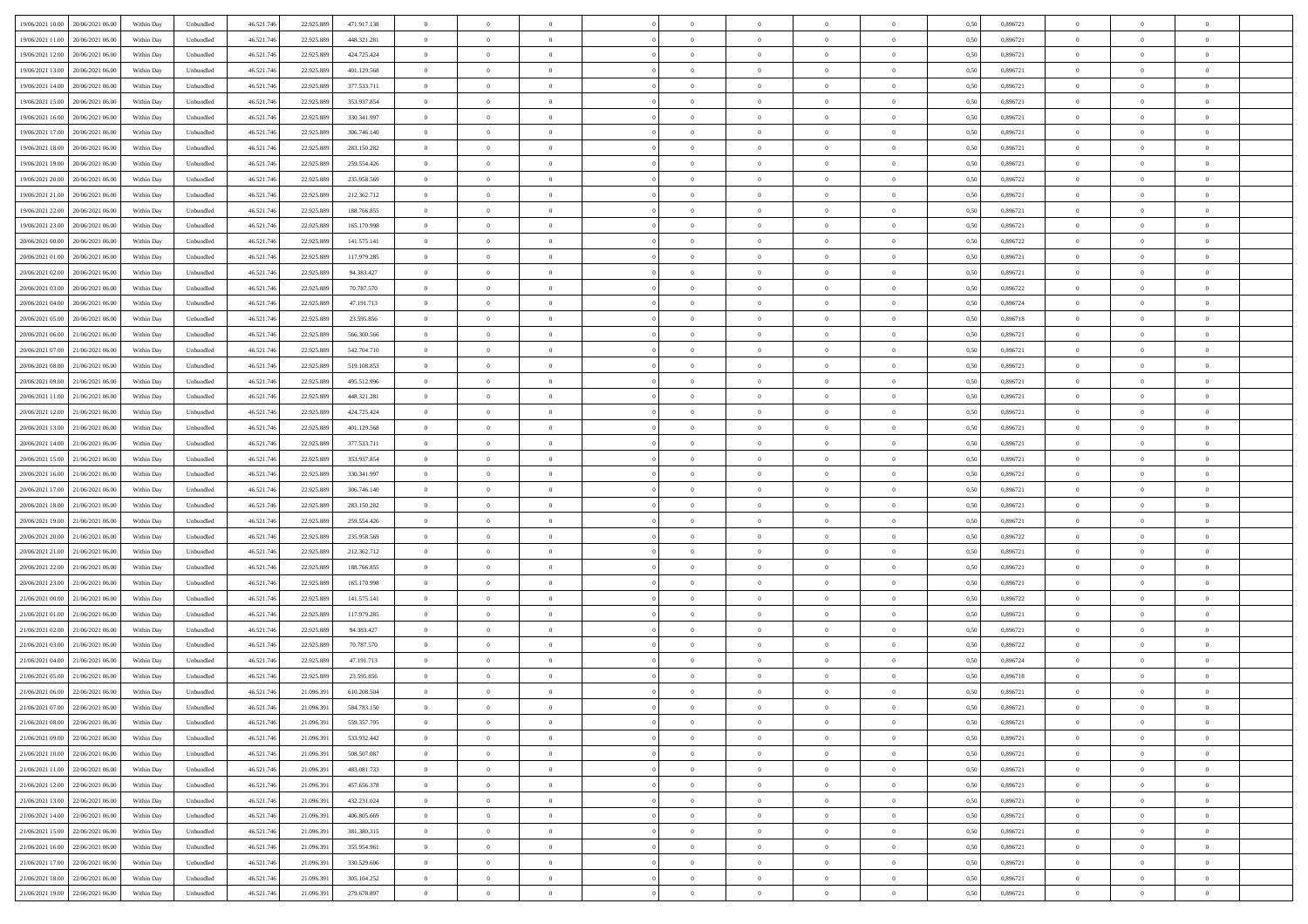| 21/06/2021 20:00 22/06/2021 06:00            | Within Day | Unbundled         | 46.521.74  | 21.096.391 | 254.253.543 | $\overline{0}$ | $\theta$       |                | $\overline{0}$ | $\theta$       |                | $\bf{0}$       | 0,50 | 0,896722 | $\theta$       | $\theta$       | $\overline{0}$ |  |
|----------------------------------------------|------------|-------------------|------------|------------|-------------|----------------|----------------|----------------|----------------|----------------|----------------|----------------|------|----------|----------------|----------------|----------------|--|
| 21/06/2021 21:00<br>22/06/2021 06.00         | Within Day | Unbundled         | 46.521.74  | 21.096.39  | 228.828.189 | $\bf{0}$       | $\overline{0}$ | $\bf{0}$       | $\overline{0}$ | $\bf{0}$       | $\overline{0}$ | $\bf{0}$       | 0,50 | 0,896721 | $\,$ 0 $\,$    | $\bf{0}$       | $\overline{0}$ |  |
| 21/06/2021 22:00<br>22/06/2021 06:00         | Within Day | Unbundled         | 46.521.746 | 21.096.39  | 203.402.835 | $\overline{0}$ | $\bf{0}$       | $\overline{0}$ | $\bf{0}$       | $\bf{0}$       | $\overline{0}$ | $\bf{0}$       | 0.50 | 0.896721 | $\bf{0}$       | $\overline{0}$ | $\overline{0}$ |  |
| 21/06/2021 23:00                             |            |                   |            |            |             | $\overline{0}$ | $\overline{0}$ | $\overline{0}$ | $\theta$       | $\theta$       | $\overline{0}$ | $\overline{0}$ |      | 0,896721 | $\theta$       | $\theta$       | $\overline{0}$ |  |
| 22/06/2021 06:00                             | Within Day | Unbundled         | 46.521.74  | 21.096.391 | 177.977.480 |                |                |                |                |                |                |                | 0,50 |          |                |                |                |  |
| 22/06/2021 00:00<br>22/06/2021 06.00         | Within Day | Unbundled         | 46.521.74  | 21.096.39  | 152.552.126 | $\overline{0}$ | $\overline{0}$ | $\bf{0}$       | $\overline{0}$ | $\theta$       | $\overline{0}$ | $\bf{0}$       | 0,50 | 0,896722 | $\,$ 0 $\,$    | $\bf{0}$       | $\overline{0}$ |  |
| 22/06/2021 01:00<br>22/06/2021 06:00         | Within Day | Unbundled         | 46.521.74  | 21.096.39  | 127.126.771 | $\overline{0}$ | $\overline{0}$ | $\overline{0}$ | $\overline{0}$ | $\overline{0}$ | $\Omega$       | $\bf{0}$       | 0.50 | 0.896721 | $\,$ 0 $\,$    | $\theta$       | $\overline{0}$ |  |
| 22/06/2021 02:00<br>22/06/2021 06:00         | Within Day | Unbundled         | 46.521.74  | 21.096.39  | 101.701.417 | $\overline{0}$ | $\overline{0}$ | $\overline{0}$ | $\overline{0}$ | $\theta$       | $\overline{0}$ | $\bf{0}$       | 0,50 | 0,896721 | $\theta$       | $\theta$       | $\overline{0}$ |  |
|                                              |            |                   |            |            |             |                |                |                |                |                |                |                |      |          |                |                |                |  |
| 22/06/2021 03:00<br>22/06/2021 06.00         | Within Day | Unbundled         | 46.521.74  | 21.096.39  | 76.276.062  | $\bf{0}$       | $\overline{0}$ | $\overline{0}$ | $\overline{0}$ | $\theta$       | $\overline{0}$ | $\bf{0}$       | 0,50 | 0,896722 | $\,$ 0 $\,$    | $\bf{0}$       | $\overline{0}$ |  |
| 22/06/2021 04:00<br>22/06/2021 06:00         | Within Day | Unbundled         | 46.521.74  | 21,096.39  | 50.850.709  | $\overline{0}$ | $\bf{0}$       | $\overline{0}$ | $\bf{0}$       | $\overline{0}$ | $\overline{0}$ | $\bf{0}$       | 0.50 | 0.896724 | $\bf{0}$       | $\theta$       | $\overline{0}$ |  |
| 22/06/2021 05:00<br>22/06/2021 06:00         | Within Day | Unbundled         | 46.521.74  | 21.096.391 | 25.425.354  | $\overline{0}$ | $\bf{0}$       | $\overline{0}$ | $\overline{0}$ | $\overline{0}$ | $\overline{0}$ | $\bf{0}$       | 0,50 | 0,896718 | $\,$ 0 $\,$    | $\theta$       | $\overline{0}$ |  |
| 22/06/2021 06:00<br>23/06/2021 06.00         | Within Day | Unbundled         | 46.521.74  | 21.668.11  | 596.487.274 | $\bf{0}$       | $\overline{0}$ | $\bf{0}$       | $\overline{0}$ | $\bf{0}$       | $\overline{0}$ | $\bf{0}$       | 0,50 | 0,896721 | $\,$ 0 $\,$    | $\bf{0}$       | $\overline{0}$ |  |
|                                              |            |                   |            |            |             |                |                |                |                |                |                |                |      |          |                |                |                |  |
| 22/06/2021 07:00<br>23/06/2021 06:00         | Within Day | Unbundled         | 46.521.746 | 21.668.110 | 571.633.637 | $\overline{0}$ | $\bf{0}$       | $\overline{0}$ | $\bf{0}$       | $\bf{0}$       | $\overline{0}$ | $\bf{0}$       | 0.50 | 0.896721 | $\bf{0}$       | $\overline{0}$ | $\overline{0}$ |  |
| 22/06/2021 08:00<br>23/06/2021 06:00         | Within Day | Unbundled         | 46.521.74  | 21.668.11  | 546.780.001 | $\overline{0}$ | $\overline{0}$ | $\overline{0}$ | $\overline{0}$ | $\theta$       | $\overline{0}$ | $\overline{0}$ | 0,50 | 0,896721 | $\,$ 0 $\,$    | $\theta$       | $\overline{0}$ |  |
| 22/06/2021 09:00<br>23/06/2021 06.00         | Within Day | Unbundled         | 46.521.74  | 21.668.11  | 521.926.365 | $\bf{0}$       | $\theta$       | $\bf{0}$       | $\overline{0}$ | $\theta$       | $\overline{0}$ | $\bf{0}$       | 0,50 | 0,896721 | $\bf{0}$       | $\bf{0}$       | $\overline{0}$ |  |
| 22/06/2021 10:00<br>23/06/2021 06:00         | Within Day | Unbundled         | 46.521.74  | 21.668.11  | 497.072.728 | $\overline{0}$ | $\overline{0}$ | $\overline{0}$ | $\bf{0}$       | $\bf{0}$       | $\Omega$       | $\bf{0}$       | 0.50 | 0,896721 | $\,$ 0 $\,$    | $\theta$       | $\overline{0}$ |  |
|                                              |            |                   |            |            |             | $\overline{0}$ | $\overline{0}$ | $\overline{0}$ | $\overline{0}$ | $\overline{0}$ | $\overline{0}$ |                |      |          | $\theta$       | $\theta$       | $\overline{0}$ |  |
| 22/06/2021 11:00<br>23/06/2021 06:00         | Within Day | Unbundled         | 46.521.74  | 21.668.110 | 472.219.092 |                |                |                |                |                |                | $\bf{0}$       | 0,50 | 0,896721 |                |                |                |  |
| 22/06/2021 12:00<br>23/06/2021 06.00         | Within Day | Unbundled         | 46.521.74  | 21.668.11  | 447.365.456 | $\bf{0}$       | $\overline{0}$ | $\overline{0}$ | $\overline{0}$ | $\theta$       | $\overline{0}$ | $\bf{0}$       | 0,50 | 0,896721 | $\,$ 0 $\,$    | $\bf{0}$       | $\overline{0}$ |  |
| 22/06/2021 13:00<br>23/06/2021 06:00         | Within Day | Unbundled         | 46.521.74  | 21.668.11  | 422.511.819 | $\overline{0}$ | $\bf{0}$       | $\overline{0}$ | $\bf{0}$       | $\overline{0}$ | $\overline{0}$ | $\bf{0}$       | 0.50 | 0.896721 | $\bf{0}$       | $\overline{0}$ | $\overline{0}$ |  |
| 22/06/2021 14:00<br>23/06/2021 06:00         | Within Day | Unbundled         | 46.521.74  | 21.668.110 | 397.658.182 | $\overline{0}$ | $\overline{0}$ | $\overline{0}$ | $\overline{0}$ | $\overline{0}$ | $\overline{0}$ | $\bf{0}$       | 0,50 | 0,896721 | $\,$ 0 $\,$    | $\theta$       | $\overline{0}$ |  |
| 22/06/2021 15:00<br>23/06/2021 06.00         | Within Day | Unbundled         | 46.521.74  | 21.668.11  | 372.804.545 | $\bf{0}$       | $\overline{0}$ | $\bf{0}$       | $\bf{0}$       | $\overline{0}$ | $\overline{0}$ | $\bf{0}$       | 0,50 | 0,896721 | $\,$ 0 $\,$    | $\bf{0}$       | $\overline{0}$ |  |
|                                              |            |                   |            |            |             |                |                |                |                |                |                |                |      |          |                |                |                |  |
| 22/06/2021 16:00<br>23/06/2021 06:00         | Within Day | Unbundled         | 46.521.746 | 21.668.110 | 347.950.909 | $\overline{0}$ | $\bf{0}$       | $\overline{0}$ | $\bf{0}$       | $\bf{0}$       | $\overline{0}$ | $\bf{0}$       | 0.50 | 0.896721 | $\bf{0}$       | $\overline{0}$ | $\overline{0}$ |  |
| 22/06/2021 17:00<br>23/06/2021 06:00         | Within Day | Unbundled         | 46.521.74  | 21.668.11  | 323.097.273 | $\overline{0}$ | $\overline{0}$ | $\overline{0}$ | $\theta$       | $\theta$       | $\overline{0}$ | $\bf{0}$       | 0,50 | 0,896721 | $\theta$       | $\theta$       | $\overline{0}$ |  |
| 22/06/2021 18:00<br>23/06/2021 06.00         | Within Day | Unbundled         | 46.521.74  | 21.668.11  | 298.243.636 | $\bf{0}$       | $\overline{0}$ | $\bf{0}$       | $\overline{0}$ | $\bf{0}$       | $\overline{0}$ | $\bf{0}$       | 0,50 | 0,896721 | $\,$ 0 $\,$    | $\bf{0}$       | $\overline{0}$ |  |
| 22/06/2021 19:00<br>23/06/2021 06:00         | Within Day | Unbundled         | 46.521.74  | 21.668.11  | 273.390.000 | $\overline{0}$ | $\overline{0}$ | $\overline{0}$ | $\overline{0}$ | $\overline{0}$ | $\Omega$       | $\bf{0}$       | 0.50 | 0,896721 | $\,$ 0 $\,$    | $\theta$       | $\overline{0}$ |  |
|                                              |            |                   |            |            |             |                |                |                |                |                |                |                |      |          |                |                |                |  |
| 22/06/2021 20:00<br>23/06/2021 06:00         | Within Day | Unbundled         | 46.521.74  | 21.668.110 | 248.536.364 | $\overline{0}$ | $\overline{0}$ | $\overline{0}$ | $\overline{0}$ | $\overline{0}$ | $\overline{0}$ | $\bf{0}$       | 0,50 | 0,896722 | $\theta$       | $\theta$       | $\overline{0}$ |  |
| 22/06/2021 21:00<br>23/06/2021 06.00         | Within Day | Unbundled         | 46.521.74  | 21.668.11  | 223.682.727 | $\bf{0}$       | $\theta$       | $\bf{0}$       | $\overline{0}$ | $\theta$       | $\overline{0}$ | $\bf{0}$       | 0,50 | 0,896721 | $\,$ 0 $\,$    | $\bf{0}$       | $\overline{0}$ |  |
| 22/06/2021 22:00<br>23/06/2021 06:00         | Within Day | Unbundled         | 46.521.74  | 21.668.11  | 198.829.091 | $\overline{0}$ | $\bf{0}$       | $\overline{0}$ | $\bf{0}$       | $\overline{0}$ | $\overline{0}$ | $\bf{0}$       | 0.50 | 0.896721 | $\bf{0}$       | $\overline{0}$ | $\overline{0}$ |  |
| 22/06/2021 23:00<br>23/06/2021 06:00         | Within Day | Unbundled         | 46.521.74  | 21.668.110 | 173.975.455 | $\overline{0}$ | $\overline{0}$ | $\overline{0}$ | $\overline{0}$ | $\overline{0}$ | $\overline{0}$ | $\bf{0}$       | 0,50 | 0,896721 | $\theta$       | $\theta$       | $\overline{0}$ |  |
|                                              |            |                   |            |            |             |                |                |                |                |                |                |                |      |          |                |                |                |  |
| 23/06/2021 00:00<br>23/06/2021 06.00         | Within Day | Unbundled         | 46.521.74  | 21.668.11  | 149.121.818 | $\bf{0}$       | $\bf{0}$       | $\bf{0}$       | $\bf{0}$       | $\overline{0}$ | $\overline{0}$ | $\bf{0}$       | 0,50 | 0,896722 | $\,$ 0 $\,$    | $\bf{0}$       | $\overline{0}$ |  |
| 23/06/2021 01:00<br>23/06/2021 06:00         | Within Day | Unbundled         | 46.521.746 | 21.668.110 | 124.268.182 | $\overline{0}$ | $\bf{0}$       | $\overline{0}$ | $\bf{0}$       | $\bf{0}$       | $\overline{0}$ | $\bf{0}$       | 0.50 | 0.896721 | $\bf{0}$       | $\overline{0}$ | $\overline{0}$ |  |
| 23/06/2021 02:00<br>23/06/2021 06:00         | Within Day | Unbundled         | 46.521.74  | 21.668.11  | 99.414.545  | $\overline{0}$ | $\overline{0}$ | $\overline{0}$ | $\overline{0}$ | $\overline{0}$ | $\overline{0}$ | $\bf{0}$       | 0.5( | 0,896721 | $\theta$       | $\theta$       | $\overline{0}$ |  |
| 23/06/2021 03:00<br>23/06/2021 06.00         | Within Day | Unbundled         | 46.521.74  | 21.668.11  | 74.560.909  | $\bf{0}$       | $\overline{0}$ | $\bf{0}$       | $\overline{0}$ | $\overline{0}$ | $\overline{0}$ | $\bf{0}$       | 0,50 | 0,896722 | $\,$ 0 $\,$    | $\bf{0}$       | $\overline{0}$ |  |
| 23/06/2021 04:00<br>23/06/2021 06:00         | Within Day | Unbundled         | 46.521.74  | 21.668.11  | 49,707.273  | $\overline{0}$ | $\overline{0}$ | $\overline{0}$ | $\bf{0}$       | $\bf{0}$       | $\Omega$       | $\bf{0}$       | 0.50 | 0.896724 | $\,$ 0 $\,$    | $\theta$       | $\overline{0}$ |  |
|                                              |            |                   |            |            |             |                |                |                |                |                |                |                |      |          |                |                |                |  |
| 23/06/2021 05:00<br>23/06/2021 06:00         | Within Dav | Unbundled         | 46.521.74  | 21.668.11  | 24.853.636  | $\overline{0}$ | $\overline{0}$ | $\overline{0}$ | $\overline{0}$ | $\overline{0}$ | $\overline{0}$ | $\overline{0}$ | 0.50 | 0,896718 | $\theta$       | $\theta$       | $\overline{0}$ |  |
| 23/06/2021 06:00<br>24/06/2021 06.00         | Within Day | Unbundled         | 46.521.74  | 21.096.39  | 610.208.504 | $\bf{0}$       | $\overline{0}$ | $\bf{0}$       | $\overline{0}$ | $\bf{0}$       | $\overline{0}$ | $\bf{0}$       | 0,50 | 0,896721 | $\,$ 0 $\,$    | $\bf{0}$       | $\overline{0}$ |  |
| 23/06/2021 07:00<br>24/06/2021 06:00         | Within Day | Unbundled         | 46.521.74  | 21,096.39  | 584.783.150 | $\overline{0}$ | $\bf{0}$       | $\overline{0}$ | $\bf{0}$       | $\overline{0}$ | $\overline{0}$ | $\bf{0}$       | 0.50 | 0.896721 | $\bf{0}$       | $\overline{0}$ | $\overline{0}$ |  |
| 23/06/2021 08:00<br>24/06/2021 06:00         | Within Dav | Unbundled         | 46.521.74  | 21.096.39  | 559.357.795 | $\overline{0}$ | $\overline{0}$ | $\overline{0}$ | $\overline{0}$ | $\overline{0}$ | $\overline{0}$ | $\overline{0}$ | 0.50 | 0,896721 | $\theta$       | $\theta$       | $\overline{0}$ |  |
|                                              |            |                   |            |            |             |                |                |                |                |                |                |                |      |          |                |                |                |  |
| 23/06/2021 09:00<br>24/06/2021 06.00         | Within Day | Unbundled         | 46.521.74  | 21.096.39  | 533.932.442 | $\bf{0}$       | $\bf{0}$       | $\bf{0}$       | $\bf{0}$       | $\overline{0}$ | $\overline{0}$ | $\bf{0}$       | 0,50 | 0,896721 | $\,$ 0 $\,$    | $\bf{0}$       | $\overline{0}$ |  |
| 23/06/2021 10:00<br>24/06/2021 06:00         | Within Day | Unbundled         | 46.521.746 | 21.096.391 | 508,507,087 | $\overline{0}$ | $\bf{0}$       | $\overline{0}$ | $\bf{0}$       | $\bf{0}$       | $\overline{0}$ | $\bf{0}$       | 0.50 | 0.896721 | $\bf{0}$       | $\overline{0}$ | $\overline{0}$ |  |
| 23/06/2021 11:00<br>24/06/2021 06:00         | Within Day | Unbundled         | 46.521.74  | 21.096.39  | 483.081.733 | $\overline{0}$ | $\overline{0}$ | $\overline{0}$ | $\overline{0}$ | $\overline{0}$ | $\overline{0}$ | $\bf{0}$       | 0.50 | 0,896721 | $\theta$       | $\theta$       | $\overline{0}$ |  |
| 23/06/2021 12:00<br>24/06/2021 06.00         | Within Day | Unbundled         | 46.521.74  | 21.096.39  | 457.656.378 | $\bf{0}$       | $\overline{0}$ | $\bf{0}$       | $\bf{0}$       | $\,$ 0 $\,$    | $\overline{0}$ | $\bf{0}$       | 0,50 | 0,896721 | $\,$ 0 $\,$    | $\bf{0}$       | $\overline{0}$ |  |
| 23/06/2021 13:00<br>24/06/2021 06.00         | Within Day | Unbundled         | 46.521.74  | 21.096.39  | 432.231.024 | $\overline{0}$ | $\overline{0}$ | $\Omega$       | $\overline{0}$ | $\overline{0}$ | $\theta$       | $\bf{0}$       | 0.50 | 0,896721 | $\bf{0}$       | $\theta$       | $\overline{0}$ |  |
|                                              |            |                   |            |            |             |                |                |                |                |                |                |                |      |          |                |                |                |  |
| 23/06/2021 14:00<br>24/06/2021 06:00         | Within Dav | Unbundled         | 46.521.74  | 21.096.39  | 406.805.669 | $\overline{0}$ | $\overline{0}$ | $\Omega$       | $\overline{0}$ | $\theta$       | $\Omega$       | $\overline{0}$ | 0.5( | 0,896721 | $\theta$       | $\theta$       | $\overline{0}$ |  |
| 23/06/2021 15:00<br>24/06/2021 06:00         | Within Day | Unbundled         | 46.521.74  | 21.096.39  | 381.380.315 | $\bf{0}$       | $\bf{0}$       | $\overline{0}$ | $\bf{0}$       | $\bf{0}$       | $\overline{0}$ | $\bf{0}$       | 0,50 | 0,896721 | $\,$ 0 $\,$    | $\bf{0}$       | $\overline{0}$ |  |
| $23/06/2021\ 16.00 \qquad 24/06/2021\ 06.00$ | Within Day | ${\sf Unbundred}$ | 46.521.746 | 21.096.391 | 355.954.961 | $\overline{0}$ | $\Omega$       |                | $\Omega$       |                |                |                | 0,50 | 0.896721 | $\theta$       | $\overline{0}$ |                |  |
| 23/06/2021 17:00 24/06/2021 06:00            | Within Day | Unbundled         | 46.521.746 | 21.096.391 | 330.529.606 | $\overline{0}$ | $\theta$       | $\Omega$       | $\theta$       | $\overline{0}$ | $\overline{0}$ | $\bf{0}$       | 0,50 | 0,896721 | $\theta$       | $\theta$       | $\overline{0}$ |  |
| 23/06/2021 18:00<br>24/06/2021 06:00         | Within Day | Unbundled         | 46.521.74  | 21.096.39  | 305.104.252 | $\overline{0}$ | $\bf{0}$       | $\overline{0}$ | $\overline{0}$ | $\bf{0}$       | $\overline{0}$ | $\bf{0}$       | 0,50 | 0,896721 | $\bf{0}$       | $\overline{0}$ | $\bf{0}$       |  |
|                                              |            |                   |            |            |             |                |                |                |                |                |                |                |      |          |                |                |                |  |
| 23/06/2021 19:00 24/06/2021 06:00            | Within Day | Unbundled         | 46.521.746 | 21.096.391 | 279.678.897 | $\overline{0}$ | $\bf{0}$       | $\overline{0}$ | $\overline{0}$ | $\overline{0}$ | $\overline{0}$ | $\bf{0}$       | 0.50 | 0.896721 | $\overline{0}$ | $\bf{0}$       | $\,$ 0 $\,$    |  |
| 23/06/2021 20:00 24/06/2021 06:00            | Within Day | Unbundled         | 46.521.746 | 21.096.391 | 254.253.543 | $\overline{0}$ | $\overline{0}$ | $\overline{0}$ | $\overline{0}$ | $\overline{0}$ | $\overline{0}$ | $\bf{0}$       | 0,50 | 0,896722 | $\theta$       | $\theta$       | $\overline{0}$ |  |
| 23/06/2021 21:00<br>24/06/2021 06:00         | Within Day | Unbundled         | 46.521.74  | 21.096.391 | 228.828.189 | $\overline{0}$ | $\bf{0}$       | $\overline{0}$ | $\bf{0}$       | $\overline{0}$ | $\bf{0}$       | $\bf{0}$       | 0,50 | 0,896721 | $\bf{0}$       | $\bf{0}$       | $\overline{0}$ |  |
| 23/06/2021 22:00<br>24/06/2021 06:00         | Within Day | Unbundled         | 46.521.746 | 21.096.391 | 203.402.835 | $\overline{0}$ | $\bf{0}$       | $\overline{0}$ | $\overline{0}$ | $\overline{0}$ | $\overline{0}$ | $\bf{0}$       | 0.50 | 0,896721 | $\,$ 0 $\,$    | $\theta$       | $\overline{0}$ |  |
|                                              |            |                   |            |            |             |                |                |                |                |                |                |                |      |          |                |                |                |  |
| 23/06/2021 23:00<br>24/06/2021 06:00         | Within Dav | Unbundled         | 46.521.746 | 21.096.391 | 177.977.480 | $\overline{0}$ | $\overline{0}$ | $\overline{0}$ | $\overline{0}$ | $\overline{0}$ | $\overline{0}$ | $\bf{0}$       | 0.50 | 0,896721 | $\overline{0}$ | $\theta$       | $\overline{0}$ |  |
| 24/06/2021 00:00<br>24/06/2021 06:00         | Within Day | Unbundled         | 46.521.74  | 21.096.39  | 152.552.126 | $\overline{0}$ | $\overline{0}$ | $\overline{0}$ | $\overline{0}$ | $\overline{0}$ | $\overline{0}$ | $\bf{0}$       | 0,50 | 0,896722 | $\bf{0}$       | $\bf{0}$       | $\overline{0}$ |  |
| 24/06/2021 01:00 24/06/2021 06:00            | Within Day | Unbundled         | 46.521.746 | 21.096.391 | 127.126.771 | $\overline{0}$ | $\overline{0}$ | $\overline{0}$ | $\overline{0}$ | $\bf{0}$       | $\overline{0}$ | $\bf{0}$       | 0.50 | 0.896721 | $\overline{0}$ | $\,$ 0 $\,$    | $\,$ 0         |  |
| 24/06/2021 02:00 24/06/2021 06:00            | Within Dav | Unbundled         | 46.521.746 | 21.096.391 | 101.701.417 | $\overline{0}$ | $\overline{0}$ | $\overline{0}$ | $\overline{0}$ | $\overline{0}$ | $\overline{0}$ | $\bf{0}$       | 0,50 | 0,896721 | $\overline{0}$ | $\theta$       | $\overline{0}$ |  |
|                                              |            |                   |            |            |             |                |                |                |                |                |                |                |      |          |                |                |                |  |
| 24/06/2021 03:00<br>24/06/2021 06.00         | Within Day | Unbundled         | 46.521.74  | 21.096.39  | 76.276.062  | $\overline{0}$ | $\bf{0}$       | $\overline{0}$ | $\bf{0}$       | $\overline{0}$ | $\bf{0}$       | $\bf{0}$       | 0,50 | 0,896722 | $\bf{0}$       | $\bf{0}$       | $\overline{0}$ |  |
| 24/06/2021 04:00 24/06/2021 06:00            | Within Day | Unbundled         | 46.521.746 | 21.096.391 | 50.850.709  | $\overline{0}$ | $\bf{0}$       | $\overline{0}$ | $\overline{0}$ | $\,$ 0 $\,$    | $\overline{0}$ | $\bf{0}$       | 0,50 | 0,896724 | $\overline{0}$ | $\,$ 0 $\,$    | $\,$ 0 $\,$    |  |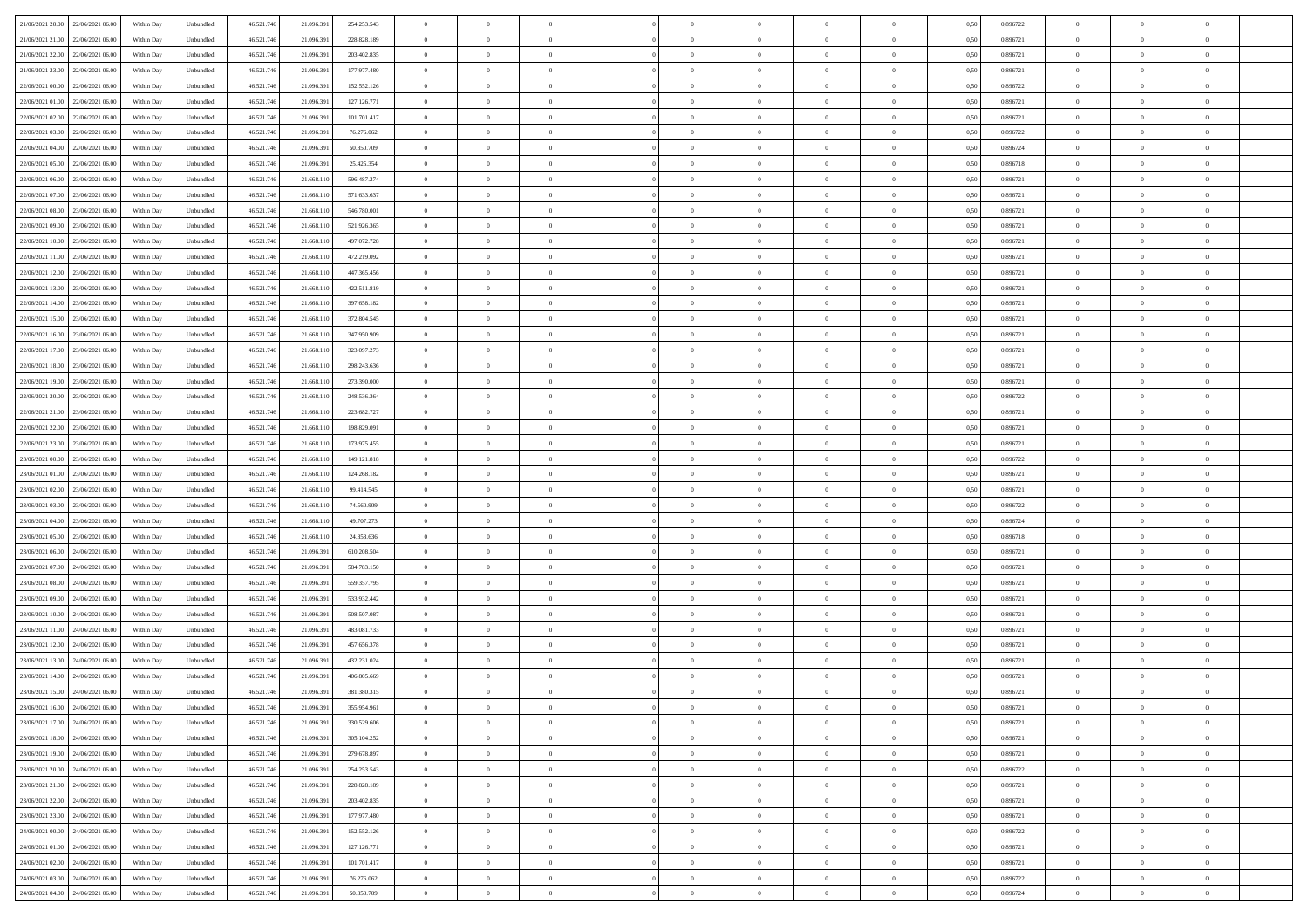| 24/06/2021 05:00 24/06/2021 06:00            | Within Day | Unbundled         | 46.521.74  | 21.096.391 | 25.425.354  | $\overline{0}$ | $\theta$       |                | $\overline{0}$ | $\bf{0}$       |                | $\bf{0}$       | 0,50 | 0,896718 | $\theta$       | $\theta$       | $\overline{0}$ |  |
|----------------------------------------------|------------|-------------------|------------|------------|-------------|----------------|----------------|----------------|----------------|----------------|----------------|----------------|------|----------|----------------|----------------|----------------|--|
| 24/06/2021 06:00<br>25/06/2021 06.00         | Within Day | Unbundled         | 46.521.74  | 20.524.67  | 623.929.735 | $\bf{0}$       | $\overline{0}$ | $\overline{0}$ | $\overline{0}$ | $\theta$       | $\overline{0}$ | $\bf{0}$       | 0,50 | 0,896721 | $\,$ 0 $\,$    | $\bf{0}$       | $\overline{0}$ |  |
| 24/06/2021 07:00<br>25/06/2021 06:00         | Within Day | Unbundled         | 46.521.746 | 20.524.674 | 597.932.662 | $\overline{0}$ | $\overline{0}$ | $\overline{0}$ | $\bf{0}$       | $\bf{0}$       | $\overline{0}$ | $\bf{0}$       | 0.50 | 0.896721 | $\bf{0}$       | $\overline{0}$ | $\overline{0}$ |  |
| 24/06/2021 08:00<br>25/06/2021 06:00         | Within Day | Unbundled         | 46.521.74  | 20.524.674 | 571.935.590 | $\overline{0}$ | $\overline{0}$ | $\overline{0}$ | $\theta$       | $\theta$       | $\overline{0}$ | $\overline{0}$ | 0,50 | 0,896721 | $\theta$       | $\theta$       | $\overline{0}$ |  |
|                                              |            |                   |            |            |             |                |                |                |                |                |                |                |      |          |                |                |                |  |
| 24/06/2021 09:00<br>25/06/2021 06.00         | Within Day | Unbundled         | 46.521.74  | 20.524.67  | 545.938.518 | $\overline{0}$ | $\theta$       | $\overline{0}$ | $\overline{0}$ | $\theta$       | $\overline{0}$ | $\bf{0}$       | 0,50 | 0,896721 | $\,$ 0 $\,$    | $\theta$       | $\overline{0}$ |  |
| 24/06/2021 10:00<br>25/06/2021 06:00         | Within Day | Unbundled         | 46.521.74  | 20.524.67  | 519.941.445 | $\overline{0}$ | $\overline{0}$ | $\Omega$       | $\overline{0}$ | $\overline{0}$ | $\Omega$       | $\bf{0}$       | 0.50 | 0.896721 | $\bf{0}$       | $\overline{0}$ | $\overline{0}$ |  |
| 24/06/2021 11:00<br>25/06/2021 06:00         | Within Day | Unbundled         | 46.521.74  | 20.524.674 | 493.944.373 | $\overline{0}$ | $\overline{0}$ | $\overline{0}$ | $\overline{0}$ | $\theta$       | $\overline{0}$ | $\bf{0}$       | 0,50 | 0,896721 | $\theta$       | $\theta$       | $\overline{0}$ |  |
| 24/06/2021 12:00<br>25/06/2021 06.00         | Within Day | Unbundled         | 46.521.74  | 20.524.674 | 467.947.301 | $\overline{0}$ | $\overline{0}$ | $\overline{0}$ | $\overline{0}$ | $\theta$       | $\overline{0}$ | $\bf{0}$       | 0,50 | 0,896721 | $\,$ 0 $\,$    | $\bf{0}$       | $\overline{0}$ |  |
| 24/06/2021 13:00<br>25/06/2021 06:00         | Within Day | Unbundled         | 46.521.74  | 20.524.67  | 441.950.228 | $\overline{0}$ | $\overline{0}$ | $\overline{0}$ | $\bf{0}$       | $\overline{0}$ | $\overline{0}$ | $\bf{0}$       | 0.50 | 0.896721 | $\bf{0}$       | $\theta$       | $\overline{0}$ |  |
| 24/06/2021 14:00<br>25/06/2021 06:00         | Within Day | Unbundled         | 46.521.74  | 20.524.674 | 415.953.156 | $\overline{0}$ | $\bf{0}$       | $\overline{0}$ | $\overline{0}$ | $\theta$       | $\overline{0}$ | $\bf{0}$       | 0,50 | 0,896721 | $\theta$       | $\theta$       | $\overline{0}$ |  |
|                                              |            |                   |            |            |             |                |                |                |                |                |                |                |      |          |                |                |                |  |
| 24/06/2021 15:00<br>25/06/2021 06.00         | Within Day | Unbundled         | 46.521.74  | 20.524.67  | 389.956.084 | $\bf{0}$       | $\overline{0}$ | $\bf{0}$       | $\overline{0}$ | $\bf{0}$       | $\overline{0}$ | $\bf{0}$       | 0,50 | 0,896721 | $\,$ 0 $\,$    | $\bf{0}$       | $\overline{0}$ |  |
| 24/06/2021 16:00<br>25/06/2021 06:00         | Within Day | Unbundled         | 46.521.746 | 20.524.674 | 363,959,011 | $\overline{0}$ | $\overline{0}$ | $\overline{0}$ | $\bf{0}$       | $\bf{0}$       | $\overline{0}$ | $\bf{0}$       | 0.50 | 0.896721 | $\bf{0}$       | $\overline{0}$ | $\overline{0}$ |  |
| 24/06/2021 17:00<br>25/06/2021 06:00         | Within Day | Unbundled         | 46.521.74  | 20.524.674 | 337.961.939 | $\overline{0}$ | $\overline{0}$ | $\overline{0}$ | $\overline{0}$ | $\theta$       | $\overline{0}$ | $\overline{0}$ | 0,50 | 0,896721 | $\theta$       | $\theta$       | $\overline{0}$ |  |
| 24/06/2021 18:00<br>25/06/2021 06.00         | Within Day | Unbundled         | 46.521.74  | 20.524.674 | 311.964.867 | $\overline{0}$ | $\theta$       | $\bf{0}$       | $\overline{0}$ | $\theta$       | $\overline{0}$ | $\bf{0}$       | 0,50 | 0,896721 | $\bf{0}$       | $\bf{0}$       | $\overline{0}$ |  |
| 24/06/2021 19:00<br>25/06/2021 06:00         | Within Day | Unbundled         | 46.521.74  | 20.524.67  | 285.967.794 | $\overline{0}$ | $\overline{0}$ | $\overline{0}$ | $\bf{0}$       | $\theta$       | $\theta$       | $\bf{0}$       | 0.50 | 0,896721 | $\theta$       | $\overline{0}$ | $\overline{0}$ |  |
| 24/06/2021 20:00<br>25/06/2021 06:00         | Within Day | Unbundled         | 46.521.74  | 20.524.674 | 259.970.722 | $\overline{0}$ | $\overline{0}$ | $\overline{0}$ | $\overline{0}$ | $\theta$       | $\overline{0}$ | $\bf{0}$       | 0,50 | 0,896722 | $\theta$       | $\theta$       | $\overline{0}$ |  |
| 25/06/2021 06.00                             | Within Day | Unbundled         | 46.521.74  | 20.524.67  | 233.973.650 | $\bf{0}$       | $\overline{0}$ | $\overline{0}$ | $\overline{0}$ | $\theta$       | $\overline{0}$ | $\bf{0}$       | 0,50 | 0,896721 | $\,$ 0 $\,$    | $\theta$       | $\overline{0}$ |  |
| 24/06/2021 21:00                             |            |                   |            |            |             |                |                |                |                |                |                |                |      |          |                |                |                |  |
| 24/06/2021 22.00<br>25/06/2021 06:00         | Within Day | Unbundled         | 46.521.74  | 20.524.67  | 207.976.577 | $\overline{0}$ | $\overline{0}$ | $\overline{0}$ | $\bf{0}$       | $\overline{0}$ | $\overline{0}$ | $\bf{0}$       | 0.50 | 0.896721 | $\bf{0}$       | $\overline{0}$ | $\overline{0}$ |  |
| 24/06/2021 23:00<br>25/06/2021 06:00         | Within Day | Unbundled         | 46.521.74  | 20.524.674 | 181.979.505 | $\overline{0}$ | $\overline{0}$ | $\overline{0}$ | $\overline{0}$ | $\theta$       | $\overline{0}$ | $\bf{0}$       | 0,50 | 0,896721 | $\,$ 0 $\,$    | $\theta$       | $\overline{0}$ |  |
| 25/06/2021 00:00<br>25/06/2021 06.00         | Within Day | Unbundled         | 46.521.74  | 20.524.67  | 155.982.433 | $\bf{0}$       | $\overline{0}$ | $\bf{0}$       | $\overline{0}$ | $\overline{0}$ | $\overline{0}$ | $\bf{0}$       | 0,50 | 0,896722 | $\,$ 0 $\,$    | $\bf{0}$       | $\overline{0}$ |  |
| 25/06/2021 01:00<br>25/06/2021 06:00         | Within Day | Unbundled         | 46.521.74  | 20.524.674 | 129.985.361 | $\overline{0}$ | $\overline{0}$ | $\overline{0}$ | $\bf{0}$       | $\bf{0}$       | $\overline{0}$ | $\bf{0}$       | 0.50 | 0.896721 | $\bf{0}$       | $\overline{0}$ | $\overline{0}$ |  |
| 25/06/2021 02:00<br>25/06/2021 06:00         | Within Day | Unbundled         | 46.521.74  | 20.524.674 | 103.988.288 | $\overline{0}$ | $\overline{0}$ | $\overline{0}$ | $\overline{0}$ | $\theta$       | $\overline{0}$ | $\bf{0}$       | 0,50 | 0,896721 | $\theta$       | $\theta$       | $\overline{0}$ |  |
| 25/06/2021 03:00<br>25/06/2021 06.00         | Within Day | Unbundled         | 46.521.74  | 20.524.67  | 77.991.216  | $\bf{0}$       | $\overline{0}$ | $\overline{0}$ | $\overline{0}$ | $\theta$       | $\overline{0}$ | $\bf{0}$       | 0,50 | 0,896722 | $\,$ 0 $\,$    | $\bf{0}$       | $\overline{0}$ |  |
| 25/06/2021 04:00<br>25/06/2021 06:00         | Within Day | Unbundled         | 46.521.74  | 20.524.67  | 51.994.144  | $\overline{0}$ | $\overline{0}$ | $\Omega$       | $\overline{0}$ | $\overline{0}$ | $\Omega$       | $\bf{0}$       | 0.50 | 0.896724 | $\bf{0}$       | $\theta$       | $\overline{0}$ |  |
|                                              |            |                   |            |            |             |                |                |                |                |                |                |                |      |          |                |                |                |  |
| 25/06/2021 05:00<br>25/06/2021 06:00         | Within Day | Unbundled         | 46.521.74  | 20.524.674 | 25.997.071  | $\overline{0}$ | $\overline{0}$ | $\overline{0}$ | $\overline{0}$ | $\theta$       | $\overline{0}$ | $\bf{0}$       | 0,50 | 0,896718 | $\theta$       | $\theta$       | $\overline{0}$ |  |
| 25/06/2021 06:00<br>26/06/2021 06.00         | Within Day | Unbundled         | 46.521.74  | 21.210.73  | 607.464.258 | $\bf{0}$       | $\theta$       | $\overline{0}$ | $\overline{0}$ | $\theta$       | $\overline{0}$ | $\bf{0}$       | 0,50 | 0,896721 | $\,$ 0 $\,$    | $\theta$       | $\overline{0}$ |  |
| 25/06/2021 07:00<br>26/06/2021 06:00         | Within Day | Unbundled         | 46.521.74  | 21.210.73  | 582.153.248 | $\overline{0}$ | $\overline{0}$ | $\overline{0}$ | $\bf{0}$       | $\overline{0}$ | $\overline{0}$ | $\bf{0}$       | 0.50 | 0.896721 | $\bf{0}$       | $\theta$       | $\overline{0}$ |  |
| 25/06/2021 08:00<br>26/06/2021 06:00         | Within Day | Unbundled         | 46.521.74  | 21.210.736 | 556.842.237 | $\overline{0}$ | $\overline{0}$ | $\overline{0}$ | $\overline{0}$ | $\theta$       | $\overline{0}$ | $\bf{0}$       | 0,50 | 0,896721 | $\theta$       | $\theta$       | $\overline{0}$ |  |
| 25/06/2021 09:00<br>26/06/2021 06.00         | Within Day | Unbundled         | 46.521.74  | 21.210.73  | 531.531.225 | $\bf{0}$       | $\bf{0}$       | $\bf{0}$       | $\bf{0}$       | $\overline{0}$ | $\overline{0}$ | $\bf{0}$       | 0,50 | 0,896721 | $\,$ 0 $\,$    | $\bf{0}$       | $\overline{0}$ |  |
| 25/06/2021 10:00<br>26/06/2021 06:00         | Within Day | Unbundled         | 46.521.74  | 21.210.73  | 506.220.215 | $\overline{0}$ | $\overline{0}$ | $\overline{0}$ | $\bf{0}$       | $\bf{0}$       | $\overline{0}$ | $\bf{0}$       | 0.50 | 0.896721 | $\bf{0}$       | $\overline{0}$ | $\overline{0}$ |  |
| 25/06/2021 11:00<br>26/06/2021 06:00         | Within Day | Unbundled         | 46.521.74  | 21.210.73  | 480.909.204 | $\overline{0}$ | $\theta$       | $\overline{0}$ | $\overline{0}$ | $\theta$       | $\overline{0}$ | $\overline{0}$ | 0.5( | 0,896721 | $\theta$       | $\theta$       | $\overline{0}$ |  |
| 26/06/2021 06.00                             | Within Day | Unbundled         | 46.521.74  | 21.210.73  | 455.598.194 | $\bf{0}$       | $\overline{0}$ | $\bf{0}$       | $\overline{0}$ | $\theta$       | $\overline{0}$ | $\bf{0}$       | 0,50 | 0,896721 | $\,$ 0 $\,$    | $\bf{0}$       | $\overline{0}$ |  |
| 25/06/2021 12:00                             |            |                   |            |            |             |                |                |                |                |                |                |                |      |          |                |                |                |  |
| 25/06/2021 13:00<br>26/06/2021 06:00         | Within Day | Unbundled         | 46.521.74  | 21.210.73  | 430.287.183 | $\overline{0}$ | $\overline{0}$ | $\overline{0}$ | $\bf{0}$       | $\theta$       | $\Omega$       | $\bf{0}$       | 0.50 | 0,896721 | $\,$ 0 $\,$    | $\overline{0}$ | $\overline{0}$ |  |
| 25/06/2021 14:00<br>26/06/2021 06:00         | Within Dav | Unbundled         | 46.521.74  | 21.210.736 | 404.976.172 | $\overline{0}$ | $\theta$       | $\Omega$       | $\overline{0}$ | $\theta$       | $\overline{0}$ | $\overline{0}$ | 0.5( | 0,896721 | $\theta$       | $\theta$       | $\overline{0}$ |  |
| 25/06/2021 15:00<br>26/06/2021 06.00         | Within Day | Unbundled         | 46.521.74  | 21.210.73  | 379.665.161 | $\bf{0}$       | $\overline{0}$ | $\overline{0}$ | $\overline{0}$ | $\bf{0}$       | $\overline{0}$ | $\bf{0}$       | 0,50 | 0,896721 | $\,$ 0 $\,$    | $\bf{0}$       | $\overline{0}$ |  |
| 25/06/2021 16:00<br>26/06/2021 06:00         | Within Day | Unbundled         | 46.521.74  | 21.210.73  | 354.354.151 | $\overline{0}$ | $\overline{0}$ | $\overline{0}$ | $\bf{0}$       | $\overline{0}$ | $\overline{0}$ | $\bf{0}$       | 0.50 | 0.896721 | $\bf{0}$       | $\theta$       | $\overline{0}$ |  |
| 25/06/2021 17:00<br>26/06/2021 06:00         | Within Dav | Unbundled         | 46.521.74  | 21.210.736 | 329.043.140 | $\overline{0}$ | $\overline{0}$ | $\overline{0}$ | $\overline{0}$ | $\overline{0}$ | $\overline{0}$ | $\overline{0}$ | 0.50 | 0,896721 | $\theta$       | $\theta$       | $\overline{0}$ |  |
| 25/06/2021 18:00<br>26/06/2021 06.00         | Within Day | Unbundled         | 46.521.74  | 21.210.73  | 303.732.129 | $\bf{0}$       | $\bf{0}$       | $\bf{0}$       | $\bf{0}$       | $\overline{0}$ | $\overline{0}$ | $\bf{0}$       | 0,50 | 0,896721 | $\,$ 0 $\,$    | $\bf{0}$       | $\overline{0}$ |  |
| 25/06/2021 19:00<br>26/06/2021 06:00         | Within Day | Unbundled         | 46.521.746 | 21.210.73  | 278.421.118 | $\overline{0}$ | $\bf{0}$       | $\overline{0}$ | $\bf{0}$       | $\bf{0}$       | $\overline{0}$ | $\bf{0}$       | 0.50 | 0.896721 | $\bf{0}$       | $\overline{0}$ | $\overline{0}$ |  |
| 25/06/2021 20:00<br>26/06/2021 06:00         | Within Dav | Unbundled         | 46.521.74  | 21.210.736 | 253.110.107 | $\overline{0}$ | $\overline{0}$ | $\Omega$       | $\overline{0}$ | $\theta$       | $\overline{0}$ | $\overline{0}$ | 0.5( | 0,896722 | $\theta$       | $\theta$       | $\overline{0}$ |  |
|                                              |            |                   |            |            |             |                | $\overline{0}$ |                |                | $\theta$       | $\overline{0}$ |                |      |          |                |                | $\overline{0}$ |  |
| 25/06/2021 21:00<br>26/06/2021 06.00         | Within Day | Unbundled         | 46.521.74  | 21.210.73  | 227.799.097 | $\bf{0}$       |                | $\bf{0}$       | $\overline{0}$ |                |                | $\bf{0}$       | 0,50 | 0,896721 | $\,$ 0 $\,$    | $\bf{0}$       |                |  |
| 25/06/2021 22:00<br>26/06/2021 06.00         | Within Day | Unbundled         | 46.521.74  | 21.210.73  | 202.488.085 | $\overline{0}$ | $\overline{0}$ | $\Omega$       | $\overline{0}$ | $\theta$       | $\theta$       | $\overline{0}$ | 0.50 | 0,896721 | $\,$ 0 $\,$    | $\overline{0}$ | $\overline{0}$ |  |
| 25/06/2021 23:00<br>26/06/2021 06:00         | Within Dav | Unbundled         | 46.521.74  | 21.210.73  | 177.177.075 | $\overline{0}$ | $\overline{0}$ | $\Omega$       | $\overline{0}$ | $\theta$       | $\theta$       | $\overline{0}$ | 0.5( | 0,896721 | $\theta$       | $\theta$       | $\overline{0}$ |  |
| 26/06/2021 00:00<br>26/06/2021 06.00         | Within Day | Unbundled         | 46.521.74  | 21.210.73  | 151.866.064 | $\bf{0}$       | $\,$ 0 $\,$    | $\overline{0}$ | $\bf{0}$       | $\bf{0}$       | $\overline{0}$ | $\bf{0}$       | 0,50 | 0,896722 | $\,$ 0 $\,$    | $\bf{0}$       | $\overline{0}$ |  |
| $26/06/2021\ 01.00 \qquad 26/06/2021\ 06.00$ | Within Day | ${\sf Unbundred}$ | 46.521.746 | 21.210.736 | 126.555.054 | $\overline{0}$ | $\Omega$       |                | $\Omega$       |                |                |                | 0,50 | 0.896721 | $\theta$       | $\overline{0}$ |                |  |
| 26/06/2021 02:00 26/06/2021 06:00            | Within Day | Unbundled         | 46.521.746 | 21.210.736 | 101.244.042 | $\overline{0}$ | $\theta$       | $\Omega$       | $\theta$       | $\overline{0}$ | $\overline{0}$ | $\bf{0}$       | 0,50 | 0,896721 | $\theta$       | $\theta$       | $\overline{0}$ |  |
| 26/06/2021 03:00<br>26/06/2021 06.00         | Within Day | Unbundled         | 46.521.74  | 21.210.73  | 75.933.032  | $\overline{0}$ | $\bf{0}$       | $\overline{0}$ | $\overline{0}$ | $\bf{0}$       | $\overline{0}$ | $\bf{0}$       | 0,50 | 0,896722 | $\bf{0}$       | $\overline{0}$ | $\bf{0}$       |  |
| 26/06/2021 04:00 26/06/2021 06:00            | Within Day | Unbundled         | 46.521.746 | 21.210.736 | 50.622.021  | $\overline{0}$ | $\bf{0}$       | $\overline{0}$ | $\overline{0}$ | $\overline{0}$ | $\overline{0}$ | $\bf{0}$       | 0.50 | 0.896724 | $\overline{0}$ | $\bf{0}$       | $\,$ 0 $\,$    |  |
|                                              |            |                   |            |            |             |                |                |                |                |                |                |                |      |          |                |                |                |  |
| 26/06/2021 05:00 26/06/2021 06:00            | Within Dav | Unbundled         | 46.521.746 | 21.210.736 | 25.311.011  | $\overline{0}$ | $\overline{0}$ | $\overline{0}$ | $\overline{0}$ | $\overline{0}$ | $\overline{0}$ | $\bf{0}$       | 0,50 | 0,896718 | $\theta$       | $\theta$       | $\overline{0}$ |  |
| 26/06/2021 06:00<br>27/06/2021 06:00         | Within Day | Unbundled         | 46.521.74  | 22.811.546 | 569.044.812 | $\overline{0}$ | $\bf{0}$       | $\overline{0}$ | $\bf{0}$       | $\overline{0}$ | $\bf{0}$       | $\bf{0}$       | 0,50 | 0,896721 | $\bf{0}$       | $\bf{0}$       | $\overline{0}$ |  |
| 26/06/2021 07:00<br>27/06/2021 06:00         | Within Day | Unbundled         | 46.521.746 | 22.811.546 | 545.334.612 | $\overline{0}$ | $\bf{0}$       | $\overline{0}$ | $\overline{0}$ | $\overline{0}$ | $\overline{0}$ | $\bf{0}$       | 0.50 | 0,896721 | $\,$ 0 $\,$    | $\theta$       | $\overline{0}$ |  |
| 26/06/2021 08:00<br>27/06/2021 06:00         | Within Dav | Unbundled         | 46.521.746 | 22.811.546 | 521.624.411 | $\overline{0}$ | $\overline{0}$ | $\overline{0}$ | $\overline{0}$ | $\overline{0}$ | $\overline{0}$ | $\bf{0}$       | 0.50 | 0,896721 | $\overline{0}$ | $\theta$       | $\overline{0}$ |  |
| 26/06/2021 09:00<br>27/06/2021 06:00         | Within Day | Unbundled         | 46.521.74  | 22.811.54  | 497.914.211 | $\overline{0}$ | $\overline{0}$ | $\overline{0}$ | $\overline{0}$ | $\bf{0}$       | $\overline{0}$ | $\bf{0}$       | 0,50 | 0,896721 | $\bf{0}$       | $\overline{0}$ | $\overline{0}$ |  |
| 26/06/2021 10:00 27/06/2021 06:00            | Within Day | Unbundled         | 46.521.746 | 22,811.546 | 474.204.010 | $\overline{0}$ | $\overline{0}$ | $\overline{0}$ | $\overline{0}$ | $\bf{0}$       | $\overline{0}$ | $\bf{0}$       | 0.50 | 0.896721 | $\overline{0}$ | $\,$ 0 $\,$    | $\,$ 0         |  |
| 26/06/2021 11:00 27/06/2021 06:00            | Within Dav | Unbundled         | 46.521.746 | 22.811.546 | 450.493.810 | $\overline{0}$ | $\overline{0}$ | $\overline{0}$ | $\overline{0}$ | $\overline{0}$ | $\overline{0}$ | $\bf{0}$       | 0,50 | 0,896721 | $\overline{0}$ | $\theta$       | $\overline{0}$ |  |
|                                              |            |                   |            |            |             |                | $\bf{0}$       |                | $\bf{0}$       | $\overline{0}$ |                |                |      |          | $\bf{0}$       | $\bf{0}$       | $\overline{0}$ |  |
| 26/06/2021 12:00<br>27/06/2021 06:00         | Within Day | Unbundled         | 46.521.74  | 22.811.54  | 426.783.609 | $\overline{0}$ |                | $\overline{0}$ |                |                | $\bf{0}$       | $\bf{0}$       | 0,50 | 0,896721 |                |                |                |  |
| 26/06/2021 13:00 27/06/2021 06:00            | Within Day | Unbundled         | 46.521.746 | 22.811.546 | 403.073.409 | $\overline{0}$ | $\bf{0}$       | $\overline{0}$ | $\overline{0}$ | $\,$ 0 $\,$    | $\overline{0}$ | $\bf{0}$       | 0,50 | 0,896721 | $\overline{0}$ | $\,$ 0 $\,$    | $\,$ 0 $\,$    |  |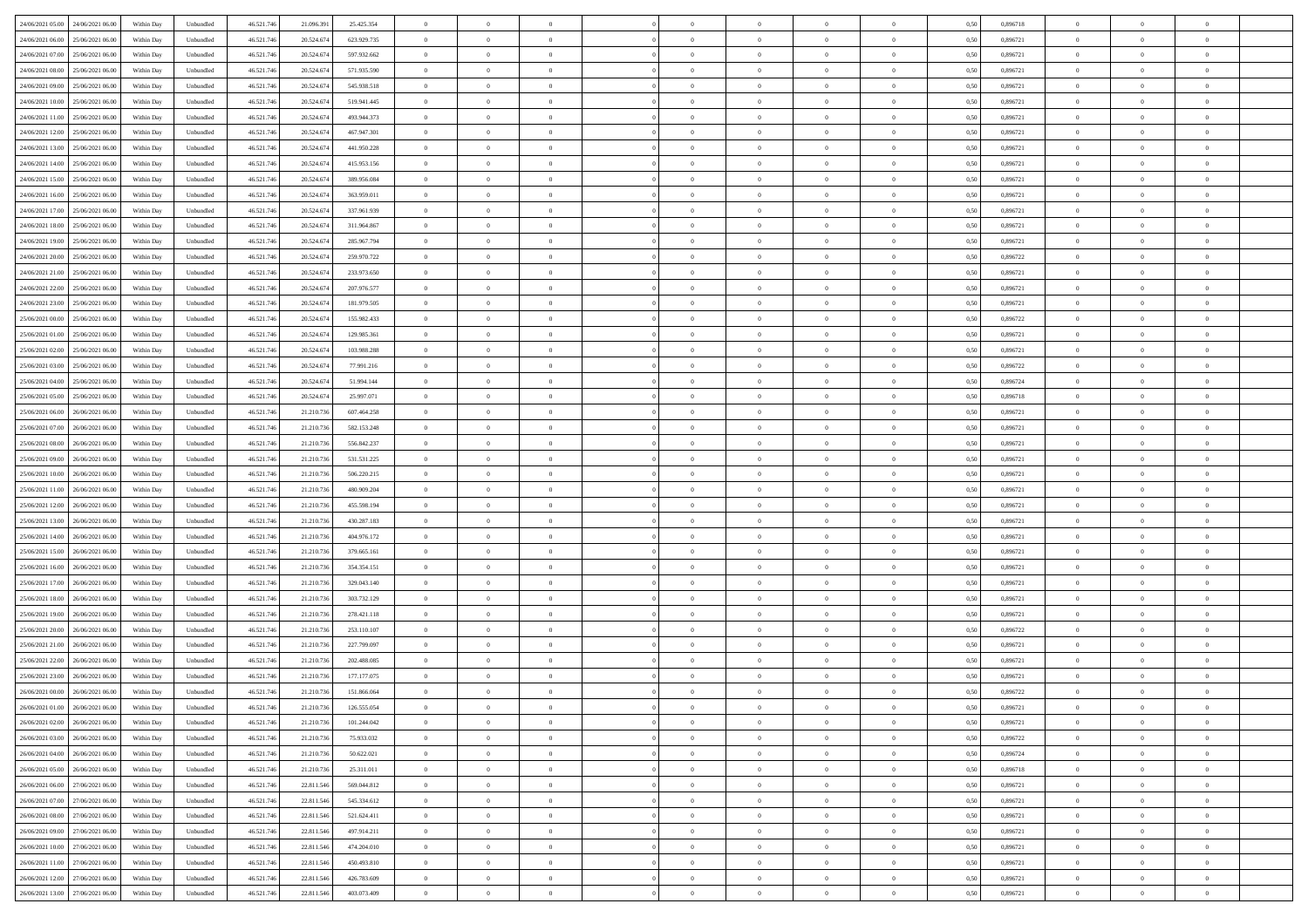| 26/06/2021 14:00 27/06/2021 06:00       | Within Day | Unbundled         | 46.521.74  | 22.811.546 | 379.363.208 | $\overline{0}$ | $\theta$       |                | $\overline{0}$ | $\theta$       |                | $\bf{0}$       | 0,50 | 0,896721 | $\theta$       | $\theta$       | $\overline{0}$ |  |
|-----------------------------------------|------------|-------------------|------------|------------|-------------|----------------|----------------|----------------|----------------|----------------|----------------|----------------|------|----------|----------------|----------------|----------------|--|
|                                         |            |                   |            |            |             |                |                |                |                |                |                |                |      |          |                |                |                |  |
| 26/06/2021 15:00<br>27/06/2021 06.00    | Within Day | Unbundled         | 46.521.74  | 22.811.54  | 355.653.007 | $\bf{0}$       | $\overline{0}$ | $\bf{0}$       | $\overline{0}$ | $\theta$       | $\overline{0}$ | $\bf{0}$       | 0,50 | 0,896721 | $\,$ 0 $\,$    | $\bf{0}$       | $\overline{0}$ |  |
| 26/06/2021 16:00<br>27/06/2021 06:00    | Within Day | Unbundled         | 46.521.746 | 22.811.546 | 331.942.807 | $\overline{0}$ | $\overline{0}$ | $\overline{0}$ | $\bf{0}$       | $\bf{0}$       | $\overline{0}$ | $\bf{0}$       | 0.50 | 0.896721 | $\bf{0}$       | $\overline{0}$ | $\overline{0}$ |  |
| 26/06/2021 17:00<br>27/06/2021 06:00    | Within Day | Unbundled         | 46.521.74  | 22.811.546 | 308.232.606 | $\overline{0}$ | $\overline{0}$ | $\overline{0}$ | $\theta$       | $\theta$       | $\overline{0}$ | $\overline{0}$ | 0,50 | 0,896721 | $\theta$       | $\theta$       | $\overline{0}$ |  |
| 26/06/2021 18:00<br>27/06/2021 06.00    | Within Day | Unbundled         | 46.521.74  | 22.811.54  | 284.522.406 | $\overline{0}$ | $\theta$       | $\overline{0}$ | $\overline{0}$ | $\theta$       | $\overline{0}$ | $\bf{0}$       | 0,50 | 0,896721 | $\,$ 0 $\,$    | $\bf{0}$       | $\overline{0}$ |  |
| 26/06/2021 19:00<br>27/06/2021 06:00    | Within Day | Unbundled         | 46.521.74  | 22.811.54  | 260.812.206 | $\overline{0}$ | $\overline{0}$ | $\overline{0}$ | $\overline{0}$ | $\overline{0}$ | $\Omega$       | $\bf{0}$       | 0.50 | 0.896721 | $\bf{0}$       | $\theta$       | $\overline{0}$ |  |
|                                         |            |                   |            |            |             | $\overline{0}$ | $\overline{0}$ | $\overline{0}$ | $\overline{0}$ | $\theta$       | $\overline{0}$ |                |      |          | $\theta$       | $\theta$       | $\overline{0}$ |  |
| 26/06/2021 20:00<br>27/06/2021 06:00    | Within Day | Unbundled         | 46.521.74  | 22.811.546 | 237.102.005 |                |                |                |                |                |                | $\bf{0}$       | 0,50 | 0,896722 |                |                |                |  |
| 26/06/2021 21:00<br>27/06/2021 06.00    | Within Day | Unbundled         | 46.521.74  | 22.811.54  | 213.391.805 | $\overline{0}$ | $\overline{0}$ | $\overline{0}$ | $\overline{0}$ | $\theta$       | $\overline{0}$ | $\bf{0}$       | 0,50 | 0,896721 | $\,$ 0 $\,$    | $\bf{0}$       | $\overline{0}$ |  |
| 26/06/2021 22.00<br>27/06/2021 06:00    | Within Day | Unbundled         | 46.521.74  | 22.811.54  | 189.681.603 | $\overline{0}$ | $\bf{0}$       | $\overline{0}$ | $\bf{0}$       | $\overline{0}$ | $\overline{0}$ | $\bf{0}$       | 0.50 | 0.896721 | $\bf{0}$       | $\theta$       | $\overline{0}$ |  |
| 26/06/2021 23:00<br>27/06/2021 06:00    | Within Day | Unbundled         | 46.521.74  | 22.811.546 | 165.971.403 | $\overline{0}$ | $\bf{0}$       | $\overline{0}$ | $\overline{0}$ | $\theta$       | $\overline{0}$ | $\bf{0}$       | 0,50 | 0,896721 | $\,$ 0 $\,$    | $\theta$       | $\overline{0}$ |  |
| 27/06/2021 00:00<br>27/06/2021 06.00    | Within Day | Unbundled         | 46.521.74  | 22.811.54  | 142.261.202 | $\bf{0}$       | $\overline{0}$ | $\bf{0}$       | $\overline{0}$ | $\bf{0}$       | $\overline{0}$ | $\bf{0}$       | 0,50 | 0,896722 | $\,$ 0 $\,$    | $\bf{0}$       | $\overline{0}$ |  |
| 27/06/2021 01:00<br>27/06/2021 06:00    | Within Day | Unbundled         | 46.521.746 | 22.811.546 | 118.551.002 | $\overline{0}$ | $\overline{0}$ | $\overline{0}$ | $\bf{0}$       | $\bf{0}$       | $\overline{0}$ | $\bf{0}$       | 0.50 | 0.896721 | $\bf{0}$       | $\overline{0}$ | $\overline{0}$ |  |
| 27/06/2021 02:00<br>27/06/2021 06:00    | Within Day | Unbundled         | 46.521.74  | 22.811.546 | 94.840.802  | $\overline{0}$ | $\overline{0}$ | $\overline{0}$ | $\overline{0}$ | $\theta$       | $\overline{0}$ | $\overline{0}$ | 0,50 | 0,896721 | $\theta$       | $\theta$       | $\overline{0}$ |  |
|                                         |            |                   |            |            |             |                | $\theta$       |                | $\overline{0}$ | $\theta$       | $\overline{0}$ | $\bf{0}$       |      |          |                | $\bf{0}$       | $\overline{0}$ |  |
| 27/06/2021 03:00<br>27/06/2021 06.00    | Within Day | Unbundled         | 46.521.74  | 22.811.54  | 71.130.601  | $\bf{0}$       |                | $\bf{0}$       |                |                |                |                | 0,50 | 0,896722 | $\bf{0}$       |                |                |  |
| 27/06/2021 04:00<br>27/06/2021 06.00    | Within Day | Unbundled         | 46.521.74  | 22.811.54  | 47.420.401  | $\overline{0}$ | $\overline{0}$ | $\overline{0}$ | $\bf{0}$       | $\theta$       | $\theta$       | $\bf{0}$       | 0.50 | 0.896724 | $\bf{0}$       | $\overline{0}$ | $\overline{0}$ |  |
| 27/06/2021 05:00<br>27/06/2021 06:00    | Within Day | Unbundled         | 46.521.74  | 22.811.546 | 23.710.200  | $\overline{0}$ | $\overline{0}$ | $\overline{0}$ | $\overline{0}$ | $\overline{0}$ | $\overline{0}$ | $\bf{0}$       | 0,50 | 0,896718 | $\theta$       | $\theta$       | $\overline{0}$ |  |
| 27/06/2021 06:00<br>28/06/2021 06.00    | Within Day | Unbundled         | 46.521.74  | 22.925.889 | 566.300.566 | $\bf{0}$       | $\overline{0}$ | $\overline{0}$ | $\overline{0}$ | $\theta$       | $\overline{0}$ | $\bf{0}$       | 0,50 | 0,896721 | $\,$ 0 $\,$    | $\bf{0}$       | $\overline{0}$ |  |
| 27/06/2021 07:00<br>28/06/2021 06:00    | Within Day | Unbundled         | 46.521.74  | 22.925.889 | 542.704.710 | $\overline{0}$ | $\overline{0}$ | $\overline{0}$ | $\bf{0}$       | $\overline{0}$ | $\overline{0}$ | $\bf{0}$       | 0.50 | 0.896721 | $\bf{0}$       | $\overline{0}$ | $\overline{0}$ |  |
| 27/06/2021 08:00<br>28/06/2021 06:00    | Within Day | Unbundled         | 46.521.74  | 22.925.889 | 519.108.853 | $\overline{0}$ | $\overline{0}$ | $\overline{0}$ | $\overline{0}$ | $\theta$       | $\overline{0}$ | $\bf{0}$       | 0,50 | 0,896721 | $\,$ 0 $\,$    | $\theta$       | $\overline{0}$ |  |
| 27/06/2021 09:00<br>28/06/2021 06.00    | Within Day | Unbundled         | 46.521.74  | 22.925.889 | 495.512.996 | $\bf{0}$       | $\overline{0}$ | $\bf{0}$       | $\bf{0}$       | $\overline{0}$ | $\overline{0}$ | $\bf{0}$       | 0,50 | 0,896721 | $\,$ 0 $\,$    | $\bf{0}$       | $\overline{0}$ |  |
| $27/06/2021\ 11.00$<br>28/06/2021 06:00 | Within Day | Unbundled         | 46.521.746 | 22.925.889 | 448.321.281 | $\overline{0}$ | $\bf{0}$       | $\overline{0}$ | $\bf{0}$       | $\bf{0}$       | $\overline{0}$ | $\bf{0}$       | 0.50 | 0.896721 | $\bf{0}$       | $\overline{0}$ | $\overline{0}$ |  |
|                                         |            |                   |            |            |             |                |                |                |                |                |                |                |      |          |                |                |                |  |
| 27/06/2021 12:00<br>28/06/2021 06:00    | Within Day | Unbundled         | 46.521.74  | 22.925.889 | 424.725.424 | $\overline{0}$ | $\overline{0}$ | $\overline{0}$ | $\theta$       | $\theta$       | $\overline{0}$ | $\bf{0}$       | 0,50 | 0,896721 | $\theta$       | $\theta$       | $\overline{0}$ |  |
| 27/06/2021 13:00<br>28/06/2021 06.00    | Within Day | Unbundled         | 46.521.74  | 22.925.889 | 401.129.568 | $\bf{0}$       | $\overline{0}$ | $\bf{0}$       | $\overline{0}$ | $\theta$       | $\overline{0}$ | $\bf{0}$       | 0,50 | 0,896721 | $\,$ 0 $\,$    | $\bf{0}$       | $\overline{0}$ |  |
| 27/06/2021 14:00<br>28/06/2021 06:00    | Within Day | Unbundled         | 46.521.74  | 22.925.889 | 377.533.711 | $\overline{0}$ | $\overline{0}$ | $\overline{0}$ | $\overline{0}$ | $\overline{0}$ | $\Omega$       | $\bf{0}$       | 0.50 | 0.896721 | $\,$ 0 $\,$    | $\theta$       | $\overline{0}$ |  |
| 27/06/2021 15:00<br>28/06/2021 06:00    | Within Day | Unbundled         | 46.521.74  | 22.925.889 | 353.937.854 | $\overline{0}$ | $\overline{0}$ | $\overline{0}$ | $\overline{0}$ | $\theta$       | $\overline{0}$ | $\bf{0}$       | 0,50 | 0,896721 | $\theta$       | $\theta$       | $\overline{0}$ |  |
| 27/06/2021 16:00<br>28/06/2021 06.00    | Within Day | Unbundled         | 46.521.74  | 22.925.889 | 330.341.997 | $\bf{0}$       | $\theta$       | $\overline{0}$ | $\overline{0}$ | $\theta$       | $\overline{0}$ | $\bf{0}$       | 0,50 | 0,896721 | $\,$ 0 $\,$    | $\bf{0}$       | $\overline{0}$ |  |
| 27/06/2021 17:00<br>28/06/2021 06:00    | Within Day | Unbundled         | 46.521.74  | 22.925.889 | 306.746.140 | $\overline{0}$ | $\bf{0}$       | $\overline{0}$ | $\bf{0}$       | $\overline{0}$ | $\overline{0}$ | $\bf{0}$       | 0.50 | 0.896721 | $\bf{0}$       | $\theta$       | $\overline{0}$ |  |
| 27/06/2021 18:00<br>28/06/2021 06:00    | Within Day | Unbundled         | 46.521.74  | 22.925.889 | 283.150.282 | $\overline{0}$ | $\overline{0}$ | $\overline{0}$ | $\overline{0}$ | $\theta$       | $\overline{0}$ | $\bf{0}$       | 0,50 | 0,896721 | $\theta$       | $\theta$       | $\overline{0}$ |  |
|                                         |            |                   |            |            |             |                |                |                |                |                |                |                |      |          |                |                |                |  |
| 27/06/2021 19:00<br>28/06/2021 06.00    | Within Day | Unbundled         | 46.521.74  | 22.925.889 | 259.554.426 | $\bf{0}$       | $\bf{0}$       | $\bf{0}$       | $\bf{0}$       | $\overline{0}$ | $\overline{0}$ | $\bf{0}$       | 0,50 | 0,896721 | $\,$ 0 $\,$    | $\bf{0}$       | $\overline{0}$ |  |
| 27/06/2021 20:00<br>28/06/2021 06:00    | Within Day | Unbundled         | 46.521.746 | 22.925.889 | 235.958.569 | $\overline{0}$ | $\bf{0}$       | $\overline{0}$ | $\bf{0}$       | $\bf{0}$       | $\overline{0}$ | $\bf{0}$       | 0.50 | 0.896722 | $\bf{0}$       | $\overline{0}$ | $\overline{0}$ |  |
| 27/06/2021 21:00<br>28/06/2021 06:00    | Within Day | Unbundled         | 46.521.74  | 22.925.889 | 212.362.712 | $\overline{0}$ | $\overline{0}$ | $\overline{0}$ | $\overline{0}$ | $\theta$       | $\overline{0}$ | $\bf{0}$       | 0.5( | 0,896721 | $\theta$       | $\theta$       | $\overline{0}$ |  |
| 27/06/2021 22:00<br>28/06/2021 06.00    | Within Day | Unbundled         | 46.521.74  | 22.925.889 | 188.766.855 | $\bf{0}$       | $\overline{0}$ | $\bf{0}$       | $\overline{0}$ | $\overline{0}$ | $\overline{0}$ | $\bf{0}$       | 0,50 | 0,896721 | $\,$ 0 $\,$    | $\bf{0}$       | $\overline{0}$ |  |
| 27/06/2021 23:00<br>28/06/2021 06:00    | Within Day | Unbundled         | 46.521.74  | 22.925.889 | 165,170,998 | $\overline{0}$ | $\overline{0}$ | $\overline{0}$ | $\bf{0}$       | $\theta$       | $\Omega$       | $\bf{0}$       | 0.50 | 0,896721 | $\,$ 0 $\,$    | $\overline{0}$ | $\overline{0}$ |  |
| 28/06/2021 00:00<br>28/06/2021 06:00    | Within Dav | Unbundled         | 46.521.74  | 22.925.889 | 141.575.141 | $\overline{0}$ | $\theta$       | $\Omega$       | $\overline{0}$ | $\theta$       | $\overline{0}$ | $\overline{0}$ | 0.5( | 0,896722 | $\theta$       | $\theta$       | $\overline{0}$ |  |
| 28/06/2021 01:00<br>28/06/2021 06.00    | Within Day | Unbundled         | 46.521.74  | 22.925.889 | 117.979.285 | $\bf{0}$       | $\overline{0}$ | $\bf{0}$       | $\overline{0}$ | $\bf{0}$       | $\overline{0}$ | $\bf{0}$       | 0,50 | 0,896721 | $\,$ 0 $\,$    | $\bf{0}$       | $\overline{0}$ |  |
| 28/06/2021 02:00<br>28/06/2021 06:00    | Within Day | Unbundled         | 46.521.74  | 22.925.889 | 94.383.427  | $\overline{0}$ | $\bf{0}$       | $\overline{0}$ | $\bf{0}$       | $\overline{0}$ | $\overline{0}$ | $\bf{0}$       | 0.50 | 0.896721 | $\bf{0}$       | $\overline{0}$ | $\overline{0}$ |  |
|                                         |            |                   |            |            |             |                |                |                |                |                |                |                |      |          |                |                |                |  |
| 28/06/2021 03:00<br>28/06/2021 06:00    | Within Dav | Unbundled         | 46.521.74  | 22.925.889 | 70.787.570  | $\overline{0}$ | $\overline{0}$ | $\overline{0}$ | $\overline{0}$ | $\overline{0}$ | $\overline{0}$ | $\overline{0}$ | 0.50 | 0,896722 | $\theta$       | $\theta$       | $\overline{0}$ |  |
| 28/06/2021 04:00<br>28/06/2021 06.00    | Within Day | Unbundled         | 46.521.74  | 22.925.889 | 47.191.713  | $\bf{0}$       | $\bf{0}$       | $\bf{0}$       | $\bf{0}$       | $\overline{0}$ | $\overline{0}$ | $\bf{0}$       | 0,50 | 0,896724 | $\,$ 0 $\,$    | $\bf{0}$       | $\overline{0}$ |  |
| 28/06/2021 05:00<br>28/06/2021 06:00    | Within Day | Unbundled         | 46.521.746 | 22.925.889 | 23.595.856  | $\overline{0}$ | $\bf{0}$       | $\overline{0}$ | $\bf{0}$       | $\bf{0}$       | $\overline{0}$ | $\bf{0}$       | 0.50 | 0.896718 | $\bf{0}$       | $\overline{0}$ | $\overline{0}$ |  |
| 28/06/2021 06:00<br>29/06/2021 06:00    | Within Dav | Unbundled         | 46.521.74  | 23.954.982 | 541.602.351 | $\overline{0}$ | $\overline{0}$ | $\Omega$       | $\overline{0}$ | $\theta$       | $\overline{0}$ | $\overline{0}$ | 0.50 | 0,896721 | $\theta$       | $\theta$       | $\overline{0}$ |  |
| 28/06/2021 07:00<br>29/06/2021 06.00    | Within Day | Unbundled         | 46.521.74  | 23.954.98  | 519.035.587 | $\bf{0}$       | $\overline{0}$ | $\bf{0}$       | $\overline{0}$ | $\overline{0}$ | $\overline{0}$ | $\bf{0}$       | 0,50 | 0,896721 | $\,$ 0 $\,$    | $\bf{0}$       | $\overline{0}$ |  |
| 28/06/2021 08:00<br>29/06/2021 06.00    | Within Day | Unbundled         | 46.521.74  | 23.954.98  | 496.468.822 | $\overline{0}$ | $\overline{0}$ | $\Omega$       | $\overline{0}$ | $\theta$       | $\theta$       | $\bf{0}$       | 0.50 | 0,896721 | $\bf{0}$       | $\overline{0}$ | $\overline{0}$ |  |
| 28/06/2021 09:00<br>29/06/2021 06:00    | Within Dav | Unbundled         | 46.521.74  | 23.954.982 | 473.902.057 | $\overline{0}$ | $\overline{0}$ | $\Omega$       | $\overline{0}$ | $\theta$       | $\Omega$       | $\overline{0}$ | 0.5( | 0,896721 | $\theta$       | $\theta$       | $\overline{0}$ |  |
| 28/06/2021 10:00<br>29/06/2021 06.00    | Within Day | Unbundled         | 46.521.74  | 23.954.982 | 451.335.292 | $\bf{0}$       | $\bf{0}$       | $\overline{0}$ | $\bf{0}$       | $\bf{0}$       | $\overline{0}$ | $\bf{0}$       | 0,50 | 0,896721 | $\,$ 0 $\,$    | $\bf{0}$       | $\overline{0}$ |  |
|                                         |            |                   |            |            |             |                |                |                |                |                |                |                |      |          |                |                |                |  |
| 28/06/2021 11:00 29/06/2021 06:00       | Within Day | ${\sf Unbundred}$ | 46.521.746 | 23.954.982 | 428.768.528 | $\overline{0}$ | $\Omega$       |                | $\Omega$       |                |                |                | 0,50 | 0.896721 | $\theta$       | $\overline{0}$ |                |  |
| 28/06/2021 12:00 29/06/2021 06:00       | Within Day | Unbundled         | 46.521.746 | 23.954.982 | 406.201.763 | $\overline{0}$ | $\theta$       | $\Omega$       | $\theta$       | $\overline{0}$ | $\overline{0}$ | $\bf{0}$       | 0,50 | 0,896721 | $\theta$       | $\theta$       | $\overline{0}$ |  |
| 28/06/2021 13:00<br>29/06/2021 06.00    | Within Day | Unbundled         | 46.521.74  | 23.954.982 | 383.634.999 | $\overline{0}$ | $\bf{0}$       | $\overline{0}$ | $\overline{0}$ | $\bf{0}$       | $\overline{0}$ | $\bf{0}$       | 0,50 | 0,896721 | $\bf{0}$       | $\overline{0}$ | $\bf{0}$       |  |
| 28/06/2021 14:00 29/06/2021 06:00       | Within Day | Unbundled         | 46.521.746 | 23.954.982 | 361.068.233 | $\overline{0}$ | $\bf{0}$       | $\overline{0}$ | $\overline{0}$ | $\overline{0}$ | $\overline{0}$ | $\bf{0}$       | 0.50 | 0.896721 | $\overline{0}$ | $\bf{0}$       | $\,$ 0 $\,$    |  |
| 28/06/2021 15:00 29/06/2021 06:00       | Within Day | Unbundled         | 46.521.746 | 23.954.982 | 338.501.469 | $\overline{0}$ | $\overline{0}$ | $\overline{0}$ | $\overline{0}$ | $\overline{0}$ | $\overline{0}$ | $\bf{0}$       | 0,50 | 0,896721 | $\theta$       | $\theta$       | $\overline{0}$ |  |
| 28/06/2021 16:00<br>29/06/2021 06.00    | Within Day | Unbundled         | 46.521.74  | 23.954.982 | 315.934.704 | $\overline{0}$ | $\bf{0}$       | $\overline{0}$ | $\bf{0}$       | $\overline{0}$ | $\bf{0}$       | $\bf{0}$       | 0,50 | 0,896721 | $\bf{0}$       | $\bf{0}$       | $\overline{0}$ |  |
| 28/06/2021 17:00<br>29/06/2021 06:00    | Within Day | Unbundled         | 46.521.746 | 23.954.982 | 293.367.940 | $\overline{0}$ | $\bf{0}$       | $\overline{0}$ | $\overline{0}$ | $\overline{0}$ | $\overline{0}$ | $\bf{0}$       | 0.50 | 0,896721 | $\,$ 0 $\,$    | $\theta$       | $\overline{0}$ |  |
|                                         |            |                   |            |            |             |                |                |                |                |                |                |                |      |          |                |                |                |  |
| 28/06/2021 18:00<br>29/06/2021 06:00    | Within Dav | Unbundled         | 46.521.746 | 23.954.982 | 270.801.176 | $\overline{0}$ | $\overline{0}$ | $\overline{0}$ | $\overline{0}$ | $\overline{0}$ | $\overline{0}$ | $\bf{0}$       | 0.50 | 0,896721 | $\overline{0}$ | $\theta$       | $\overline{0}$ |  |
| 28/06/2021 19:00<br>29/06/2021 06.00    | Within Day | Unbundled         | 46.521.74  | 23.954.982 | 248.234.411 | $\overline{0}$ | $\overline{0}$ | $\overline{0}$ | $\overline{0}$ | $\bf{0}$       | $\overline{0}$ | $\bf{0}$       | 0,50 | 0,896721 | $\bf{0}$       | $\overline{0}$ | $\overline{0}$ |  |
| 28/06/2021 20:00<br>29/06/2021 06:00    | Within Day | Unbundled         | 46.521.746 | 23.954.982 | 225.667.646 | $\overline{0}$ | $\overline{0}$ | $\overline{0}$ | $\overline{0}$ | $\bf{0}$       | $\overline{0}$ | $\bf{0}$       | 0.50 | 0.896722 | $\mathbf{0}$   | $\bf{0}$       | $\,$ 0         |  |
| 28/06/2021 21:00 29/06/2021 06:00       | Within Dav | Unbundled         | 46.521.746 | 23.954.982 | 203.100.881 | $\overline{0}$ | $\overline{0}$ | $\overline{0}$ | $\overline{0}$ | $\overline{0}$ | $\overline{0}$ | $\bf{0}$       | 0,50 | 0,896721 | $\overline{0}$ | $\theta$       | $\overline{0}$ |  |
| 28/06/2021 22:00<br>29/06/2021 06.00    | Within Day | Unbundled         | 46.521.74  | 23.954.982 | 180.534.117 | $\overline{0}$ | $\bf{0}$       | $\overline{0}$ | $\bf{0}$       | $\overline{0}$ | $\bf{0}$       | $\bf{0}$       | 0,50 | 0,896721 | $\bf{0}$       | $\bf{0}$       | $\overline{0}$ |  |
| 28/06/2021 23:00 29/06/2021 06:00       | Within Day | Unbundled         | 46.521.746 | 23.954.982 | 157.967.352 | $\overline{0}$ | $\bf{0}$       | $\overline{0}$ | $\overline{0}$ | $\,$ 0 $\,$    | $\overline{0}$ | $\bf{0}$       | 0,50 | 0,896721 | $\overline{0}$ | $\,$ 0 $\,$    | $\,$ 0 $\,$    |  |
|                                         |            |                   |            |            |             |                |                |                |                |                |                |                |      |          |                |                |                |  |